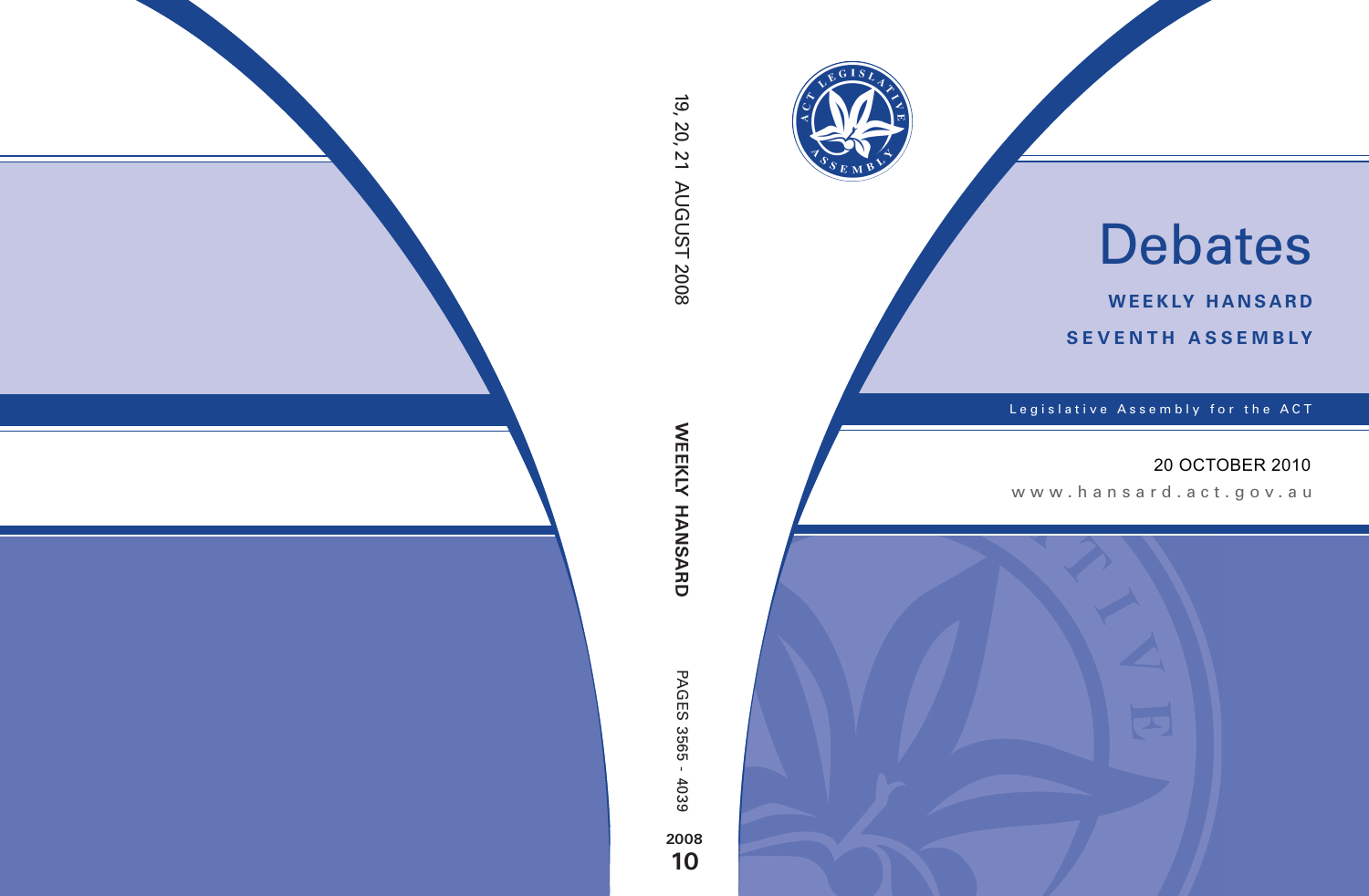## **[Wednesday, 20 October 2010](#page-2-0)**

| Questions without notice:                          |  |
|----------------------------------------------------|--|
|                                                    |  |
|                                                    |  |
|                                                    |  |
|                                                    |  |
|                                                    |  |
|                                                    |  |
|                                                    |  |
|                                                    |  |
|                                                    |  |
|                                                    |  |
|                                                    |  |
| Supplementary answers to questions without notice: |  |
|                                                    |  |
|                                                    |  |
| Answer to question on notice:                      |  |
|                                                    |  |
|                                                    |  |
|                                                    |  |
| Answer to question on notice:                      |  |
|                                                    |  |
|                                                    |  |
|                                                    |  |
|                                                    |  |
|                                                    |  |
|                                                    |  |
| Adjournment:                                       |  |
|                                                    |  |
|                                                    |  |
|                                                    |  |
|                                                    |  |
|                                                    |  |
|                                                    |  |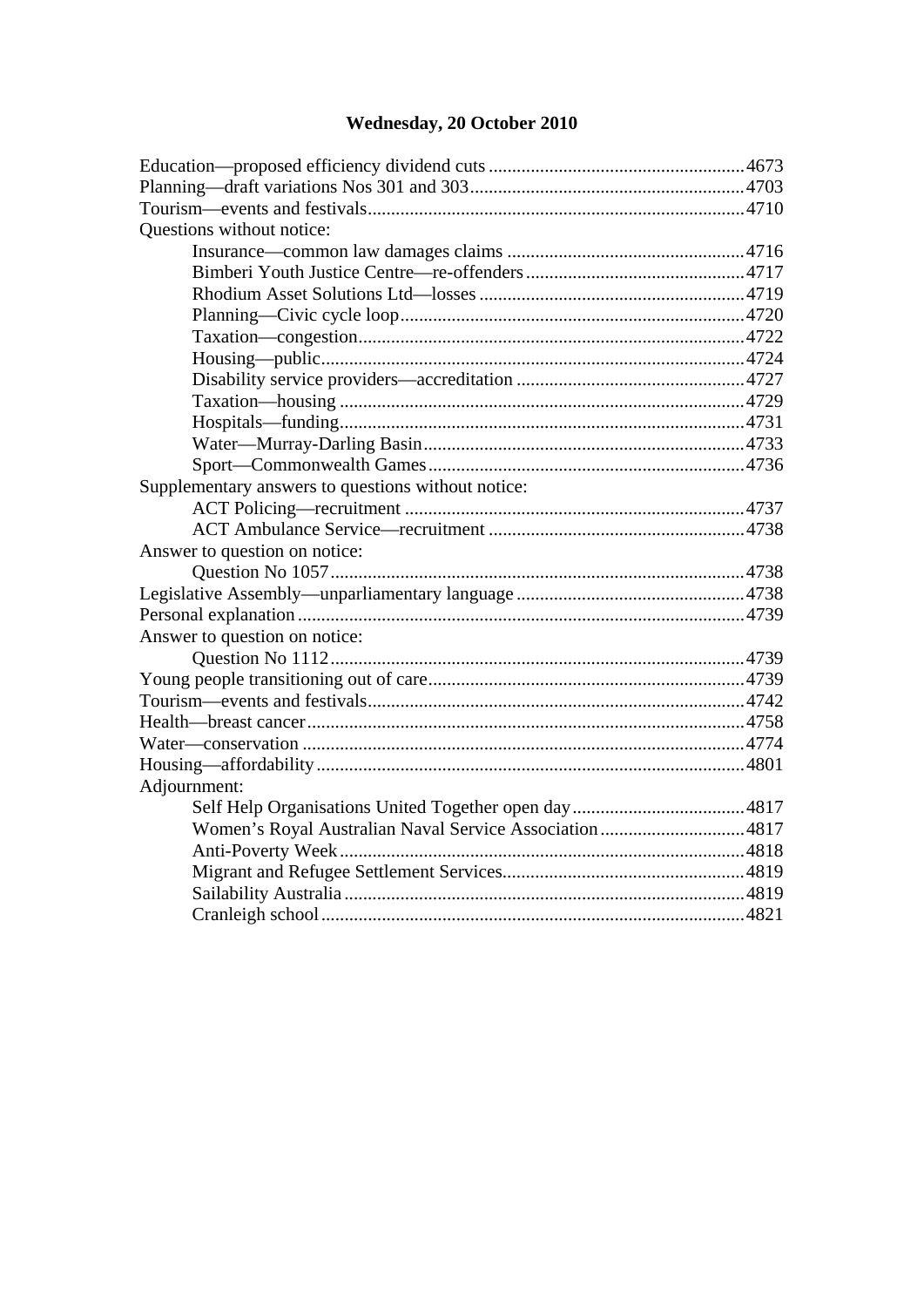## <span id="page-2-0"></span>**Wednesday, 20 October 2010**

**MR SPEAKER** (Mr Rattenbury) took the chair at 10 am and asked members to stand in silence and pray or reflect on their responsibilities to the people of the Australian Capital Territory.

### <span id="page-2-1"></span>**Education—proposed efficiency dividend cuts**

**MR DOSZPOT** (Brindabella) (10.01): I move:

That this Assembly:

(1) notes:

- (a) education is key in fostering an inclusive community;
- (b) that the proposed efficiency dividend cuts will significantly affect vital services to the most vulnerable students in our school system;
- (c) that the proposed efficiency dividend cuts will further increase teacher workloads and responsibilities;
- (d) that the internal consultation process allocated an insufficient timeframe for responses and was scheduled a day before school vacations;
- (e) that there were no external consultations with school communities;
- (f) that a centralised resource centre is a valuable resource for both public and non-government school systems;
- (g) in many instances, technology should be utilised as a learning aid, and not a replacement for teachers and support staff; and
- (h) the importance of maintaining existing expertise in the school system and not losing it through job cuts;
- (2) reaffirms its strong support for:
	- (a) the public school sector;
	- (b) funding for government schools; and
	- (c) the rights of ACT students and parents to have access to quality public schools; and
- (3) calls on the:
	- (a) Minister for Education and Training to immediately quarantine all student and teacher support services and resources that are proposed for discontinuation as part of this efficiency dividend's cost saving measures;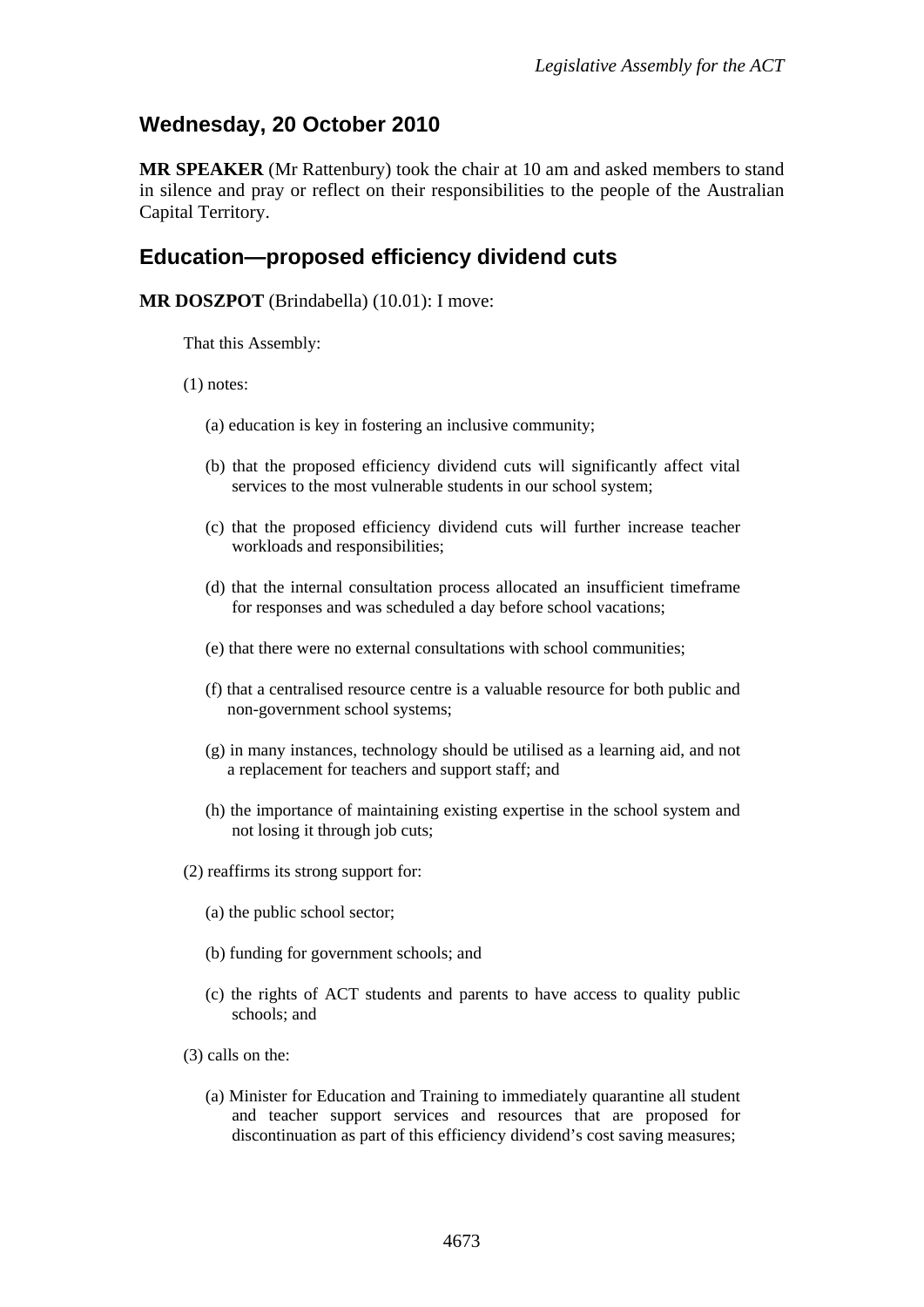- (b) Minister for Education and Training to recommence the consultation process and to include school community stakeholders;
- (c) ACT Government to disclose the evidence it used to deliberate on the proposed cuts; and
- (d) ACT Government to explore options on how to enhance future funding support to student and teacher support services and report back to the Assembly by the last sitting day in 2010.

Before I begin, I would like to take this opportunity to acknowledge the members of the community who have shown up today to see their elected members debate this very important motion. It has been a tenuous and emotional several weeks for many of them, and we should commend them for their bravery in taking up their civic duties for the greater good of our school system. We thank you for your interest and your enthusiasm.

The philosopher Nietzsche once said: "Education is not meant to determine who the child should be but, rather, how children might fully become themselves." Just as much as Australia is a country where you can be what you want to be and not just what you are born into, Nietzsche's view on the empowering qualities of education has resonance. Teaching is, after all, the profession that teaches all other professions.

It is easy to talk about the historical context, the broader picture or, in this case, the money that has been invested into our education system, and now the money that needs to be taken out. Yet the only true context in our children's education is that they can be what they aspire to be and that parents have the necessary support mechanisms to help their children reach those aspirations.

The government's recent proposed efficiency dividend cuts—and, I would assume, with the minister's consent—fly in the face of this empowering role that education plays in our children's lives. A brief cross-slice of the initial proposed cuts is telling: two early intervention preschool support teachers; two support teachers for early childhood English as a second language program; one early childhood support teacher for behavioural management; four school counsellor positions of vacancies not filled; reclassification of student management consultants, and eight remaining positions to be relocated to schools; two hearing support positions from a headcount of 10.3 full-time equivalent teacher positions; one of four vision support teachers; postschool options teacher positions to be discontinued; two disability support officers discontinued; five classroom teacher positions and one SLC position in the Aboriginal and Torres Strait Islander literacy and numeracy program discontinued; one SLC English as a second language position. The list continues.

Added to this is the closure/break-up of the CTL resource centre, which members of the entire school system, both public and private, and parents of home-school children have said should be kept centralised. There has been a reprieve for students requiring hearing and vision support services and some guarantee that the government will hire two of the four counsellor positions it had originally intended to discontinue. But this is piecemeal in light of the totality of the proposed cuts.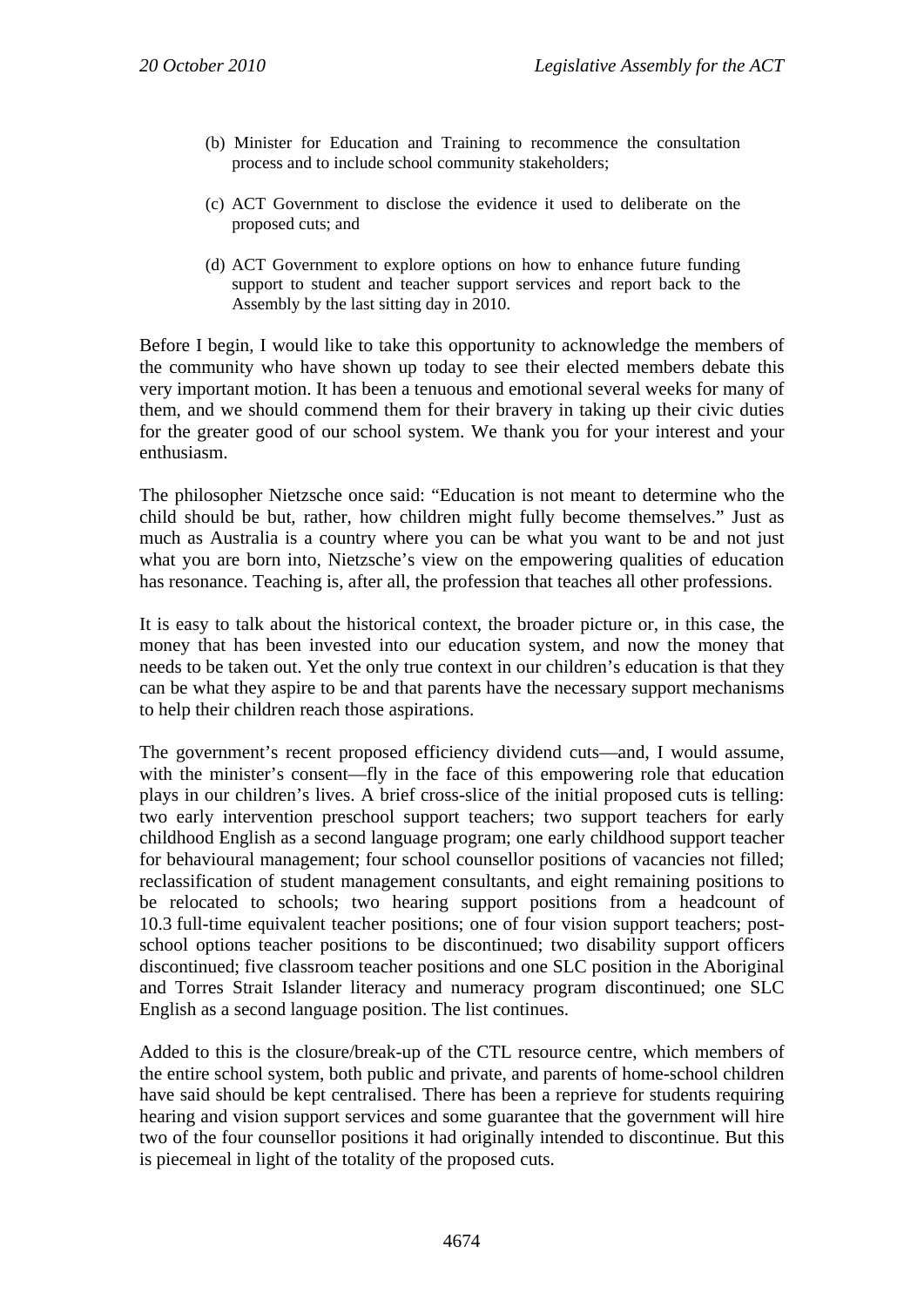Where are the reassurances that these cuts can meet the present and future demand for school support services? And in the example of the counsellor positions, why the initial four positions and then a change to two after Monday's community consultations? Where is the evidence supporting any of these decisions, Mr Barr? This is made more sinister when a large share of these cuts involves positions that support students with disabilities and special needs and members of marginalised communities.

Education is the great leveller and enabler in our society. That is why the government needs to invest in the people element of our public schools. The support services being cut not only allow disabled and marginalised students to excel in school and life but also allow our teachers to be the best they can be in helping our children succeed. All too often, we hear of teachers having to work harder and harder in an under-appreciated profession. What kinds of thoughtful consultations would presuppose that a regular classroom teacher could teach braille, ESL and sign language, all at the same time?

Equally, the emphasis on new technologies like text-to-speech programs for visually impaired students as opposed to braille has caused consternation amongst parents of blind children. The government would learn of this if it had bothered to solicit community feedback before internally proposing service cuts. And I am sure that if the relevant support teachers were truly heard in the government's internal consultations they would advise that, unlike braille, speech output programs do not teach reading and writing skills to visually impaired students. In other words, the government would be, in essence, promoting illiteracy.

The backflip on these proposed cuts only occurred because of community outcry, highlighting the ludicrousness of these cuts. Noting the efficiency dividend review Q&A posted online, the government envisioned that technology will take up some of the slack from the support services. If there was anything to be learnt from Minister Barr's backflip on the Shepherd Centre, it was that a cochlear implant can allow a child to hear but that child still needs support in developing communication skills.

In short, technology is a learning aid. It is not, nor should it be, a panacea for teaching. You cannot replace teachers with technology, Mr Speaker. Our labour market has changed. As we move further along the path of being a knowledge economy, education is no longer a guarantee to moving up in life; it merely qualifies you to enter the job market.

The proposed cuts are telling: roughly speaking, 40 proposed reductions in departmental branches with support and/or student responsibilities, as opposed to 11.5 proposed cuts in departmental branches with non-support responsibilities. With respect to the two disability support officers to be axed, by the way, these are the only two disability support officers in a department of 5,608 people, which is a ratio of approximately one admin officer to 2.3 teachers.

The chief executive of DET has advised that they are working with DHCS on continued support for students with disabilities. But as of yesterday's question time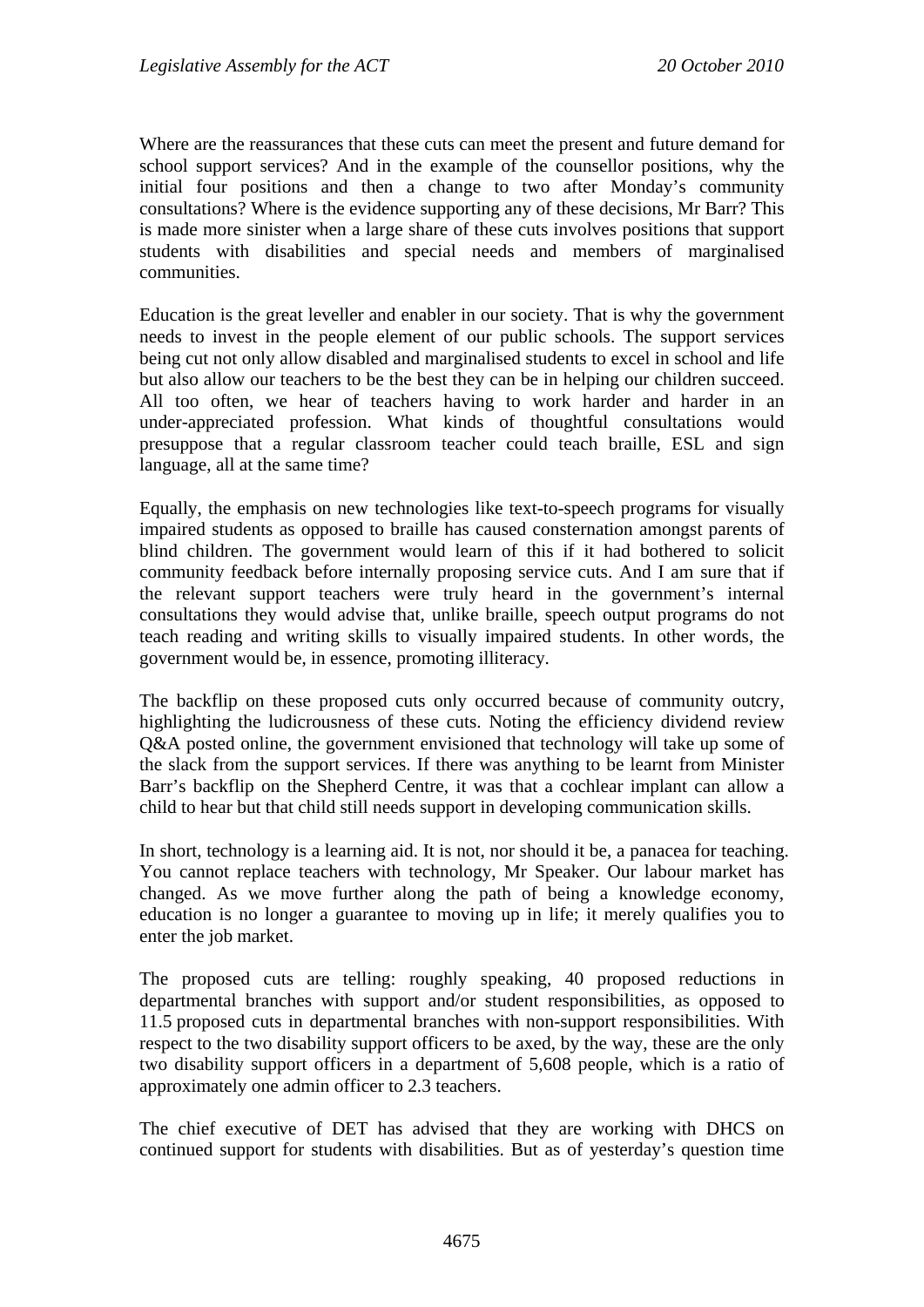session in this Assembly, the minister for disability advised that she has not received a "full in-depth discussion" from the education portfolio. It is also very instructive to note that the minister for disability is not here to discuss the important elements of today's motion. I am very unimpressed with Ms Burch's non-appearance this morning.

Furthermore, in the same question time session, the minister for education went on record to state that these cuts are a "sensible measure". A sensible measure? In short, what he is insinuating is "the hell with our most vulnerable students; we need to make up for ACT Labor's fiscal imprudence". This is at a time when revenue to government coffers has been at an all-time high but negated by this government's spending on legacy projects.

Mr Speaker, you will recall yesterday that on the topic of these cuts the minister avoided answering questions regarding his involvement in and knowledge of the details of the cuts, laying accountability squarely on his department and, in particular, his chief executive. This is unfortunate. It is lacking in leadership and sincerity on the part of Minister Barr. It makes the chief executive a fall guy for decisions that ultimately should have been approved by a minister and it politicises the public service.

In short, hiding behind the government bureaucracy, we have a minister who believes that cuts to disability support services in the education system are sensible, and a disability minister who simply does not know or does not care, because they operate in silos. They sit next to each other in the Assembly. Their offices are next door to each other upstairs, yet the chasm between them—

**Mr Barr**: No, they are not.

**MR DOSZPOT**: I am sorry; two offices down. It makes a big difference, Mr Barr. We are in the same building, for God's sake. If you cannot cross a corridor, if you cannot cross a floor, there is something further to be said here.

Obviously, this lack of consultation stems not just from these dividend cuts but from amongst ministerial portfolios too. But on the note of consultations, the process is not unbecoming of the minister's standard procedure on the matter. With cynicism for the community by Minister Barr, we have witnessed a near replay of the school closures of 2006. The minister makes a decision, notifies some people, calls for consultations and allocates an unreasonable time frame—and preferably makes a key announcement a day before school holidays to throw the education community off-guard, as we saw just recently. Teachers had four days—four days, Mr Barr—to come back from their holidays and respond to your internal consultation.

History seems to be repeating itself again, and I shudder to think what the minister has in store for us in the subsequent dividend cuts to come. Minister Barr has said that these internal consultations are in accordance with the enterprise agreements with the unions, yet the Australian Education Union—who, by the way, attended the consultation that we had with the community on Monday—has already commented that the consultation "makes a mockery of the required consultative processes under the terms of the DET teaching staff enterprise agreement". That is from your union, Mr Barr. The process is further made dubious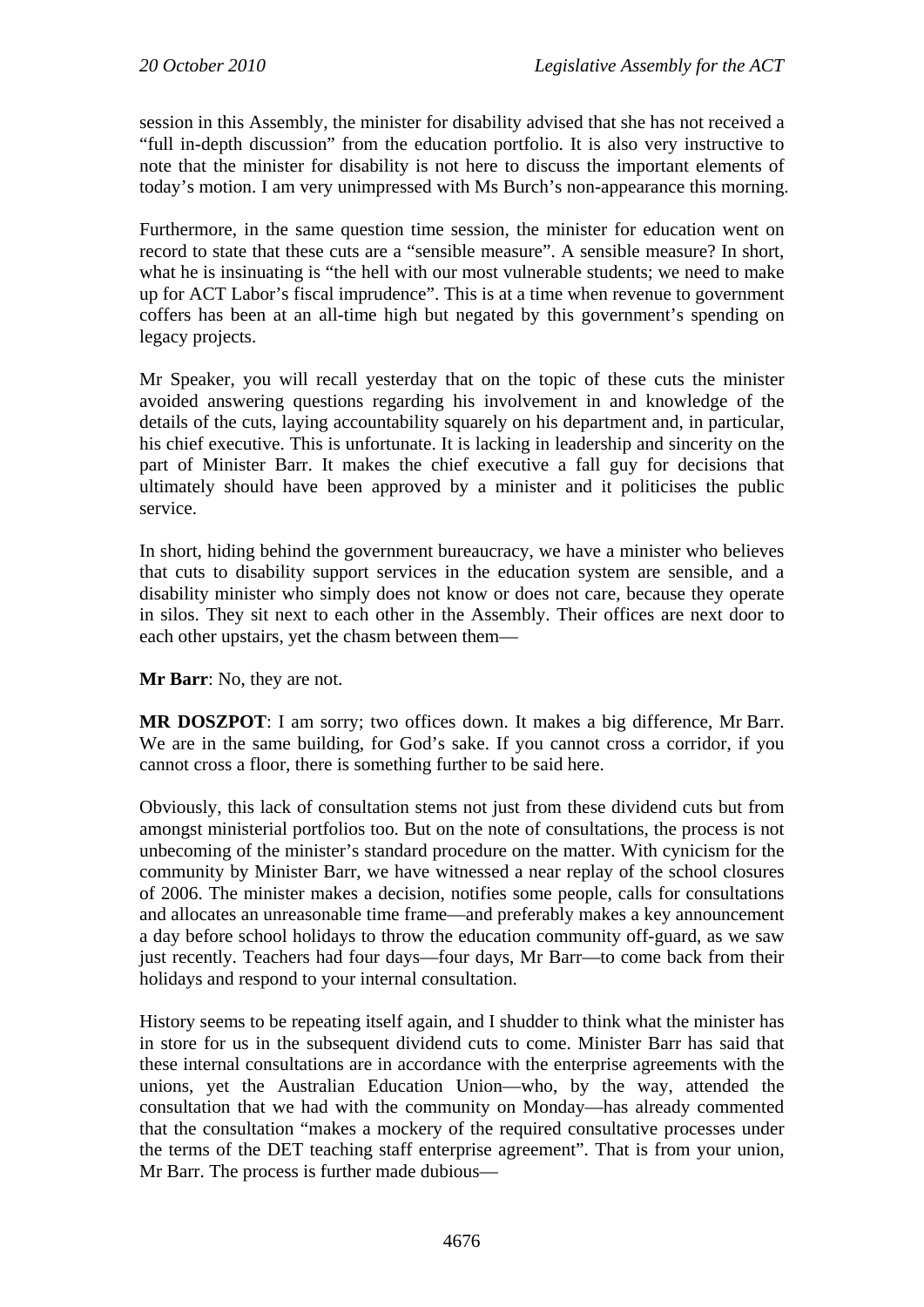**Mr Barr**: They are not my unions, though.

**MR DOSZPOT**: It is from the Education Union, Mr Barr, and I think you represent education. The process is further made dubious with the DET chief executive stating quite heatedly, in a radio interview regarding the legitimacy of the concerns felt by parents, "But I have described the process for you twice now, the process would have been had it not been in the public domain that we would have finalised the papers today."

The efficiency dividend review consultation paper noted three consultation phases: branch discussions and development of proposals; a draft paper outlining proposals, staff and union feedback; and a final proposal outlined, transfer opportunities, formal consultations with unions for individual staff. However, there was no mention of public consultations in the review or in any media statements until the public school community raised concerns over the whole consultation process. Can you blame the parents and the community groups for thinking that this was a fait accompli? I think not. And they deserve the benefit of the doubt.

The first page of the government's consultation paper states that "the department will work together with staff and stakeholders". As such, the consultation should have considered parents and community groups in the consultation process. Considering that Minister Barr flagged cuts as early as the estimates hearings in May this year, clearly a fair and up-front consultation process could have been developed. Simply put, the school community has the right to know what is being planned. The present process has not been clearly articulated up front, which has caused the present angst and stress for parents and teachers alike.

This is truly regrettable. The consultation document became public for a reason, and the reason is encapsulated in this motion. The fact that the Canberra Liberals had to conduct a community forum on behalf of this government to allow people to voice their fears and concerns says much about this minister's amateur time management of this issue. As such, given the rich feedback and unanimous agreement on this motion, as a result of the recent community consultations, this motion is our community's gain.

It is acutely unfortunate that, due to ACT Labor's addiction to spending and the minister's wholesale buying in of the—to quote the minister—"many powerful reform currents in the contemporary Australian education debate", fundamental portfolios like education and vital support services are the first to experience dividend cuts and be seen as a burden to the public purse.

In this context, and referring to the government's strategic plan titled *Everyone matters*, one must question whether this is a sincere sentiment in light of the proposed cuts. And how do the recent developments underpin the government's foundation principles of excellence, accountability and fairness stated in its *Excellence in disability education in the ACT public schools—strategic plan*? Has Minister Barr's addiction to PR spin leached into the government; hence our most vulnerable students and their parents get nothing more than warm and fuzzy motherhood statements while the government wants to cut education support services? It was not long ago that a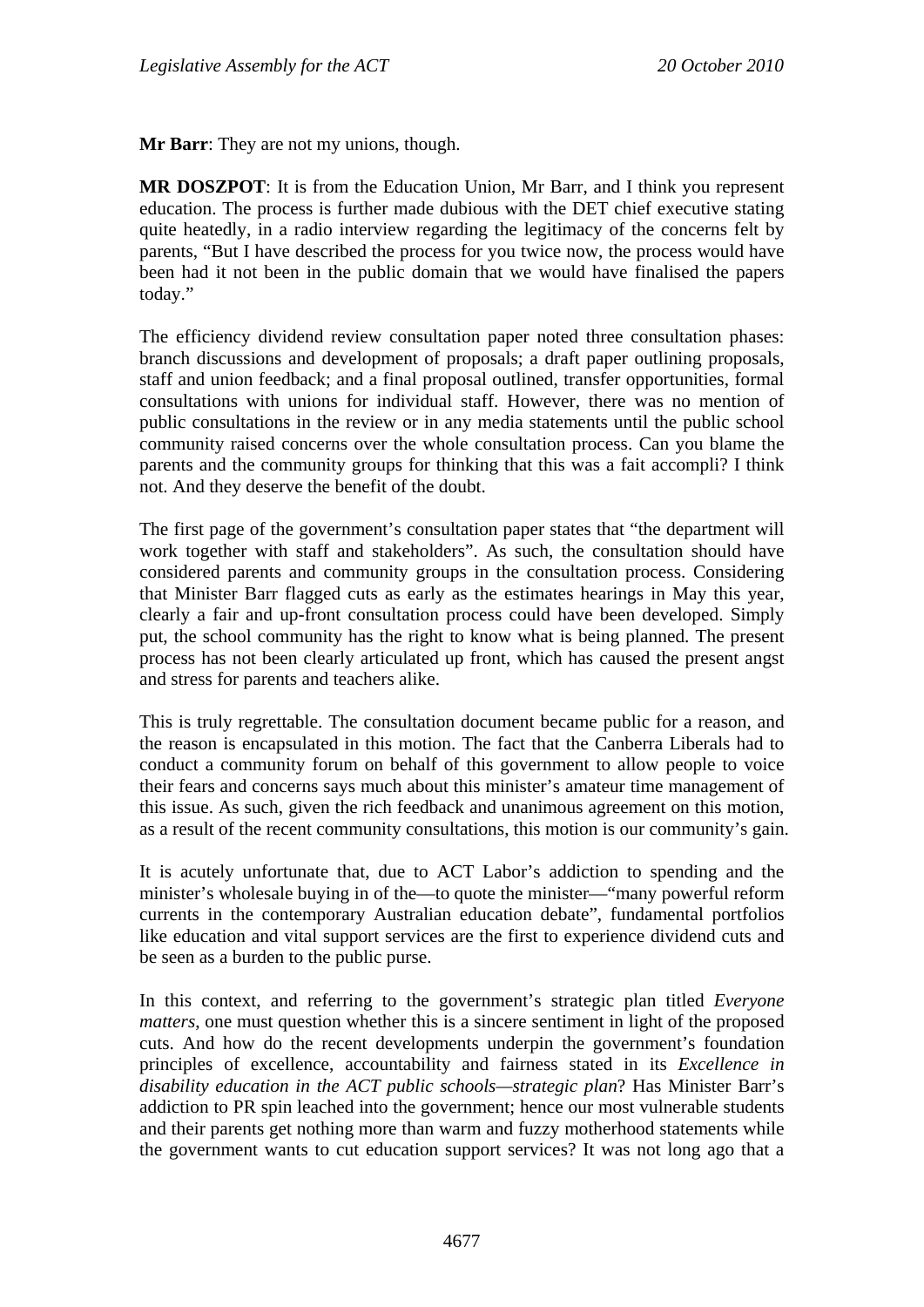PISA report noted that our school system was categorised as "low equity". *(Time expired.)* 

**MR BARR** (Molonglo—Minister for Education and Training, Minister for Planning, Minister for Tourism, Sport and Recreation and Minister for Gaming and Racing) (10.17): I rise this morning to speak on Mr Doszpot's motion. I welcome it although, perhaps not surprisingly, Mr Speaker, I can advise the Assembly that the government will not be supporting it.

I welcome the motion this morning because it provides me with an opportunity to talk about the sound policy and processes being pursued by the government. As I indicated yesterday in question time and have put on the public record on a number of occasions—

*Opposition members interjecting—* 

**MR SPEAKER**: Order, members!

**MR BARR**: the government is committed to restoring a balanced budget. In 2009-10 we outlined a seven-year recovery strategy. We updated that in the 2010-11 budget and recast it to a five-year recovery strategy.

Let me make this very clear, Mr Speaker: the government remains committed to our fiscal strategy and to prudent financial management. Our budget recovery and the requisite adjustment task will take time. We have indicated a five-year process. It is interesting that in the budget debates—and we heard none of this from Mr Doszpot in his speech—the Canberra Liberals at that time called for more cuts faster. Now they take the entirely opposite position.

The government continues to take measured and long-term approaches to addressing our deficit. In doing this we have ensured that core services are maintained, that community wellbeing is not compromised, and that we are taking a prudent approach to risk mitigation and protection. That is what the community expects of the government and that is what we are delivering.

Part of doing this has been a government-wide, every-single-ACT-governmentdepartment efficiency dividend. That was contained in this year's ACT budget and it was approved by this Assembly. Those members opposite have made a great show over the last couple of years of any attempt by me allegedly to defy the will of the Assembly. Yet that is exactly what they are asking me to do today. They also call on this government to return to surplus even sooner. So which is it? Which side of the street are you walking on today?

*Opposition members interjecting—* 

**MR SPEAKER**: Order, members! Mr Doszpot was barely interrupted in his speech and I expect Mr Barr to be extended the same courtesy. I call Mr Barr.

**MR BARR**: Thank you, Mr Speaker. Indeed, the Canberra Liberals claim, and they do it through motions such as this, that one service or another must be quarantined or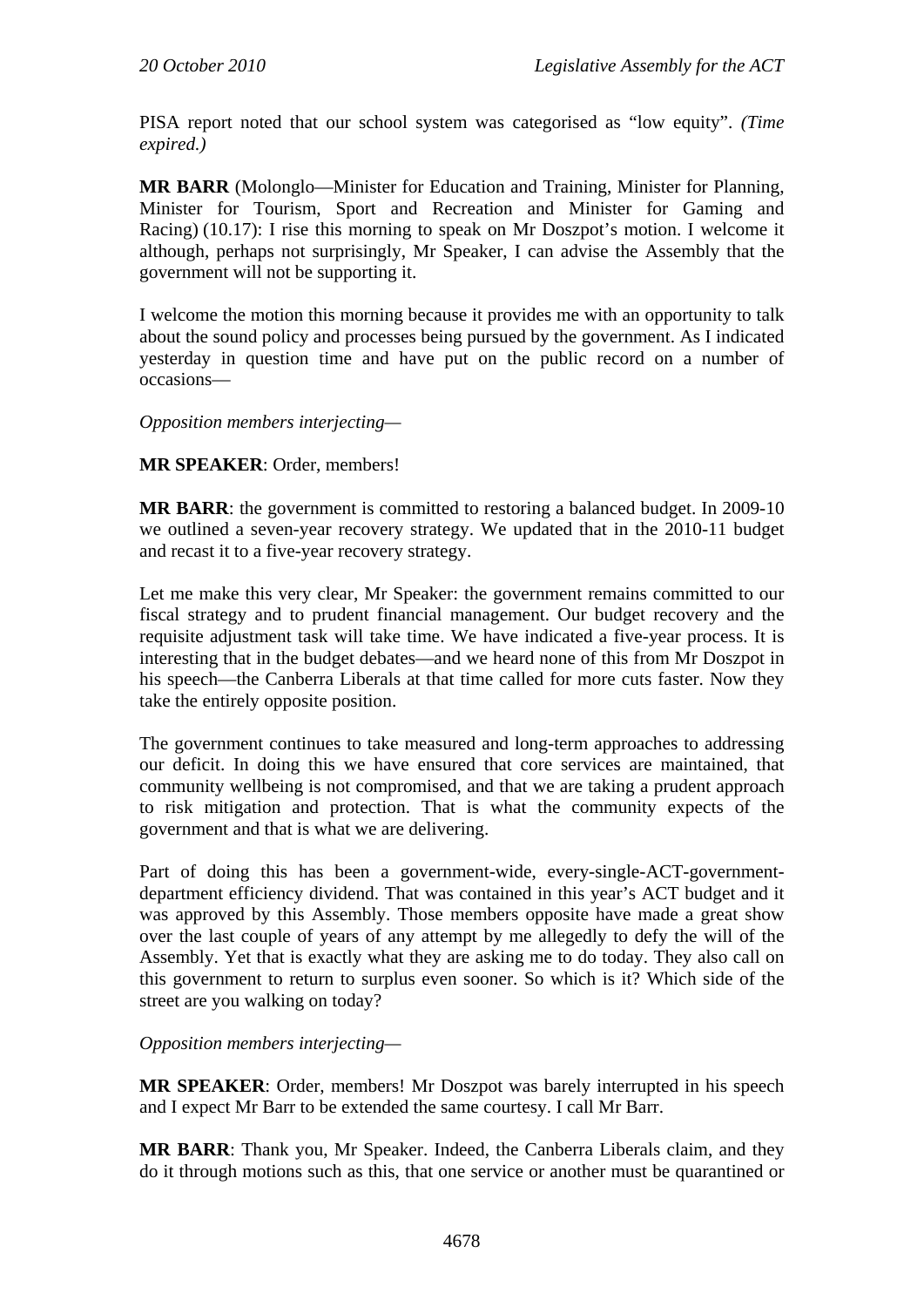must be provided with more funding. Yet what is their voting record? They voted against paying every single teacher in the ACT education system. They voted against providing an extra \$4 million to students with special needs in non-government schools and interestingly, Mr Speaker, they voted against the seven per cent increase in funding for the department of education in 2010-11. That is the voting record of the Canberra Liberals. It is against everything.

As I said earlier, the government is committed to delivering a balanced budget through the efficiency dividend that this place supported in the budget this year. All ACT government agencies are required to meet the efficiency dividend. The Department of Education and Training is required to achieve savings of one per cent in the current financial year, which translates into a \$4 million saving.

The efficiency dividend review undertaken by the department considered how best to structure its workforce whilst continuing to deliver on its commitments. This process has been conducted in accordance with the obligations the department has under the ACT Department of Education and Training staff enterprise agreement 2009-11. It is also being conducted under the obligations contained in the ACT Department of Education and Training staff union collective agreement 2007-10.

The department has been working with staff, principals, unions, key stakeholders and parent groups through the efficiency dividend review process. The department has met with relevant unions on a regular basis through this process and has spoken with or met with other key stakeholders and interest groups.

On 23 September the department circulated a consultation paper to employees and relevant unions which outlined proposals for modifications to central office staffing levels and associated functions. The paper noted that a key priority for the department through this process has been to minimise the impact on schools, which have been exempted from identifying savings. Proposals were therefore developed to ensure minimal impact, if any, in classrooms, with no school-based jobs being directly affected.

The initial consultation paper indicated that there would be some changes to the way central office supports schools, with most changes affecting the way services are delivered, rather than a reduction in the level of service. As a result of the proposals, a number of highly skilled teaching staff currently based in central office will be returning to schools.

An efficiency dividend review question and answer document was posted on the department's website providing more information on the ED review process and proposals. This responded to a number of concerns that had already been raised through the consultation period. The consultation period on the ED review paper was initially scheduled to close on 8 October but was extended until the 14th to provide for additional time.

Importantly, the timing of this process has been designed to ensure that the department could conclude its consultation in time to enable affected staff to be redeployed into schools and other positions with minimal disruption to those staff and to students.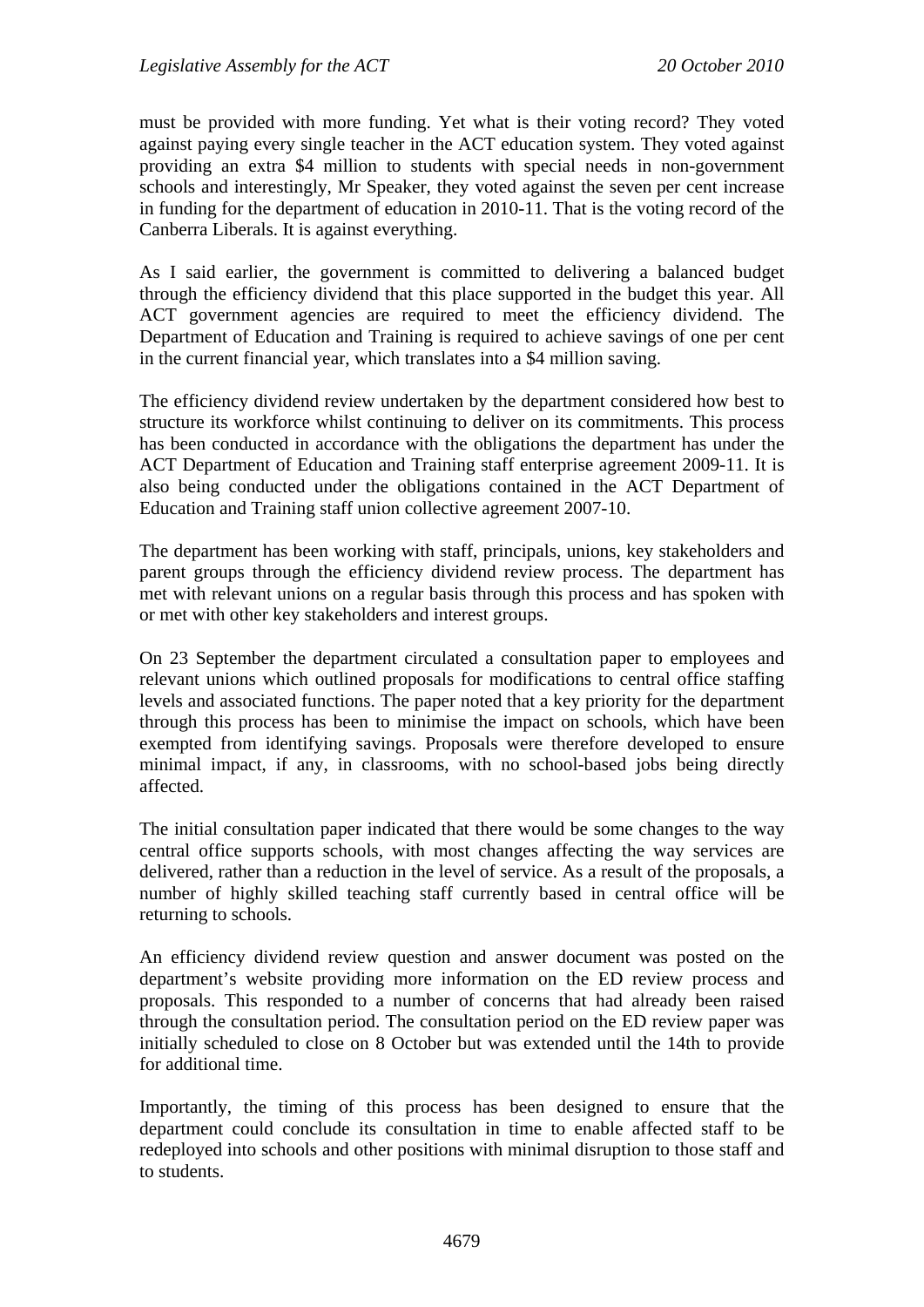In response to feedback received during the consultation period and the continued work of the department to find alternative ways to make efficiencies, the final staffing structure includes changes to some of the proposals outlined in the initial paper. Importantly, resources allocated directly to schools for support in areas such as disability, English as a second language, Aboriginal and Torres Strait Islander support, counselling and pastoral care have not changed.

The department's final position and staffing structure have been circulated to staff. Changes to proposals in the initial consultation paper have been made through a range of ideas brought forward by staff and stakeholders during the consultation. Further savings have been identified in areas such as the use of consultants and contractors, the administration of travel and accommodation allowances, room hire costs and stationery purchases.

An important contribution to the efficiency dividend will also be achieved through a further rationalisation of the department's vehicle fleet. These new contributions will ensure that the department is able to meet its efficiency dividend for the 2010-11 financial year.

A key focus for the department will be on supporting staff affected by the changes and the quality teaching staff that will be transitioning from central office into schools. I am advised that the department has received positive feedback from the CPSU and individual staff for the way they have worked with individual staff potentially affected by the ED review.

There is a broader picture here. In the last five years the number of students accessing disability programs in ACT public schools has increased by over 12 per cent. But unfortunately, just like any area of government service, resources available are not unlimited. There has been new funding allocated in the most recent budget and more funding will be allocated in future budgets. However, in this area of education, as in all areas, we must review what we are doing to ensure that we get the best result for taxpayers and the best result in terms of educational outcomes for all students. An efficiency dividend is a small part of achieving this.

As education minister, I am committed to ensuring every child in the ACT gets the best education possible. I and the department are working with the community, parent groups, education professionals and industry to look at how we can ensure the education system continues to meet the needs of students in a changing world.

I would like to take this opportunity this morning to give a brief snapshot of the many reforms we are implementing and exploring for the benefit of students. Just a few months ago I announced that the government's investment in education would increase by \$59.5 million. This includes \$32 million in new recurrent funding and \$27 million in capital investment as part of the 2010-11 budget. That includes funding for more new schools, productivity places and skills, a national partnership initiative, the establishment of an ACT teacher quality institute, \$1.6 million in additional funding to support students with a disability, \$1.1 million to support our earn or learn policy—again another national partnership with the commonwealth—\$600,000 for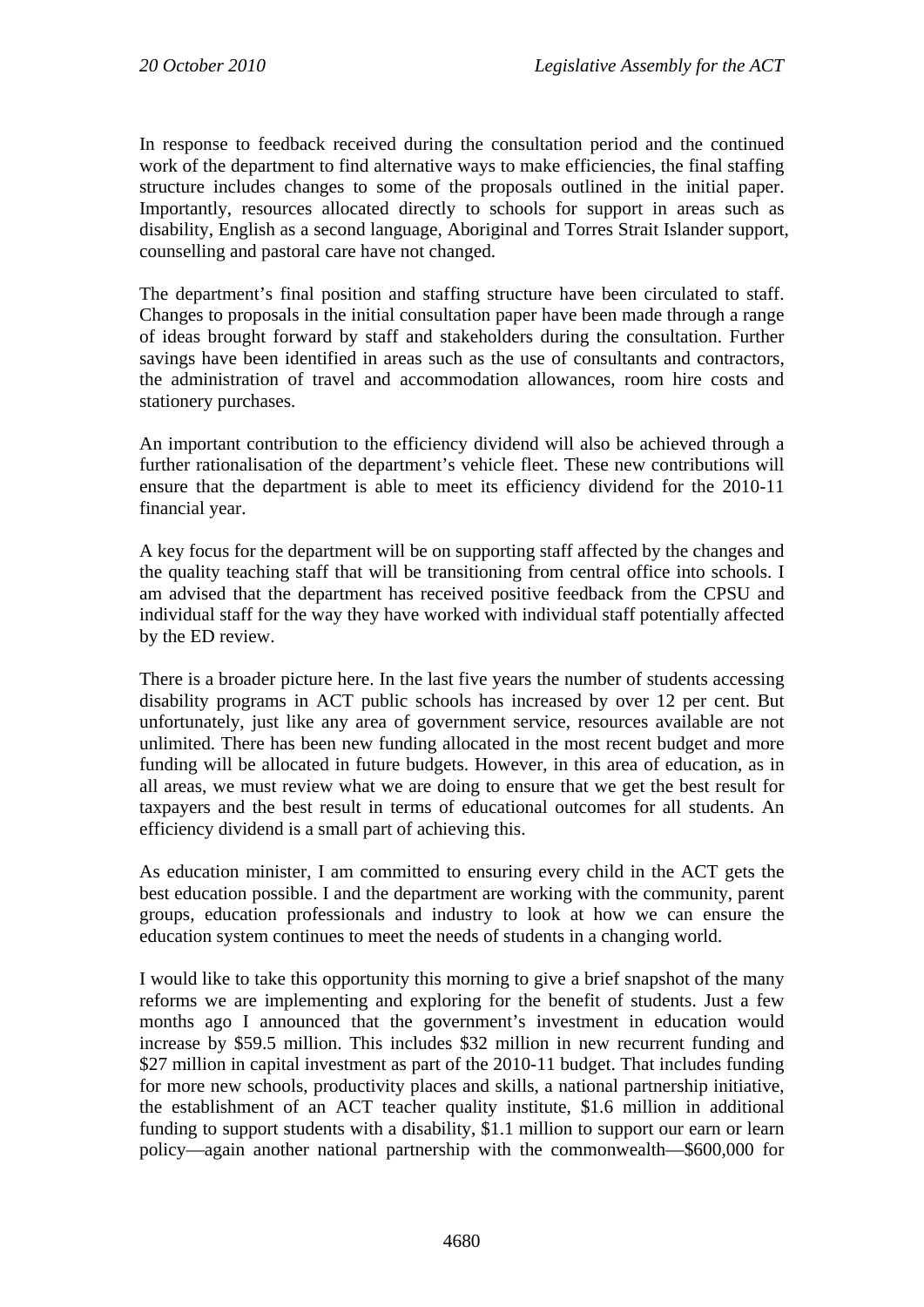the implementation of the school-based management review, and \$300,000 for swimming and survival skills in ACT schools.

Again, it is worth noting that the ACT Liberals voted against all of those new initiatives. Most recently the ACT budget also provided \$27.7 million in capital funding, including more money to expand Red Hill primary school, expansion of the gymnasium at Harrison high school, forward design for a new school in Molonglo, a new school in Bonner, a new school in Franklin, \$1.4 million for various ICT initiatives including online student enrolments, upgrades to the board of senior secondary studies IT system and \$12.6 million in capital upgrades in schools, including provision for security fencing, environmentally sustainable designs, teaching area improvements and a variety of other school infrastructure improvements.

Unfortunately, again the ACT Liberals voted against all of those initiatives. The ACT government has invested record funding in upgrading all of our public schools as well as building new schools where they are needed most. We have made investments to lower class sizes for every year of schooling to ensure no student is left behind in literacy and numeracy.

We funded the Department of Education and Training to develop the school improvement directions plan 2010-13. This plan details the implementation of a comprehensive approach to school improvement based on the principle that the core work of all school leaders is to improve student learning outcomes. I have launched discussion papers to seek community views on further improving high schools and colleges to better meet the needs of students in the 21st century.

We are rolling out the new virtual learning environment. This is providing students with more resources and also providing parents with the opportunity to help their kids at school through the new parent portal. I am determined to give principals more say over who teaches at their school and to give them the ability to attract and keep the best teachers in their classrooms, with faster promotions and a salary structure that better reflects the professional standards, including the new professional standards that will be part of the education landscape from 2011 on. The key here is ensuring that we continue to attract and retain the very best teachers.

It is true that those opposite have no vision for the future of Canberra and it is nowhere more evident than in education. Once again they resort to their only doctrine, opposition for opposition's sake. The shadow minister has demonstrated very limited understanding of how the education system works or how the professional men and women who are striving in it provide even better education for Canberra kids. He has no idea why he voted against the last two ACT education budgets and it is very clear to see from his speech this morning that he still does not understand why he did that.

He has made no effort to acquaint himself with the facts. He has made no effort to acquaint himself—

**Mr Hanson**: Look around you, Andrew. Where are your friends?

**MR SPEAKER**: Mr Hanson!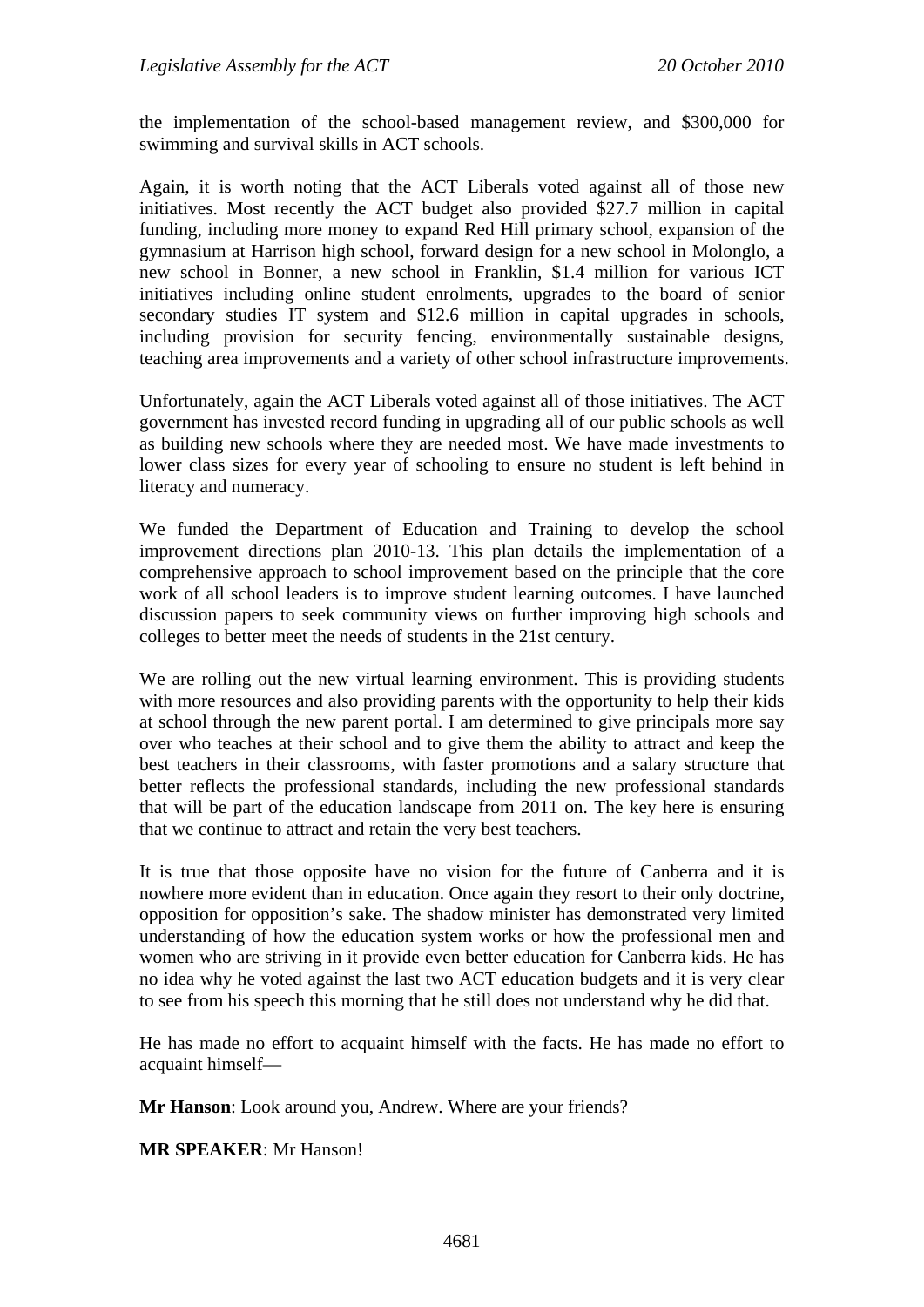**MR BARR**: with the facts before attacking the Department of Education and Training.

**Mrs Dunne**: You are on your own.

#### **MR SPEAKER**: Mrs Dunne!

**MR BARR**: The government is acting responsibly for all in the territory and we are not using this exercise in efficiency and in the efficient delivery of government services to score cheap political points. That does stand in marked contrast to the position of those opposite. Once again, they are walking both sides of the street. They have no stomach for economic reform, no stomach for micro-economic reform, no stomach at all, Mr Speaker, for making any difficult decisions. So their credibility on any economic matter, on any budget matter, is zero.

The people of Canberra know that and that was reflected through a series of editorials in the *Canberra Times* over the last few days. They have made it very clear, Mr Speaker—

*Opposition members interjecting—* 

**MR BARR**: The people of Canberra have made it very clear time and time again that—

**MR SPEAKER**: Order, members!

**MR BARR**: The people of Canberra have made it very clear, Mr Speaker, time and time again that they will respect and return a government that is prepared to make difficult decisions. The difficult decisions are required from time to time, Mr Speaker—

**Mr Doszpot**: Not bad decisions.

**Mrs Dunne**: Not bad decisions.

**Mr Doszpot**: There is a difference between difficult and bad.

**MR SPEAKER**: Order! Mr Doszpot and Mrs Dunne, you are both warned for continuing to interject when I have asked you not to. Mr Barr.

**MR BARR**: Thank you, Mr Speaker. Again, I repeat that difficult decisions are required to return the territory budget to surplus. The government has outlined the plan. The Liberals criticised that plan at the time for not cutting hard enough and fast enough. Yet when it comes to the implementation of the government's more measured plan to return to surplus we have classic opposition for opposition's sake.

It is exactly the same tactic that they used in 2006. We saw the result of that in the 2008 election. Long may they—

**Mr Smyth**: Yes, you lost two seats.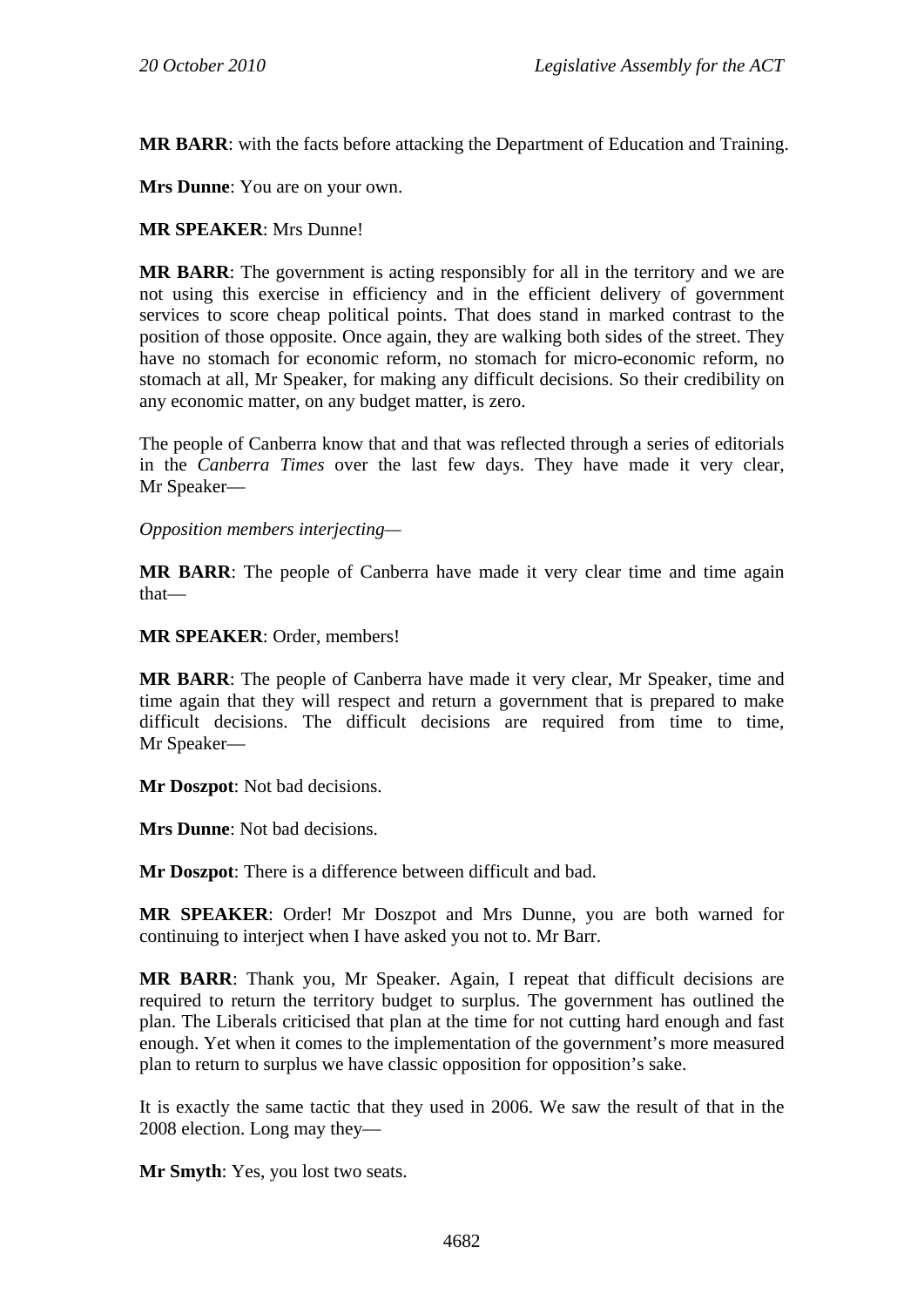**MR BARR**: And you lost a seat too. Your vote went backwards. So long may you continue with this approach to public policy because people see through it. They know that you are walking both sides of the street on this. You cannot simultaneously argue for harder and faster cuts to the territory budget and then when any proposals are put forward during a consultation process run little campaigns against it.

It is entirely predictable. It is what oppositions do. We are aware of that. Life goes on, Mr Speaker. The education department will continue to deliver high-quality services and they are committed to doing so into the future. *(Time expired.)*

**MR SESELJA** (Molonglo—Leader of the Opposition) (10.32): Mr Speaker, we see here a reflection of the values of this government in this process, both in the way they have treated people within the ACT who require special support and in the way that they have got here and the way that Andrew Barr dismisses them.

We might just cast our minds back a couple of years to when the government refused to get its spending under control. It refused to look for savings. It refused to even make basic efficiencies in areas of clear wasteful government expenditure. What we said at that time was that if you do not find those basic savings, there will be much more pain down the track. This is the pain that is now being delivered on the community because of this government's mismanagement and because of its decision not to control spending over so many years.

Those are the values of this government. We can look at the raft of measures where they have wasted money; we can go through the long list. And they continue to do so, even in this year's budget. We can go through the list. There was the \$5 million on the busway and the \$5 million on FireLink, things that were not delivered. There was \$5 million on Rhodium again. There is \$26 million extra that they want to spend on the Arboretum over the next few years.

This is a government that says to us: "We are not going to save money on the arboretum. We are not going to save money on government advertising. We are not going to save money by making areas like TAMS more efficient when they blow their budget every year. What we will do is save money by going after disabled kids." They are the values that are being expressed by this government in its approach. It is saying: "Bad luck; you have to cop it. We are not going to look for the savings in other areas which have often been pointed out to us." It is saying that we are not going to get our spending under control in questionable areas of expenditure—the sorts of things that you might do in really good times but you certainly would not do when things are tight.

And because they have not bothered to do that, they are saying: "Well, lump it. Those kids who require special support—bad luck; things are tight." But they are not tight enough to not continue spending money on the public art on the roadside or save any money from the extra \$26 million that they are going to spend on the arboretum over the next four years. They are not that tight.

This government and this minister will impose these efficiency cuts on some of our most vulnerable citizens. This is a values test, a values test that they have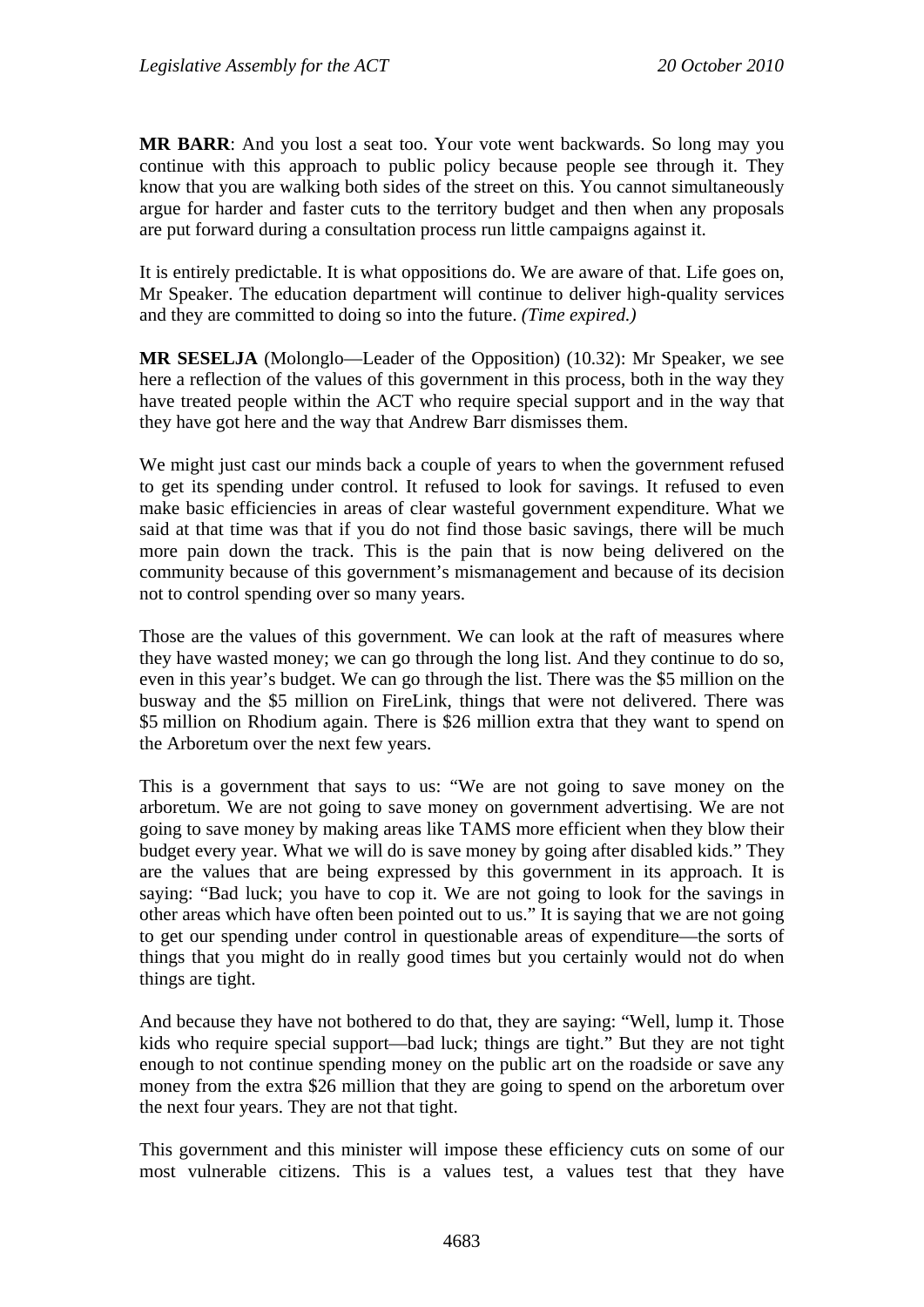comprehensively failed. This is what happens when you waste money in all of those other areas, when you refuse to heed the warnings, when you say, "No, we are going to spend it because we like those things."

Some people like those things. Some people like an arboretum. I get mixed views on the arboretum. Plenty of people say it is okay. Other people say that we do not need it. But in the end, these are the choices that this government have made. These are the choices. Imagine the \$77 million they wanted to toss away by buying a hospital they did not need to buy. These are the decisions they make—the poor decisions, one after the other. Now we have a situation where Andrew Barr is saying: "Look, that is bad luck. We are not going to make those savings in other areas, but we will make kids who need more support pay." That is a values test, and they have failed it.

I would like to commend the work of Steve Doszpot in not just bringing this motion forward but taking the lead on this issue. This is not the first time that Steve Doszpot has taken on an issue and forced at least a partial backdown from this government, and particularly from this minister. We have seen another backflip. Well done to Steve Doszpot.

The forum that we hosted in the Assembly—that Steve Doszpot hosted in the Assembly—was an opportunity to hear directly from the community. It was an opportunity that was being denied them by this government. Why wasn't the minister having a forum like this? Why wasn't the minister bringing these people together and hearing from them? Did the minister not care? Did he not want to hear? He could have explained many of the arguments that he has tried to mount in this chamber. He could have looked them in the eye and said it. Maybe he did not have confidence that they carried enough weight. Maybe he did not have confidence that his argument was actually right. Maybe he could not look these people in the eye and say, "We are going to cut services for your kids."

He could not do that, so he got the department to. I am not sure if the department looked them in the eye. We had this bodgie process that they put into place. In the end the minister is responsible for that. He can hide behind the department all he likes, but this minister and this government put in place the process where they did not want to listen. They did not want to listen.

You can sometimes tell from how your friends criticise you or treat you just how badly you are getting it wrong. You only have to look at the AEU's submission on this. Ordinarily when we quote someone in this place, the response from the government is "Well, they're Liberal Party stooges." I have never heard anyone say that the people in the AEU ACT branch are Liberal Party stooges, and I defy anyone to say that they are. I will quote from their submission:

The timing of the release of the proposal and the very brief timeframe in which to respond is in keeping with the standard practise of the ACT Minister for Education and Training Andrew Barr. That is, a decision is made, (some) people are notified and there is an unreasonably brief response period set aside for socalled consultation. It presents a cynical regard for consultation with all stakeholders and makes a mockery of the required consultative processes under the terms of the DET Teaching Staff Enterprise Agreement …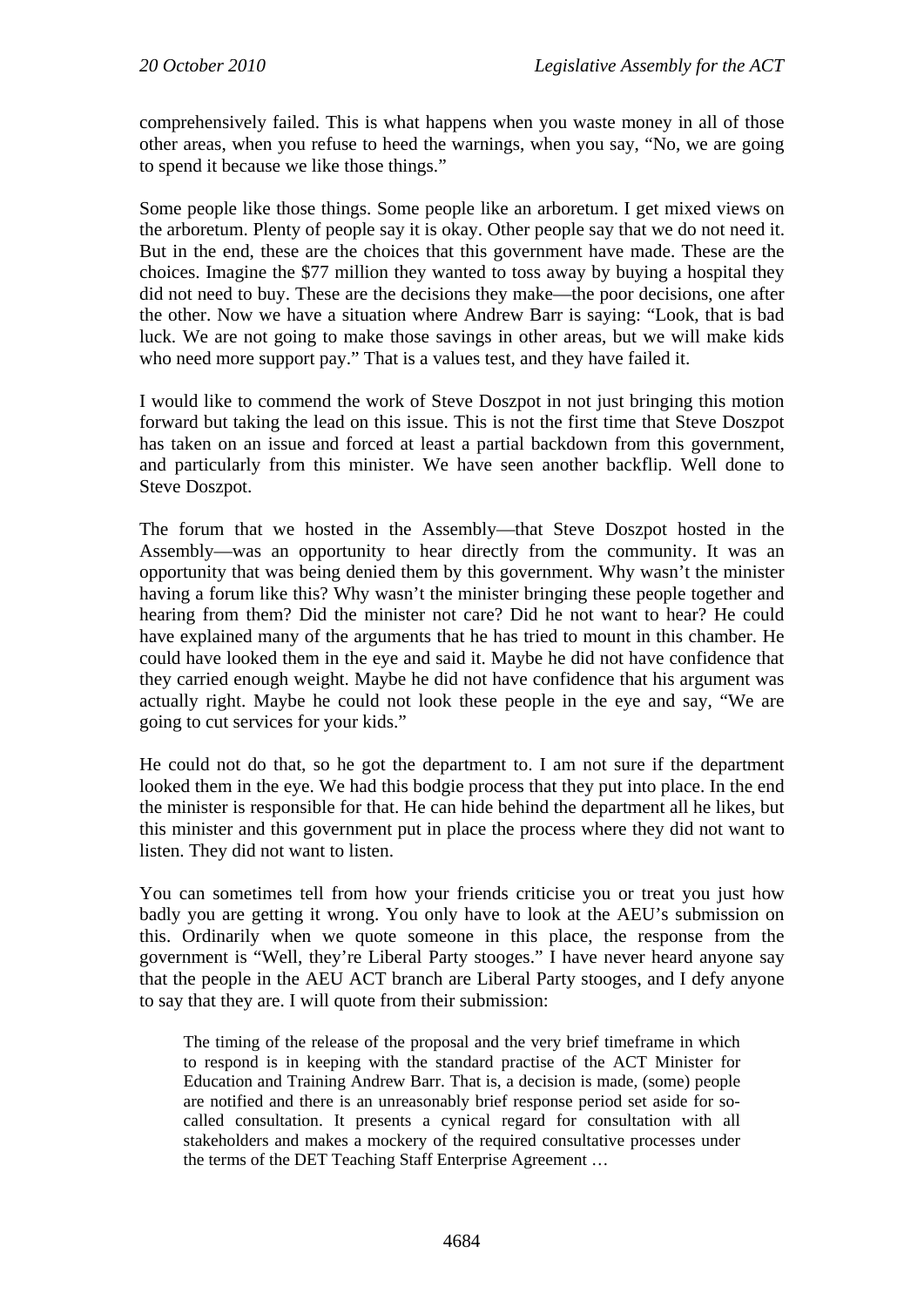That is what his friends are saying about this process. It is not just the Liberal Party saying that this process is bad. It is not just the parents of the affected students saying that this process is a sham. It is also groups like the Australian Education Union saying that it is a sham.

We did hear from a number of parents and advocates at the forum this week, and I would like to acknowledge a number of them who are in the chamber here with us today. Their views should be heard. They should not be asked to bear this disproportionate burden because this government will not make savings in other areas, because this government has blown its budget, because this government cannot control its programs or its spending. They are saying: "Well, lump it. Vulnerable kids should have to cop it."

And there are a number of other areas—this is why this motion is important and why it should be supported—which are still potentially on the chopping block. We have seen a partial backflip, but we still see the following positions that are uncertain: school counsellor; early intervention preschool support teacher; support teacher for English as a second language; teacher for behaviour management; post-school options classroom teacher; disability support officer; teacher and SLC positions allocated to the Aboriginal and Torres Strait Islander literacy and numeracy program; and English as a second language. There are a number of these which are still on the chopping block.

This government has not been listening. I would like to quickly read out a letter from Isla Smith, a concerned parent, which was sent to Mr Barr. I hope it has now been responded to; I am not sure if it has. The letter is addressed to Mr Barr and it says:

I know you are a busy man and you must see hundreds of letters, much like the one I write to you—different appeals for different reasons. But I wanted to somehow pen some words that you might remember—that even stand out in your mind because, ultimately it is you that will sign off on whether our Vision Teachers are reduced from four to three.

Please do not do it Mr Barr. Please!

When you and I were at school we could see to read the text on the blackboards, or the words in books. We could write in our schoolbooks, see our teachers face, exchange funny looks with the girl or boy sitting next to us, and play equally in the playground.

However, there are a group of about 55 students at ACT schools who find it very difficult to do these simple things. My son is one of them. Moreover, there are four highly specialised Vision Teachers here in the ACT who make it possible for these beautiful children to do everything their sighted peers are doing. Everyday!

I know this because I am the mother of one of these students. My son, Rory is legally blind. I have seen first hand how the expertise of a dedicated and fully trained Vision Teacher makes it possible for my son not only to keep up with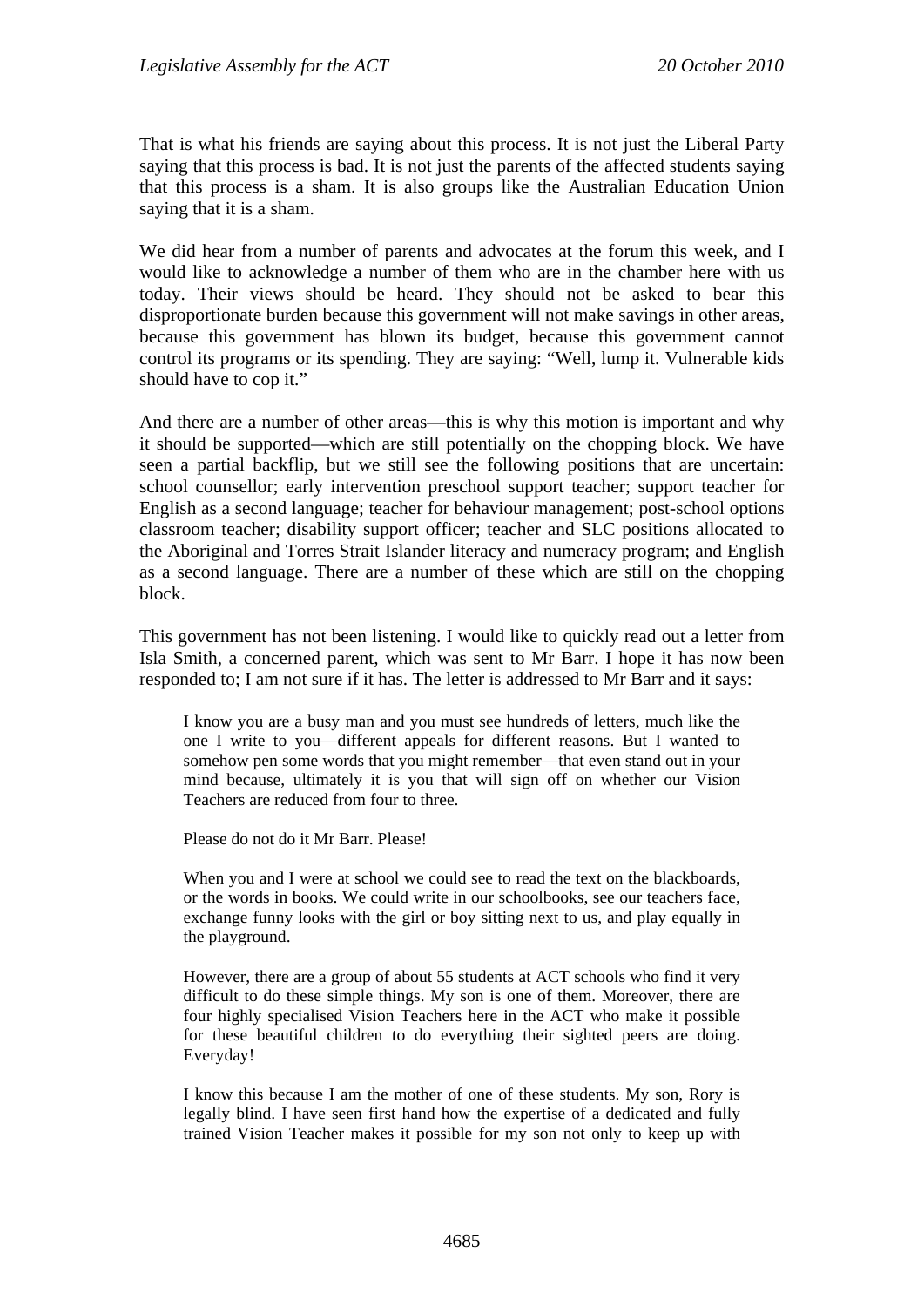what other students in his class are doing, but also to learn specialised skills like braille and touch typing which will assist him for the rest of his life.

A computer cannot teach my son how to read braille. A consultant, who doesn't know my son or has no idea about my son's level of vision and additional disabilities will ever be able to advise a classroom teacher the best way to help him to learn, or explain how he learns best. Each child is unique.

Please also ponder this recent true statistic. More than 70 per cent of people, who are blind or who have low vision want work, but cannot find employment.

Please, Mr Barr. I do not want my son to become a statistic and you have the power to make sure that does not happen.

Please retain all four of our ACT specialist Vision Teachers. Reducing the existing number of Vision Teachers will directly impact our children.

This is the values test that this government has failed. These are the people we will fight for. We will not allow them to bear the brunt of this government's poor decision making over the last few years.

**MRS DUNNE** (Ginninderra) (10.42): This is another sorry episode. We see Andrew Barr and his department presiding over another assault on the most disadvantaged people in our community. We have seen it before, and Mr Seselja touched on it. We need to remember what has gone before.

First of all, we had a proposal for the review of disability services only in government schools. Who was the person who led the charge to advocate for a change in this? There was eventually a change because of the work led by my colleague Mr Doszpot. Then there were the proposed cuts to the Shepherd Centre, an important organisation that provides assistance to hearing impaired children in our territory. The stay of execution on the Shepherd Centre funding was brought about because of a campaign led by my colleague Mr Doszpot.

Here we have yet another sorry example of heartlessness and lack of values. I applaud the comments made by my colleague Mr Seselja about the values test that has been failed here—the lack of care and lack of consideration for the most vulnerable people in the ACT education system. They are amongst the most vulnerable people. Who led the charge that resulted in the backflip? Our colleague Mr Doszpot.

Mr Barr must hate to get up in the morning and find that once again he has been bested by Mr Doszpot. He might like to consider his rhetoric in relation to this most effective member—this member who shows more heart, more courage and more commitment to the people that we are elected to represent than this minister has in his whole being. He has no heart, no sympathy and no courage to stand up for the people that he is paid to look after most, the vulnerable people in this community.

It was really interesting over the last few weeks to see what could be called a paradigm shift in the narrative in ACT politics. The standard left-right debate has always been that the Libs are on the right, and they are nasty economic rationalists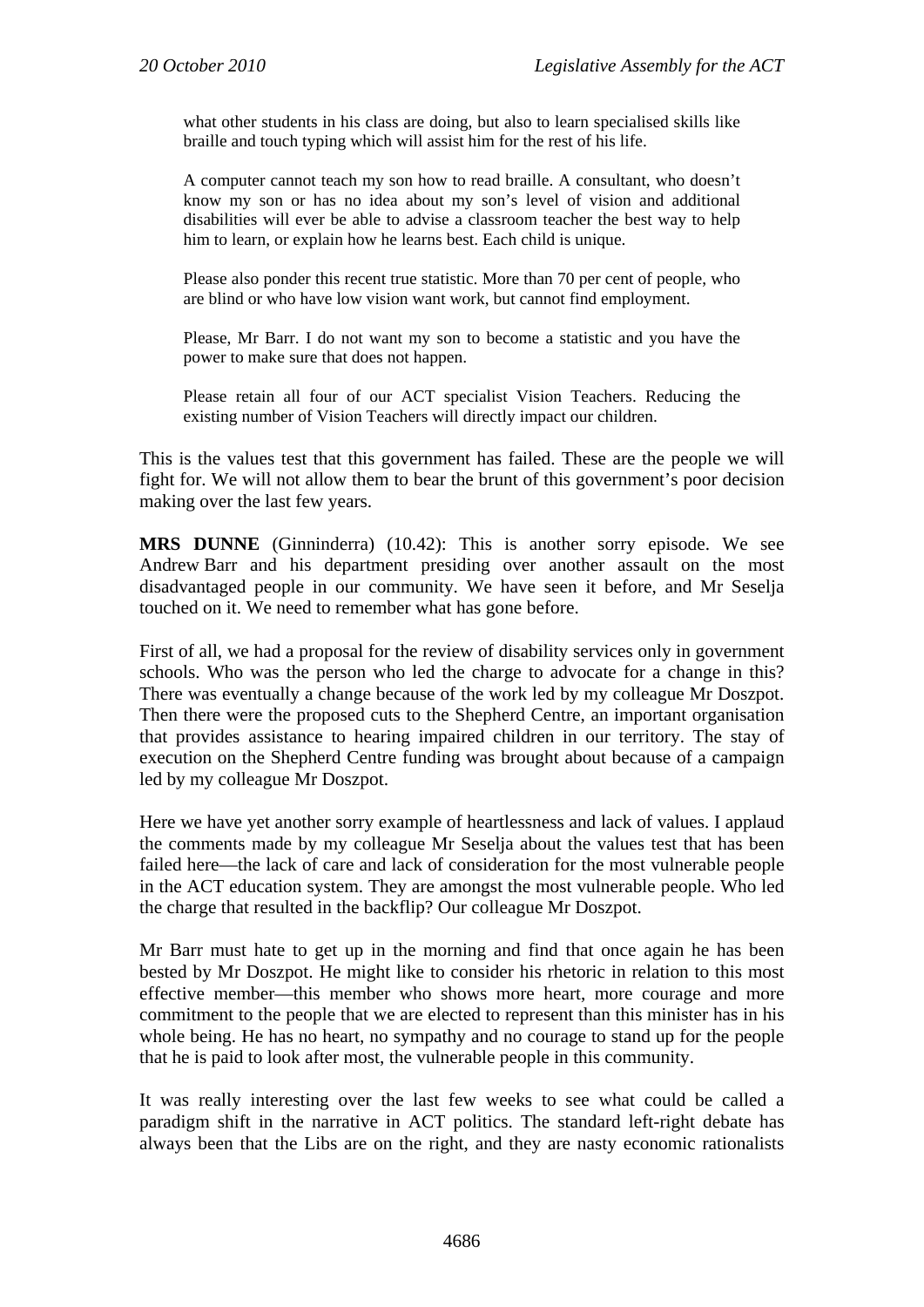who do not care about people, and the parties on the left, the progressive parties, are the parties who care about the vulnerable in our community. If that left-right paradigm was ever thought to be correct, it has now been proved by Mr Barr, by his performance, to be absolutely and utterly incorrect. In the last term of this Assembly, who has consistently stood up for the disadvantaged and disabled people in the ACT community? It has been the Canberra Liberals, in the face of opposition from the government and, I am sorry to say, from the Greens, as can be seen by the amendment which has been circulated here today. It is a disgraceful proposal.

It is useful to contemplate some of the words that Mr Barr used in this debate recently. Yesterday in question time, under pressure, he said:

… it is the classic hypocritical stance of the Canberra Liberals for them to be arguing simultaneously for a return to surplus and then specifically opposing every sensible—

and I repeat the word "sensible"—

measure, through efficiency dividends and our budget plans, to return this budget to surplus.

I would rather be hypocritical than be as progressive and such an economic rationalist as Mr Barr over here—be prepared to cut funding to deaf and blind children in our education system.

Mr Barr went on to say that the government would not be deterred by the Canberra Liberals' policy indifference. The Canberra Liberals' policy is fair and square in support of the people in the ACT education system who are deaf and blind and in support of their parents and the teachers who do a fantastic job to support those children.

We will not be supporting cuts of the sort proposed by this economic rationalist minister. He is the sort of person who gives economic rationalists a bad name. Economic rationalists are people who look at the whole issue and say, "If we cut here or make changes here, what are the impacts; what are the flow-on effects?" They play the tape through to the end and they realise that if they cut here they will shift costs somewhere else. They do not say, "I will make my changes and I do not care about the impact that that will have on disability services elsewhere." That is shown by the fact that this minister could not walk down the corridor and talk to his ministerial colleague who had responsibility for disability services.

But yesterday Mr Barr went further. He said:

We will not be deterred by the petty squabblings of those opposite … their inability to embrace any form of microeconomic reform.

And he talked about it again today. If this is micro-economic reform, I do not think that we should be opposed to it.

**Mr Barr**: Efficient delivery of government services.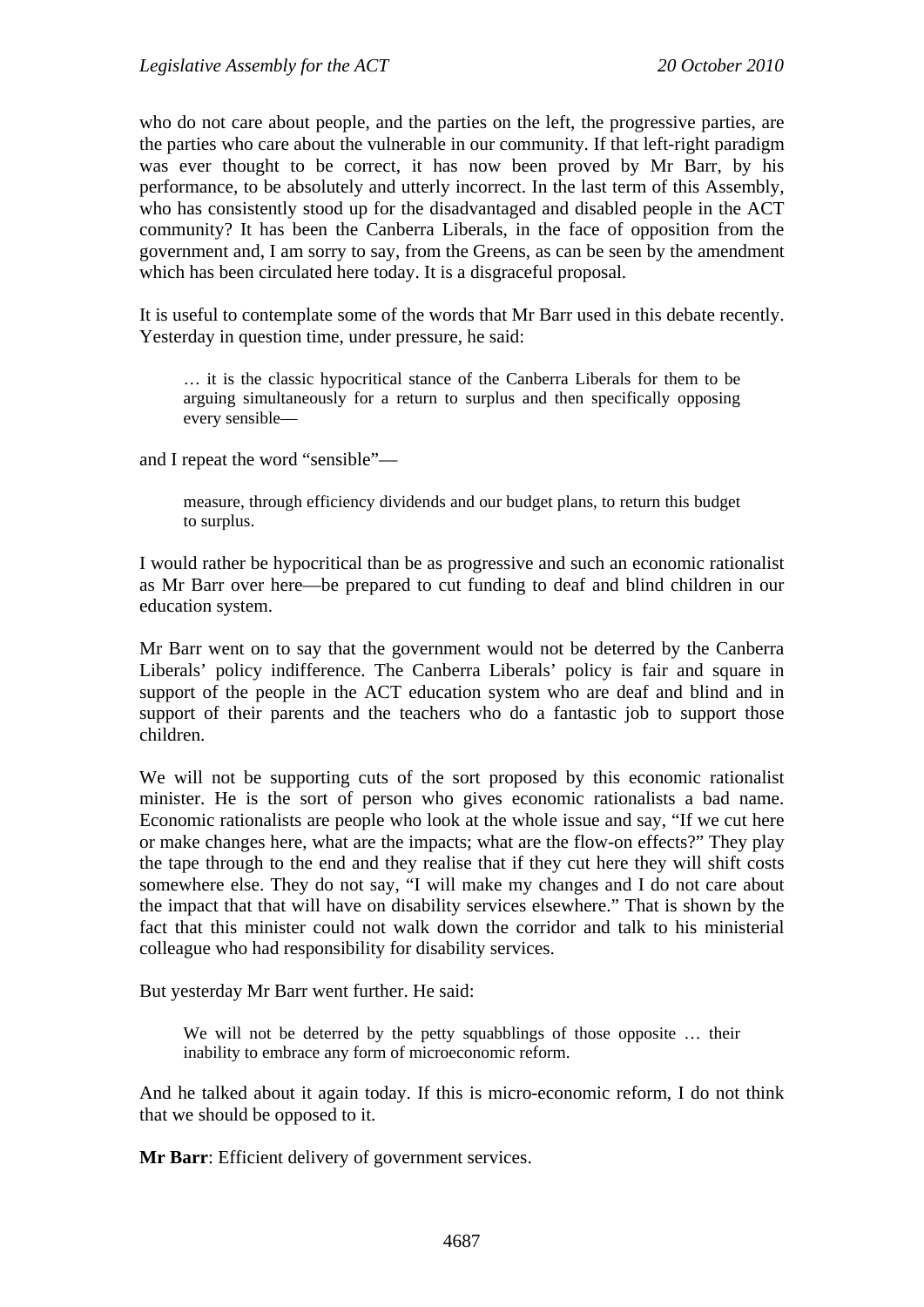**MRS DUNNE**: So it is micro-economic reform to cut funding to deaf children and blind children in the ACT?

**Mr Barr:** To deliver services more efficiently.

**Mr Seselja**: A new definition. It is the Andrew micro-economic reform!

**MRS DUNNE**: A new definition of micro-economic reform? This is an example of micro-economic reform: cutting funding to deaf children and blind children in his department and shifting the cost somewhere else—shifting the cost to the parents and to Joy Burch's department, because he does not care. He went on to say:

This government remains committed to our budget target and to achieving the efficient delivery of public services across all ACT government departments.

If you have to be efficient by cutting funding to deaf children and blind children, you have got your priorities wrong.

It goes back to the point made by Mr Seselja. Mr Seselja made the point that they failed to cut years ago and that the people who are bearing the brunt of those cuts today are the most vulnerable in the community. And people are not off the hook. Mr Doszpot and Mr Seselja read out the list of functions inside the department of education—front-line functions that help vulnerable people but that are potentially going to be cut.

I, too, would like to share some of the thoughts of the parents involved in this situation with the Assembly. We have the permission of the writers to read these letters. This again is a letter to Mr Barr. It reads:

My daughter is a 13 year old year 7 student in the A.C.T public school system. She has a vision impairment. A description of her vision impairment is as follows, bilateral high myopia of -16 right and left eye, mild bilateral subluxation of her lenses, bilateral cataract significant on the right, extensive bilateral chorioretinal atrophy involving the macula of both eyes and right extropia with some horizontal nystagmus. Her visual acuity is less than 6/60.

Does this description give you any idea of the functional vision my daughter has?

It does not to me, because I am not an expert. The letter continues:

Does it give you any idea of the optimum way for curriculum to be presented in a mainstream classroom setting in order to achieve the best possible educational outcome for my daughter? Do you think your everyday classroom teacher would have any better idea? Would the teacher know what sort of modifications to text are necessary and what sort of formats can make it virtually impossible for any significant learning to occur? Would they know what sort of lighting, seating position in classrooms, expectations of output of work my daughter is capable of in a set period of time? Not to mention where do the difficulties presented by the visual impairment finish and learning difficulties that have nothing to do with poor vision begin? Unfortunately our experience shows that the answer is "No".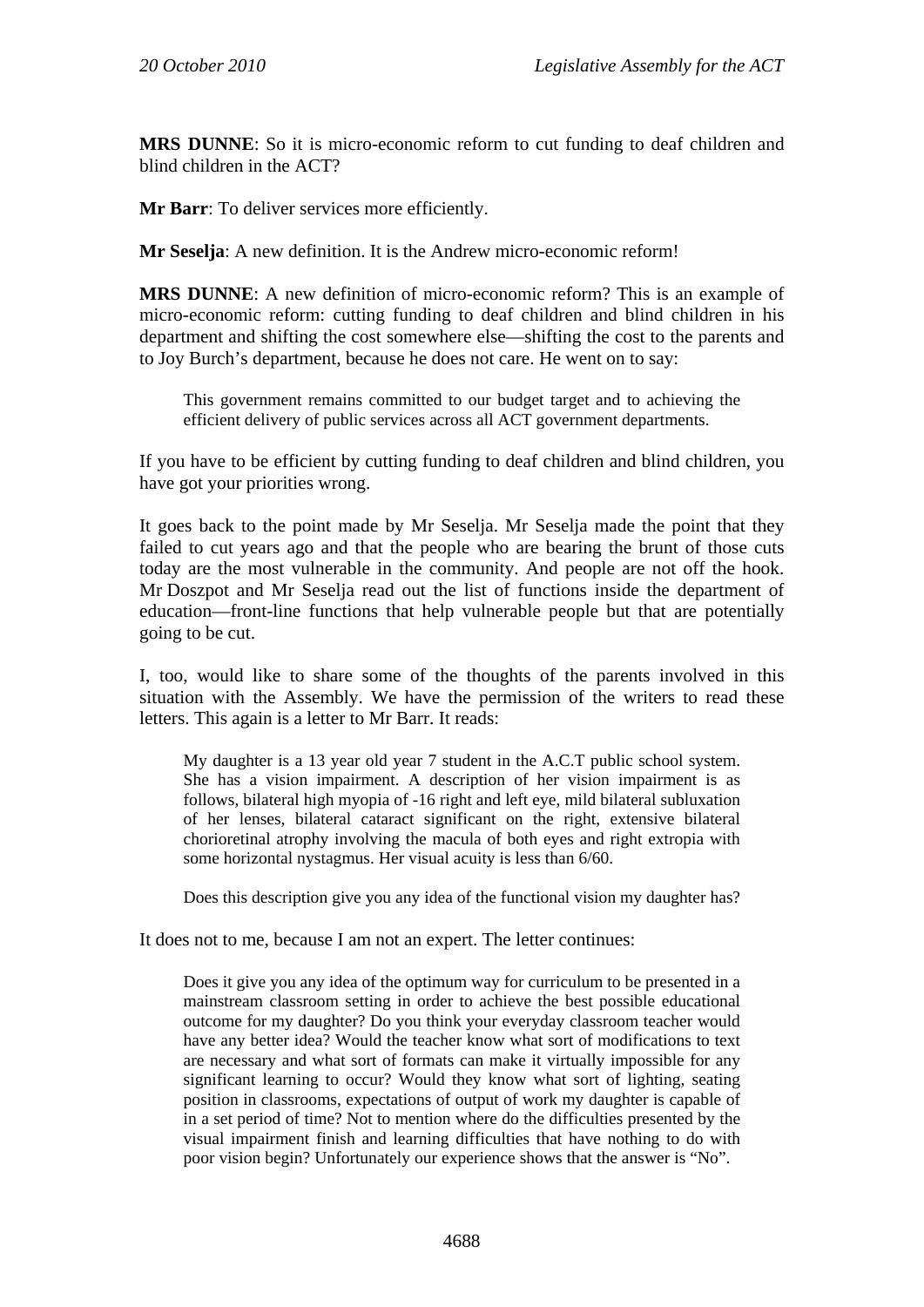This letter writer, Mrs Anita Miller, goes on to discuss at length the implications of cutting the itinerant support vision teachers for people in the ACT. This letter shows how complex and difficult an issue this is. And we have the department, supported by the minister, just sweeping aside these complexities in the name of economic rationalism, in the name of making the budget cuts irrespective of where they are and without thought for the ongoing impact that such budget cuts will have.

I would rather put my money—and I think that the people of the ACT would rather put their money—into ensuring that blind children, vision-impaired children and hearing-impaired children get a better start in life than into planting more forests in the Canberra arboretum. That is where our priorities should be. Plant our arboretum when we have plenty of money left over, but until that is the case Andrew Barr and his colleagues, who are noticeable by their absence, should be standing up for the vulnerable in our community and not tearing them down.

**MS HUNTER** (Ginninderra—Parliamentary Convenor, ACT Greens) (10.52): I thank Mr Doszpot for tabling this motion in the Assembly today. The ACT Greens are concerned with the process that the Department of Education and Training followed in attempting to address a requirement to meet the one per cent efficiency dividend provided for in the 2010-11 ACT budget.

Stakeholders affected by the proposals in the internal working document raised these concerns with my office almost immediately, and details appeared in the *Canberra Times* on 25 September 2010. I then contacted the minister's office seeking a briefing. We were aware that the paper was an internal working document, but it was obviously out in the public domain and therefore causing other stakeholders and those who would be impacted by the proposed cuts great concern.

I received a briefing from the executive of the department on 12 October. At that meeting I was given a copy of the consultation paper for the first time. I thank the department and Mr Barr's staff for arranging this briefing and providing the paper. During the briefing I sought clarification from the department about the process being undertaken and I inquired about the consultation I expected to be undertaken with external stakeholders around possible cutbacks. I made it very clear that this consultation with any stakeholders affected must be part of the process. The fact that the paper had been made available to the public meant that this needed to be undertaken as soon as possible. I note—

**Mr Doszpot**: It wasn't made available to the public.

**MS HUNTER**: Well, the fact that it was out in the public domain meant that it needed to be undertaken. I think I have clarified that it was an internal document; it got out into the public domain, therefore, it was essential that all stakeholders and those impacted needed to be involved in the consultation.

I note that, as late as yesterday morning on ABC radio, when pressed on the issue, Mr Doszpot conceded he had not sought a briefing from the department on the issue. The concern I have with that is he then held a public forum on Monday with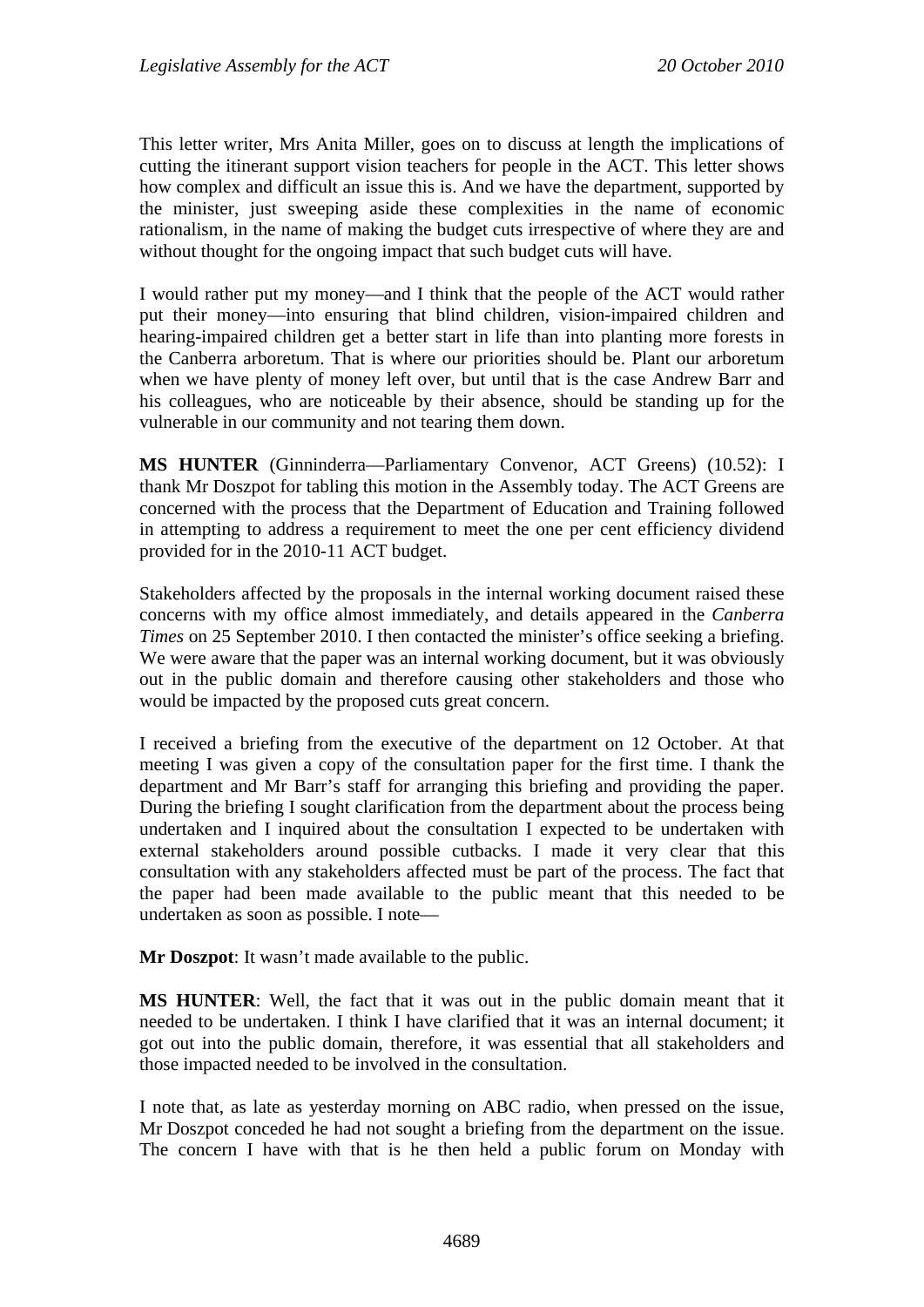stakeholders without having heard from the department exactly what was being proposed.

It seems to me that in doing that he was just making the situation worse for those who were going to be affected by the possible changes. To not have been briefed by those responsible for putting the paper together and those responsible for trying to meet the requirements of the efficiency dividend before going to the public is in line with the general approach taken by the Canberra Liberals of being opposition for opposition's sake, a point already made here this morning.

I consider the timing of the release of the paper during the school holidays was not appropriate, and I was pleased to see that an extension of this timetable was given to allow teachers in the first place to consider the implications of the cutbacks and consult with colleagues on their return from leave.

The one per cent efficiency dividend for government departments passed as part of the 2010-11 ACT budget is something the Department of Education and Training must manage now and into the next two financial years, with an additional 1.5 per cent efficiency dividend that will need to be found. The amount of funding is significant— \$4 million in this financial year. I was advised the consultation paper was developed after a comprehensive internal process within the key areas of the department aimed at resolving a way of operating within the reduced budget.

Late on Monday evening we heard through the media that the Department of Education and Training were revising their original consultation paper. Dr Watterston, the chief executive officer of the department, has indicated that this was part of the planning around the efficiency dividend consultation process. I do think that it is in part, and wisely so, in response to the concerns raised by stakeholders, by parents, when they had finally obtained copies of the paper.

While this was supposed to be an internal working document, I think it was very naive of the department to think that planned changes of the magnitude proposed would not have found their way to those most affected, and, in fact, should not have been kept from those most affected. It also seems that there was insufficient thought given in the department to the timing and content of the original paper, and we now wait with interest to see the consultation process following the release of the revised paper.

In regard to Mr Doszpot's motion today, the ACT Greens will not be supporting that particular motion. We consider things definitely could have been done better by the department. I have stated that quite clearly, and we are calling on them to improve the way they approach the efficiency dividend process. I mentioned earlier that achieving savings under this budget measure is difficult, and I am sure the department acted in good faith in coming up with measures they considered were worthy of putting out to teachers for consideration. It was the consultation phase with stakeholders in the school community that was not properly addressed in the process.

The ACT Greens will be putting forward an amendment to Mr Doszpot's motion. We are putting forward a shorter motion that seeks to acknowledge the importance of quality education for all students, the vital role of education in the community, the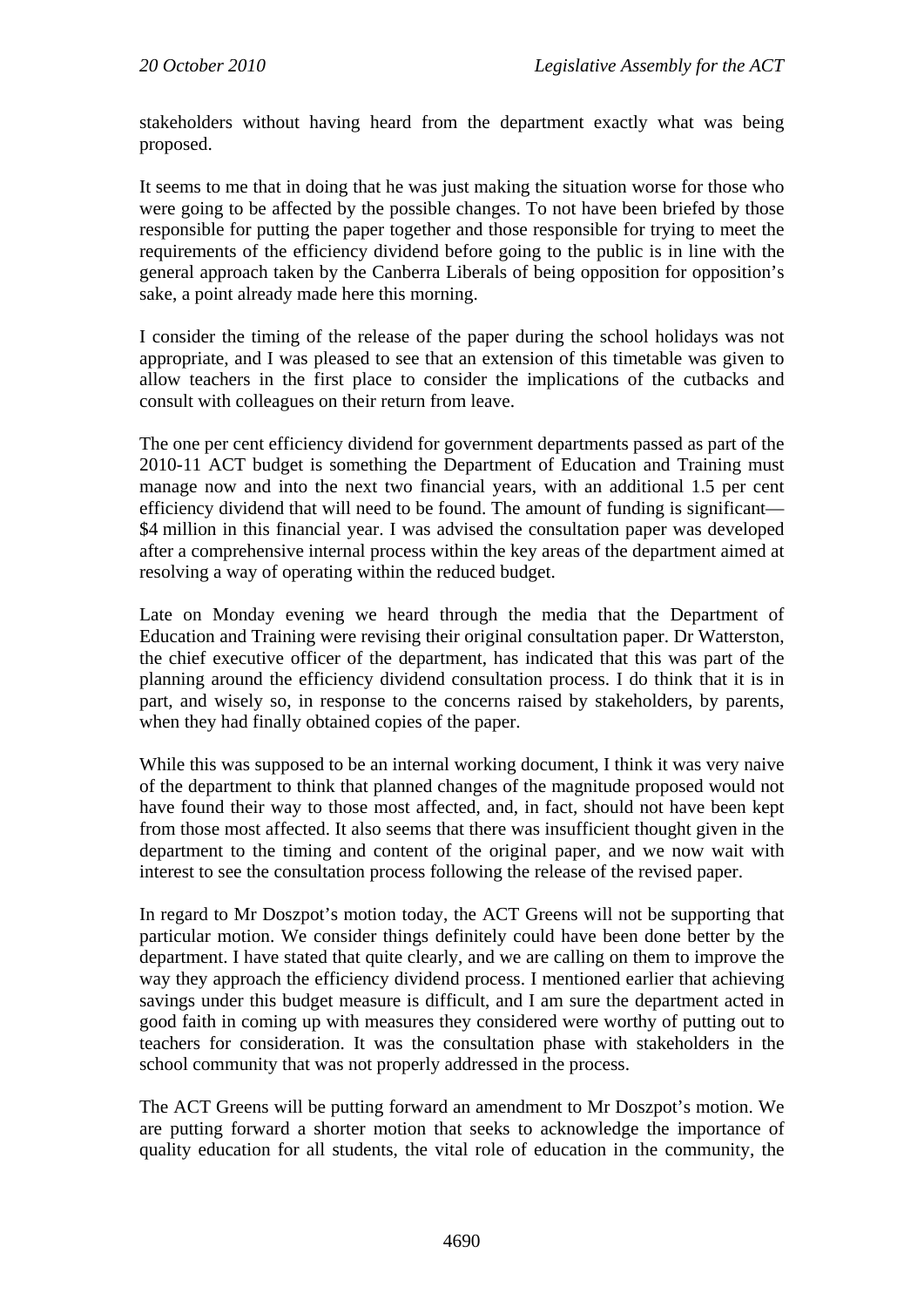need to properly address the efficiency dividend process in a timely manner and the need to consult with stakeholders and the school community during that process.

The amendment acknowledges the difficulty in finding efficiency dividend savings in the Department of Education and Training, and there is a distinction to be made in the types of services that are delivered by the education and health departments, for example, as opposed to those from Treasury and LAPS. Changes in health and education can have direct and significant consequences on many people. In the case of education, it is on students' lives.

It is appropriate that the Assembly exercise a level of control over the actions of the minister and the department to ensure that what they are doing is consistent with the ideas and values of the community. In doing that, however, we must ensure that we are fully aware of the situation and do so in a manner that allows ideas and proposals a fair hearing. We should be fostering not only creativity but also common sense within our government departments.

The department needs input from the broader school community, the families and the students that may be impacted to be able to properly appreciate where the greatest demand is and the role and impact that the current services actually have.

As with any consultation process, it is essential that all the necessary information is provided in a manner that facilitates understanding and allows for constructive feedback to ensure the best outcomes. We need to recognise that there are an increasing number of students with special needs coming into our education system. We need to ensure that the resources and the teachers are in place so that these children have the opportunity to achieve the best possible educational outcomes.

This year's education budget delivered increased disability services money of \$1.6 million over four years. I think it is really important to look at paragraph (3) of my amendment. It is very much about not supporting cuts to services and our teaching resources for students. It is very clear. That is what it states. The Greens do not support that as a way of going about finding the efficiency dividend cut.

I do note that the minister has said this morning—and I think it has been out in the media—that the department will be looking at other ways to achieve their efficiency dividend, such as consultancies, travel and accommodation, stationery and the car fleet. What I do find astounding—

*Opposition members interjecting*—

**MS HUNTER**: It is a little bit of a shame that I am trying to make a speech here, Madam Deputy Speaker.

#### **MADAM DEPUTY SPEAKER**: Order, members!

**MS HUNTER**: The minister has stated that the department will be looking at these other areas. What I find astounding is that the department did not start with these areas.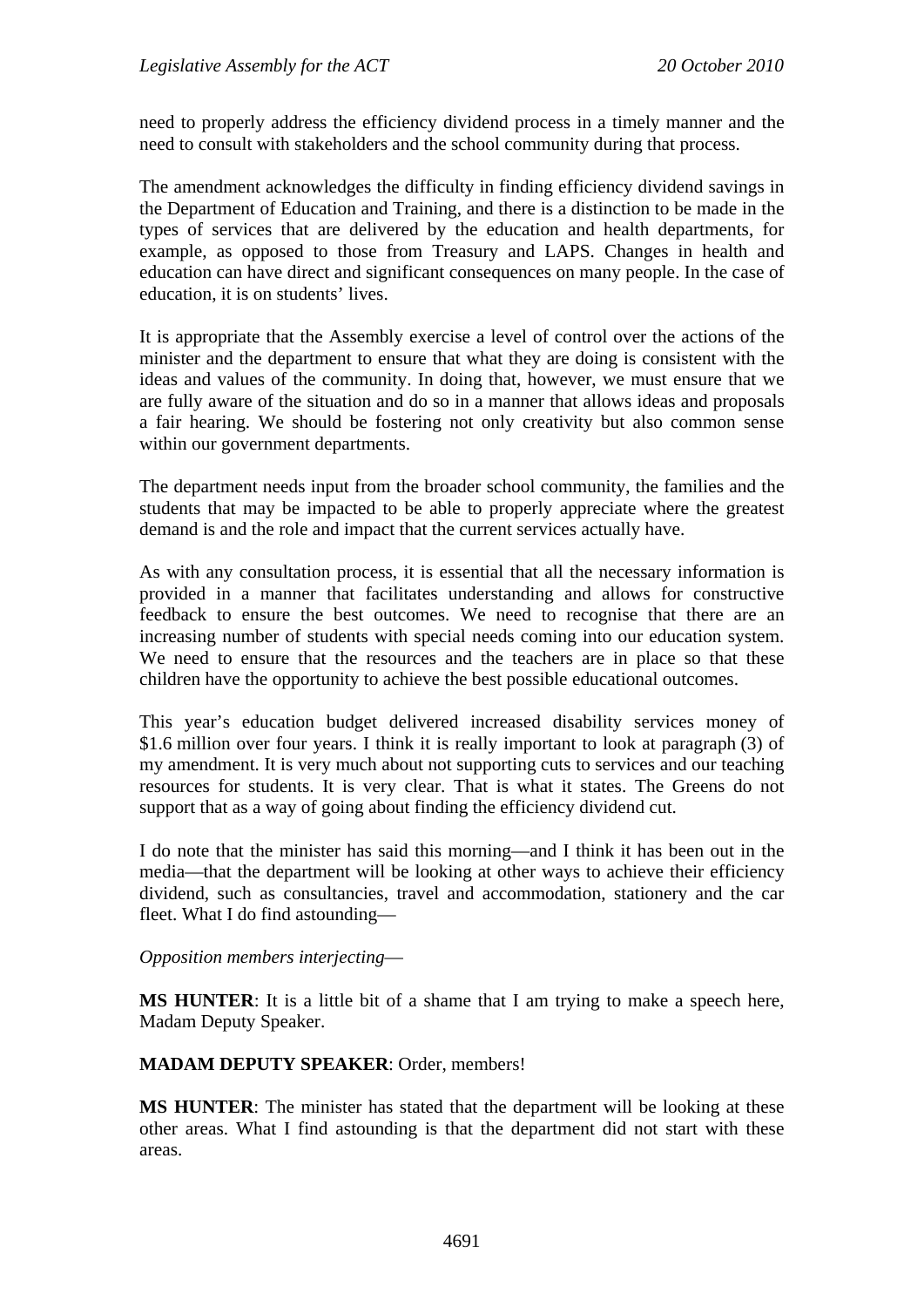**Mr Barr**: It did, Meredith. It did.

**MS HUNTER**: Okay, I acknowledge that the minister has indicated that they were looked at. But I think that these are areas that very much need to be explored to find the cuts before we go to those sorts of supports and resources and teachers for those students who very much need our support to ensure that they can have the same sort of life opportunities that other children have.

There are a couple of other issues I want to raise. It was, in fact, the Greens that put into the ALP-Greens agreement that during the life of this Assembly, the Seventh Assembly, there be two inquiries around the achievement gap in education and around disability education in the ACT. The achievement gap inquiry has been undertaken. I have said that there is an increasing number of students with disabilities in our system. There also are students who are very much lagging behind their counterparts for a range of other reasons, usually related to coming from very poor households. That achievement gap inquiry has been tabled, and we look forward to seeing the important supports that are put in place to ensure, as I said, that those students can reach their potential.

The disability inquiry, I understand, will be reporting shortly. I very much hope that the government will seriously consider the recommendations that will be put forward, no doubt, by that committee. That was a process that very much engaged with parents, teachers and whole school communities around the needs, the gaps, the issues that need to be addressed. That is why I ask the government to seriously consider and look at in future budgets ensuring that ongoing, increasing and enhanced resources are provided for students with disability.

I would also like to pick up the point that there is an increasing number of students with disability coming into our system, and there is a very broad range of disabilities as well. Again, it is important that all of those students and their needs are taken into account and addressed by particular programs, specialist teachers, supports and so forth.

I would like to relate a story that I experienced going to visit one of our special needs schools here in the ACT. It picks up on a point that I think Mr Doszpot or Mrs Dunne made about the seeming lack of coordination between Therapy ACT and what is going on in the schools. When I visited the school, there was a young boy who was very excited. He had a communication device—this is a young boy who could not communicate—and that communication device he had got from a therapist through Therapy ACT, and he was very excited about showing it and bringing it out at school.

He showed me the device, but the issue, though, was that his teacher and the aides in the classroom had not been contacted and did not know how to use this device. So it was all very well for the young boy to have it, but there was no coordination about how those teachers and aides in the classroom who were assisting him were taught how to use it to ensure that it could be used to its fullest potential. I think there are real questions around the coordination between Therapy ACT, the department of education and the teachers in the classroom. We have good services there; it really is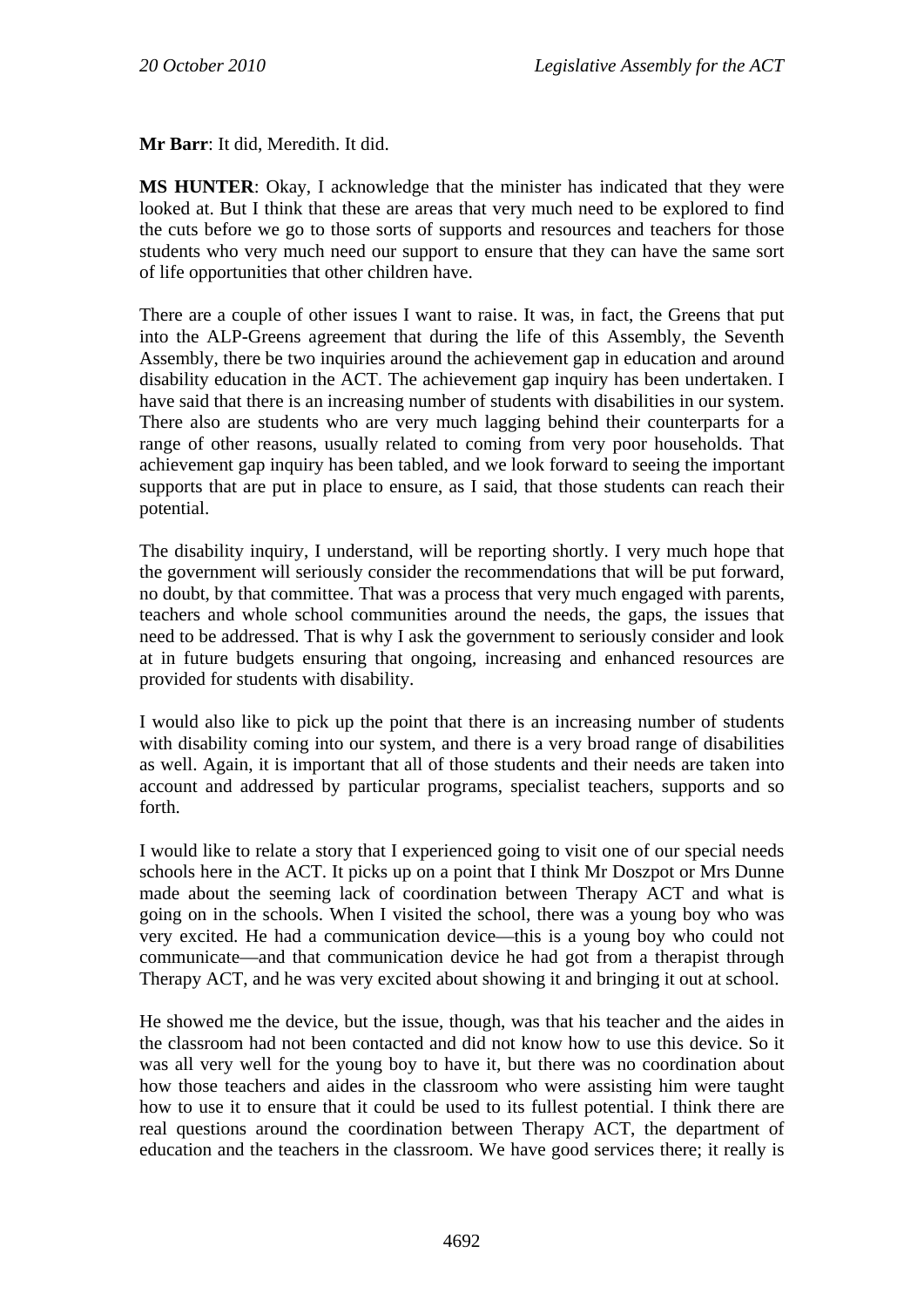about connecting those services to provide seamless service delivery for our young people, our children, who deserve our best support.

We have had a lot of yelling from the opposition today, but my amendment very clearly is not about supporting cuts to those most vulnerable in our education system. It is about understanding that the efficiency dividend is happening and that we need to ensure that it is not going to impact on those who need our assistance most. It also recognises, though, that the efficiency dividend needs to come into play. Those employees who will be affected need to know that in plenty of time before the end of the school year. They need to know where they may be redeployed. There needs to be those negotiations and those discussions. It cannot be dragged on further.

At the same time, I quite clearly state that the process needs to engage with the external stakeholders and the families and those areas that have also been mentioned around Aboriginal and Torres Strait Islander children, those children who have English as a second language and so forth. We need to ensure that it is not just kept as an internal discussion and that it engages with those who are impacted by it. We will be keeping a close eye on this to ensure that that does happen.

**MADAM DEPUTY SPEAKER**: Ms Hunter, you will need to move the amendment.

**MS HUNTER**: Yes. I am just getting to that. I think I have got six seconds left, thanks, Madam Deputy Speaker. I move the amendment that has been circulated in my name:

Omit all words after "That this Assembly", substitute:

" $(1)$  notes:

- (a) education is key in fostering an inclusive community;
- (b) efficiency dividend cuts in the Department of Education and Training will always be difficult and have the potential to adversely impact education outcomes;
- (c) the original efficiency dividend consultation process was not sufficient to assure school communities that they would have the opportunity to raise their concerns; and
- (d) any efficiency dividend reforms will need to be finalised well before the end of the school year;
- (2) reaffirms its commitment to the efficient delivery of high quality educational outcomes for all ACT students; and
- (3) calls on the Government to thoroughly consult with the broader school community and community organisations on the impact of any proposed changes to student services.".

**MR HANSON** (Molonglo) (11.08): Firstly, I congratulate Mr Doszpot on bringing this motion before the Assembly today and also on the resulting action, which has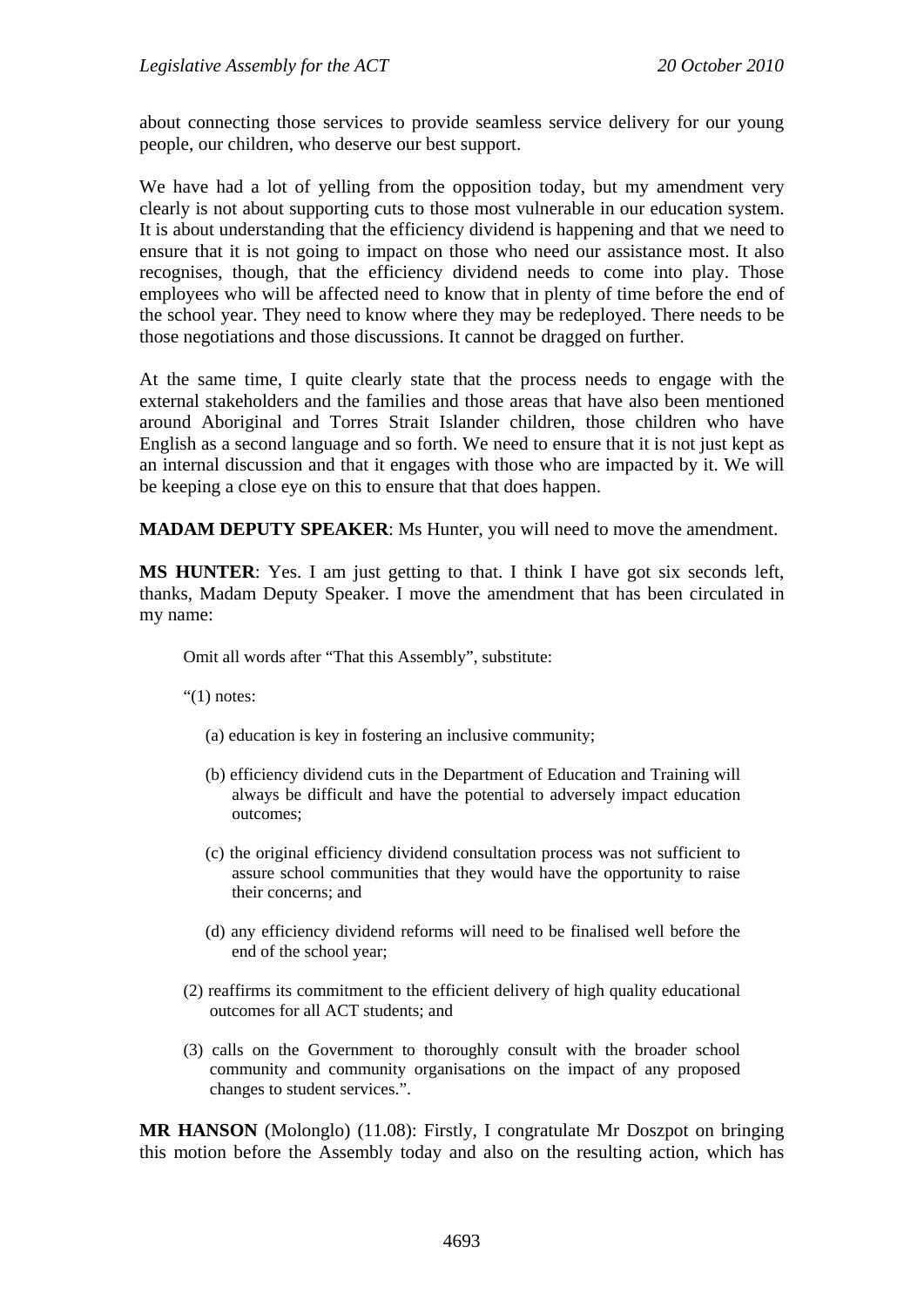been to prevent the cuts being made. Before I turn to the issue, I would like to comment on the contributions from Andrew Barr and Ms Hunter. Andrew Barr's was the sort of contribution you would expect from a minister who has essentially been caught with his pants down on this one. I found his interjection across the chamber that the education department is the only efficient area in the ACT government quite remarkable. I think that his colleagues—

**Mr Barr**: No, that wasn't what I said.

**MR HANSON:** I think that that is very close to what you said.

**Mr Barr**: I said the central office was the most efficient area within the department of education.

**MR HANSON**: Right. We will leave that one as it is then. Ms Hunter's speech was quite remarkable. The thing that stands out is her comment that Mr Doszpot has made the situation worse, that it is Mr Doszpot who is to blame for making the situation worse. The speech, in large part, was a longwinded, verbose, rambling excuse as to why she did nothing and why the ACT Greens failed to act on this issue. They had some dialogue and some discussions and so on. We hear a lot about dialogue and discussions from the Greens, and we might see the odd paper put out and lots of movement and colour and light, but what we do not see is the ability to hold this government to account and do something constructive for the people of Canberra, particularly those people who are affected by this issue—the most disadvantaged and the most in need students in our education system.

For Meredith Hunter to come into this place and attack Steve Doszpot for what he did and to excuse the government for their actions and the Greens for having done nothing is absolutely disgraceful. I use the word "disgraceful" deliberately because it was Amanda Bresnan who thought that our not giving a pair to the government for Jon Stanhope to go on a holiday was disgraceful. Of course, they believe that the government wanting to cut vital support to students with a disability is excusable and they say, "We'll just put in an amendment that basically excuses the government for what they are doing."

That is in great contrast, Madam Deputy Speaker, to Mr Doszpot. I would like to speak briefly about Mr Doszpot and what he does. He listens to the community. People go to Mr Doszpot because they know that he actually listens to them. He makes the time, he spends the time with them, because he is genuine and he cares about their issues. He genuinely cares about their issues and he gets things done. The AEU were at the consultations yesterday. They were there in force because they know that he will get things done. The parents and the disability support groups are here today. They were at the forums and they have been at other meetings with Mr Doszpot because they know that he will listen and that he will get the job done.

I remember the Shepherd Centre and Noah's Ark and when Mr Doszpot led on that issue. We went out there together. We saw what they were going to experience, particularly at the Shepherd Centre. If it were not for Mr Doszpot, Noah's Ark and the Shepherd Centre may well have not been able to continue with their vital work for this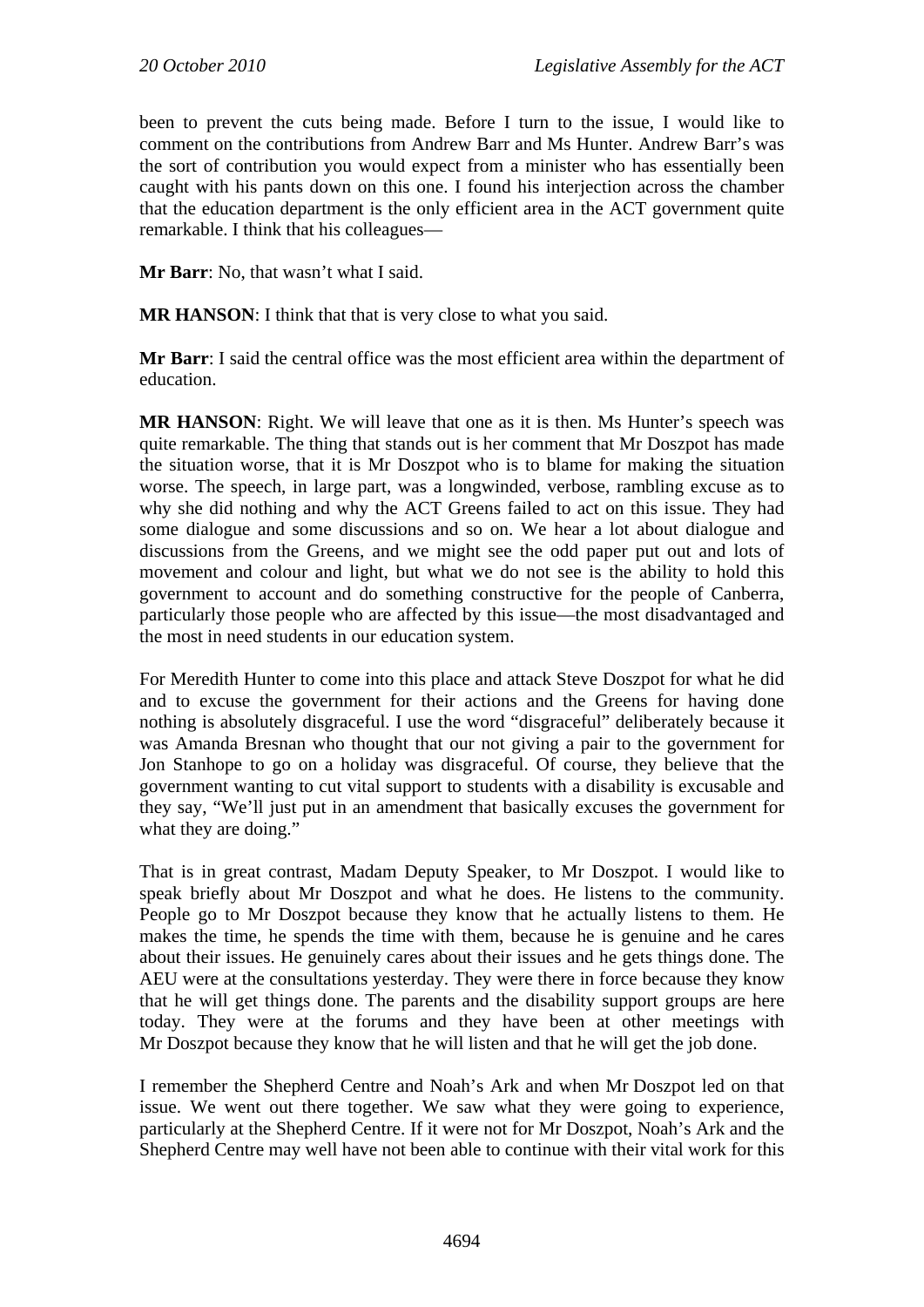community. That was one of the proudest moments I have had in the Assembly and I congratulate Mr Doszpot on that. What he does not do is chase the 24-hour media cycle. For those that inhabit that space and simply only understand politics from what is going on in the 24-hour media cycle, they do not realise Mr Doszpot's great advocacy for those in the education and disability sectors.

That is in stark contrast to Mr Barr, who does inhabit the 24-hour media cycle. He is the Assembly's greatest media tart, Madam Deputy Speaker. He absolutely chases every media opportunity he can, which makes it more obvious when he does not front up to the media. When there is some bad news to deliver or when he has been caught with his pants down on an issue, he sends out his departmental head. Everybody who watches the Assembly now realises that Mr Barr is there for the good times, for the happy snaps with the good media opportunities, and when there is a stuff-up he sends out his departmental heads.

Mr Barr does not listen. He does not take the time. He quite clearly does not care. This is the sort of Kevin Rudd approach that brought Kevin Rudd undone. It is about managing the media, the spin, the happy shots and trying to manipulate all the time, but it is a facade. What you have seen increasingly is that facade crumbling. It has been recognised by the Labor Party. Just look at the benches opposite. Look at his diminishing status within the Labor Party. It has been recognised by the union who are now coming to the opposition rather than to the government. It has been recognised by the parents and it has been recognised by the community.

What is also interesting in this debate is that the parents, the support groups, the union and others went to Mr Doszpot and not to Ms Burch. On the disability issues they did not say, "Let's go to the minister," because they know that she will do nothing. They went to Mr Doszpot. Although he has had great success here and the families and the parents and support groups have had great success, there are other vital services that hang in the balance.

I would like to touch on those because they affect one of my portfolios, and that is Indigenous affairs. It is really concerning that cuts would be considered in an area within our education system where we know the gap between the educational achievements of Indigenous students and their non-Indigenous peers is increasing. The national assessment program—literacy and numeracy figures show that more than 40 per cent of Indigenous students in the ACT are failing to meet the minimum standards by year 4. This is in comparison to less than 15 per cent of non-Indigenous students. In numeracy, more than 37 per cent are failing to meet the minimum standard compared with less than 10 per cent of their non-Indigenous peers. The gap between Indigenous and non-Indigenous students is growing as they get older.

What is the government's plan? What are they going to do? What is Andrew Barr going to do to address this serious issue? He is going to cut the Aboriginal and Torres Strait Islander literacy and numeracy program. That is a program that is aimed at raising the achievement levels in literacy and numeracy by providing support officers to target kids from kindergarten to year 4. They are planning to cut the five classroom teachers and the position in headquarters to supervise that program. These positions provide vital support to the education system by placing the officers in schools for a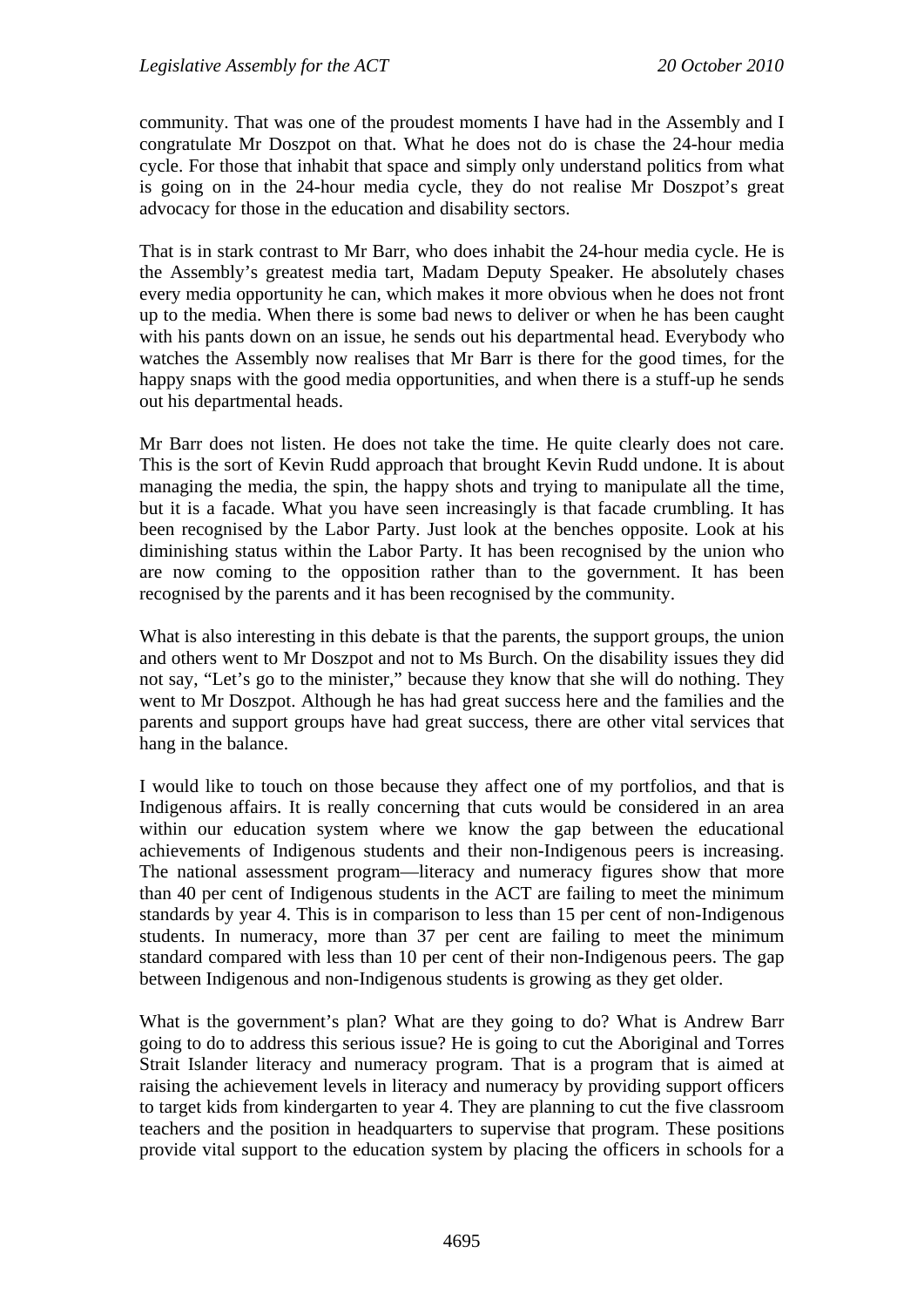term where they work to build the classroom teacher's capacity and teaching methods that are best suited to Indigenous students' needs.

What has the Australian Education Union said about this? It has said that these cuts are concerning and that they fly in the face of federal initiatives to enhance the outcomes of Aboriginal and Torres Strait Islander students. Reducing the central positions will mean a loss in the systemic coordination of programs aimed at closing the gap and the ACT government's multicultural strategy. This is on the back of Terry Williams's statement—the chair of the IEB—at the estimates hearings when he said, "All I can say is that truly the allocation of funds directed to Indigenous people in the ACT is horrific." And here is Andrew Barr looking at making further cuts.

As Mr Seselja pointed out, this is about the failure of the government to make the hard decisions in the 2009-10 budget. They ducked the hard decisions then. Rather than the minister saying, "We're going to take responsibility; we're going to look at where these cuts should be made," they squibbed it. They put it off to another day. They handed it over to the department and said, "You look at where you can make the cuts." They called it an efficiency dividend because that sounded better than "cuts".

We now see the government reaping the rewards of what they sowed back in the budget in 2009-10. Rather than making the hard decisions about cutting the arboretum or government advertising or roadside art, affecting TAMS—those projects that Mr Seselja outlined—they squibbed it. The Greens are equally culpable and responsible for what we see today, which is this decision and the fruits of that decision to not take action.

The Liberals are often criticised for lacking vision and only being interested in cuts. They are characterised as mean and tricky. Let us be very clear about what we mean when we say we need to make cuts and we need to prioritise. If you fail to do that as a government or as a minister and you do not take responsibility then the consequence down the track is that the people who can least afford it in our society—the disadvantaged, the disabled, our Indigenous kids—are the ones that will pay the price. That solely and wholly comes back to a failure in leadership and the lack of ability to make the hard decisions by Mr Barr, the Treasurer, the Chief Minister and the complicit Greens who signed up to this strategy that is now reaping such terrible rewards for the students in our education system.

**MR SESELJA** (Molonglo—Leader of the Opposition) (11.18): I would like to say a couple of words about Ms Hunter's amendment because I think it is worth putting very clearly on the record what the amendment seeks to do. This amendment is writing a blank cheque to the government in its plans to make cuts in these areas. Mr Doszpot's motion says that there are certain areas that are so critical you should not be cutting in those areas. The Greens had the opportunity to support that. I would again urge them to withdraw this amendment because it is writing a blank cheque to the government.

Instead of quarantining those areas, those critical services, their amendment simply calls on the government to thoroughly consult with the broader school community on the impact of any proposed changes to student services. They cannot even use the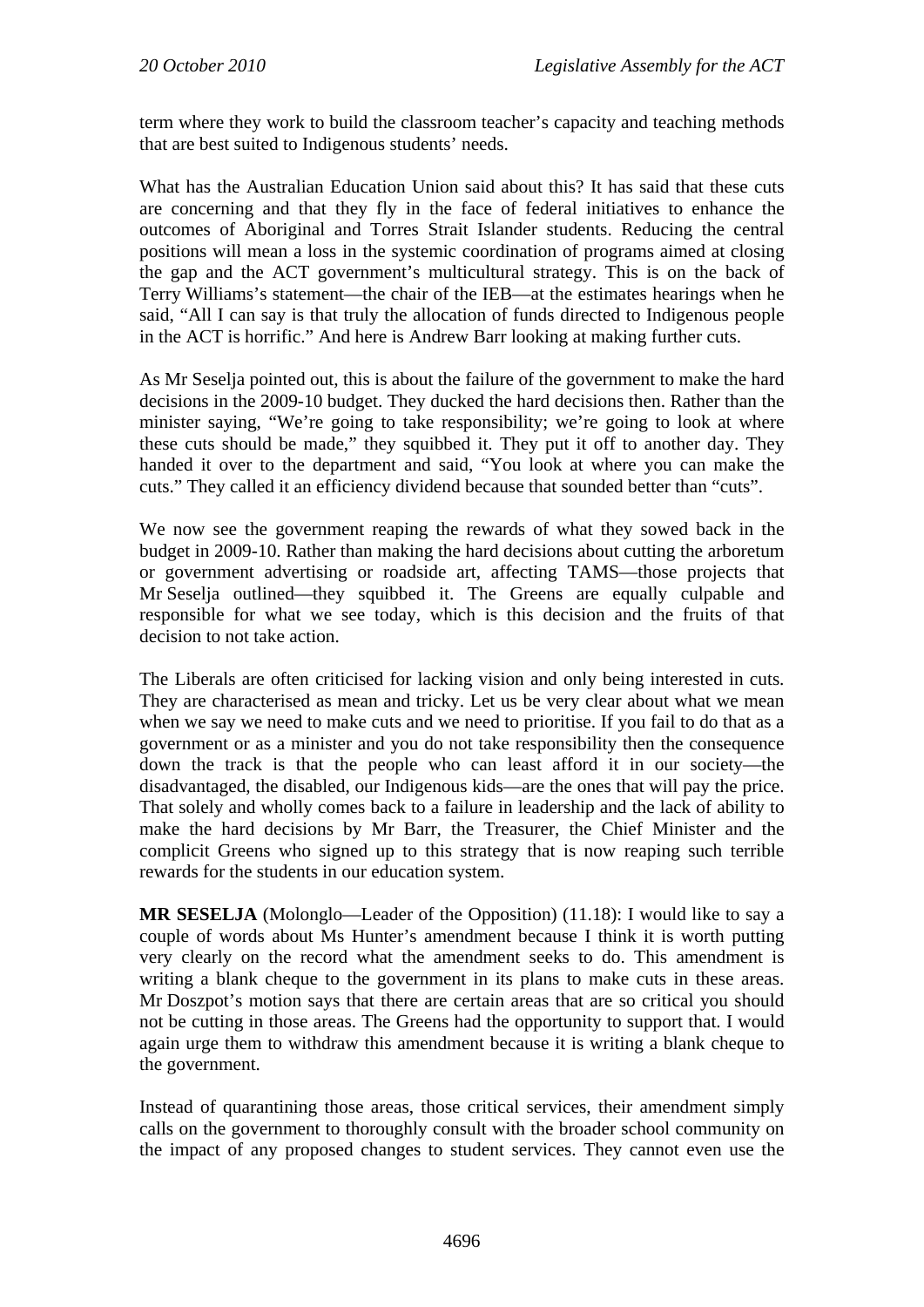term which they are talking about, which is "cuts". They cannot use the term. They say "on the impact of any proposed changes to student services". They use weasel words in their amendment to effectively give the government a blank cheque in going about these cuts.

The Greens have been found wanting on this issue. They have been silent on this issue while Mr Doszpot has been doing the hard work. We saw that in the response from Ms Hunter today. Instead of joining with the community and, on behalf of the community, holding this government and this minister to account, she attacked Mr Doszpot for doing the work on their behalf. We have a situation where the government does not want to listen. It goes through a sham consultation process. The community are rightly concerned. Mr Doszpot, as the shadow minister, goes to those people and says, "How can I help?" He actually gets an outcome for them. It is not the total outcome we want, but he gets a significant outcome. What do the Greens do? They attack him.

If anything highlights how closely tied they are to this government, it came in Ms Hunter's performance today. Why would you attack Mr Doszpot for standing up on behalf of these parents? Someone has to. Someone has to speak on their behalf. The government is not doing so. The government is treating them poorly. The Greens are not listening and Steve Doszpot stands up and takes up their case. This amendment should not be supported. It should be withdrawn.

**Mrs Dunne**: It is a disgrace.

**MR SESELJA**: It is a disgraceful amendment because it effectively endorses the government's approach and allows them a blank cheque as they go about cutting these crucial areas. That is what this amendment does. We believe that vulnerable children should not be the ones who are bearing the brunt of the government's mismanagement.

As we have pointed out time and time again, there are lots of areas of highly questionable spending, highly inefficient spending, which the government have not bothered to cut. What they are now proposing to do is to cut services to our most vulnerable. We say, "No, that should not happen." We thought that we might have got some support in the Assembly for this position. I think that if you spoke to people in the community they would say that this is the last place you should be cutting. This is right down at the bottom of the list of where you should be making these savings and these cuts.

This government has made an art form of wasting our money on all sorts of projects. Start there; do not go down the path of saying, "Well, in order to get back to surplus this is the only way we can do it." That is absolute rubbish and we all know it. As we have seen time and time again, every time the Auditor-General does a report into one of these departments she highlights the wasteful spending. Every time we see one of these projects fall over where millions of dollars have been spent and nothing has been delivered, it highlights the wasteful spending. Target those areas. Get those areas right and do not cut these critical services.

This amendment should not be supported. It should be withdrawn. Mr Doszpot's motion as it stands should be supported because that is the only way the Assembly can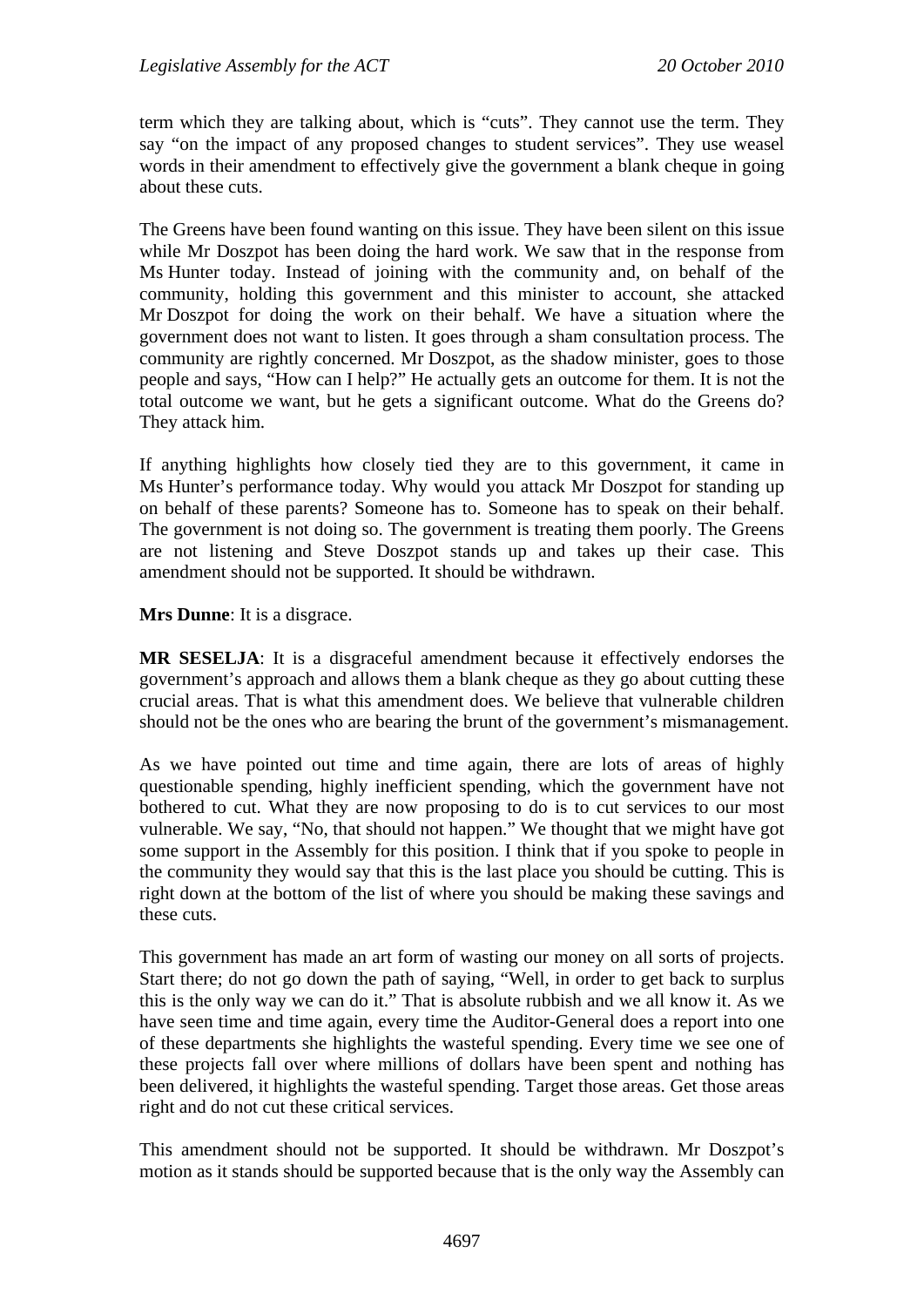send the message to this government that these cuts are unacceptable, that these cuts are not the way to do it, that we as an Assembly do not believe that this is the way to go. The Liberal Party will stand up and do that. We will continue to do that regardless of how this vote goes, but I would urge members not to support this amendment.

**MRS DUNNE** (Ginninderra) (11.23): Speaking to the amendment, I noticed there was a sigh when I stood up from the Greens because the Greens are discomfited by this. This amendment is a disgrace. It is a cowardly departing from the field by the people who put themselves about in the communities as the people who stand up for the vulnerable. They say they stand up for the vulnerable. Acid was put on them today and they have departed the field. They are just as big a coward as Mr Barr is. Their behaviour is utterly and completely cowardly. They will not stand up for deaf children, blind children and people who need learning support in ACT schools.

#### **Ms Hunter**: Oh, Vicki!

**MRS DUNNE**: Ms Hunter is sitting there and doing her little interjections. My favourite one, the one that caused me to laugh, was: "What are you going to have us do? Do you want us to stay in deficit for a decade?"

It goes back to Mr Seselja's narrative. These Greens have tied themselves hip and thigh to this government. They do not hold this government to account. They support them. They prop them up. We are seeing it here today. They are prepared to prop them up to the extent that they will not go after them and say: "This is irresponsible spending in these areas. How about we cut back on roadside art? How about we cut back on the spending on the arboretum?" Et cetera, et cetera, et cetera!

But it is all right for the department of education to go and cut front-line services to people who have a whole range of learning disabilities. They contemplated cutting them to the blind and the deaf. There are a whole lot of people who still have the sword of Damocles hanging over them thanks to the Greens, in cahoots with Andrew Barr, who show that they do not care about vulnerable people, that their rhetoric is nothing more than that. Rhetoric is easy. Rhetoric is cheap.

But really what you should do is judge them by their acts. And the people of the ACT today can see exactly what the Greens are made of. The Greens are tied inexorably to this profligate Labor government, the profligate Labor government who for years and years, when there was money rolling in the door, was spending and spending and spending. We were saying: "You need to be careful. Put some money away for a rainy day." Here is the rainy day and perhaps we should be having some cuts. "No, we will put that off to another day. Tomorrow is another day." Tomorrow has come for the deaf children, the blind children and the children who need ESL support.

Andrew Barr is prepared to cut funding. And Meredith Hunter and the rest of the Greens are prepared to support them. That is the message and they are the actions on which the people of the ACT should judge this government and the people who keep them in government in coalition. That is how they should be judged.

Mr Seselja is right. There is not one word in this amendment that should be supported. If Ms Hunter wants to stand up here and seek leave to withdraw her amendment, we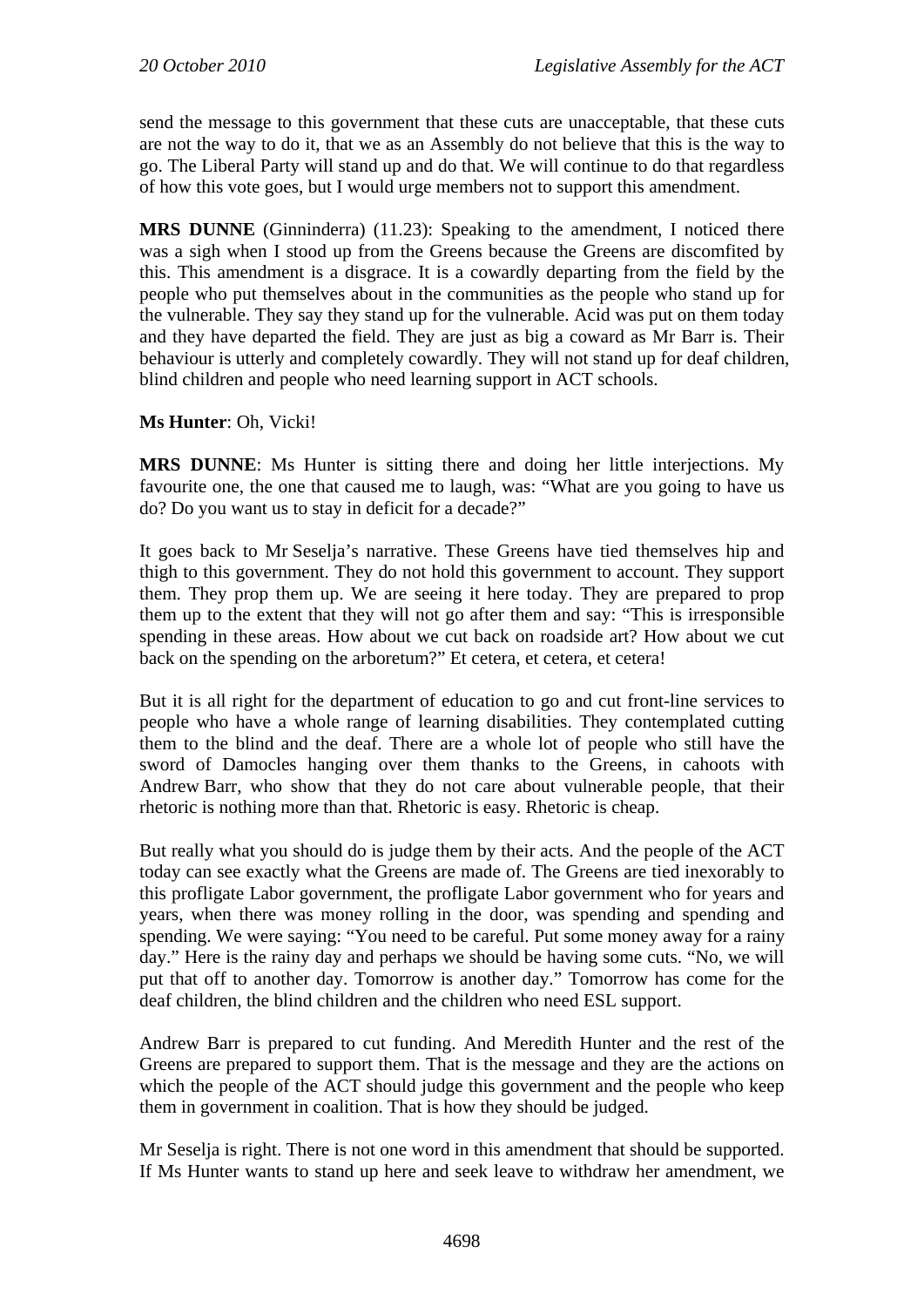will give her leave. It is very interesting to say, "Listen to what she said." She said, "I got a briefing and I had a little word and I was given some assurances."

What was Mr Doszpot's besetting failure in this whole matter? He did not go to the department first and get his riding orders from the department. His besetting failure was that he did not seek a briefing from the department to see the obvious. Mr Doszpot's actions have been implicitly and explicitly criticised by the leader of the Greens today.

Mr Doszpot, who listened, who saw the issues, who advocated on behalf of people, who got a result, a partial result, is the bogeyman in this issue. He is the bogeyman in this issue because he did not actually go to the department and get his riding instructions from the department first and foremost. He listened to the people. He listened to the people and he took his riding instructions from the people who pay his salary. The people who pay his wages came to him and said, "We have got a problem," and he acted on it. He did not bother to be cowed and put in his place like Ms Hunter was.

Ms Hunter's approach has been so ineffective that it has been an embarrassment. She has come in here today and highlighted the Greens' embarrassing performance on this issue—the party of the disadvantaged, the party of the downtrodden, the party that wants to bring us a softer polity, a more caring polity. I do not know that the people of the ACT are going to be very convinced about the softer kind of polity brought to the people of the ACT by the ACT Greens when blind children and deaf children and their concerns are cast aside on the basis of saying, "We had a briefing from the department and it is all right." This is a disgrace and does not deserve any support at all.

**MR DOSZPOT** (Brindabella) (11.29): I listened to Ms Hunter regarding her amendment. I am astounded at the amendment in the first place. The preamble, the discussion and the speech that she gave surrounding her rationale for this, I find incredible.

Ms Hunter, you asked whether we listened to your speech. I listened to your speech intently, Ms Hunter. You are not listening now.

**MADAM DEPUTY SPEAKER**: Mr Doszpot, could you please refer your comments through me, not directly to Ms Hunter.

**MR DOSZPOT**: Of course, Madam Deputy Speaker. Ms Hunter, I did listen to your speech. But, Ms Hunter, I note you are not listening to mine at the moment. There are a couple of points that I would really like to make that I think you should be aware of. The proposed cuts are telling in what this government wants to do to our most vulnerable. There are 40 proposed reductions in departmental branches with support and/or student responsibilities, as opposed to 11.5 proposed cuts in departmental branches with non-support responsibilities, Ms Hunter. So for all of your caring and sharing propaganda that you put out about how much you worry about the vulnerable in our community, is this not one of the most indicative factors? You are endorsing the government's attitude to our most vulnerable.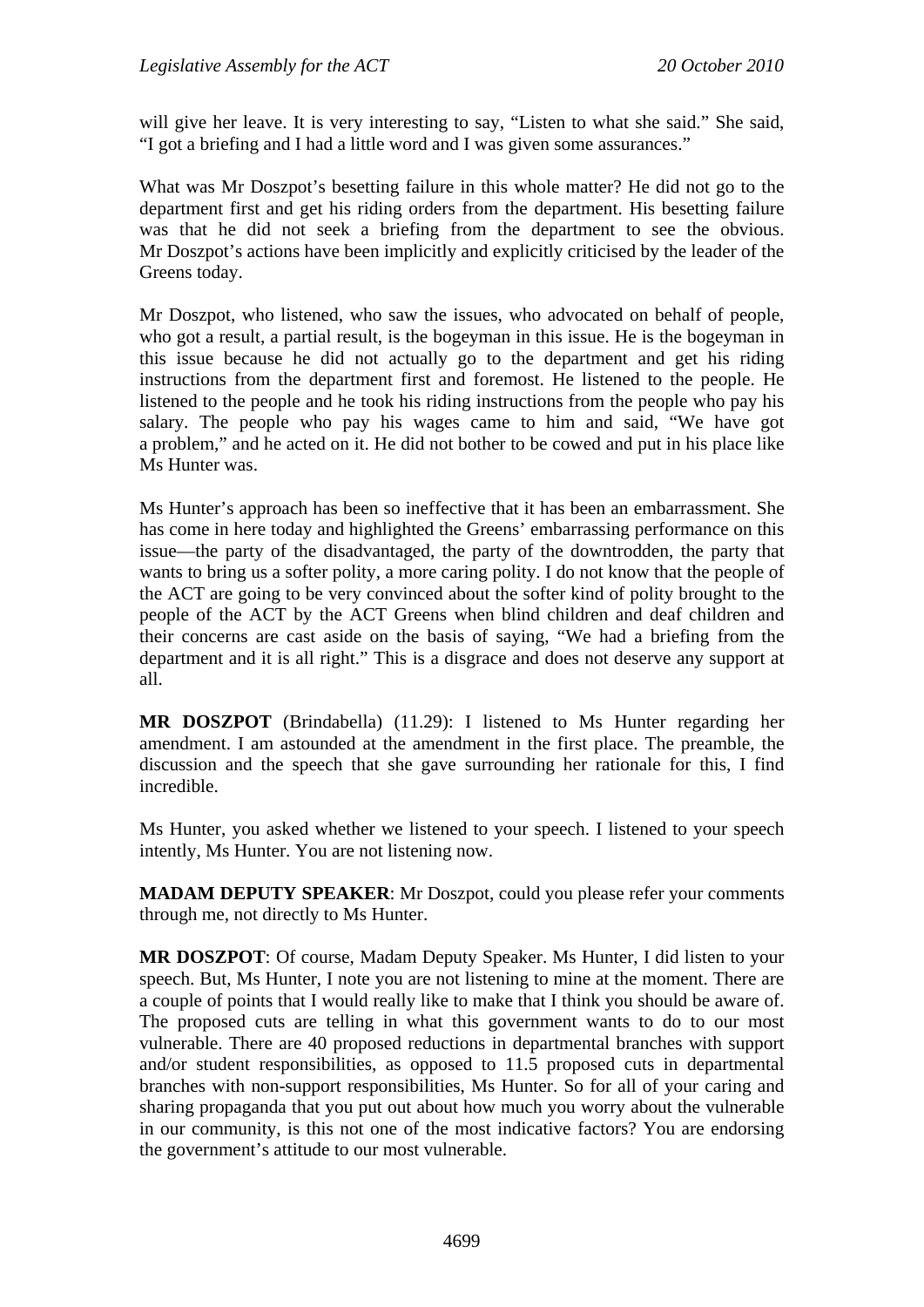The other thing that Ms Hunter said was that I am to blame by making things worse. Ms Hunter also said that one of the wonderful things out of all this so far is that an extension has been granted by the department. Ms Hunter, the extension was our work. It was our agitation and our consultation with the community—through you, Madam Deputy Speaker, to Ms Hunter. She is not listening because she does not want to hear the truth of what we are talking about.

The extension to this consultation period, this sham consultation period, was because the community was given a voice. That is the reason it happened. So you cannot have it both ways, Ms Hunter. If I am to blame, do I also get some credit for the extension? There is a total inconsistency in your rationale and all of your attitudes to this.

We also had a meeting with the department on 3 September, for the minister's edification, which he would be well aware of because we had to get permission from him. So we did, in fact, meet with the department on 3 September. If I recall correctly, the minister said the first consultation notification was sent out on 7 September. There was absolutely no mention to us regarding any of these proposed cuts or any of the issues that we are discussing today. You asked me why I did not meet with the department, Ms Hunter. I have met with the department. We have had these discussions but not discussions about the cuts.

I do not think there is much more to say on Ms Hunter's amendment. I think it really is beyond the pale. Ms Hunter gave us a story about how she was touched by the story of this young lad with a hearing implant and the way that he was handled by the people who were around him was not sufficient. I find that quite incredible because this is exactly what this discussion is all about.

Listen to one of the parents. Do not listen to me, Ms Hunter, but listen to one of the parents. Anita Miller wrote:

Would the A.C.T Labor Government staff a classroom in an A.C.T Public School with people that had been on a weekend workshop or had a 2 hour staff training on "How to Teach the mainstream student."? No! You wouldn't. It would be a totally unacceptable proposition. I would imagine if you had tried to do such a thing you would be thrown out of government in a flash! Yet you seem quite happy to do this to our children.

And you are endorsing this, Ms Hunter. Anita continued:

I can only think that there has been little, if at all any investigation let alone any possible understanding of just exactly what these specially trained teachers actually do for our children in your school system

Mr Barr, I do not think you have an idea of what we are talking about here. You should be consulting with the parents, understanding issues. Anita continued:

A child with a vision impairment already has a "Hard road to travel" so to speak. This road is made even harder by decisions like these. Many of our children are students in mainstream classes, they are expected to learn and achieve alongside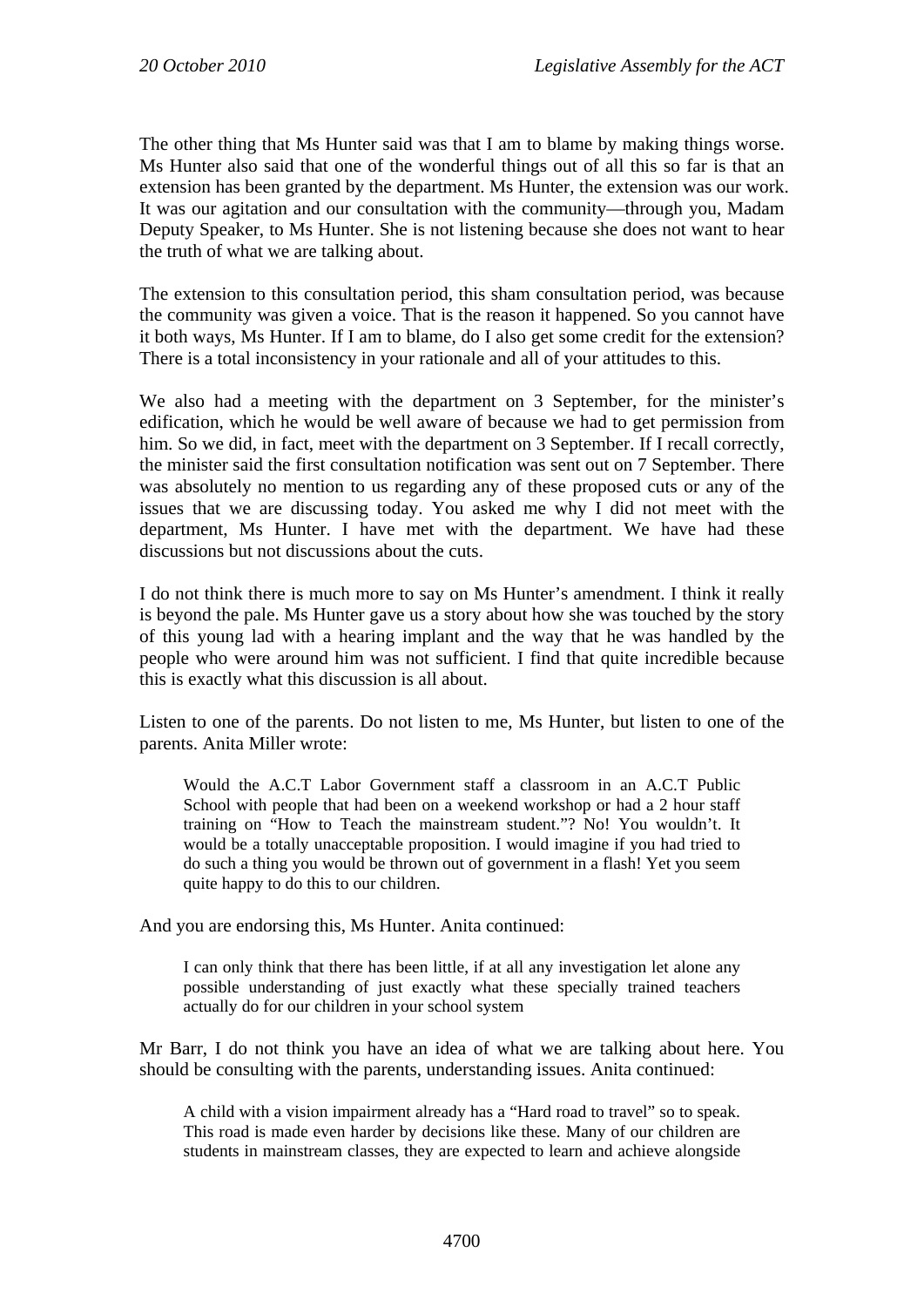their fully sighted peers. They are not in Learning Support Units or Centres where the teacher to student ratio is much higher than in a mainstream class, if anything our children require more support than they are currently getting not less.

I have the same wish for both my children, that is that they do the best they can at school, make the most of every opportunity that comes their way, make their own opportunities and most of all that when their school days are over they will have the ability to make choices and decisions for their future. My biggest fear is that without the access to basic educational opportunities that most of us take for granted the choices for my daughter could be extremely limited.

Every child has the right to an education and what I hope we can all agree on is that we all want the best possible educational outcome for all children within the A.C.T School System.

Ms Hunter, through you, Madam Deputy Speaker, this is the reason that we are not going to support your amendment. We do want to listen to the people. We do want something to happen. And your amendment waters our motion down to a level that is unacceptable.

**MS BRESNAN** (Brindabella) (11.35): I would like to speak to Ms Hunter's amendment to Mr Doszpot's motion. I want to point out some of the issues which Ms Hunter raised in her speech which quite clearly the Canberra Liberals have not listened to because they were too busy interjecting and shouting over the top of her so that they probably missed most of what she mentioned in her speech.

Ms Hunter quite clearly in her speech did not say she supported the cuts and, in fact, was critical of the way the process had been conducted, which I believe is one of the issues Mr Doszpot has also raised as being one of the key issues which are wrong with this whole process. Ms Hunter has then put into the amendment:

(3) calls on the Government to thoroughly consult with the broader school community and community organisations on the impact of any proposed changes to student services.

That quite clearly states that there needs to be thorough consultation with the community before any of these cuts or cuts of any sort proceed.

I also wish to speak to some of the, I think, fairly outrageous comments that have been made by various speakers from the Liberals that somehow Ms Hunter has attacked Mr Doszpot, which I find—

**Mrs Dunne**: She did.

**MS BRESNAN**: She has not attacked Mr Doszpot. I do believe that, possibly before having a forum, it would have been useful to have information from the department which could have informed the parents and could have allayed some of the fears that these families and parents had about what was happening.

We have briefings all the time before we go and meet with various groups and individuals. I have been to a couple of briefings with the Liberals on a number of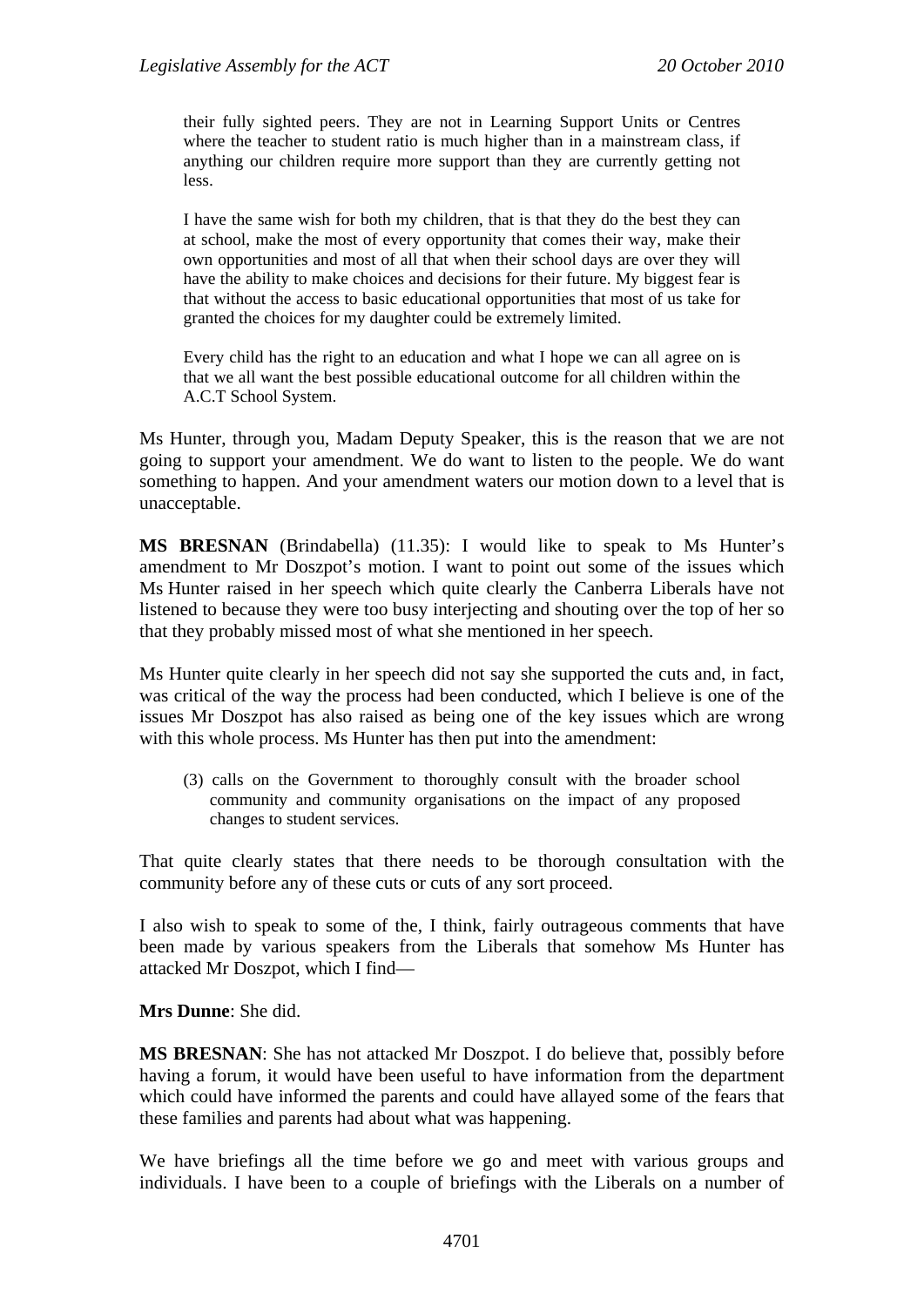occasions about various issues. For them to suggest that receiving a briefing from the department is somehow being complicit in some sort of process is just ridiculous. It is about receiving information from the department and asking questions. Then you can choose to do with that information what you will. It is something we all do as members of this place. To suggest somehow that it has made this complicit with some sort of decision-making process is just a ridiculous claim.

I would like to point out that the Greens, through the parliamentary agreement, have actually achieved two key aims in looking at disability support services and what is happening to students who are vulnerable in the education system. That was through the achievement gap inquiry, which has already reported. Students with disability came up as being one of the key groups in that, and that came out in the report. There are recommendations in that which government will be obviously responsible to act on and to respond to.

Most recently we have had a number of hearings of the inquiry into services for students with a disability. That has been a key inquiry and has been looking at a range of disabilities and the services that are required and has provided an opportunity for parents, families, groups, various organisations and the department to come in and look at what are the issues for students with a disability. The committee also went and visited a number of programs in connection with this inquiry.

To say the Greens are somehow not taking into account the issues for students with a disability, again, is a ridiculous claim, given the Greens have succeeded in having these two inquiries before the Assembly. We have provided an opportunity to consider the intricacy, obviously, and the complexity that come with these sorts of issues and have provided an opportunity for a lot of parents to come and tell their stories and to provide submissions. None of this would have happened if the Greens had not put this forward.

Again, I do want to commend Ms Hunter for putting forward these sensible and, I believe, accurate amendments which are calling for what has been one of the key issues in this whole process. The consultation was not conducted in a thorough and appropriate manner. That is what the amendment has and that is what should be supported.

Question put:

That **Ms Hunter's** amendment be agreed to.

The Assembly voted—

Ayes 10 Noes 6

Mr Barr Ms Hunter Mr Coe Mr Hanson Ms Gallagher Mr Hargreaves

Ms Bresnan Ms Le Couteur Mr Doszpot Mr Seselja Ms Burch Ms Porter Mrs Dunne Mr Smyth Mr Corbell Mr Rattenbury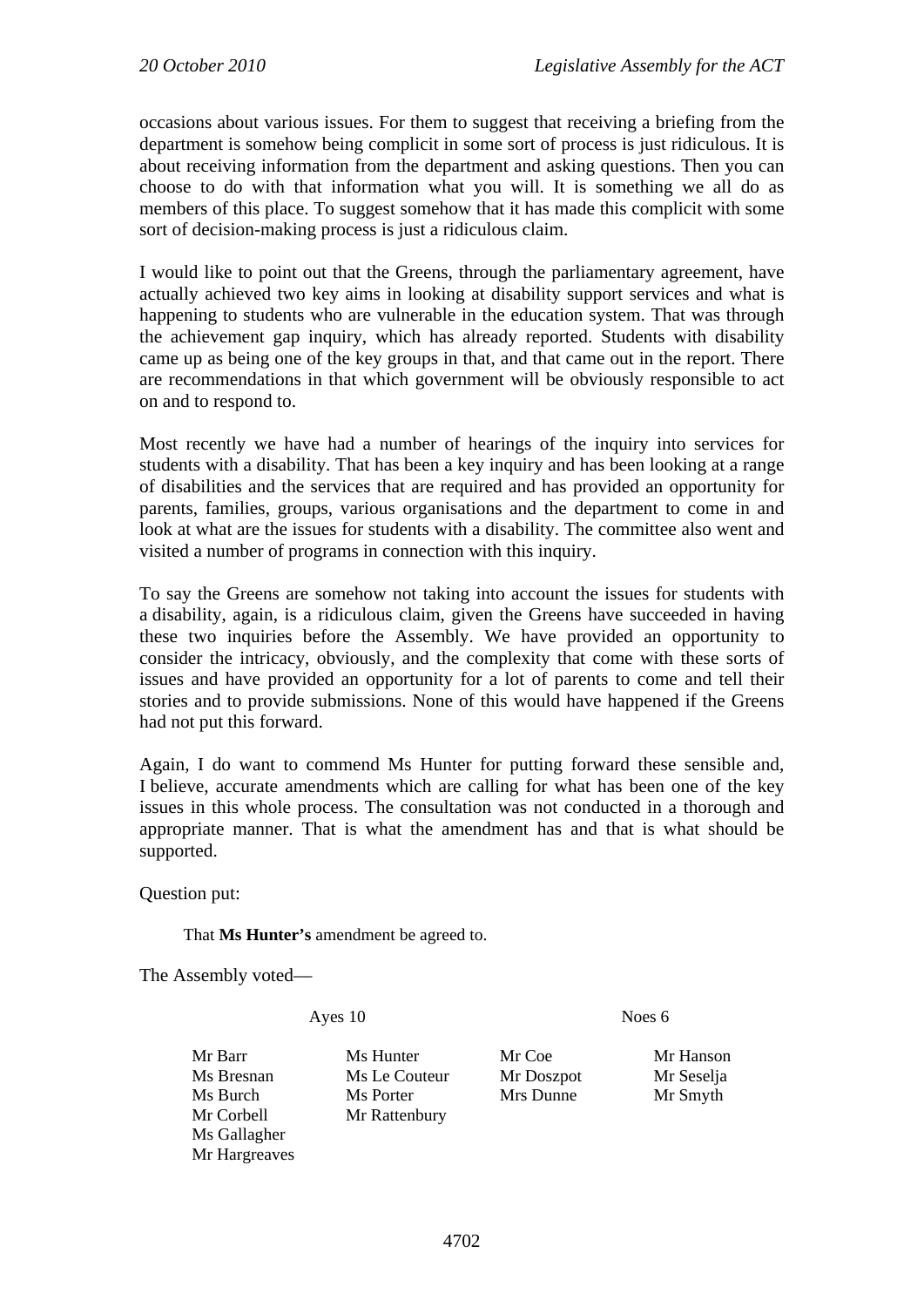Question so resolved in the affirmative.

Amendment agreed to.

**MR DOSZPOT** (Brindabella) (11.43): I stand to close this debate. I thank all participants in the debate. I must note that one of the glaring absentees during this debate has finally favoured us with her presence. The minister for disability is here finally but she has not said one word regarding one of the most heated debates we have had here for quite a while on community issues that we are representing. I find it quite incredible that this situation should have led to this minister appearing now but not taking any part in the debate that we had regarding this motion, regarding the issues surrounding children with special needs and disabilities. Thank you very much, Minister Burch. And I am sure the disability community thanks you for your efforts as well.

I do not think there are too many things that are left to be said, apart from underlining the fact that what you, Ms Hunter, through you, Madam Deputy Speaker, are talking about with your amendment is just acquiescing to the government's activities even though you have lightly tapped them on the wrist. "They should have done more. They should have done this. All in all, we are willing to go along with what the government is doing and the cuts. They have to come. That is the situation."

We have tried to put a moratorium on the couch. We have tried to put in place, through our motion, the ability for further consultation to arrive at a fair and equitable outcome. That obviously is going to be a lot harder now because of the way the Greens have amended our motion. Obviously, they do not support our motion.

The proposed cuts, 40 proposed reductions in departmental branches with support and student responsibilities, go ahead now, as opposed to the 11.5 per cent proposed cuts in departmental branches with non-support responsibilities. If that seems to be a fair and equitable way of looking at addressing the cuts that need to be made within education then I think there are some serious issues that still need to be debated.

Almost everyone has contributed and I thank them for their contributions. I now commend the motion that we brought before this Assembly. The Greens have one further opportunity to reconsider. I am asking for the support of the Greens for our motion to be carried so that there could be some accountancy of this government for the way that they are doing things. But our third party, the community's third party, insurance is proving once again that the small print within the election promises and the election accounting by the third party was third party insurance for the government.

Motion, as amended, agreed to.

## <span id="page-32-0"></span>**Planning—draft variations Nos 301 and 303**

**MS LE COUTEUR** (Molonglo) (11.47): I rise today to talk about a subject that is very dear to my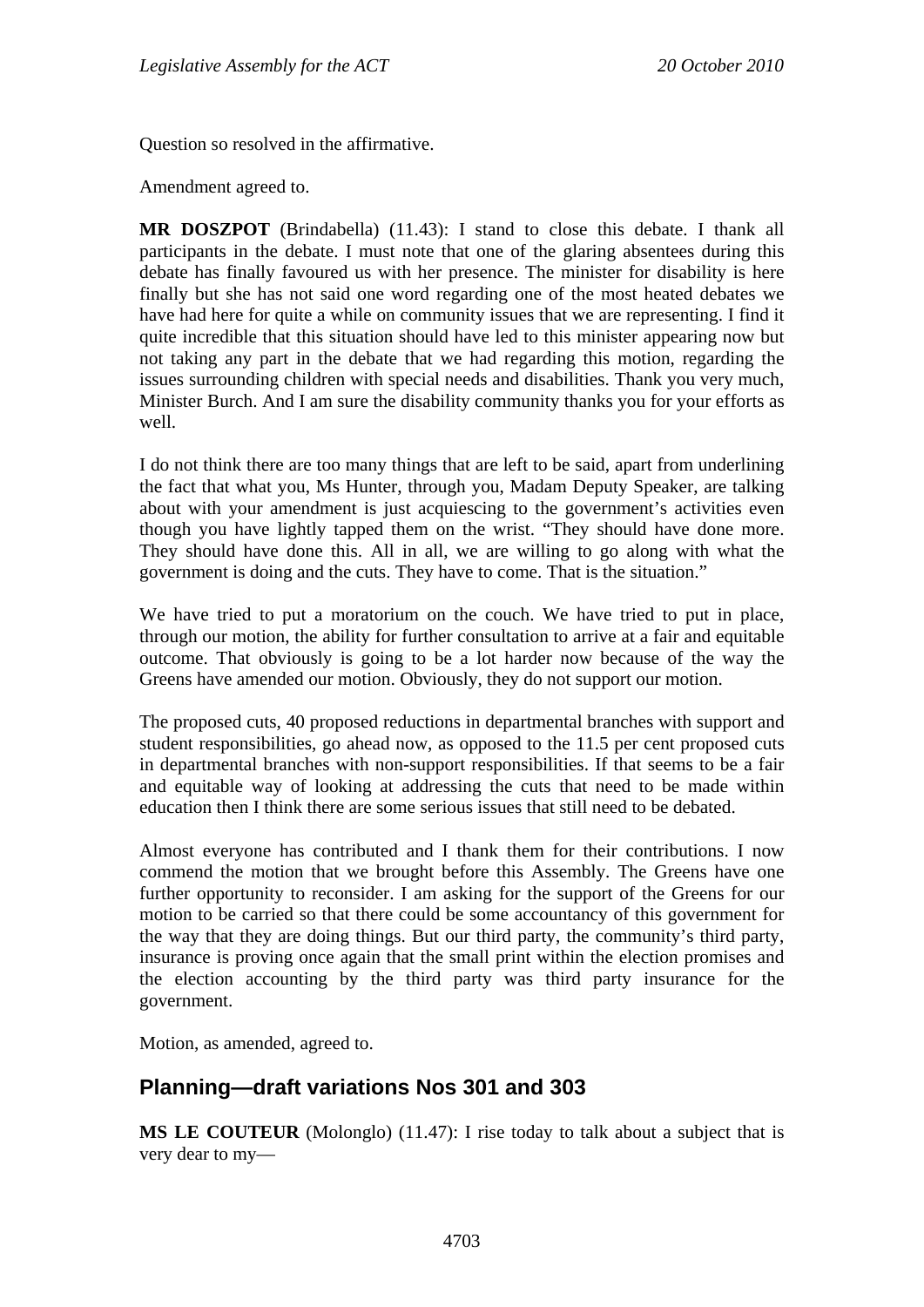**MADAM DEPUTY SPEAKER**: Ms Le Couteur, you need to move—

**MS LE COUTEUR**: Sorry. I rise today to move the amendment circulated in my name.

#### **MADAM DEPUTY SPEAKER**: The motion.

**Mr Barr**: No, to move the motion.

**MS LE COUTEUR**: I am sorry. Thank you, Assembly, for correcting me. I move:

That this Assembly:

(1) notes that:

- (a) good passive solar design is important for reducing energy use for heating and cooling, decreasing ongoing energy costs, and increasing the comfort of dwellings;
- (b) draft variations to the Territory Plan numbers 301 and 303 both contain measures for improving solar access and solar passive design for new residential developments and dwellings;
- (c) the majority of community submissions received by ACT Planning and Land Authority (ACTPLA) support the new solar access measures in draft variations to the Territory Plan numbers 301 and 303;
- (d) draft variations to the Territory Plan numbers 301 and 303 cover a wide variety of other more contentious measures and initiatives; and
- (e) the majority of community submissions received by ACTPLA expressed concern about the size of the draft variations, the lack of explanatory materials or comparative information with current planning rules and short timeframe for consideration; and
- (2) calls on the ACT Government to:
	- (a) divide the current draft variations to the Territory Plan numbers 301 and 303 into two parts being the solar access provisions and the other non solar related provisions;
	- (b) refer the solar access provisions to the Standing Committee on Planning, Public Works and Territory and Municipal Services immediately;
	- (c) following consideration by the ACTPLA Reference Panel, undertake further community consultation on the remaining parts of draft variations to the Territory Plan numbers 301 and 303; and
	- (d) provide improved explanatory materials, such as comparative tables with current planning rules as part of that community consultation.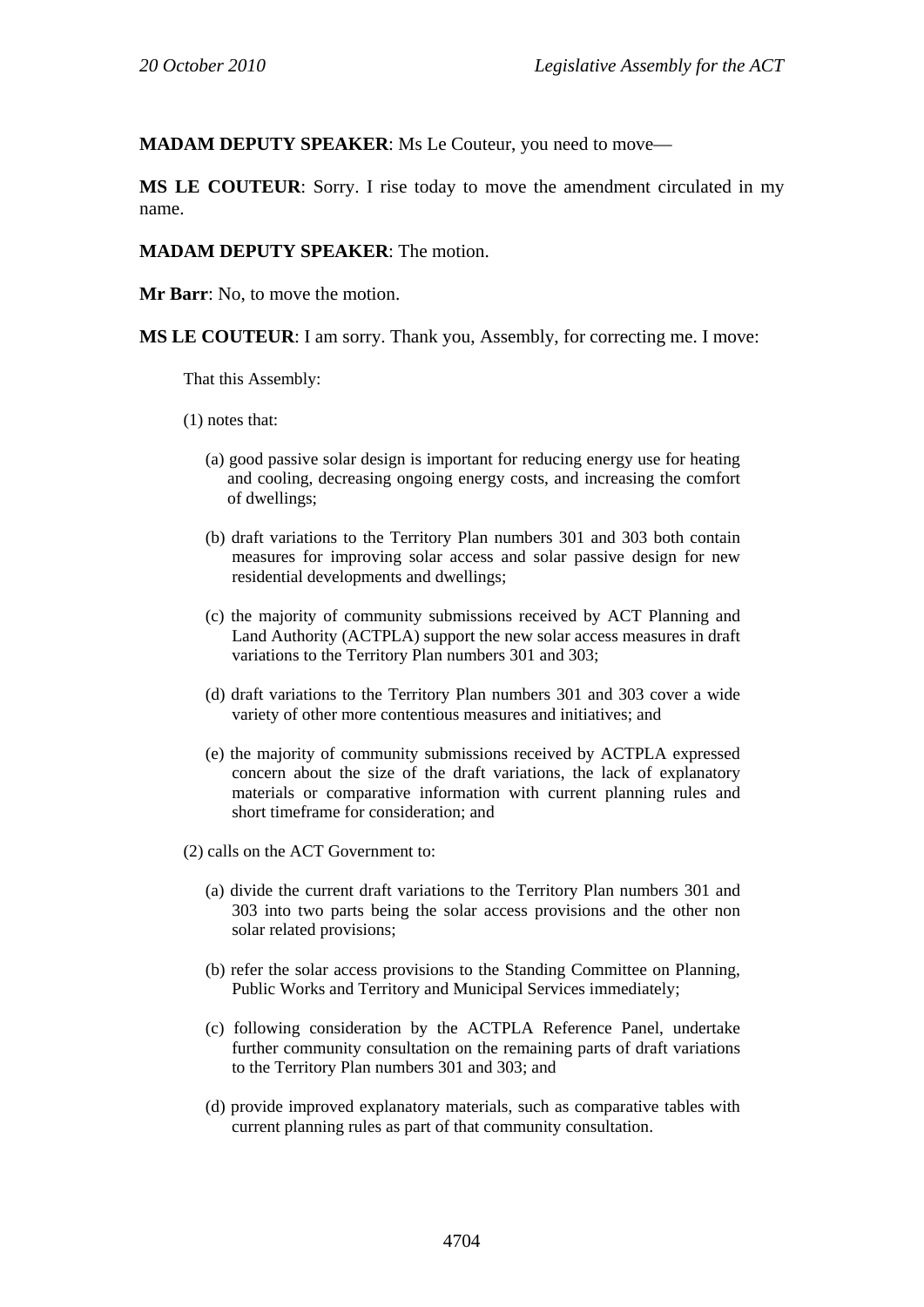I was a bit carried away with myself because as all the Assembly knows by now, I am sure, solar access and solar passive design is a subject very dear to my heart and my enthusiasm carried me away.

The aim of my motion today is to ensure that solar access rights and passive solar design can be implemented quickly in the ACT. We had a very useful discussion yesterday about greenhouse gas reduction. Whether it be a reduction by 30 per cent or a reduction by 40 per cent, it is clear that buildings will have to be part of this. Buildings are 75 per cent of the greenhouse gas emissions in the ACT. One thing that we can do to make buildings better is to face them to the north and to use passive solar design. I will talk a little more about that in a minute.

At the beginning, I would just like to say that in introducing this motion we are not trying to say that we are anti scrutiny of the changes. We are totally in favour of the community consultation but we think that what we need to concentrate on here is the objectives which we are all going through. I will now go through the details of my motion and how this will achieve that.

The first thing we say is that the Assembly notes that good passive solar design is important for reducing energy use for heating and cooling, decreasing ongoing energy costs and increasing the comfort of buildings. Because we seem to have so much discussion on this I thought I would just briefly go through what good passive solar design is.

Good passive solar design has three elements. Firstly, it is getting sun into the building. As everyone in Canberra I hope knows, the sun basically is on the northern side. In the summer it is higher and in the winter it is lower. What that wonderful fact means is if you have a lot of northern glass you will get lots of sun in in the winter and with a small eave you will not get much sun in the summer. So passive solar design means that you are warmer in the winter and cooler in the summer, which is what we want in Canberra.

The second part of passive solar design is insulation so that the heat you have got in in the winter stays in with insulation or in the summer with the insulation the heat that is outside stays out. The third part is thermal mass so that the heat that has got in or the cool that is there can be kept in the thermal mass. It seems to me that the Assembly unfortunately has not quite got the absolute brilliance of passive solar design. If it had, we would not be talking about it at such length.

It is not new. My parents' house was built in Canberra in 1957. It was built with passive solar design. It was built by the Australian National University. It had architects who knew that that works in Canberra. In fact, I remember their response to my mother who complained that there were not enough fireplaces. She had just come from England. They said, "Mrs Le Couteur, in Canberra the sun shines and this is all you need." They were right back then in 1957. The sun is still shining in Canberra. It is shining in exactly the same location and we could build houses that work.

We have to have these variations to the territory plan because, although we all know about passive solar design, unfortunately we only have to look at the houses that are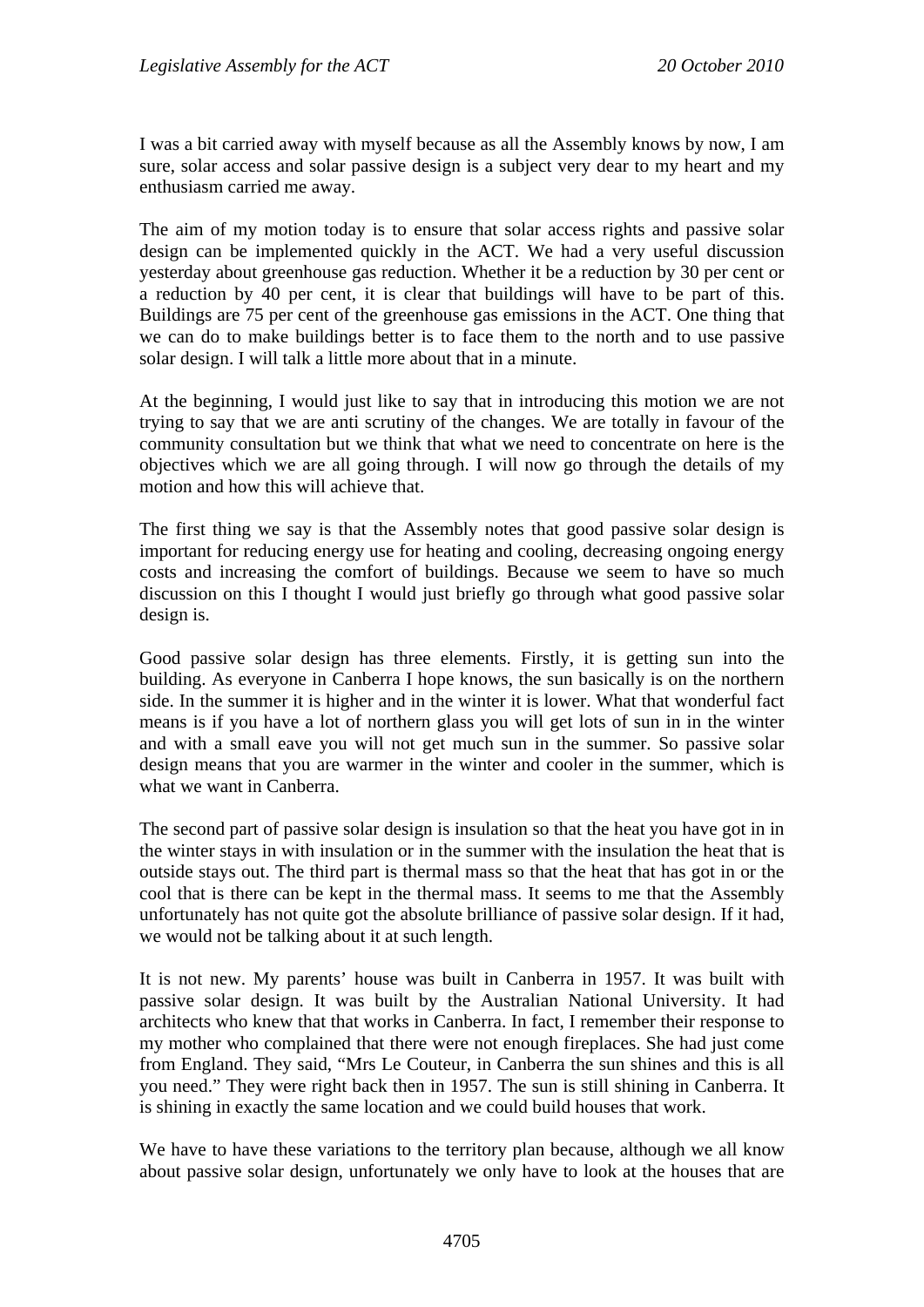being built in Canberra. A lot of them are still not being built like this. They are not facing north. They face the street. Passive solar design is unfortunately not prioritised by the building industry sufficiently at present. That is why it is appropriate that the government has introduced the territory plan variations it has. I will now speak a little about the draft territory plan variation 301 and 303 which both contain measures for improving solar access and passive solar design.

Draft variation 301 covers residential block layout. It mandates that 95 per cent of blocks must be such that they, in effect, make passive solar design very easy—all but compulsory. They make it so that the builders do not even have to think about it. The easiest place to put the house will be such that it will have a good northern face and will get passive solar design by default, not because they had to particularly think about it.

Good block design makes passive solar design cheap and easy. Good block design and good block layout make achieving six stars for energy efficiency rating, which is now the requirement in the ACT, or in the future seven or eight stars, easy and cost effective. If we persist in having blocks which do not face north, yes, the people who are concerned about energy efficiency are correct to say that there are potentially cost imposts with highly efficient—

**MADAM DEPUTY SPEAKER:** Clerk, could you stop the clock for a moment? Ms Le Couteur, could you just sit down for a moment, please? Ms Le Couteur's voice is quite soft. I am having a great deal of difficulty hearing what she is saying because of the conversations that are happening in the chamber. If you need to have conversations, would you please go outside and have them or could you just lower them a bit, please? I just cannot hear what Ms Le Couteur is saying. Thank you. Start the clock again. Ms Le Couteur.

**MS LE COUTEUR**: Thank you, Madam Deputy Speaker. I will also try and speak louder. I was talking about the fact that if we have our block design right then having highly energy efficient houses is cheap and easy to do. But as the building industry has not been doing this, ACTPLA is totally correct to put forward the draft variations that it has as far as the solar access parts are concerned.

Draft variation 303 provides for the concept of a solar fence. What it says is that no block should be overshadowed more than the shadow which would be cast by a fence 1.8 metres high on the boundary of the block. That is actually really important because the lack of guarantee of sun on your block severely discourages people in terms of doing the right thing by solar.

Why would you spend the money on putting PVs on your roof or a solar hot-water system on your roof if you are not assured that you will actually have sun on your roof so that they will work? Why would you bother doing a solar passive design for your house if you think that in a month or two your next-door neighbour's house will be built and you will lose all your sun? That is what can happen at present and it is addressed in draft variation 303. We think that is very important. The Greens are committed to solar access as a right for house owners and building owners in the ACT.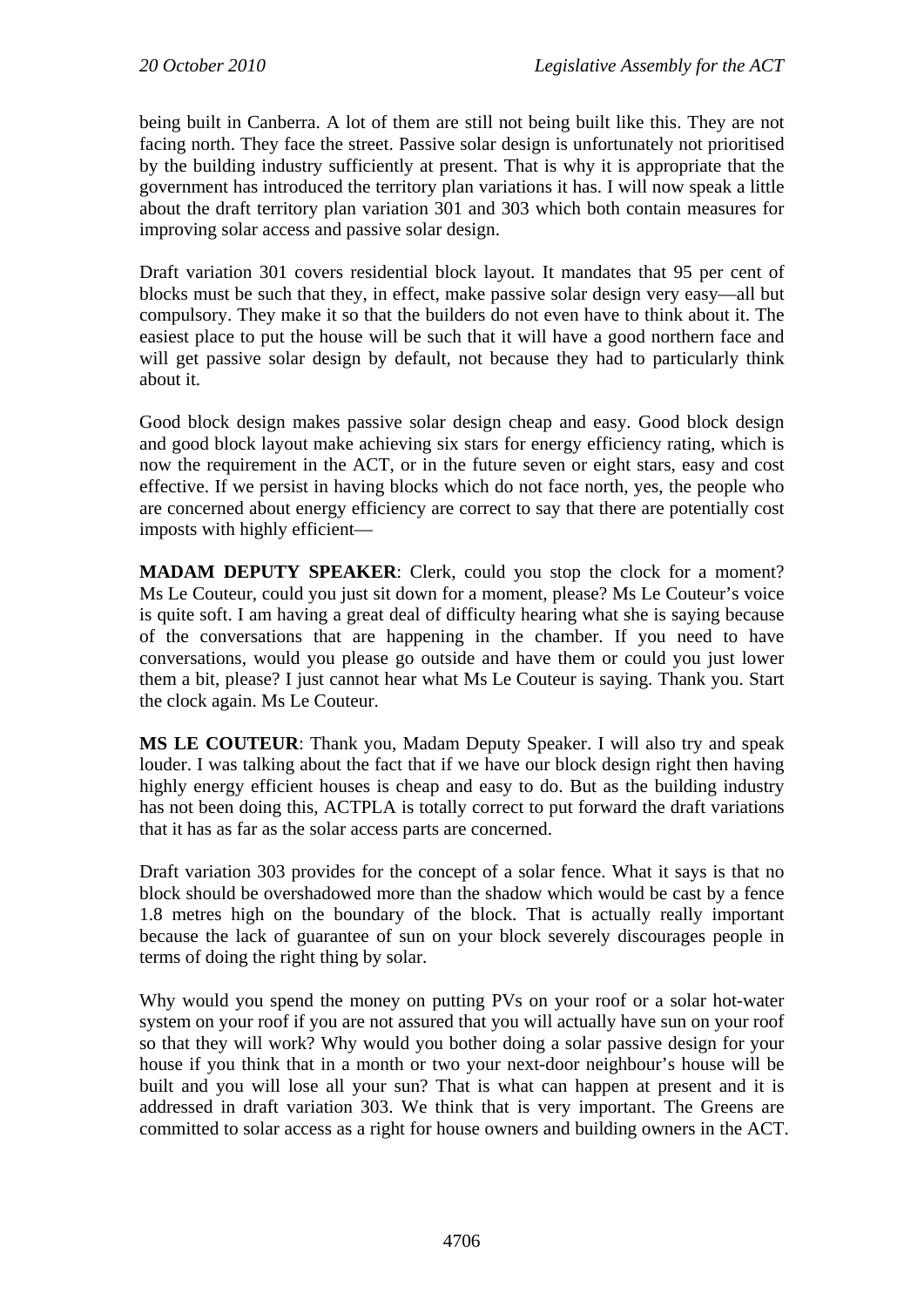But looking at draft variations 301 and 303, what we are committed to with solar access and solar orientation is the outcomes, not the methods. It is important to look at the long-term and short-term affordability issues. In the long run, having good passive solar design makes a house cheaper to run. You do not have to spend money on heating it and cooling it, and it also makes it a lot more comfortable to live in.

A number of submissions to both of these draft territory plan variations have talked about integrated design as being one of the ways of achieving good solar access. We think that that is quite probably a good solution which will enable good passive solar design, good solar access and good affordability because it potentially allows more compact blocks at the same time as allowing the solar access. What the Greens are going for is the outcomes here, not the methodology.

My next point is that the majority of community submissions received by ACTPLA support the new solar access measures in draft variations 301 and 303. Speaking as someone who has read a lot of them, although not absolutely all of them, that is true. There were 30 subs on 301 and 97 on 303. I have to say that solar access, passive solar design, is the motherhood issue as far as planning is concerned. I think there is probably nothing else that everybody agrees to. Even the people who had concerns about the methodology were united in saying that solar access, passive solar design, is something that we must do.

My next point is that draft variations 301 and 303 to the territory plan cover a wide variety of other more contentious methods and initiatives. I would actually describe 303 as a grab bag of measures. It has got some interesting stuff about secondary dwellings. It has got some interesting stuff about minimum size of dwellings. It has got some really interesting and very controversial stuff about the residential character of RZ1, 2, 3, 4, 5.

These are all interesting topics which I think there needs to be a lot of community debate and consultation on. What they are doing is detracting from the one thing that the community is totally on the same page on—passive solar design and solar access. This is really necessary. Draft variation 301, although less divided, has a whole heap of road building exercises as well as the solar access.

My next point is that the majority of the community submissions received by ACTPLA express concern about the size of the draft variations, the lack of explanatory materials or comparative information with the current planning rules and the short time frame for consultation. The level of consultation on 303 has been very disappointing.

I wrote to the planning minister on 4 August to request that ACTPLA actually do some public information sessions so that people could ask questions and understand the variation. I am very surprised that ACTPLA did not have any public information sessions. The only public information session was hosted by the Woden Valley Community Council. It was only an hour. It was not long enough.

I am afraid that while draft variation 303 was a worthy planning document, it was for most of the community, including myself, very hard to read. It was almost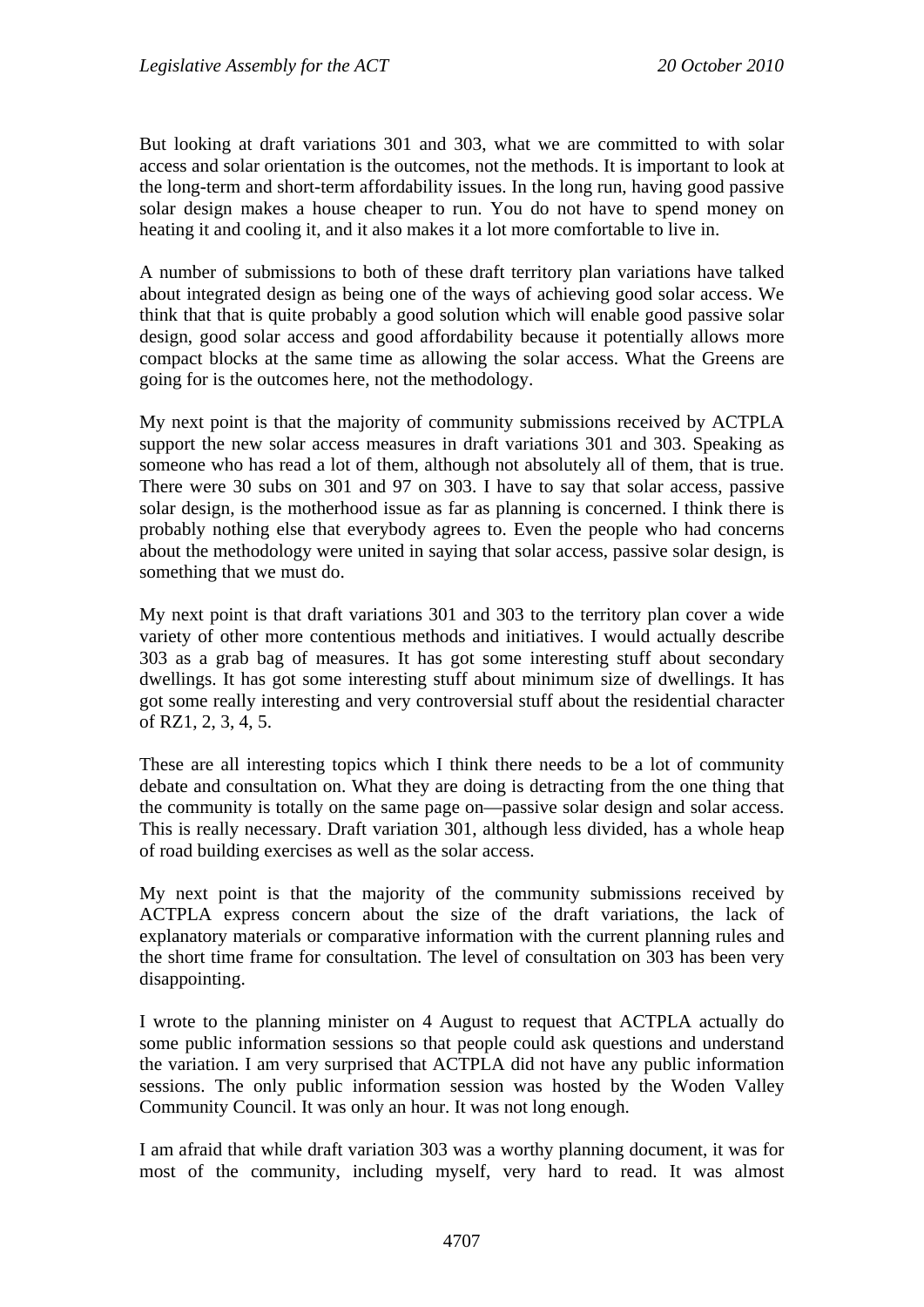incomprehensible. I think it needs to be rewritten in a way that is comprehensible to the majority of the public. It needs to be written in such a way that it has a comparison of the old and the new so that people can understand what is actually being changed.

It needs to be written with objectives, because you have all these rules and criteria. You do not even know what they are trying to achieve. I think this could be described as a failure of ACTPLA consultation. ACTPLA usually does better than this and I am really surprised and disappointed that these two very important variations have been so poorly dealt with.

What I am calling on the government to do is to divide the draft variations into two parts. One would be the solar access part and two, or maybe more than two, the rest of it. This, I understand, is quite possible. Neil Savery, who is the chief planning executive, was quoted in the *Canberra Times* on 14 October as saying that this was technically possible and I was very pleased to hear that.

The article in which he was quoted was a discussion about the reference groups. I should mention that because these variations are so complicated, the government has had to set up a reference group to try and work out what to do with it. The article was about this. One thing it did say was that everyone thought passive solar orientation and solar access was important, but clearly there was division about the best way of achieving it.

The Greens acknowledge that there is not unanimity as to how it will be achieved. But there is unanimity that it is very important. I am saying that once ACTPLA has divided the variation in half, it would then be referred to the Standing Committee on Planning, Public Works and Territory and Municipal Services immediately. I am suggesting that the variation would still follow the normal procedures.

There has been public consultation by ACTPLA; it would then go to the planning committee as it normally does for the planning committee's consideration. This, I believe, is the way to do it. This would mean that we could have a result in 2011 because the referral could be done this year. My next point is that following consideration by ACTPLA's reference point there could be further community consultation on the remaining parts of the draft variations 301 and 303. Given that they are so complicated, I think this is an appropriate way to go. The consultation on those two variations has been poor whatever way you look at it.

I have been informed that the Labor and Liberal parties are planning to adjourn debate on this. I would like to say how disappointed I am if this is going to be the case. Yesterday, we spent a lot of time debating greenhouse gas reductions. Whether we believe that we should be reducing by 40 per cent or 30 per cent, I think this Assembly is united that we should be reducing greenhouse gas emissions.

The building sector, as I said, is a substantial contributor to our emissions. Passive solar design is a win-win. It saves money and it reduces greenhouse gas emissions. If we are not prepared to do the things which are win/win for greenhouse gas emissions, what are we as an Assembly? What is the government going to actually do to address greenhouse gas emissions if this is not something which we are all prepared to embrace and fast track?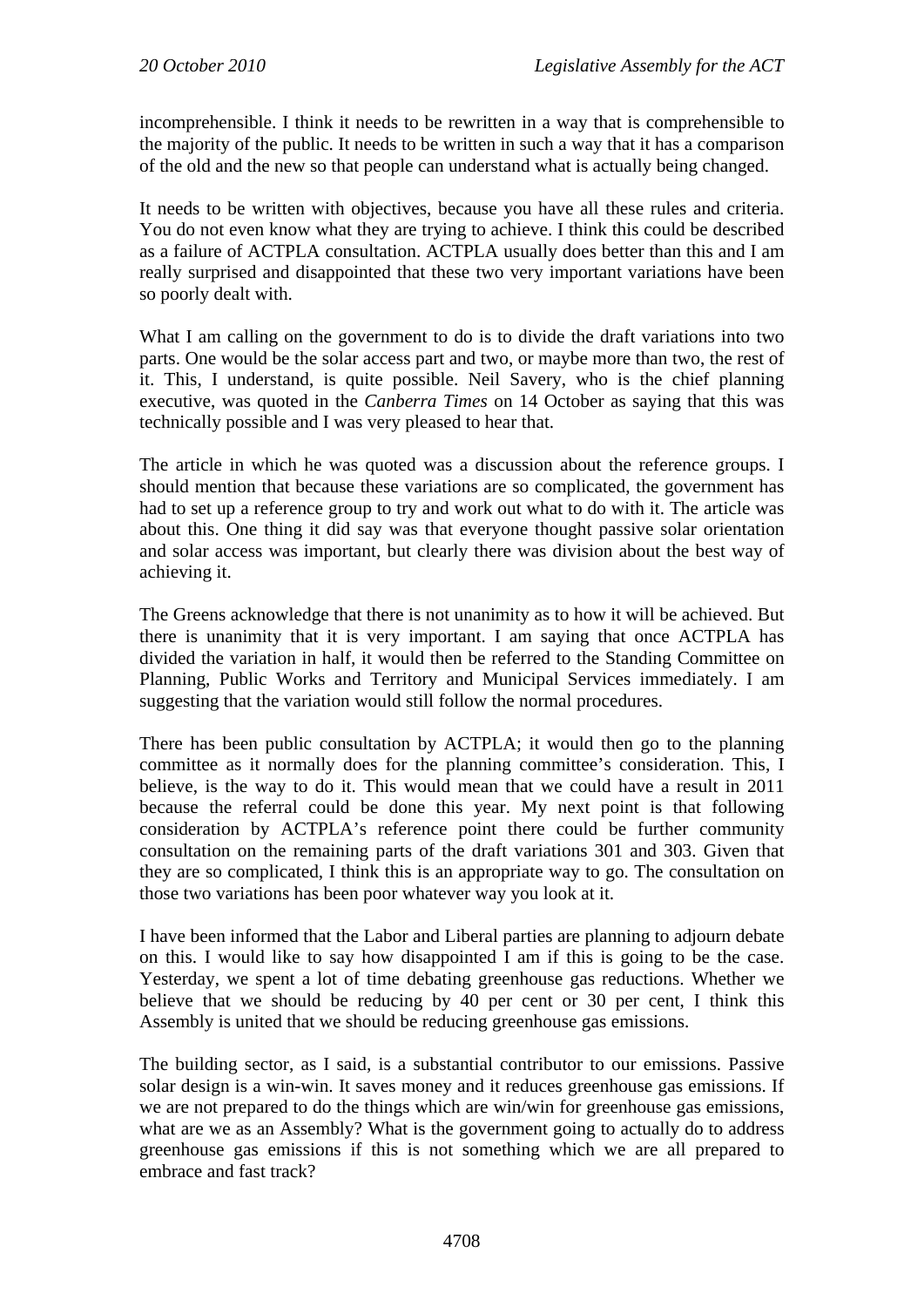It is something which we should have been doing 40 or 50 years ago. But now is the time to act on it. Mr Barr said yesterday that climate change changes everything and that the implications of climate change for planning in Canberra are enormous. He said that the debate now should be on how to create solutions. The Greens agree with this and this is what we are trying to do today—create solutions.

**MR BARR** (Molonglo—Minister for Education and Training, Minister for Planning, Minister for Tourism, Sport and Recreation and Minister for Gaming and Racing) (12.02): As Ms Le Couteur indicated at the tail end of her speech, I will, after a brief contribution, seek to adjourn debate on this matter, but I think it is important to explain—

**MR SPEAKER**: Mr Barr, you cannot speak and adjourn, I am advised.

**MR BARR**: Okay, well, I will get someone else to adjourn the debate. It is important to explain that the government will seek to adjourn the debate this morning because there is already a process in place. The government has committed to a reference group to work through these issues. It may well be that, at the conclusion of that process, the recommendations from that group may be to split elements of the current draft variations. For the Assembly to vote to do that today would be to pre-empt the process that is already underway.

I acknowledge the point that Ms Le Couteur has made in her contribution that there is agreement broadly across all of the stakeholders that there needs to be a response in the territory plan around solar orientation, but it is very clear that we have not yet reached a consensus on the best way to put that forward through a territory plan variation and that there is some way to go.

The government's proposal, through DV 301, has its supporters. But there are also others who believe you could achieve similar outcomes or the same outcomes with a slightly different approach. I think we have to be open to that and allow the process that we have put in place to continue. I do not think a pre-emptive response from the Assembly today would in any way aid that. It would undermine the point of actually having this reference group and would say to them that their work is not valued. I do not think that is the right way to go about this particular issue.

The government, of course, having brought forward these variations, remains committed to the policy objectives, but it also remains committed to achieving them in an efficient manner and in a manner that will get the best outcomes and encompass the holistic range of issues that need to be addressed. Variations 301 and 303 were brought forward together as part of an integrated response not only for solar access but for a number of other issues. So it is important that we see that process through.

It may or may not involve withdrawing those variations and providing a new series of variations. Time will tell on that. But I do not think Ms Le Couteur's approach today would in any way speed up the process. Although I acknowledge her passion to achieve an outcome on solar orientation and the solar fence principle, I do not believe that the approach she has outlined today will necessarily achieve the outcome she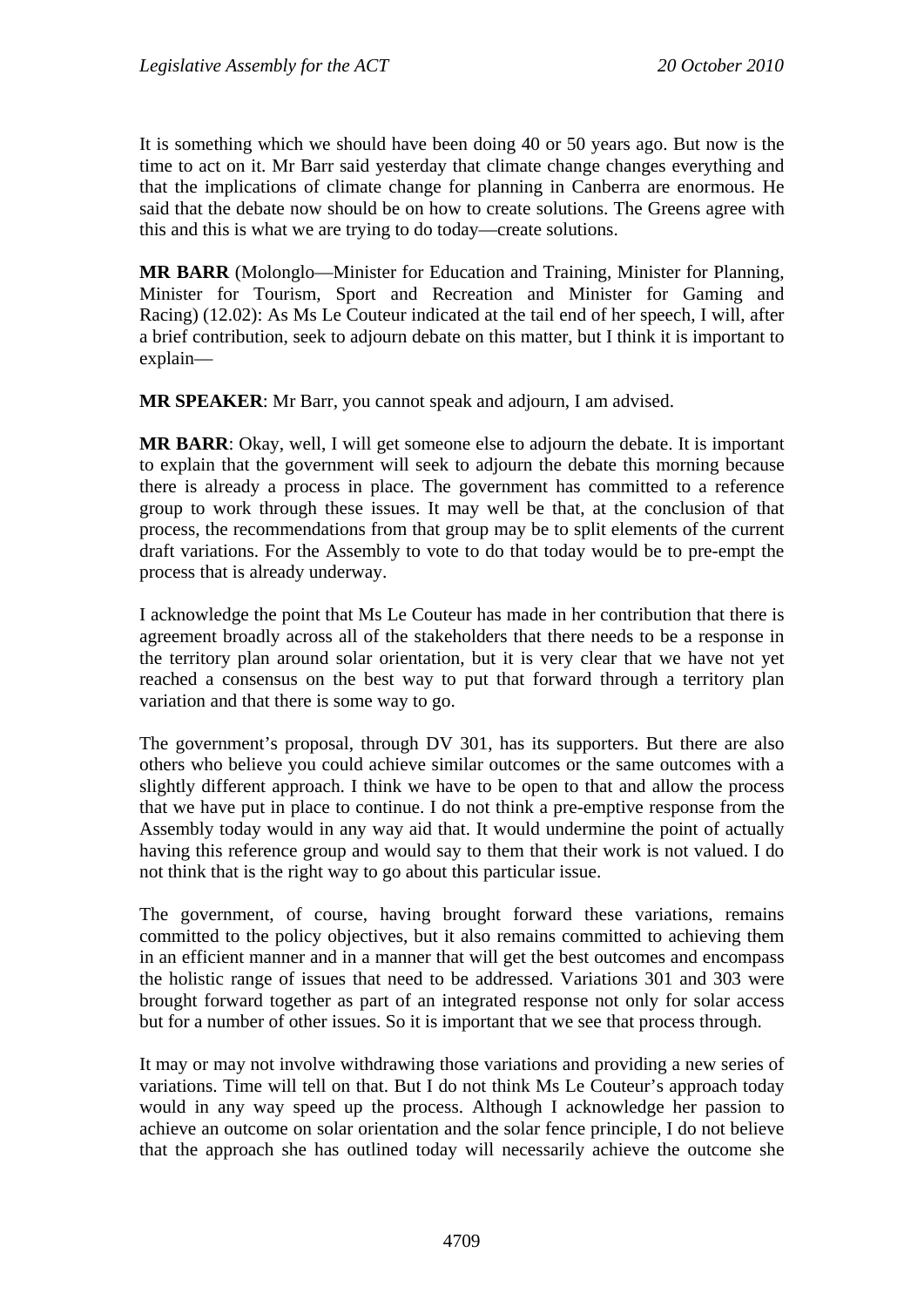wants. It may, in fact, lead to the process being slowed down, and that would be disappointing.

In the context of the debate today, we do not need to finalise this matter. We should allow the reference group to continue its work, so my preference is to adjourn the debate today rather than to defeat Ms Le Couteur's motion, which is, I suppose, another option available to other parties in this chamber.

I acknowledge her disappointment that she is not going to get an outcome today, but I think it is important that we enable the existing processes to continue. It is the government's intention to seek to adjourn debate today and to resume the debate once the reference group has finished its work. That, I imagine, will be possible within this calendar year. We should give it that opportunity. This process has already started and the reference group has already met. We should enable it to complete its work, and then the government and the Assembly can make some decisions around the best way to proceed with the variations and the myriad issues that we need to address.

As I said in my speech yesterday on climate change, there is a whole range of issues that need to be tackled together. You cannot pick and choose; it cannot be a cafeteria approach where you will have that item off the menu, but because someone might object to another element and you are not sure in your own mind where you stand on the issue, you will just put that aside.

We need a total response here, and that means tackling some difficult issues. It is best to work through it in a holistic way, and that is the government's intent. When I sit down I will ask one of my colleagues to adjourn the debate.

#### Motion (by **Ms Gallagher**) put:

That the debate be adjourned.

The Assembly voted—

Ayes 12 Noes 4

Mr Barr Ms Gallagher Ms Bresnan Ms Le Couteur Ms Burch Mr Hanson Ms Hunter Mr Rattenbury Mr Coe Mr Hargreaves Mr Corbell Ms Porter Mr Doszpot Mr Seselja Mrs Dunne Mr Smyth

Question so resolved in the affirmative.

Debate adjourned to the next sitting.

### **Tourism—events and festivals**

**MR SMYTH** (Brindabella) (12.11): I move:

That this Assembly: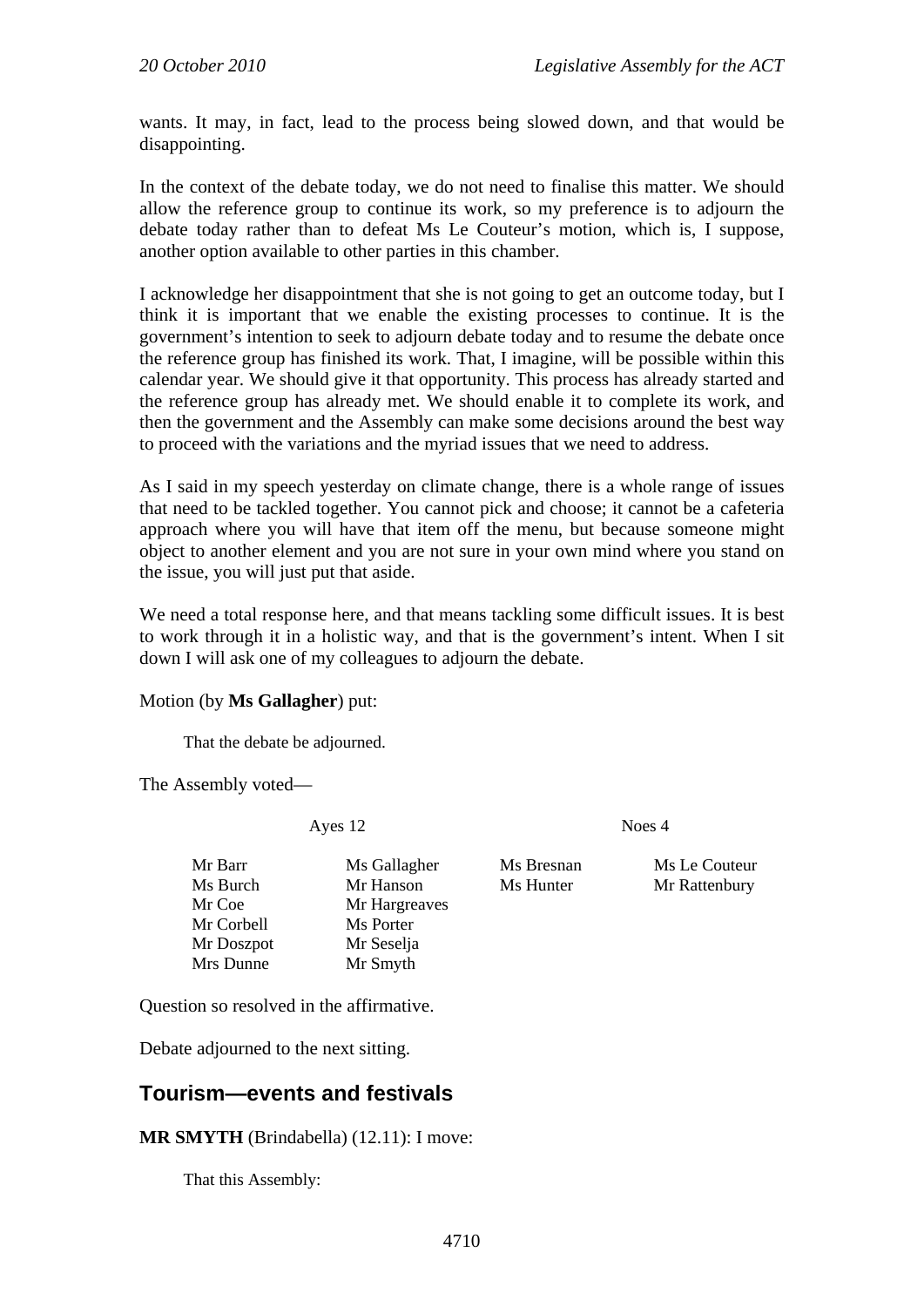- (1) notes the findings by Peter Loxton and Associates, in the Report on the Review of ACT Government Events and Festivals that:
	- (a) current funding and scheduling arrangements lack vision, policy direction, strategy and coordination;
	- (b) event scheduling is not guided by a plan and gives an impression of disorganisation and clutter;
	- (c) there has been limited communication or sharing of knowledge and expertise between government agencies about planning and management of events and festivals; and
	- (d) this overall situation undermines the effectiveness and value of government investment; and

(2) calls on the:

- (a) ACT Government to set out what action the ACT Government is taking to respond to these adverse findings by Peter Loxton and Associates; and
- (b) Minister for Tourism, Sport and Recreation to provide by the first sitting day in 2011:
	- (i) an annual plan for new events and festivals in the ACT;
	- (ii) a plan for new attractions for the ACT; and
	- (iii) a plan for the accommodation industry in the ACT.

This is a very important motion about a very important industry for this city. It is a motion about tourism in the broad using the Loxton report as a springboard, because the Loxton report highlights many of the failings of this government in their approach to tourism in general and, in the case of the report, events and festivals in particular.

This is a marker motion for the government. With nine years of Stanhope-Quinlan, Stanhope-Gallagher governments now behind us, it is interesting that we do not have strategies for festivals and events, accommodation or new attractions in the ACT. In that way it is disappointing to have to move this motion today, but, given the behaviour of the minister and his lack of interest in this portfolio, it is important to do so.

What we have in our city in which we all live is strong support for the range of tourism events and festivals that are held each year. Unfortunately, as the period under this government has stretched, it has become increasingly evident that this Labor government has failed our tourism industry. In this failure, the government has also failed the ACT community.

I note the sad demise of the internationally renowned balloon fiesta with up to 100 balloons and a 10-day event on the international tourist destination itinerary. It is now a pale shadow of what it was. We note the disruptive changes to the structure of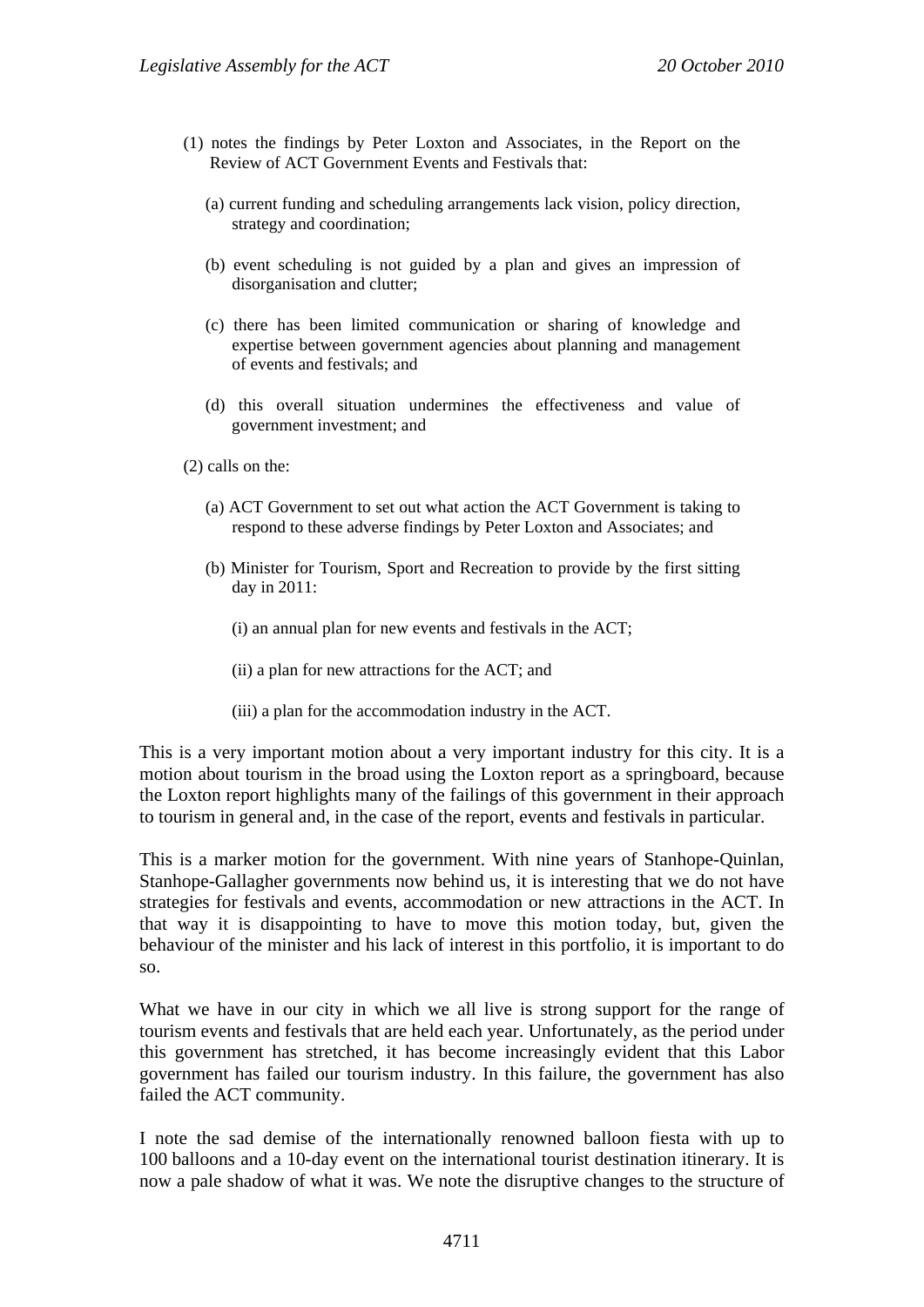the Multicultural Festival, which used to go on for a week or so. Now it is just a long weekend. I note the fiasco over the proposed new autumn event, which was meant to start in 2009. The first experience of the new autumn event was in the summer of 2009-10 with the *Masterpieces* exhibition, more by luck than good management. We still await the detail on the new autumn event. We know the bureaucracy and the government and, in particular, the minister are struggling with this concept.

Just recently we noted the stupidity over the appalling approach to the commercial dealings with the operator of the concert organ for Floriade in 2010. We start by ignoring a person who has been attending Floriade for years, then, out of the blue, Floriade—the government—seek to charge him \$20,000 for the privilege of coming and entertaining the visitors to Floriade. It really does leave a bad taste in one's mouth.

This government clearly has little capacity to devise an effective approach to tourism matters, and this is sadly confirmed by the *Report on the review of ACT government events and festivals* prepared by Peter Loxton and Associates. I have listed a few of the comments in paragraph (1) of my motion. If members have not read it, they really should just read the executive summary. The second paragraph states:

There are a large number of events and festivals in the ACT receiving some form of funding or support from Government. Current funding and scheduling arrangements lack vision, policy direction, strategy and coordination. This has lead to inconsistent, uneven funding and support from a variety of agencies based largely on ad hoc or historic arrangements. Event scheduling is not guided by a plan and gives an impression of disorganisation and clutter. There has been limited communication or sharing of knowledge and expertise between Government agencies about planning and management of events and festivals. This overall situation undermines the effectiveness and value of Government investment.

It goes on in the "Vision" section to say:

There are opportunities to build a vision for events and festivals around Canberra's clean environment, natural beauty and four seasons, and as a major centre for government, ideas, education, innovation, sport, and also importantly as 'the Cultural Capital'.

It is an interesting review. Under "Leadership and coordination" on page 5 it says:

The time is right for consolidation, including bringing the events section of TAMS, and of most other agencies, together into ACT Events.

Members only need to read through the overview of the current situation on page 8, which says in paragraph 2:

There is an undoubted impression of disorganisation and clutter in the current scheduling of events and festivals.

Paragraph 3 says events have been delivered in an uncoordinated way through a variety of agencies across government. Paragraph 4 says funding seems to be spread unevenly. Paragraph 5 says there is very limited communication and very limited sharing. Paragraph 6 says event skills are spread quite thinly. Paragraph 8 says the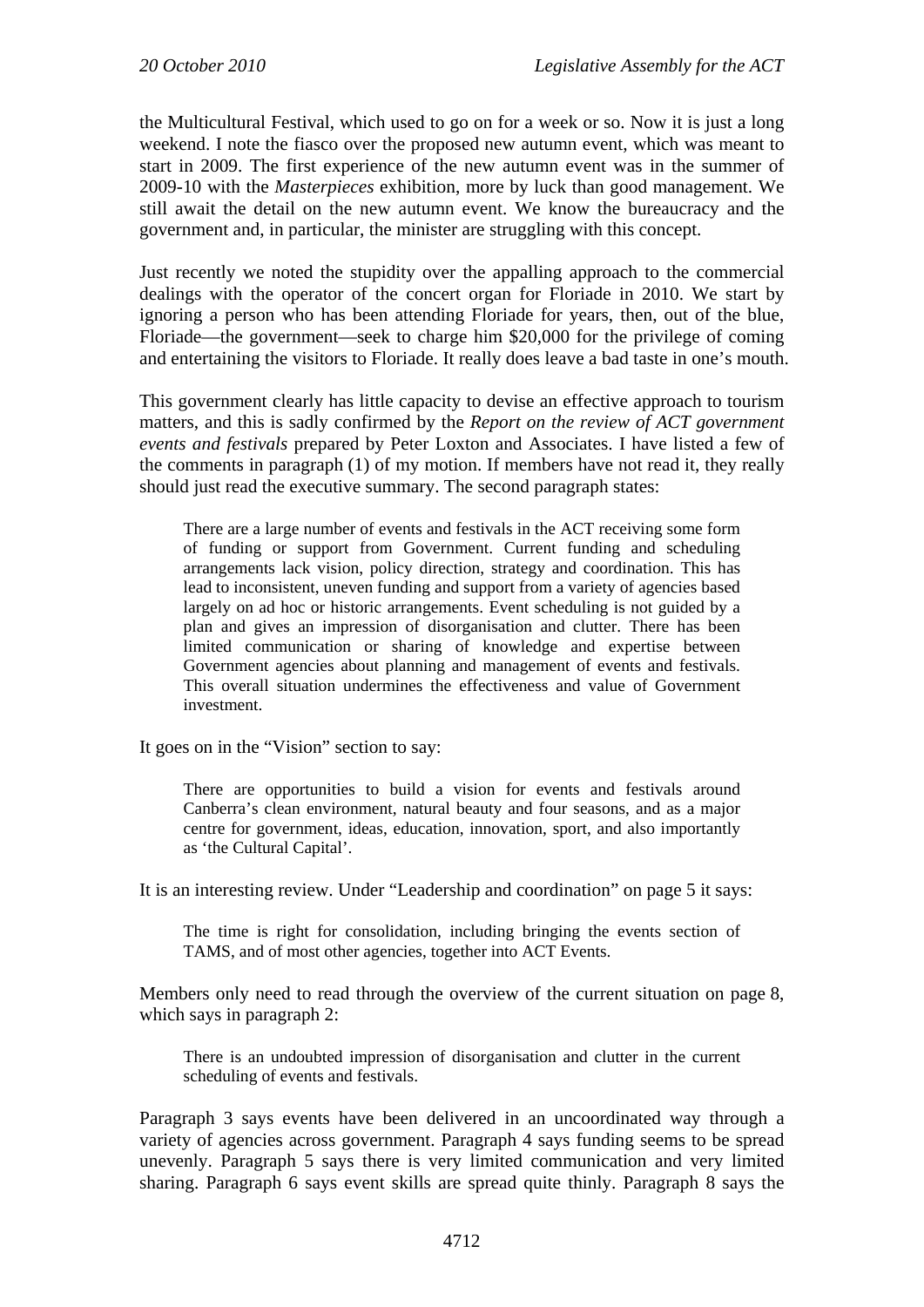effectiveness of ACT events, funds and festivals could be improved. Paragraph 9 says there is the need for a clearer identity. Paragraph 10 says the strongest support for clearer future directions and policies comes from outside the government. So it goes on. It talks about people attempting to plan an event in the ACT flying blind and that events are being planned without any clear schedule or calendar for major events or any interactive online focal point.

That outlines the situation. This motion is about moving forward. I ask the ministers to consider this motion, and I say "ministers" because it is hard to point this motion at any particular minister, and that is part of the problem. We had the interesting situation on ABC radio where the station rang Mr Barr, but Mr Barr did not want to do it. Ms Gallagher said it was not her portfolio but she could do it as Acting Chief Minister. Ms Burch could have been asked. If the Chief Minister was here instead of being on holiday, he could have done it. That highlights the lack of coordination. For an industry as important as tourism to the future of this city—now that we know it is just a regional subsidy approach that the current government have been taking, thanks to Mr Barr's comments yesterday—it is important that we get this right.

This government clearly has little capacity to devise an effective approach to tourism matters, and it is confirmed by the reports. No doubt, the minister and his colleagues will put the most positive spin on this report that they can, as, indeed, the Acting Chief Minister tried to do. I anticipate that with interest. But let us get to the heart of it and let us address the issue at the heart of this. Let us not hide the reality that this report should be a major wake-up call to this government to get its act together.

If a government lacks vision, lacks policy, lacks strategy and lacks coordination, as the consultant concludes, this does not leave much else for the government to make a mess of. What is even more concerning is that these damning findings relate to one of our most significant industries, and that is the sad bit. This is an industry that we should be bolstering, not hindering. I am hard pressed to recall a more damning set of findings, except perhaps for some of the conclusions that have been reached by the ACT Auditor-General.

The report does warrant close consideration, coming as it does after the release of the survey conducted by Tourism Research Australia in collaboration with Australian Capital Tourism in May this year. It found that a number of visitors to the ACT were not satisfied with their experience. The survey also found there was a dearth of appropriate accommodation options for visitors to the ACT and that many visitors faced difficulties in accessing appropriate transport within Canberra. The ACT community is still waiting for this government to provide a real response and a reasoned response to this survey. I suspect we will wait and wait and wait.

While we wait for that response, the report from Peter Loxton and Associates is yet another detailed insight into the problems faced by the ACT tourism industry. This report is another sign that this government is simply not delivering in planning for the future of the industry as well as planning for the future of Canberra as a major tourism destination. The damning content in this report is really what is set out by the consultants in the executive summary, as I have read.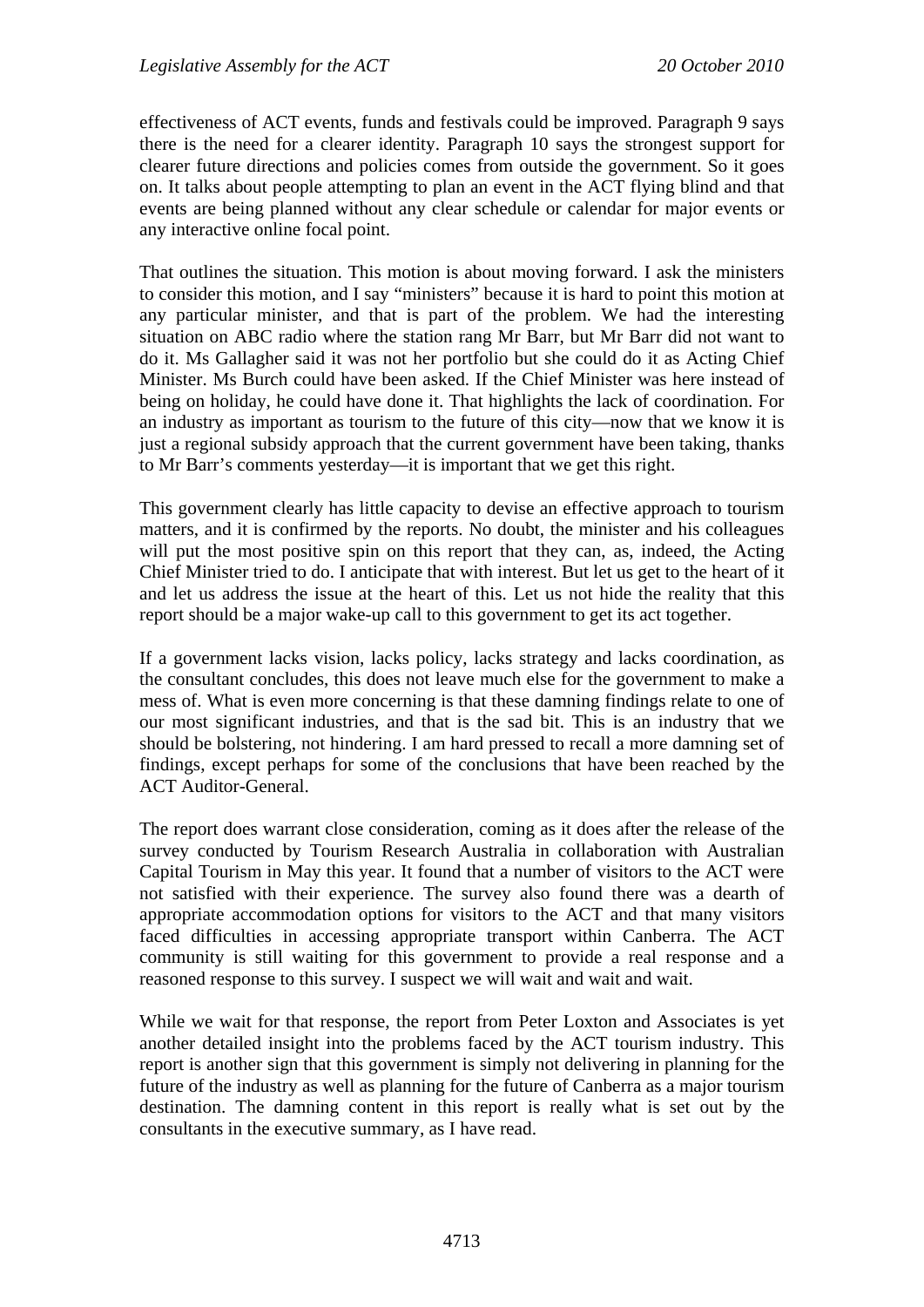The consultant provides an analysis of how an effective approach to events and festivals should be taken. He starts by saying there needs to be a vision and this must be a clear and unifying vision for events and festivals and that this vision must be based on the vision that we have for our city and our territory.

The consultant goes on to say there must be priorities established for events and festivals. Priorities are essential, obviously, and these priorities will help in allocating funding for each event and festival. The consultant emphasises the importance of two priorities—economic benefit and community benefit—supported by the need for the events and festivals to reinforce brand Canberra and to provide high-quality experiences for the local community as well as the visitors. A strategy is needed to provide a framework for events and festivals.

The suggestion is based on two key seasons—autumn and spring. The consultant says this strategy will provide a sound basis for marketing the events or festivals and to market Canberra. In a coherent strategy, it will enhance the capacity for attracting sponsorship. The consultant notes that the current autumn season of events and festivals is underutilised but powerful in name. Now, I agree to some extent, autumn—

**Mr Barr**: I knew when you would get to this moment you would have to disagree, because you're Mr Summer, aren't you?

**MR SMYTH**: I agree to some extent. You should listen more closely, Mr Barr.

**Mr Barr**: Yes, I knew you would have—

**MR SPEAKER**: Mr Barr, thank you. Please stop interjecting.

**Mr Barr**: Sorry.

**Mr Hanson**: Warn him.

**MR SMYTH**: Now, the problem is actually outlined in the report. The report lists a string of events that already exist in autumn. Autumn is full, and the accommodation is full. If you would match this up—and this highlights the need for the accommodation strategy—it is very difficult for a large proportion of visitors to actually get accommodation in the ACT in autumn, and that is the problem for the minister.

Unfortunately, the actions of this government have devalued the autumn season. The consultant has seen the mess this government has created with the way in which it has approached the autumn season. Again, this is a sad outcome for a series of events that were some of the nation's showpieces.

The consultant considers the approach of public funding to events and festivals to be erratic and inconsistent. Again, what an indictment of the government. It is difficult to understand how a government, any government, can get things so wrong—dealing with large amounts of funding and still not being effective.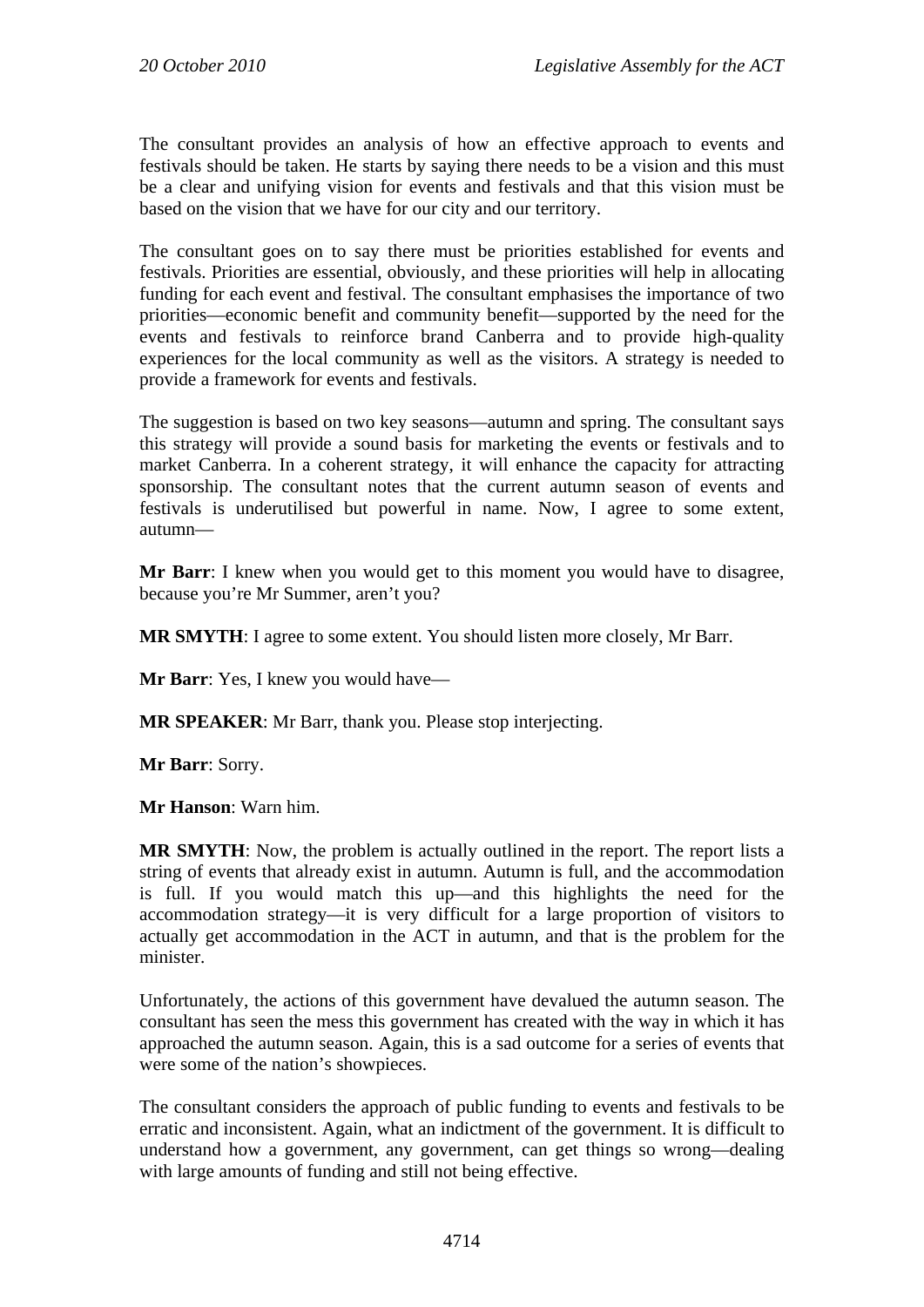The last major area that is dealt with by the consultant concerns the way in which events and festivals are managed across the ACT government. It notes the number of departments and agencies that deliver events and festivals and concludes that the time is right for consolidation, and we agree. The time is right for consolidation, and that is why we propose in my motion that we have a plan for events and festivals, that we have a plan for new attractions, that we have a plan for accommodation. They are the three legs. There is no point in having a strategy for events and festivals if people cannot get a room. There is no point in having people stay overnight if there are not other things to do. We need to constantly refresh what there is to do in the ACT with a long-term view. A 20 or 30-year strategy is what is really required to make sure—

**Mr Barr**: A national long-term tourism strategy, do you think, maybe?

**MR SMYTH**: Well, the minister goes to the national long-term tourism strategy. He is quite happy to let other people do his work. But every other state and jurisdiction has their own strategies as well, and that is the shame for this minister.

**Mr Barr**: Right. So we should do something different from the rest of the country.

**Mr Hanson**: Mr Speaker, on a point of order, Mr Barr has been interjecting. You have informally warned him two or three times now, and he is continuing to do so. I noticed that in the previous debate you formally warned both Mrs Dunne and Mr Doszpot for their interjections. I just ask that as this debate continues, if Mr Barr were to continue with his interjections, you apply the same consistency.

**MR SPEAKER**: Thank you for your advice, Mr Hanson. Mr Smyth, you have the floor.

**MR SMYTH**: Well, there you go. It is important that we get it right. You just cannot say, "Well, we'll get festivals right and we'll get to the other parts of it later." They work in concert, they work together, and they maximise community return and economic return when they are done together. That is the point of this motion.

You were there at the estimates hearings earlier this year, Mr Speaker, when I asked the minister about various aspects of his government's strategy for tourism in the ACT. I have to say that I was not very happy with any of his answers. I asked, "Mr Barr, do you have an accommodation strategy?" Mr Barr said, "No, we have a land release schedule." And I asked, "Is there a strategy for accommodation?" and he said, "It is part of the long-term tourism strategy, part of the government's land release strategy." He said it four times. I asked, "Is there an events plan?" He said, "It's still before the government."

This is the curious thing: if this minister actually did his job and actioned the events strategy that he has before him, the government might have avoided the embarrassing Loxton review. We know the minister has got this events plan, and he has had it since estimates. That is at least five months. But I am told that, following some of the roundtables and discussions in January, February and March 2009, the minister had a draft events schedule on his table. He has had that for about 15 months but has failed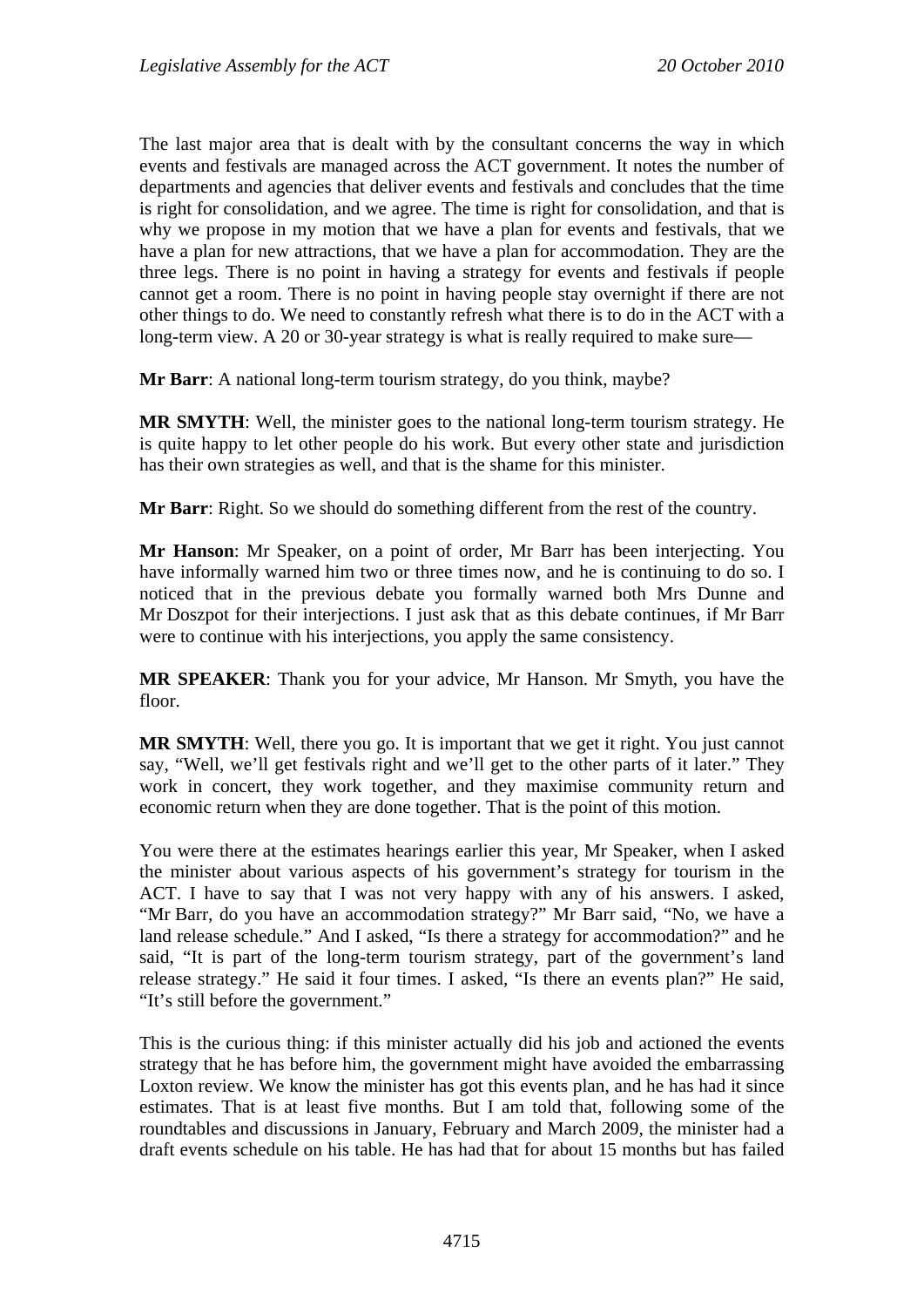to act, and that is the problem. That is why we are asking for it today. That is why we are saying we want it by February next year.

At the estimates hearings I asked, "Is there an attractions strategy?" What does Mr Barr say? "We're not in the business of business welfare." You only have to look at the last term of the federal Liberal government to see that in 2001 we finally got a national museum. It had been on the agenda for 20 years. We were quite lucky then to get the National Portrait Gallery.

This is the typical defence of the minister—he says I'm calling on the ACT purse. No, I am not. I am saying let us have a strategy. Let us work out what the holes are. Let us work out what the opportunities are. Let us work out what the potential is. Let us work out what is missing and start lobbying for these things. If we can help contribute to it, then so be it. But unless we are talking about it, unless we have a strategy and unless we know what is missing and what might possibly work in the ACT, it is not going to happen, and that is the problem with this minister.

This motion calls for two actions: first, the ACT government to provide a response to the findings of the Loxton report; second, to reinforce the call that I made at the estimates hearings this year that the minister for tourism set out an annual plan for events and festivals, provide a plan by which the ACT can encourage new attractions to become established in the ACT and provide a plan for all types of accommodation in the ACT.

*Debate interrupted in accordance with standing order 74 and the resumption of the debate made an order of the day for a later hour.* 

### **Sitting suspended from 12.26 to 2 pm.**

### **Questions without notice Insurance—common law damages claims**

**MR SESELJA**: My question is to the Attorney-General. The exposure drafts of the Workers Compensation Amendment Bill 2010 and the Road Transport (Third-Party Insurance) Amendment Bill 2010 seek to introduce thresholds below which an injured party would not be eligible to make a common law damages claim. Attorney, on 23 June 2006, you gave a keynote address to the Australian Lawyers Alliance (ACT Branch), conference. In that speech, did you indicate that the ACT government would not be introducing thresholds or caps or similar changes to access to common law? If yes, did those statements reflect government policy on the matter? If no, what did you say in relation to that matter?

**MR CORBELL:** That speech was, it sounds like, four years ago. I would have to go and check the record.

**MR SPEAKER**: Mr Seselja, a supplementary?

**MR SESELJA**: Thank you, Mr Speaker. Attorney, since your speech on 23 June 2006, has the government changed its policy not to limit the rights of injured people to damages at common law. If yes, when did that policy change and why? If no, to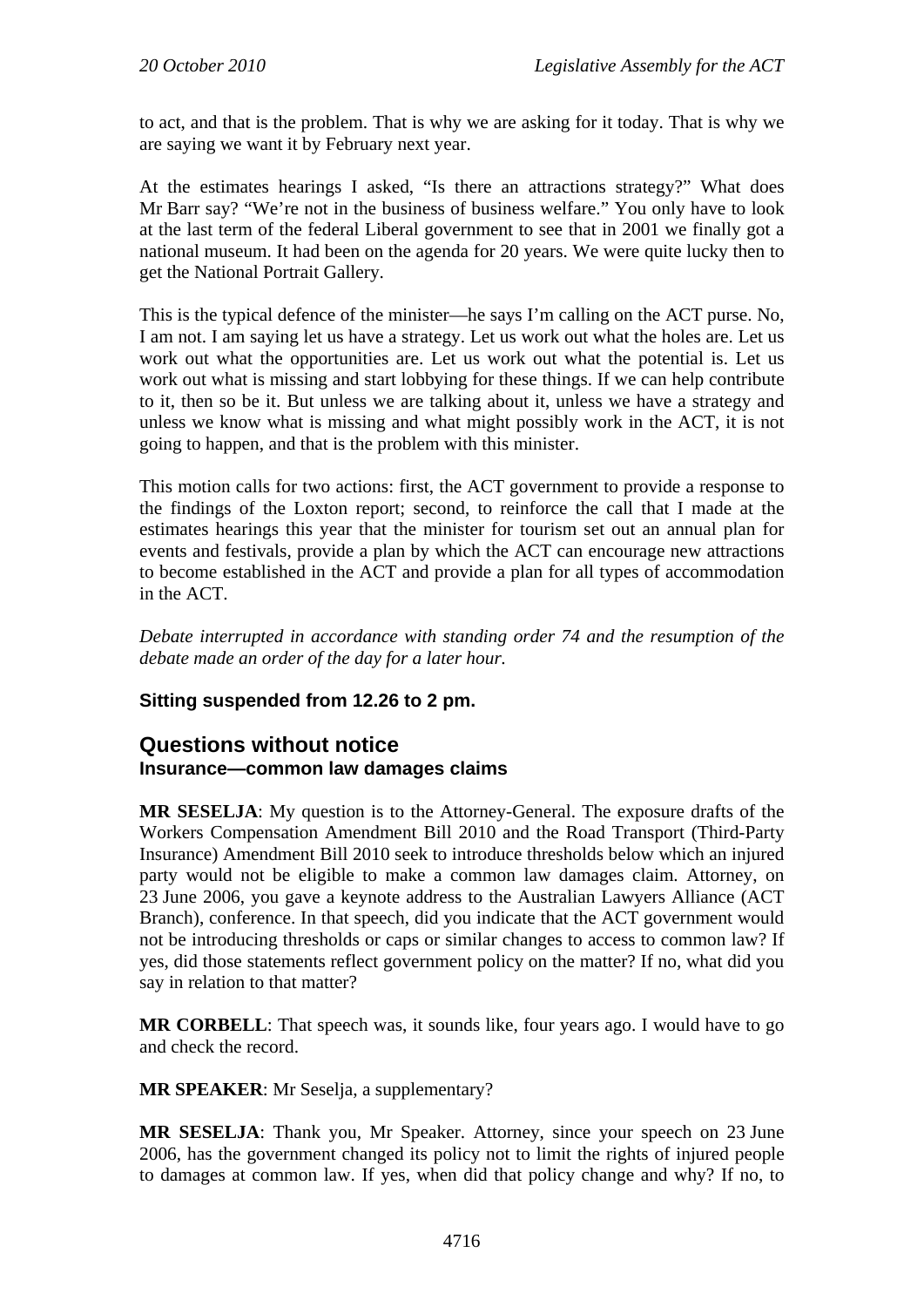what extent are the two exposure draft bills in line with government policy on the matter?

**MR CORBELL**: I refer Mr Seselja to the Deputy Chief Minister and Treasurer. She has responsibility for that legislation.

**MS GALLAGHER**: I think you can see from the exposure draft released by the government that the government has outlined legislation which introduces thresholds both in road transport CTP insurance and in the area of workers compensation. We have done this, after having a different position, based on the information to date available to the government about the performance of both of those schemes. Now we are consulting and discussing this with a range of stakeholders and other service providers, including the insurers, the representatives of workers and the plaintiff lawyers across the ACT, and it is with the intention that we introduce this legislation, hopefully, in the December sittings.

**MRS DUNNE**: A supplementary question to the attorney on the original question, Mr Speaker.

**MR SPEAKER**: Yes, Mrs Dunne.

**MRS DUNNE**: Minister, why is it the case that you would not allow any recording of the speech that you made on 23 June 2006, and will you, by close of business today, table a copy of that address?

**MR CORBELL**: It may come as a surprise to those opposite that I give many speeches, and I am being asked about a speech that I gave nearly five years ago. I cannot recall the speech. As I have indicated to members, I will have to check the record and I will advise members accordingly. But, unlike those opposite, I do give more than one speech a year, and I simply cannot recall the contents of that speech or the circumstances of it or, indeed, where it occurred. But I am happy to check the record and advise members accordingly.

**MRS DUNNE**: A supplementary question, Mr Speaker.

*Members interjecting—* 

**MR SPEAKER**: Order! Mrs Dunne has the floor for a supplementary question.

**MRS DUNNE**: Minister, how often in your busy career do you ask that there be no record kept of speeches that you make?

**MR CORBELL**: I do not accept the basis of the question because I simply cannot recall the circumstances of it. Until I have had the opportunity to check the record I am not in a position to indicate to Mrs Dunne an answer to that question.

### **Bimberi Youth Justice Centre—re-offenders**

**MS HUNTER**: My question is to the Minister for Children and Young People and is in regard to young people exiting Bimberi. Minister, can you please advise the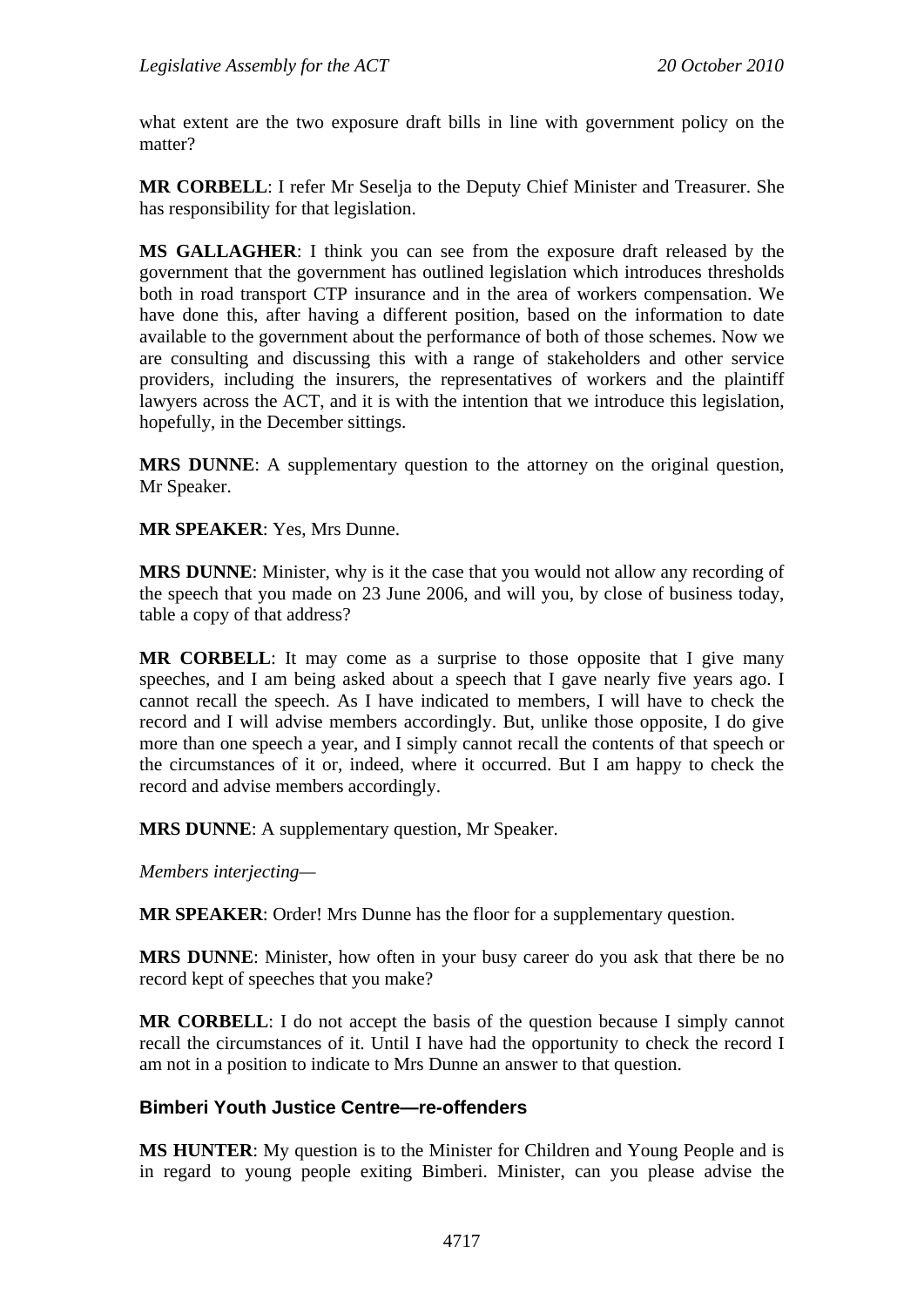Assembly what percentage of young people exiting Bimberi reoffend and are sentenced to the AMC?

**MS BURCH**: I do not have that detail about me, Ms Hunter, but I thank you for your interest in our vulnerable children, and that includes those exiting from Bimberi. I can take that on notice and bring back an answer.

**MR SPEAKER**: A supplementary question, Ms Hunter?

**MS HUNTER**: Minister, what services does your department provide for former juvenile justice detainees and their families once they exit Bimberi, and for how long are these services provided?

**Mr Coe**: Get a briefing.

**MS BURCH**: Actually, it is a very strong suggestion from those over there that a briefing is "taken". In fact, a briefing is offered to any over there, but not one time do I remember Mrs Dunne asking for a brief on care and protection matters or indeed—

**Mr Hanson**: Has Ms Hunter sought a briefing?

**MS BURCH:** I will get to Ms Hunter's question. There are a range of services and support programs offered to young people who exit Bimberi and to their families. That would include support back into education or employment, the connection to family activities, health matters, mental health matters and individual client care and needs. As young people come through Bimberi a care plan is developed that looks at their needs for while they are in Bimberi but also for those that exit. Particular groups of those moving out of Bimberi may have particular needs, and so those connections are made.

Aboriginal and Torres Strait Islander young people are over-represented in Bimberi. I think the facts and figures tell us that, so we work quite closely with a range of Aboriginal and Torres Strait Islander groups. We have an Aboriginal liaison officer in Bimberi to help strengthen those connections as well. That work is ongoing.

As for the question of how long that is, I do not think there is a prescribed time, but I am quite happy, again, to come back with some advice. I think that would be relevant to the circumstances of the family and the circumstances of the young person and what they do.

**MS LE COUTEUR**: A supplementary, Mr Speaker.

**MR SPEAKER**: Yes, Ms Le Couteur.

**MS LE COUTEUR**: Thank you. Minister, what access do community organisations have with juvenile justice detainees in Bimberi in order to establish a relationship with them before they are released?

**MS BURCH**: I thank Ms Le Couteur for her question. There are a surprising number of community-based organisations that have access and go through Bimberi to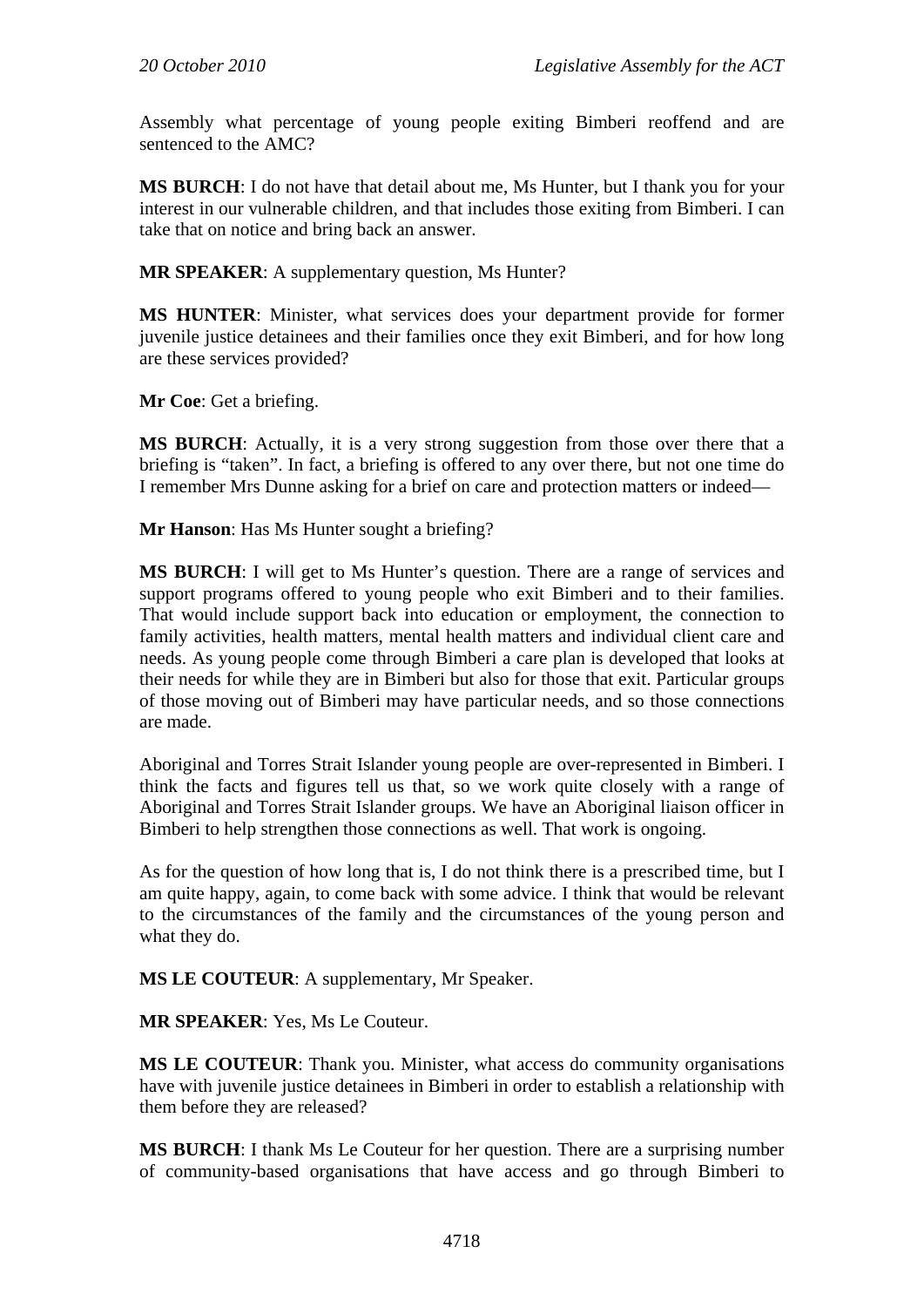provide support to those young people—from Lions clubs to designated groups. Regional community services have input in there. The drug and alcohol based-programs have access to Bimberi, as does Mental Health. There is indeed a range. Again, it is linked not only to the activity that they do when they go in there, whether it is program-based or whether it is linked. Forgive me if I am wrong, Mr Speaker, it is Lions or Rotary. I forget now the chap I spoke to when I hosted an afternoon tea here a number of months ago with the purpose of connecting those community groups that provide linkages through Bimberi. It was really quite heartening that this group offer a \$50 reward voucher for those that have performed their personal best in the education system. By that you can see, Ms Le Couteur, that there is a range of programs with a number of well-meaning community-based organisations that are really striving to do their best for the young folk in Bimberi.

**MS BRESNAN**: A supplementary.

**MR SPEAKER**: Yes, Ms Bresnan.

**MS BRESNAN**: Thank you, Mr Speaker. Minister, what relationship does your department have with the corrections department for the purposes of continuing case management for former juvenile justice detainees that are transferred to the AMC or are imprisoned in the AMC due to re-offending?

**MS BURCH**: For those that have been in Bimberi that are now in AMC—is that the connection?—it has been known for Bimberi to actually keep a young person who is over the age of 18 in Bimberi because it is deemed to be best suited for them to be maintained at Bimberi, to meet their conditions. It could be because of maturity, risk or closeness to their release time. So there is not an automatic transfer. With respect to ongoing dialogue between corrections and the department regarding adults that may be in AMC, I am not clear on those connections. I can take some advice and give some back. But I think the message that I would like to give here is that Bimberi does not exit people once they reach 18, should they be on the cusp of a period in remand or detention.

#### **Rhodium Asset Solutions Ltd—losses**

**MR SMYTH**: My question is to the Treasurer. Treasurer, the annual report for Rhodium for 2009-10 shows that this company recorded an operating loss of \$5.344 million. Rhodium's budget for the 2009-10 year estimated a loss of \$1.776 million. This loss has occurred at a time when the activities of Rhodium are being wound down. Treasurer, why did Rhodium record a loss of more than \$5 million during the 2009-10 financial year?

**MS GALLAGHER**: I welcome the opportunity to talk about the continuing work that this government does to fix really the structures and problems put in place under the previous government through Totalcare. Essentially, it is an offshoot of Totalcare, which was set up—

**Mr Smyth**: That is not true.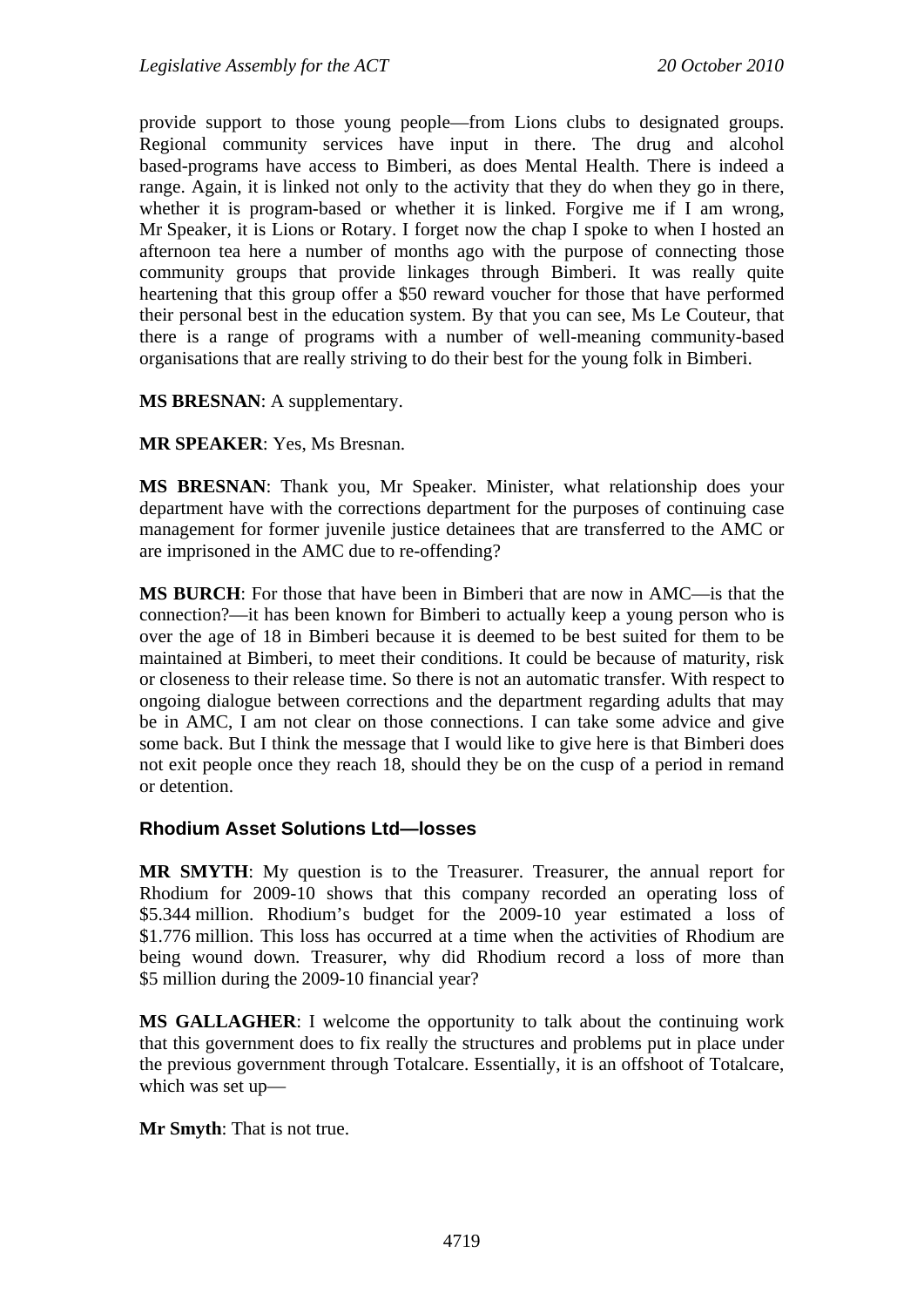**MS GALLAGHER**: Yes, it is. I know that we do not like to talk about Totalcare very much—for good reasons, Mr Smyth. However, the costs associated with Rhodium have essentially been around the wind-up of the company and the costs of winding up the company and really go back to the issues around how we could not sell the company, how we have disposed of the leases and the costs associated with that.

**MR SPEAKER**: A supplementary, Mr Smyth.

**MR SMYTH**: Treasurer, what actions are you taking to ensure that Rhodium does not continue to be a drain on the ACT budget?

**MS GALLAGHER**: We are winding it down. That is what we are doing. It is effectively finished. There is a shelf company remaining to manage a number of leases that we have not been able to move, but they will finish within the next short little while—a couple of years. So—

**Mr Smyth**: It's a couple of years now?

**MS GALLAGHER**: Well, there are a number of leases that did not agree to move across to new arrangements. I will check the exact time around when those leases finish, but effectively Rhodium has wound down, and that will stop Rhodium being a drain on the public purse.

**MR SPEAKER**: Mr Seselja, a supplementary question?

**MR SESELJA**: Thank you, Mr Speaker. Treasurer, will you guarantee no further losses associated with Rhodium?

**MS GALLAGHER**: There are certainly none that I am aware of at this point in time and effectively the wind-down has finished.

**MR SPEAKER**: Mr Seselja, a supplementary?

**MR SESELJA**: Treasurer, after Rhodium recorded a loss that was three times what had been estimated, how is it possible for the directors of Rhodium to attest that the company will be able to pay its debts as and when they become due and payable?

**MS GALLAGHER**: The government is effectively covering any further losses of Rhodium. I am not aware of any further costs associated with Rhodium at this point in time. We have the Rhodium AGM coming up in the next two weeks, I believe, but I have not been advised of any further costs.

#### **Planning—Civic cycle loop**

**MS LE COUTEUR**: My question is to the Acting Minister for Land and Property Services and concerns the government's new greater city area action plan and the Civic cycle loop. Minister, last week the government took credit for the Civic cycle loop being the top government priority, but it does not appear in the new city action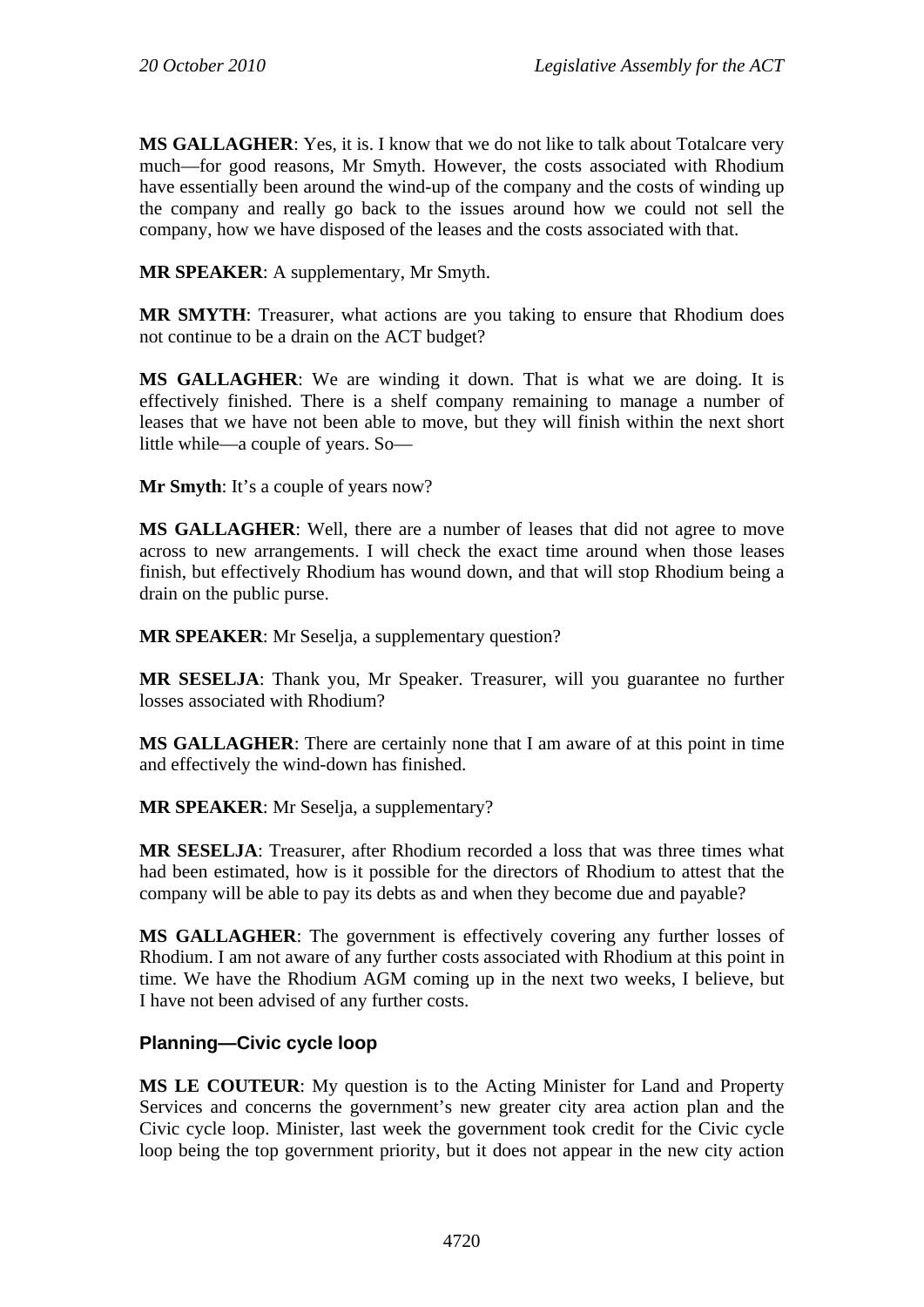plan. Is it actually a priority? If so, when will it be implemented, and why is it not included in the city plan?

**MR CORBELL**: As Acting Minister for Territory and Municipal Services, I think Ms Le Couteur has a misunderstanding about the status of that project. The project has been rated as the priority project for the government in the city centre area when it comes to cycling infrastructure. It has been ranked as the highest priority. As I announced as acting minister, I think about a week ago, we will now be engaging in detailed discussion with stakeholders, including cycling groups, traders and others, to ensure that we are able to work through the details of that infrastructure project and its potential cost.

Obviously, it is only when that project is subsequently funded through a budget process that it will be indentified for implementation through the document that Ms Le Couteur refers to.

**MR SPEAKER**: A supplementary, Ms Le Couteur?

**MS LE COUTEUR**: This is not actually a supplementary. Minister, could you please answer the question? Why is it not in the city action plan?

**MR SPEAKER**: I am sorry, Ms Le Couteur—

**MS LE COUTEUR**: It is not really a supplementary because he did not answer the question.

**MR CORBELL**: I do not know whether Ms Le Couteur heard but I will repeat what I just said, which is that the government is engaging now in a consultation process with stakeholders—cyclist groups, traders and others—to determine the detailed physical design of that project. That will inform a budget bid. If that budget bid is successful then the capital works project will be included in that action plan document.

**MS BRESNAN**: A supplementary.

**MR SPEAKER**: Yes, Ms Bresnan.

**MS BRESNAN**: Thank you, Mr Speaker. What specific funding arrangements are in place for the upgrades and projects in the greater city plan and when will this funding start?

*Mr Coe interjecting—* 

**MR SPEAKER**: Ms Bresnan, can you repeat the question? Mr Coe, please do not interject while Ms Bresnan is asking the question.

**MS GALLAGHER**: Thank you, Mr Speaker. There are—

**MR SPEAKER**: Did you hear the question? I could not.

**MS GALLAGHER**: Okay.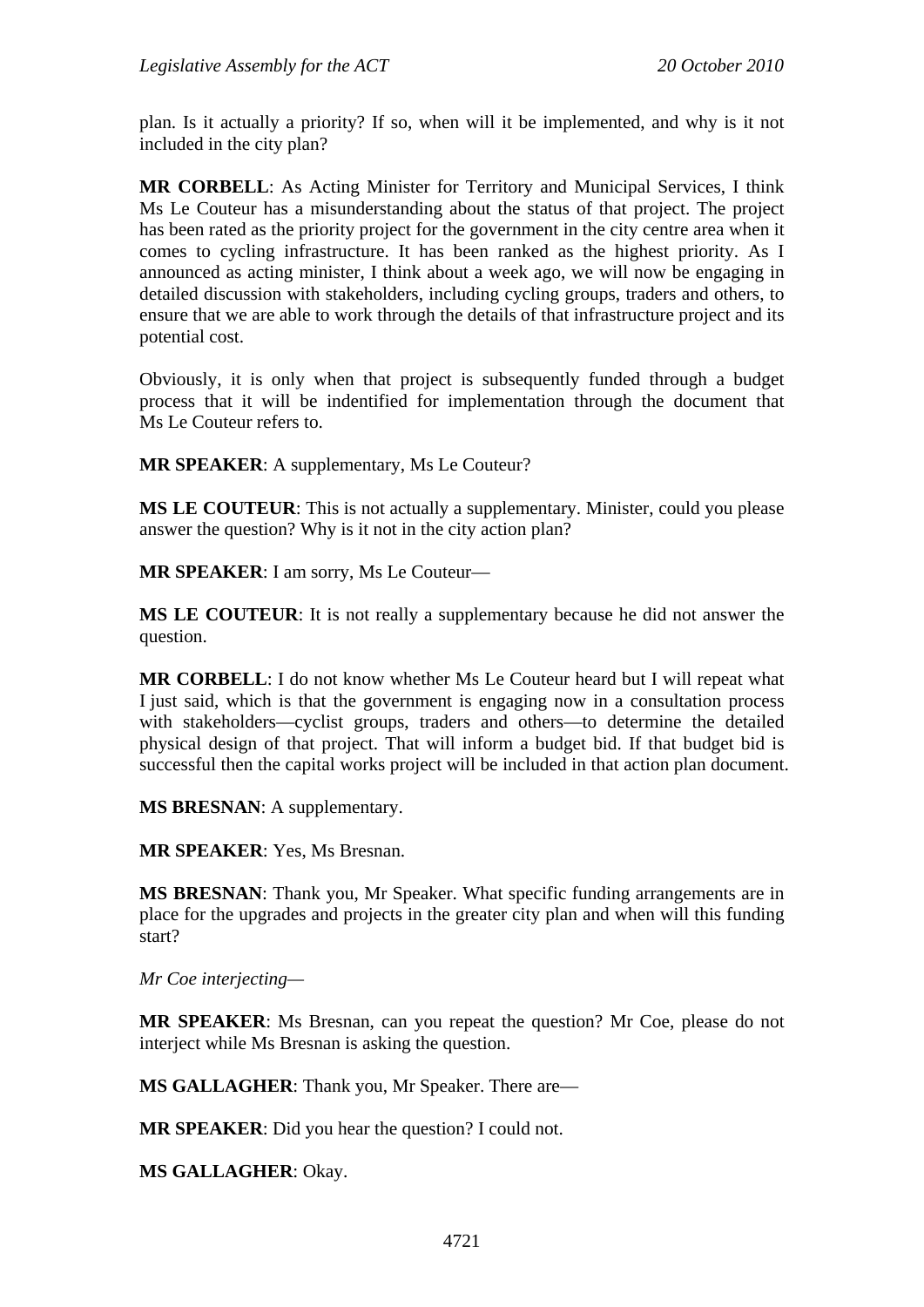**MS BRESNAN**: Am I asking the question again?

**Mr Hanson**: I heard it.

**MR SPEAKER**: I don't care what you could hear, Mr Hanson. I can't hear Ms Bresnan over Mr Coe's interjecting.

**MS BRESNAN**: What specific funding arrangements are in place for the upgrades and projects in the greater city plan and when will this funding start?

**MS GALLAGHER**: My understanding is that the ACT budget has allocated, over the next two years, \$30 million across the range of initiatives that are outlined in the Canberra city area action plan 2010-16. So there is money allocated in the budget.

**Mr Smyth**: On a point of order, Mr Speaker, I seek your guidance. I understand this is a supplementary. When did the rules change so that supplementaries can be sent to different ministers?

**MS GALLAGHER**: I apologise if I have broken the rules.

**Mr Corbell**: Mr Speaker, the substantive question was directed to Ms Gallagher. I took the question because it related to my acting portfolio responsibilities. The supplementary questions have been directed to both me and Ms Gallagher. But Ms Gallagher is the responsible minister when it comes to the greater city action plan document, and that is what the supplementary question was about.

*Members interjecting—* 

**MR SPEAKER**: Order! There is no point of order, Mr Smyth. I think, between the responsibilities of the various acting ministers, it is in the interests of the Assembly that the minister most capable of answering the question takes the question. Ms Hunter, a supplementary?

**MS HUNTER**: Thank you, Mr Speaker. Why does the city plan specifically propose widening the footpath along Bunda Street, when it directly conflicts with the rollout of the city cycle loop?

**MS GALLAGHER**: I will have to take that question on notice. I am just not across all the detail about why decisions have been made as they have been in the Canberra city area action plan, but I am sure that we can provide that information to the Assembly.

#### **Taxation—congestion**

**MR DOSZPOT**: Mr Speaker, my question is to the Treasurer. A report for the federal government into energy efficiency has suggested that states and territories introduce congestion taxes. Will you rule out the introduction of a congestion tax in the ACT?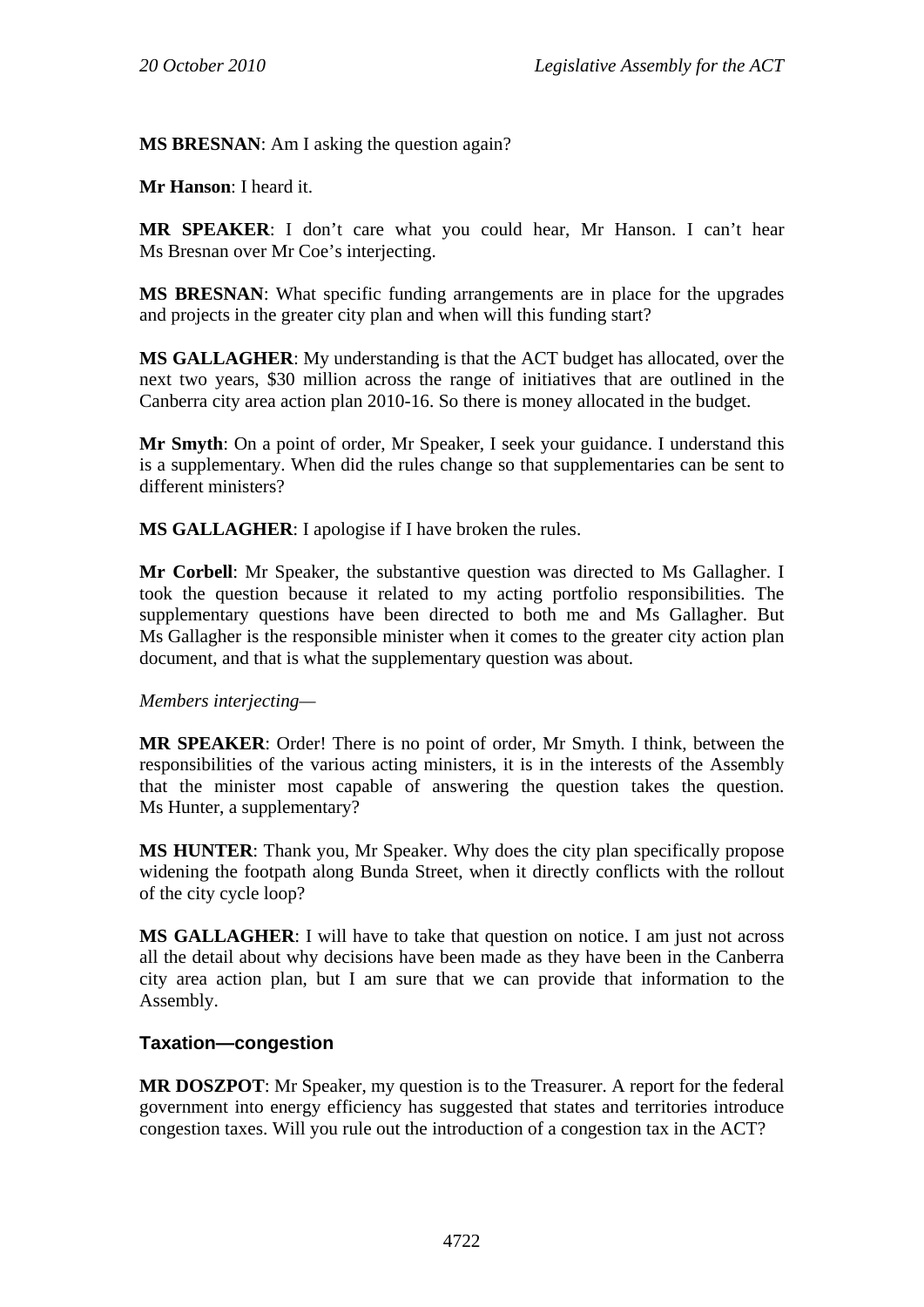**MS GALLAGHER**: I am not certain what report Mr Doszpot is alluding to. However, I am not going to stand here whilst we are undergoing a tax review and rule anything in or out.

*Mr Seselja interjecting—* 

**MS GALLAGHER**: The tax review panel has been given a fairly wide scope by me to have a good, hard look at all of our own-source revenue and provide information to government about the right way forward. Whether there are reforms included in that, whether there are new ideas and whether there are changes to existing revenue—that is the work of the taxation review panel.

I just do not think it is sensible, despite how easy it is when you do not rule something out, to see a media release issued saying that this is on the cards, and I can see the opportunities presented to you. But I am not going to stand here and rule anything in or out. It would not be the right thing to do; it would not be the mature thing to do. Unlike those opposite—who want to look for a political headline rather than actually look at the serious issues confronting this city, including how we afford to provide the services to this city into the future as our community grows and as our demands increase—I do not think it is the right thing for the government to do.

We do not have any plans to introduce a congestion tax, if that assists with the answer, but I will not rule anything in or out and I will await with eagerness the ACT taxation review panel's report that will be provided to government in August 2011.

**MR SPEAKER**: A supplementary question, Mr Doszpot?

**MR DOSZPOT**: Has Treasury modelled the introduction of a congestion tax? If so, how much revenue would be raised by a congestion tax?

**MS GALLAGHER**: Not to my knowledge at all, Mr Doszpot.

**MR SMYTH**: A supplementary, Mr Speaker.

**MR SPEAKER**: Yes, Mr Smyth.

**MR SMYTH**: Thank you, Mr Speaker. Treasurer, what options for a congestion tax are under active consideration by the government?

**MS GALLAGHER**: None.

**MR SPEAKER**: Mr Smyth, a supplementary question?

**MR SMYTH**: Treasurer, would a congestion tax be an ACT government incompetence tax because of the mistakes the Stanhope-Gallagher government has made with the transport plan?

**MS GALLAGHER**: There is obviously an inability to rephrase the question based on answers given by ministers. There is no plan for a congestion tax. We have, to my knowledge, not modelled one; we have not looked at this issue at all.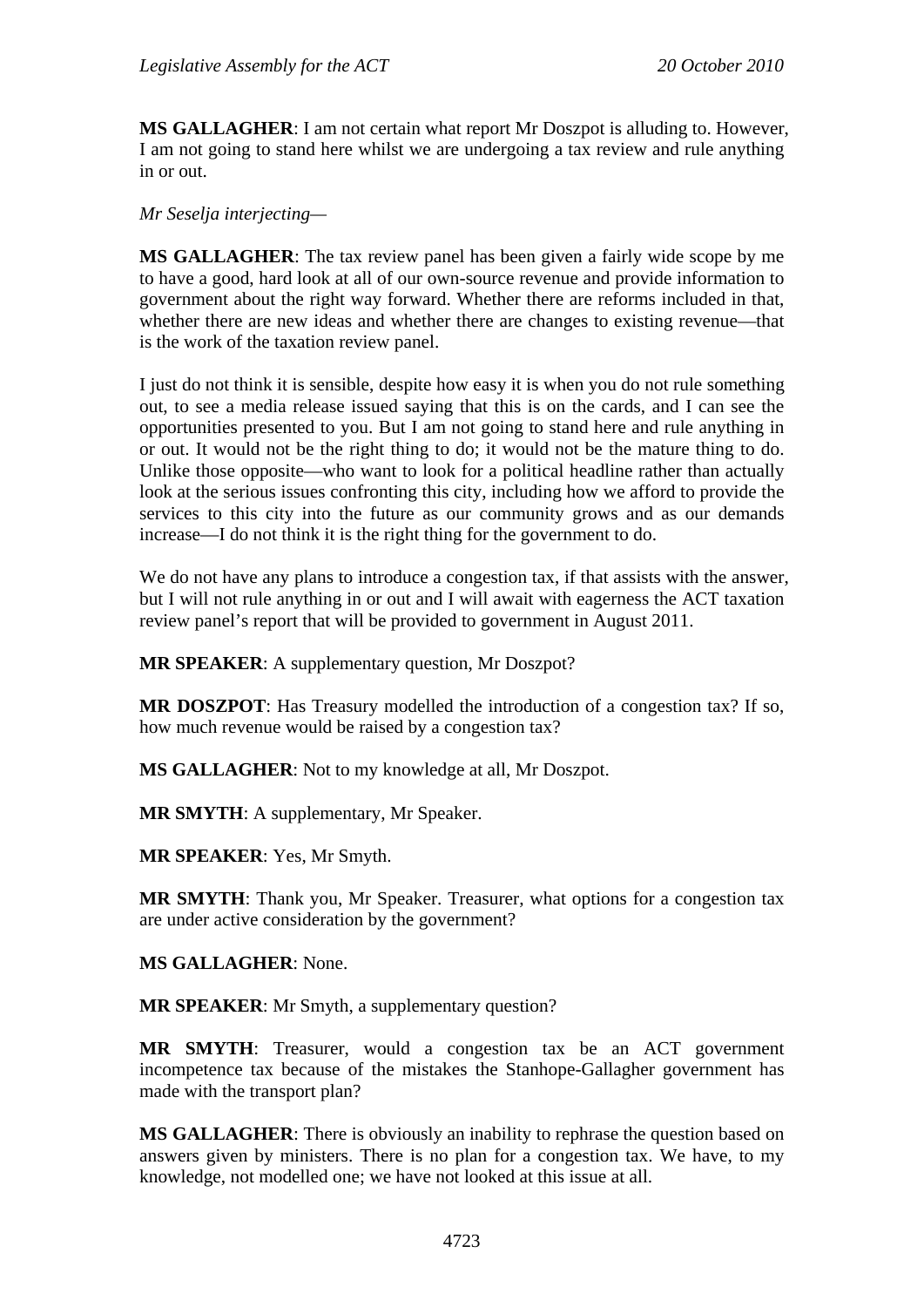**Mr Smyth**: But you won't rule it out?

**MS GALLAGHER**: That is right. I will not rule any tax in or out as we are undergoing an ACT taxation review. I think it would interfere with the work of the review panel. They have been given the opportunity to have an honest, hard look at our own-source revenue and to provide advice to government about whether or not reforms need to be made. That might be looking at current taxes and changing them, maybe abolishing some of them. Who knows? I am not going to rule that out or in either. It is just not sensible. This is the work that we have commissioned. I am sure it will inform future Assembly debates on the issue of own-source revenue and how we provide services to the Canberra community.

### **Housing—public**

**MR HARGREAVES**: My question is to the Minister for Disability, Housing and Community Services. Could the minister update the Assembly on how the ACT government is delivering on its election commitments in housing and homelessness, please?

**MS BURCH**: I thank Mr Hargreaves for his continued interest in housing in the ACT. This Labor government has a proud record of achievement in the delivery of social housing and homelessness services to our community. At the last election we undertook to run an efficient and targeted public housing system and to increase the range of support programs for people experiencing homelessness. I am pleased to report that we have made significant progress against our promises.

Unlike the previous Liberal government, this Labor government is actually committed to growing the number of social housing dwellings through an increase in the supply of public, community and affordable housing. The number of public housing dwellings when we were elected in 2001 was 11,454. I am delighted to say that, as a result of activity under the nation building and jobs initiative, over 400 extra dwellings will be constructed. The ACT government has also invested in building more dwellings.

This program will leave us with nearly 12,000 houses when we finish this project in the middle of next year. This includes 297 two and three-bedroom units on the eight community facility sites to house older public housing tenants who wish to relocate from their existing properties that are too large for them. This is to say nothing of the support that the ACT government has provided CHC Affordable Housing, which will see a growth in the number of affordable housing rental stock by 500 dwellings over a 10-year period.

On environmental efficiency, I can confirm that all new stock constructed will have a minimum six-star energy rating. This will not only benefit the environment through lower energy consumption but also financially assist low income earners through reduced power bills. The ACT government has invested \$20 million over 10 years to improve the energy efficiency of existing public housing stock, and over 2,000 public housing dwellings have received energy efficiency improvements.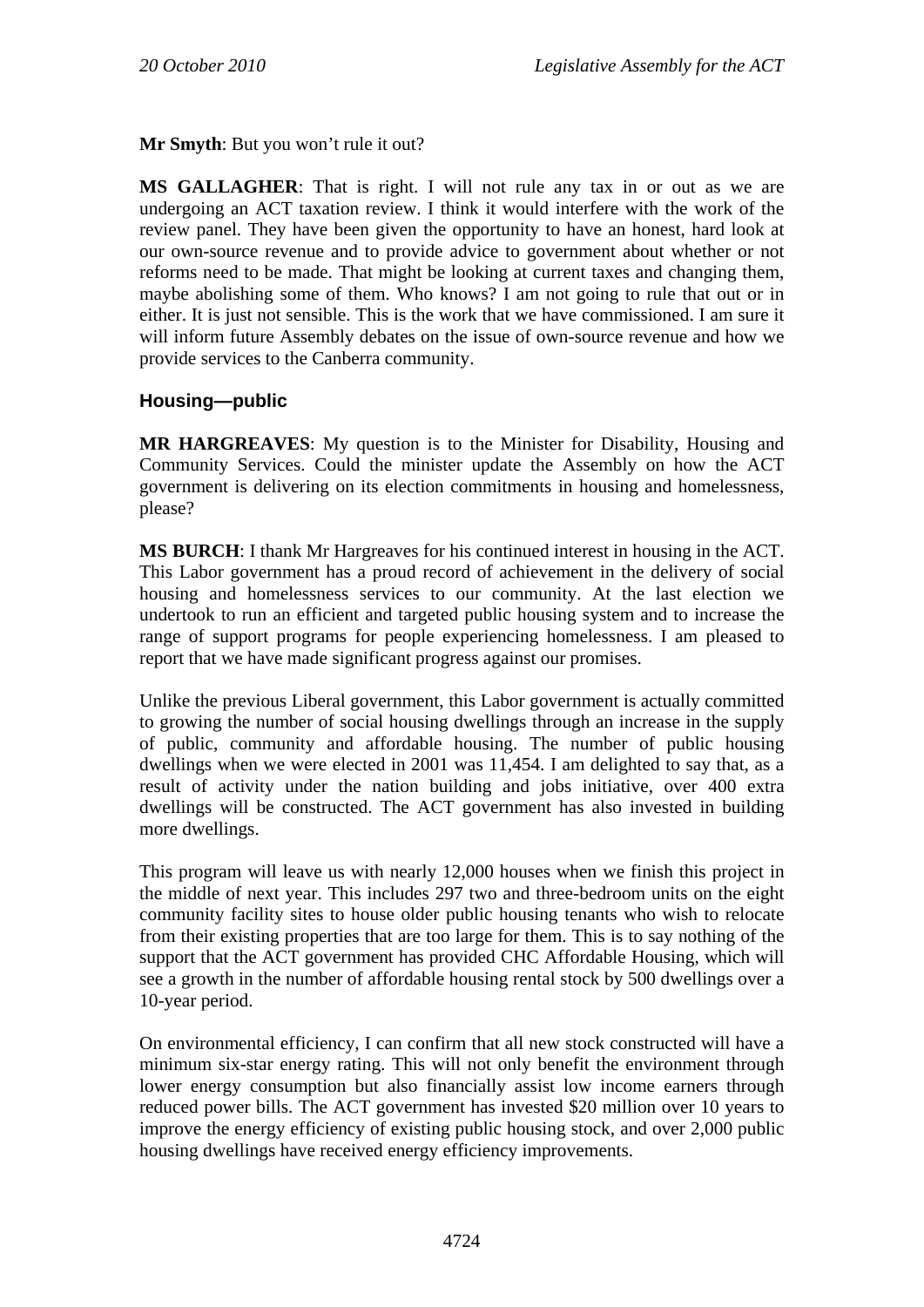In addition to growing and improving our stock, a shared equity scheme has been implemented. This scheme is being delivered in partnership with IMB and has attracted over 40 applications, with four contracts being exchanged and 12 applicants active on a purchase path.

As part of our election commitments we undertook to house tenants into public housing as soon as possible. Notwithstanding our efforts to increase stock numbers, the demand continues to exceed supply. Housing ACT's allocation system aims to house those most in need within the shortest possible time. In the last financial year, over 96 per cent of allocations were priority and high needs allocations, with 65 per cent of priority housing applicants being housed within 90 days. As promised before the election, Housing ACT has enhanced support programs for tenants to support sustainable tenancies.

Housing ACT's youth housing program provides tenancy management and supports and assists young people's access to public housing. This program will be complemented by a youth foyer in 2011 which will provide a housing program linked to engagement with education, training or employment.

Housing ACT has also developed the helping our senior tenants program to undertake needs assessment for our tenants aged 85 years and over living in public housing. Housing ACT has supported Aboriginal and Torres Strait Islander families through a program which includes community outreach and a property extension program to address overcrowding. We have also developed a domestic violence manual to ensure consistent and best practice service provision for women who have experienced domestic violence.

Mr Speaker, you can see that these are a few initiatives that have shown that we have delivered on our commitments at the last election. But there is still time for more action. This work program reflects the government's strong and ongoing commitment to social justice in our community.

**MR SPEAKER**: Mr Hargreaves, a supplementary question?

**MR HARGREAVES**: Thank you very much, Mr Speaker. Minister, could you please give us a bit more detail on the program that you are going to be delivering?

**MS BURCH**: I am pleased to have the opportunity to inform the Assembly in more depth about the efforts to reduce homelessness in the ACT. The ACT is working, as part of a national effort, to halve homelessness by 2020, a goal that I am sure will be supported by all members in the Assembly. We are working closely with the homelessness and housing support services to create a comprehensive service system. It is not just new services that are going to reduce homelessness; it takes a community effort.

At the last election we committed to enhancing support to homeless individuals and families in our community. The street to home program, which has arisen from the government's commitment to outreach support to people sleeping rough in the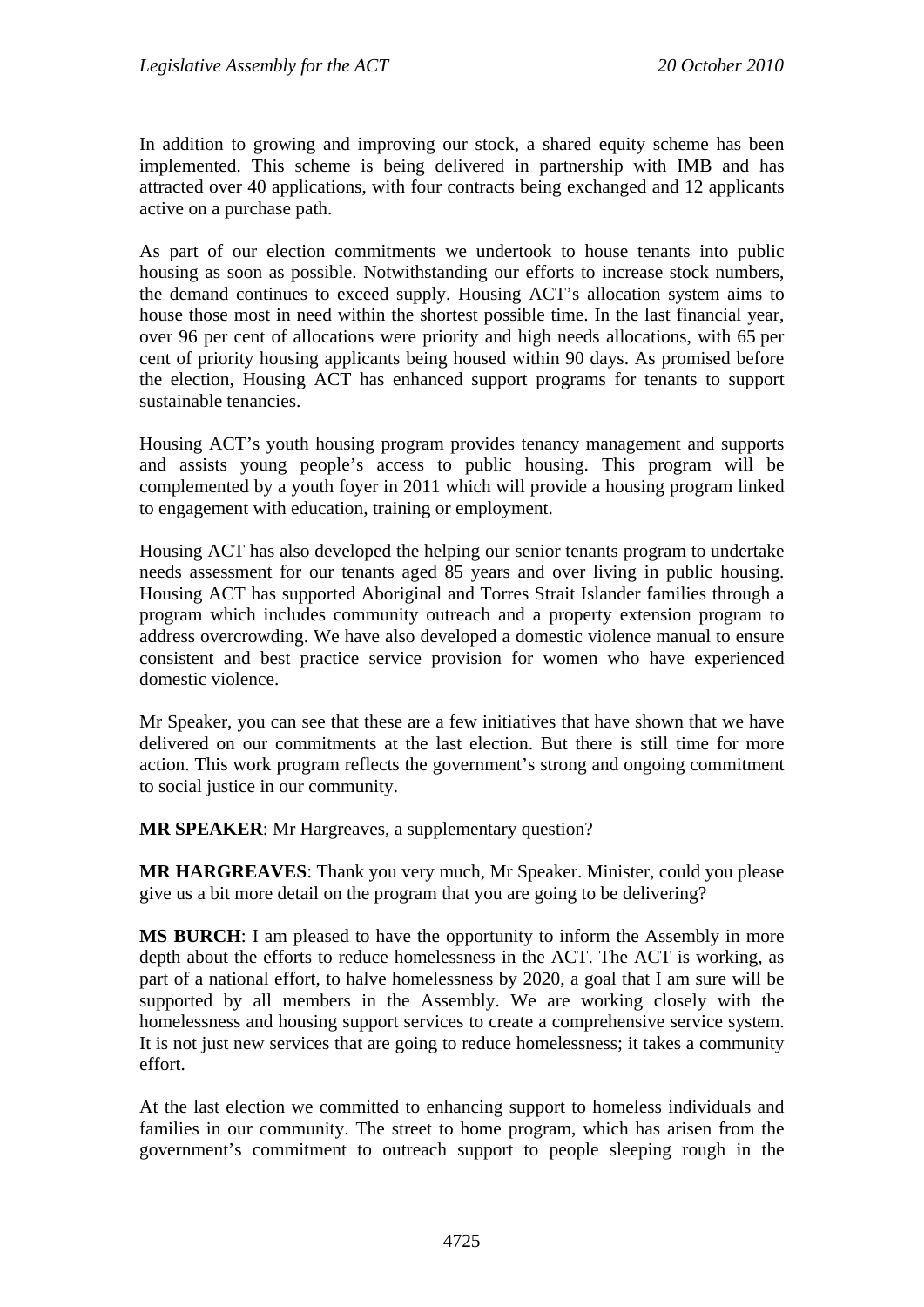community, is operated by one of our largest community services partners, the St Vincent de Paul. This service began operations in February of this year.

We are also looking towards sustaining people in their tenancies, to break the cycle of homelessness. This is why the building housing partnerships support tenancy service is being established. I am pleased to inform the Assembly that the new service will commence on 1 November of this year—that is the expected date—and will be delivered by a partnership arrangement involving Woden Community Services, Belconnen Community Services and the YWCA of Canberra. This service provides support to state tenancies across our community, breaking the cycle of homelessness and supporting people to stay in their homes. This service will be tenure neutral, providing support not only to people in public and community housing but also those in the private rental market.

The ACT government has provided seed funding to the Kids Under Cover organisation. To date, the kids under cover program has delivered two bungalows, which were installed in July of this year, and a third bungalow will be constructed with a donation from the Snow Foundation. By providing semi-independent bungalows, young people living in overcrowded or stressful family environments providing—*(Time expired.)*

**MR SPEAKER**: A supplementary question, Mr Coe?

**MR COE**: Thank you, Mr Speaker. Minister, what progress has the ACT government made with regard to 10 per cent of public housing across the territory?

**MS BURCH**: We continue to invest in public housing and grow our stocks, as I think I alluded to in my response. Since we came to government in 2001, we have actually still been trying to make up to the 1,000 properties that were stripped out of our social housing stock by those opposite.

Ten per cent is a big target. We currently sit on about eight per cent of the total dwellings here in Canberra. We are the largest landlord. To increase that by 10 per cent, as has been discussed a number of times, is a very large commitment. But it is a commitment and it is an aspirational goal that we are going towards. We continue to invest in public housing. We continue to strengthen our partnerships with our social housing and community partners, and I think that is a good thing.

Our waiting lists at the moment sit on about 1,500, even with the new properties coming on line. The moving of older people out into more appropriate accommodation will take a third off our waiting list. But it still means that there is a long way to go. We will continue to invest in public and social housing. That is what this government will do.

**MS BRESNAN**: A supplementary.

**MR SPEAKER**: Yes, Ms Bresnan.

**MS BRESNAN**: Minister, can you update the Assembly on the time frame for the ACT Housing asset management plan, given that the most recent plan has expired?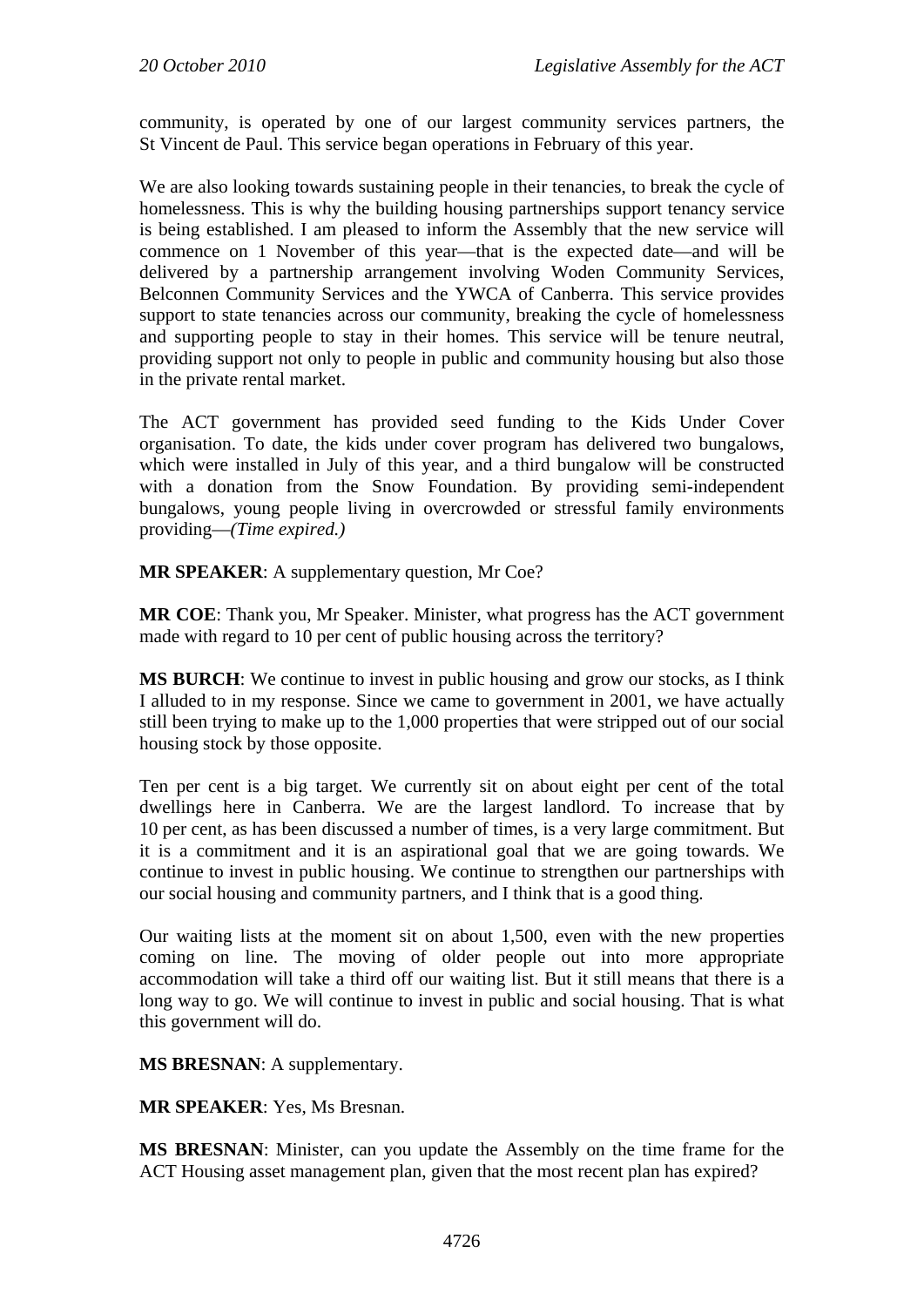**MS BURCH**: I thank Ms Bresnan for her question and her interest in public and social housing here in the ACT. You are right: the asset management plan has expired. It is something that we are working through. The principles of it, though, are maintained; that is, that we will work through maintaining quality stock. That involves, as a landlord and as an owner of an asset, moving through and selling properties as needed.

Part of that principle of managing an asset is also around breaking down concentration on the disadvantaged, which is what we are working through in the discussion around the redevelopment of the Currong, Bega and Allawah flats. It is a work in progress and I am hoping to be able to bring it forward. It is active work, but I agree that it is work that we need to bring forward to set a direction.

#### **Disability service providers—accreditation**

**MS BRESNAN**: My question is to the Minister for Disability, Housing and Community Services and relates to the accreditation of service providers. Minister, in the last set of annual report hearing relating to Disability ACT, we were informed that the development and implementation of accreditation of disability–related service providers should be achieved by mid-2011. Minister, is this still the case, and, if not, why not?

**MS BURCH**: I thank Ms Bresnan for the question. Accreditation of services is a question that I think is also linked to the national disability standards. These standards are coming through, and they address issues around quality provision of care. This is something that I have a strong interest in. My health background drives me to have a particular interest in how services are provided to our most vulnerable, and that includes disability services.

We are looking at a purchasing framework which will include pre-qualifications, and that will set the bar very high for services to be funded under Disability ACT. So we are working towards a standard that will ensure quality and that will provide security and comfort to families of people with disability, whether they are receiving services or living in group homes. That is something I am committed to.

If we reach that by the middle of next year, I will be very pleased, but I can certainly say that it is something that I take very seriously and work with the department to ensure that we have every system that is available to us to make sure that we provide quality services.

**MR SPEAKER**: Ms Bresnan, a supplementary?

**MS BRESNAN**: Thank you, Mr Speaker. Minister, will disability-related services provided by the government also have to be accredited to the same standard and, if not, why not?

**MS BURCH**: It is my personal view that, for any service provided to people with disability, whether it is a government service or a non-government service, there is the same expectation of quality of service being delivered.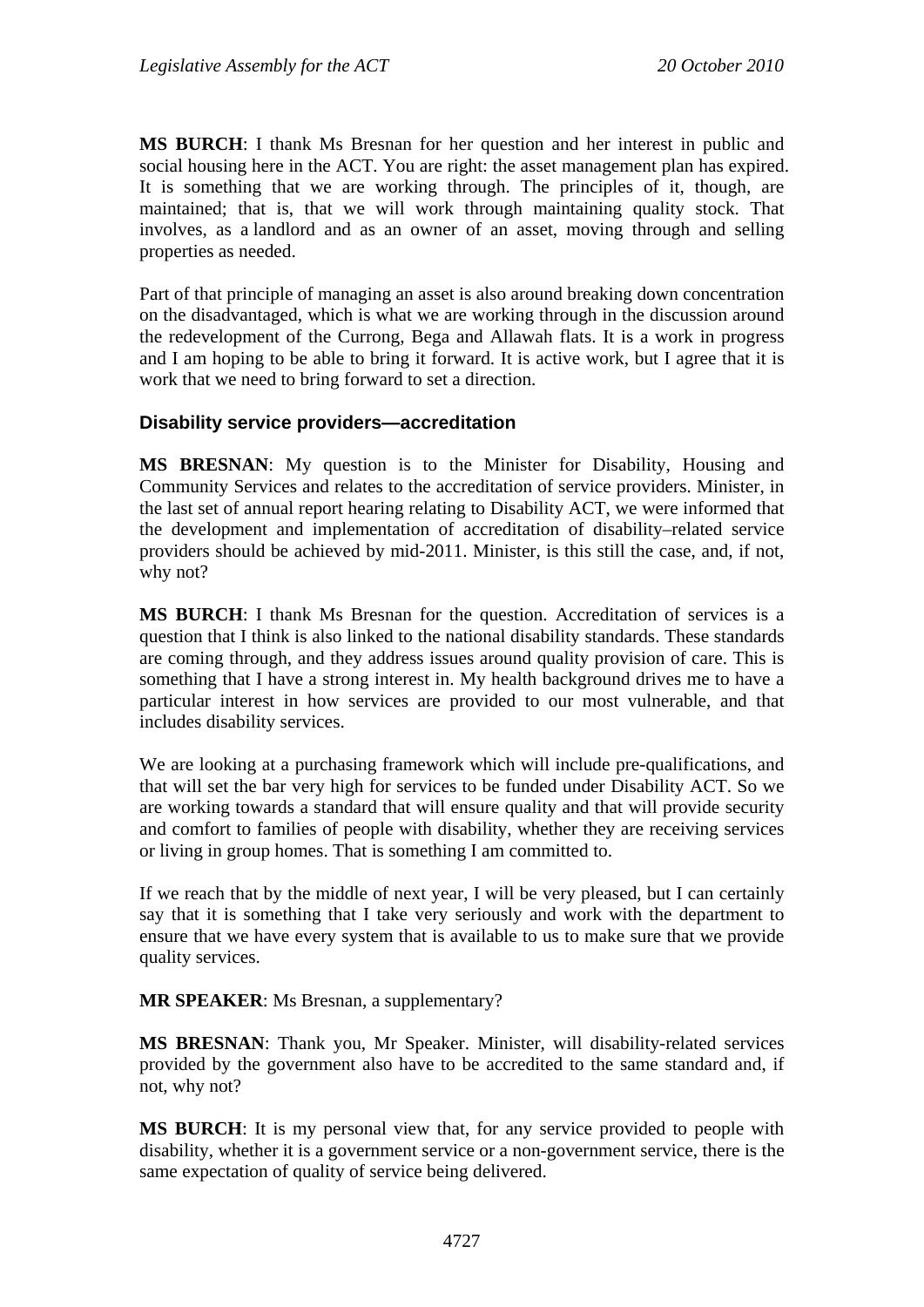**MS LE COUTEUR**: Supplementary, Mr Speaker.

**MR SPEAKER**: Yes, Ms Le Couteur.

**MS LE COUTEUR**: Thank you, Mr Speaker. Minister, what is the current protocol for engaging with service providers if the government has a concern about the service provider, including those who may be over the border?

**Mr Hargreaves**: Point of order, Mr Speaker. The question was about the accreditation of disability service providers. I did not hear any reference to that in this particular supplementary. Perhaps Ms Le Couteur could rephrase it a bit.

**MR SPEAKER:** Ms Le Couteur, can we hear your question again?

**MS LE COUTEUR**: Certainly. My question was: minister, what is the current protocol for engaging with service providers if the government has a concern about a service provider, including those over the border?

**MR SPEAKER**: There is no point of order, Mr Hargreaves. Accreditation and the quality of services provided seem a fairly solid match to me.

**MS BURCH**: I thank Ms Le Couteur for her question. We have strong standards around the services we contract to provide services to. There have been significant improvements in our processes and protocols around that over time. As one would expect in any service delivery arm, over time you improve. That is just a standard quality cycle that goes to that. If the department is aware of or has concerns about any service, it is something that will be actively investigated. I am not prepared to stand here as a minister and say that Disability ACT would deliver services through a service that it had no faith in.

As to the processes about how we investigate or ascertain and ensure the quality and the safety of those that are there, that will depend on the circumstances. But rest assured that if any issue came to mind, Disability ACT would be very active to ensure the quality and safety of the program and service delivered.

**MR HARGREAVES**: A supplementary.

**MR SPEAKER**: Yes, Mr Hargreaves.

**MR HARGREAVES**: Minister, are the accreditation standards for disability services national standards or are they standards for individual jurisdictions? Is there any conflict between the two jurisdictions, the ACT and New South Wales?

**MS BURCH**: I do thank Mr Hargreaves for his interest in this matter. We are bound by existing purchasing disability agreements but we are also in the process of a national conversation around national disability standards, of which matters around quality, access, accreditation and all that are part.

**Mrs Dunne**: Indeed.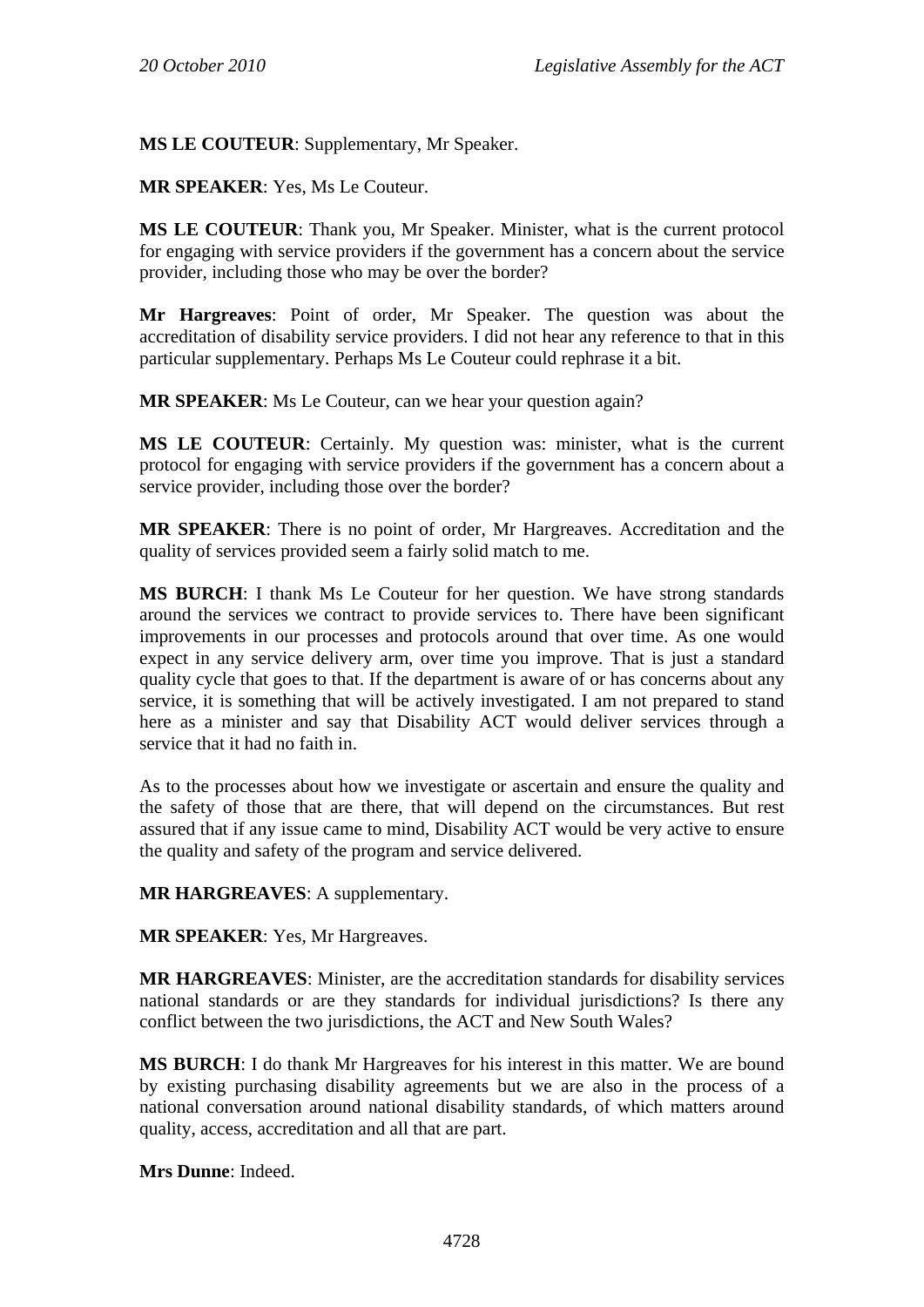**MS BURCH**: Indeed, Mrs Dunne. A number of months ago, as part of that conversation on the national disability standards, I met with a number of disability providers.

**Mr Seselja**: On a point of order, on relevance, the question was very specific. It asked about conflict between the regimes in the ACT and New South Wales. I would ask you to ask the minister to actually answer the dorothy dixer.

**Mr Hargreaves**: Mr Speaker, on the point of order, you allowed a certain latitude the last time we talked about being very specific about the accreditation. I would seek your generosity yet again.

**MR SPEAKER**: There is no point of order, Mr Seselja. Ms Burch is responding to the question asked.

**MS BURCH**: Suffice to say that we are part of a national conversation around national disability services. By default, national standards would mean there would be very little conflict between jurisdictions.

#### **Taxation—housing**

**MR COE**: My question is directed to the Treasurer. Treasurer, housing rents increased by 10 per cent last year in Canberra, the biggest increase in Australia by far. The average rent for a three-bedroom house in Canberra is \$455 per week, more than \$145 more than the national average. Why is the government introducing a massive tax increase on housing given the problems with affordability of rental properties?

**MS GALLAGHER**: I presume Mr Coe is talking around the change of use charge codification project.

**Mr Seselja**: Are there others?

**MS GALLAGHER**: I presume that is what he is talking about because, if you look in the budget, the budget this year forecasts about an \$8 million increase in change of use charge payments. So I am just trying to understand whether that is the massive new tax that Mr Coe talks about; it is actually a very modest increase in the revenue that we expect to receive in change of use charge.

**Mr Hanson**: How much?

**MS GALLAGHER**: It is about \$8 million this year. As I have said in this place before, that is not to do with codification. This is not a new charge. This charge has existed in one form or another, and supported by members in this place, since self-government. There has been agreement about the need, and I am interested—

**Mr Seselja**: On a point of order, Mr Speaker, as it may assist the Treasurer in answering the question. The question was very specific about a massive tax increase. It is not about whether it is a new tax. Could she address the substance of the question rather than try to rewrite the question from Mr Coe.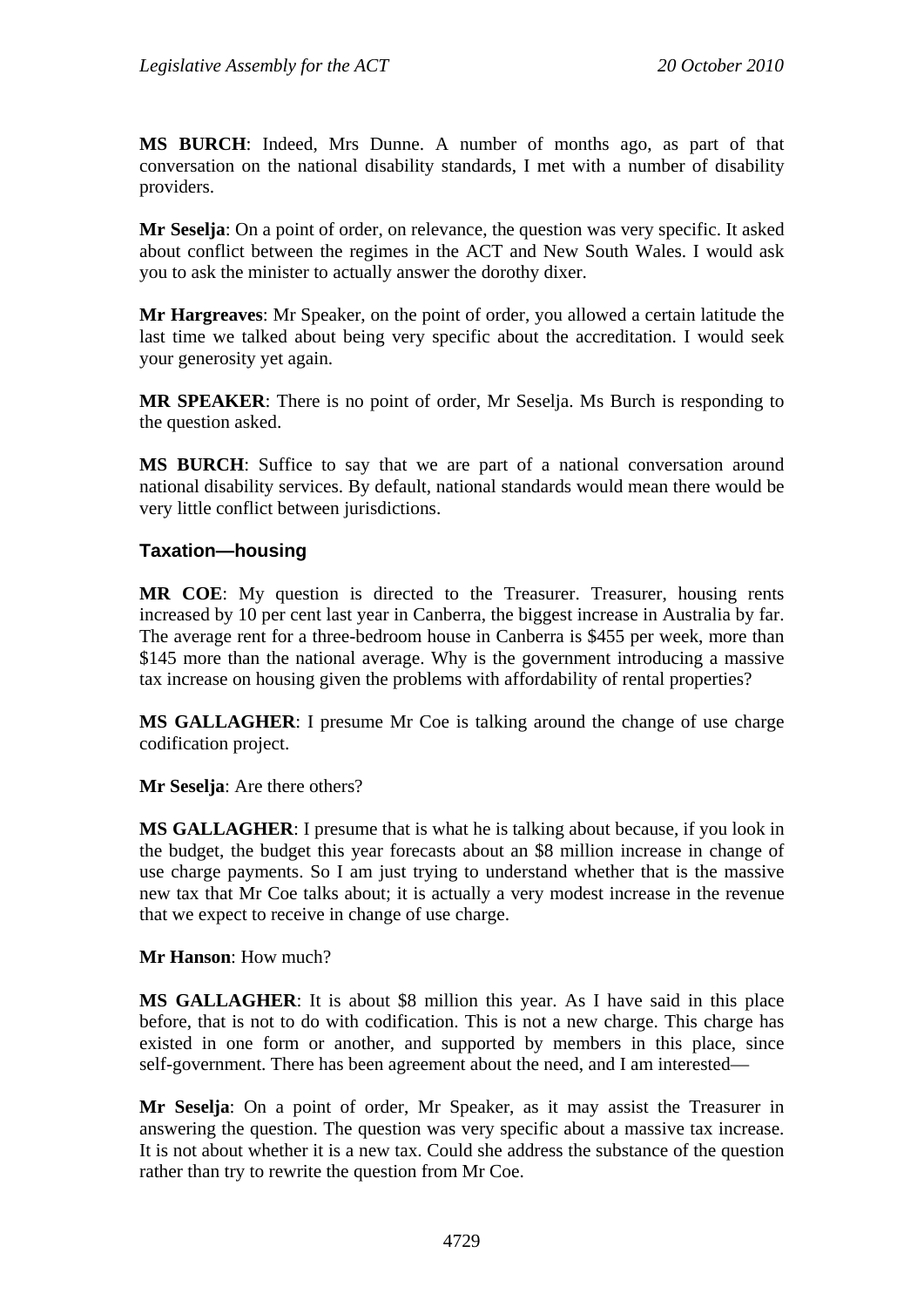**MR SPEAKER**: There is no point of order. Ms Gallagher, you have the floor.

**MS GALLAGHER**: Thank you, Mr Speaker. The increases in revenue forecast in the budget are not to do with the codification project that is underway. They are to do with rectification and with applying the law as it was intended to apply when it passed this chamber. There was agreement that charges should apply for the extra development rights granted to developers to invest back in the community, based on the fact that they would benefit from those extra development rights. This government supports that policy. The Liberals do not. The Liberal Party believes that we should allow developers to make huge windfall gains and not actually provide a return to the community. That is not something this government supports. This government has a proud record on introducing measures around housing affordability—a very proud record—and an extensive plan that we will discuss in this place today.

*Members interjecting—* 

**MR SPEAKER**: Members, there is excessive interjection.

**MS GALLAGHER**: I think our housing affordability action plan and the need to ensure a rightful return to the community on extra development rights granted to developers are good policy as well. We support the rectification of change of use charge. In relation to codification, there is more work being done and I will bring it to the Assembly in due course for further discussion around it.

**MR SPEAKER**: A supplementary question, Mr Coe?

**MR COE**: Thank you, Mr Speaker. Treasurer, given that the receipts from that tax are increasing by 185 per cent, if that is not a massive tax increase, what would be?

**MS GALLAGHER**: Because the budget has not been receiving the money it should have been receiving. Our estimates going back over all of the development applications—

*Members interjecting—* 

**MR SPEAKER**: Order! There is an excessive level of intervention while the Treasurer is seeking to answer the question. I call the Treasurer.

**MS GALLAGHER**: Our estimate of the revenue forgone to the community over the last five years or so has been in the order of \$20 million per annum. That is \$20 million that has not returned to the territory for the rights granted to developers.

**Mr Smyth**: 185 per cent is modest?

**MS GALLAGHER**: It is not acceptable that that continues. That is why there is a significant change in the forecasts. We have not changed the tax. Let us just understand that. We have not changed the tax but the changes are about operating the way the law, which passed this place, was always meant to operate. That is the change and that has resulted in us forecasting extra revenue coming to the territory.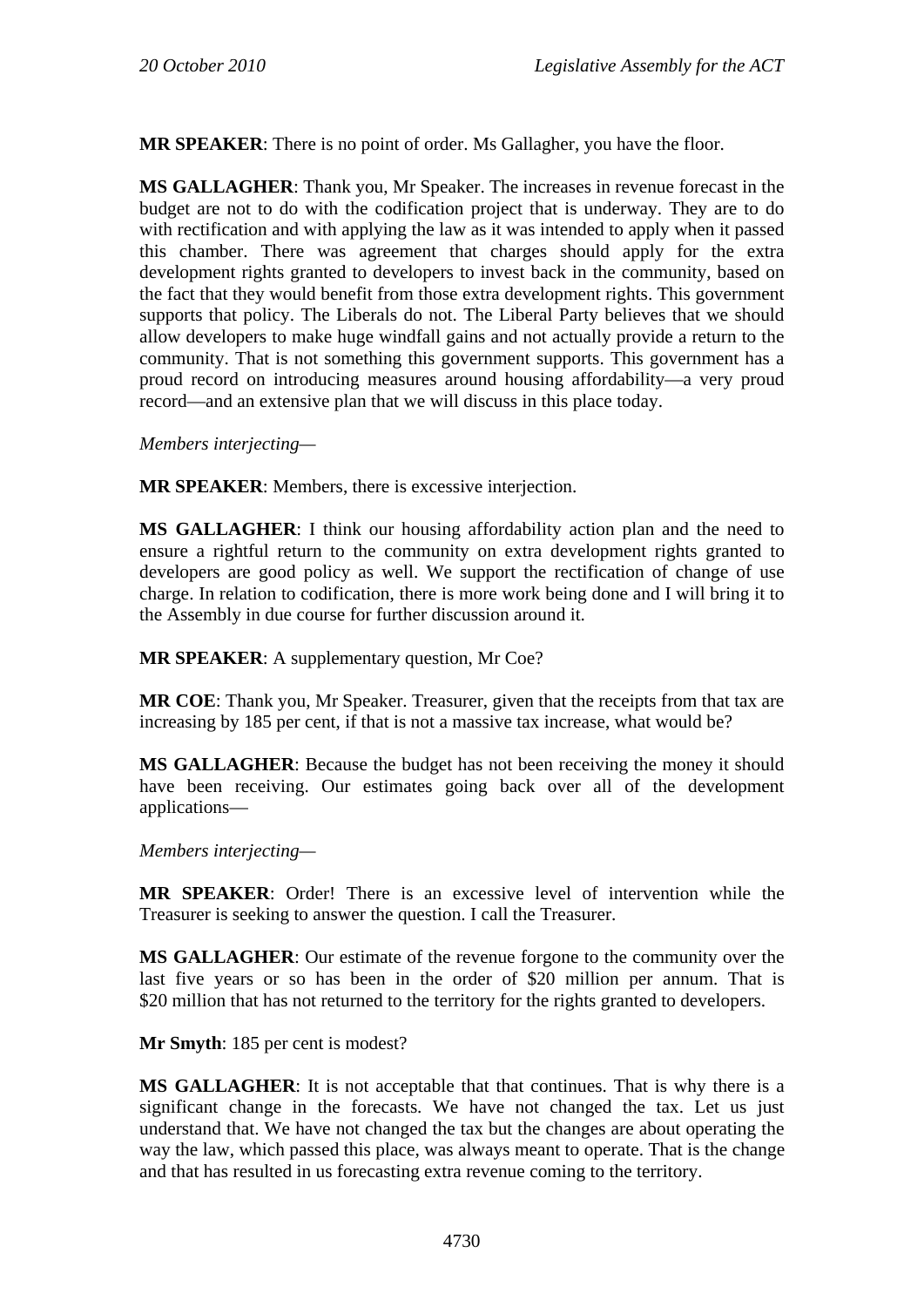**Mr Smyth**: It is modest.

**MR SPEAKER**: Mr Smyth!

**MS GALLAGHER**: But it is interesting to know that those opposite do not support the change of use charge as it exists—

**Mr Smyth**: 185 per cent; dead right.

**MS GALLAGHER**: do not support the law that I presume that Mr Smyth voted on—

**Mr Smyth**: Modest; go and check my record.

**MS GALLAGHER**: and that what he actually wants is for us to ignore that law and not return the right amount of revenue to the community for the provision of services to the community by the ACT government.

**Mr Smyth**: So it is only modest.

**MR SPEAKER**: Mr Smyth, you are warned for continuing intervention when I asked for some silence for the Treasurer to be heard. Mr Seselja, a supplementary question?

**MR SESELJA**: Treasurer, how much will the rectification of the change of use charge add to the already very high average rents in the ACT?

**MS GALLAGHER**: The change of use charge should not impact on the price of rents in the ACT.

**Mr Seselja**: You are kidding.

**MS GALLAGHER**: Well, it should not.

#### **Hospitals—funding**

**MR HANSON**: My question is to the Minister for Health. Minister, the Prime Minister recently announced that the commonwealth would be spending \$1.8 billion on funding for regional health. Despite the Prime Minister using the Canberra Hospital as the backdrop to the announcement, it has been revealed that the Canberra Hospital will not actually be receiving any funding. Minister, who gave approval for the Prime Minister to use the Canberra Hospital as a backdrop for this announcement and were they aware at the time that the Canberra Hospital will not be receiving any additional funding?

**MS GALLAGHER**: I gave approval for the Prime Minister to attend the hospital, as I have with previous Liberal federal governments. In fact, I do not know that we actually approve it, because they are a part-funder of the hospital and, therefore, there are some—

**Mr Seselja**: You just said you did approve it.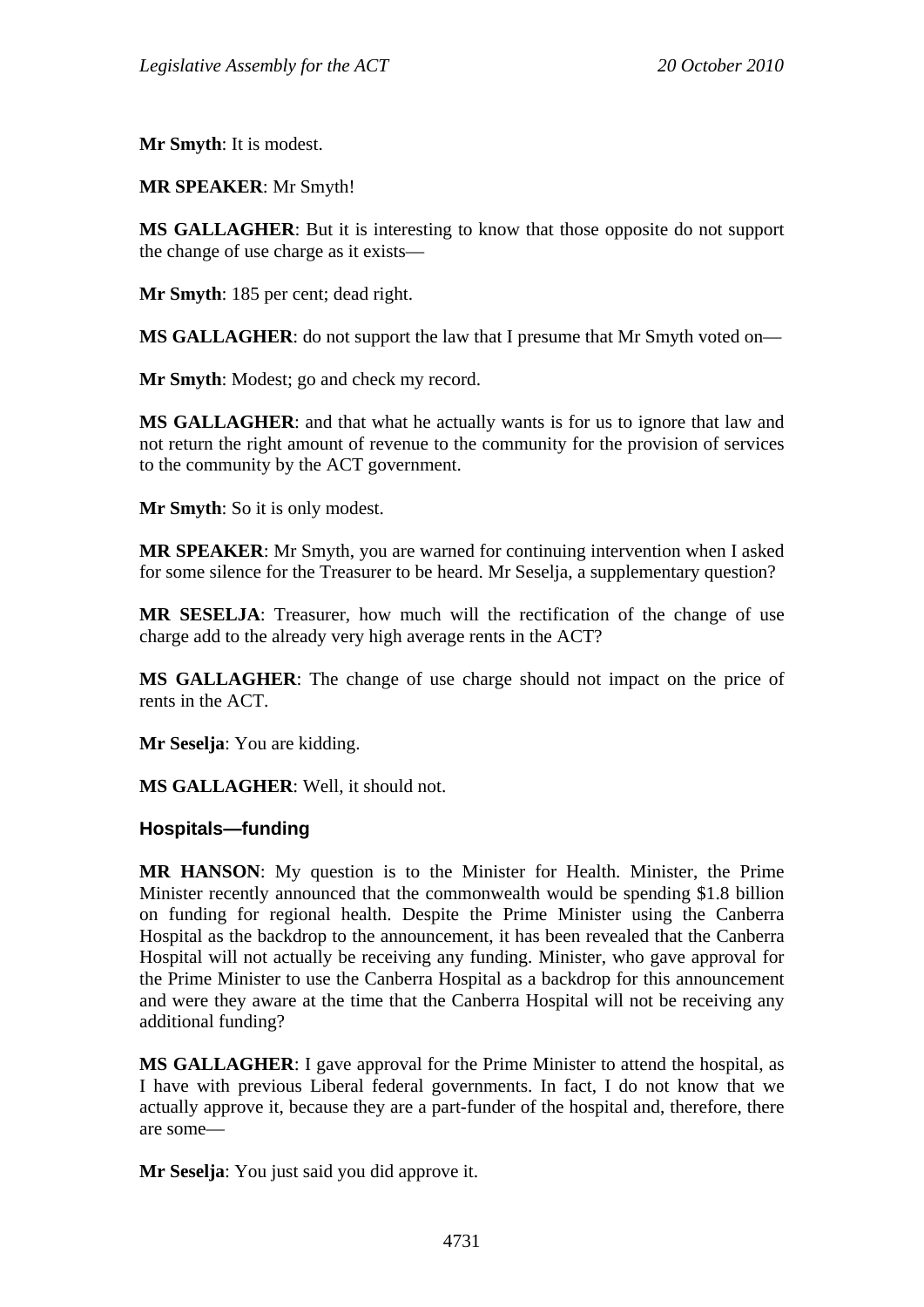**Mr Hanson**: Did you approve it or didn't you?

**MS GALLAGHER**: I was notified of an intention to visit, and I did not raise a problem with that. In fact, the hospital gets very excited when prime ministers of all colours visit, because the staff in the hospital are proud of their work and they are proud to have their work acknowledged—extremely proud—and it would be inappropriate for me to not allow a visit by the Prime Minister, so that she can actually go and see the hard work that our nurses and doctors are doing every day in this city, Mr Hanson. I would expect that the Canberra community would think very poorly of me if I had refused a request from the Prime Minister to visit the Canberra Hospital.

**Mr Hanson**: Mr Speaker, on a point of order on relevance, the question also asked and she is not addressing this point in the question—whether, at the time that she approved the Prime Minister's visit, she was aware whether the Canberra Hospital would be receiving funding or not. I ask her to address that element of the question.

**MS GALLAGHER**: The announcement made by the Prime Minister was to open and request applications for the funds, so, at that point, no, I did not know. Canberra Hospital had not been promised any of the money in some backroom deal or anything like that. It was to announce the \$1.8 billion fund open. In terms of whether or not the Canberra Hospital or the ACT health system will benefit from any of this \$1.8 billion allocation, I did note the comments in the *Canberra Times*, I think, recording the visit. But, on that same day, I met with the federal health minister, not around that fund specifically, but around a number of issues, and we discussed the fund. If you look at the guidelines—if you actually take the time to read the guidelines—there is capacity under the criteria for hospitals in our area, in our category, to apply for money within that fund, and we intend to do just that.

**MR SPEAKER**: A supplementary question, Mr Hanson?

**MR HANSON**: Minister, what representations, beyond the discussions with the minister, have you made to the commonwealth on this issue, and when do you expect to have an answer on what funds will be secured for the Canberra Hospital or, indeed, for Calvary hospital in the ACT?

**MS GALLAGHER**: Nice quick amendment to the supplementary based on the fact that I have met with the federal health minister. I have also met and discussed this with our two new federal members for Fraser and Canberra, and I also have a meeting with Mike Kelly set up in the near future as the member for Eden-Monaro to discuss this. So I have made a number of representations. I have also written to the federal health minister, and I have discussed a suitable application for ACT Health to make on behalf of the ACT health system in applications for that fund.

**MRS DUNNE**: A supplementary question, Mr Speaker.

**MR SPEAKER**: Yes, Mrs Dunne.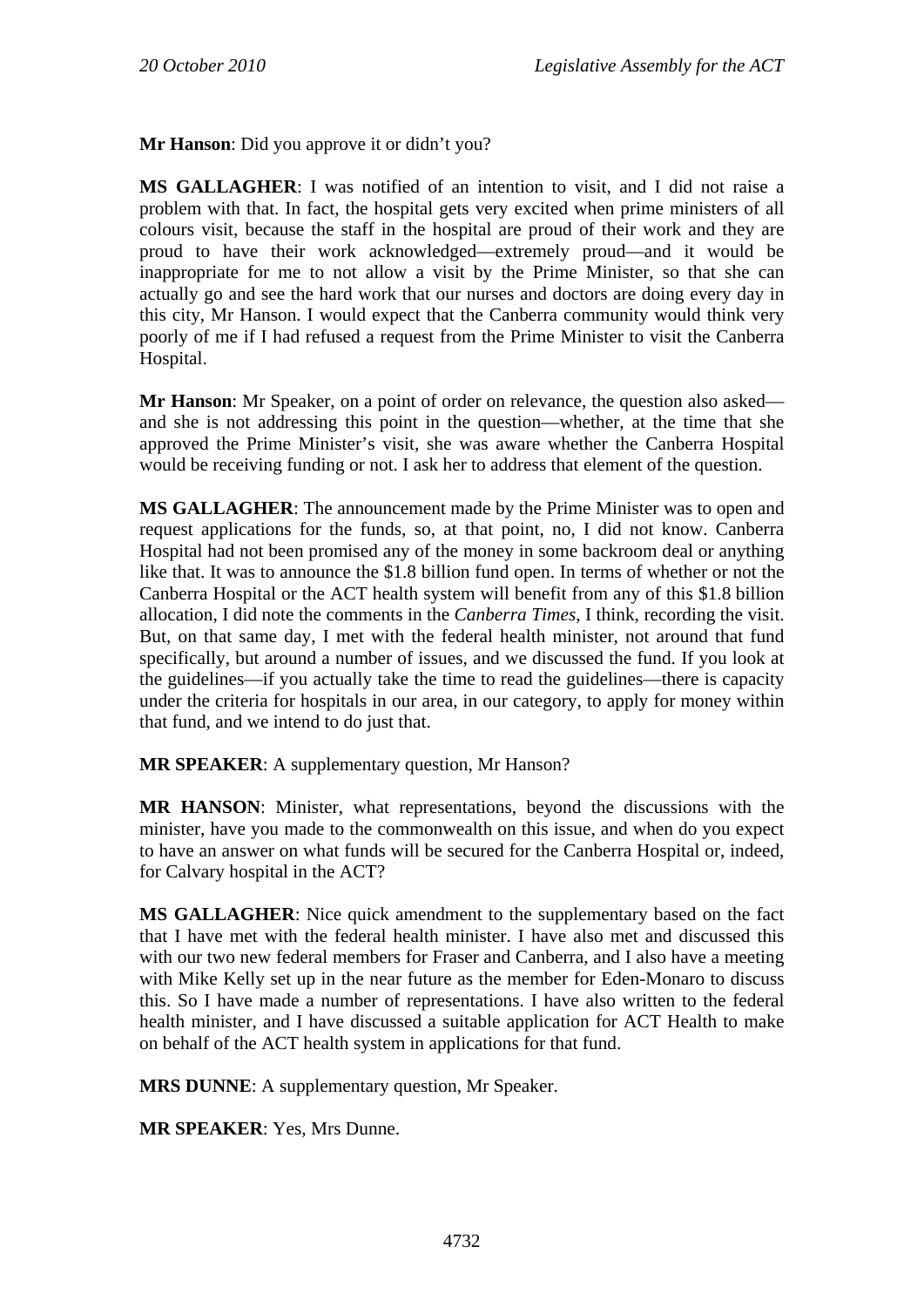**MRS DUNNE**: Minister, do you consider that the Canberra Hospital should be eligible for additional funding under this scheme, and what will you do to advocate on behalf of the Canberra Hospital?

**MS GALLAGHER**: I have just answered that. I am not going to pick the Canberra Hospital over Calvary hospital or, indeed, some of the community health programs we run. Do I think the ACT health system as a whole deserves to have access to some of that funding? Yes, I do. Have I made those representations known? Yes, I have. I hope that we are successful. For once, it would be nice if those opposite actually supported the government on something, supported the work that we are doing, and perhaps lobbied a few people and got themselves involved in trying to deliver an outcome to the people of the ACT, instead of sitting there, carping and hoping that we are not doing our job so that you can whack out a media release.

This issue is too important. This needs the whole of the Assembly to buy into the fact that we are a provider of health services to the regional community. Our health community is premised on 660,000 people, of whom 25 to 30 per cent do not live within our borders.

**Mr Hanson**: What have you got for us?

**MS GALLAGHER**: They are the arguments that I will be putting forward around why the ACT community should benefit from funds which are tagged for regional Australia.

**Mr Hanson**: What have you secured for us, Katy?

**MR SPEAKER**: Mr Hanson, I have already indicated my expectations about interjections. You are now warned as well.

**MRS DUNNE**: A supplementary question, Mr Speaker.

**MR SPEAKER**: Yes, Mrs Dunne.

**MRS DUNNE**: Minister, when do you expect an outcome from this application process for regional hospital funding and how much do you expect?

**MS GALLAGHER**: That will be determined by the commonwealth. It is their grants program.

#### **Water—Murray-Darling Basin**

**MRS DUNNE**: My question is to the Minister for the Environment, Climate Change and Water. Minister, the Murray-Darling Basin Authority has issued a guide to the proposed Murray-Darling Basin plan, which proposes significant reductions in sustainable diversion limits for the use of water in the ACT. The guide was issued following a long process involving the issuing of a concept statement, followed by issues papers, technical reports and stakeholder meetings. The ACT government is a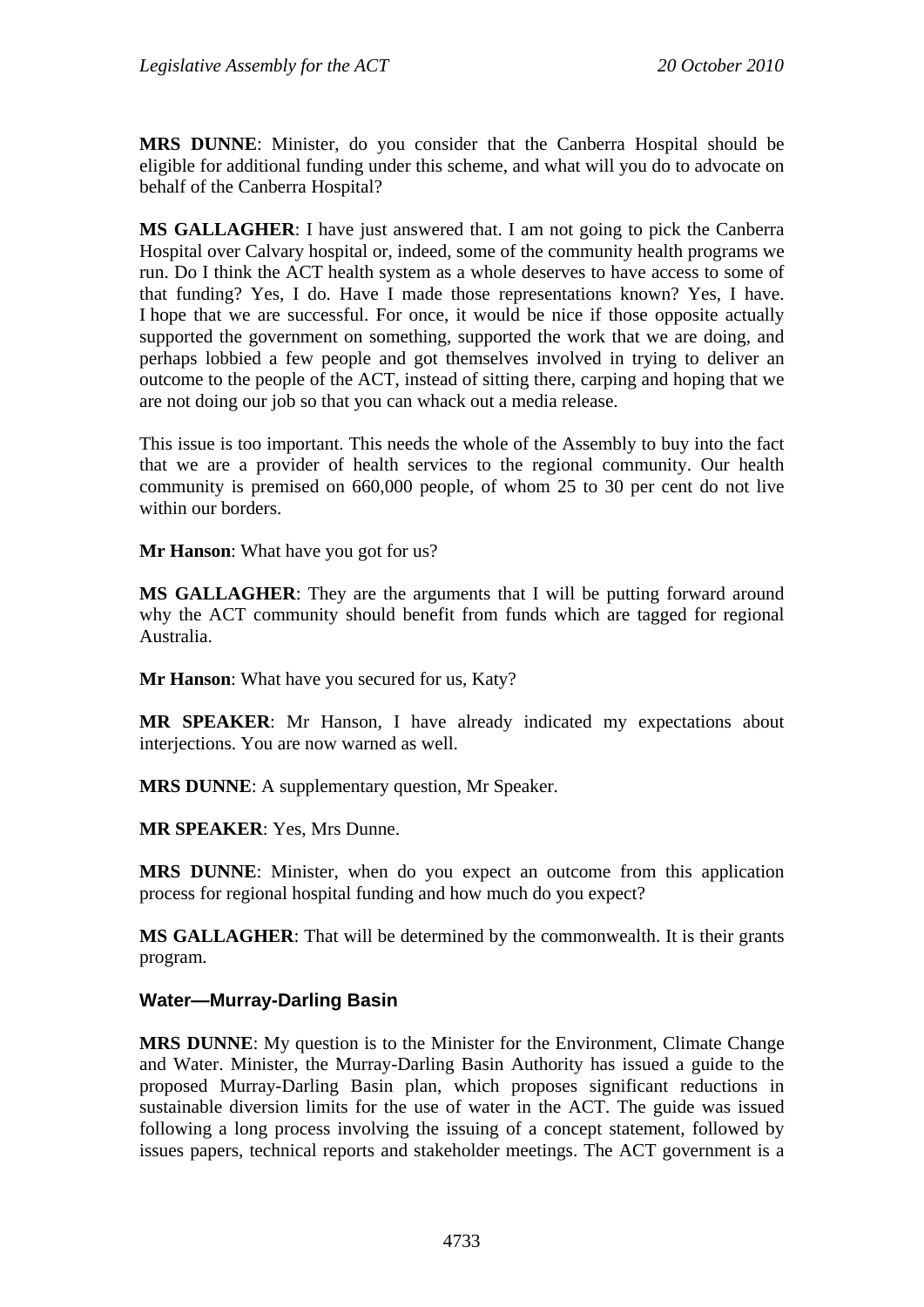full voting member of the Murray-Darling Basin Ministerial Council. Minister, what involvement has the ACT government had in the development and implementation of the proposed plan?

**MR CORBELL**: I thank Mrs Dunne for her question. It is pleasing that we have finally got to a question about water security from the opposition. The government is working closely with its state and territory counterparts on issues surrounding the development of the Murray-Darling Basin plan. Members would be aware that the guide to the plan was released by the Murray-Darling Basin Authority just over a week ago. My department has been closely examining the assumptions that underpin the directions outlined by the Murray-Darling Basin Authority in its guide to the plan document.

In response directly to Mrs Dunne's question, officials of my department are members of the senior officials group that meets with water officials from other state and territory governments, the commonwealth and the Murray-Darling Basin Authority. Through that process of ongoing dialogue we have been involved to a degree in the development of this document, but it is important to note that the document is, in effect, a creature of the authority. The authority has developed the document. The territory, as with all other basin states, has not been privy to all of its discussions and considerations prior to the release of the plan.

My officials received a briefing on the guide to the plan just prior—about 24 hours prior—to its public release. We will be following it up with more detailed discussions with basin authority officials at officer level. I also anticipate that there will be discussions between me, other basin state ministers, the commonwealth minister and the authority in the coming months as we work through this very important process of consultation.

The government remains committed to protecting the interests of the territory when it comes to the overall allocation available to us under the basin plan, when that plan is finally released in a draft form and obviously in the final plan when it is made by the commonwealth minister. We believe that the current guide as outlined by the basin authority does not have proper regard to the particular circumstances of the territory as the largest inland settlement entirely dependent on water supply in the basin. We believe that the cap that is proposed in the guide to the draft plan is inadequate. It does not have proper regard to growth. That needs to occur so that our city can have certainty about how it uses water and what water is available to it into the future. These are matters that we will be pursuing further with the authority and with the commonwealth.

**MRS DUNNE**: A supplementary question, Mr Speaker?

**MR SPEAKER**: Yes, Mrs Dunne.

**MRS DUNNE**: Minister, given your low-key response since the release of the guide, is this an indication of the vigour with which you will pursue the interests of the ACT in future negotiations?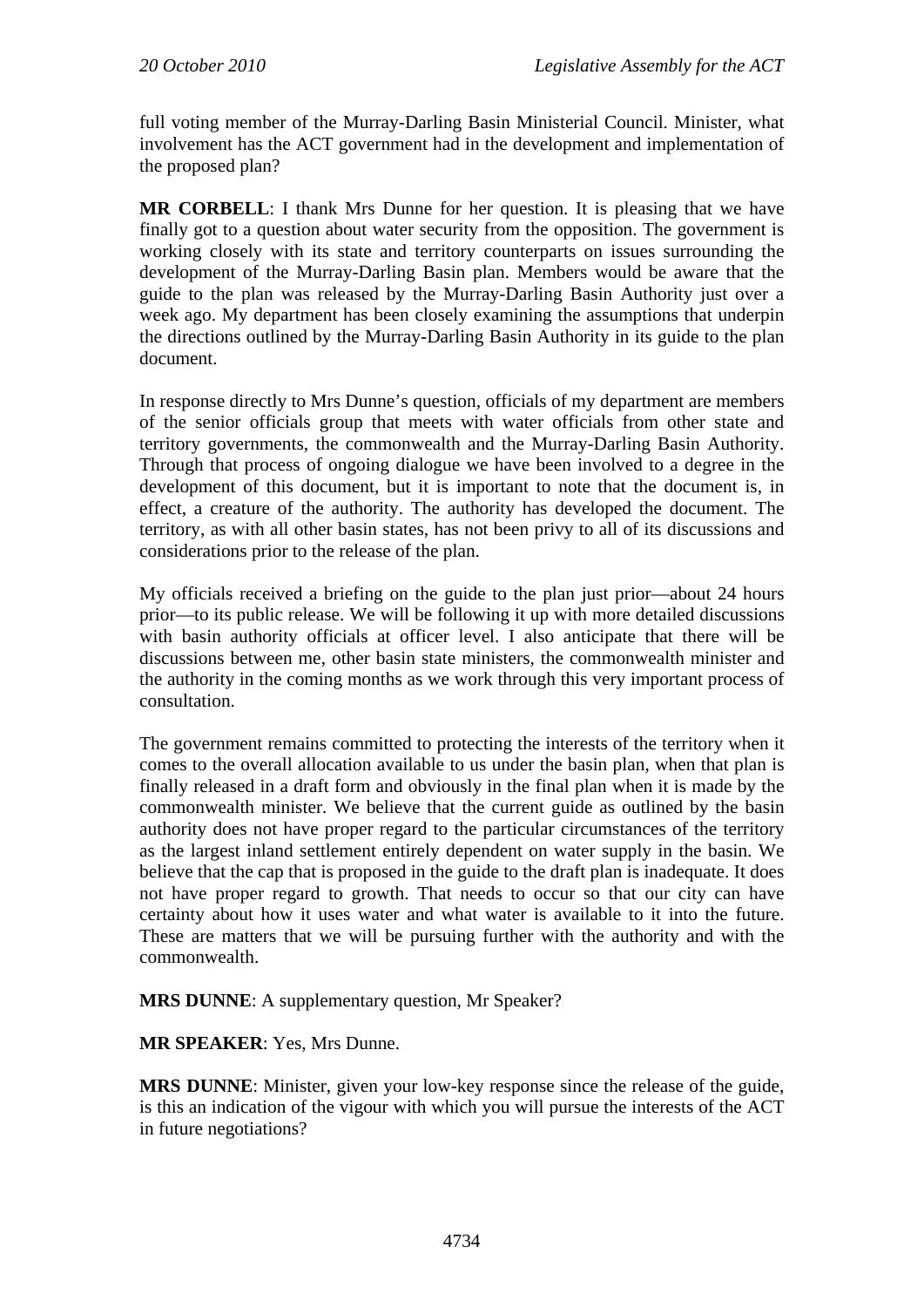**MR CORBELL**: Mrs Dunne can characterise my response in whatever way she wishes—she is usually inaccurate, and she is on this occasion as well. The government is taking a sensible and prudent approach to this issue. This is not a matter which warrants panic or overexaggeration. What we have before us is a guide to a draft plan—a guide to a draft plan. It is not even the draft plan required under the relevant commonwealth legislation, so we are many, many months away from a decision in relation to the draft plan let alone the final plan when it is made by the commonwealth minister.

The government will use the time available to us to pursue constructive and detailed discussions with the authority and with the commonwealth. That is what I indicated on day one. That remains our position.

**MR SMYTH**: A supplementary, Mr Speaker.

**MR SMYTH**: Yes, Mr Smyth.

**MR SMYTH**: Minister, what issues will the ACT government be putting forward on behalf of the ACT in the consultation process now underway?

**MR CORBELL:** I do not know whether Mr Smyth was listening to my previous answer, but if he had been, he would know that the key issue for the territory is the issue of the cap that is proposed to be reduced in the guide to the draft plan, and that is of significant concern to the territory. What that will mean to the territory is that, if that sort of cap is established for the territory, we will have to significantly increase environmental flows, we will have to—and this is an important consideration financially—purchase water entitlements from other places in the basin and use those to supplement our existing supply or we will have to curtail water use in some manner.

This is a long-term concern for the territory. It is not something that is going to impact on the territory overnight. But it is something that we have to deal with at this time, and that is why we will take the opportunity over the coming months, as the commonwealth goes through what is a very extensive consultation process, to raise our concerns with the commonwealth, to meet with the relevant commonwealth minister, to meet as a full voting member of the Murray-Darling Basin Ministerial Council, and raise these issues.

I believe it is also very important that the territory adopts a constructive approach, because this is fundamentally an issue about the overall health of the basin. There is a need, a fundamental need, to restore flows within the basin, and we are supportive of achieving that outcome. So we will not be characterised, and I will not have the territory characterised, as a recalcitrant jurisdiction, as a jurisdiction that is sticking its head in the sand on this issue. We will adopt a constructive approach on this difficult area of reform. *(Time expired.)*

**MR SMYTH**: Mr Speaker, a supplementary question.

**MR SPEAKER**: Yes, Mr Smyth.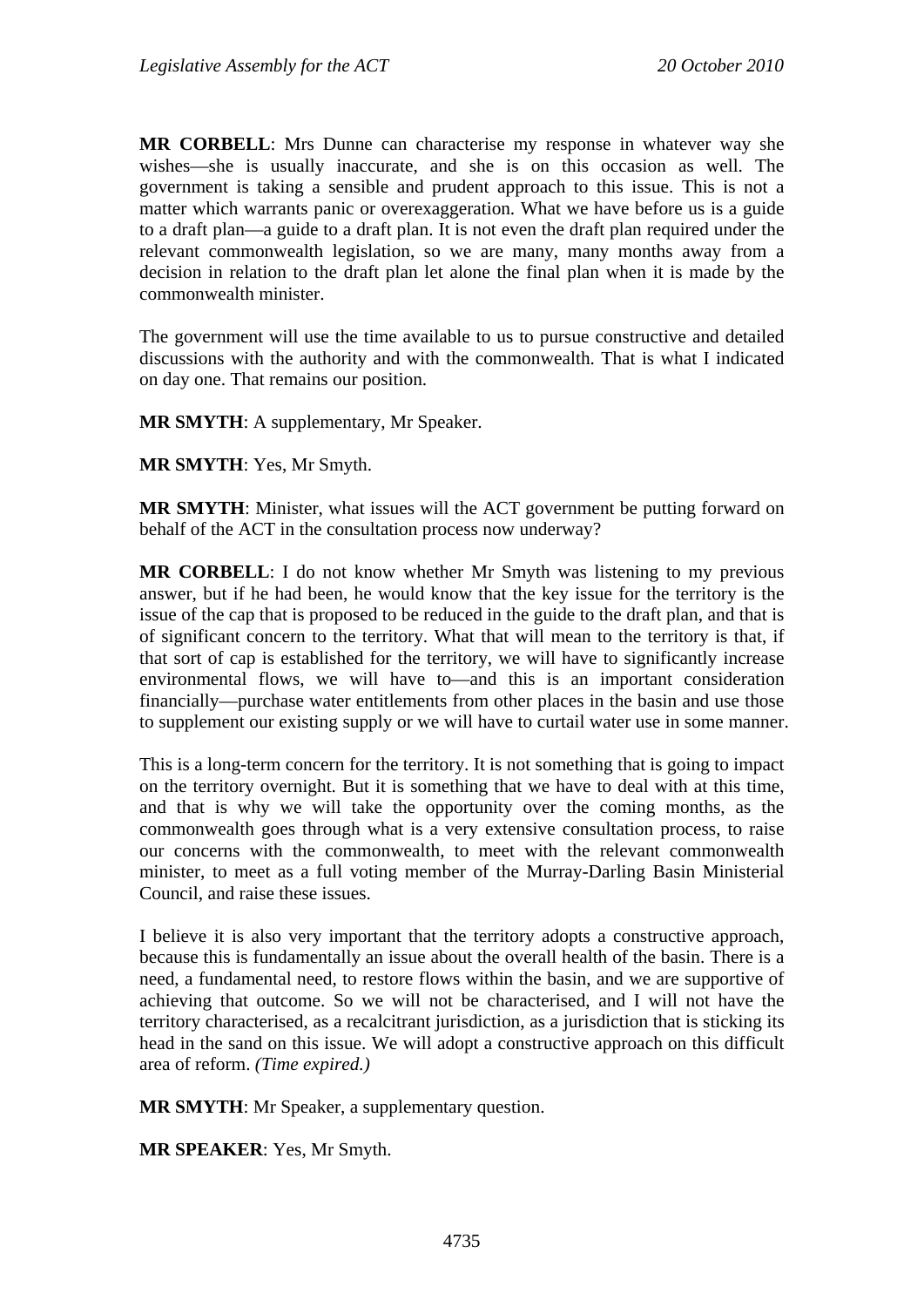**MR SMYTH**: Minister, what community consultation will the ACT government be undertaking on the development of these issues that you will be taking forward so vigorously?

**MR CORBELL**: Consultation on the guide to the draft plan is a matter for the Murray-Darling Basin Authority, and there are consultation processes that they have announced that will be able to engage the commonwealth community. This is not a territory proposal. This is a proposal from the Murray-Darling Basin Authority and it is up to them to engage in the consultation process. We will represent the interests of the Canberra community in the forums available to us, through the ministerial council and through discussions with the commonwealth and other basin states.

### **Sport—Commonwealth Games**

**MS PORTER**: My question is to the Minister for Education and Training in his role as minister for sport and recreation. Minister, can you update the Assembly on the performance of local athlete Louise Ellery at the Commonwealth Games in Delhi?

**MR BARR**: I thank Ms Porter for her question and for her interest in the performance of ACT Academy of Sport athletes at the Commonwealth Games. I can advise the Assembly that a squad of 16 young men and women from the Academy of Sport went to Delhi and proudly represented the community at the Commonwealth Games. These athletes brought a great deal of pride to the territory and the surrounding region with their performances. Each athlete represented our community proudly. There were a number of special performances.

I am particularly pleased to update the Assembly on the outstanding performance of Louise Ellery. Louise has returned to Canberra as the F32 women's shot-put champion of the commonwealth. Many Canberrans may not have heard of Louise until her fame at the Commonwealth Games. As the *Canberra Times* put it recently, Louise's Commonwealth Games success has been 12 years in the making. In Delhi, Louise added four centimetres to her personal best, to achieve a new personal best of 6.17 metres.

Louise's story, though, is a remarkable and inspirational one. She suffered an acquired brain injury in 1998 as the result of a car accident. Initially her doctors feared it would leave her in a vegetative state. Through sheer willpower and with the support of her family and the staff at the ACT Academy of Sport, she has gone on to represent Australia and her city of Canberra in athletics at both the 2004 and 2008 Paralympic Games and, of course, at the most recent Commonwealth Games.

In Louise's case, her remarkable success has been a family affair. Louise's mum, June, is also her coach. I am sure they have shared a great deal of pride in her achievements in Delhi.

Today is also a proud day for both June and Louise. They both graduate today with their certificate III in business from the Canberra Institute of Technology. Today's graduation is a remarkable milestone in the journey that these two women have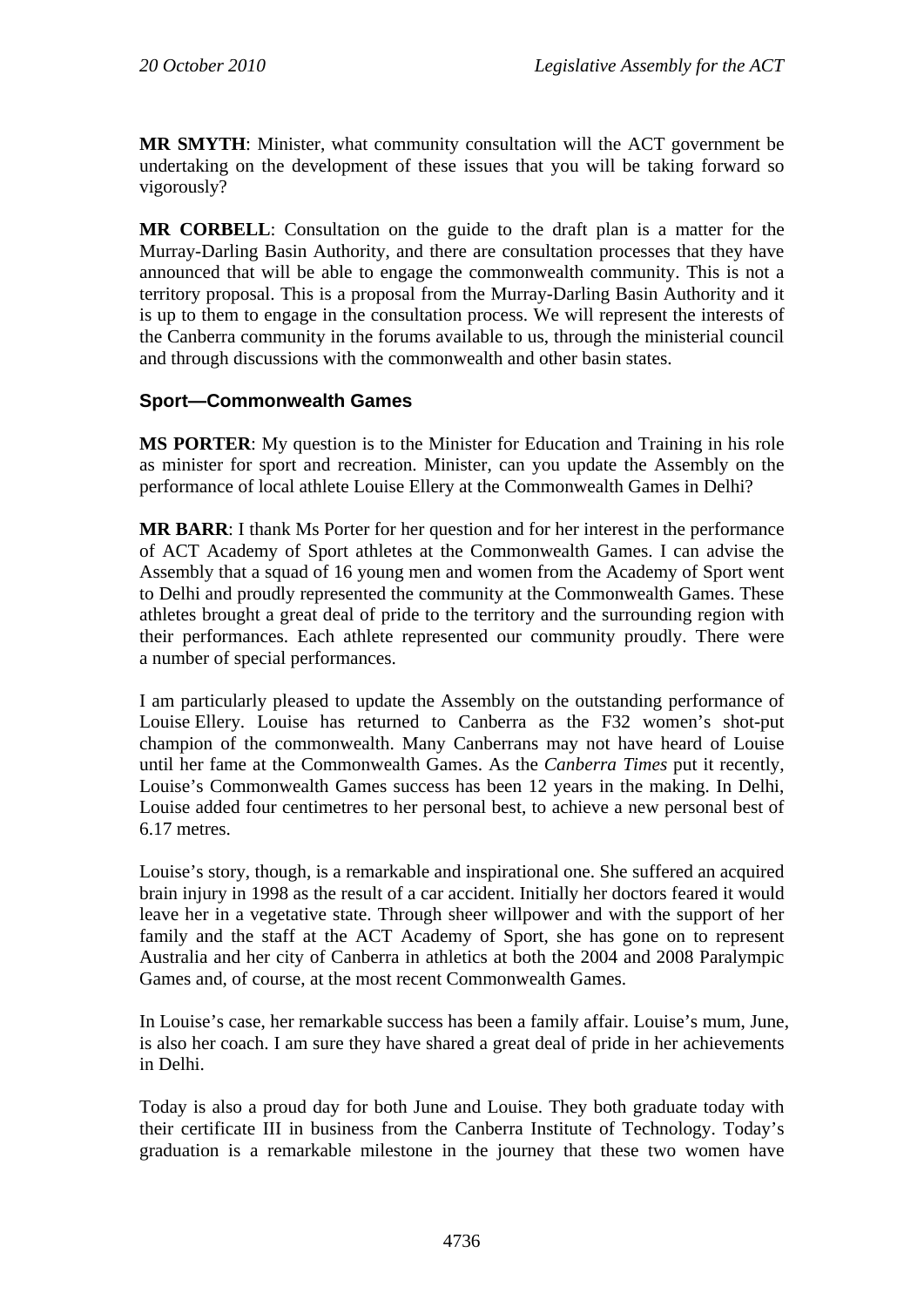embarked upon since that car accident 12 years ago. Louise and June are an inspiration to every Canberran. I am sure I am joined by all members of the Assembly and can speak on behalf of all members of the Assembly in congratulating both on their graduation today from the CIT and for the outstanding success that Louise has achieved in her athletics career.

**MR SPEAKER**: A supplementary question, Ms Porter?

**MS PORTER**: Minister, can you advise what steps will be taken to recognise the achievements of Ms Ellery and her colleagues at the recent Commonwealth Games?

**MR BARR**: My department has been working with the ACT Academy of Sport to find a date when most athletes and families might be available to be recognised in the Assembly. It is a challenge because so many have gone straight from the Commonwealth Games on to other tournaments and other commitments.

However, I am pleased to announce that next Tuesday during the Assembly lunch break the Acting Chief Minister and I will host a reception for ACTAS athletes, their families, coaches and officials who have helped them along the road to Delhi. I would like to extend an invitation to all members of this place and hope that you will have the opportunity to attend during the luncheon break. I believe it is an important opportunity for each of us on behalf of the Canberra community to congratulate these athletes on their achievements and to thank all of those who have helped them to achieve excellence in their fields.

**MR SPEAKER:** A supplementary question, Mr Smyth?

**Mr Smyth**: No.

**Ms Gallagher**: I thought that you were doing a supplementary question, Brendan. I ask that all further questions be placed on the notice paper. I will not trust you next time, Brendan.

**MR SPEAKER**: He is allowed to get to his feet.

**Mr Smyth**: I had to get to my feet.

**Ms Gallagher**: I know but I thought you were doing a supplementary.

**Mr Hargreaves**: That is four times you have tried it, Brendan. Once you got away with it.

**MR SPEAKER**: Order, members!

### **Supplementary answers to questions without notice ACT Policing—recruitment**

**MR CORBELL**: In question time yesterday Ms Le Couteur asked me when the 2010-11 purchase agreement between the ACT government and the Australian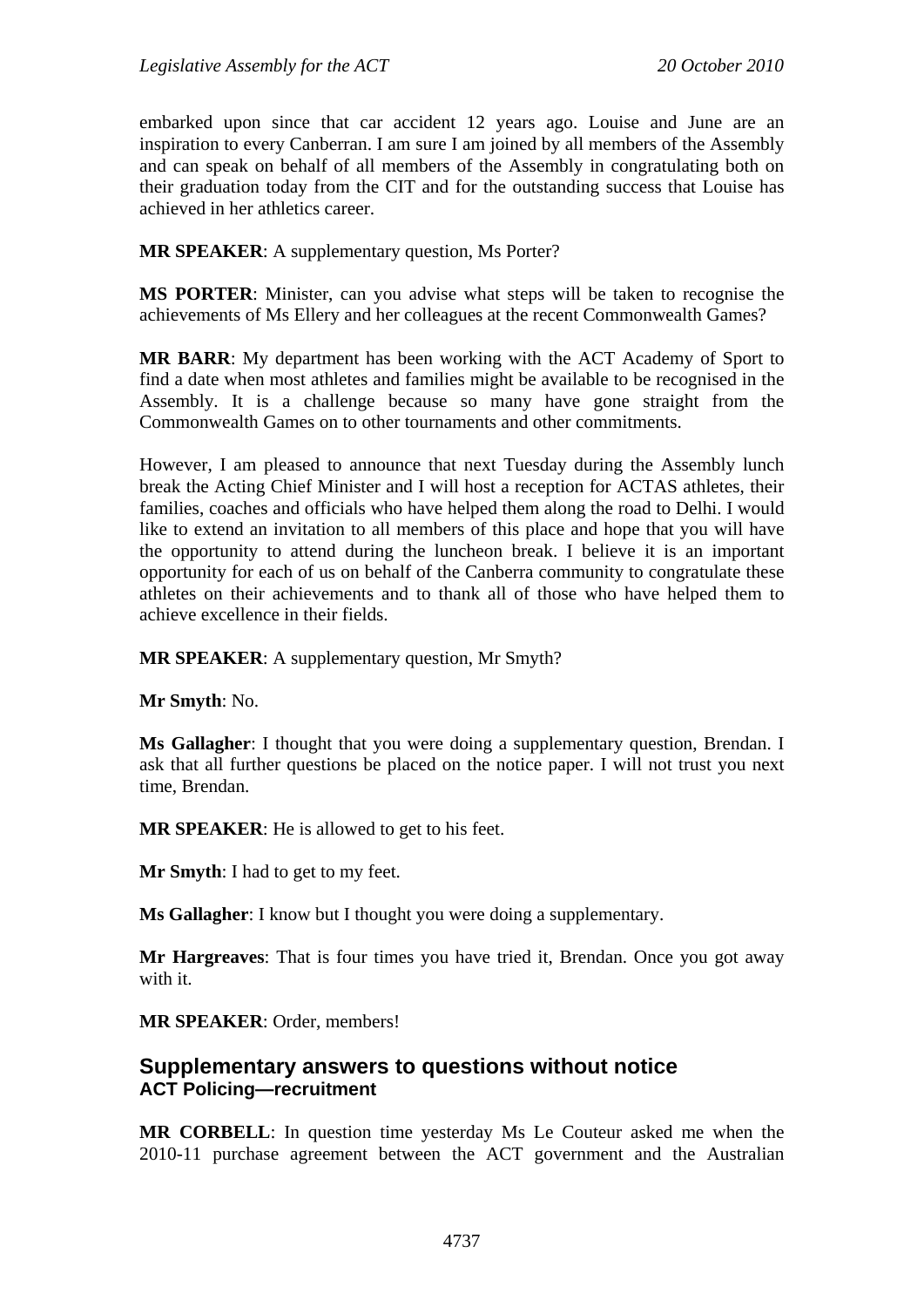Federal Police would be available on the ACT Policing website. I can advise that that was made available from the website yesterday afternoon.

And yesterday in question time Ms Hunter asked me a question about how the ACT Policing recruitment drive is progressing. I can advise that as of today there have been 1,526 expressions of interest in the recruit positions on the ACT Policing website. Tomorrow ACT Policing will open their website for applications to commence. ACT Policing have scheduled three public information sessions to be held in coming weeks. These sessions were fully booked out as soon as they were made available, with 195 people interested in an ACT Policing career proposing to attend.

### **ACT Ambulance Service—recruitment**

**MR CORBELL**: I have one other answer to a question I took on notice yesterday. Ms Le Couteur asked me a question relating to staffing of the ACT Ambulance Service. She asked me:

Can you update the Assembly on the success of the recruitment drives used to fill these new positions and how many of the 41 positions were filled?

I can advise that of the 41 additional positions funded by the government since 2007-08 the ACT Ambulance Service has so far recruited to 37 positions. It was anticipated that a number of individuals would be recruited during the current 2010-11 financial year to take up duties in the second half of the year. This is still expected to occur in the case of the four remaining positions.

### **Answer to question on notice Question No 1057**

**MS HUNTER**: Under standing order 118A, I seek an explanation from the Acting Minister for Aboriginal and Torres Strait Islander Affairs for unanswered question 1057, which was in regard to Aboriginal and Torres Strait Islander research.

**MR CORBELL**: Ms Hunter, that outstanding question on notice was brought to my attention today. Due to an administrative error in the department it was not presented to the minister in a timely fashion. That has now been rectified, and I have signed off an answer to that question. It should be with you this afternoon.

# **Legislative Assembly—unparliamentary language**

**MR SMYTH**: Mr Speaker, I seek your guidance on a matter that happened yesterday with the use of the word "jellyback", which I was forced to withdraw. In searching the *Hansard* I noticed that on a number of occasions when Mr Stanhope used the word "jellyback" and it was brought to your attention, you simply made the statement, "Chief Minister, will you refer to other members by their names." Could I have your guidance on why one part of this house gets to use members' names and yet the other side of the house is forced to withdraw the word? And what is your ruling on the use of the word "jellyback"?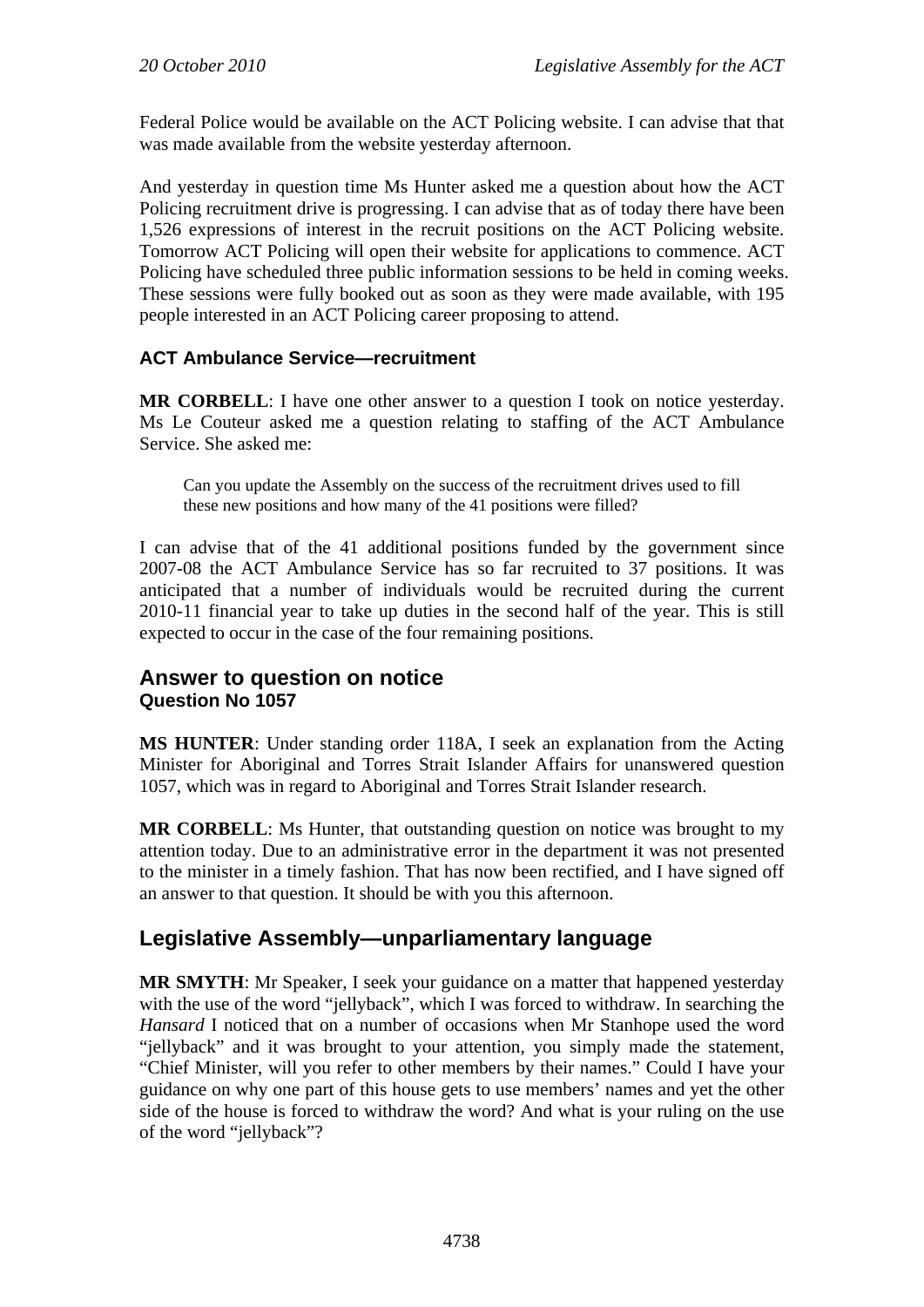**MR SPEAKER**: Certainly, Mr Smyth. I have reflected on the comments that you made yesterday as well, and I think that you have a fair point. Certainly, that word will be considered unparliamentary in the future. Members will be asked to withdraw it. In Mr Stanhope's absence, I do trust that one of his colleagues will reflect that ruling to him on his return.

**Mr Hargreaves**: Consider it done, Mr Speaker.

## **Personal explanation**

**MR DOSZPOT** (Brindabella): I have one small correction to make to a comment I made during the speeches on the disability motion that I put. I mentioned during my speech that I met with the department on 3 September. In fact, it was on 2 September. I just make that point.

### **Answer to question on notice Question No 1112**

**MR SESELJA**: Under standing order 118A—I apologise; I do not have the number of the question—I raise a matter with Ms Burch. On the notice paper yesterday there was an outstanding question that I had asked, and I think the answer is about a month overdue. It is the only question I have outstanding from you, Ms Burch. It is in relation to loans and liabilities of your department.

**MS BURCH**: I am sure I signed that off just yesterday, so it is probably on its way to you. If not, I will follow it up, Mr Seselja.

### **Young people transitioning out of care Paper and statement by member**

**MS HUNTER** (Ginninderra—Parliamentary Convenor, ACT Greens): I seek leave to present a paper entitled *Strengthening our support of young people transitioning out of care: a new framework* and to make a brief statement in relation to the paper.

Leave granted.

**MS HUNTER**: I present the following paper:

Strengthening our Support of Young People Transitioning Out of Care: A New Framework—Discussion paper, prepared by Meredith Hunter, ACT Greens MLA, dated October 2010.

I am very pleased to be presenting this paper in the Assembly today. It is a paper that I launched a few weeks ago now and it is about an issue that is very dear to my heart to ensure that we do the best we can by our young people who, for one reason or another, have ended up in the care and protection system, in out-of-home care, and who need not just support up to the age of 18 but ongoing support into adulthood to assist them to achieve in areas of education, training, seeking employment and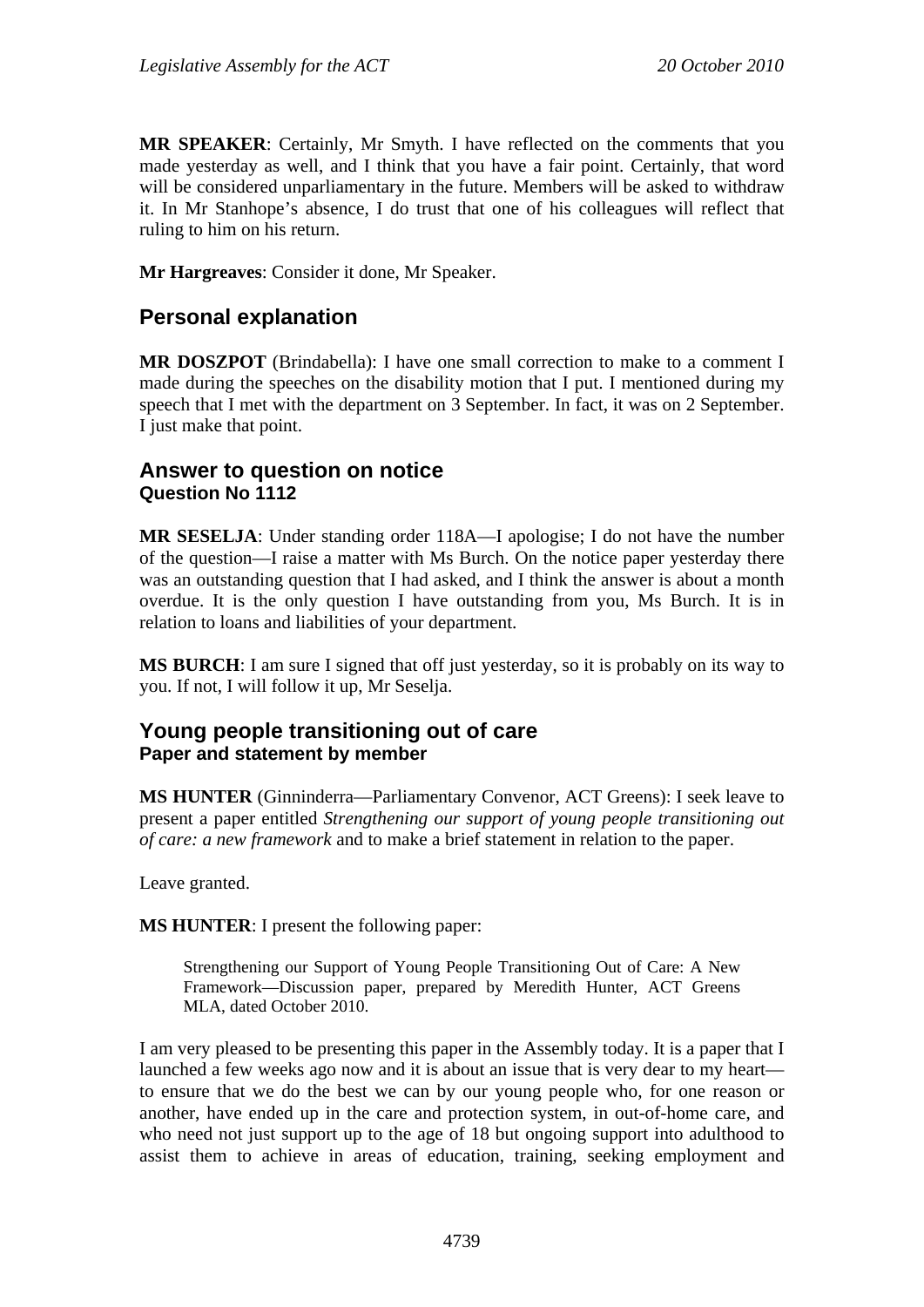ensuring that they have a roof over their heads. We know that many of these young people unfortunately do end up unemployed, homeless and having contact with the juvenile justice system or the correction system. They quite often have low levels of educational attainment. We need to really improve the lives of these young people.

I hosted a forum that went along with this paper. That was a couple of weeks ago here in the Assembly. It was a successful forum; around 40 people and organisations attended. That was a good start to a consultation process—trying to collect the experiences of and get feedback from young people who have been through the system, the organisations who work with them and the families that support them to see how we can improve the system.

What we have in many other states and territories is support that is available up until the age of 21 years or 25 years. As many of us who are parents know, children do not stop needing assistance at the age of 18. In fact, for many of us, we know our children are not going to be leaving home by the age of 25 in some cases. We certainly know that as parents our commitment is a lifetime commitment. So we really need to be looking at how we can support the kinship carers and the foster carers to be able to provide that ongoing support.

An important statement was made by one of the speakers at the forum, Annette Kelly-Egerton, who heads up Barnardos. She spoke about how their philosophy around foster carers was that foster-care families are forever families; it is not just until the age of 18. They put in place as best they can the programs and supports so that the young person is able to return to that family for a visit, to stay or to seek assistance.

We also need to be looking at what that actually means on the ground as far as after-care services are concerned and also what sort of funds are available that young people would be able to access to be able to pursue, for instance, their education and training. There is commonwealth assistance available at the moment. It is the transition to independent living allowance, the TILA. It is about \$1,500. It has been mainly for whitegoods and so forth; you can imagine that it does not go very far when you have turned 18 and need to be moving out somewhere independently. I believe that as part of this we need to have a fund in place, some sort of dedicated fund, where young people do not feel that they are going cap in hand and having to beg for some resources but where it is seen as a really important investment in setting them up for successful adulthood.

I am very pleased to be able to table this paper today. I note that yesterday Minister Burch tabled a paper on this same topic and gave a ministerial statement along with a discussion paper. The government will be consulting. I hope that this will ensure that this important issue remains at the top of the agenda for the next so many months and that it is seen as a priority going into the next few years as far as budget allocations and so forth are concerned so that we can do the right thing and so that when we do take our children away from families under the care and protection system, and there are many reasons why that happens, we take on that responsibility of the territory being the parent—that that does not just cease at 18 but we see it as an ongoing commitment.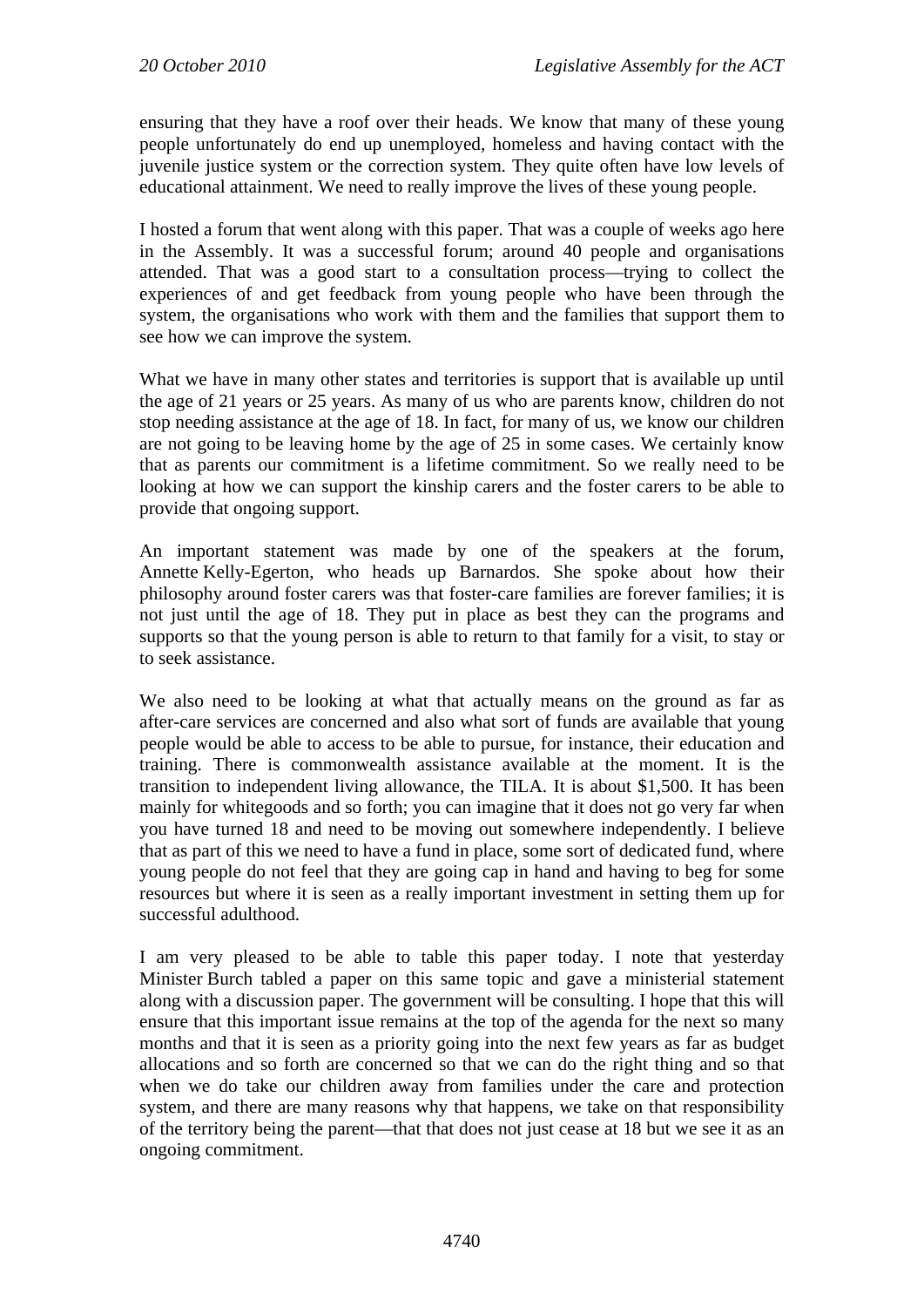**MS BURCH** (Brindabella—Minister for Disability, Housing and Community Services, Minister for Children and Young People, Minister for Ageing, Minister for Multicultural Affairs and Minister for Women), by leave: I thank Ms Hunter for her interest in this matter. I know she has had a long and solid interest in caring for the vulnerable in our community. It is good to see the two parties so committed to getting transitions right for young people in out-of-home care. It is unfortunate that I was not able to thank the opposition, who yesterday attempted to block my statement on transitions for vulnerable young people.

As a minister, I have been very vocal on the issue of getting transitions right for young people right from the get-go. It is one of my priorities and it will remain one of my priorities over the months to come. Earlier this year I said:

… I have a personal interest in doing this to find how the department best works with those quite fragile periods beyond 17, 18 and 19 ...

I said that, being a mother of three, I knew that young people did not become instantly wise and mature at 18 and I informed the Assembly that work had already started and I was talking with the department.

At a planning day earlier this year I tasked my department with developing a policy response to the issue, with the aim of developing an improved model. We are doing this in parallel with important national reforms. Work has already commenced, with a senior officer engaged earlier this year to discuss with agencies across government what extra services we could be providing for young people transitioning from care. And on the issue of determination of the age range for eligibility for these services, that will be a key part of the discussion. There will be some budgetary and legislative implications, and therefore we need to consider those as well.

The government discussion paper proposes some very appropriate and particular examples of the types of practical supports that young people may need in their transition. I note that Ms Hunter raised a concern yesterday. The purpose of this paper is not to exclude young people from existing services or from a program response; rather, it is about enhancing and engaging what we already do.

The government is developing an engagement plan to involve young people, carers, stakeholders and the broader community in this important conversation. The aim will be to utilise best practice consultative processes, ensuring the involvement of young people in care, to open up these issues. A practical way that I will be doing that will be by writing to young people, and indeed every carer and stakeholder, inviting them to engage in this discussion and to make written submissions or indeed just to knock on my door and have a conversation.

As Ms Hunter has identified, this is important work. That is why it has been on the backburner for me and in the department for some months. Coincidence and timings work in strange ways, but there could be a quite strong community conversation on this matter. It is a good opportunity for this important piece of work and I am looking forward to it.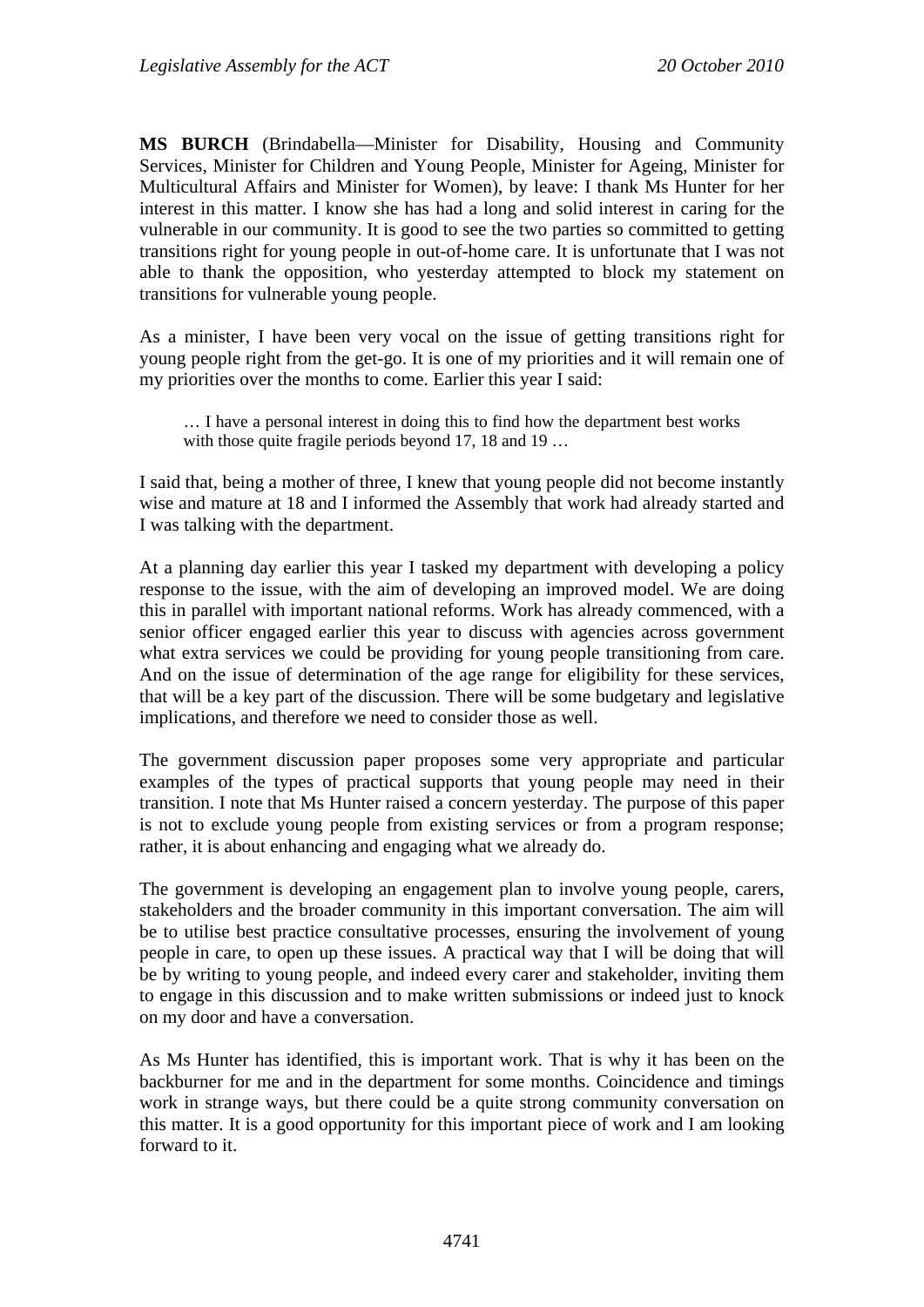# **Tourism—events and festivals**

Debate resumed.

**MS GALLAGHER** (Molonglo—Deputy Chief Minister, Treasurer, Minister for Health and Minister for Industrial Relations) (3.17): The government welcome the opportunity to discuss the Loxton report into the review of ACT government events and festivals. This is a report that we commissioned at our instigation to ensure that our structures were in the right place in terms of where we want to be and where we want to head. This is a government that will look at new ideas, that will take constructive feedback. That is what we get when we have the opportunity for an external review of our own systems and processes.

It is not just happening in the events and festivals area. We have also had a review of the Heritage Act. We are having a review of the taxation system and Dr Hawke is also reviewing the structure of the ACT public service. I think this is a sign that the government wants to look at ways to continuously improve, to put our current structures and operations under scrutiny—and at that, independent scrutiny. It is doing this not only to gauge how we are performing now but where we want to be in the future. That was very much the reason behind the commissioning of the ACT government events and festivals report.

This report is out currently for consultation with the community. I know that there is a lot of interest in it, particularly from those involved in events and festivals across the ACT. We will gather their feedback before we make decisions. I think some of the recommendations are easier than others to implement and to respond to. Others will require, I think, careful consideration before the government is prepared to act.

This is certainly a report that we welcome and I think the debate in the Assembly is useful. I would like to say also though that when we listened to Mr Smyth's speech earlier just prior to lunch and his capacity to talk down the very promising and exciting calendar events that already exist in this city, it is disappointing. When you go back and look at Mr Smyth's record and expertise, when you go back and have a look at the existing record of Mr Smyth's achievements when in government around major events and tourism, I think people reviewing the *Hansard* will get a very different picture.

Mr Smyth would have you believe that the events and tourism system here in the ACT has declined compared to when he was managing the ship. I think all I have to do is give you a list of some of those decisions that your government took that had the tourism and events industry in chaos in the ACT. I will run through them quickly. I do not even need to explain anything further other than to name them because they are so notorious in terms of understanding by the Canberra community.

But let us have a look at the futsal slab and the Bruce Stadium. We can talk about how you painted the grass green and then invited journalists to come and have a look at the stadium before the paint was even dry. We saw article after article about the disastrous proposal to put the Multicultural Festival and the Canberra Festival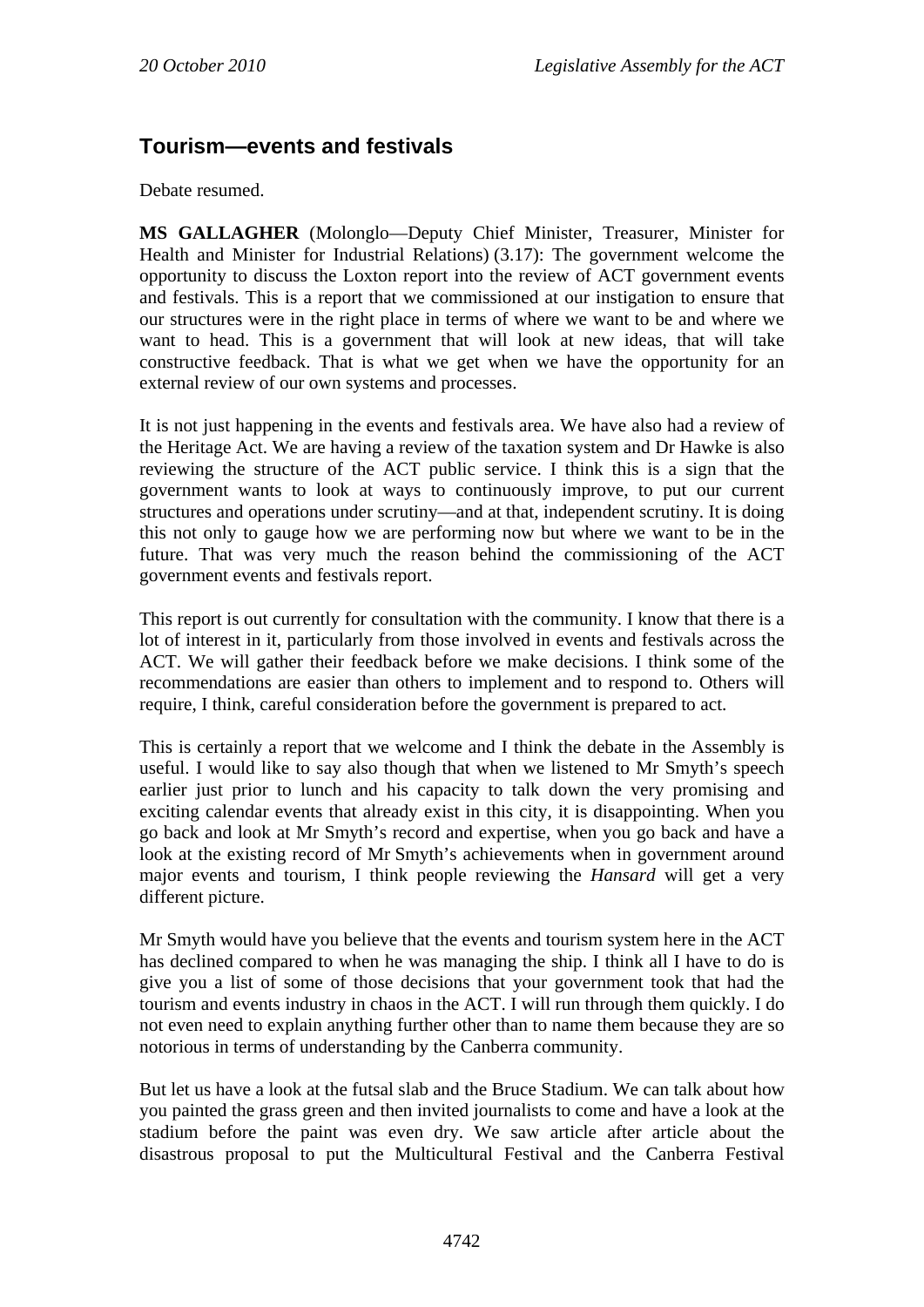together. What about the V8 car race? What about that? What about the subsidies? We actually paid every person who went there essentially \$60 to go and have a look at it. It was a subsidy of \$60 for every spectator. There was a \$6 million cost blowout for that event over the years it ran here. Look at the debacle of the Australian international hotel school that again this government had to clean up. We had fees for Floriade. Every Canberran had to pay to go and see Floriade.

They are the record of your achievements. I think we need to look now at what we have done. Look at how we have built up Floriade. Look at the successful *Masterpieces from Paris* exhibition of last year. Look at the community celebrations like Celebration in the Park, like Symphony in the Park, like the candle festival in our partnership with Nara. Look at the new year's celebration, the Australia Day celebrations, the world mountain bike championships.

**Mr Smyth**: We had new year's celebrations. We had Australia Day celebrations.

**MS GALLAGHER**: You did have celebrations on New Year's Eve. In preparing for this speech today, I was actually shocked to realise that it was a quarter of a million dollars for one midnight fireworks show. It cost a quarter of a million dollars for one midnight fireworks show. What a lot of money!

Our fireworks show, two events at 9 o'clock and midnight, cost \$50,000 a year 10 years after the event that you managed for a cost of a quarter of a million dollars. I cannot get my head around how many fireworks that is for \$250,000 for one event. Now we have an event at 9 o'clock in the city, we have a dance party and, in breaking news, this year we have the Whitlams coming. They will be on stage before 9 o'clock and after 9 o'clock. We will then have another celebration at midnight as well.

I think this review is useful in terms of paving a way forward. This government is putting a lot of energy into the centenary celebrations. That gives us the opportunity to build the events and festivals calendar in the lead-up to that celebration. That is what we intend to do and that is why these reviews are so important. The government is happy to provide an update to the Assembly on the government's response and the feedback we get from the community in terms of the discussions that we are having with them now. I do not think there is an issue with that.

I understand from amendments circulated but not yet moved that there is a further request for the government to outline a plan for new attractions for the ACT and a plan for the accommodation industry in the ACT. It does fall outside the Loxton report but I think the government is prepared to accept that and provide that information to the Assembly. I understand from advice provided to me that that work is already underway.

I think it is unfortunate when we talk down the festivals and events processes and the calendar of events and the work that goes into it. I know from the work that we all do in this place that there are thousands of Canberrans who work hard every year to individually deliver their own passion and their own area of interest.

I think the government accepts that our processes and, indeed, the calendar itself could be better coordinated and opportunity should be identified to focus in on, I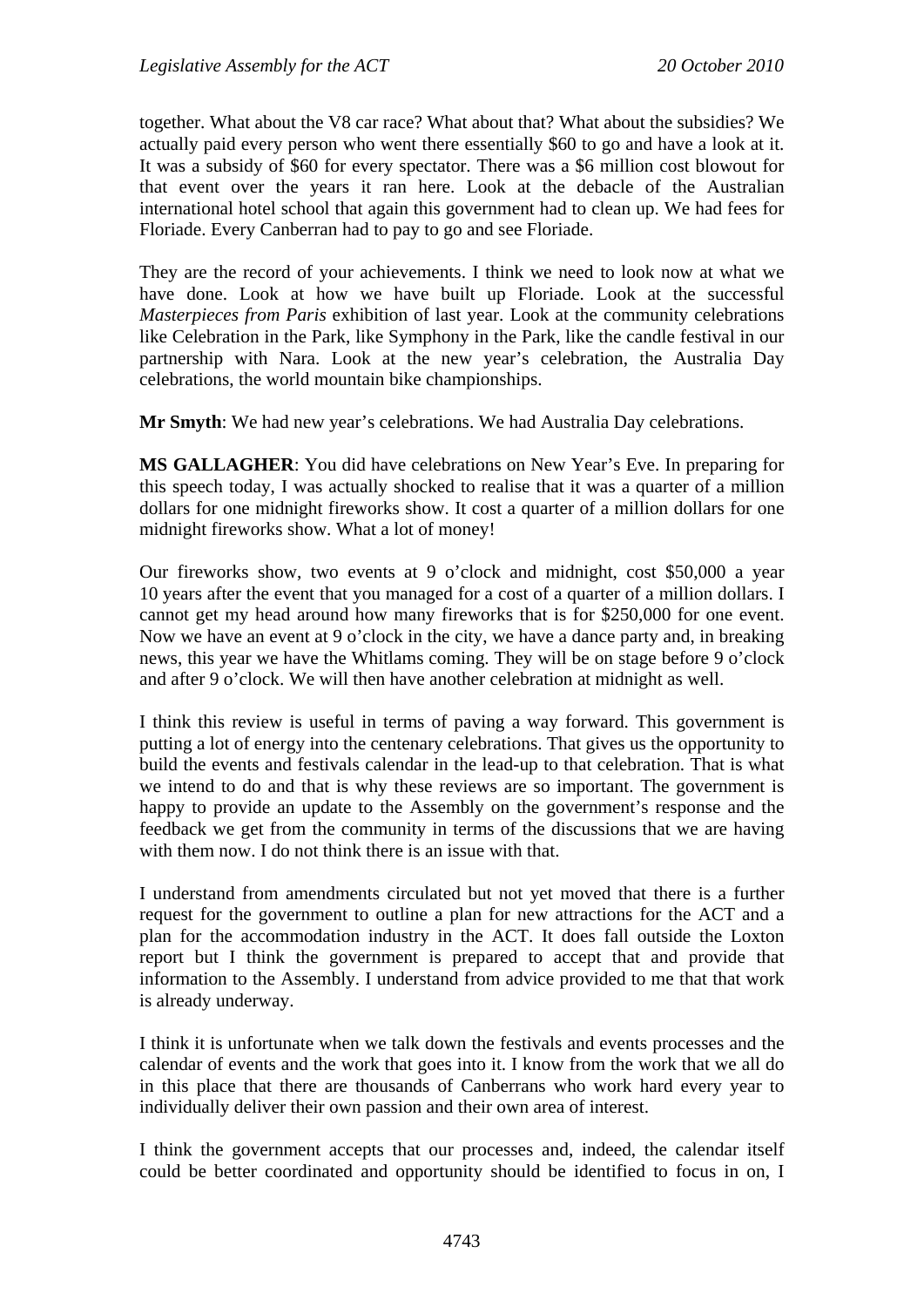guess, the four seasons that Canberra has. We do very well in spring. In the autumn period we have had the *Masterpieces from Paris* exhibition. The minister for tourism is working on announcing the autumn event, but there should be further opportunities identified around the winter and summer seasons.

I think that is all fairly sensible and in some respects straightforward. Some of the other changes around coordination and responsibilities within government are things that we will genuinely take very seriously. We will have a look at our own processes, because as a key partner in the provision of festivals and in support of tourism events it is important that we have our own house in order.

If processes and systems have over the years developed, due to no ill will by anybody, that need to be strengthened and better coordinated, that is something that this government is very able to respond to and will do so very quickly. Our idea of our role particularly in major events is to provide the environment for those major events to come, to flourish and to support our local economy. That is very much what I say to the tourism and events industry whenever I meet with them.

In relation to festivals, there are targets that are a little different. They are really targeted to local community events. The government does have a range of programs and support programs identified. If there are ways to improve on those, we are certainly open to that as well. But the Loxton review gives us the opportunity to improve. I think that was the intention of the government when we commissioned this work. It was not commissioned with the intention of giving Brendan Smyth a glory 15 minutes in the Assembly to criticise—

**Mr Smyth**: Always so negative, Katy.

**MS GALLAGHER**: It was not commissioned with the intention to provide another football for political discussion. It was commissioned with the sole purpose of looking at how we could improve on the current delivery of events and festivals within the ACT, particularly in the lead-up to the centenary. The report has come back. It has made a number of recommendations. We have released that to the community. I think from memory the close of community consultations is early November. That will inform the government's response to this report. We will be able to provide an update to the Assembly in February around those recommendations.

But I do not think it is fair to criticise the government for actually commissioning a piece of work that enabled us to focus on continuous improvement. I think we have a very proud record in delivering events. We do not have the lemons that have hung around as was the case with the previous government. We do not have the embarrassment of heavily subsidised events that were going nowhere or picking winners that went nowhere. We have targeted our assistance and to date it has been incredibly successful and has enabled us to showcase Canberra as the beautiful city that it is and that we all love.

So let us build on that proud record. Let us respond to these recommendations and invite community input. They will inform the government's response. Let us build up the best events and festivals calendar that we can in the lead-up to our city's 100th birthday celebrations.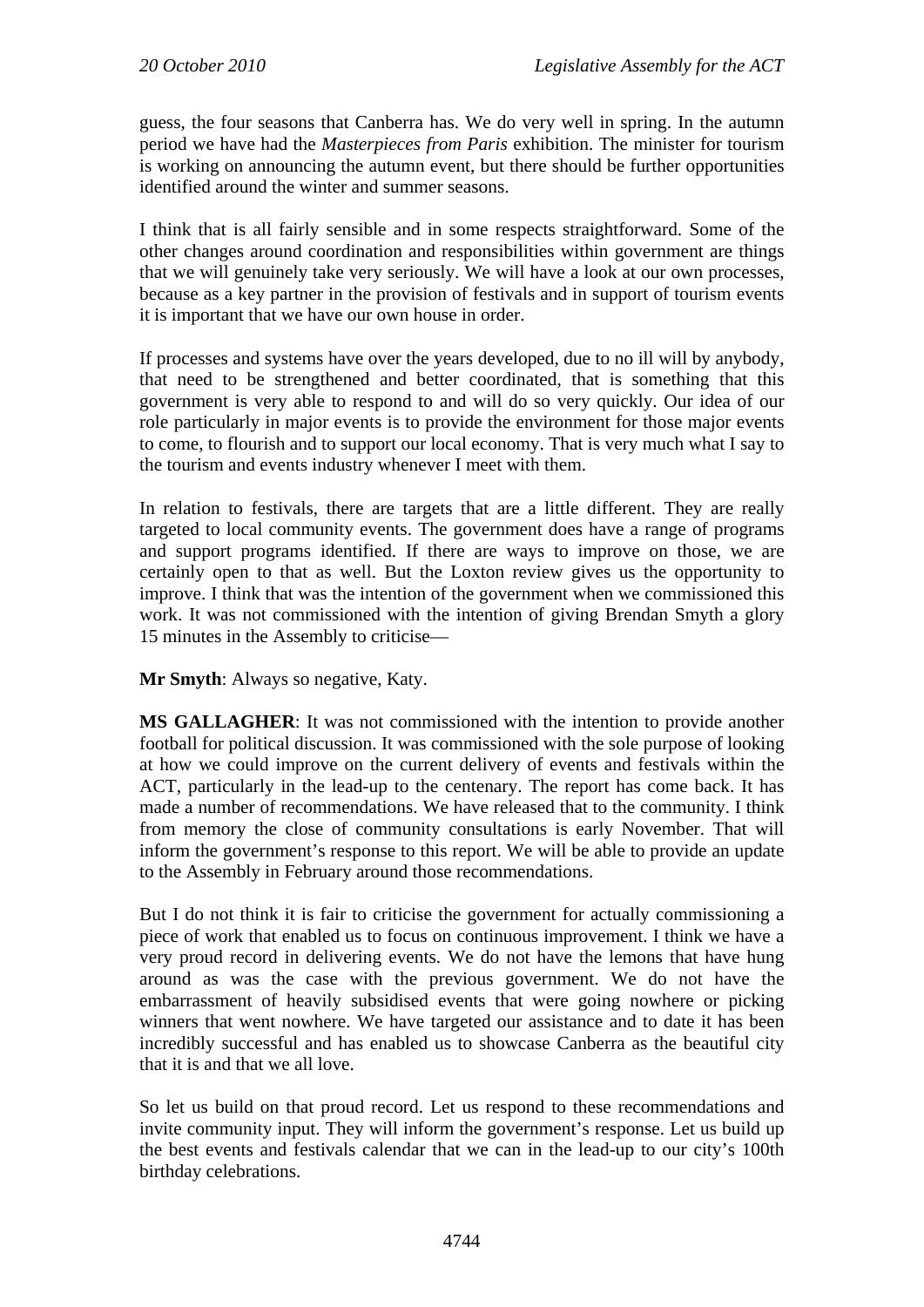**MR RATTENBURY** (Molonglo) (3.29): The Greens welcome Mr Smyth bringing forward this motion today and we support the general thrust of the motion because we believe the events and festival industry in Canberra is incredibly important. In fact, we all know more broadly when we talk about the tourism industry the importance of that industry for employment and economic results here in the ACT, with nearly 13,000 full-time equivalent jobs in the tourism sector, contributing about \$1.2 billion to the ACT's economy as well as the obvious tax revenue that that generates for both the state and federal governments which we then use for other purposes.

The importance of the sector is clear in its own right but it is also incredibly important in diversifying the ACT's economic base. We have often discussed in this place, even in my time, let alone before my time, the necessity of doing so. The motion circulated correctly, I think, highlights some of the adverse comments or adverse findings and observations contained in the Loxton report.

These include issues around the current funding and scheduling arrangements lacking vision, policy direction, strategy and coordination; event scheduling not being guided by a plan thus giving the impression of disorganisation and clutter; there being limited communication or sharing of knowledge and expertise between government agencies about planning and management of events and festivals; and that overall situation undermining the effectiveness and value of government investment. I think these are quite significant points and they are ones that I am sure the various ministers with responsibility have read with some concern and are no doubt currently thinking about how they are going to respond to.

The motion goes on to call on government to set out how it will respond to these adverse findings that I have just flagged. I trust that the government has already given that quite some consideration. We support that call because it is an important matter for this chamber to discuss what the government is going to do in response to these findings—findings that are very useful for all of us to consider.

However, while agreeing that the Loxton report does have some adverse findings, the Greens are also aware of the positive exciting vision suggested by the report for the future of Canberra's events and festivals. This vision centres on the creation of brand Canberra under which Canberra will be marketed and events promoted. The brand would strongly link the four seasons we experience in Canberra.

I note that this is something the Acting Chief Minister has just referred to. It is also touched upon in Australian Capital Tourism's five-year strategy plan for 2009-13. I would flag now that I am going to move a series of amendments to the motion. The first of those amendments does pick up this positive side of the equation.

I think it is valuable to reflect that in the motion in order to give us some guidance on where the opportunities also lie as well as some of the problems that need to be addressed. I may as well move them now, actually. First of all, I seek leave to move my amendments together as a group for the ease of the Assembly.

Leave granted.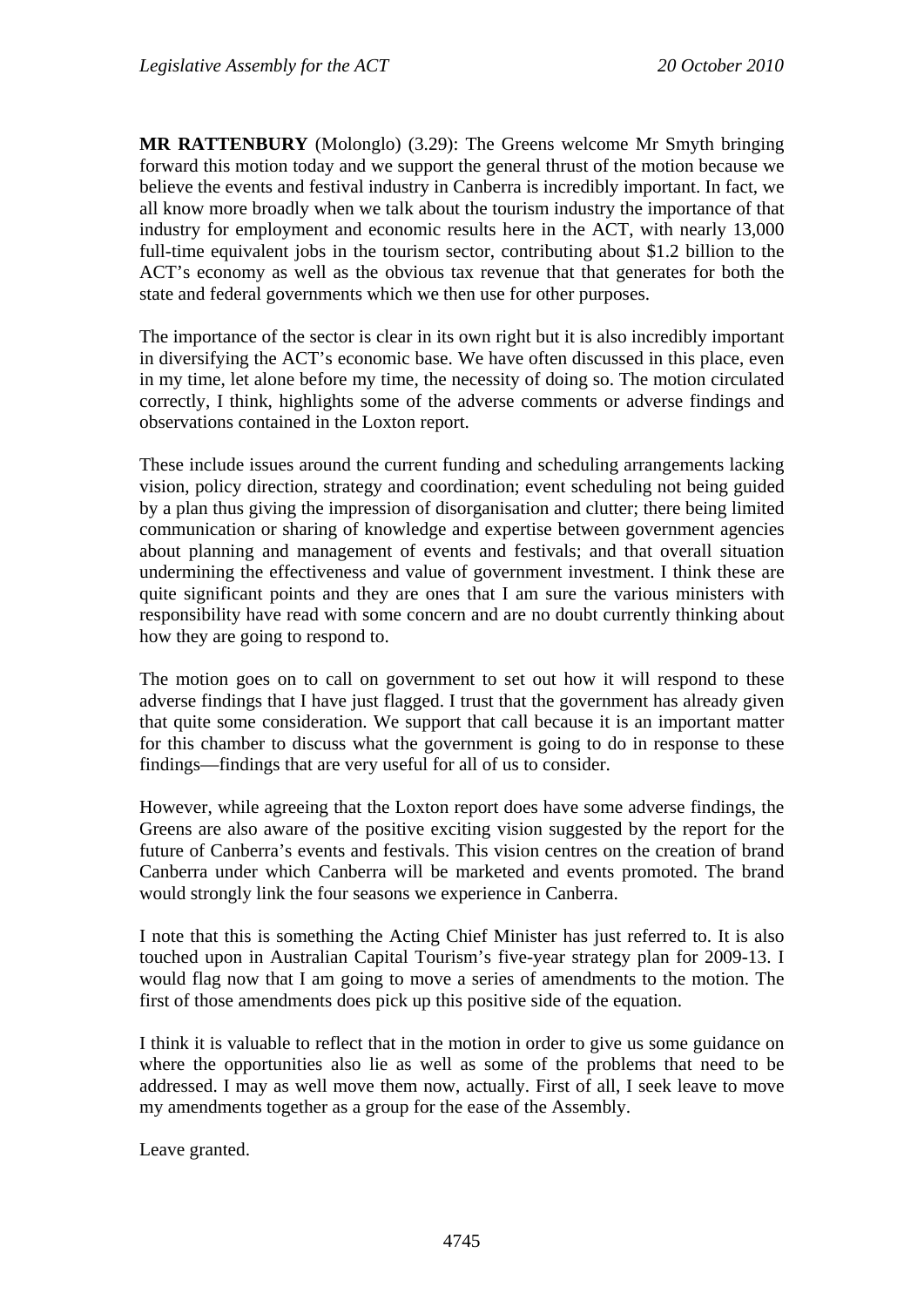**MR RATTENBURY**: I move the amendments circulated in my name:

- (1) Insert new paragraph (1A):
	- "(1A) notes the Loxton report finding that there is potential for Brand Canberra to be developed based on:
		- (a) being the 'National Capital' as well as the 'Cultural Capital'; and
		- (b) our clean environment, natural beauty and four seasons;".
- (2) Insert new paragraph (1B):
	- "(1B) notes:
		- (a) the current consultation process running until 5 November which is seeking public submissions on the Loxton report; and
		- (b) the Government's commitment to a transparent consultation process by updating the Community Engagement website to make clear that all submissions made to the consultation will be available online;".

(3) Omit paragraph (2), substitute:

"(2) calls on the ACT Government to set out by February 2011:

- (a) what actions it will undertake to respond to the findings of the Loxton report;
- (b) a plan for new attractions for the ACT; and
- (c) a plan for the accommodation industry in the ACT.".

The first of the amendments, as I was just alluding to, inserts some of those opportunities identified in the Loxton report. As I say, I feel this offers completeness for the motion that Mr Smyth has put forward. The specific points in the Loxton report are that the Assembly notes the findings that there is potential for brand Canberra to be developed based on being the national capital as well as the cultural capital, and also our clean environment, natural beauty and four seasons.

I think these are all very good points. I do not think they particularly need to be stressed in this place because in some senses they are self-evident. Certainly, as I think I have said in this place before, my own experience of friends and relatives coming to Canberra is that they have a real sense of interest in the national capital, of this being a place of government and national institutions in Australia and I think, to some extent, a sense of ownership of this city as well. It sounds like an odd thing to say in some ways but many people are proud of this as our national capital in the same way that many Americans reflect positively on Washington DC.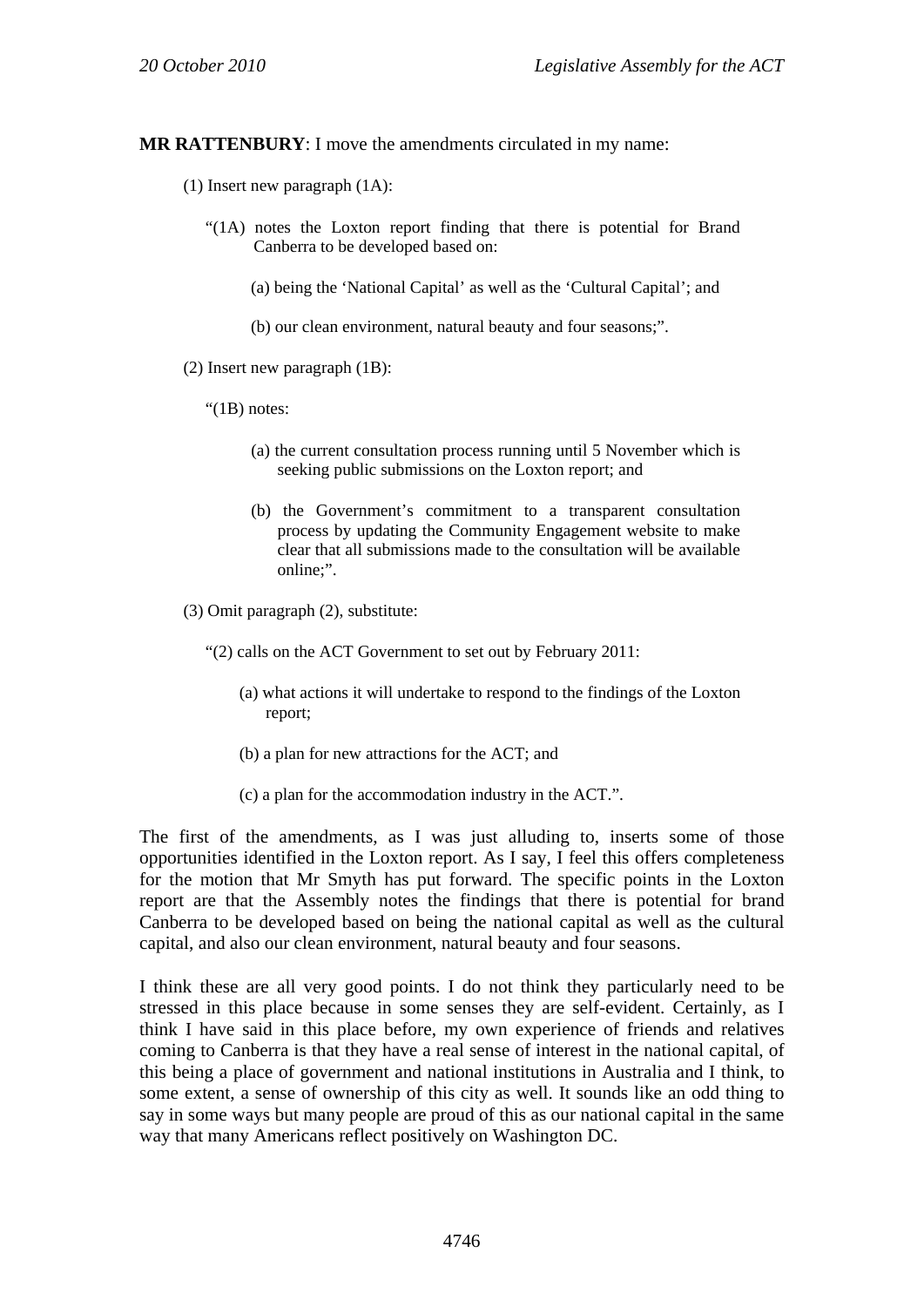The second amendment that we propose is to amend paragraph 2 of the motion. This paragraph calls on the government to report by February next year what actions it will undertake to respond to the findings of the Loxton report, a plan for new attractions for the ACT and a plan for the accommodation industry in the ACT. I understand that these second two points are an issue that Mr Smyth believes in and has talked about previously on a number of occasions.

I certainly recall—he touched on this earlier—the questions that he put to the minister for tourism during estimates last year. While the Loxton report does not deal with attractions or accommodation in its final recommendations, they are dealt with in the report. It is noted that they are an essential part of the overall equation of events in the capital as well as the overall picture of tourism of which events are a part.

We think it is appropriate that the government in responding to the Loxton report addresses these issues either with specific proposals or with an indication of where it is going with these. I think there is a range of possible ways in which the government would report back. But in terms of responding to the Assembly in February, it would be appropriate to address those points as well as part of the overall picture.

The Loxton report is the report of an expert consultancy firm specialising in government and media. At the moment the report is out for comment from the events and festivals industry and the wider community as well. There are two weeks to go in terms of the consultation. It closes on 5 November. That is also part of our view as to the timing and the framing of this motion because there are many other recommendations in the report. We look forward to government responding to all of the specific recommendations and responding in a way that takes on board some of the issues raised in the consultation and feedback process.

I note some of the other recommendations that are not picked up by Mr Smyth's motion which I think are also of interest in this report. That includes the creation of a new ACT events directorate in the Chief Minister's Department, the two key festival periods be set up—spring and autumn—that the 2013 centenary of Canberra celebration be used as a focal point for all planning from now on and that a major events funding model be developed.

Again, these are quite substantial recommendations. Certainly, in respect of the third of those that I just mentioned—using the centenary of Canberra as a focal point having recently and today gone back over the Capital Tourism five-year strategic plan I think that there is a difference there. My sense from the five-year plan is that there are a couple of different phases focused on the domestic market and the international market. I note that 2013 is the phase in which Australian Capital Tourism looks to focus on the international market. I think that the centenary of Canberra will be, in fact, very much a domestic focus.

While I do not want to say that there are some contradictions, there are certainly some issues there that need to be worked through as part of looking at the Loxton report. It may be that, in fact, the final decision is not to accept some of those recommendations, in which case I think the government needs to come back and tell us why those recommendations are not being accepted.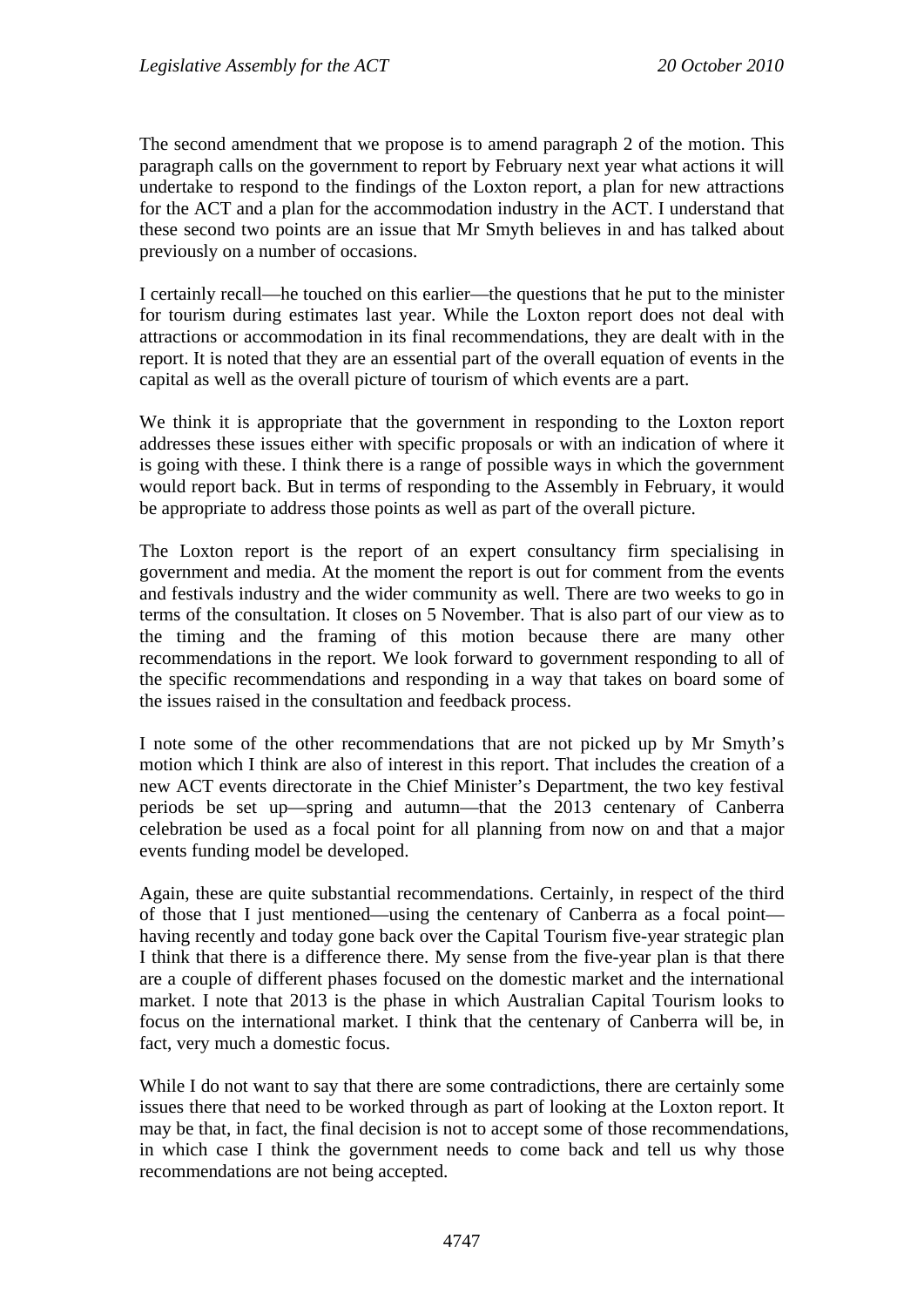The final amendment that we are proposing is noting the current consultation process, as I have touched on already. We think it is important to acknowledge that the Loxton report is out to consultation at the moment. But we have also asked the government they have committed to this and we would like to reflect this in the motion—to place the submissions received as part of that consultation process on the community engagement website.

In taking up this debate next February when the government comes back on this matter, it will be valuable for all members of the chamber to be able to look at some of the submissions that have been made, to spend some time going through those submissions and to ensure a fully informed debate in the Assembly rather than perhaps, dare I be cynical, be in a situation where we only see those particular inputs that the government has found favour with.

I think it is important that we are able to see all of those inputs. Having explained some of those amendments, as I said the Greens welcome the fact that Mr Smyth has brought this motion forward today. I appreciate the discussions we have had with him in making some suggestions as to how to flesh out the motion a little. I look forward to support for those amendments in getting this matter passed.

I particularly look forward to the government's response next February on what is a very interesting topic and one which I think the ACT must continually strive on because it is such an important sector for this community.

**MR BARR** (Molonglo—Minister for Education and Training, Minister for Planning, Minister for Tourism, Sport and Recreation and Minister for Gaming and Racing) (3.39): I will speak briefly on these matters as most of the issues have been extensively canvassed. One of the things that have clearly confused a number of people in relation to the Loxton report is that it was an inquiry into all events in the ACT and that there is a very clear delineation between tourism events and community-based events. The Loxton review was looking at a range of things. It is often misunderstood, and certainly by at least one ABC breakfast announcer, that the tourism portfolio only runs one event in Floriade and this was added to by an initiative of this government—the autumn event.

Australian Capital Tourism are responsible for two events out of the entire events calendar. We provide some financial assistance through the events assistance program to other organisations to run other events that have a tourism benefit, but the vast majority of events that are funded by the ACT government or that are run in the Australian Capital Territory are community based and have little or no tourism potential. I do not think anyone is coming to Canberra particularly for the Teddy Bears Picnic, Groovin' in Garema or the Dogs Day Out. They are all events that are municipal in nature that are run for the local community.

However, there is clearly a hierarchy of events. At the top of our hierarchy of events is Floriade, which is clearly the biggest tourism event in the city. We set in train a desire to have an autumn event that would rival Floriade over time, recognising that when Floriade started more than 20 years ago it was a very small event but it has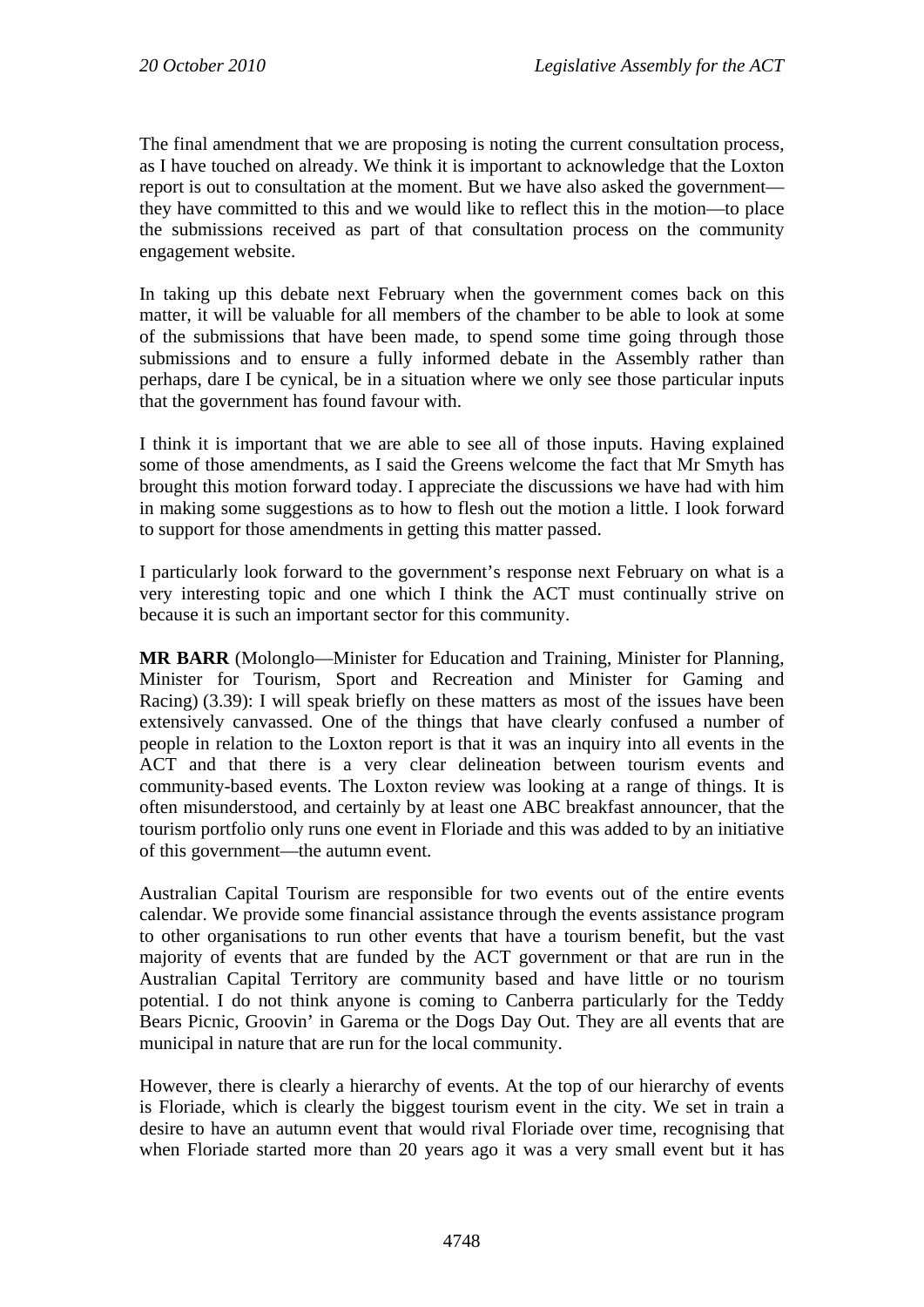grown into Australia's premier celebration of spring. We hope that through the investment and the work that we are doing in the autumn period we will have an event that in 20 years time will be as strong a tourism drawcard for Canberra in autumn as Floriade is now. But it will take time, it will take patience and it will take a constructive working relationship with all parties in this place to ensure that that autumn event reaches that level. I think that is a very important distinction to draw.

There has been some criticism as to why I did not undertake particular media commitments in relation to this report. It is a whole-of-government matter and I am responsible for two events out of hundreds. It is not about tourism events; it is about all events. There is an opportunity through this report for a clearer delineation in terms of how government operates to structurally separate major events that have tourism potential from community-based events. That will be an important forum. I am happy to be on the record as saying that is what I will be arguing for. That is the position that I have adopted in my conversations with Mr Loxton. You will see that a number of his recommendations appear to reflect that particular view, so I am pleased that it was picked up by the reviewer in his considerations.

I want to respond to a couple of comments Mr Rattenbury made, most particularly around the centenary and the strategic plan for Australian Capital Tourism. I note his concern about Australian Capital Tourism's second phase of its five-year strategic plan having an international focus and that that would be during the centenary year. The reason for that, Mr Rattenbury, is that the airport goes international in that period. We will have direct flights. We are very optimistic and very confident that we will have direct flights into Canberra from New Zealand and possibly also Singapore or Hong Kong. With that opportunity, with the airport going international, I think it is a once in 50 or once in a 100-year opportunity for this city to take advantage of direct flights in.

That is why Australian Capital Tourism's focus, once the airport redevelopment is complete, will be to look at those international markets. There may indeed be new markets that will open up for us with direct flights and hence it makes sense to be focusing our efforts there. We will, of course, have a fantastic year of activities and events in that initial period when the airport goes international. We will have a magnificent program to offer visitors both domestically and internationally at that time. The challenge is to build on some of the new events that will be run for the first time either in the lead-up to the centenary or in the centenary year and create some legacies out of that.

The Loxton review provides, I think, some useful guidance in terms of a seasonal approach. We continue to work in partnership with the national institutions, most particularly the National Gallery, around the summer content, given the success of the *Masterpieces from Paris* exhibition.

In light of some of the decisions that I have had to take as tourism minister in relation to cutting funding from underperforming tourism events, it is interesting to contrast the returns. With the V8 supercar race there was something like \$18 million worth of losses to Canberra ratepayers. It was described as an open-ended agreement with private promoters which placed all financial liability on the ACT taxpayer. No risk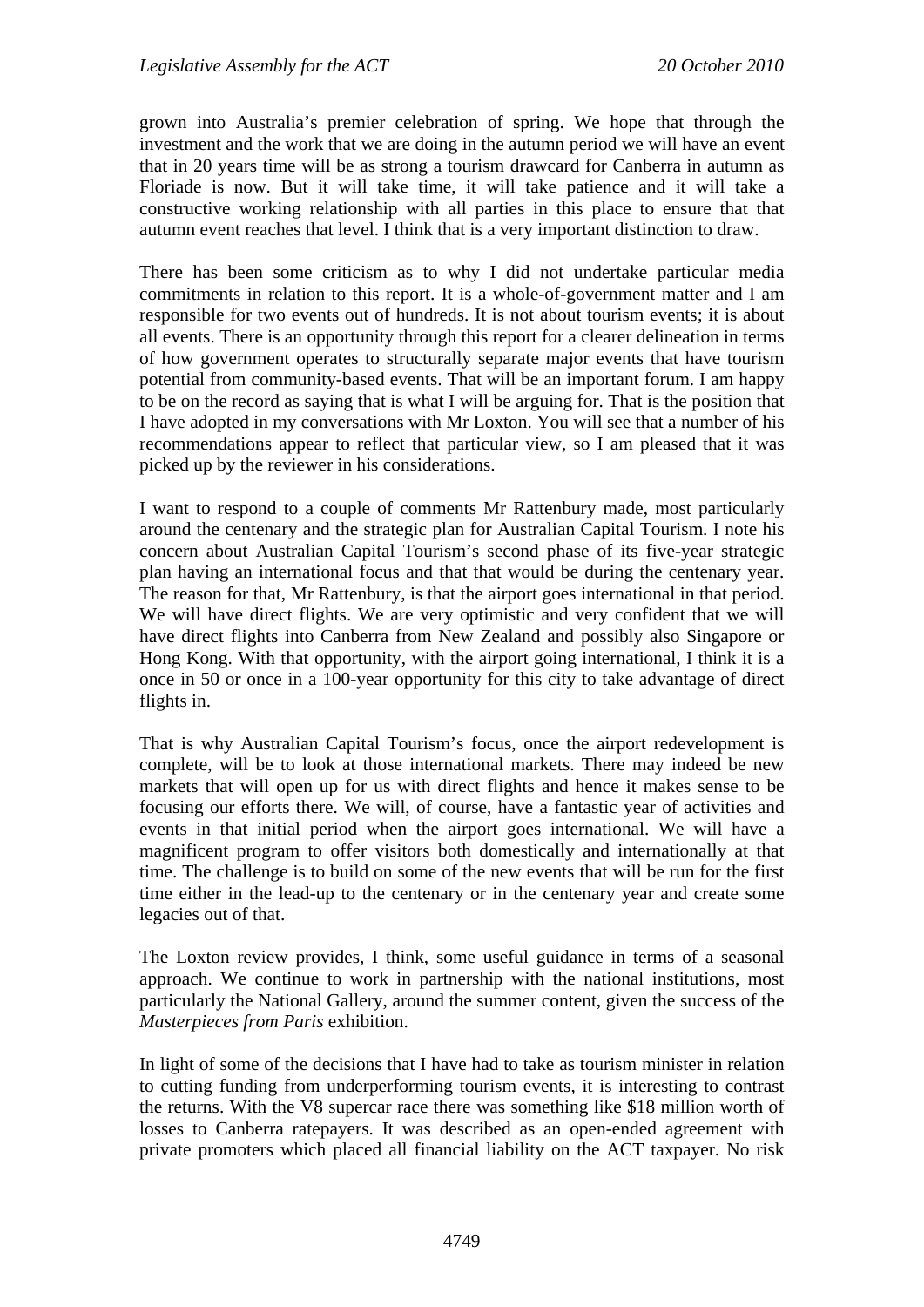analysis was done and no risk management was undertaken. No risks were factored in. There was no attempt to negotiate shared risks with the promoter. We have a poor history.

I think it would be fair to say that we have a poor history in some of these events. The government subsidised the Rally of Canberra at \$750,000 a year. In its final year 1,264 tourists came to Canberra as a result of that event. Contrast that with \$500,000 for the *Masterpieces from Paris* exhibition, which brought—what?—400,000 people. So \$750,000 went into that rally, bringing 1,200 people, and \$500,000 went into the exhibition, bringing 400,000 people.

There are decisions that the government has to make. There will always be a reflection, ultimately, on the minister and the government of the day around which events we choose to invest in. One of the interesting recommendations from Loxton is to have an annual fund that can be invested in particular events and opportunities as they come up from time to time. As I am sure Mr Smyth would acknowledge, sometimes these opportunities emerge very quickly and you need to act quickly in order to secure them for your city. That is a recommendation that I think has considerable merit and it is certainly one that I will be pursuing. It is indeed in line with the thinking of Australian Capital Tourism.

Just to wrap up, we need to ensure that we understand the distinction between major tourism events and those community-based events. As minister for tourism, with the greatest of respect to those community events, I do not seek to run them and nor do I think it is appropriate for the tourism portfolio to be running those sorts of events. But there is, I believe, an appropriate role for the tourism portfolio to have in major events that attract people to our city.

**MR SMYTH** (Brindabella) (3:47): I thank Mr Rattenbury for his amendments. New paragraph (1A), which talks about the potential for brand Canberra, is important. It is certainly something that needs to be done. The gentleman who is perhaps talking about brand development the most around the world and with the most authority is an Englishman called Simon Anholt. Mr Anholt talks about three elements: to have a successful strategy, to develop the brand and the notion of place. He has got a lot of work on brand identity and brand development. He says you must have a strategy, you must have substance and you must have significant and ongoing action to continue to prove that you have got a strategy and you have got substance. At the heart of what I am trying to do with this motion today is to get some of that in place.

I believe Canberra is a substantial place both as a city and the nation's capital and as a city of the world. The things we do here can have an effect. People often talk about Canberra being the "test tube". In a way, perhaps we are as a city-state, but we can do things and show the world how things can be done. Part of what we should be doing is developing the brand of Canberra as a substantial place. And it is a substantial place. It has got Australia's best university as one of the five universities that we have here—the ANU, the University of Canberra, the Australian Catholic University, the University of New South Wales at ADFA and Charles Sturt University. It is a substantial academic place.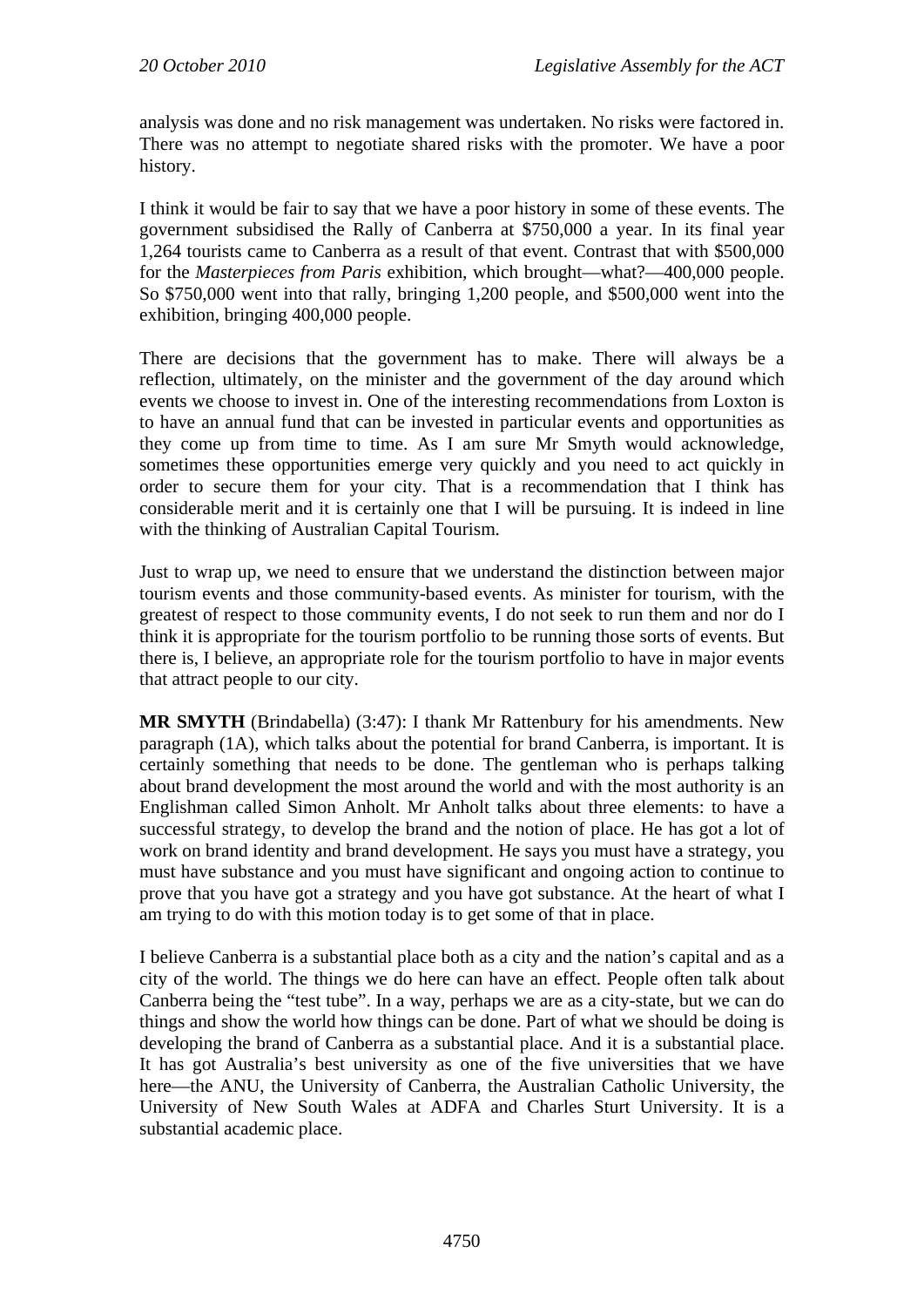Culturally—as Mr Barr pointed out by lifting the words "cultural capital" from the report—we have the national icons. But it is not just about the national icons. At, say, a territory level, we have a substantial number of individuals contributing to the national wellbeing through their pursuit of cultural activities. Locally, when you get down to the suburbs, there are people out there who perform their arts and do their craft—whatever it is that they do that adds to the sum of us all. A cultural capital is a significant thing. I used the words "creative capital" several years ago. It is a creative capital as well.

We have got to work on the substance and then we have got to tell people what we do. That is where we are lacking, and that is the point of this motion. There is no strategy. There is no strategy to develop the events. We know that the minister has had this probably for something like 15 months. That is 15 months gone and it is 15 months that contribute to the poor result that is the Loxton report. We know, for instance, that we have a number of national attractions. In 2005 we had a forum here. Those people from the industry who attended the forum had been told by people who had visited Canberra that the area they thought Canberra was deficient in was not having an Aboriginal museum and an Aboriginal gallery—Indigenous history and Indigenous Art. That was top of the list at that forum. We now see the outcome of the National Gallery. It was commenced by the Howard government, which had a strong commitment to the attractions and building Canberra as a national capital.

But I suspect it is not enough. It certainly puts on display some of the art, but think of the tens of thousands of pieces that the gallery has. From an anthropological sense, the Strehlow map of Indigenous people of Australia says there are about 381 tribes. One piece of art from each tribe would fill the gallery in itself, so there is potential there. The Indigenous sections at the National Museum are welcome but, again, there are 381 tribes. It is unique to Australia. We are the nation's capital. People come here looking for that sort of facility in the nation's capital and they cannot find enough of it. It was raised when we did the forum in 2004-05. It is important that we keep talking about these issues; otherwise they will go away or they will not occur.

Something that I am particularly interested in is the University of Canberra architectural school. It does a project each year which is often on display at GAD, the Gallery of Australian Design, down at Commonwealth Place. In this year's project they asked students to design some plans and build a model for a museum of natural history. Again, it is unique to Australia. It is what people come to look for, but we do not celebrate it. If you do not celebrate it, you do not understand it. These are concepts that we could follow through.

I have spoken often about a bushfire museum. The bushfire phenomenon is very much unique to Australia in the way that it occurs. Again, we will not understand it if we do not talk about it and look at it, and we will not remember it. We will repeat the mistakes of the past if we do not remember it.

There are a number of things that can go into such a strategy. I have never asked for the ACT government to fund such a strategy. Ideally, philanthropy and the federal government, assisted by the ACT government, would make these things happen. We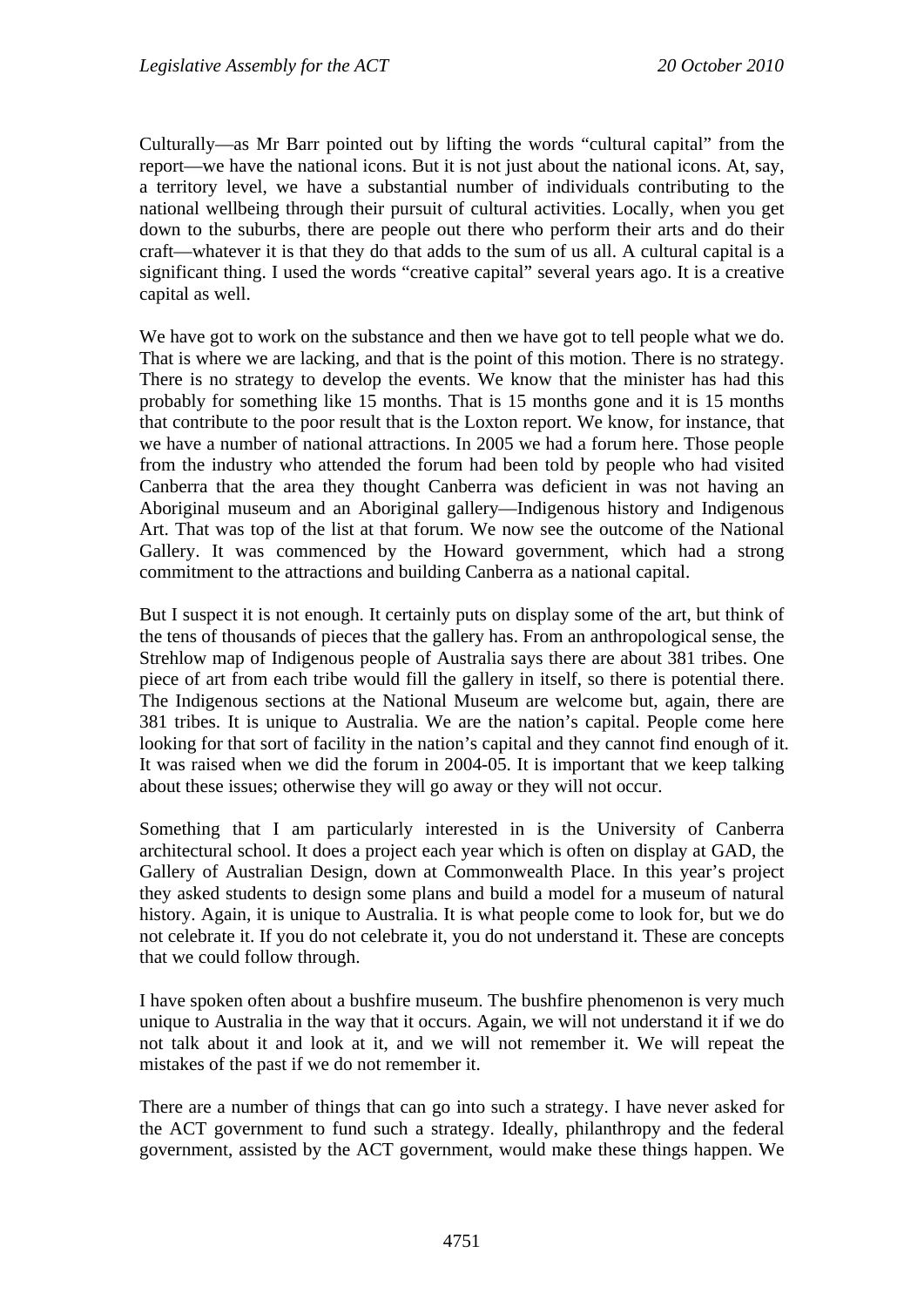need to talk about the convention centre, which I have been speaking about for years, which we are still yet to get. It is something which we desperately need, something commensurate with our position as the nation's capital.

The Australia forum concept is to be commended. It lifts from beyond being just a convention centre to a place where people come together, where people meet, where ideas are exchanged, where new ways are explored of addressing problems. We have a responsibility here in the nation's capital to explore new ways of doing things, of addressing problems and fixing things. We used to call it business tourism. It should never be called business tourism. It is business events, but it is part of the essential infrastructure and it is important that we get on with it.

New paragraph (1A) is quite acceptable. Again, you cannot disagree with (b)—our assets: our clean environment, natural beauty and the four seasons. Let us use all four seasons. Why are we concentrating on just two? The two seasons that we have have a significant number of events in them. If the minister was out talking to the industry he would understand that their concerns are about summer and winter. They are the ones where the gaps are. January is a fantastic month in Canberra. The city is quite empty. You can travel anywhere so much faster because there is no traffic. There is potential there to capitalise on it. We must have a discussion about events and festivals in January, or in the summer in particular, and in winter. What do you do in winter? Everybody says it is too cold and they will not come here. Let us find something. There are winter festivals all over the world.

**Mr Barr**: Yes, we've got the Fireside Festival.

**MR SMYTH**: I give you the Fireside Festival. It is a great start, but we need to fill up the calendar. They are the two periods when you could run new events because you have got, in effect, capacity in the accommodation sector. The spring and the autumn are the two occasions when we have good visitation. We have good capacities, but if you do not have an accommodation strategy then you would not know that. A list of sites for potential hotels is not a strategy.

New paragraph (1B) just says that we are noting the current process and that the submissions will go up on the community website. That is a good thing. Paragraph (2) details three things. The Loxton report talks about accommodation and there are a number of references in the Loxton report to accommodation. On page 15 it talks about the availability of accommodation, taking account of the availability of accommodation and the consistent demand for accommodation. To do that, you need a strategy. You need the data and you need the facts. You have got to plug the holes and work on what needs to be worked on.

On page 21 at point 6 under "Business and Conventions" it says that it will also be essential to plan future accommodation. The Loxton review is saying, "Let's do the planning." It does not come up as a recommendation as such in the recommendations that start on page 45, but Loxton says that it will also be essential to plan future accommodation and other infrastructure requirements for tourism events. In that regard the recommendation—which matches mine—that we have a plan for accommodation is welcome. I have made the case for the attractions.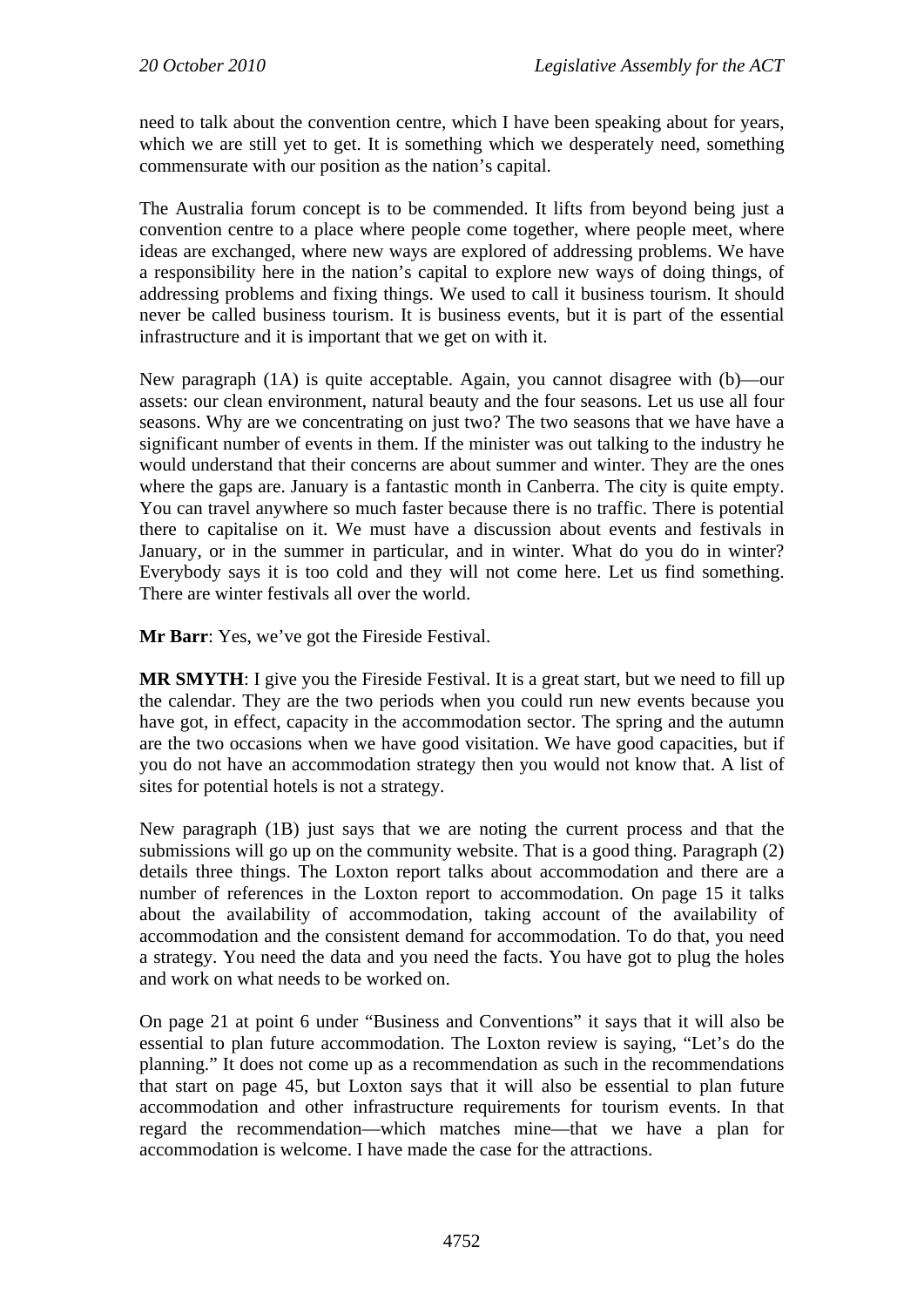Paragraph (2)(a) is slightly different from what I have in my motion. It says that the government set out by February 2011 what actions they will take to respond to the findings of the Loxton report. That is not as much as I would have hoped. I would have hoped that they would have the events and festivals strategy in place by February 2011. The work has been done. The minister has the work. He told the estimates committee that he had the report on his desk. It is before the government. It should not be hard, in the light of the Loxton report, to have that on the table by February next year. In that regard we will accept Mr Rattenbury's amendments. I think they enhance the motion and for that I thank members.

**MR DOSZPOT** (Brindabella) (3.57): I thank Mr Smyth for bringing this motion before us today and I feel quite disappointed that this motion has to be raised. But after nearly 10 years of this Stanhope government and its litany of failures across various sectors, here is yet another report that delivers some hard messages, messages that highlight the failure of the Stanhope government and Minister Barr in particular in the leadership that he has provided to the tourism industry. As Mr Smyth has stated, under the Stanhope government and its musical-chair-playing ministers, it is becoming increasingly evident that this government has failed the tourism industry and, through this failure, the Stanhope-Gallagher government has also failed the ACT community.

An editorial on page 9 of the *Canberra Times* on 12 October stated:

The recent Loxton review of ACT events and festivals says the Government's funding and scheduling decisions "lack vision, policy direction, strategy and coordination." "This has led to inconsistent, uneven funding and support from a variety of agencies based largely on ad hoc or historic arrangements."

These are strong words in anyone's language, and it is quite instructive to re-examine some of the words from the report:

…"lack vision, policy direction, strategy and coordination." "This has led to inconsistent, uneven funding and support from a variety of agencies …"

These words can also be used, and in fact similar criticisms have been made, about a number of Stanhope government projects; similar words: "lack vision, policy direction, strategy and coordination". The GDE, the ACT prison, the Alexander Maconochie Centre, and so on all come to mind. But these words, "lack vision, policy direction, strategy and coordination", are fast becoming synonymous with the Stanhope government.

Mention the Stanhope government and what springs to mind? "Lack vision, policy direction, strategy and coordination." Mention "lack vision, policy direction, strategy and coordination" and what comes to mind? The Stanhope government. One follows the other. It is becoming very synonymous. These words and stronger ones have been used about this government's handling of and contribution to the ACT tourism industry.

The Loxton report says, at page 8, overview point 5: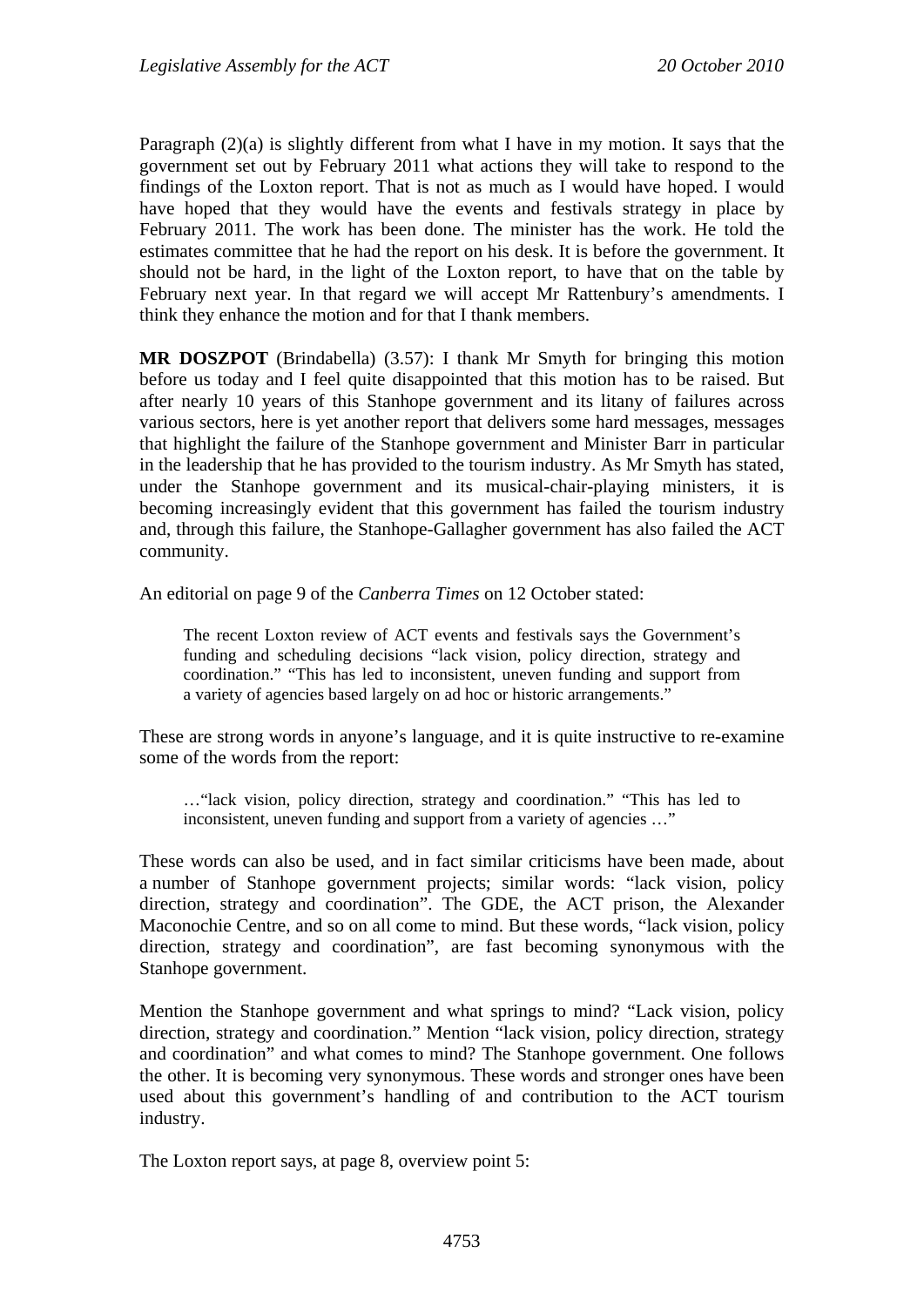There also appears to have been very limited communication between various Government agencies about the planning and management of events and festivals. While there is a good deal of experience and capability in different agencies, there seems to have been very little sharing of knowledge and expertise.

This portion of the report also needs a little closer scrutiny:

There also appears to have been very limited communication between various government agencies … there seems to have been very little sharing of knowledge and expertise.

Under normal circumstances, when ministers with different but related portfolios are required to communicate about their portfolios with fellow ministers, there would be no excuse for not sharing the knowledge and the expertise. But in the case of Mr Barr, the mind boggles. Mr Barr is the minister for tourism, sport, education, racing, planning and there is no possible excuse for him not consulting himself, except perhaps that he has lost interest—a suggestion that seems to be getting a lot of currency these days.

Interestingly, Mr Barr pulled me up when I spoke in another debate this morning about his closeness, his proximity, to Joy Burch, sitting next to each other in the Assembly. Apparently I made a mistake and said that they sit next door to each other in adjoining offices. "That is not right," Mr Barr said. "We're not next door. We're a couple of doors apart." The lack of communication between these government ministers is absolutely incredible. We have seen that this morning between disability and education—no communication whatsoever. Of course, Mr Barr's very interesting note that he does not sit close to Ms Burch or his office is two doors down goes to the heart of this whole matter. It does not matter if they sat on each other's lap. They would not be able to communicate, as we can see.

We have a tired Chief Minister who needs to take holidays during the major sitting days of the Assembly. We have a seemingly uninterested minister for tourism, an education minister who is so disconnected from his department that he will not even front the media to face serious questions on a consultation that he, himself, proudly announced a few weeks ago. Where is the ministerial responsibility or where is the courage? Or is this just pure cowardice when this minister leaves the public servants to try to clear up the mess that he has created? And where is the leadership of the government? Where is the leadership of the government in pulling this minister into line, reminding him of his ministerial responsibilities?

There is a sense of deja vu here. I seem to recall asking a similar question of the Chief Minister and now I am asking the same question of the Acting Chief Minister. Back then I was asking the Chief Minister when Minister Barr came close to being censured for misrepresentation about 12 months ago. The story has not changed. We have got an Acting Chief Minister who obviously is quite happy to allow Mr Barr's happy meanderings to continue. The Chief Minister is tired and is overseas, and the Acting Chief Minister, Ms Gallagher, is apparently uninterested in or tired of asking some more hard questions of an uninterested Andrew Barr.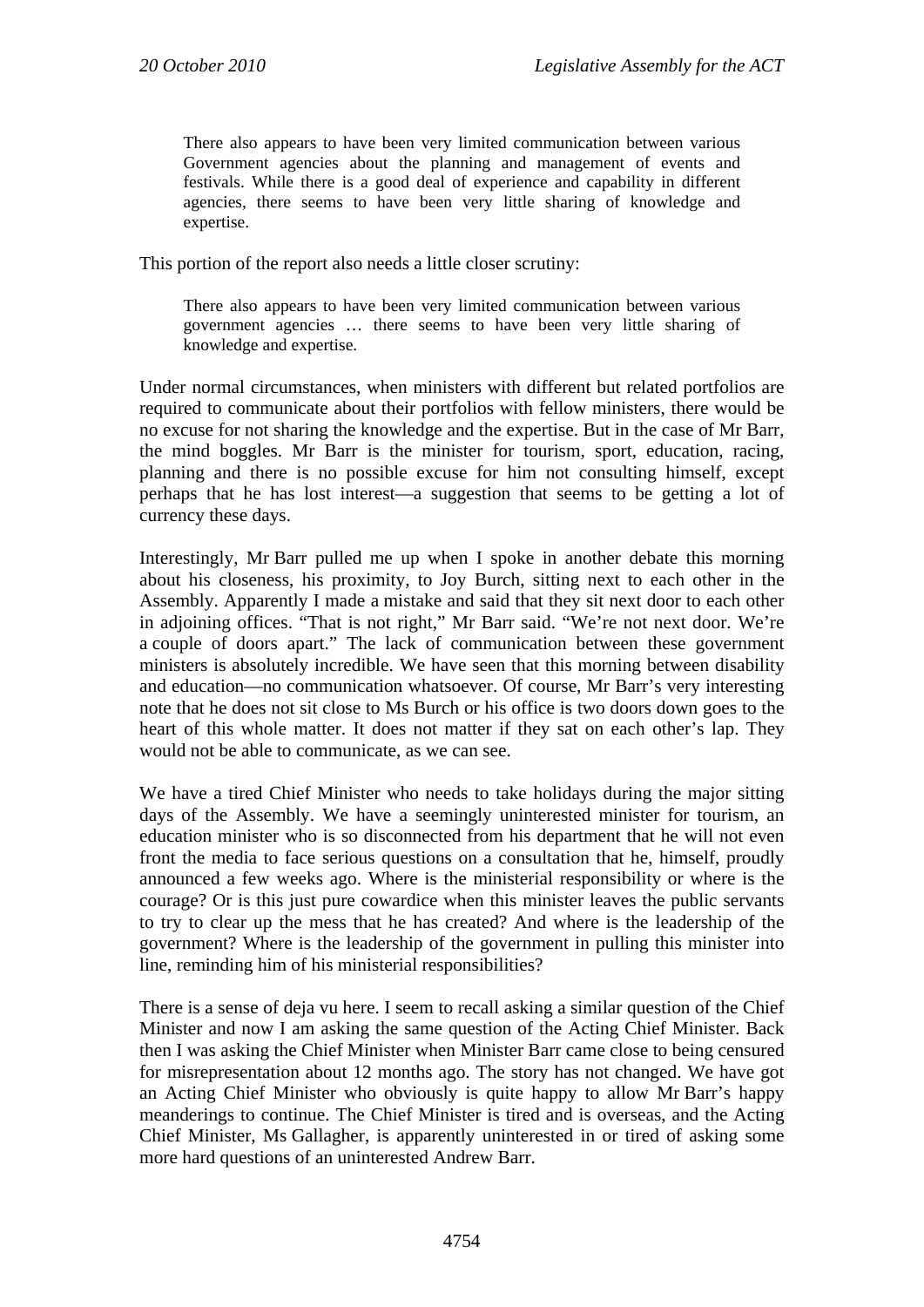The *Report on the review of ACT government events and festivals* prepared by Peter Loxton and Associates pulls no punches and confirms for us, as if we need further confirmation after their litany of failures, that this government clearly has little capacity to devise an effective approach to anything, let alone to tourism matters. Even the master of spin, the minister for tourism, will find it difficult to put a positive spin on this report.

While this is a wake-up call to this government, I think it is also a wake-up call to the ACT community to finally see through the spin that has been created by the Stanhope government over the past decade and which you, Madam Assistant Speaker, and the Greens seem to be happy to keep endorsing. But it seems it is time for the ACT community to see through this charade and to realise that no amount of spin, no number of Barr backflips, can cover the reality. The reality is that this government lacks vision, lacks policy, lacks strategy, lacks coordination and lacks discipline. I think "discipline" is one we can add as well. Perhaps this is why the Chief Minister has made the very un-chief-minister-like decision to leave his troops from the left and the right floundering while he takes his holiday overseas, bike-riding in Spain, while in Canberra the threads begin to unravel and reveal that the emperor has no new clothes or new ideas, for that matter.

I thank Mr Smyth for bringing his motion before us today and urge our Assembly colleagues to join us and call on the ACT government to set out what action the ACT government is taking to respond to these adverse findings by Peter Loxton and Associates. I also thank Mr Rattenbury for his amendments, which I understand Mr Smyth will be accepting.

**MR SMYTH** (Brindabella) (4.06): In estimates this year, we asked these questions of the minister: where was the event strategy? Where was the accommodation strategy? Where was the attraction strategy? We got an answer that was very unsatisfactory and, in the dissenting report that Mr Seselja and I put forward, recommendations 3.20.1 and 3.20.22 talk about a need for a strategy for attractions, events and accommodation.

These are important. These are the three pillars, in many ways, of the future of a tourism industry and are about looking to the future and realising the potential of the current assets we have both in the built form and in the intellectual capability of the people that we have in the ACT. The government laments often the lack of an economic base but this is one area of the economic base that could be expanded significantly without a great deal of effort. But what it does require is leadership. What it does require is a strategy. And that is what we are asking of the government today.

One of my concerns is that we now know that somewhere between five and 15 months ago the minister for tourism did get a draft event strategy and nothing has happened with it. We have not seen it. We were told in May it was before the government. So I assume it is still before the government five months later. In the Loxton report which has been received, there is a section that talks about leadership .That could well and truly be aimed at the minister for tourism. The delays are unacceptable and are without valid reason.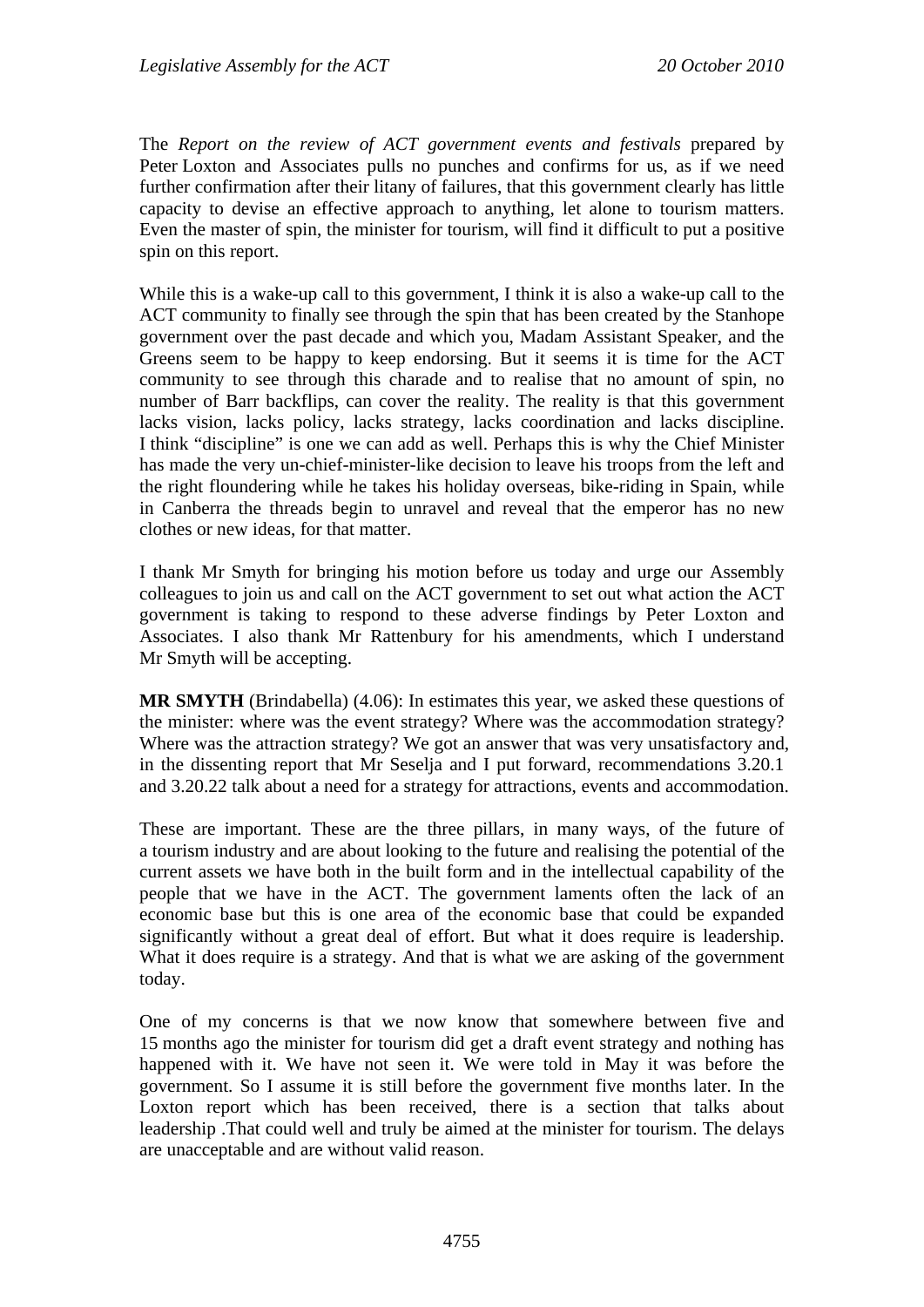There are some fears in the community about what the report may mean in terms of funding. Some groups have raised with me concerns that it may see the diversion of tourism dollars or dollars that are currently being spent on actual events into the bureaucracy. It is something that I will certainly monitor closely because we know the minister, Mr Barr, during estimates on 26 May this year, when we were asking him about this, said, "There will be no further funding for events in this term of government."

We have a review that says, "Develop a calendar of events"—some are for spring and autumn in particular—"and look at something for summer and winter." But, according to Mr Barr's statement, it will be done within existing resources. The plan proposes an additional three committees. It sounds a bit bureaucratic to me. I am sure the point should be that we need to be working towards the outcomes that we desire and then set up a structure to meet those outcomes, rather than say, "Let us set up some bureaucracies that will give us an outcome." It is cart-before-the-horse stuff.

What do we want to achieve? How far do we want to take this? What is the potential? How do we realise that? How do we get the dividend from that? How does the community get the benefit from it? How does the industry grow under it? We should not say, "Let us set up another three committees."

I think we all agree it should be streamlined. Mr Barr and I might even agree on that some day. But to say we are going to streamline it and then put what could be potentially three speed humps in front of the streamlining process seems a bit odd to me. And it will be interesting to see, when the government give us their plan in February, how they address that.

This is an opportunity to get the industry well and truly involved. I have the minutes from the meeting in 2005 where the industry sat around and said: "What do we want? Here are the attractions. Here are the events. Here is the training. Here is the infrastructure." If the minister has not got the minutes of that meeting, I can get them to him. Most of this is still relevant today because most of it has not been done.

**Mr Barr**: They are hopelessly out of date.

**MR SMYTH:** "They are hopelessly out of date," says the minister. There you go. We are just going to write it off. Without even reading it, you just write it off. The top two recommendations, Minister Barr, are for an Indigenous gallery and an Indigenous museum of some description. "Hopelessly out of date"! We just opened one but it is hopelessly out of date. That is probably why.

The only negative person here today has been Mr Barr, in many ways. Even Ms Gallagher could not rise to it. She said, "Mr Smyth said a few negative things." But she could not point to a single word that I had said. But there is Mr Barr, as always. It has been a constructive debate, apart from Mr Barr. It is about moving towards something very special, and that is the future of the ACT tourism industry.

But there are funds. There are the dollars. In particular, there is a reference: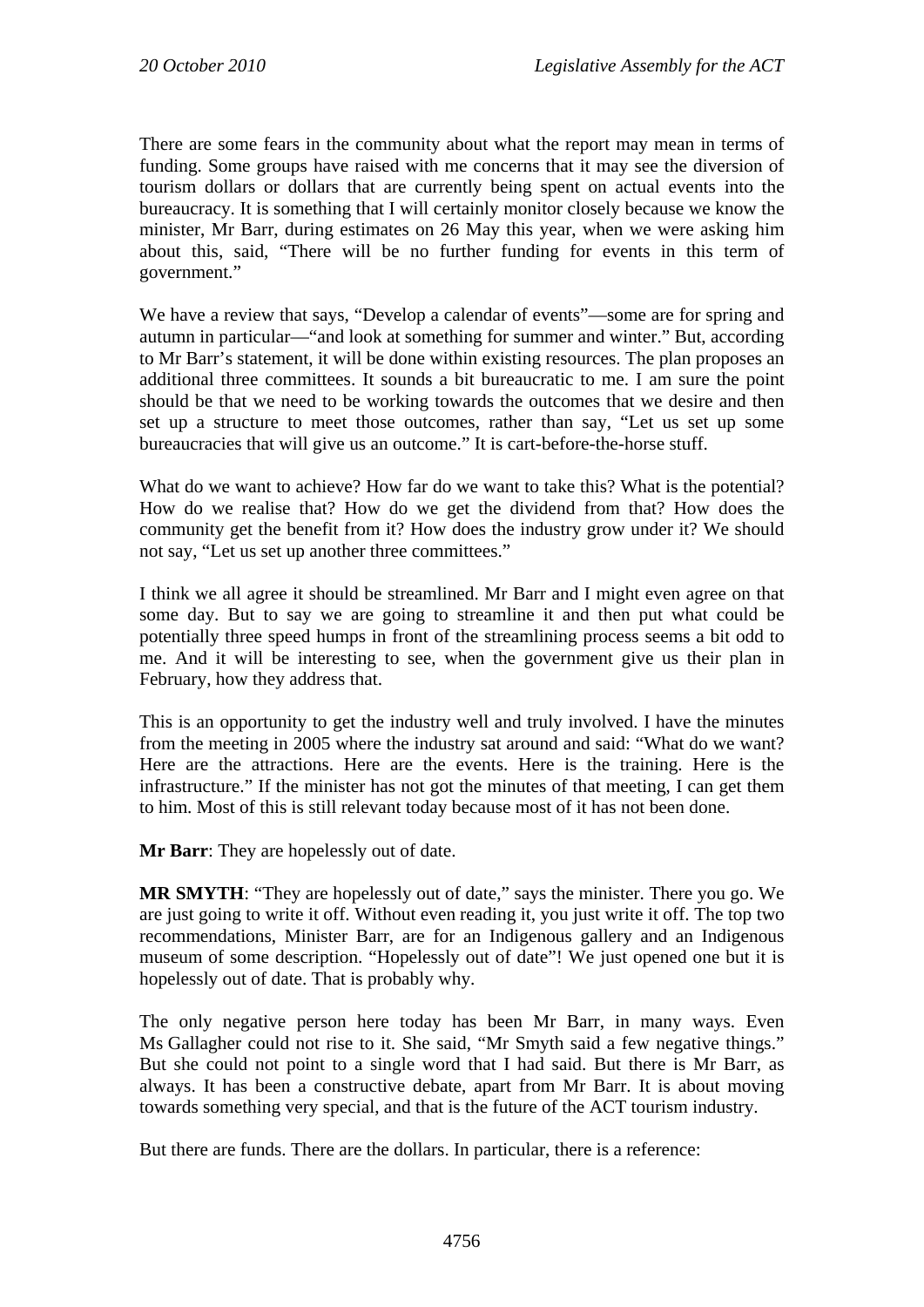It is strongly suggested that this funding should be wrapped into the development of a new Canberra Festival …

So there are questions about taking it from the government's autumn festival. Is the autumn festival disappearing and a Canberra festival appearing? Is the autumn festival staying and then some of the money going to a Canberra festival?

There are concerns that additional bureaucracy and wrapping tourism dollars into something else will lead to a lessening of the budget for tourism. That would be unfortunate and, I truly believe, unacceptable.

Concerns have also been raised with me about the lack of consultation during the process. I have asked a number of the accommodation providers whether they were consulted and I am yet to find one who said that the accommodation industry was asked for their opinion on how these events would work. A number of those people have said to me that in spring and in autumn—

**Mr Barr**: Because it was not about tourism, Brendan, it was about community events.

**MR SMYTH**: Mr Barr says it was not about them. It is about them because the report actually talks—

**Mr Barr**: The Loxton review is about events, not just tourism events. Didn't you listen to anything I said?

**MR SMYTH**: He says it is not about tourism. Events and festivals are tourism. Mr Barr said earlier, "Some of these things have little or no tourism potential." The question is: have you tried? How do you know that? Have you talked to the accommodation sector, for instance, and asked them how it affects them? When there is a festival or something on, does it get people out and while they are out they go to another attraction? I would suspect the minister does not know because a lot of people I speak to see the potential in some of the smaller community events as things that build. Mr Barr said: "Floriade started as a small event. Look at it now."

You will not know until you have got a strategy to test, under reasonable grounds and the Loxton report suggests economic and community benefit would be the two—

**Mr Barr**: But surely not even you are suggesting that the Father's Day event is a tourism event?

**MR SMYTH:** No, I am not suggesting that. That is the negativity of the minister: "Are you suggesting that every event will become a tourism event?" No, I did not say that. You know I did not say it. But Mr Negative over there, the man who cannot ever be wrong, has to make ridiculous statements every time we say it. The man who can never be wrong, the man who can never apologise and the man who cannot stand up and admit his mistakes, is lecturing me and others in this place. We did not hear from him earlier in the week, when the backflip was performed on his behalf by the department. "It is all the department's fault." That is the calibre of this man. He cannot stand up and say, "I have got it wrong."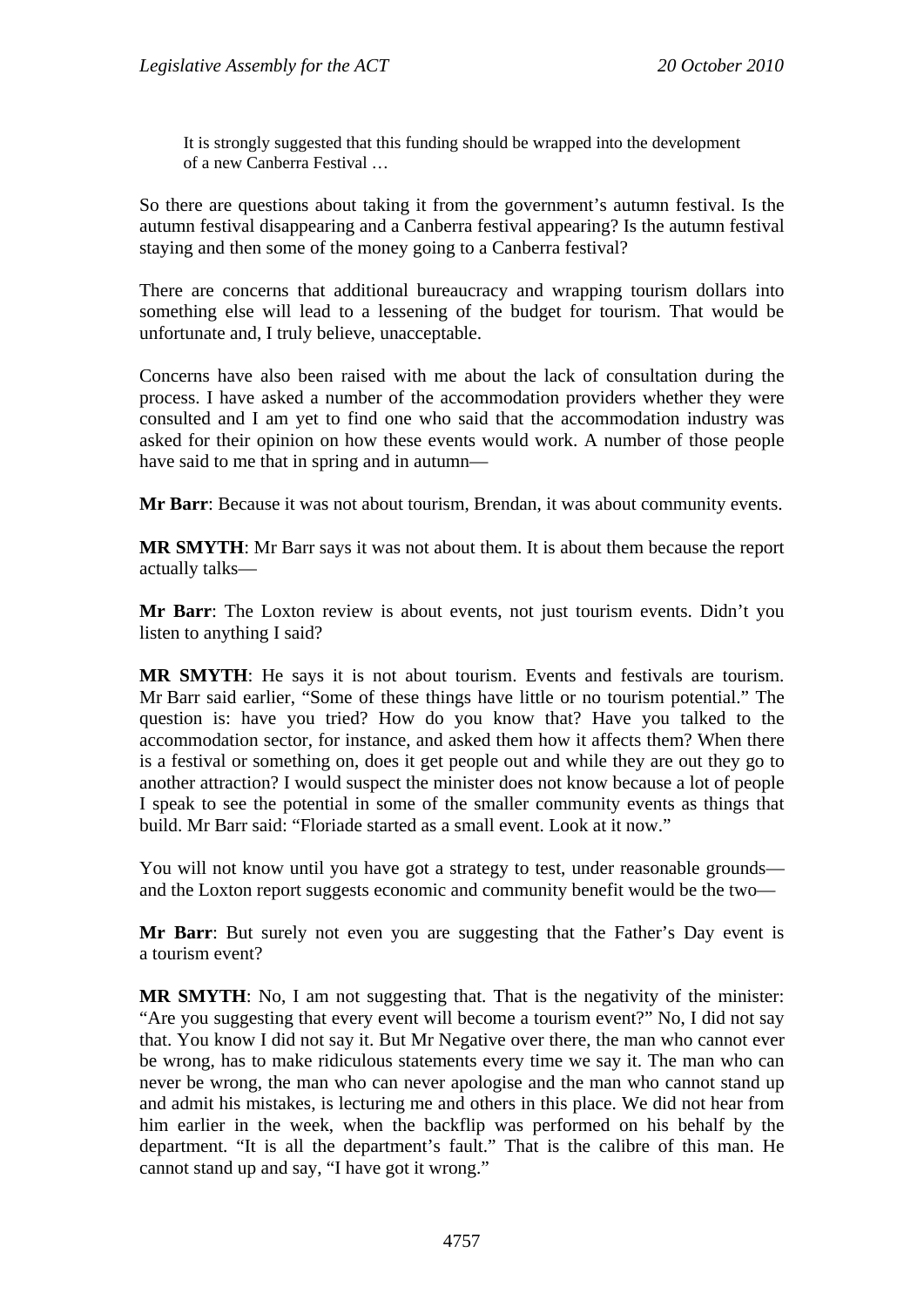Give Ms Gallagher her due—and I have said this several times—she got something wrong in this place one day and she did the right thing. She came back the next day and made the apology and corrected the record. Mr Barr is never seen when he is wrong. His sitting there, giving us a lecture, is most unfortunate, particularly when most people in this debate have been quite positive. That is the problem.

To get back to accommodation, any event, any festival, has the potential to have an effect on the accommodation sector but it was not consulted. On at least three different pages, it says that it will be critical to take account of the availability of accommodation. But Mr Barr says they did not have to be consulted. These can greatly assist in ensuring even more and consistent demand for accommodation. That will have an impact on this sector. This is my favourite, page 21, paragraph 6:

It will also be essential to plan future accommodation and other infrastructure requirements for tourism and events.

It does have an impact. Mr Loxton says it does. He says, "Plan for it, get ready for it, it is coming." If we build this up, one of the things you have to account for is where they will sleep. Will they be like the people who came to the *Masterpieces*, which was fabulous, but did not stay because they could not get a bed? That is the problem. You need to plan for all three. I look forward to seeing these plans.

The Assembly has called on the government to do this. I expect the government to deliver in February their response to Loxton and their plan for festivals and events. I expect to see their plan for developing new attractions in the ACT and I expect to see tabled in this place their plan for the accommodation industry in the ACT as per the wishes of the Assembly expressed today.

**Mr Barr**: Why don't we nationalise it? The accommodation industry, we will nationalise it. There's a thought!

**MR SMYTH**: Again, more insincere comments, insipid comments, from the minister who has no interest whatsoever in this portfolio. And that is a shame.

I certainly thank the Greens for their support in this. I note that there has been no massive attack or counterattack or any reasons put forward by the government for this not to go ahead; so we take that as tacit agreement that it will go ahead. I look forward to seeing tabled in this place in February three plans that will assist the attractions, the events and the accommodation industries in the ACT go forward.

Amendments agreed to.

Motion, as amended, agreed to.

## **Health—breast cancer**

**MS PORTER** (Ginninderra) (4.16): I move:

That this Assembly notes: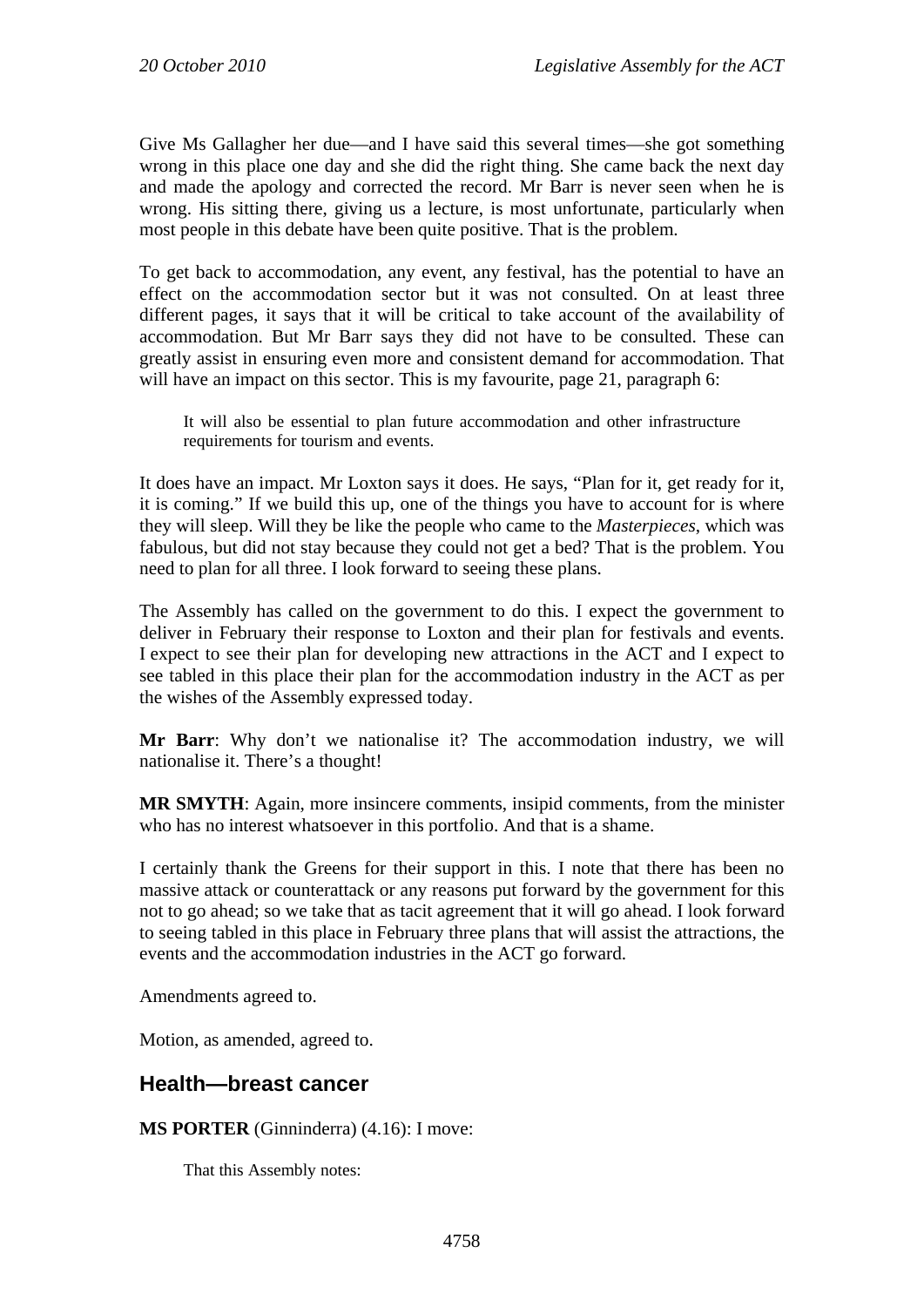- (1) that October is Breast Cancer Awareness Month;
- (2) that according to the 2010 ACT Chief Health Officer's report, the most common cause of cancer related death in females was breast cancer at 18.6 per cent of all deaths;
- (3) the recently released Breast Cancer Treatment Group ten year report indicates that the ACT has the highest age-standardised incidence of breast cancer in Australia, however despite this, breast cancer outcomes in the ACT are excellent, both in terms of disease-free survival and overall mortality from breast cancer;
- (4) that BreastScreen ACT and South East NSW is a population-based screening program aimed at detecting abnormalities early for well women over the age of 40 and targeted specifically to those women in the 50-69 age group;
- (5) that in the 2009-10 financial year, BreastScreen ACT and NSW exceeded their target of 12 000 screens by 909 screens (8 per cent);
- (6) The Canberra Hospital now provides a Diagnostic Breast Imaging Service which will provide x-ray and ultrasound assessment for patients for the first time in the ACT; and
- (7) the recent rollout of the \$5.7 million digital breast screening technology across BreastScreen clinics in the ACT which will provide high quality images and will enable electronic processing of screening images, improving diagnostic times for women in the ACT.

As many of you in this place will be aware, October is known as Breast Cancer Awareness Month, and Pink Ribbon Day is Monday, 25 October—that is, next Monday. Breast cancer is the most common invasive cancer in females and is responsible for the highest death rate. Although uncommon in males, one in 583 men may be affected. Over 12,000 women are diagnosed with breast cancer in Australia each year. Sadly, more than 2,500 women are expected to lose their battle with breast cancer each year.

In the ACT, breast cancer represents 34.5 per cent of all cancers, with an average of 205 new cases per year over the five-year period 2002-06. Yearly rates have not changed significantly since 2002. Breast cancer accounted for five per cent of all deaths in women in the ACT over the same five-year period 2002-06. In this period, one in 10 women in the ACT developed breast cancer before 75 years of age and one in seven before 85 years of age. Rates of breast cancer in the ACT were significantly higher than the national rates between 2002 and 2004. Since the year 2000, rates of breast cancer in the ACT have been consistently higher than the national rates, although this difference was only statistically significant in the years 2000 to 2004.

These women are our mothers, grandmothers, daughter, sisters, aunts, cousins, nieces, work colleagues and friends. For example, my daughter-in-law in Alice Springs was thought to have a possible malignant tumour in her breast tissue not so long ago. However, and fortunately, after undergoing further tests, this was found not to be the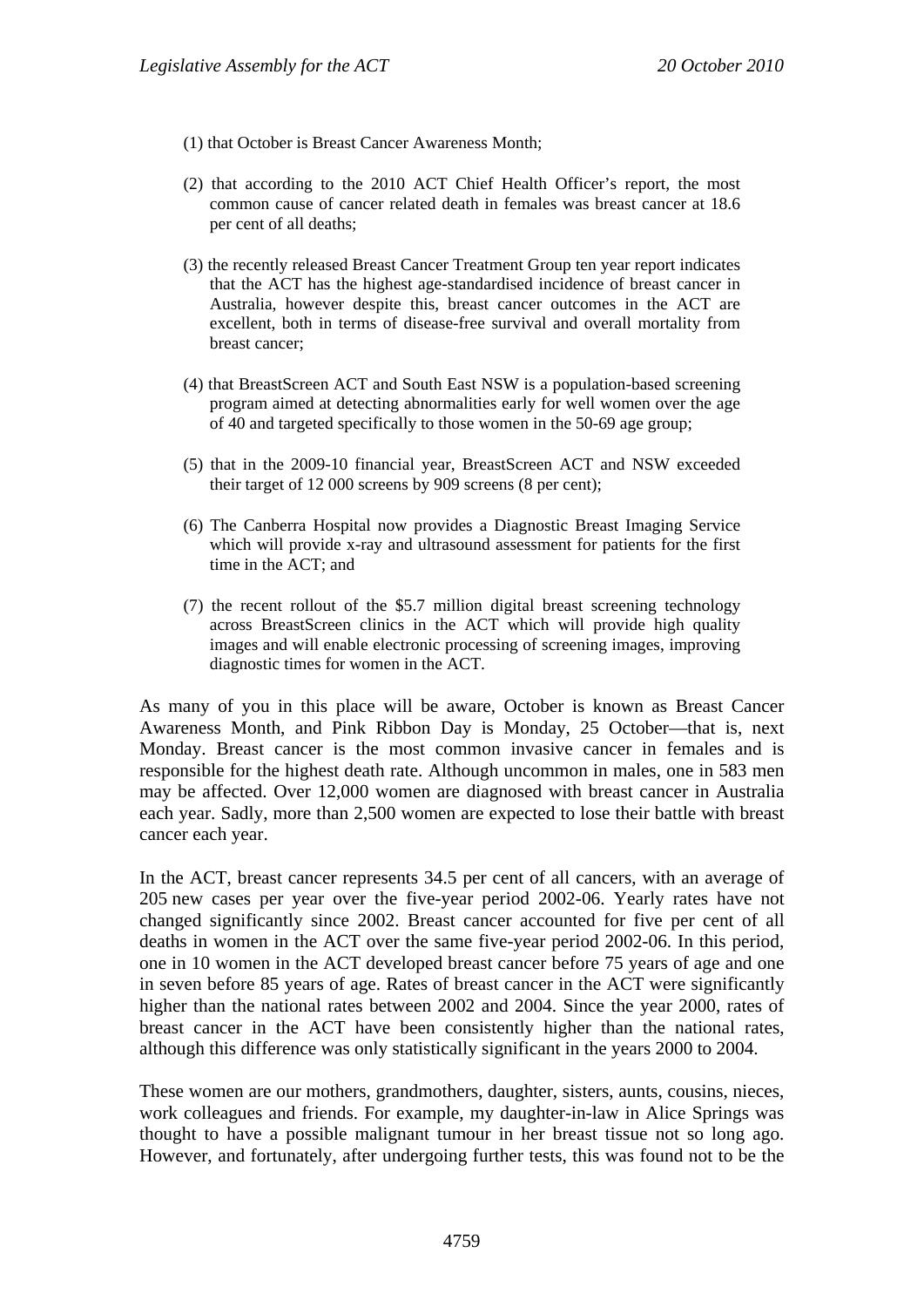case. She has close a family history of breast cancer, so this was extremely stressful for her, as it was for all her family, as you can imagine. I also have a close friend who, about two years ago, had a double mastectomy. She is recovering well I am glad to say. Again, she had a family history. I am sure I am not the only one who has detected breast lumps and have gone through the necessary further tests and have had that anxious waiting time before a diagnosis has been confirmed or ruled out. I am sure I am not the only one in this place who has lost friends through breast cancer.

Increasing age, family history, inheritance of mutations in certain genes, exposure to natural and administered female hormones, obesity due to poor diet and lack of exercise, and excess alcohol consumption are all associated with breast cancer. Women in the ACT have a high prevalence of other risk factors for breast cancer compared with the Australian population. These include being older at the birth of their first child, a higher proportion of women who have never given birth, a higher socioeconomic status and a higher proportion of alcohol consumption at irregular or risky levels.

What then are the likely outcomes following a diagnosis of breast cancer? If the cancer is limited to the breast, 98 per cent of all patients will survive. Survival is considered as being free of cancer five years after the cancer is detected. This figure excludes those with breast cancer who die from other diseases. If the cancer has spread to the regional lymph nodes, survival rates are 83 per cent. On average, 35 women in the ACT die each year from breast cancer-related illness. In 2002-06, the crude mortality rate was 21 deaths per 100,000 females.

According to the 2010 ACT Chief Health Officer's report, the most common cause of cancer related deaths in females was breast cancer, at 18.6 per cent of all deaths. Mortality rates have remained stable over time and are similar to rates in the rest of Australia's population. The risk of dying from breast cancer in the ACT was one in 61 females before the age of 65 years and one in 41 females before the age of 85 years.

Survival from breast cancer has significantly improved. Over the 10 years between 1995 and 2004, survival has increased from 87 per cent in 1995-99 to 92 per cent in 2000-04. The ACT has one of the highest survival rates of all jurisdictions.

Unfortunately there is no proven method of prevention. Women at higher risk, particularly those with very strong family history, can however benefit from hormones, such as Tamoxifen, usually administered over five years. Bilateral prophylactic mastectomy can be considered in high risk women with genome mutations.

The best defence remains in early detection through self-examination and screening. This is why it is so important for women to take this seriously and make sure they undertake the recommended screening. Breast screening every two years is recommended for women aged 50 to 69 years, although it is available to women from 40 years of age. Younger women in high risk groups may also be screened.

Between 1996 and 2006, an average of 55 to 60 per cent of women in the targeted age group—that is 50 to 69 years—participated in the ACT national breast screen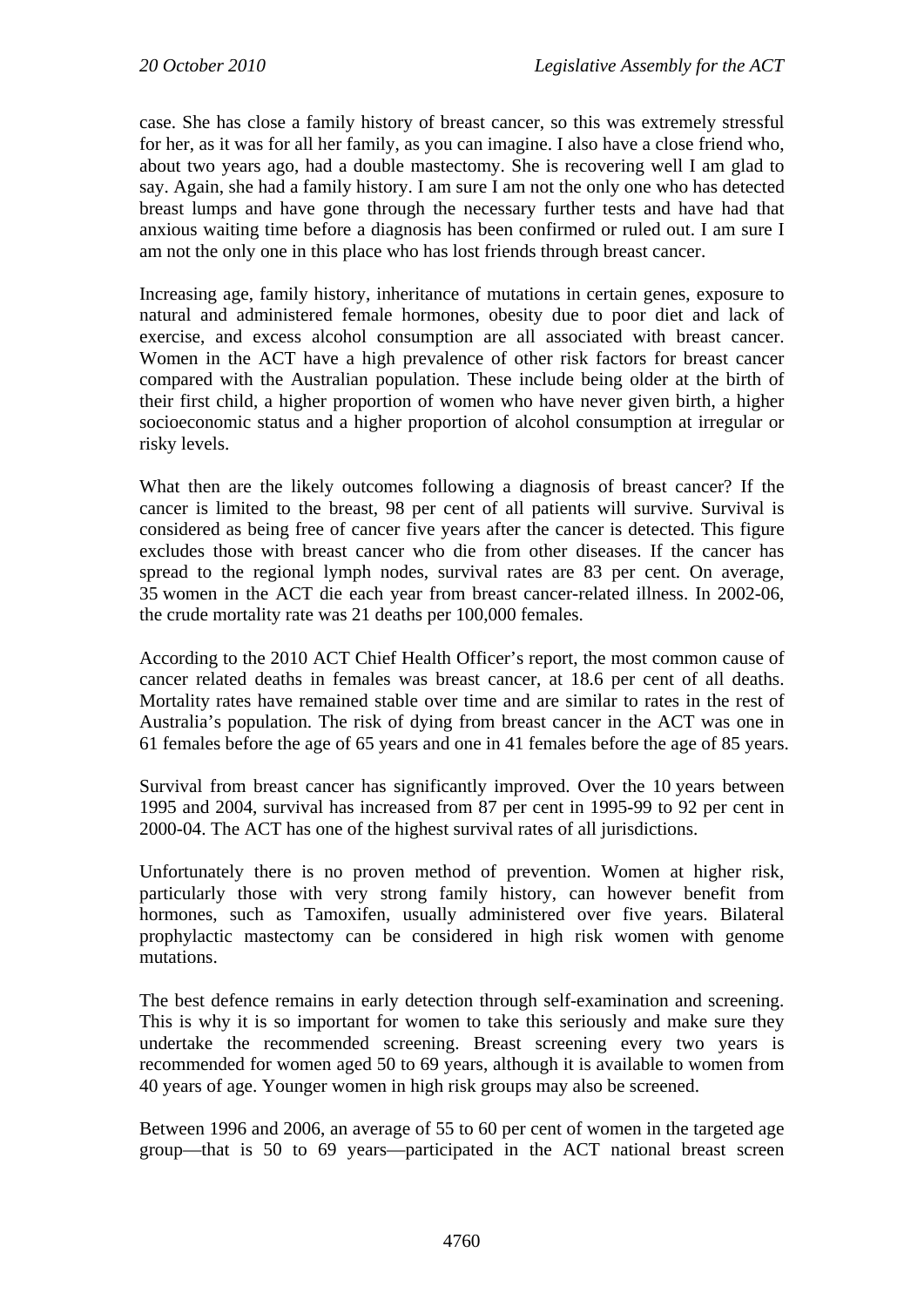program. This does not include women who choose to be screened in the private sector. The detection rate of the ACT breast screen program for small or all-size invasive breast cancers in the target women was higher than the aims for the national accreditation standard and higher than that for the Australian detection rate. During 1996 to 2003, the ACT breast screen program had high program sensitivity—that is, 90 to 95 per cent—indicating that few cancers are missed by screening.

Depending on the type of breast cancer and its severity, treatment ranges from surgery to removal of all or part of the breast and surrounding lymph nodes, chemotherapy and radiotherapy. During 1997 to 2008, of the breast cancer patients who had invasive cancer and who underwent surgery in the ACT and south-east New South Wales region, about half had mastectomies—that is, 53 per cent—and the rest had breast conserving surgery—that is, 47 per cent. Over 90 per cent of these patients received additional treatment such as chemotherapy, hormone therapy, radiation therapy and immunotherapy. Most of the small-size invasive breast cancers were detected by the breast screen program—that is, 50 per cent. Detection by other mammogram screening programs was 16 per cent and/or patient self-examination, 29 per cent.

As I have said, in the absence of prevention, early detection is vital. BreastScreen ACT South East New South Wales is a population-based screening program aimed at detecting abnormalities early for well women over the age of 40 and targeted specifically to women in the 50 to 69 year age group. This is a vital service, as breast cancer is the most commonly diagnosed cancer for women in the ACT as well as women Australia-wide.

Early detection of breast cancer can improve the chances of successful treatment and recovery and can result in greater treatment options for women. Early detection is also important in lowering the potential need for more aggressive surgical procedures. Research has shown that regular screening of women in the target age group of 50 to 69 years has been effective in reducing deaths from breast cancer through early detection.

The Australian Institute of Health and Welfare report of May 2008 shows that in 2005 more than half of the invasive breast cancers detected through the breast screening program were small diameter cancers. The ACT Health annual report for 2009-10 shows that BreastScreen ACT South East New South Wales exceeded their target of 12,000 screens by 999 screens—over target by eight per cent. The report states that the higher numbers are a reflection of the ongoing strong demand for breast screening services.

I would like to congratulate the government and ACT Health on all their initiatives over the past few years in relation to services that support detection and treatment of breast cancer. These initiatives include the upgrade of the BreastScreen ACT and South East New South Wales mammogram X-ray machines from analogue to digital machines, which I understand provides lower dose screening and higher quality images that can be transferred and viewed electronically by clinics and other medical professionals.

Another fantastic initiative is the new diagnostic breast imaging service which was officially launched this month. Run through the Canberra Hospital medical imaging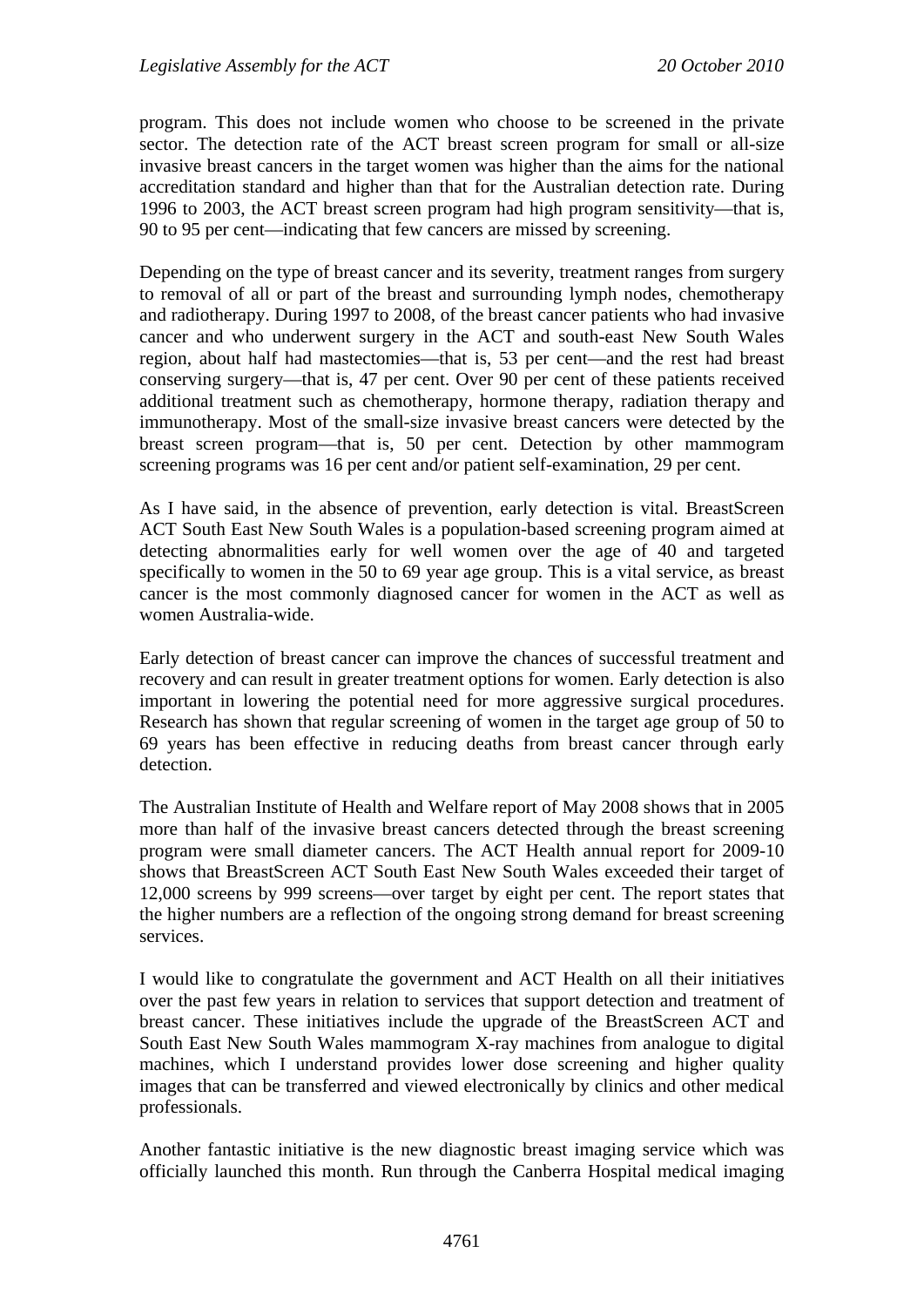department, I understand that this service provides mammography, breast ultrasound and biopsy, and breast MRI to women who are symptomatic, high risk or receiving post-surgery follow-up. These women previously had to access these services from a private provider, which, of course, is often costly.

Once again I congratulate ACT Health and the government on their fantastic services that are provided to combat this terrible disease. I thank all the staff who work either in direct service delivery or care behind the scenes in providing screening or working with women undergoing treatment.

Breast Cancer Awareness Month each October and the Pink Ribbon Day on 25 October is an important opportunity to promote self-examination and screening. It is also a time to recognise and thank all those in the non-government sector who provide support services for those who have been diagnosed, such as Bosom Buddies, the wig service, Dragons Abreast and also groups such as the ACT Eden-Monaro Cancer Support Group.

This is a time we can recognise and join with those who are raising important funds for research by attending breakfasts or taking part in other fundraising activities such as the Pink Ribbon Motorcycle Ride. I would particularly like to thank the numerous volunteers, who are often survivors of breast cancer themselves, who work tirelessly to raise much-needed funds for research or in providing important practical and emotional support to women and their families.

I also recognise there are many women living with and undergoing treatment for breast cancer, and these women and their families face numerous issues in relation to living with cancer on a daily basis, not just during one month of the year. This is why it is so important that the ACT government has taken the measures that it has taken. I urge all members in the Assembly to support this important initiative.

**MR HANSON** (Molonglo) (4.28): I would like to firstly thank Ms Porter for bringing this important motion forward today and thank her for her words. It is important to indicate that the opposition will be supporting this motion. Breast Cancer Awareness Month, which we are in at the moment, is an important tool for exposing and promoting the importance of breast cancer detection, prevention and treatment in the community. It is an international annual event that aims to increase the awareness of the disease and raise crucial funds for research.

Breast cancer is indiscriminate. There is no reason why our mothers, our sisters, our daughters or our aunts may be struck by this cancer. Whilst vital research has brought us valuable information on risk factors and preventative measures, we still cannot predict who may be the victim of breast cancer and when.

One in nine Australian women will be diagnosed with breast cancer before the age of 85. The incidence of breast cancer has risen by 20 per cent in the last 10 years and mortality rates have remained largely unchanged. Traditionally we have thought of breast cancer as being an affliction of older women, but there is a growing awareness that breast cancer also affects younger women—struck in their prime, raising young families, travelling the world or climbing the corporate ladder. Approximately 25 per cent of breast cancer diagnosis is for those less than 50 years of age.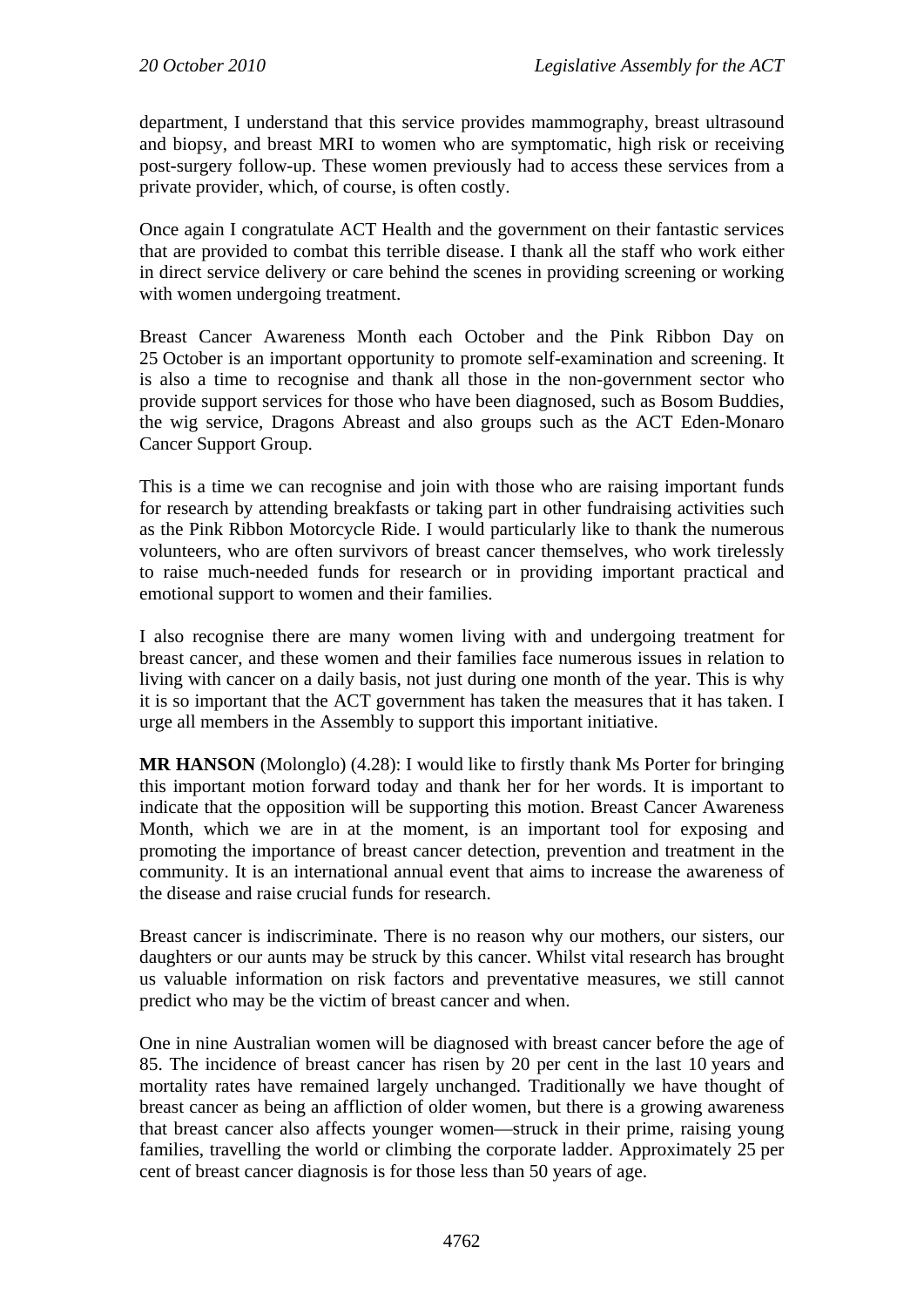Whilst the percentage of young women diagnosed with breast cancer may be small, the impact is huge. Diagnosis for young women is difficult and often thwarted by the fact that they are perceived as low risk. They are not caught by national screening programs and therefore community awareness of the need for early detection is even more vital. I congratulate the ACT Cancer Council on their Girls Night In events, which raise awareness amongst young women whilst also being a valuable fundraising opportunity. I take this opportunity to note that Brigitte Morten, who has joined the staff in my office, held a Girls Night In event last Friday, in which she raised \$300 for the Cancer Council. I congratulate her on that event.

In the ACT we are fortunate to experience one of the highest rates of breast cancer survival in Australia. However, we also experience one of the highest rates of breast cancer diagnosis in Australia. Every year in the ACT, 200 new cases of breast cancer will be diagnosed in women and one new case in men. A 2008 Australian Institute of Health and Welfare report predicted that there would be an increase of 22 per cent in the number of all cancers being diagnosed in the ACT each year. This is a result of not only our growing population but also our ageing population.

BreastScreen ACT and New South Wales exceeded their targets for the number of breast cancer screenings in the 2009-10 financial year. I congratulate them on doing so. Whilst this may be good news for the service, it does not reflect the fact that there are still disturbing gaps in the government's provision of breast screening. The percentage of women in the target range of 50 to 69 years who have had a breast screen in the past 24 months is unchanged.

In the 2008-09 financial year, only 55 per cent of women in the target range of 50 to 69 years had a breast screen in the past 24 months. In the 2009 financial year, this percentage is unchanged. This is a frightening result given that the average age of first diagnosis for breast cancer is 60, and that 51 per cent of all breast cancer diagnoses occur in this age range. The need for focused policy and awareness of the need for screening in this age range is widely recognised internationally and domestically, but the ACT government has been ineffectual in actually bringing about necessary changes to ensure that this group is receiving adequate services.

Unfortunately, in the same year 70 per cent of women who requested a breast screening appointment did not receive that appointment within 28 days—not only failing ACT Health's target but failing the women of the ACT. With an increase in the demand and need for these services, along with the highest incidence of breast cancer in Australia, we must be proactive in service provision.

The ACT government have been quick to promote that they are establishing new facilities and investment in digital breast screening technology. However, without the staff for these facilities, their impact on breast screening rates, and therefore survival rates, will be minimal. The ACT Health annual report for 2009-10 states that, with the shortage of radiographers, there will continue to be an impact on waiting time for appointments and assessments for breast screening services. Without a focused effort by the ACT government to train and recruit radiographers in the ACT, there will be little or no gain.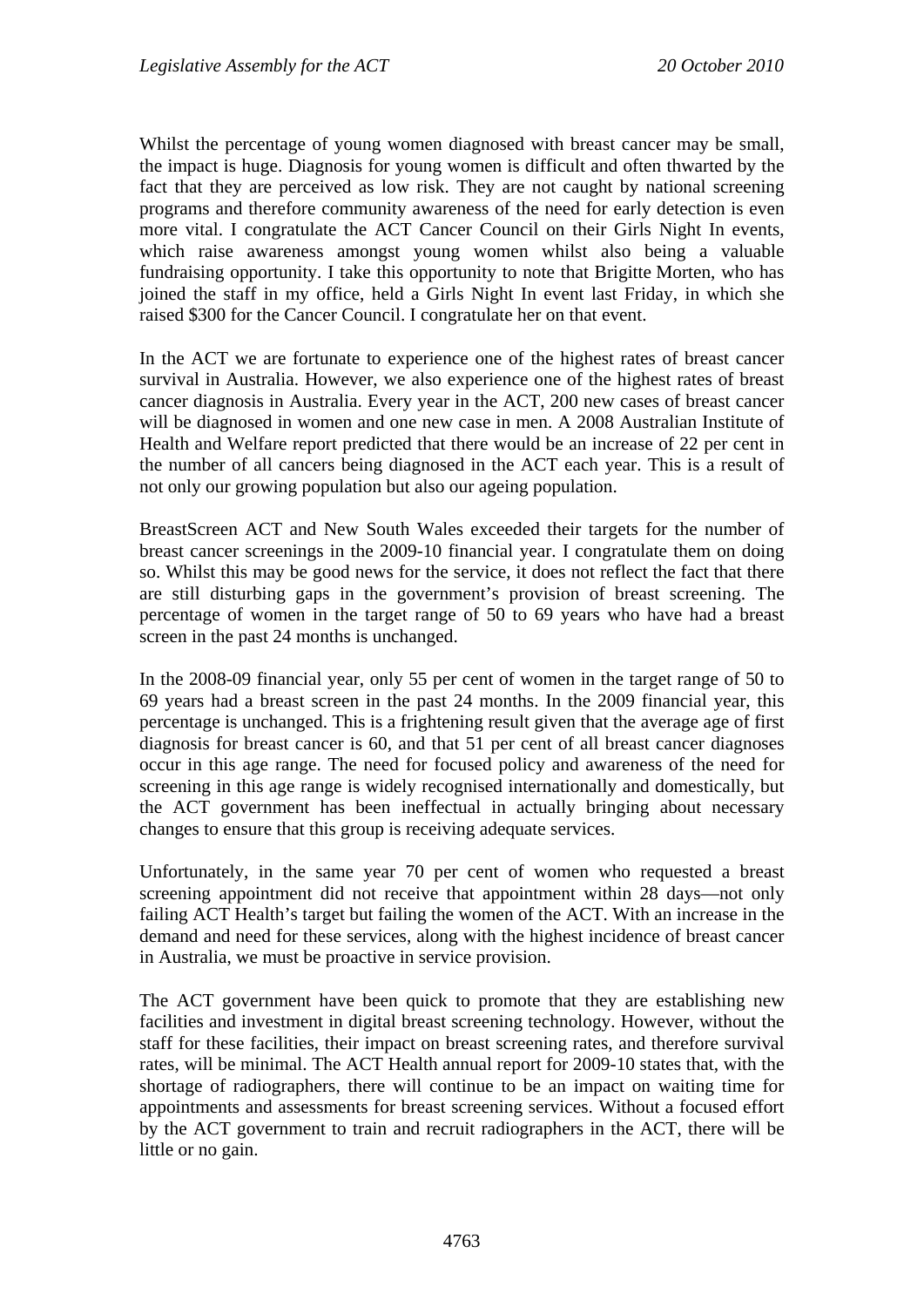This is why I foreshadow an amendment that I have circulated and will be moving that notes the ACT government's continued failure to meet breast screen participation rates for women aged 50 to 69 and the failure to meet the target for women to receive a breast screen within 28 days of making an appointment. I believe that the Greens will not be supporting that amendment. I am not sure what the response will be from the government—

**Ms Gallagher**: Did you talk to us?

**MR HANSON**: I circulated the amendment. I would encourage both the Greens and the government to support that amendment. It simply outlines where the government is not achieving some targets. The motion as it stands outlines some of the successes, and I congratulate the government on those, but it is important that in any motion, in any debate in this place, we acknowledge not only where things are going right but where there are gaps in the service and where we are not achieving the targets.

If we were to pass a motion in this place that did not acknowledge the fact that there are gaps in the provision of service at the moment and that we are not meeting some important targets for women in particular age groups who are not getting the screening, or getting the screening within a certain period of time, that would be disappointing. I ask the Greens to reconsider their position and I encourage the government to support the amendment.

Cancer support agencies in the ACT can do only so much. They can raise awareness and provide information on the need for breast screening tests, but without the backup of the government their work is redundant. We cannot let the valuable work of the ACT cancer support agencies go without results. The thousands of volunteer hours that go into awareness programs in the ACT cannot be wasted because the government cannot back them up with targeted screening and adequate screening facilities being made available.

From the government's perspective, I believe that there is always more that can be done. Even though the government is failing to meet its current targets in some areas, I ask for us to consider whether these self-determined targets for breast cancer screening are in some cases too conservative. With the growing awareness of the burden that breast cancer places on young women, and also men diagnosed with breast cancer, it may be time to evaluate whether we are setting our targets too low in some cases. Breast cancer is the most common cancer amongst Australian women, accounting for almost a third of all cancer diagnoses. For Aboriginal and Torres Strait Islander women, breast cancer is the most common cancer experienced. And for men, the number of men diagnosed with breast cancer each year between 1996 and 2006 almost doubled.

As the majority of breast cancer in young women is the result of genetic predisposition, we can enhance the areas of high-risk surveillance, genetic counsellor services and genetic testing. We can aid research into effective screening techniques for those less than 40 years of age and research into the devastating impacts that the diagnosis and treatment of breast cancer have on fertility and the increased risk of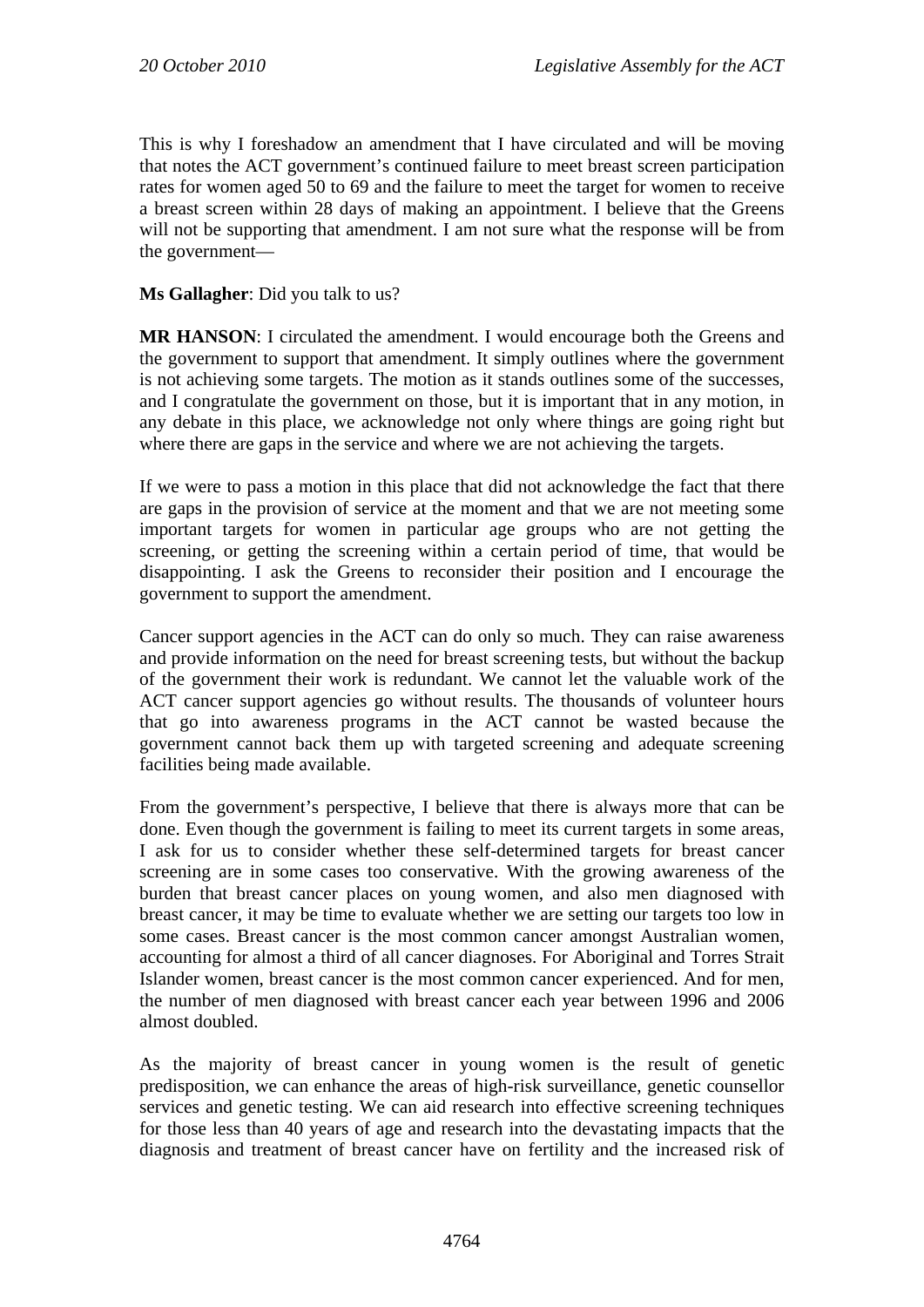further cancer development. The focus of breast screening targets and the awareness of early detection could be expanded so that breast cancer in young women is detected earlier, increasing their chances of survival and decreasing the rate of subsidiary complications. It is important to remember that the breast screening policy of the current government would have done little to help people like Kylie Minogue or Jane McGrath, the people who are now seen as the human face of breast cancer in Australia.

The US preventative task force last year departed from their longstanding recommendation that women aged 40 and older should be screened every one or two years. They now recommend breast screening for all women under 50. In Australia the BreastScreen Australia Evaluation Advisory Committee recommended to the federal Health Ministers Advisory Council that women aged 45 to 75 should be targeted, which is significantly broader than ACT Health's target age group of 50 to 69. Recent research into the mammogram program provided in Sweden showed that breast cancer mortality for women aged 40 to 49 was significantly reduced with regular mammograms. Studies in Australia have found that providing free mammograms for the currently targeted age group of 50 to 69 years has decreased the mortality rates by 21 to 28 per cent. Imagine the results if this program was extended further.

Breast screening should form the focus of our breast cancer policy. While awareness and information on self-examination is important, research by the Medical Journal of Australia shows that screening has the highest impact on mortality rates.

Across Australia, the participation rates for Aboriginal and Torres Strait Islander women in screening programs is lower than among their Indigenous peers, with only 38.1 per cent of Indigenous women having received a breast screening test in the last 24 months. It can be argued that more focused and tailored programs could increase this participation rate.

It is clear that there is much more that can be done in the ACT to reach current targets and that ACT Health should consider expanding current programs to ensure a more focused and effective fight against breast cancer. It is important to acknowledge the part that passionate advocates play in bringing breast cancer to the forefront of our minds, some of whom are survivors and others who are, sadly, no longer with us. The fact that I have risen today to speak on this topic is the result of years of dedication, thousands of hours of volunteer work and an unrelenting commitment by many to change the perception of breast cancer.

Once, breast cancer was a secret women's problem to be talked about in hushed tones; now, it is publicised and discussed on almost every level and by almost every individual. I can only imagine that those early advocates could only dream that Old Parliament House would be lit up in pink or that local AFL players would take to the field with pink ribbons around their arms. These passionate people, largely volunteers, largely removed the veil from breast cancer and gave it the level of awareness that is, sadly, all too necessary.

In the ACT we are lucky to have passionate advocates amongst us. Not only do they raise vital awareness in the community but their support for local breast cancer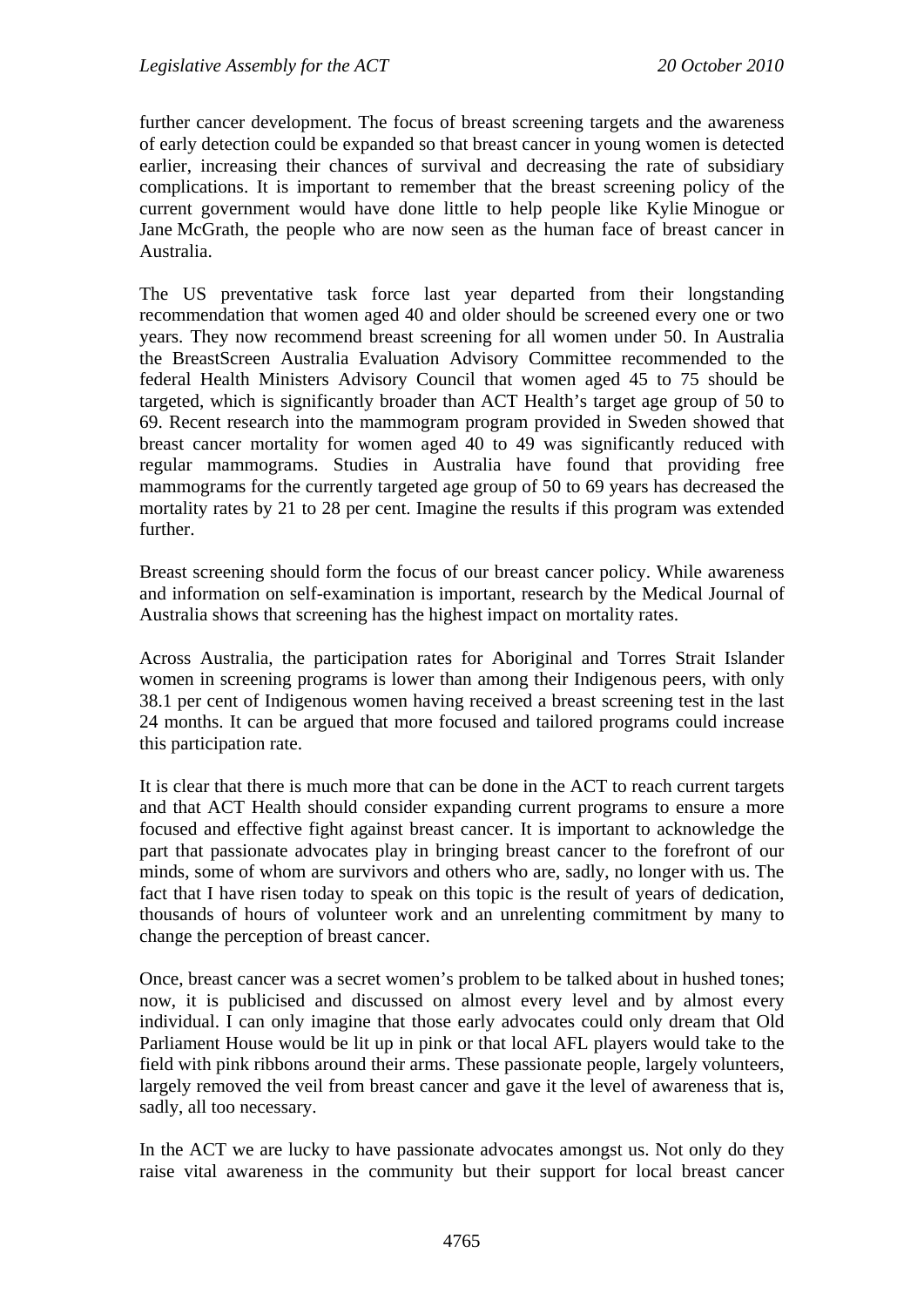sufferers is invaluable. The ACT Cancer Council provides valuable work and support through research, patient support and the provision of information, prevention, treatment and advocacy for women living with breast cancer. The ACT Eden Monaro Cancer Support Group offers practical, emotional and financial support to breast cancer patients and their families to help them through the tumultuous time of diagnosis and treatment.

Bosom Buddies and Dragons Abreast ACT are great examples of non-profit organisations that support women living with breast cancer, working to provide emotional and practical support whilst raising awareness in the community. I would like to mention that there are a number of people in this room who will often get out and support those organisations. The linkages among the Assembly in a tripartisan sense are to be welcomed. I remember last year going to the Dragons Abreast event, which I got this pink bracelet from. Kate Lundy and I were there presenting the prizes together, and I will be there with Senator Kate Lundy at the Bosom Buddies event on Monday night in recognition.

I know that other members of the Assembly from all parties will be participating in many events over the coming week to support, recognise and acknowledge the hard work done by the many hundreds, or maybe thousands, of volunteers in recognition of the people suffering from breast cancer in the ACT. I do acknowledge that this is a very tripartisan endeavour. The organisations I spoke about are just the tip of the iceberg of organisations and individuals who do work in the ACT community to support those living with breast cancer. Their work is often unseen to us but it is very precious to many.

Whilst breast cancer may wage its war on an individual's body, it will be defeated only by a team. In the ACT, this team is made up of caring practitioners, from doctors to nurses and radiologists, who strive for the best medical outcomes; of the family and friends who rally around to support the individual in their fight; and of the many volunteer-based agencies that jump in to provide the vital information and emotional and financial support.

I want to reiterate my support and admiration for the very hardworking and dedicated staff that we have throughout the ACT, and in particular those dedicated and hardworking staff in ACT Health who make a real difference for people suffering from breast cancer and who aid young women and older women by supporting them in preventative measures. I have been lucky enough to meet a number of them through the opportunities I have had to visit ACT Health, and I thank the minister for her gracious support in allowing me to go out and meet with staff through those opportunities.

As we celebrate Breast Cancer Awareness Month this October, I ask that we not only recognise individual survivors and those we have, sadly, lost, but also acknowledge these many unspoken heroes who have striven to bring breast cancer awareness to the forefronts of our mind.

I reiterate that the Canberra Liberals welcome Ms Porter's motion. We will be supporting it. I have circulated an amendment which I ask the government and the Greens to consider supporting. I move: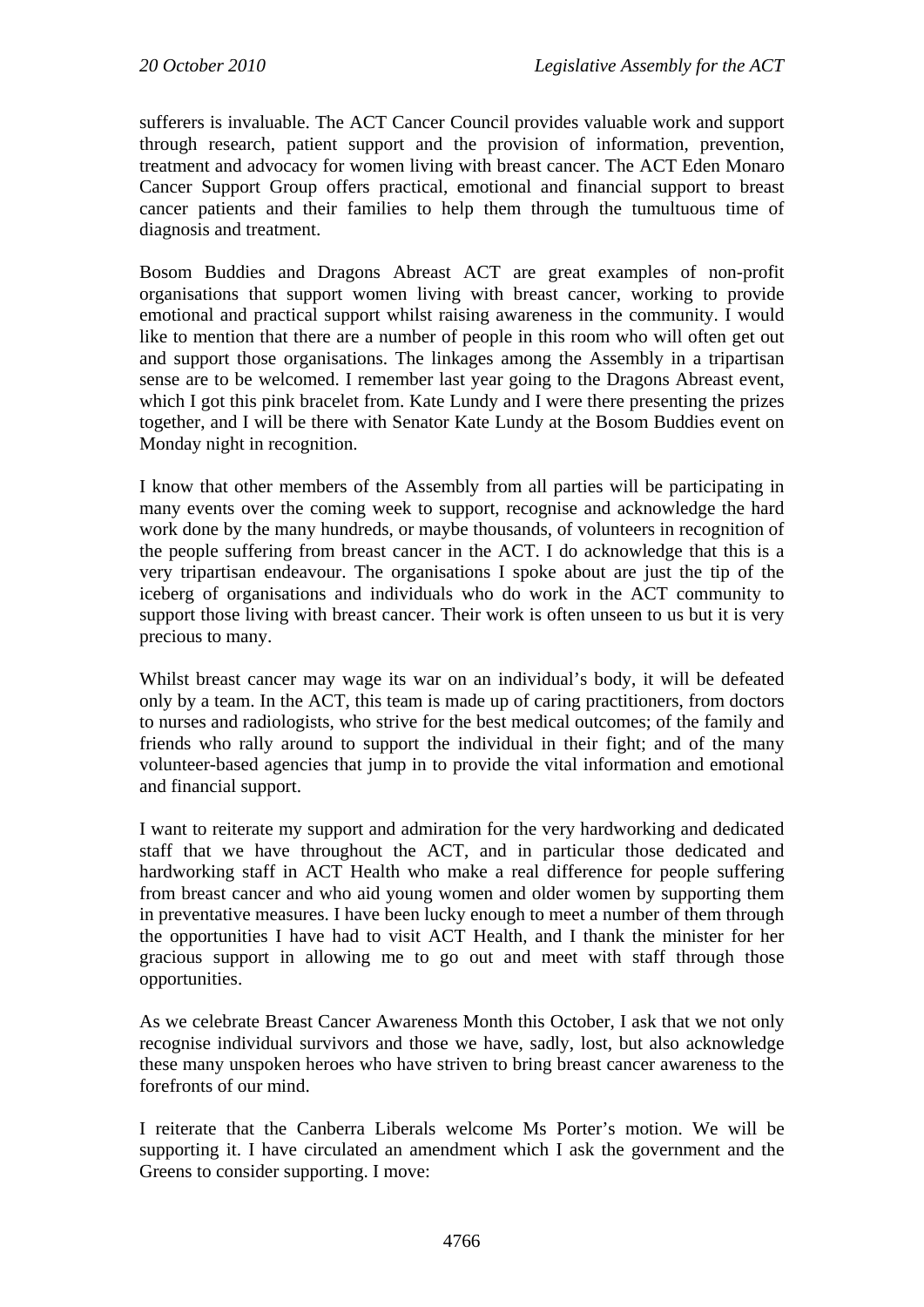Insert the following new paragraphs"

- "(5A) that the ACT Government has continued to fail in meeting its target for breast screen participation for women aged 50-69 years;
- (5B) that the ACT Government has failed to meet its target in providing women with a breast screen within 28 days of making an appointment;".

**MS BRESNAN** (Brindabella) (4.43): I will speak to the motion and the amendment. I thank Ms Porter for bringing on this motion today. The Greens will support the motion. The Greens recognise the distressing impact breast cancer can have on both women and men, their families and their community. The Greens agree that the government has been providing quality treatment and services to people experiencing breast cancer and we note the results of the 10-year quality assurance project that was recently made public.

We do have a high rate of diagnosis in the ACT. Perhaps because of the successful diagnostic services provided, detected malignancies are becoming smaller, with fewer lymph nodes involved. It is hard to know from which angle to approach the subject of breast cancer because while there has been great success in improving treatment, there remain a number of people who still lose their lives to the disease.

Over the 10 years that the recent study was conducted, 176 out of 2,829 patients that were being followed lost their lives to breast cancer. Behind every woman or sometimes man that is lost, there is a family and community that is left to cope. As Ms Porter said, there will be few people who do not know someone who has had breast cancer or lost their life to breast cancer. My auntie actually lost her life to breast cancer; so I have seen the impact it has on family and friends.

This can be especially devastating where a woman did not have the chance to live a full life and when the immediate family left behind have difficulty coping. While I acknowledge that the government is providing quality treatment, there are some areas of treatment that Bosom Buddies, a very important voluntary and peer support service, is concerned about.

For example, here in the ACT we have three breast cancer nurses employed by Calvary Health Care. One of these nurses is currently on extended leave and the remaining two must meet a high level of demand. When one of the two remaining nurses does go on holidays or takes leave, there is only one nurse left to carry the burden. The role these nurses find themselves in appears to be very stressful and there is concern about the sustainability of the workflow for the staff.

The lymphoedema clinic at Calvary hospital located with the physiotherapy department was established several years ago after advocacy by local groups including Bosom Buddies and local members of the Breast Cancer Network of Australia. Bosom Buddies volunteers were able to raise funds and donate a laser machine to the clinic. Today the clinic serves about 25 new referrals every month. Once a woman experiences lymphoedema she will most likely need ongoing support and treatment by the clinic.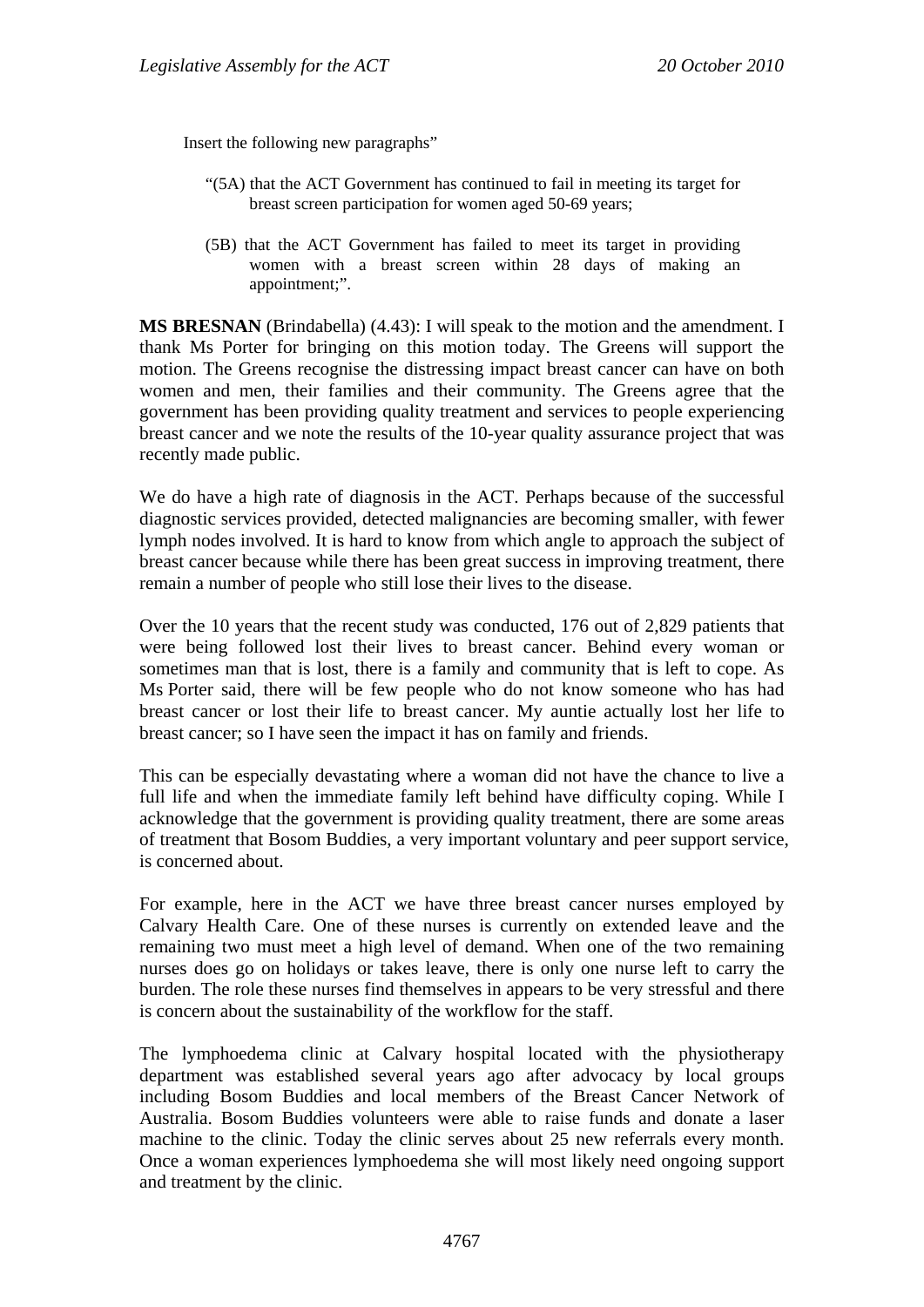In recent times the demand for this service has become untenable for the two lymphoedema physiotherapists at the Calvary clinic. The results of this are problematic for patients. In a recent letter to the Minister for Health, Bosom Buddies pointed out that women with symptoms of lymphoedema are advised to seek treatment early, but in some cases they are being asked to wait a number of weeks where in the past they could have accessed the service sooner.

This does mean that there is a potential for conditions to advance before they receive intervention treatment. Women may also wait a number of weeks for appointments to get much needed replacement lymphoedema sleeves. There are very limited other sources for them in the ACT. Due to constantly growing demand, patients cannot get frequent enough laser and other treatment from the lymphoedema physiotherapist. Laser treatment is in fact rarely offered to patients due to the limited number of trained staff and the ever-increasing patient numbers.

Bosom Buddies is also aware of new methods for early diagnosis that are being used in many hospitals in Sydney and other parts of New South Wales. This method is known as bioimpedence and uses special equipment. When ACT Health management were told that this equipment was providing best practice diagnosis, management advised that people would have to most likely look into fund raising options to obtain the equipment. I do hope that a better and more sustainable outcome can be worked out.

I would like to touch on the social determinants of health, because this concept recognises the different health outcomes people from income profiles have. The lower income profiles, of course, are suffering lower life expectancy. Research based on US data has found that the lower income women are less likely to survive breast cancer than their affluent counterparts, most likely because of later diagnosis and lower rates of recommended treatment.

When socioeconomics were considered alone in the research, women in the poorest areas were almost one-third more likely to die during the study period than those living in higher income areas. Although I do appreciate that the US does have a different type of healthcare system to our own, one could expect that the findings could possibly translate to a degree to our local population, especially given the high cost of living we do experience in the ACT.

Being diagnosed with breast cancer is expensive. Women have to pay for an ultrasound, mammogram and two needle biopsies as well as a number of GP visits and specialist visits to receive a diagnosis. If they do not have the funds available to afford this, they may forgo various tests, living with the fact that they may have a breast cancer but cannot afford diagnosis. If a woman has a family history of breast cancer and wishes to be checked prior to the age of 40 in order to be precautionary, it is also sometimes the case that she may not be able to afford some of the screening.

Once a person is diagnosed as having breast cancer there is the associated cost of treatment, doctors appointments, medication during treatment, time off work, childcare and ongoing hormone treatment. With regard to women having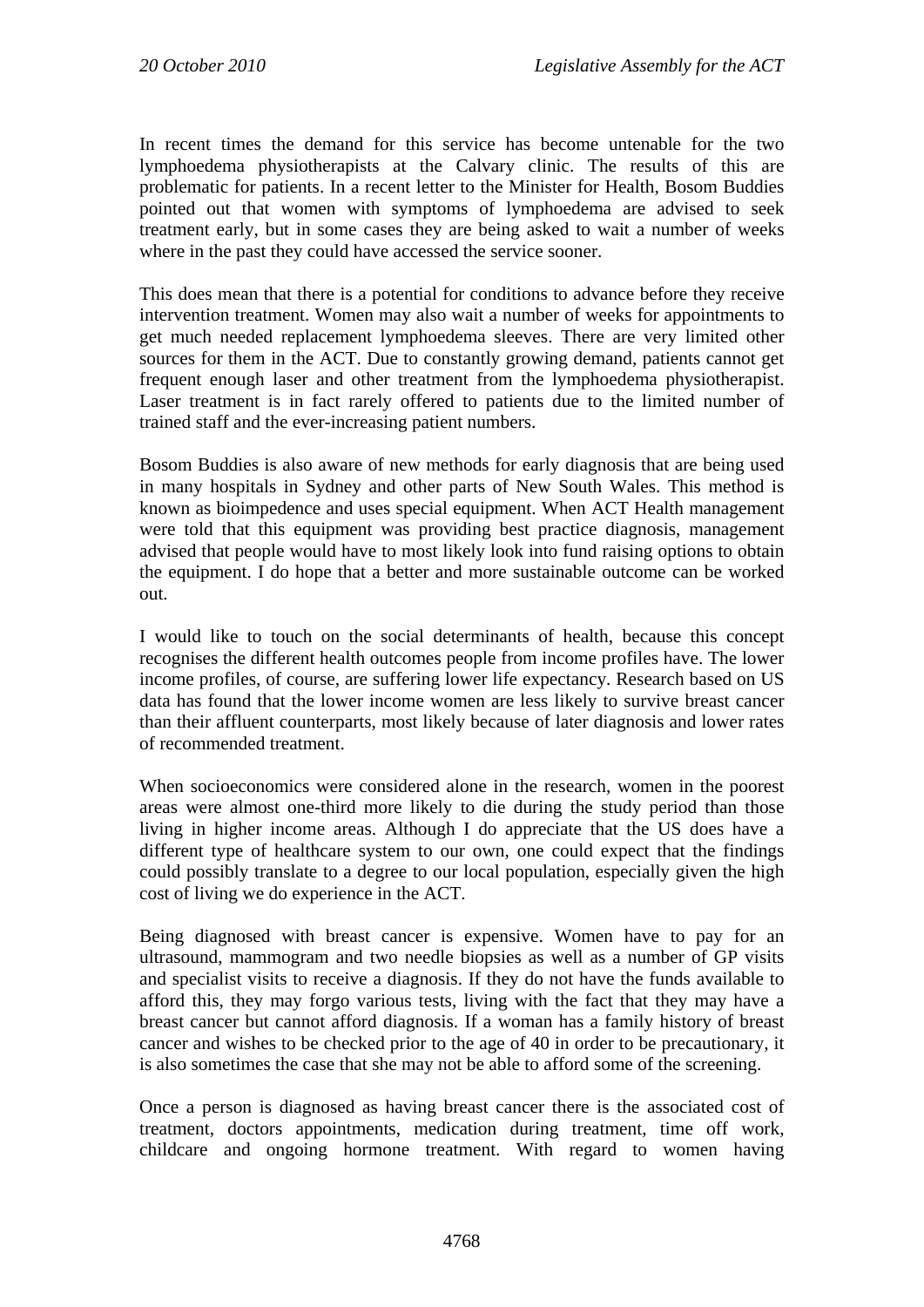mastectomies, women can receive Medicare payments for prosthetics but they have to make the payment up front and then be reimbursed. The prosthetics are not cheap and sometimes women cannot afford them.

For a time Bosom Buddies were able to run a loan scheme where they assisted women with the up-front payment, but as this scheme required ongoing fundraising, Bosom Buddies were not able to continue with the service. There is also the issue of follow-up for patients post cancer. Until recently screening was very expensive for women but a new service has been opened by the government that covers this. I have no doubt that many women will be very thankful for this.

Looking at the health services, in particular cancer services, that are provided by the ACT government, we believe that the government is doing a good job overall with regard to providing breast cancer treatment. In fact, there are a number of other areas of the Health portfolio that could require the same level of attention.

Recent research has shown that lung cancer is overtaking breast cancer as the highest cause of mortality for women in both New South Wales and Victoria. This is not yet the case in the ACT but it is a trend that may occur locally. Although the rate of men dying from lung cancer has declined since its high in the early 1980s, women's mortality rates are only just reaching their peak. This is because women's smoking rates were at their highest much later than that of men. I should also note that suicide is the highest cause of mortality for women under the age of 34 nationally. That is an area that requires greater attention.

According to our latest Chief Health Officer's report, breast cancer remains the largest cause of cancer-related death for women at 18.6 per cent of all deaths, followed by colorectal cancer at 13.5 per cent and lung cancer at 12.6 per cent. The Chief Health Officer notes that female breast cancer has shown a statistically significant increase in survival rates. This is because of the good work that has been done in advancing the treatment of breast cancer. Other groups are looking to adopt the same model.

I note that the Prostate Cancer Support Group is seeking support from the government to have positions similar to those of the breast cancer nurses. The support group has put in budget submissions asking for three special prostate cancer nurses to be appointed and funded by ACT Health. Prostate cancer has become the most prolific form of cancer when looking at the rates of cancer for men. That is compared to women as well.

Given that two of the five urologists in the ACT recently retired and as a territory and a nation we are making a move to better utilise the knowledge and assistance that nurses can provide, the funding of three specialist prostate cancer nurses for the ACT would significantly assist those men who are dealing with prostate cancer treatment and require much greater information and assistance in making choices about that treatment and dealing with the side effects.

Possibly many groups are looking to a campaign such as the highly successful Pink Ribbon campaign to use as a model for raising awareness and increasing support. It has been a long-term campaign by many women to get to this point. Breast cancer in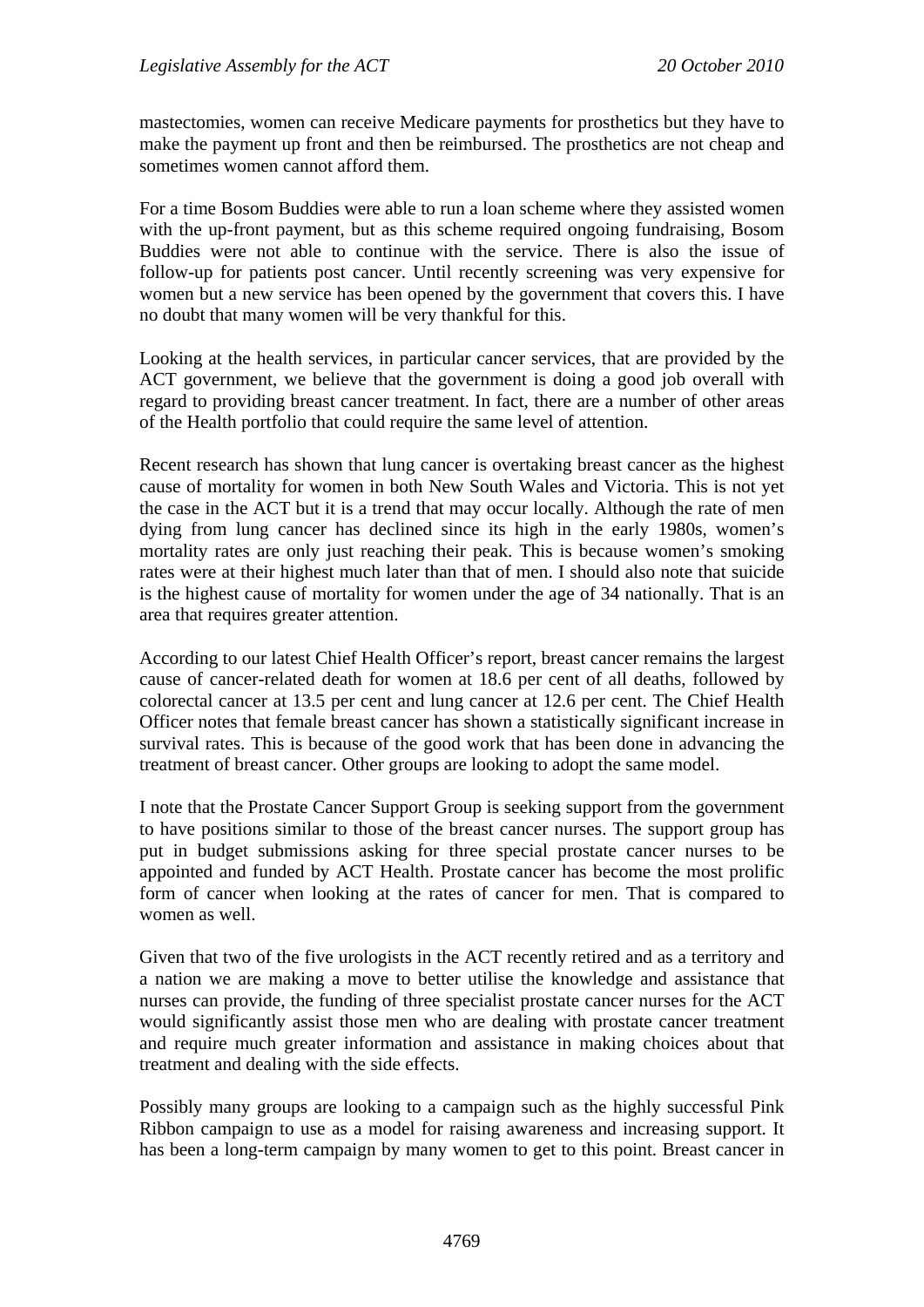the early 20th century was a dramatically different disease from what we see today. Women very often watched lumps in their breasts grow without seeking help and there was no sense of urgency about what to do because many women did see it as a death sentence. By the time women made it to the doctor, tumours were often at a size which was untreatable.

In the mid-60s and 70s, however, there was a significant feminist movement in relation to health and women became much more actively involved as consumers. A feminist healthcare movement started to take an active role in addressing breast cancer. Many physicians were men and they decided during the surgery whether a radical mastectomy should be performed. But by the 1970s, as feminism and women's liberation were emerging, this type of arrangement was increasingly unsatisfactory for many women.

Women had also begun to question other areas of their health care. Most notably, women had begun to question the ability of male doctors to make decisions during reproduction and when women were giving birth. In the case of breast cancer, the same occurred. Women became involved in deciding what type of treatment they should receive. The women suffering breast cancer at that stage did much through their activism for all women, no matter what disease they were suffering from.

The activism informed other women through magazine and newspaper articles that they should ask their doctor questions, they should research the issues themselves and share their experiences with other women. The improvement in breast cancer treatment over the last 50 years is a testament to those women who were involved in the campaign and I do support the words that Mr Hanson noted about all those women that, through their tireless work, have really had an impact on the sort of campaigns we see now and the awareness that has been raised about breast cancer for women across the world.

I will speak briefly to Mr Hanson's amendment to the motion. We will not be supporting the amendment from Mr Hanson. While it may be partly true, there are mitigating reasons for the two points. Point (5A) is a national target and the ACT is the highest performer in the country against this target. Regarding point (5B), this is typically due to the way that breast screens are booked.

We did speak to Bosom Buddies about what were the key issues for them currently. I outlined these earlier in my speech but I will just say that they said the key issues for them were regarding the number of breast cancer nurses, the lymphoedema clinic at Calvary hospital and also the access to the lymphoedema physiotherapist.

I do take Mr Hanson's point that there are still issues that need to be addressed. I have actually raised a number of these in my speech, but there are reasons behind the two parts of the amendment put forward by Mr Hanson that are not straightforward. I actually think it could be potentially misleading if they were included.

I would just like to note that the amendment was not circulated prior to being tabled in the chamber. I think that it would have been a common courtesy, as is typically the practice, to circulate it, particularly to Ms Porter, as she was the mover of this motion.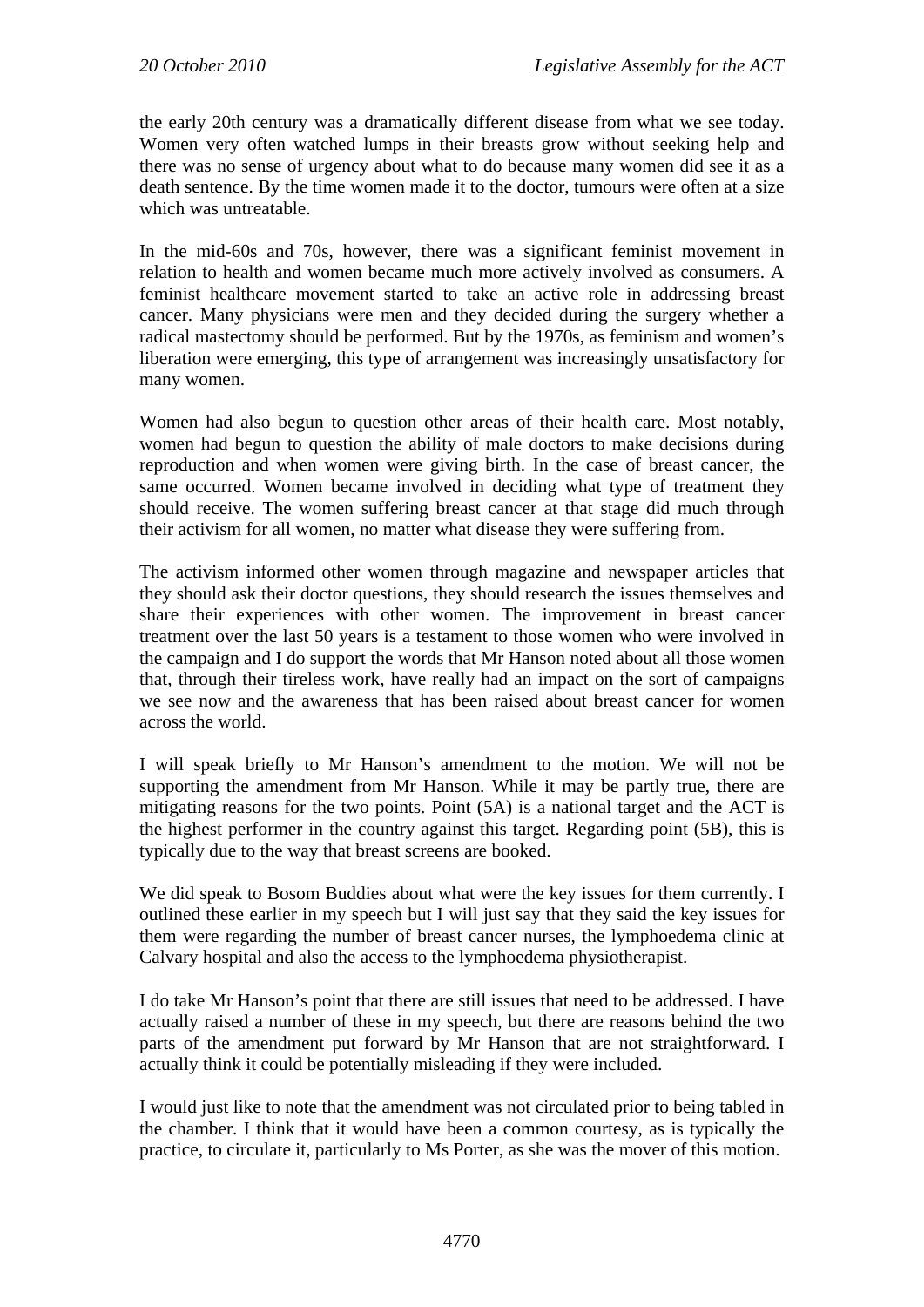**MS GALLAGHER** (Molonglo—Deputy Chief Minister, Treasurer, Minister for Health and Minister for Industrial Relations) (4.56): I will speak to both the motion and the amendment. I do thank Ms Porter for bringing this important motion here today. Indeed, I thank the other speakers who have gone before me and who have spoken very well on the issue of breast cancer, its impact on our community and its impact on families.

It is also an opportunity to acknowledge the work that is done in the government, non-government and private sector in relation to supporting women who have been diagnosed with breast cancer and who are recovering from that diagnosis or who are being treated for that diagnosis. I think that is really what Breast Cancer Awareness Month—indeed, 25 October is Breast Cancer Awareness Day—does. It actually provides us with that opportunity.

The government has been working hard to identify, and to work with those stakeholders who also identify, current gaps and pressure in our system. Indeed, the opening of the new Canberra Hospital diagnostic breast imaging service was very much a gap that had been identified by women who had recovered from breast cancer and who had to undergo often yearly or two-yearly X-ray and ultrasound assessments to follow their progress post treatment. For many women, cost is an inhibitor to seeking those tests and follow-up. Not having a public service was identified as a gap, and a gap that I agreed with. Indeed, we sought to fill that gap and we have opened the new service in the last month, but it had been operating for some time before that.

We have also moved to improve the quality of the technology used in the BreastScreen clinics in the ACT to allow for improved and also speedier diagnoses for women. Almost \$6 million has gone into improving the technology over three sites or two sites but in three services—for women undergoing breast screening. I had a look at that last week and was very much impressed with the technology and the partnerships that have been implemented to actually deliver that service to women.

Over the last three years we have committed significant additional funding to ACT Health for several initiatives, two of which I have just spoken on, to increase services for women in relation to the detection and treatment of breast cancer. We do provide an excellent service through BreastScreen ACT and South East New South Wales, as well as this new public diagnostic breast imaging service.

Unless they know a little bit about breast screening, people can misunderstand the role of BreastScreen. BreastScreen is a service for well women. So once you have been identified with an abnormality or a cancer that requires further treatment, you are no longer eligible to go through the BreastScreen service. It does provide a free screening service for women over the age of 40. However, our target years are women aged between 50 and 69.

I listened to Mr Hanson's comments around focusing more on younger women aged 40 to 50. There has been some recent work done. In fact, there was a national report done into how BreastScreen operates across the country that did look at this issue of targeting women 40 years and up and changing the target years. I think that amongst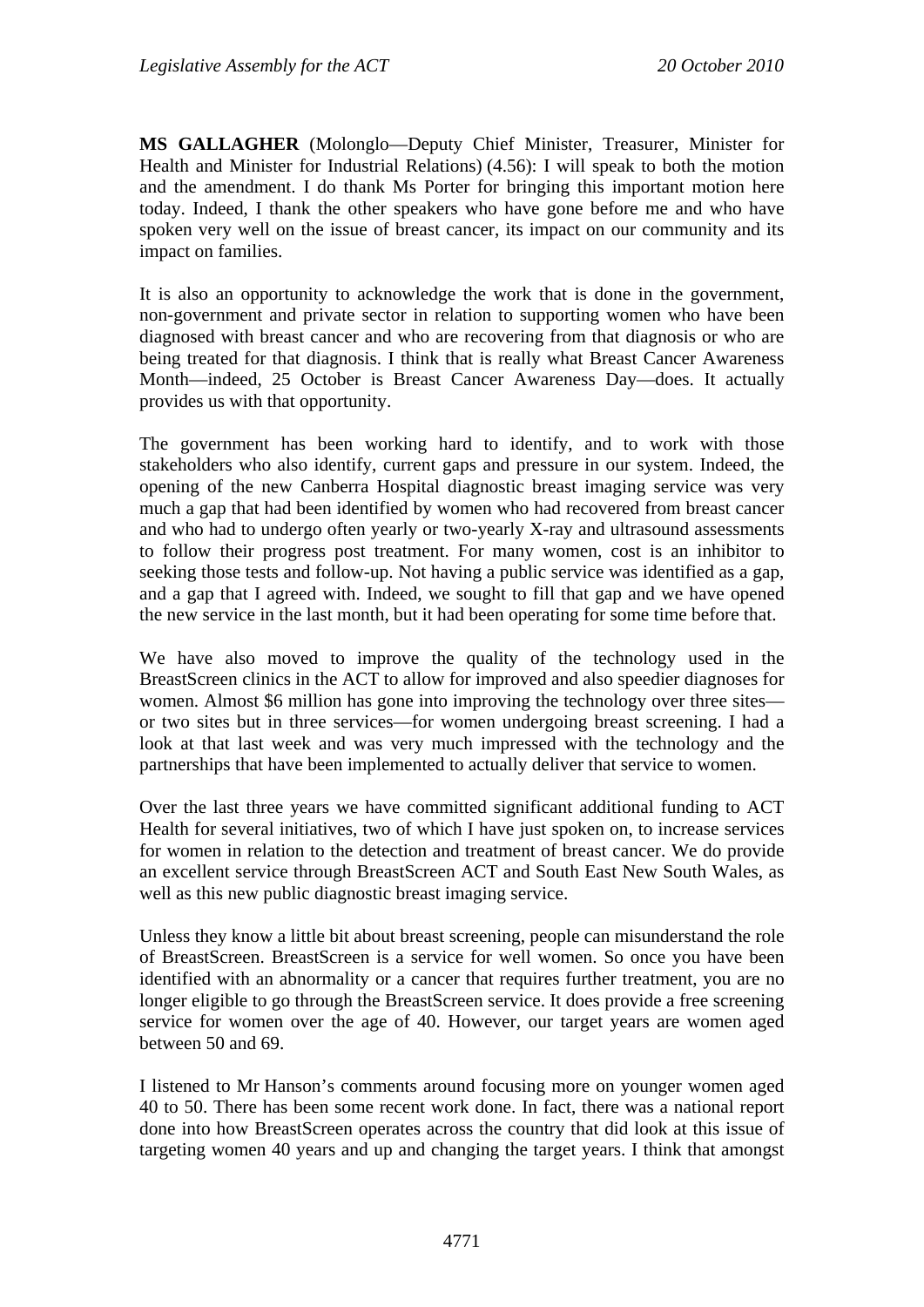the clinicians there are very strong and mixed views around whether that is the right thing to do, and whether for the small amount of women identified—small but still important—in the 40 to 50 years target group, that should be the focus of a free universal screening system. So it is not an easy one. Here in the ACT it is available for women. They do not get recalled. So between 40 and 50, it is at their own initiative to book a screen and then to follow up. But once you hit the target years, you are followed up every two years.

With the BreastScreen program, all mammograms are taken by specially trained female radiographers. All mammograms are read independently by two radiologists who are experienced in reading and interpreting breast X-rays. Assessment clinics for women who have been recalled for further tests are run by a multidisciplinary team, including radiographers, radiologists, breast surgeons, pathologists and nurse counsellors. Nurse counsellors are available at the clinic to provide support and information to women at any stage of the screening and assessment process.

Demand for breast screening services has been consistently high for several years now. In order to allow for those additional screenings and to provide better access for women who live on the south side of Canberra, we opened a new screening site at Phillip Health Centre in November 2008. The establishment of this screening site has allowed the program to increase both our screening and assessment capacity.

We also provided funding of almost \$6 million for the implementation of an integrated breast screen information system with a picture archival communication system and digital mammography equipment to support the operational environment of BreastScreen ACT and South East New South Wales. This solution resulted from a joint venture between the commonwealth-funded national digital mammography program and a single ACT Health project which is responsible for the establishment of streamlined business processes across BreastScreen ACT and South East New South Wales.

This project involves the replacement of all mammography equipment in the ACT from the current analog systems to a digital system and the establishment of a long-term archival system for image storage. All the women who are currently going to BreastScreen have had their previous screen loaded on this system, and what it means now is that when you have your next screen it comes up on the screen alongside the screen you had two years ago. As that archival system works, they will be able to bring up your last three screens plus your new one, so that the experts are able to see straightaway whether there have been any changes to tissue or other aspects of the breast when they are doing that screening.

That means during that screen, if they need to see more of a particular area, they can do that straightaway. That really does revolutionise the system when you think that at the moment the analog system is film based. It then gets couriered to Sydney for a second screening. This gives the opportunity to email those screens interstate and that turnaround time changes consistently.

I accept that in the area of cancer we certainly have to continue our work and do more. This is an area of growth. I completely agree with Ms Bresnan's comments around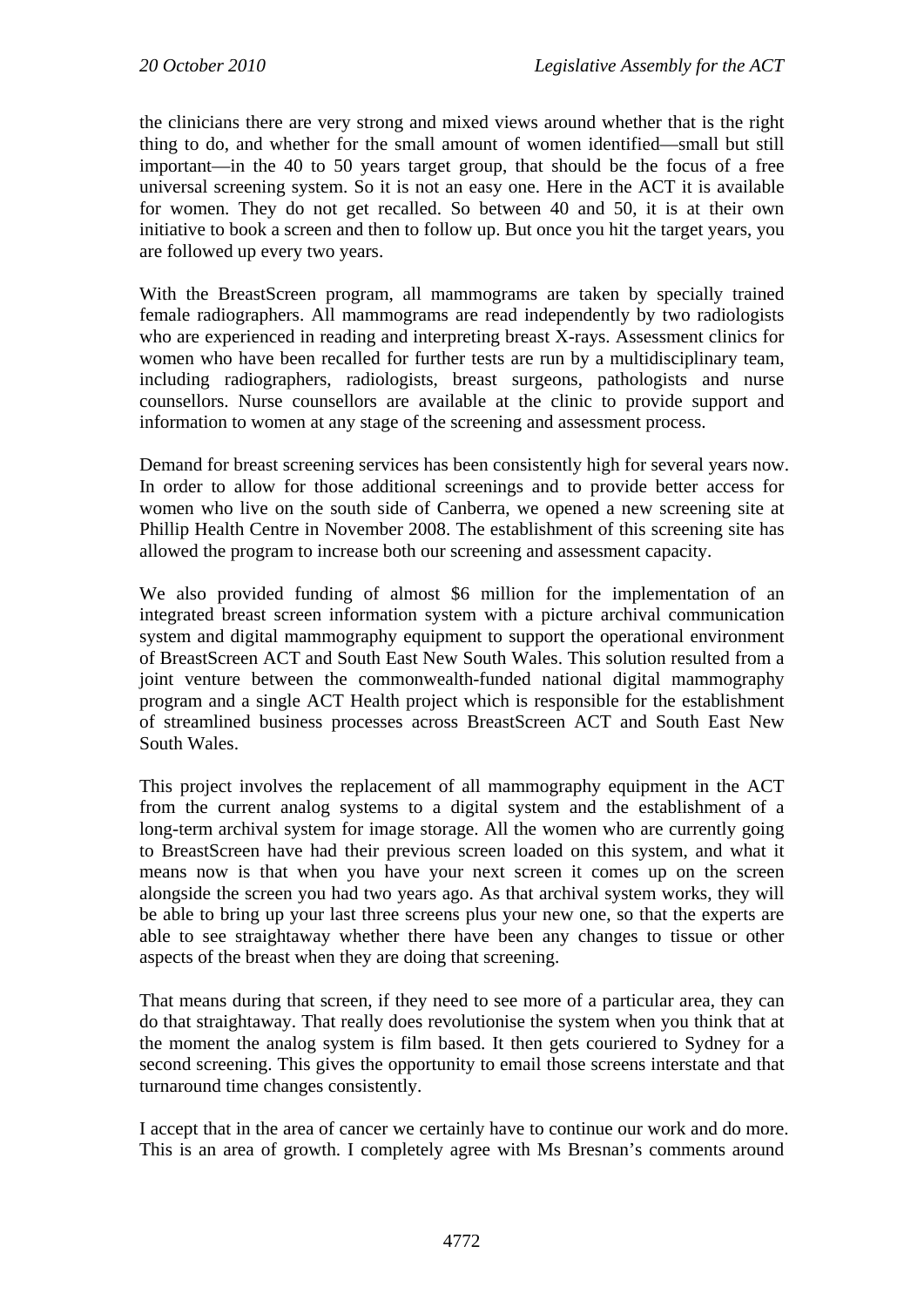lung cancer, which is why it is so important to keep tobacco control on our legislative agenda. Lung cancer and smoking-related cancers, the numbers of them and the peaking for women are extremely disturbing.

We will not support Mr Hanson's amendment. When we look at the latest data, the total breast screens target for the ACT is 12,000. At 31 March this year, it was 17 per cent above the annual target, and there is no doubt that the annual target will be and was exceeded. With respect to the total number of breast screens for women aged 50 to 69, we target 10½ thousand women. That target will be met. With respect to the results for women getting their breast screens within 28 days, the target is 100 per cent. At the end of the March quarter, it was 99 per cent for the year.

In the area of making an appointment for a breast screen within 28 days, I think that is a national measure but I am not sure it is the most useful measure. Our target is 90 per cent. By the end of March it was 30 per cent. It has been there for some time now. Some of that is to do with how women choose to have their appointments. Our experience is that they like to book ahead. So I am not sure how useful that is as a measure of performance. But I will take further advice on that.

With respect to the percentage of women receiving an assessment within 28 days, the target is 90 per cent and at the end of March it was 85 per cent. There was a slowdown in January, so we do expect that to pick up.

I think that, on the whole, BreastScreen ACT does a fabulous job. We work very hard to encourage women to undertake this screening program but it is a voluntary screening program. Certainly, discussions like this in the Assembly, along with the work that the breast cancer organisations do—and I pay my respects to Bosom Buddies and the other breast-care organisations—will go a long way to raising awareness and to encourage women to have their screens.

**MS PORTER** (Ginninderra) (5.07): I thank members for their support for this motion. Mr Hanson spoke about the numbers of young women being diagnosed and the importance of self-examination. Mr Hanson also spoke about the number of screenings and the targets. I was glad to hear him also speak about the support groups but he did mention that they can do very little other than to raise awareness. I would suggest that, important as raising awareness is, it is definitely not the only area in which these groups are important. Their support of women living with cancer and their support of families are extremely important. Because of that awareness being so critical, it is very important that these groups continue to do their work in that awareness area.

Unfortunately—and I am sure members will not be surprised to hear me say this even though we have a number of high-profile women who have recently been diagnosed and have been the subject of much publicity and there has been much discussion about breast cancer in the media, women still neglect to undergo regular screening. You meet people every day of the week who say that they have not had a screen perhaps ever in their lives or very infrequently. Often, it is a friend or a relative that can encourage women to take up the free screening that is available to them. We must also recognise that some women choose to pay privately for screening. Therefore, as I said before, those figures that are quoted do not tell the full story.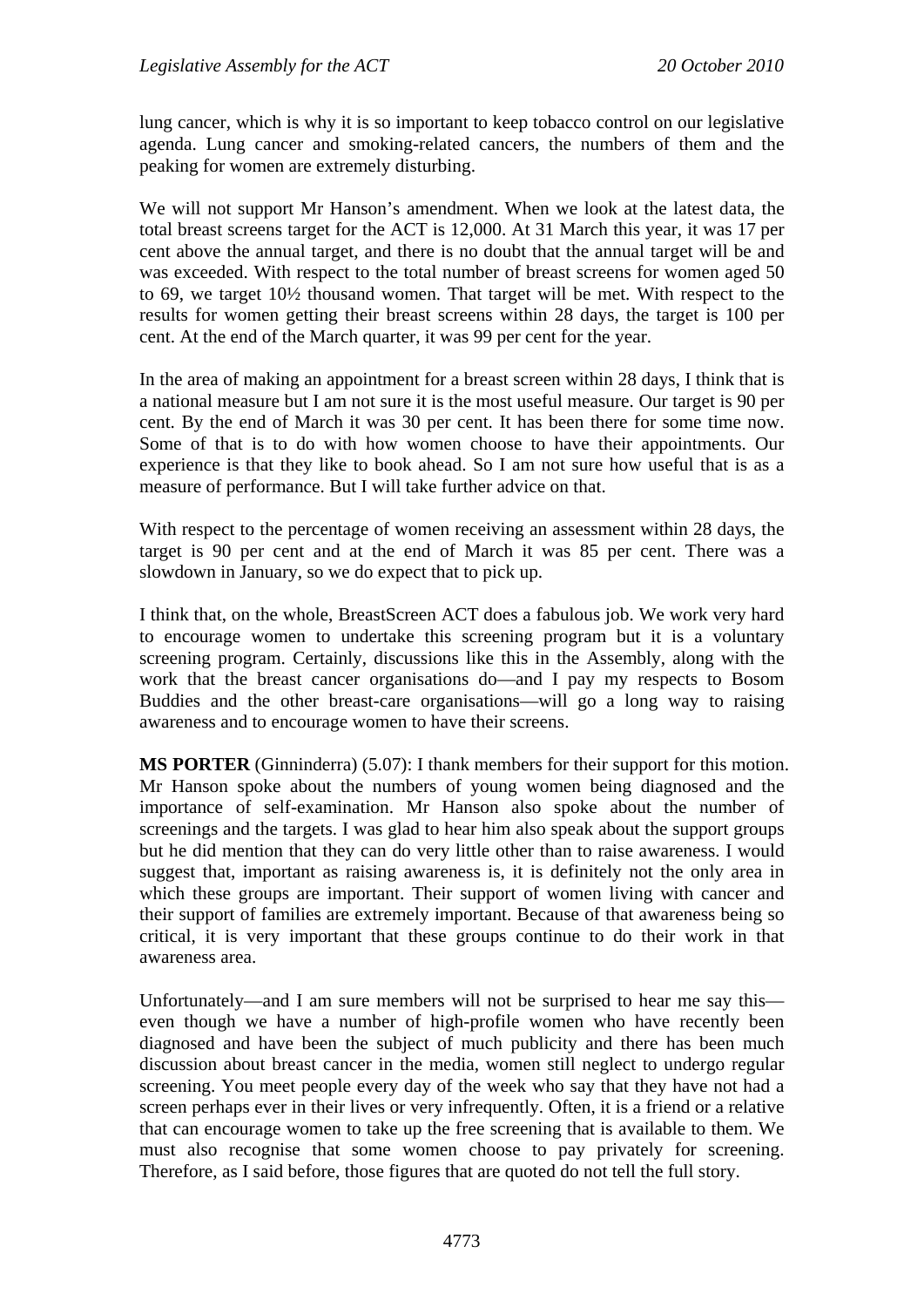I thank Ms Bresnan for her support, for reinforcing the effect that this disease has on individuals and friends and, indeed, for sharing her own close family experience.

I thank the minister for her support and for the work she has undertaken in relation to detection and treatment of breast cancer. As I said in my speech, it is very pleasing to see the developments in this area of late. As the minister said, the jury is still out on the routine screening of younger women. However, I am sure that she will remain vigilant in keeping herself informed of developments in this area. Of course, we have much work to do, as she said, in all areas of cancer detection and in treatment for both women and men in order to achieve optimum results. However, as the minister said, she will continue to work on this area, as she has always done. I am really grateful for the work she has been doing, particularly with regard to the women's and children's hospital, which I think is a great advance.

I thank members for their support. We will not, as the minister has said, be supporting Mr Hanson's amendment.

Amendment negatived.

Motion agreed to.

## **Water—conservation**

**MRS DUNNE** (Ginninderra) (5:10): I seek leave to amend the notice standing in my name on the notice paper in the terms circulated. I point out that the revised version also has the full text so as to make it more explicit.

Leave granted.

**MRS DUNNE**: I move the amended notice relating to water conservation and restrictions in the ACT:

That this Assembly:

(1) notes:

- (a) the ACT was on level three water restrictions for the period 16 December 2006 to 31 August 2010;
- (b) ACTEW Corporation eased water restrictions from level three to level two on 1 September 2010;
- (c) the ACT's water storage at that time was approximately 60 per cent of capacity; and
- (d) level two restrictions remain in force notwithstanding the ACT's water storage is approaching 90 per cent capacity;
- (2) welcomes the decision, announced today, to end temporary water restrictions in favour of permanent water conservation measures as from 1 November 2010;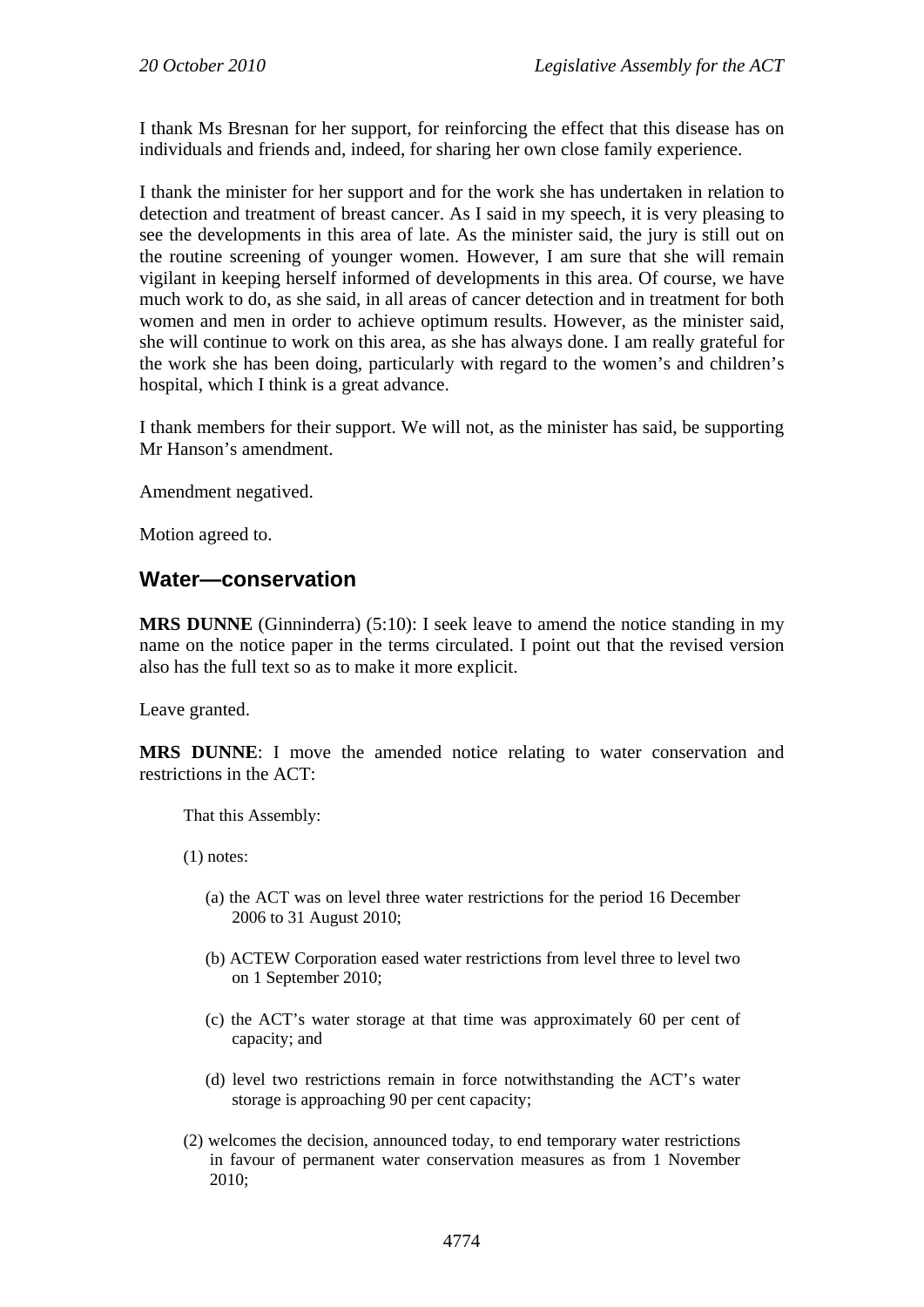- (3) supports the objectives of National Water Week, which occurs from 17 to 23 October 2010, to raise public awareness and improve understanding of water issues in Australia; and
- (4) calls on the ACT Government to:
	- (a) mount a public awareness campaign about permanent water conservation measures and the benefits such measures bring to the people of the ACT;
	- (b) in consultation with the public, conduct a review of water conservation and restriction measures to ensure such measures are contemporary to the:
		- (i) needs and aspirations of the community;
		- (ii) future growth of the ACT and the region; and
		- (iii) aims and objectives of the major water security projects;
	- (c) establish and publish clear points at which water restriction levels are triggered;
	- (d) assess and respond to the impact of the proposed Murray-Darling Basin Plan on future water restrictions for the ACT; and
	- (e) report to the Assembly on the matters outlined in parts 4(b), (4)(c) and 4(d) by the last sitting day in June 2011.

I thank members for their indulgence in granting leave. I had not anticipated that when, again, the Canberra Liberals called for a relaxation of water restrictions, our call would be quite so effective quite so soon. I thought it was appropriate that we amended this motion to bring it up to date.

Water is an issue of most concern to people in our community. It is right up there with health, education, roads, rates, rubbish, police and security. It is something that is talked about at social gatherings and around the family dinner table every day of the year.

Why is that? Over a number of years now, water has been brought up to become a top-of-mind issue through a number of factors. The most recent of these is the proposed Murray-Darling Basin plan which has caused so much angst and uncertainty right across the basin, including the ACT. That plan, if it is implemented, will have a significant impact on the amount of water that will be available to ACT residents. The implications will be broad ranging. Will it mean permanent water restrictions? What does it do to the economic viability of the major water security projects to enlarge the Cotter Dam, build the Murrumbidgee to Googong transfer or even secure water rights from Tantangara Reservoir? What will it do to the future growth and prosperity of our city and the surrounding region? What will happen to our future food security if agriculture in the basin is stifled? How much water will we have to send down the Murrumbidgee from our storage system in the ACT? People are talking about these issues all the time.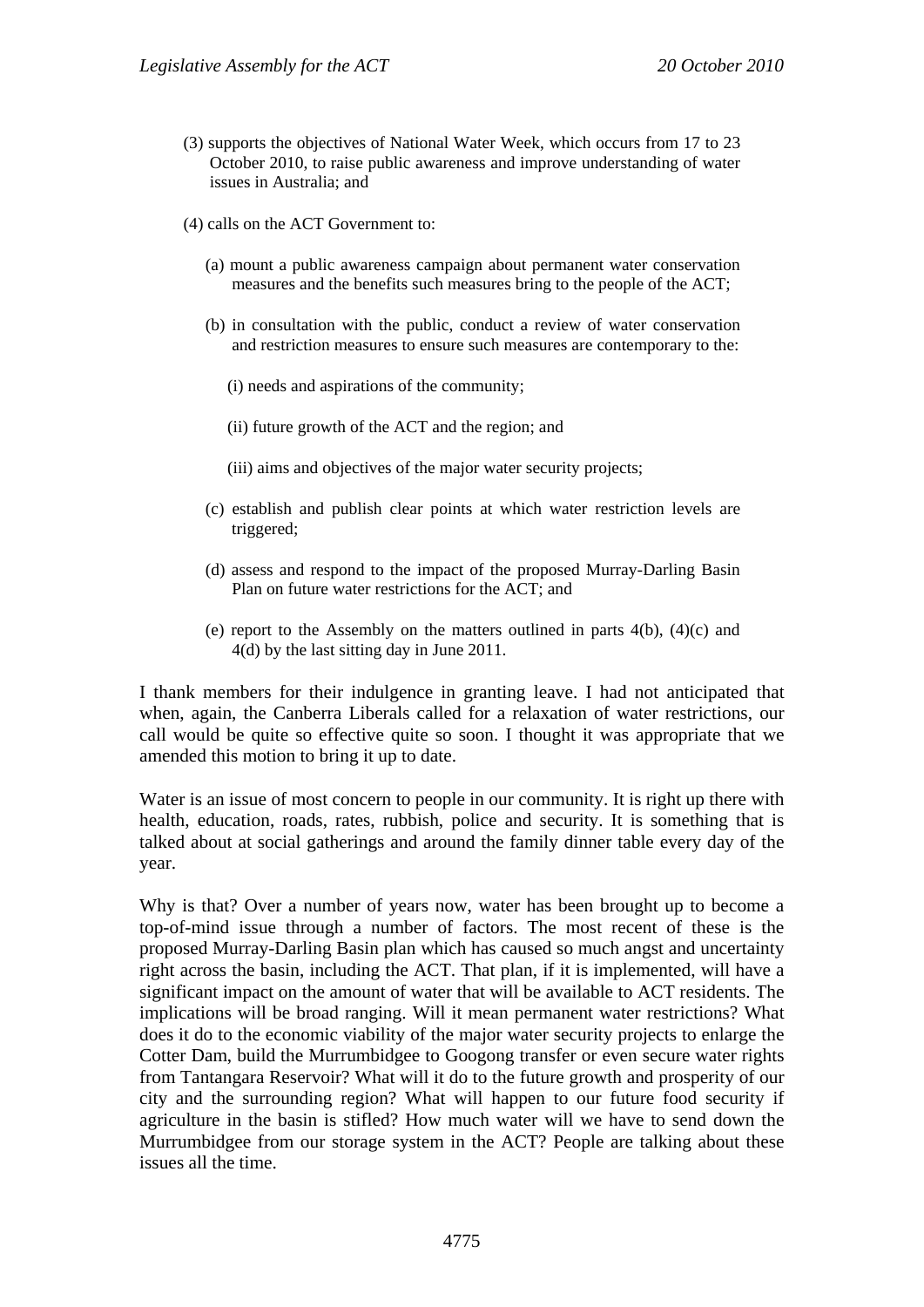And then there is the subject of the major water security projects themselves. Over the past several years, there has been much controversy over the cost and management of these projects. The enlarged Cotter Dam started life in 2005 with a price tag of \$120 million. Now the project is well underway, but with a price tag of \$363 million—three times the original estimate. The enlarged Cotter Dam will increase our storage from four gigalitres to 78 gigalitres, but if the proposed Murray-Darling Basin plan is implemented, will we actually be able to use the water that we have in that increased storage?

Does our increased storage capacity mean that it will be unlikely that stage 2 water restrictions will be introduced any time soon? Actew's managing director, Mr Sullivan, told us as much this morning in the media. He said:

We're doing this with a view that we should not have to move back to higher levels of restrictions.

People are talking about these things.

This leads us to the major issue today—the central topic of my motion—that people have been talking about in relation to water; that is, water restrictions. There is no doubt that we have experienced extraordinarily good late winter and spring rains. That has led many people to approach me in a variety of circumstances to say, "When are we going to have our water restrictions lifted?" On the other side, there are many people who say that under no circumstances should we change our water restrictions and lighten things up for people. There is a clear diversity of views in the community.

Water restrictions have been a topic of conversation in our community for many years. People have talked about their dying gardens. They have talked about the fact that their kids can no longer play under a sprinkler as they used to when some of us here were younger. They also lament the fact that it is very hard to maintain even a small piece of lawn for kids to play on—kick around a football or hit a cricket ball. And they talk about poorly managed environmental flows from our dams.

And people have talked about the mixed messages that come from the authorities that they have been getting from Actew and from the government—about water restrictions, and when they will be imposed and when they will be lifted. It is very useful just to look at the media statements in relation to this issue. If we go back even a month, to 29 September—less than a month ago—we find that Mr Sullivan said on ABC radio that it was "too early to consider reducing the current stage 2 restrictions". He said:

We'd like to see what Summer brings. We'd like to see what the impact is if we have a sprinkler exemption over the Christmas holidays, what that means. Look at our water levels come the beginning of autumn …

So on 29 September there was no prospect of lifting stage 2 water restrictions until autumn. Last week, on 14 October, in the *Canberra Times*, Mr Sullivan was quoted as saying that Actew would enter a consultation period of about two weeks before deciding whether to revert to stage 1 water restrictions. So there was a consultation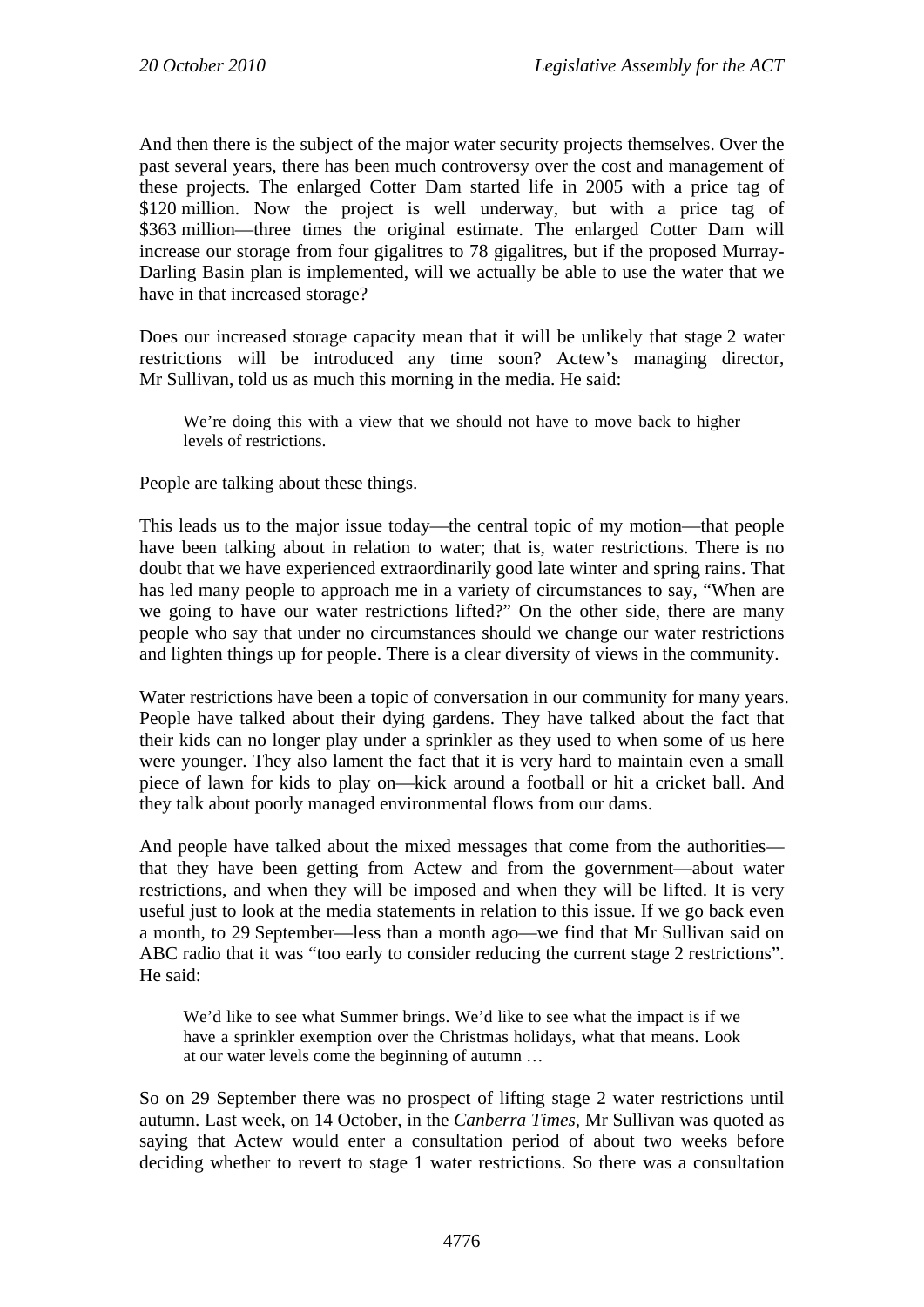period of two weeks which began a week ago. And on page 2 of today's *Canberra Times*, Mr Sullivan is reported to have said, when he was launching a program at Rosary primary school:

We're very proud to have committed to this ground breaking project—the results of which we'll see in our sustainable lawn and turf areas in future years.

Then he went on to say:

Dam levels are nearing 90 per cent and a relaxation in water restrictions which will remove the ban on sprinkler use on lawn watering is likely to occur soon ...

In fact, it was so soon that on page 1 of the *Canberra Times*, the same paper, we had a "stunning turnaround", as it was called by the journalist who wrote the story called "Watershed moment as restrictions end". On page 2 the head of Actew was reported as saying, at a launch of an event sometime yesterday, "Sometime soon we may lift water restrictions." He had previously said that it would not happen until autumn next year, and he had told my staff and other members of the Legislative Assembly that there was to be a consultation period.

We now have a new definition of "soon" which exceeds even the definition provided previously in this place by Mr Quinlan. In Mr Quinlan's parlance, "soon" meant "tomorrow". But for Mr Sullivan "soon" means "sometime after I make this announcement". Sometime yesterday he changed his mind.

There have been and there are clear mixed messages coming from this government in relation to water policy. People have talked about the fact that they do not have any real warning system. The people of the ACT tell us that they do not have any real warning system that tells them when changes from one restriction level to another might be triggered. They have waited for the government and Actew to tell them how the proposed Murray-Darling Basin plan might impact on their future—and there again the messages are mixed.

Most importantly of all, a divergence of views is emerging in our community as to whether or not water restrictions should be eased. Indeed, there are questions in the community about whether we should have a range of restriction levels and whether we should have one simple set of permanent measures from which we never move regardless of the amount of water we have stored. These views are important, but the government does not seem to be listening or even to be cognisant of them.

These views are important because they underscore the need for a review of our water conservation arrangements. The government are going to tell us today that they are already doing that. I certainly acknowledge that they are doing some things internally. Indeed, Mr Sullivan told my staff a week ago, at a briefing which I was unable to attend because I was ill, that he was consulting with government departments on the question of whether to ease restrictions from stage 2 water restrictions.

I am talking here about a process that looks at where we have been, what we have learned, what future influences there are and how the community feels about these things. We need to know what the community thinks about its future needs and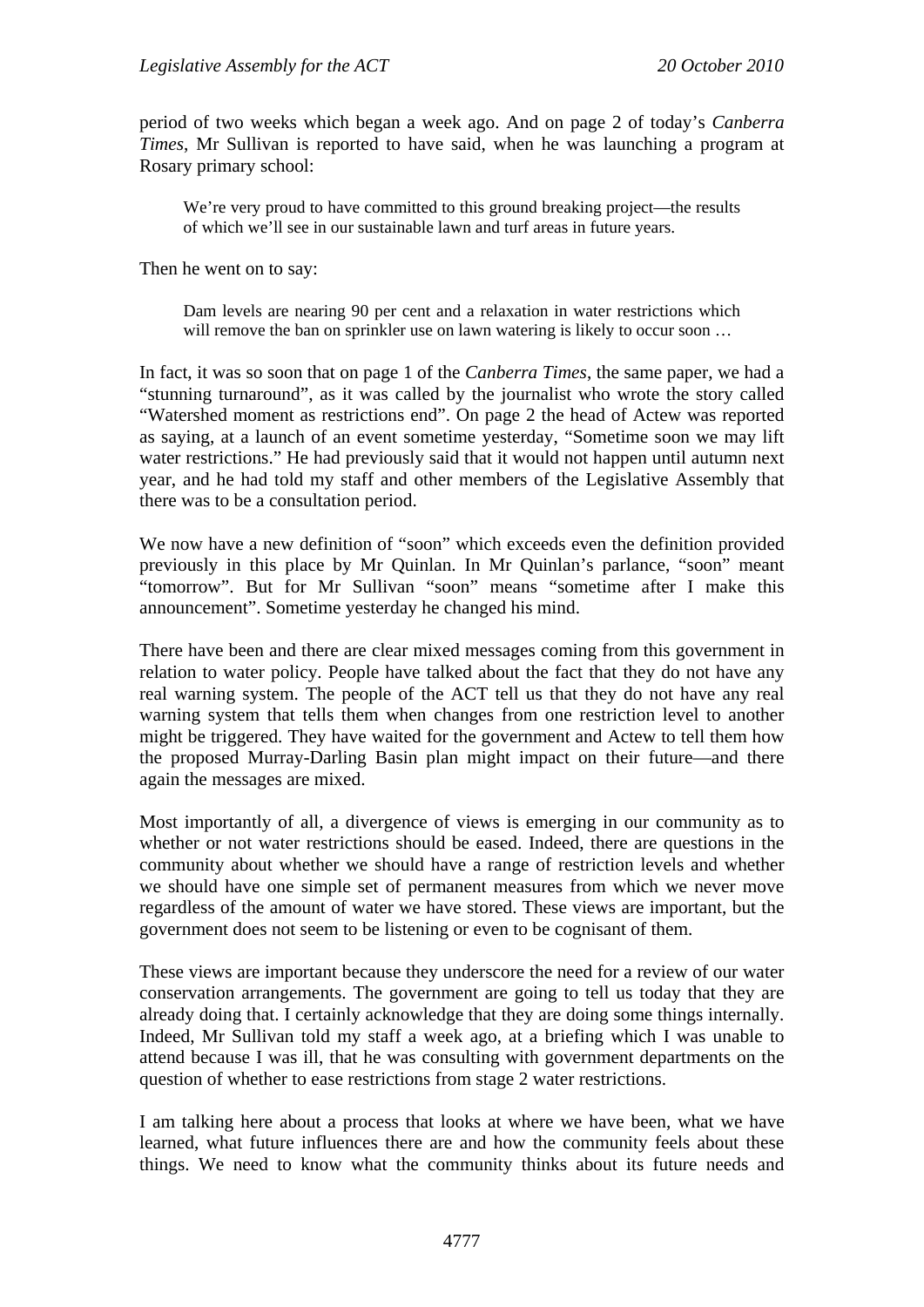aspirations and we need to know what the community thinks it can do of its own volition to conserve water use in the future.

In short, the community needs to own this policy on water conservation measures, because it requires the community to take action for it to be effective. Our community needs to own that policy because we as a community need to be able to uphold that policy and to do something to which all of the community can contribute. Neither the government nor Actew is walking down that path at present. They certainly are not walking with the community down that path.

As my motion notes, this week is National Water Week. The objective of that program is to raise public awareness and improve understanding of water issues in Australia. The program carries a range of programs and resources to underpin that objective. One of them is headlined quite simply, and I quote from the Water Week website, "Anyone can get involved". That should be our slogan in the ACT when it comes to water restrictions. It should be one that engages the community and provides the community with every opportunity to be engaged, to participate in this policy.

The bottom line of our motion is for the government and Actew to take a step back from what has gone before, to look at what the future holds, to review our water conservation policy, to fully engage the community in that process and to report back to the Assembly on that process. We need a policy that, even against all the external influences and with the present divergence of views in the community, provides us with a sustainable future in our water use, one that allows for our future growth and development as a major city and a major player in the region.

The objective of this motion, and what I hope to see in the policy that would develop from it, is to encourage our community as a whole to get behind and support our water conservation policy and to encourage those in our community to, as it were, sing from the same song sheet. At the moment, they are not. The only way we can achieve this is through a transparent, open process with measurable accountability and community engagement initiatives.

There is much that the community wants to have a conversation about, and it depends where you go. The divergence of views is well represented in this place. Over the lunch break, Mr Speaker, I heard you talking about how we need to be careful about these issues and make sure that we do not get ahead of ourselves and be too profligate with our water. We have heard the minister for water say that we must pull our weight in the basin. I have heard from both sides in the community—some people saying that, no, we should not change our water restrictions regime, and other people crying out for it.

It is time that we found a middle road. There is a general level of agreement that the current permanent water conservation measures are a little outdated. They do send a message that in going from a stage 2 water restriction to stage 1, it is all right to use your sprinkler every day. No horticulturalist will tell you that it is all right to use your sprinkler every day. Any horticulturalist worth their salt will say, "Water your garden deeply—once a week possibly, unless it is extraordinarily hot." That is the way you maintain a healthy garden.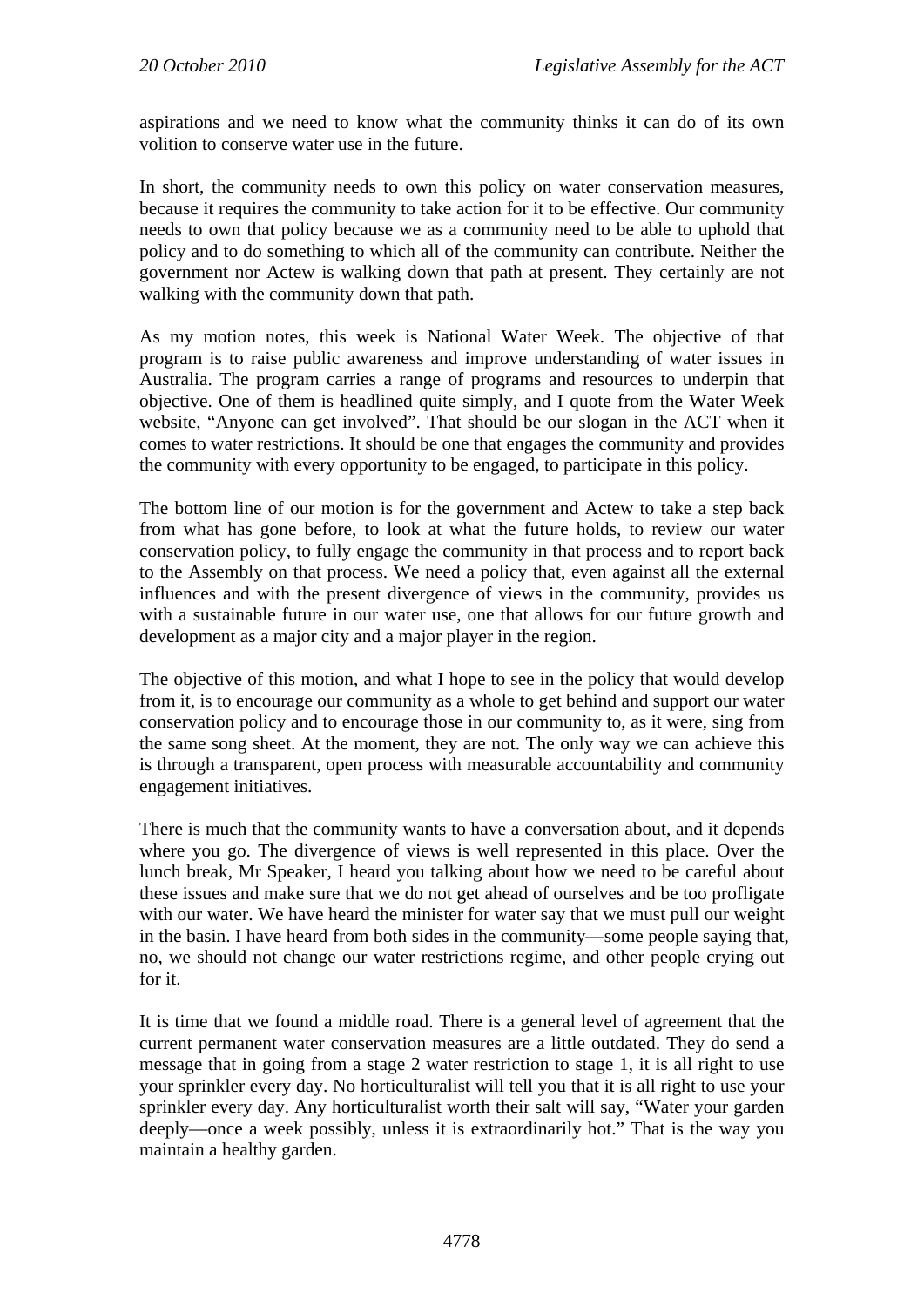These issues are not directly addressed by what are called permanent water conservation measures. It does create a situation where people may get the impression that the pressure is now off and it is perfectly all right to use water willy-nilly perhaps in the way satirised in the Pope cartoon yesterday or the day before in the *Canberra Times*. We do not want to send the message that it is all right to get rid of your water efficient showerheads and replace them with great big suckers because we are now out of water restrictions.

This is a message that we need to get out to the community, and we need to find a middle ground between those people who do not want to change anything, who think it is all right to have dead grass, and those people who want to improve the look of their own property and improve the look of the city that we have come to love as a garden city.

This motion today welcomes the announced changes. It is quite interesting that the changes which were going to be part of a two-week consultation a week ago suddenly were brought forward some time after Mr Sullivan launched a program at Rosary primary school but before the *Canberra Times* went to press. I have a sneaking suspicion that there was suddenly an impetus from the government to do something about water restrictions after they saw the program for today and the motion from the Canberra Liberals. Of course, that will be denied, but members of the public and members of the Assembly can make up their own minds on that.

We welcome the changes to the water restrictions regime but we believe that there needs to be a thorough review. I have been calling for a thorough review of water restriction regimes since 2003. I have been in this place too long and talking about water too long, but I will continue to talk about water and talk about the need for a rational approach and a better approach to water restrictions than the one that we currently have under permanent water conservation measures. I commend the motion to the Assembly.

**MR CORBELL** (Molonglo—Attorney-General, Minister for the Environment, Climate Change and Water, Minister for Energy and Minister for Police and Emergency Services) (5.26): I move the amendment circulated in my name to Mrs Dunne's motion:

Omit all words after "That this Assembly", substitute:

" $(1)$  notes:

(a) that the ACT has been on water restrictions as follows:

| <b>Stage</b> | <b>Storage Level</b> | Date                                |
|--------------|----------------------|-------------------------------------|
| Stage 1      | 56.3%                | 16 December 2002 - 28 April 2003    |
| Stage 2      | 44.3%                | 29 April 2003 – 30 September 2003   |
| Stage 3      | 52.3%                | 1 October 2003 – 29 February 2004   |
| Stage 2      | 55.4%                | 1 March 2004 - 31 August 2004       |
| Stage 3      | 43.7%                | 1 September 2004 – 28 February 2005 |
| Stage 2      | 50.1%                | 1 March 2005 - 31 October 2005      |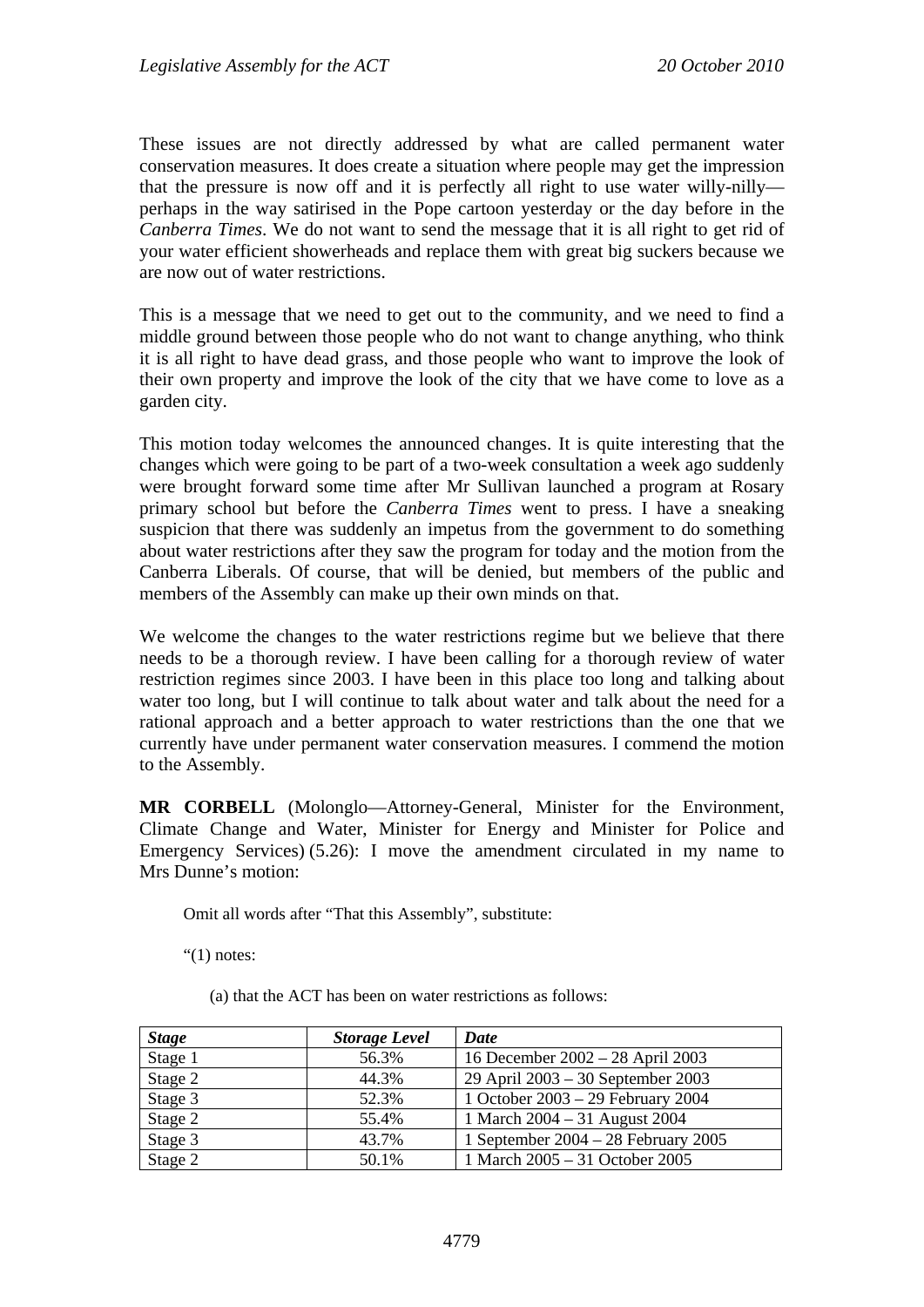| <b>Stage</b>       | <b>Storage Level</b> | Date                                 |
|--------------------|----------------------|--------------------------------------|
| Stage 1 WCM (Water | 63.5%                | 1 November $2005 - 30$ March $2006$  |
| Conservation       |                      |                                      |
| Measures $)$ *     |                      |                                      |
| PWCM *change to    | 56.2%                | 31 March $2006 - 31$ October 2006    |
| Permanent Water    |                      |                                      |
| Conservation       |                      |                                      |
| <b>Measures</b>    |                      |                                      |
| Stage 2            | 45.1%                | 1 November $2006 - 15$ December 2006 |
| Stage 3            | 40.6%                | 16 December 2006 – 31 August 2010    |
| Stage 2            | 66.2%                | 1 September 2010 – 31 October 2010   |
| <b>PWCM</b>        | 87%                  | 1 November 2010                      |

- (b) water restrictions in the ACT are managed through a transparent and clearly defined process under the *Utilities (Water Conservation) Regulation 2006.* This requires ACTEW to consult with the Environment Protection Authority (EPA) and inform the Minister before moving between stages;
- (2) welcomes the decision, announced today, that the ACT will move from Stage 2 Temporary Water Restrictions (TWR) to Permanent Water Conservation Measures (PWCM) on 1 November 2010 with water storage levels now at 87%;
- (3) notes:
	- (a) ACTEW and the Government are continuing the comprehensive public awareness campaigns that have been underway to educate and inform ACT residents on the Permanent Water Conservation Measures and sustainable water use;
	- (b) ACTEW will be undertaking a comprehensive consultation program with the public and all affected stakeholders to review the TWR and PWCM Schemes. This will be completed within the next year;
	- (c) the Government's *Think water, act water* was written over a period of 15 months at a time of emerging, ongoing drought and the aftermath of the impacts of the 2003 bushfires. *Think water, act water* is a long-term strategy setting directions for the Territory's water resource management until 2050. It is a requirement that the strategy be reviewed and rewritten every five years to maintain relevance and effectiveness;
	- (d) a review of *Think water, act water* commenced in 2010 and will extend over more than 12 months incorporating an extensive public consultation process. The revised strategy will take into account recent local developments, updated research and data over the last five years, as well as external policy development and factors such as the Murray-Darling Basin Agreement, aspects of the National Water Initiative Agreement and COAG water reforms; and
	- (e) the Murray-Darling Basin Authority (MDBA) has released the Guide only. The Government will assess the impacts of the Basin Plan on the ACT and will be making a strong submission to the Murray-Darling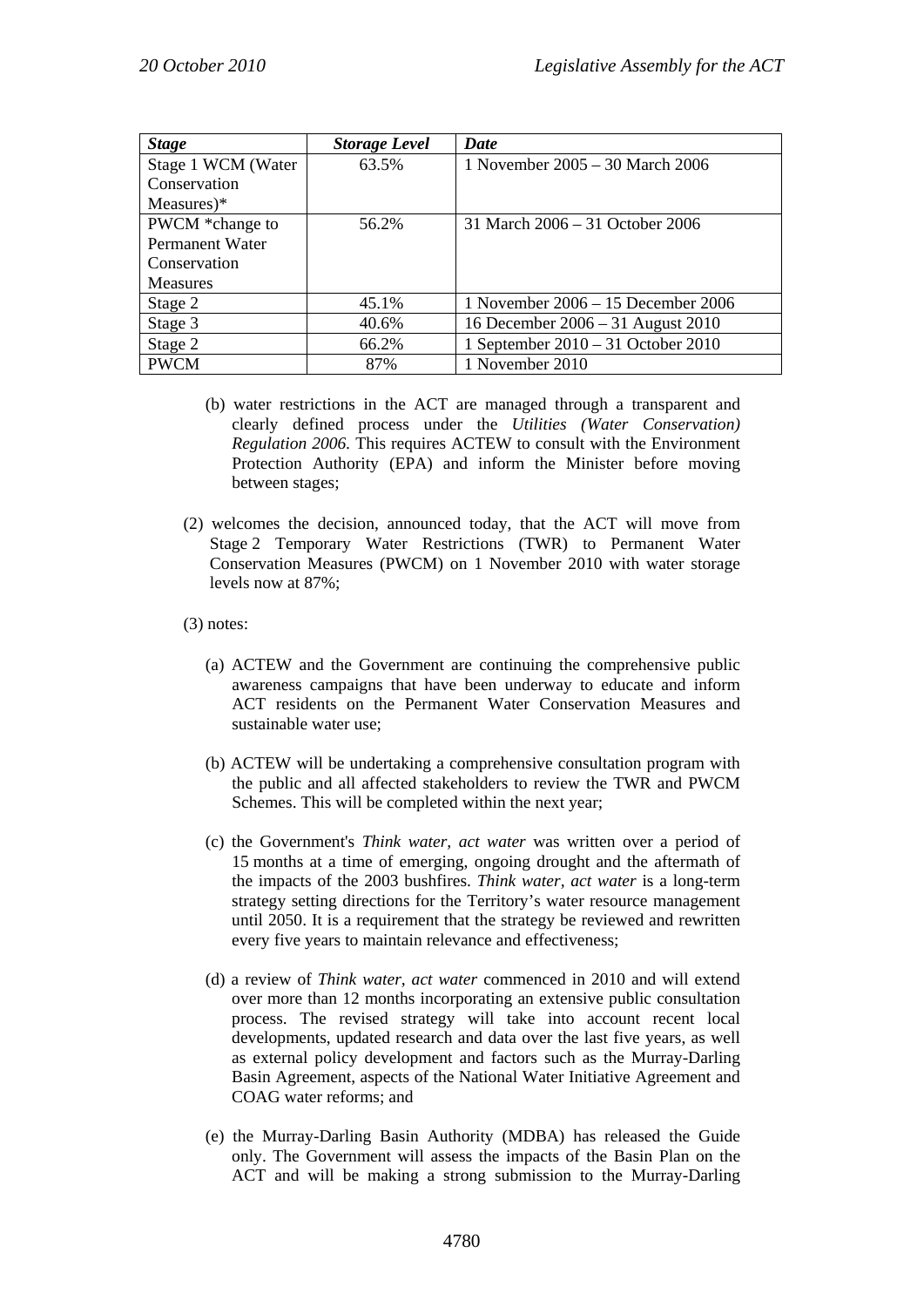Basin Authority and the Commonwealth Minister for Water to protect the ACT's water needs; and

(4) notes the Government will report to the Assembly on progress on the matters raised in (3) (c), (d) and (e) by the last sitting day in June 2011.".

I welcome the opportunity to debate the issue of water here in the Assembly this evening. It is interesting to note that Mrs Dunne continues her nasty and personal vendetta against Mr Sullivan, one that she failed to achieve any success with in the complete debacle of the privileges committee investigation into Mr Sullivan.

**Mr Seselja**: On a point of order, Mr Speaker.

**MR CORBELL**: Of course, Mr Seselja rushes to her defence.

**MR SPEAKER**: Mr Corbell, resume your seat, thank you. Stop the clock, thank you, clerks.

**Mr Seselja**: Mr Speaker, we dealt with this. It was Mr Corbell who forced a withdrawal from Mrs Dunne yesterday for using the term "vendetta". He knows that, and he has gone and used it deliberately. I would ask you to ask him to withdraw.

**MR SPEAKER**: Thank you. Mr Corbell, if you would withdraw the—

**MR CORBELL**: I am happy to withdraw, Mr Speaker, but there is no doubt that Mrs Dunne has got it in for Mr Sullivan. That seems quite clear, and that was repeated today in the nasty and personal reflections that she made on him during her speech earlier today.

The government is committed to delivering a strong level of water security for the ACT. We have been fortunate to experience good winter and spring rainfall, with rainfall so far above the annual average. Our storage levels in our dams are now over 87 per cent capacity, and the government and the water utility are well aware of the situation and the need to determine whether the ACT's temporary water restrictions should be maintained.

I note Mrs Dunne's criticism of the process for determining this. But, in fact, if she was aware, she would know that the restrictions regime sets out the considerations and the relative levels that trigger certain levels of restriction. We are well over those minimum levels when it comes to the decision to revert to permanent water conservation measures.

Mrs Dunne seems to seek to have it both ways in this debate—criticising the government for not relaxing restrictions sooner but then also criticising the government for the relaxation being too generous. It really is a glass-half-empty, walk-both-sides-of-the-road sort of approach from Mrs Dunne.

**Mr Smyth**: You're mixing your metaphors, Simon.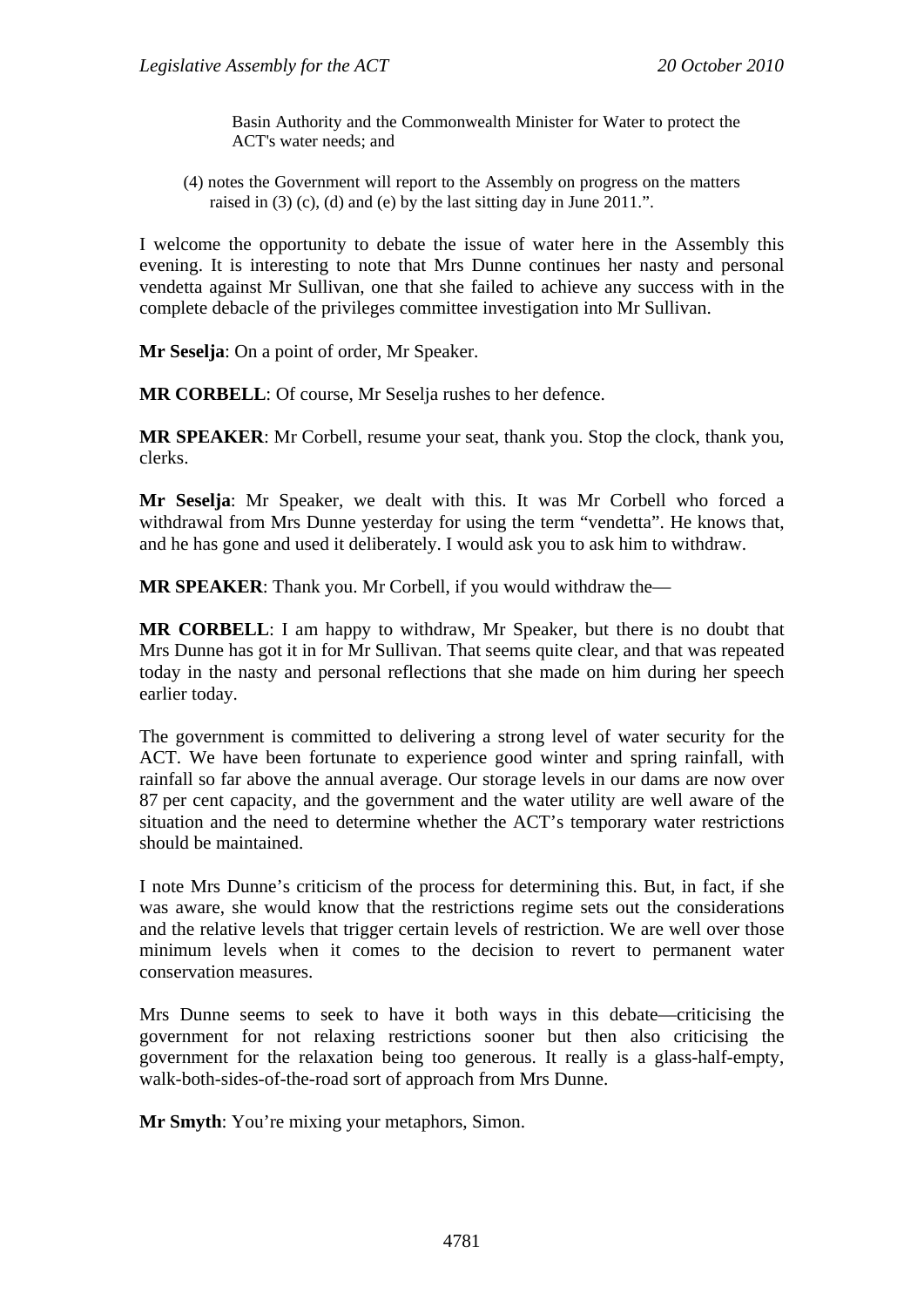**MR CORBELL**: Well, unfortunately, it is the case that both of those metaphors apply to Mrs Dunne. She criticises the government for relaxing restrictions too slowly and then also criticises the government, saying the relaxation to a particular level is too generous. Of course, she does not outline what her alternative would be. She does not outline how she would develop a certain set of permanent water conservation measures. She just basically says that if it comes from the government it is bad and if Mrs Dunne suggests it, it is good. That is simply the basis of her approach when it comes to policy.

The government has, after careful consideration, decided to revoke the current stage 2 temporary water restrictions and revert to permanent water conservation measures. It has been four years since these measures were last in operation, and we have learned much in that period about how to make efficient use of water without impinging on our lifestyles and the look of the city.

Actew, in consultation with industry bodies and businesses reviewing current scientific literature and talking with government bodies, has undertaken an extensive review already of the permanent water conservation measures which will take effect on 1 November. Following this review, the Actew board has endorsed the introduction of a new water conservation measure scheme.

As the responsible minister under the Utilities Act and under the Utilities (Water Conservation) Regulation, I will be giving consideration to the updated scheme that has been endorsed by the Actew board before determining whether or not to give effect to the revised measures. I can indicate to members that I am generally supportive of the proposals that have been put to me by the Actew board.

This updated scheme will be introduced with an emphasis not only on household water practices but also on non-domestic users. Actew and the ACT government have been working to revise the permanent water conservation measures scheme to develop a more efficient and equitable scheme. To aid water users, the new scheme will be more explicit across the range of measures, and the updated scheme will be put in place on a trial basis. What we will be doing over the next 12 months is implementing the permanent water conservation measures, reviewing the operation of those over the next 12 months to ensure that they are appropriately placed in terms of the range of responses that they are designed to invoke and, if necessary, revise those further after 12 months of operation.

To that end, Actew will conduct a comprehensive consultation activity with all affected householders looking at the operation of these new water conservation measures and, indeed, the existing temporary water restriction scheme. This includes the intention to have a specific non-residential customers program. The updated scheme will, in fact, as I have said, be trialled over the next 12 months to get an understanding of the requirements and allow time for industry and the community to develop and put in place measures that will bring about the intended savings.

The reviews of the schemes will also inform our review of the think water, act water strategy so that we can continue to track towards the long-term water use reduction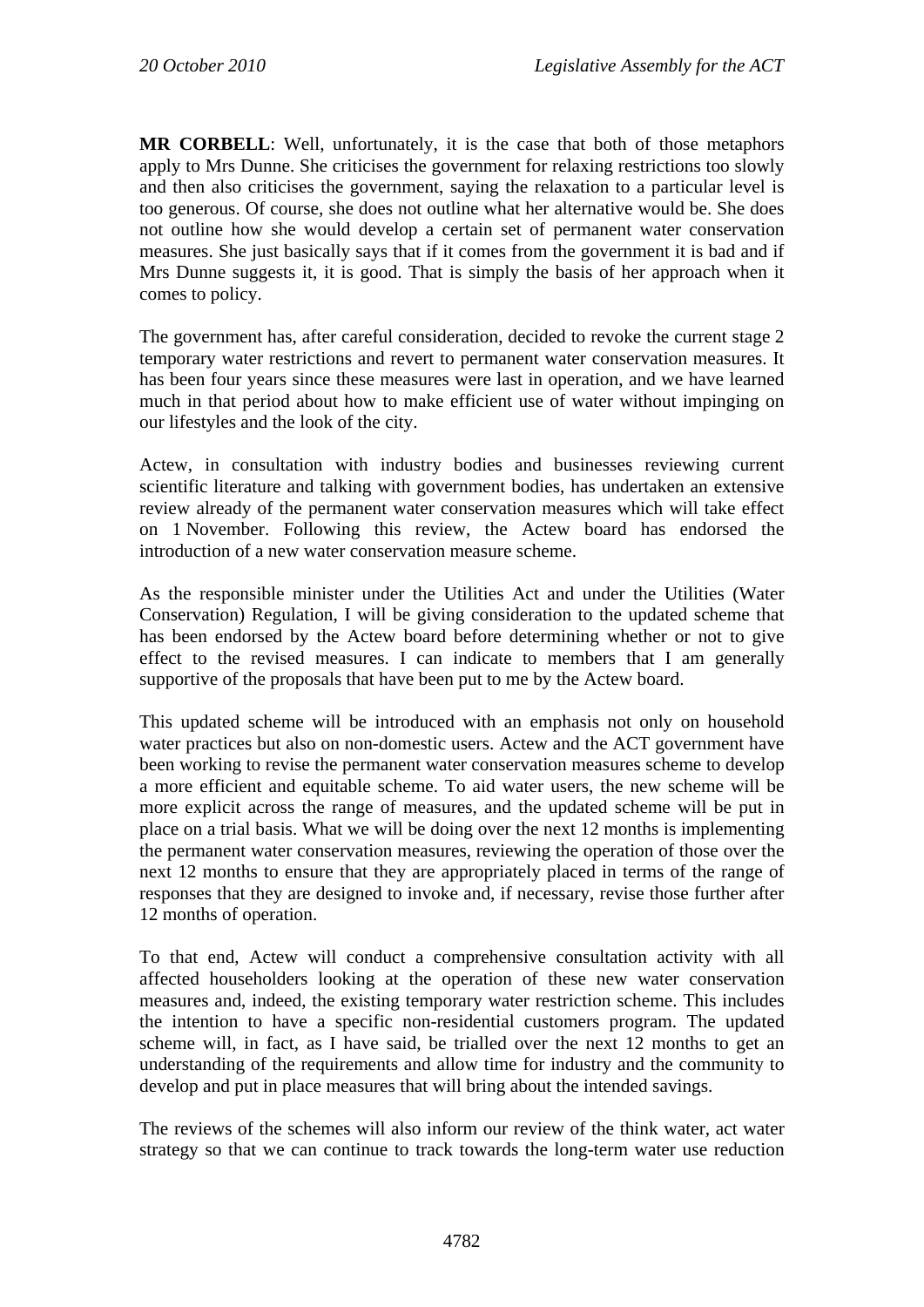target of 25 per cent by 2023. It is pleasing to note that we are within one per cent of our target on meeting this saving, and the revised scheme is expected to ensure we meet or exceed that target. As required under the Utilities (Water Conservation) Regulation, the Environment Protection Authority has been consulted on the change to the new water conservation measures scheme, and in terms of environmental outcomes it supports the proposed changes. I will be taking those issues into account as I make a decision on the new determination.

For our community, a clear implication of the easing of water restrictions will mean that the onus of responsible water use will transfer to the community rather than being determined by a mandated policy that is applied under the temporary restrictions regime. The government's position remains that the mandated outcomes should only be imposed once in 20 years on average. So that is the guiding principle the government has established—restrictions one year in every 20. That is the principle that we have outlined for making decisions about water security projects moving forward.

The government is very pleased that the community has responded so strongly to the water restrictions regime. I appreciate that there are some in the community who now believe that we should retain restrictions even though our storages are at such a strong level. The government's view is this: water restrictions are, by their very nature, temporary. They are not meant to be a permanent change in the way we use water. The permanent change is to use water wisely. Whilst restrictions may be needed from time to time when we are facing shortages in supply, permanent water conservation measures, using water wisely, is a permanent and ongoing approach that all Canberrans need to adopt, and that is the big difference.

Permanent water conservation measures are just that—they are permanent. Temporary restrictions are just that—they are temporary to respond to particular circumstances where, because of changes in rainfall, we see shortages in supply and significant pressure on our water catchments. That is the approach that we adopt.

I think there are real questions to be raised if we were to retain water restrictions even in this period of relatively healthy catchments. What would it mean for the ongoing ability and the willingness of large sectors of the community to comply with a restrictions regime? If we continued to insist on a level of restrictions at a time when catchments were healthy and water supply was strong, I think there would be a growing level of non-compliance. We really need Canberrans to respond to restrictions at times when they are needed. We should not squander that goodwill and that willingness of people to abide by restrictions by imposing restrictions on them even at times when the water supply is in a strong condition.

That is an important consideration for the government because, at the end of the day, compliance is driven by the voluntary actions of hundreds of thousands of Canberrans. It is very difficult for the government and the water utility to enforce compliance, although we do have measures to do that to the extent that it is practicable. But, at the end of the day, restrictions are very much based on the compact between the government, the utility and the broader community and in circumstances where it is justified, and it is difficult to justify restrictions where your water catchments are at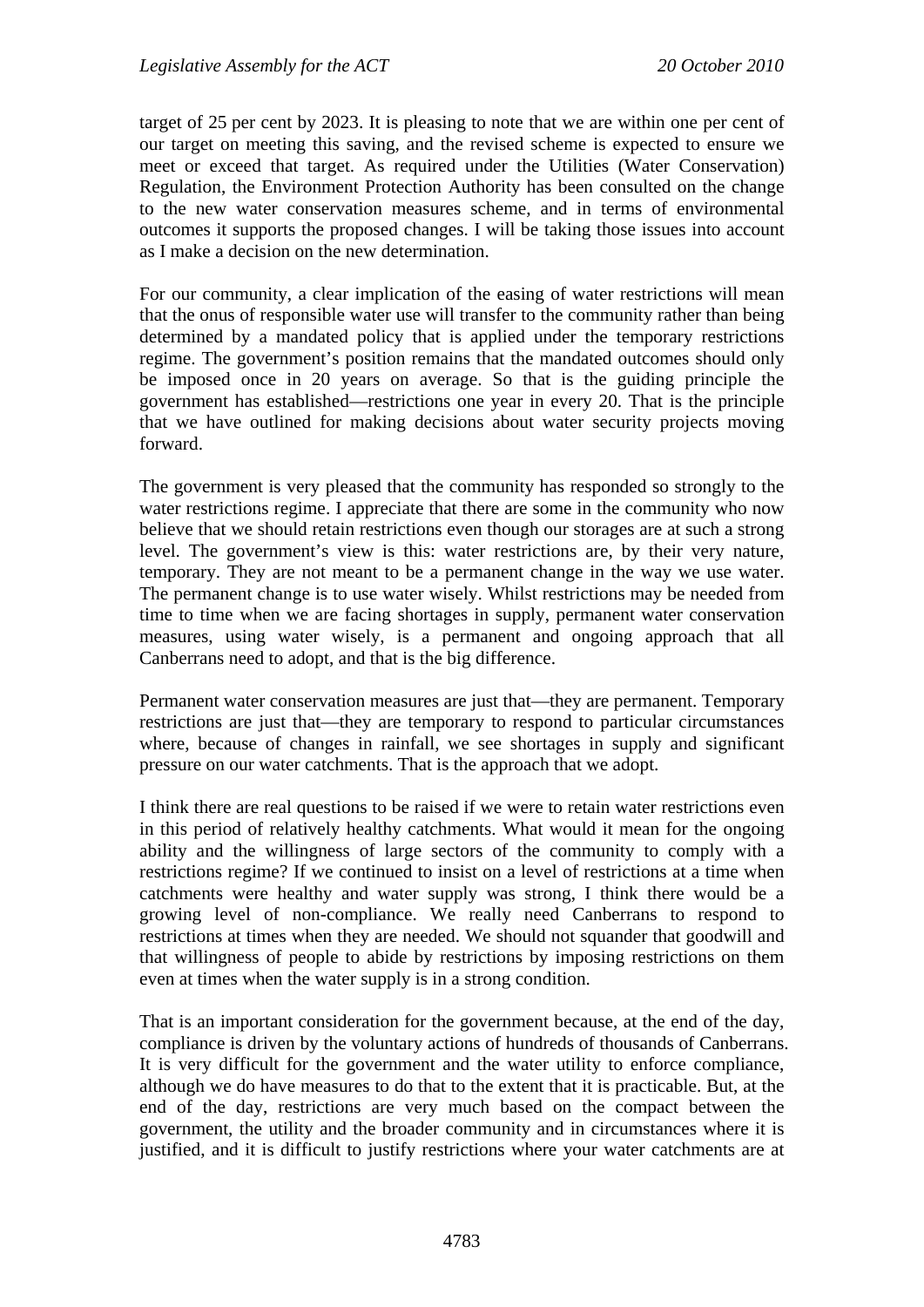almost 90 per cent capacity. What you can justify, though, are ongoing, permanent measures and directions to use water wisely. That is what the permanent water conservation measures regime is designed to achieve.

An editorial in the *Canberra Times* as recently as 15 October pointed out that even though two of the city's four dams are at capacity, we need the Canberra community not to be complacent. Indeed, government agrees. That is why permanent water conservation measures will be a fact of life, and community awareness through government and Actew will be an important element of reminding Canberrans about why permanent water conservation measures should be a fact of life.

Turning to the issue of the Murray-Darling Basin plan, this is a critical issue for the city. The government will be continuing the very detailed analysis that it is currently undertaking in relation to the plan and the guide to the plan that has been released by the Murray-Darling Basin Authority. Indeed, today, officers of my department were again at meetings with the Murray-Darling Basin Authority, working through the issues and getting a stronger understanding of the authority's views about the sustainable diversion limits it believes should be in place for the territory.

We will adopt a constructive approach in these discussions. We will not be recalcitrant. We will not say that there is not a range of difficult issues that needs to be addressed, because there simply is, and we need to be constructive in that negotiation and in that process. The pleasing thing, of course, is that there is an extended period of time for engagement and discussion on these issues. There will be a meeting of the Murray-Darling Basin Ministerial Council late this year—I think it is programmed for some time in early December. The government, along with all the other basin states, will have a formal opportunity to discuss these issues in some detail with both the authority and the commonwealth minister at that time. But this will not preclude the territory, my officials and myself from progressing those issues out of session with the relevant basin authority officials, with senior members of the authority and, indeed, with the commonwealth minister.

As we have said, we do not want to see a situation where the government and the territory are in a state of permanent water restrictions as a result of changes to our sustainable diversion limit. We believe that can be avoided, and we will be pushing the case very strongly that there needs to be recognition of the natural population growth that is occurring in our city. That must be taken account of in terms of the sustainable direction limit available to us for our water resources.

The government and Actew have been proactive in managing the ACT's water use. We have adopted a range of policies and measures to ensure and maintain efficient use of our water resources. Major water security projects are underway. We have achieved significant reductions.

## *Opposition members interjecting*—

**MR CORBELL**: The problem with this opposition is that they like to be heard in silence, but when anyone else seeks to contradict their view of the world, they try to shout you down. They try to wreck debate in this place. That is their continual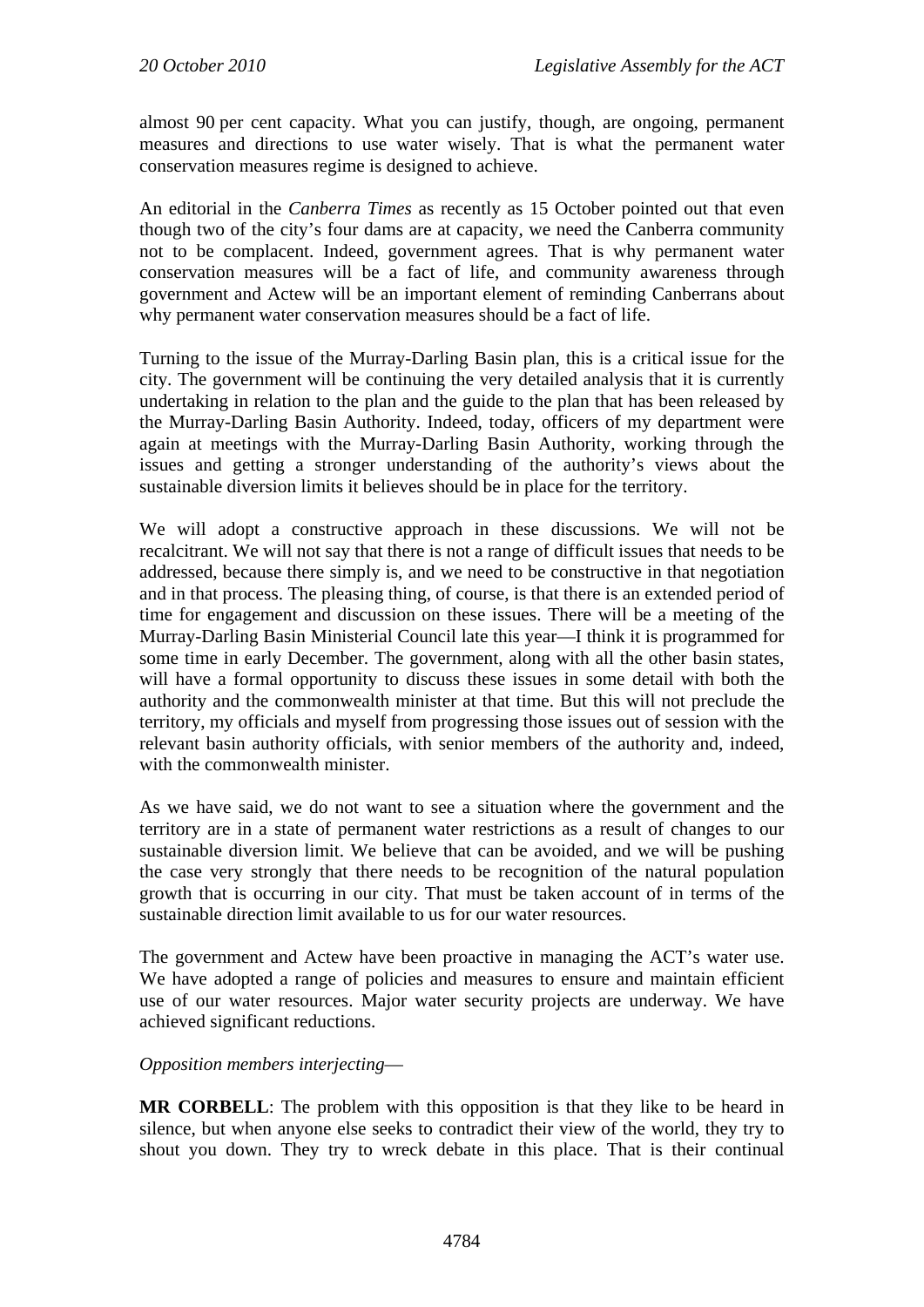approach. It is bullying behaviour; it is behaviour demeaning of a credible opposition. They are not a credible opposition, because they simply seek to shout down, belittle and diminish the—

*Opposition members interjecting*—

**MR CORBELL**: See, here they go again, Madam Deputy Speaker.

**Mr Seselja**: I take a point of order, Madam Deputy Speaker, regarding relevance. Mr Corbell is speaking about the opposition. I know he does not like us. I know he is apparently intimidated by us, but it is not relevant to the motion, which is about water and water restrictions. I would ask you to ask the minister to return to the subject matter at hand.

**MADAM DEPUTY SPEAKER**: I am sorry, I was in discussion with the Clerk at the time so I did not hear what he said. I am sure he will continue to be relevant to the motion. He has only got 21 seconds to go, and he has to move his amendment. Mr Corbell, would you please continue.

**MR CORBELL**: Thank you, Madam Deputy Speaker. Of course, I was responding to the interjections that you get from the members on the other side of this chamber whenever you say something that they happen to disagree with. It is typical of their behaviour in this place, and they are starting to wear the penalty for their behaviour.

The government is committed to strong and sustainable water use into the future, and I thank Mrs Dunne for proposing this debate today.

**MADAM DEPUTY SPEAKER**: Mr Corbell, are you moving your amendment?

**MR CORBELL**: I have moved my amendment.

**MADAM DEPUTY SPEAKER**: Sorry, thank you very much. You probably did that in the middle of that hullabaloo.

**MR SESELJA** (Molonglo—Leader of the Opposition) (5:42): I suppose it is not surprising that Mr Corbell is so sensitive to criticism on water issues. We saw that in the last part of his speech when a couple of little interjections were enough to really set him off. He feels bullied by the other side. We very much feel for Simon. It is worth reflecting on why the ACT community has had to suffer restrictions for as long as it has. Simon Corbell talks about restrictions being the exception and being, by their nature, temporary. Well, not under this government. The reality is that, whilst the drought has been the—

**Mr Corbell:** So we're responsible for the drought as well, are we?

**MR SESELJA**: He is interjecting, Madam Deputy Speaker. Whilst the drought has been the main contributor, there is no doubt that the response—and it has been a very slow response—of this government to the drought has been a further contributor. It has exacerbated the situation. When you are in a situation beyond your control, such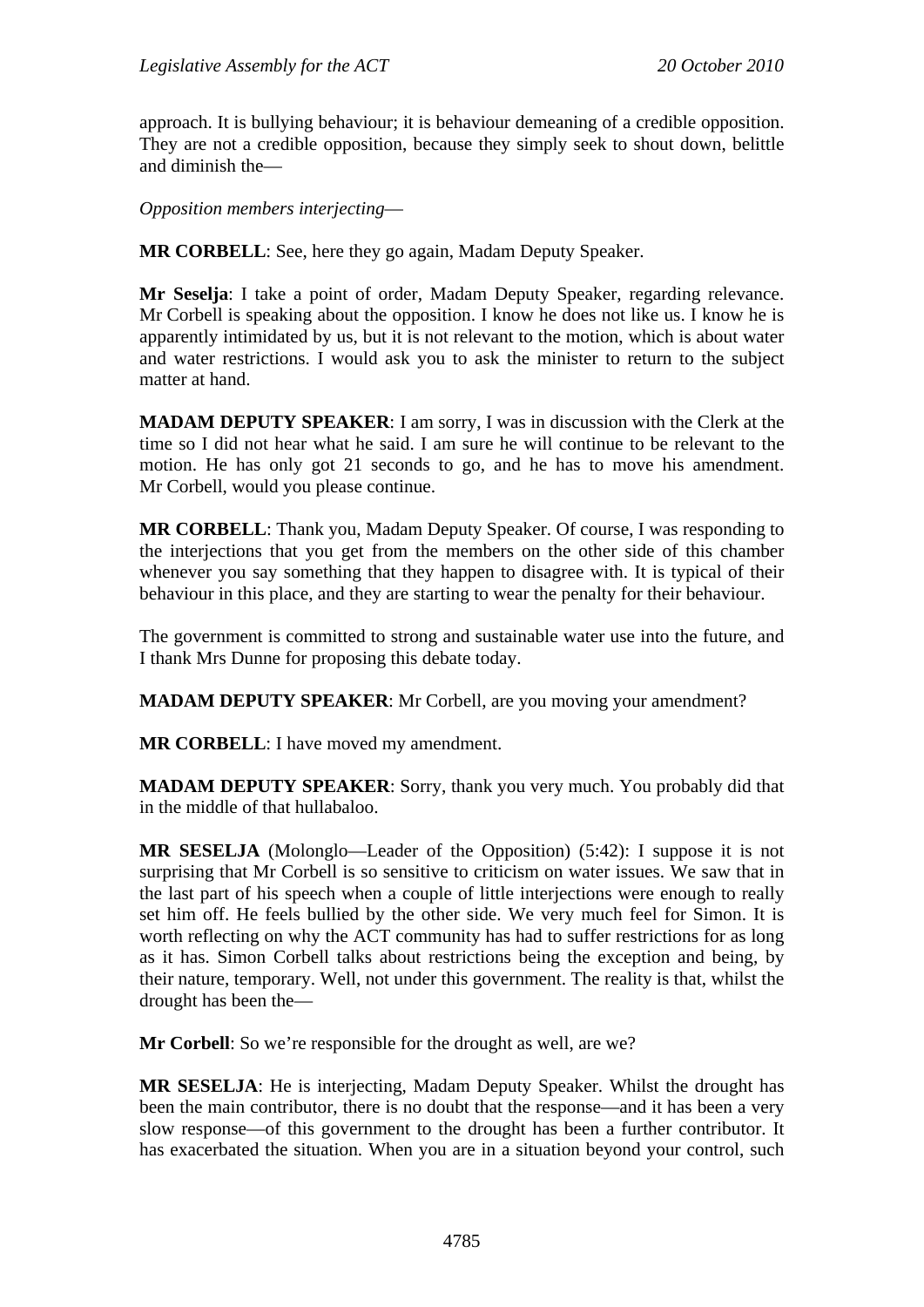as a drought, you can respond or you can do nothing. For the first few years this government chose to do nothing. That is part of the reason we are in the situation we are in now. If the government had acted early we would have a dam by now. It would probably be full by now. I imagine with the recent rains that it would be.

**Mrs Dunne**: If we'd started building it in 2004 when Mr Smyth and I said we should, it would be full.

**MR SESELJA**: Indeed. If they had responded to the calls of the Liberal Party, we would be in a very different situation. We would not have been waiting years before we had the extra storage that we need to survive the next drought. Water restrictions would have been behind us long ago. But they did not do so.

The Chief Minister sat in this place and said just a few years ago—I think it was in 2006, so well into this drought—"We may never have to build another dam." That was the thinking of the government. Their first response was to do nothing. It was to avoid taking action. It was to hope beyond hope that it would just start raining again, and they got caught out. It needs to be put on the record that Canberra families have suffered far more than they should have as a result of this drought because of the inaction of the government and the slow action of the government. It was only several years after the severity of this drought that they actually started to take action on this issue.

I welcome Mrs Dunne's motion. Mrs Dunne has led the way on this issue and we see the government responding time and time again. We have spoken about the calls for a dam in 2004, but Mrs Dunne has long been advocating that the government get on with it. We saw Mrs Dunne calling for the easing of restrictions again last week. We saw the very hurried response, it seems, of the government to the listing of this motion on the notice paper. Suddenly water restrictions were lifted once it became known that there would be a motion calling for that to happen.

However that came about, we are pleased that the people of Canberra can now start to have reasonable use of water in their backyards. We are very pleased that the families of the ACT and many of the elderly in our community who so enjoy their gardens, who have put so many years of effort and so much of their own money and time into their gardens, can again have reasonable use of those gardens. They can again have the water that they need to maintain a beautiful garden, which is so important to many people.

I would like to talk about that a little bit. Many of us have young families. For those with young families it is a reasonable expectation to have your own patch of grass in the backyard. I do not think that is something that we should be denying families in Canberra. We should always have policies that seek to allow families to have that patch of grass for their kids to run around on. It is one of the wonderful things about Australian life. You can compare us to many other countries. When you travel around the world, to parts of Asia or Europe in particular, for many the norm is living in an apartment, even with young kids. The norm is having a very small abode with very little private open space.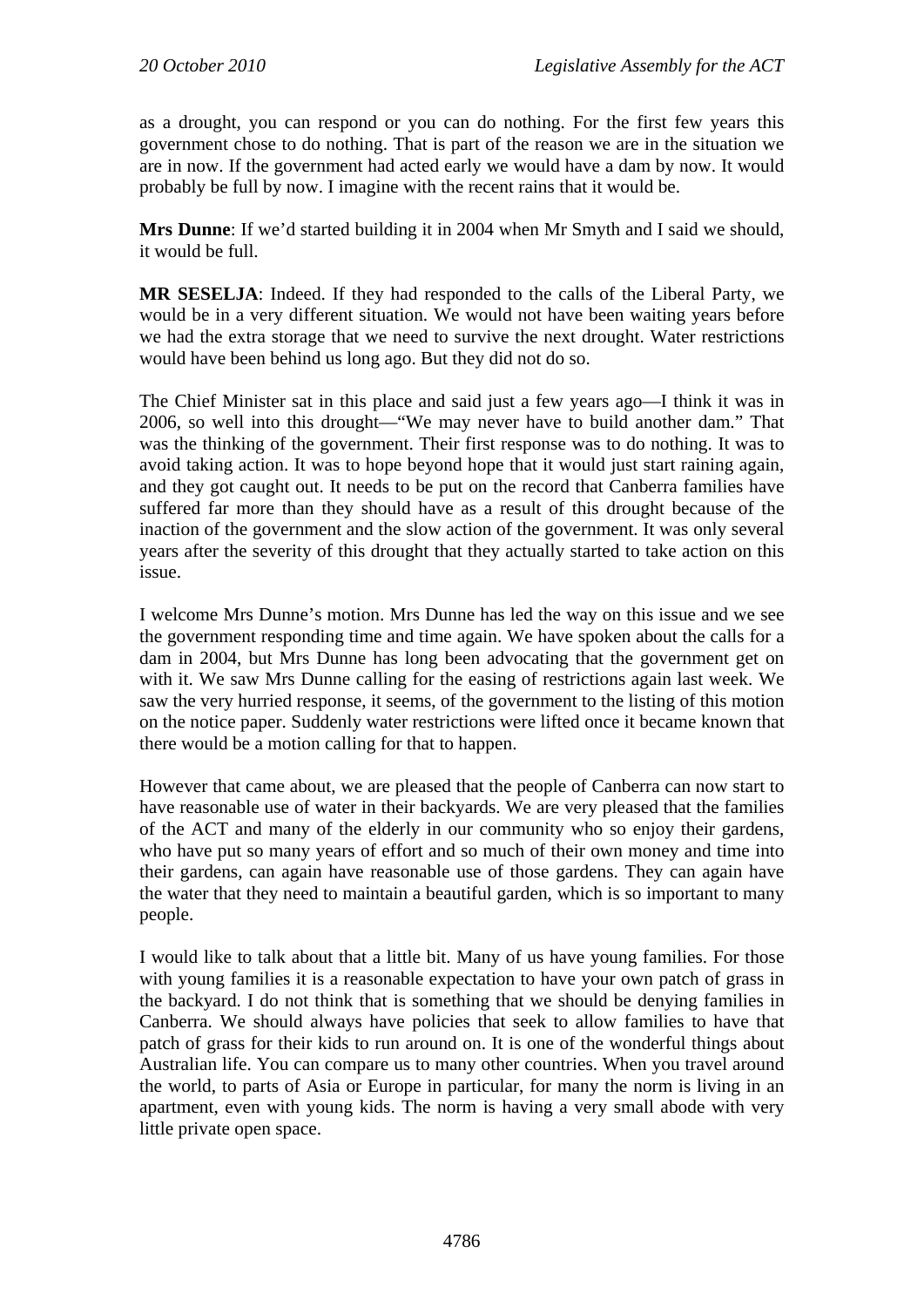One of the great things about Canberra and Australia is that families can have that expectation, and they should have that expectation. That is something that has been denied them over the last few years because of the drought—and also over the last couple of years, I think it is fair to say, because of the slow response of this government. As Canberrans, we are very pleased today that water restrictions will now be lifted. Mrs Dunne has appropriately put it out there that it needs to be said that we are not going to advocate returning to the ways of previous years.

We have a great deal of confidence in Canberrans. There is a role for government to play in leading the debate. We have a great deal of confidence that Canberrans will use water more sensibly than might have been the case 10 or 15 years ago when we became complacent about water use. It is fair to say that many of the water use practices were not appropriate. But, at the same time, reasonable water usage watering one's lawn, watering one's garden in dry times, in hot times, and being able to keep that garden, those trees and that grass alive—is a fantastic thing.

I think we should take a moment to be grateful for the fact that we have finally put this behind us. I think that it will take leadership and ongoing work to ensure that we continue to use water wisely so that the next time there is a dry spell—and the next drought will come; it may come next year or it may come in five, 10 or 15 years time, but we hope it is a long way away—hopefully we will have learnt the lessons from this one.

Yes, we will have more water storage, and that is a good thing, but we also need to learn the lesson that in using water more efficiently we do not see the sudden downturns in our water storages that we saw in this dry spell. No-one would have anticipated the low inflows a few years ago. We may get them again. We hope that will be a once in 50 years or a once in a hundred years event. We hope that it will not happen but, if it does, the role now for government, very importantly, is to ensure that we continue to work on water efficiency measures and continue to encourage sensible water use.

At the same time, people need to have some confidence going forward that they can invest in their gardens and in these things which actually bring them pleasure. It is worth reflecting on some of the benefits of gardening to many Canberrans. I think we forget just how important it is to tens of thousands of people in our city tending their garden. It is a range of people right across the community. It is young and old. Many, of course, are our retirees. That is one of their great hobbies or great passions and one of the things they spend a lot of time on.

We know there are a lot of benefits of that. It is an enjoyable form of exercise. It increases levels of physical activity, particularly for the elderly, and maintains mobility and flexibility. For the elderly it encourages the use of motor skills. It improves endurance and strength. It helps prevent diseases like osteoporosis and it reduces stress levels and promotes relaxation. For our young families it is part of our lifestyle and it is a part of our lifestyle that I believe we should protect.

As we rightly move to a regime where Canberrans can again enjoy their gardens and can again use water in their gardens and in their backyards, the challenge for us now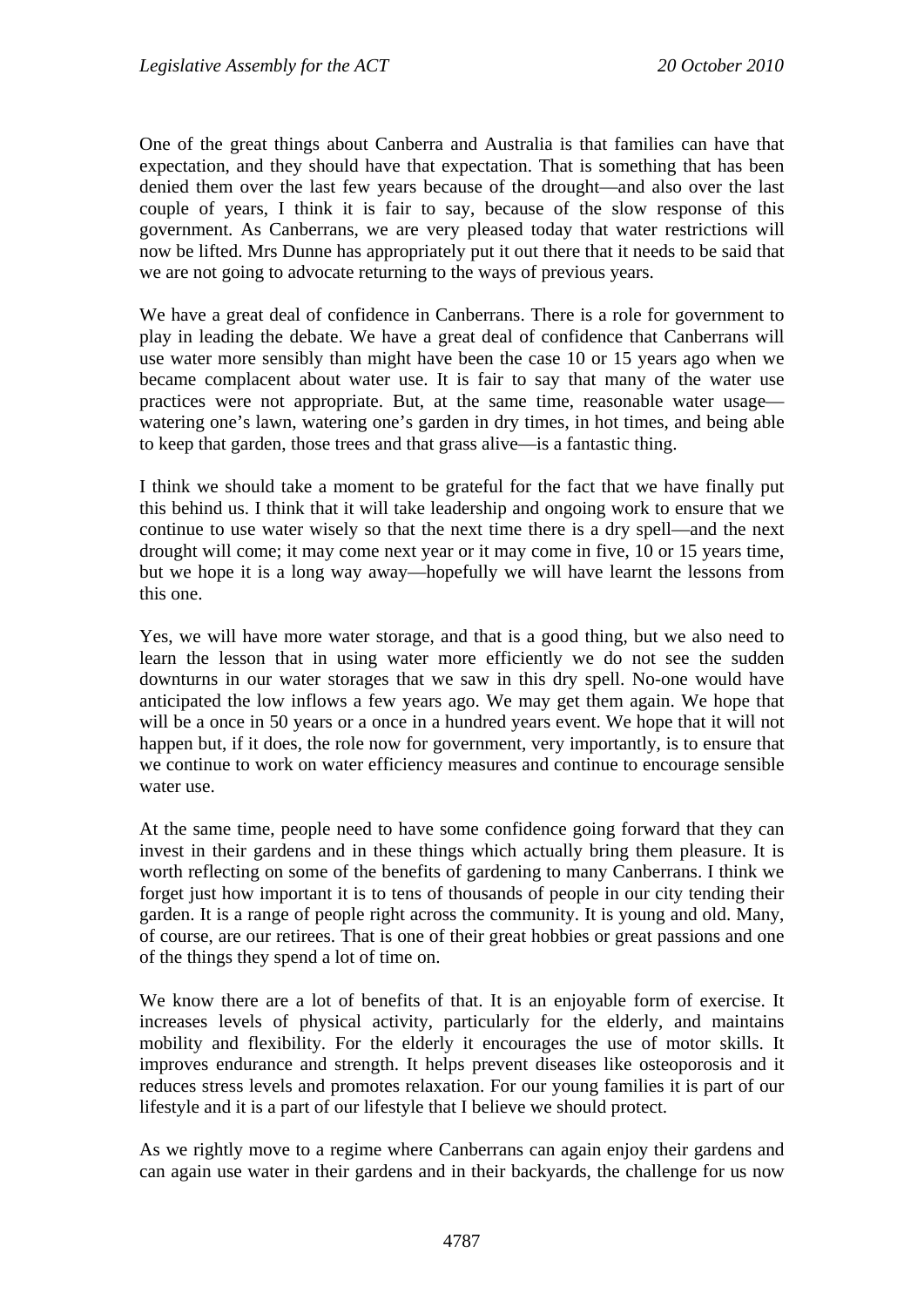is to put in place the kinds of measures—whether it is through the sensible use of water, whether it is through water efficiency or whether it is through investigating future storage needs—to ensure that we do not ever go through a period like this again.

Droughts will come again, but it is up to us—it is up to leaders in this town, the government and others—to ensure that the next time the drought comes we are far better prepared and we respond far better so that we do not have these years and years of water restrictions which I think have put a dampener on the city. I think they have made it difficult for families and the elderly and they have affected businesses.

We welcome this change. I commend Mrs Dunne for the work that she has done. I think she has been a real leader in this area over a long period of time. It is good to see the government responding to that now. But we need to learn from these last few years and make sure that we do not experience the same in future when the inevitable dry spell comes about again.

**MR RATTENBURY** (Molonglo) (5.52): I thank Mrs Dunne for bringing on this motion today. It is clearly a very important topic and one in which the community has a great interest. Her motion is very timely, or it may be that the overnight announcement was very timely; I am not sure which is which. Nonetheless, something was timely there. This certainly follows on nicely from the MPI my colleague Ms Hunter debated here in the last sitting on the ongoing importance of water efficiency.

Canberrans have made a big effort to save water over the past seven years, changing their behaviours to minimise consumption in response to a number of government-initiated and Actew-initiated strategies. In 1997-98, our water consumption peaked at around 78 gigalitres. By 2007-08, it was down to 43.5 gigalitres. That is an extraordinarily turnaround. I think we all know how much the community has got behind this effort of being water conscious and being very aware that each of us needs to make our own contribution. I think Mrs Dunne touched on it right at the start of her speech. We have all been to those barbecues and sat around those dining tables where people have talked proudly about the things they have done to minimise their water use.

**Mr Hanson**: No, I haven't been to one of those.

**MR RATTENBURY**: You should get out more, Mr Hanson. You would probably learn a lot from it. We all appreciate that the recent rains have not only left our city looking greener than it has for some time but also left our dams at 87 per cent capacity. I think this opens up some real questions about what is the macro landscape on water. If you look at that very simple statement that the city is green and our dams are almost full, you could draw one set of conclusions. But if you look at the big picture you may well draw a different set of conclusions.

I think some of those macro factors that we need to consider are that there is major infrastructure under development—the Cotter Dam extension, which is obviously underway, and the Murrumbidgee to Googong pipeline, which is not yet approved but clearly on Actew's program. There are the well-discussed—and there is a lot of discussion to come—changes to the Murray-Darling Basin allocation that has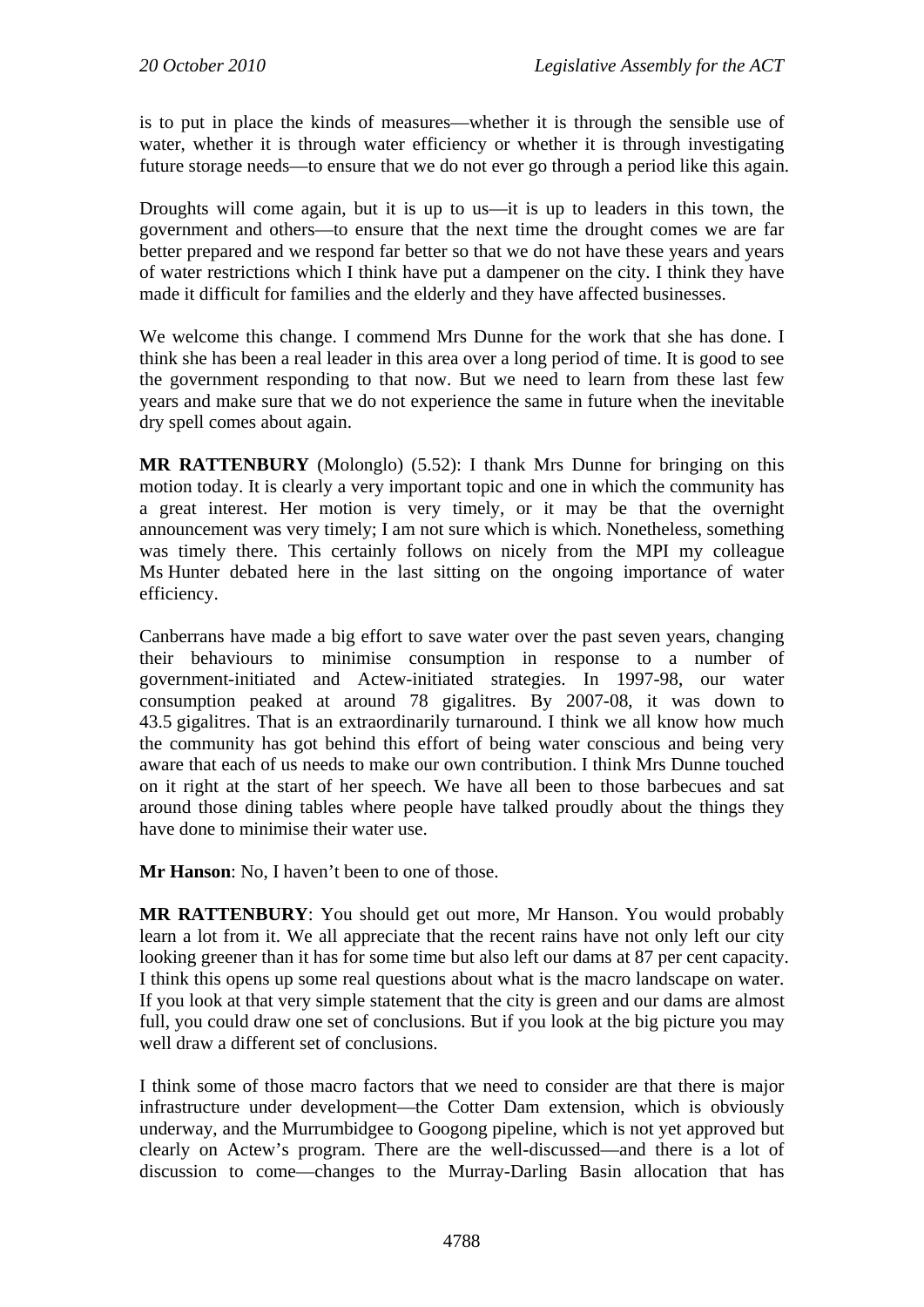predicted that the ACT will need to make significant cuts to our water allocation. That is certainly a very significant factor for us.

The factors that have not had so much consideration are the climate scenarios that predict that catchment inflows will continue to reduce in the years ahead, including a long-term scenario from the CSIRO of a 50 per cent reduction to inflows for the ACT. Of course, as others have commented, in a growing city that will inevitably mean that our water demand will increase. All of these factors are the big picture in which we really need to consider our future water security.

So where are we now? We are coming out of a period where we have seen significantly reduced inflows into our catchment. I know the minister has made statements here before, but we have seen a period where our inflows were at around 25 per cent of historic levels. This year, after seven years of drought, we are experiencing an El Nino weather year, a weather pattern that brings above average rainfall to much of Australia, particularly inland eastern regions.

It is not just us that are benefiting from the extra rain this season. Right across the region people are revelling in the wet. We have seen those stories in the press, although for some it has been a little too wet. I think even those people in flooded communities have probably appreciated the bigger picture of the breaking rain. They just wished it might have been more evenly distributed.

As has been highlighted in the last week or so, we are sitting in a catchment—the Murray-Darling Basin—that is facing some very serious water challenges over the long term. The risk of reducing water restrictions is that we change the culture of being a water-saving community. When we look at those long-term issues, we are going to need to continue to be a water-saving community. We will face water stress in future. We have built a culture in the ACT of being water aware. I think that is a healthy place for a community such as ours to be in because of that likely long-term future water stress.

We cannot necessarily measure the benefits of this change of culture or the water awareness or exactly how much has been invested in getting the community to this place. But we do not want to lose this appreciation by the community of water saving and water efficiency and we cannot afford to become complacent. Certainly some people in the community—and we have heard this on talkback radio and in letters to the editor—are somewhat bamboozled by a sense that everything is now okay. We have got the head of Actew out there saying, "You'll be able to have lawns again into the future." That is obviously based on assumptions around the Cotter Dam as well. I think some people are finding it genuinely confusing as to where we are up to, what is happening, why we have made all this effort and suddenly it is all okay.

The Greens are comfortable that Actew have made a prudent decision in relation to stage 2 restrictions. I would encourage them to be equally prudent and timely in taking their decisions when it comes to increasing restrictions if we return to dry conditions, which seems to be a likely scenario. Canberrans need not be afraid of increased restrictions. We have demonstrated that we are more than capable of handling them.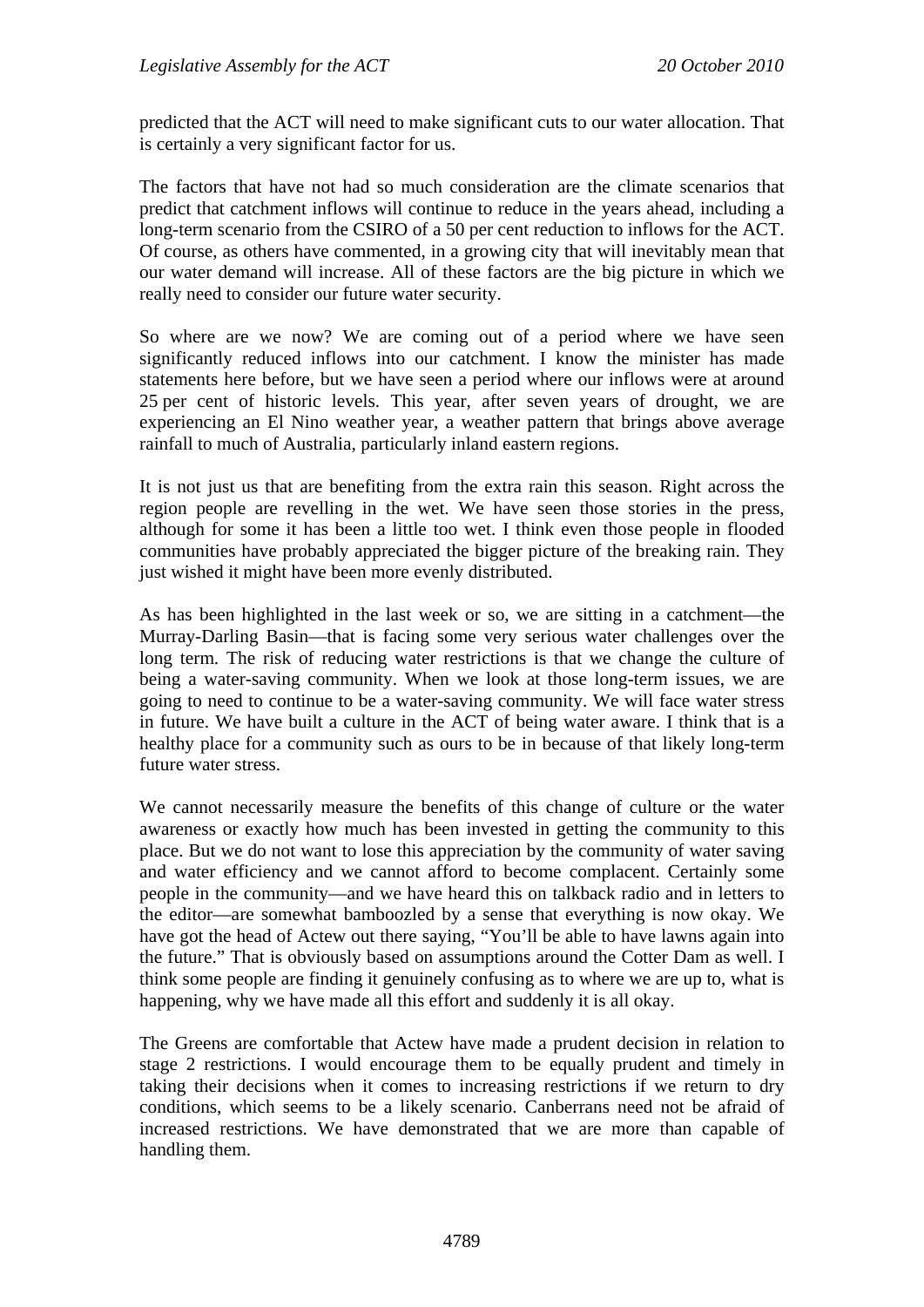One issue that is exercising my mind at the moment—and it is challenging to get to exactly where things are up to—is the detail of the permanent water conservation measures as well as the temporary water restrictions. Temporary water restrictions have been effective in reducing consumption. That is very clear. But now that we have moved back to the baseline we need to check that the permanent measures are still meeting community expectations.

In deciding what permanent water conservation measures should look like, we need to make sure that we fully consult with the community. I think even reflecting on feedback from radio callers this morning there are a wide range of opinions in regard to the benefits or otherwise of lifting restrictions. Some people say that it is madness to ever lift restrictions, whilst others say, "Thank goodness. It's about time we lifted them, given how much rain we've had and how green the city appears to be."

We have talked earlier—and I spoke about it in the recent MPI discussion—about the fact that different people put different value on water. They want to use water for different things. There are people who like to grow a lawn. There are those that have shifted across to no lawn, just natives. There are people who like to wash their cars and there are those who take some pride in the fact that they drive around all year with a dirty car because they see it as their contribution to saving water in this dry climate.

Understanding how people value water differently will also give us guidance as to how we set permanent conservation measures. What would be useful information to have is a clear sense of which measures deliver the most benefits in terms of savings. We know, for example, that a study of domestic water consumption in the ACT from 2006 indicated that Canberrans used around 64 per cent of their water outdoors, which is why there has been so much focus on gardens. I note with some amusement that Mrs Dunne is almost becoming the city's resident horticultural adviser with her comments on radio this morning.

*At 6 pm, in accordance with standing order 34, the debate was interrupted. The motion for the adjournment of the Assembly having been put and negatived, the debate was resumed.* 

## **Sitting suspended from 6 to 7.30 pm.**

**MR RATTENBURY**: Just before the dinner break I was about to comment on Mrs Dunne's new-found status as Canberra's horticultural adviser but I should turn back to the matter at hand. I had been talking about the fact that we really cannot turn our back on efficiency measures, despite the current, I guess, good fortune we have had in having some decent rainfall. I think we do need to continue to evaluate the permanent water restrictions. I note that, as I said earlier, we are still trying to get up to date on exactly where things are at. I believe there have been some adjustments to the permanent water restrictions but I am not sure that the community has been terribly involved in that and I think that is a point of concern.

But in looking at the future, we really need to focus on best practice water sensitive urban design, particularly in new developments. East Lake and Molonglo and the remaining areas that are to be developed in Gungahlin stand out as the real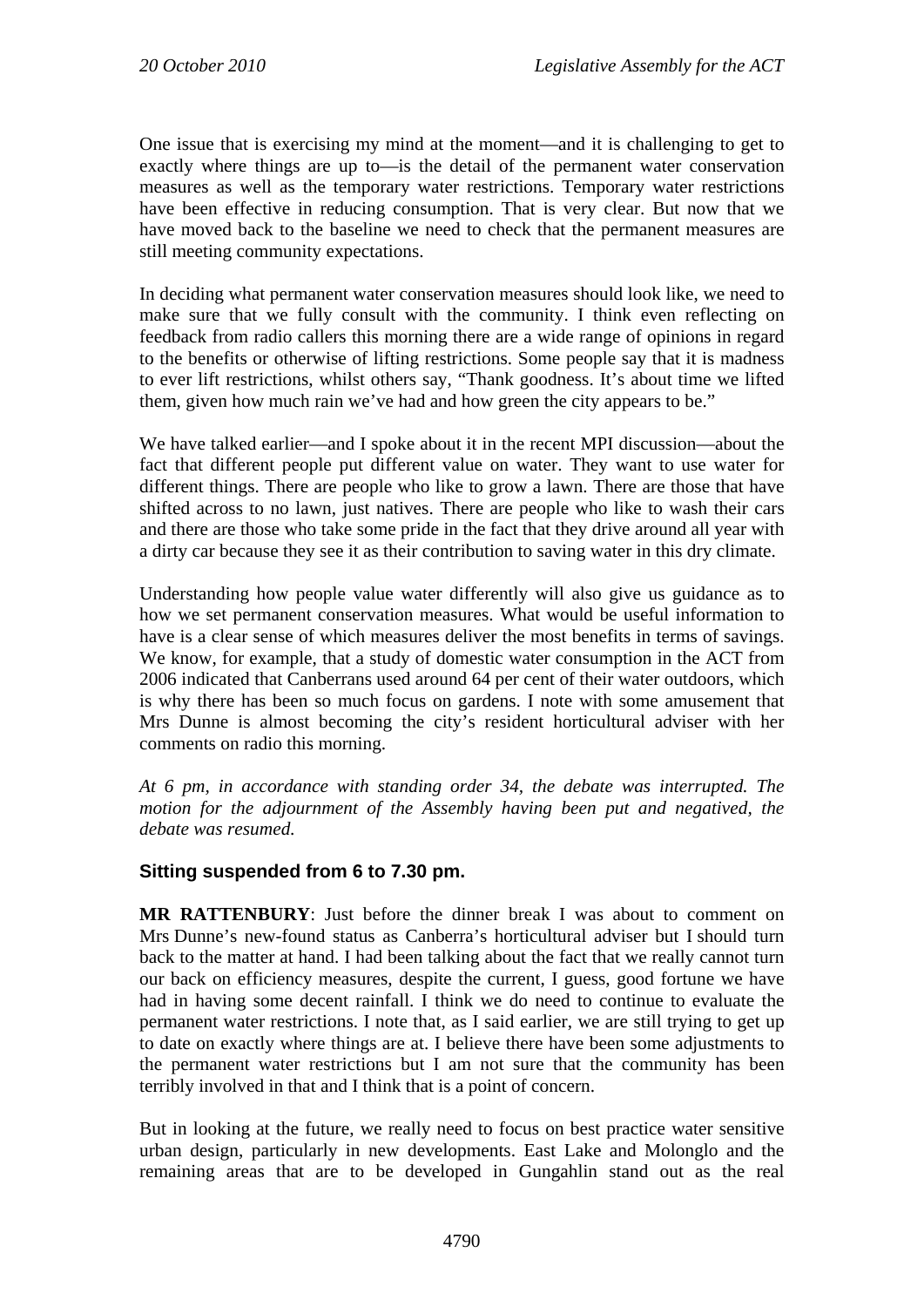opportunities. It does seem to me an obvious thing that all the new houses in Molonglo and places like East Lake should be built with built-in grey water systems.

I have seen various technological models which I think are quite exciting in terms of the opportunities they offer Canberrans to have nice gardens into the future, at the same time not using a potable water supply to achieve that. It is not the time today but there are certainly some really interesting models that are household scale but that can also be built into the town water supply system in terms of being able to manipulate them to flush the system. There are various other models. But there is the potential to set up a grey water authority to maintain those systems and the like. There is a whole lot of work that can be done there. My sense is that we are not being that bold or that visionary at the moment.

We should be considering the prospective challenges in the Murray-Darling Basin and the cuts we have seen suggested for Canberra. These are the measures we need to be putting in place now. With a growing population, to some extent, no matter how good the rainfall, we cannot keep promising people they can have all the water they want.

We do need to continue to develop urban ponds to manage our storm water better so as to deliver water to our playing fields, the community green space and treed streetscapes. These are all things that, as a community, we value and we do need to find the water, particularly to ensure those green spaces are maintained. We have debated Green Square in Kingston of course in this place before. As we live in denser urban landscapes, those community spaces are more important to residents and I think it is justifiable to spend water on those common spaces because many more people are using them than you would get in a single-household backyard.

We need to continue to push household efficiency measures, the really obvious things that people now take for granted. We need to continue to roll out low-flow taps, low-flow toilets, low-flush toilets.

One thing I did want to comment on while we are talking about water is the opportunities that are presented by the current good rainfall season. I think it is a time in which we should be considering building our resilience in our urban landscape for future dry periods and future hot, dry periods. We believe this has potential and we would like see whether the government could explore whether we should be undertaking a large amount of new tree planting now and really accelerating the program because it is a season in which the new plantings can take hold but also, if they take hold, they can provide that resilience in the future so that when the hot, dry periods come back we have got a landscape more capable of dealing with it.

I know the government has a tree planting program. I guess the question is: is this a year when we want to spend some money and some time, because this is a chance to really enable these young specimens to get a foothold?

I think I should wrap up. In conclusion, I simply want to say that the water channels for the ACT, I believe, will remain for the foreseeable future. The scenarios outlined by the CSIRO, which I touched on earlier, of 50 per cent lower inflows into the future are sobering. The ACT government and the community must continue to be vigilant and committed to water efficiency measures. In whatever steps we take to adjust to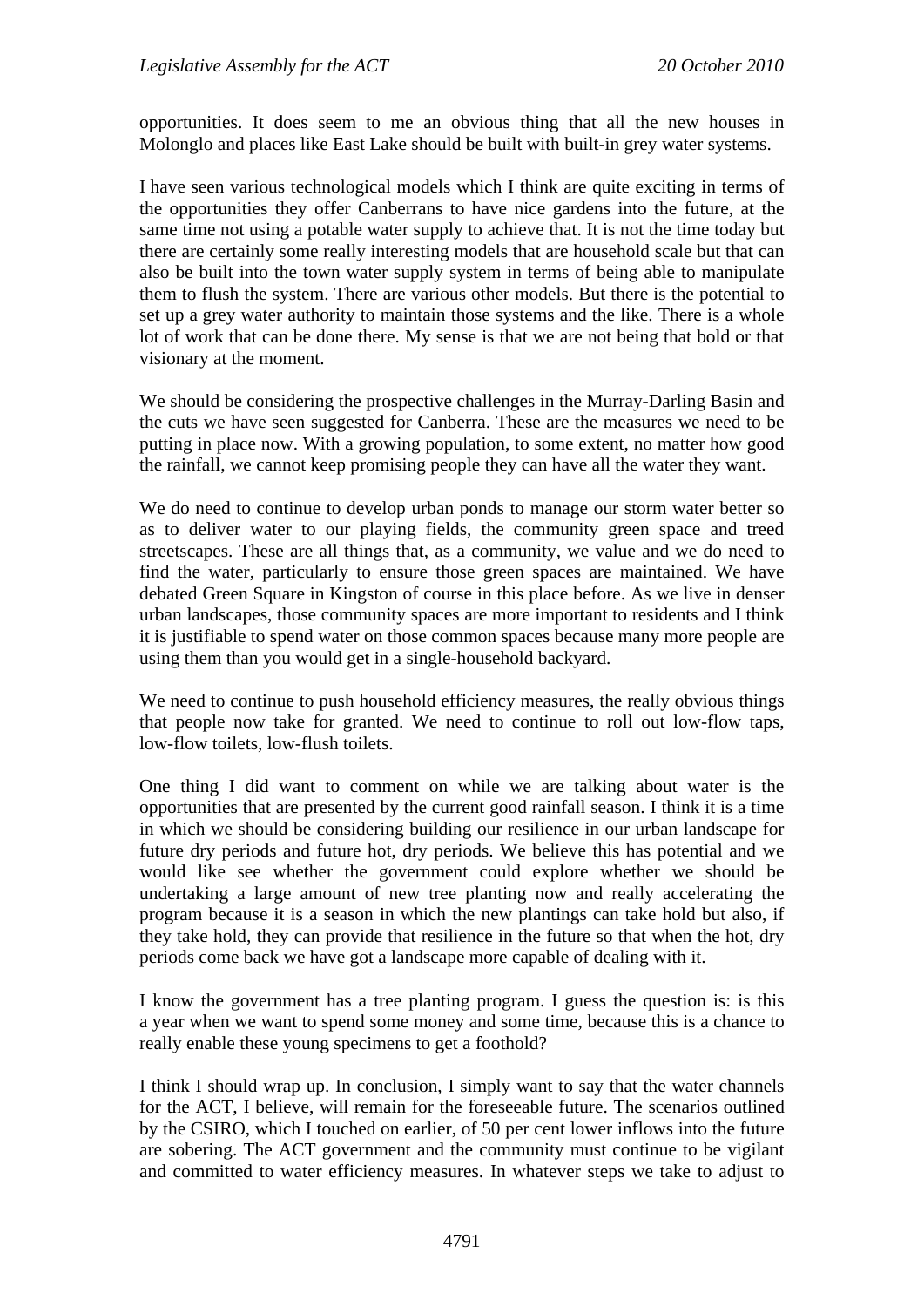permanent water conservation measures, to adjust the thresholds in water restrictions, it is right that we taken the community with us.

We have seen the reaction today. I hear on Twitter there was quite some discussion about the removal of water restrictions. A lot of people are saying, "Why are we removing them? We are used to them. Let us just keep going and be prudent for the future." I think there is quite a debate to come and it is clearly a debate the community is engaged on.

Finally, before I sit down, I have circulated three separate amendments. I think there is some difficulty with the numbering around those, in light of Mr Corbell's amendment. I seek some guidance from the chair on the best way to proceed with these, whether I should move them now or whether I should come back to them at a later time. I am happy to come back to them by leave it if that seems sensible.

**MADAM ASSISTANT SPEAKER** (Ms Le Couteur): Mr Rattenbury, I understand that we should deal with Mr Corbell's amendment first and then come back to yours.

**MR RATTENBURY**: That is fine, thank you.

**MRS DUNNE** (Ginninderra) (7.37): Speaking to the amendment, I am a bit at crosspurposes, dare I say it, on the issue of Mr Corbell's amendment. I mean that in a technical term, in the debating term. It is pretty standard Labor Party practice to come in and delete all the words after "that" and substitute a whole lot of other words. In many ways, this amendment is similar in sentiment. I think that one of things that it is useful to note is that there is a higher level of agreement about the way forward here. And I am not really prepared to die in a ditch as to what version of this goes forward because there is some general agreement.

I am concerned at the government's performance on water. It is pretty much the government's position that, if anyone else has an idea on water, it has to be rejected and resisted at all costs. Especially if the Canberra Liberals have an idea on water, the ACT Labor Party reject and resist it all costs. That is what they did in 2004 and it took them until 2007 to come to the position that we did actually need more water storage in the ACT. But that is a story for another day.

One of the principal areas that Mr Corbell succeeds in taking out, which I think is very important that we keep in, is the notion that we need to make it very clear to people when water restrictions kick in or do not kick in. And in throwing out the baby with the bathwater, Mr Corbell has thrown out the words in my original motion that call for trigger points to be made clear to the community. Paragraph (4)(c) states:

establish and publish clear points at which water restriction levels are triggered;

The necessity for that is borne out by Mr Corbell's amendment. People keep saying to me, "Once upon a time there used to be trigger points in the water restrictions regime and we had some certainty about where we go." The water restrictions regime has changed in some ways and not in others.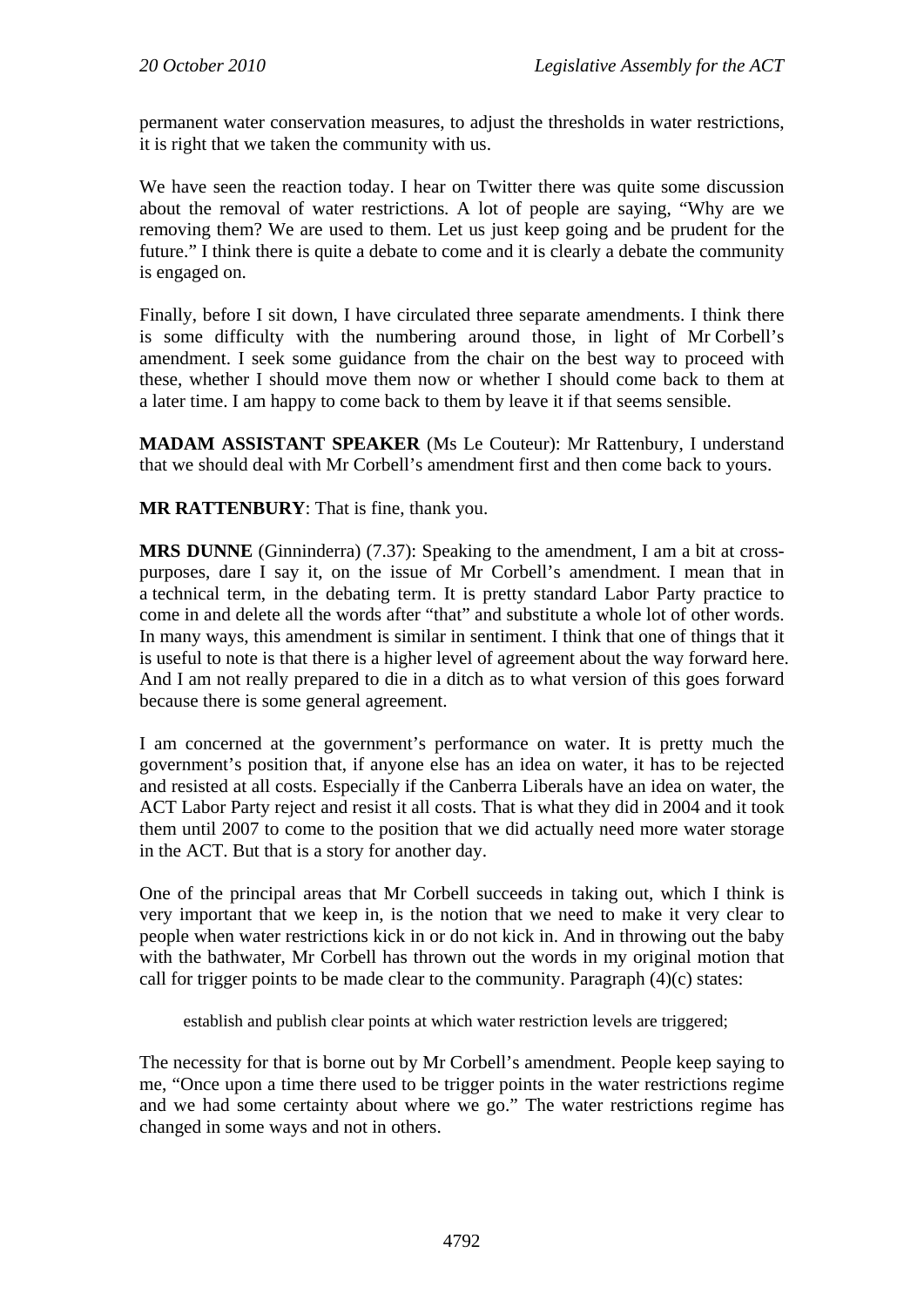In this little historical table, which is part  $1(a)$  of Mr Corbell's amendment, we see just how changeable the rules are and have been in relation to stage 1 water restrictions. We see that we first went to stage 1 water restrictions; that is, some water restrictions—stage 1 no longer exists in that form—at 56.3 per cent of storage levels. Then we went to stage 2 at 44.3 per cent. We went to stage 3, according to Mr Corbell's little table—my memory does not serve me that well—at 52.3 per cent in October 2003. In March 2004, we went back to stage 2. It went up and down. Stage 3 was at 47 per cent. We went back to stage 2 at 50 per cent. We went to stage 1 water conservation measures in 2005 when we introduced the first version of stage 1 water conservation measures at 63 per cent. Then it goes on. We continued with different permanent water conservation measures at 56 per cent, then to stage 2 at 45 per cent, to stage 3 at 40 per cent.

But this year, after all this drought, it took us until 66 per cent to go back to stage 2, and 87 per cent today to go back to permanent water conservation measures. That shows that there is a very inconsistent approach to this. There is no policy guidance. And the point that I have made in these remarks today and elsewhere is that we actually need much more policy guidance and much clearer indicators and easily understood and acceptable descriptions and reasons for why we do things under water restriction regimes at various stages.

You might say at stage 3, "We are moving into stage 3 because," and we need to say, "Use only x amount of water or only use y amount of water because." We need to articulate and communicate with the community so that the community will embrace this policy and put it into practice. It is not for the government, it is not for some agency, to put this policy into practice. It is for individuals across the community to put it into practice. They have to be on board and they have to understand why.

I think it is most unfortunate that, in the attorney's intent to throw out everything because they were the words suggested by the Liberal Party, he has thrown out this important measure. I think the issue of trigger points is very important and I notice that Mr Rattenbury has some words in relation to trigger points as well. They are slightly different words and I am not going to quibble over the words.

I think that we have quite a difficult way forward here, just technically, because there are so many sets of amendments flying around. In hindsight, the parties might have sat down and talked earlier in the day about how we might have had a better way forward. We are going to have to either adjourn this and come back to it or fly by the seat of our pants and probably come up with an ungrammatical hotchpotch as a result.

I would at this stage keep an open mind on whether or not to support Mr Corbell's amendment but perhaps, as there is no-one else here to move to the next item, we cannot really adjourn it either. I think I am getting the nod around the room that we should proceed and try not to mess it up too much as we go along.

I think that Mr Corbell's amendment is useful. Some of the stuff in it is useful but there is stuff that has been thrown out. I think that what we are going to do is probably pass Mr Corbell's amendment and then come back and re-amend some shape into it, which is a pretty unfortunate way of going about it.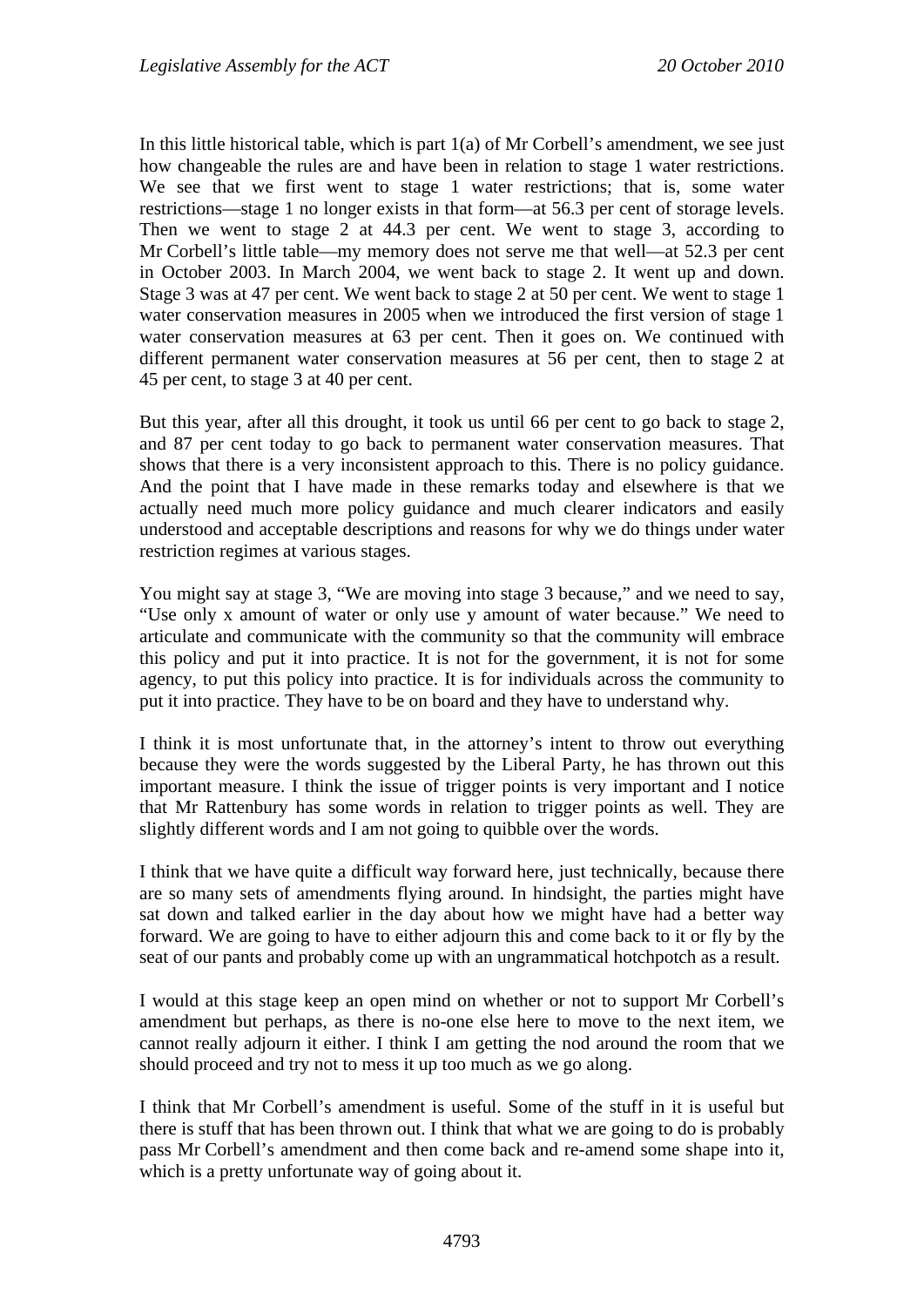**MADAM ASSISTANT SPEAKER**: Mrs Dunne, you do not wish to move any amendments to Mr Corbell's amendment at this point?

**MRS DUNNE**: Not yet.

Amendment agreed to.

**MR RATTENBURY** (Molonglo) (7.44): I seek leave to move amendments Nos 1 to 3 circulated in my name together.

**MADAM ASSISTANT SPEAKER**: Excuse me, I have just been told you cannot do that. The good point is made that Mr Corbell's amendment took everything out of the original motion; so your amendments do not quite make sense because they were based on—

**MR RATTENBURY**: I am aware of that and I would like to propose a change in numbering if and when I get to speak. I seek leave to move amendments Nos 1 to 3 together.

Leave granted.

**MR RATTENBURY**: I am aware that in my amendments now there are some slight numbering difficulties. As I move through them, I will make some proposals as I go, if that is agreeable and possible.

## **MADAM ASSISTANT SPEAKER**: Yes.

### **MR RATTENBURY**: I move:

- (1) Insert new paragraph  $(1)(c)$ :
	- "(c) that CSIRO has predicted an almost 50% reduction in average long-term inflows into the ACT's catchments;".
- (2) Omit paragraph (2), substitute:
	- "(2) welcomes the recent high rainfall as a result of this year's La Nina weather pattern and the opportunity to enjoy the temporary benefits of moving from Stage 2 Water Restrictions to Permanent Water Conservation Measures on 1 November with water storage levels now at  $87\%$ ;".
- (3) Insert new paragraph  $(3)(f)$ :
	- "(f) publish on the ACTEW website clear information about when changes to water restrictions are triggered;".

Amendment 1 simply picks up the observation that I made in my earlier speech. I think it is valuable to note the CSIRO predictions and the impact that they will have on our long-term inflows. I think it is self-explanatory.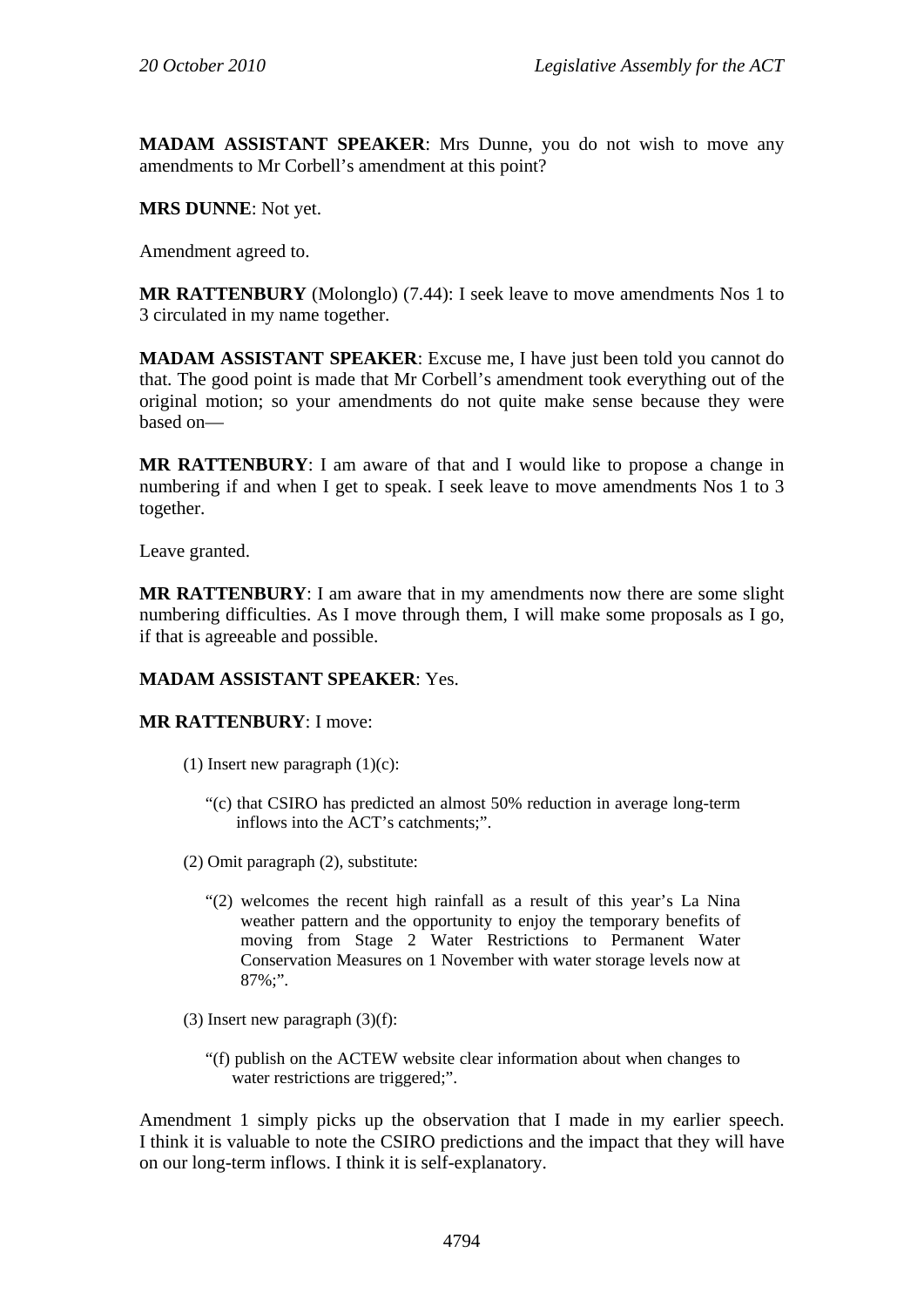In relation to amendment No 2, I simply add this: I think it is part of the macro context that I was talking about before on this motion. The fact that we are in a La Nina weather year presents a particular weather pattern for us and, again, I think provides some context for the debate we are having.

Amendment No 3 picks up on the point Mrs Dunne was making before. I believe, the Greens believe, there is some value in being transparent about the triggers that set off the various levels of water restriction. As Mrs Dunne said, she has a similar set of words. I am not aware of the language but it is simply that point that the public has a great interest in this. I think the compliance is increased by having greater transparency. It makes it easier for members of this place to debate it and the like. I was simply seeking to make that information publicly available. It is not that Actew has declined to do this or anything similar. I think it is simply making the observation and making the suggestion that this is a useful thing to do.

I thank members for their indulgence perhaps in helping us work through these couple of little steps as we try to sort through the technicalities.

**MR CORBELL** (Molonglo—Attorney-General, Minister for the Environment, Climate Change and Water, Minister for Energy and Minister for Police and Emergency Services) (7.48): Madam Assistant Speaker, the government would be pleased to support amendments Nos 1 and 3 that Mr Rattenbury has circulated. These amendments provide some further context in relation to the CSIRO assessments, which I think is valuable. In relation to the triggers for water restrictions, again the government accepts that the amendment adds value.

In fact, I think it is worth clarifying that the existing instruments that are available publicly do give a clear indication at what point the implementation of restrictions is triggered—that is, from lower levels to higher levels. But I accept that more guidance could be given as to the point at which restrictions are reduced. There is, I think, not as clear guidance on that, although I think Actew have been quite public about the considerations that they take into account in determining a relaxation on restrictions.

For that reason I am happy to support amendment No 3 also. The government will not support amendment No 2. I do not feel that it adds very much to the context of the motion. Other members may disagree, but the government will agree to amendments 1 and 3.

**MRS DUNNE** (Ginninderra) (7.50): I will speak to Mr Rattenbury's amendments. I also seek your guidance, Madam Assistant Speaker. I have circulated some amendments. Should we deal with Mr Rattenbury's amendments and then look at what is left over?

**MADAM ASSISTANT SPEAKER** (Ms Le Couteur): I believe that might be the easiest course, Mrs Dunne.

**MRS DUNNE**: Thank you, Madam Assistant Speaker. The Canberra Liberals will be happy to support Mr Rattenbury's amendments in their entirety. I think that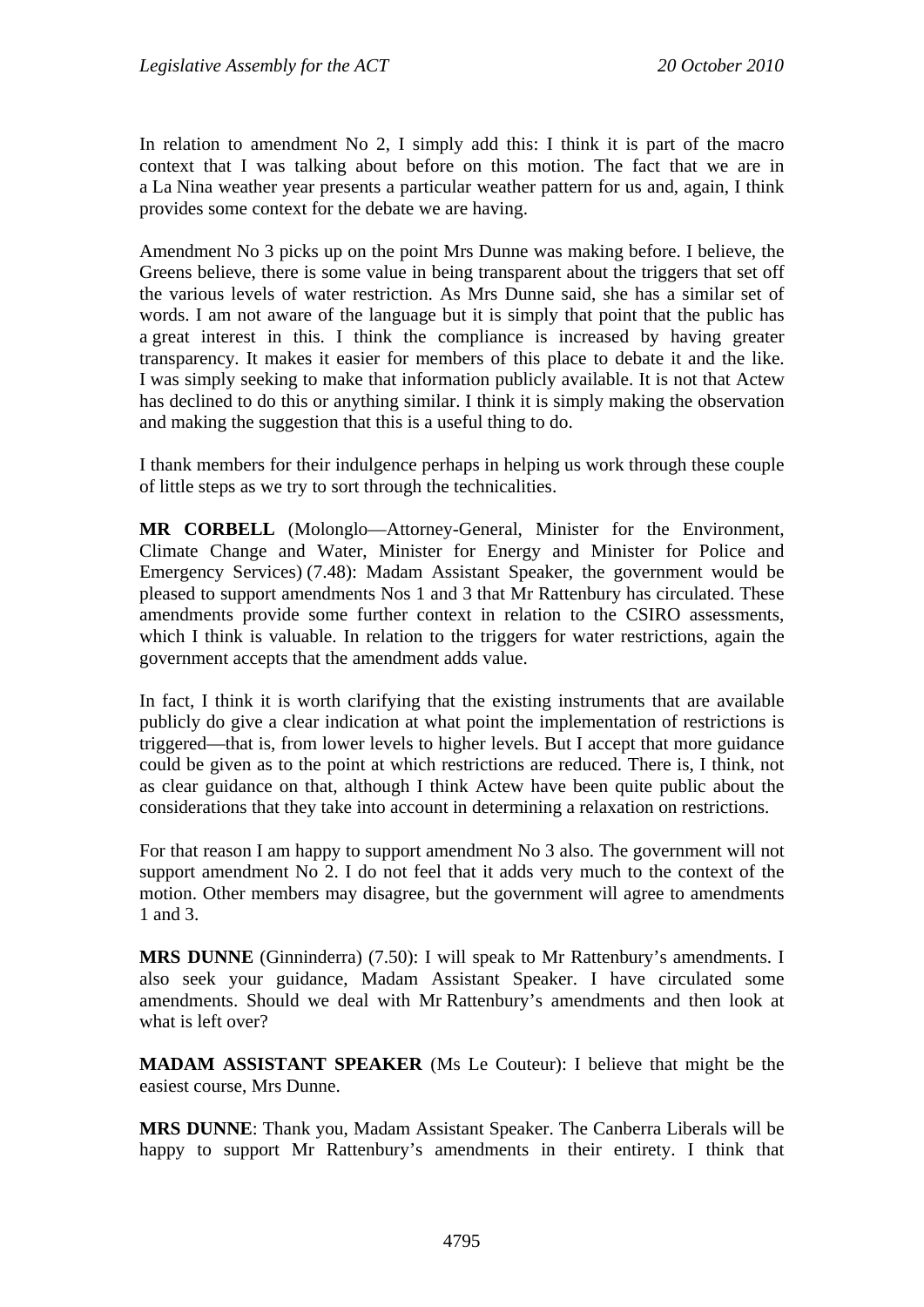amendments 1 and 2 do add context. I could be pedantic and amend "La Nina" to put a tilde over the second "n", but we will not worry about that. I hope we can pronounce it correctly.

I am happy there is broad agreement that there should be more information about what triggers changes in water restrictions. I am not going to quibble over the words—whether it is my version or Mr Rattenbury's version. I am quite happy to support those amendments as they stand.

These are three separate amendments; so is it the case that we can vote on them separately, Madam Assistant Speaker?

**MADAM ASSISTANT SPEAKER**: I thought they were moved together.

**Mr Corbell**: We can divide them.

**MADAM ASSISTANT SPEAKER**: If the wish of the Assembly is to split them, we can do so, but I believe Mr Rattenbury actually moved them in one lot; so the Assembly needs to order that the motion be divided.

*Ordered that the question be divided.*

**MR RATTENBURY** (Molonglo) (752): Just as a clarification, Madam Assistant Speaker, I believe I did actually make a small error before. My amendment No 2 is in fact designed to replace Mr Corbell's paragraph (2), not to be an additional paragraph. So I did suggest before it would be paragraph (1A). It would in fact be paragraph (2). It is a substitution, not an additional paragraph. I clarify that for members.

**Mrs Dunne**: I would be happy to support it if it was paragraph (1A), but not so much if it was paragraph (2).

**MADAM ASSISTANT SPEAKER**: Okay, so where was—

**MR RATTENBURY**: It actually repeats a lot of what is in paragraph (2).

**Mrs Dunne**: So you want it to be 2?

**MR RATTENBURY**: Yes.

**Mrs Dunne**: Okay.

**MADAM ASSISTANT SPEAKER**: As the motion has been divided, we will now deal with it amendment by amendment.

**Mr Rattenbury's** amendment No 1 agreed to.

**Mr Rattenbury's** amendment No 2 negatived.

**Mr Rattenbury's** amendment No 3 agreed to.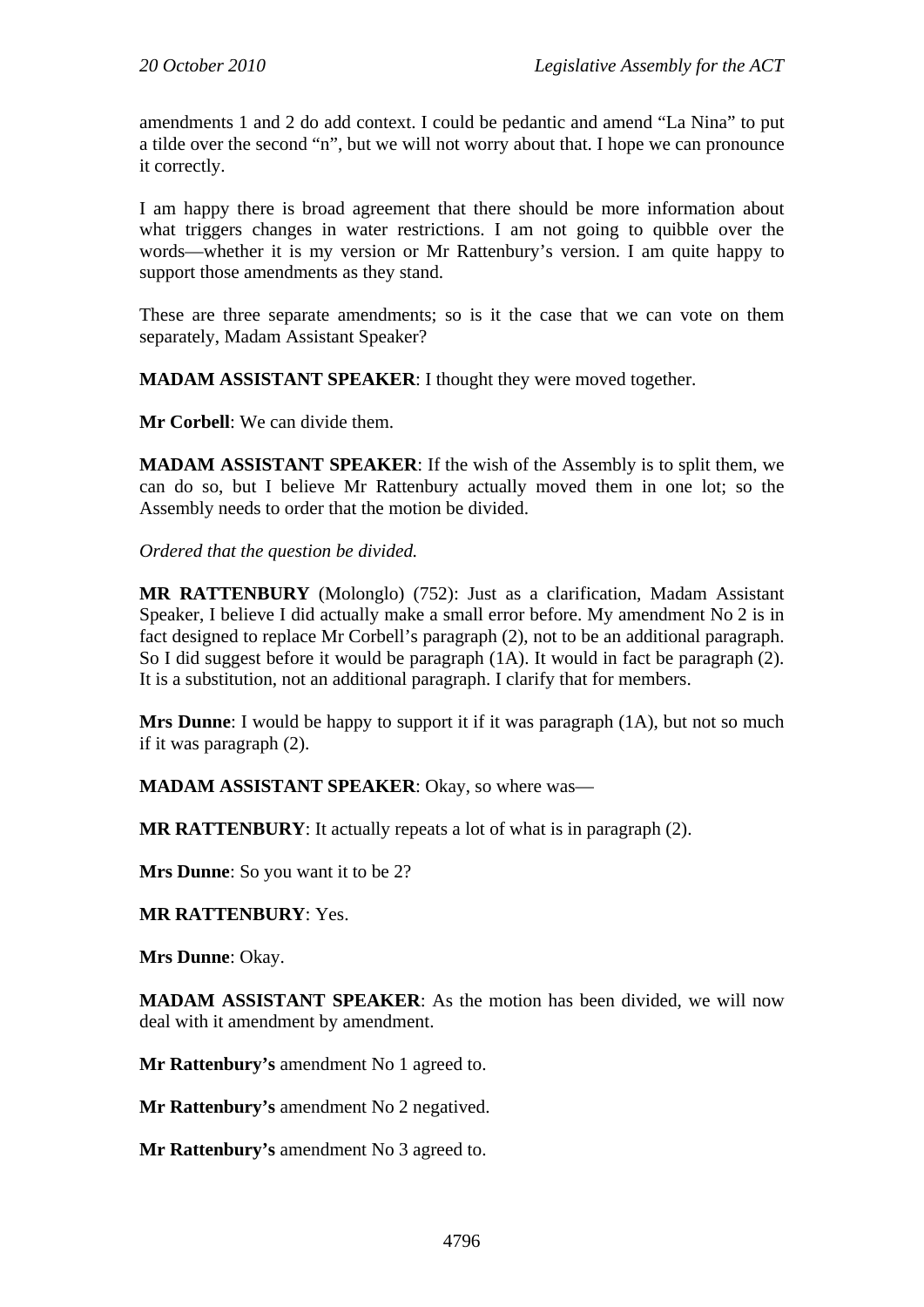**MADAM ASSISTANT SPEAKER**: So now the question is that the motion, as amended twice, be agreed to.

**MRS DUNNE** (Ginninderra) (7.53): I would like to move the amendments circulated in my name on the smaller piece of paper which is headed "Private members business notice No 5". There are four items on that page, Madam Assistant Speaker but I seek leave to move three amendments together. I would like to treat them as four separate amendments, but only move three of them together.

**MADAM ASSISTANT SPEAKER**: Sorry, I am confused.

**MRS DUNNE**: Okay, can you consider that the—

**MADAM ASSISTANT SPEAKER**: I was on a different page. No wonder I am confused.

**MRS DUNNE**: Sorry. Are we all on the one page now? I seek leave to move amendments 1, 2 and 3 together.

Leave granted.

**MRS DUNNE**: I move amendments 1, 2 and 4 circulated in my name together:

- (1) Insert new paragraph (2A):
	- "(2A) supports the objectives of National Water Week, which occurs from 17 to 23 October 2010, to raise public awareness and improve understanding of water issues in Australia;".
- (2) Omit paragraph (3)(a), substitute:
	- "(a) mount a public awareness campaign about permanent water conservation measures and the benefits such measures bring to the people of the ACT;".
- (3) In paragraph  $(4)$ , omit " $(c)$ ,  $(d)$  and  $(e)$ ".

Madam Assistant Speaker, this is again putting more of the content back into Mr Corbell's amendment after he took some aspects out. I am not moving amendment 3 because Mr Rattenbury has already put that content back in. This is National Water Week. It is important. The rain has been falling, everything has been filling up et cetera. It is important to note that this is National Water Week and it is an appropriate time to be discussing these issues.

I believe that the words I am proposing for Mr Corbell's part (3)(a) are better than the ones that are there. It is a bit of a moot point. Mr Corbell's amendment says:

ACTEW and the Government are continuing comprehensive public awareness … to …inform ACT residents on the Permanent Water Conservation Measures …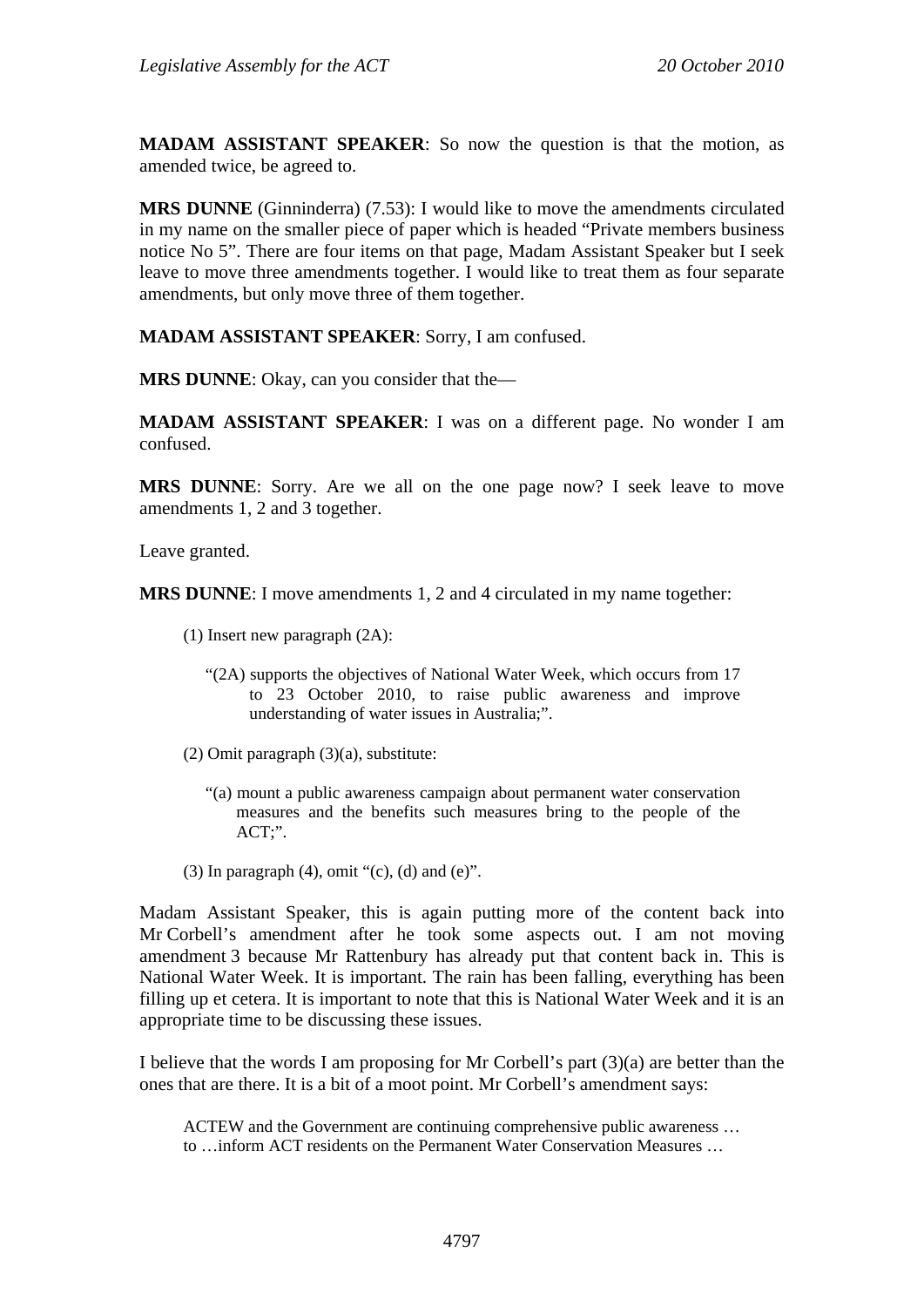Permanent water conservation measures were only announced today. It was pointed out to me today that some information has gone up fairly frantically on the Actew webpage today to reflect that. I do not call that a continuing comprehensive public awareness campaign. The tenor of what I have been talking about and what we have been talking about here is something a little more than a few things on Actew's webpage. I would recommend to members that the words that I have suggested are superior.

Mr Rattenbury has added some words to paragraph (3) by adding a new paragraph (3)(f), which we have agreed to. Basically, what we are doing is calling on the government to report progress on this motion rather than particular parts of this motion. This is because we have actually added other things which need to be reported on by the last sitting day in June.

I think that will not be the completion of the process. The minister has said that by that stage they will only be part the way through an evaluation of the current water conservation measures et cetera. We do not expect that that is the end of it, but that is a reasonable point at which we should report. However, I think that there are now other things that need to be reported on; so we should not limit ourselves in that way. I commend the amendments to the Assembly.

**MR RATTENBURY** (Molonglo) (7.57): I will speak briefly. I propose that the vote be divided and that we take each of Mrs Dunne's amendments separately.

*Ordered that the question be divided.* 

**MR RATTENBURY**: I thank the Assembly. I will speak to the amendments briefly. The Greens will be supporting Mrs Dunne's amendments 1 and 3. I do not have a particular beef with her amendment 2, but in the context that paragraph 3 now "notes" it grammatically does not work. It was framed in the context of "calls on". So I think it is probably best leaving it as it currently is. That is the basis on which we will not be supporting No 2.

**Mrs Dunne's** amendment No 1 agreed to.

**Mrs Dunne's** amendment No 2 negatived.

**Mrs Dunne's** amendment No 3 agreed to.

**MADAM ASSISTANT SPEAKER**: The question now is that the motion, as amended, be agreed to.

**MRS DUNNE** (Ginninderra) (7.59): I want to thank members for their cooperation and spirit in this. This has been a useful debate. It is useful to comment on and to note the high level of agreement on this matter. I think that with a reasonable level of agreement on this matter here in the Assembly we can progress a better conversation and end up with a better approach to water conservation measures and to our water restrictions in the ACT going forward.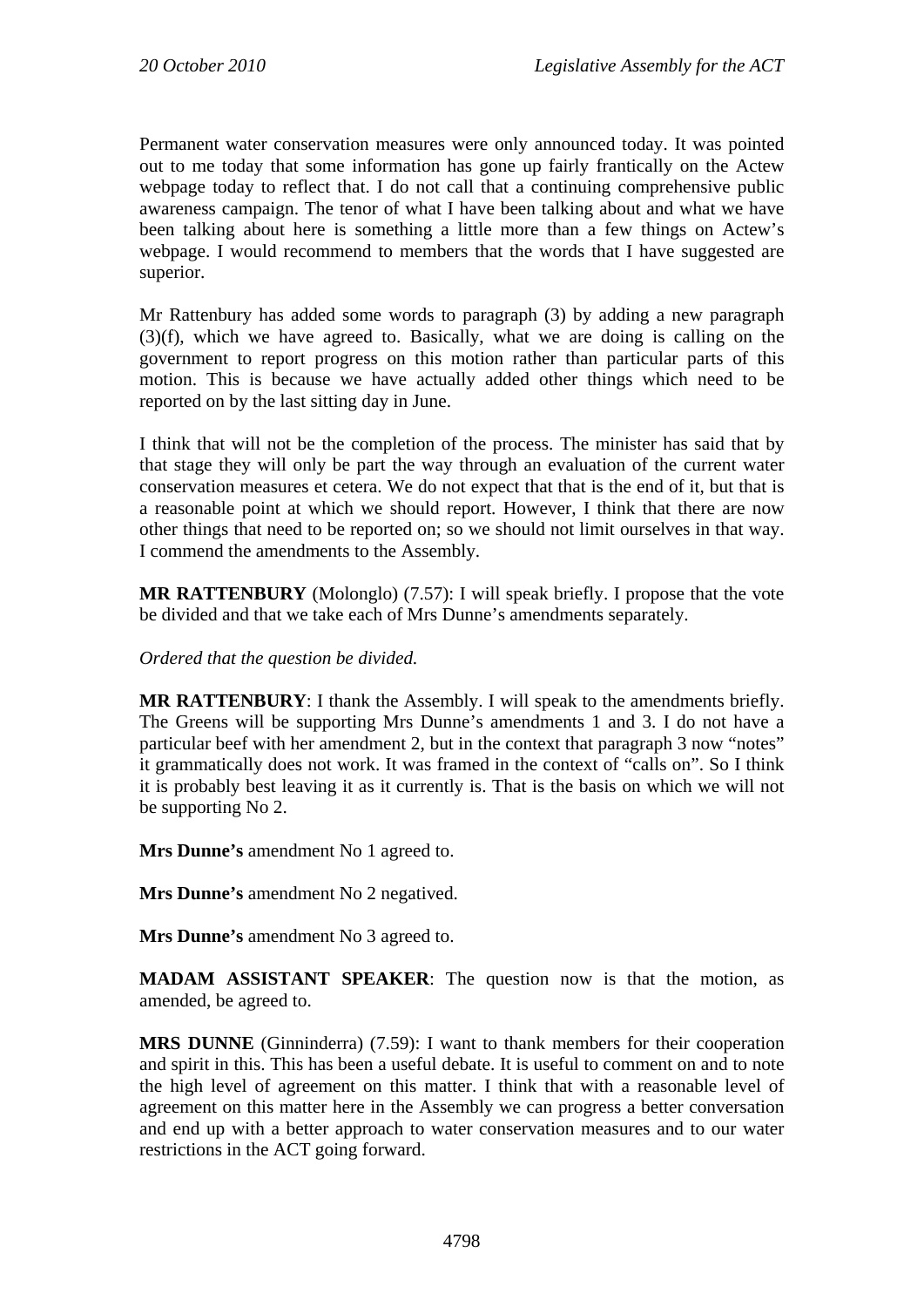However, there are a couple of things that I need to comment on. It is a little disappointing that Mr Corbell has to take an issue where there seems to be a high level of agreement and sort of start off with a slanging match, be forced to withdraw words and accuse me of making personal reflections upon Mr Sullivan.

I did not do anything of the sort. I notice that Mr Speaker was surprised at the assertion that I had made personal reflections on Mr Sullivan. I did point out that there had been inconsistencies in the message that is coming from Actew about when water restrictions should be lifted. For the benefit of members and the community, I will highlight them again.

On 29 September on ABC Radio, Mr Sullivan said that Actew would look at water restrictions at the beginning of autumn. He said, "We would like to see what summer brings. We would like to see what the impact is if we have a sprinkler exemption over Christmas holidays, what that means and look at our water levels come the beginning of autumn." This is what was reported by the ABC. I recall hearing that broadcast at the time. I thought that that was a surprising position given that I was actually driving through the rain at the time.

On 14 October in the *Canberra Times* Mr Sullivan was reported as saying that there would be two weeks consultation before deciding whether to revert to stage 1 water restrictions. Today, on page 2 of the *Canberra Times*, Mr Sullivan was reported as saying that soon there would be a lifting of exemptions on the use of sprinklers. But on page 1 of today's *Canberra Times* there was a report of "a stunning turnaround". It was stated that we would see the end of water restrictions and a return to "permanent water conservation measures".

It is a pretty stunning turnaround if you started reading at the back of the paper and moved forward. You would have thought that it is in the offing and when you get to the front of the paper there is a different message. I am not quite sure how that came about, but there was certainly a change of mind yesterday amongst the people who manage water. It was a mixed message and it adds to the mixed messages that we have seen in the past. It adds to the mixed messages that we see when we look at the table that Mr Corbell has inserted in this amendment, which shows the way we have chopped and changed about when we go into particular levels of water restrictions. I think more than anything we do need some clarity.

The minister is running a particular line, as all of the Labor Party are doing this week. They think that they are on a winner when they say that the Liberal Party does not have any policy. The Liberal Party have had policy in relation to water restrictions since 2004. Our policy has been consistent and it has been consistently expressed by us. I went back to the original water conservation document that was released in the run up to the 2004 election.

It was reinforced at the 2008 election and it still stands as our policy. It clearly says in that document that we should have a thorough reassessment of water restrictions, that they should be reviewed, that we should move away from the random and arbitrary odds and even system and that we should move to a system where we encourage people, especially when we are at stage 1, to practise good horticultural practices and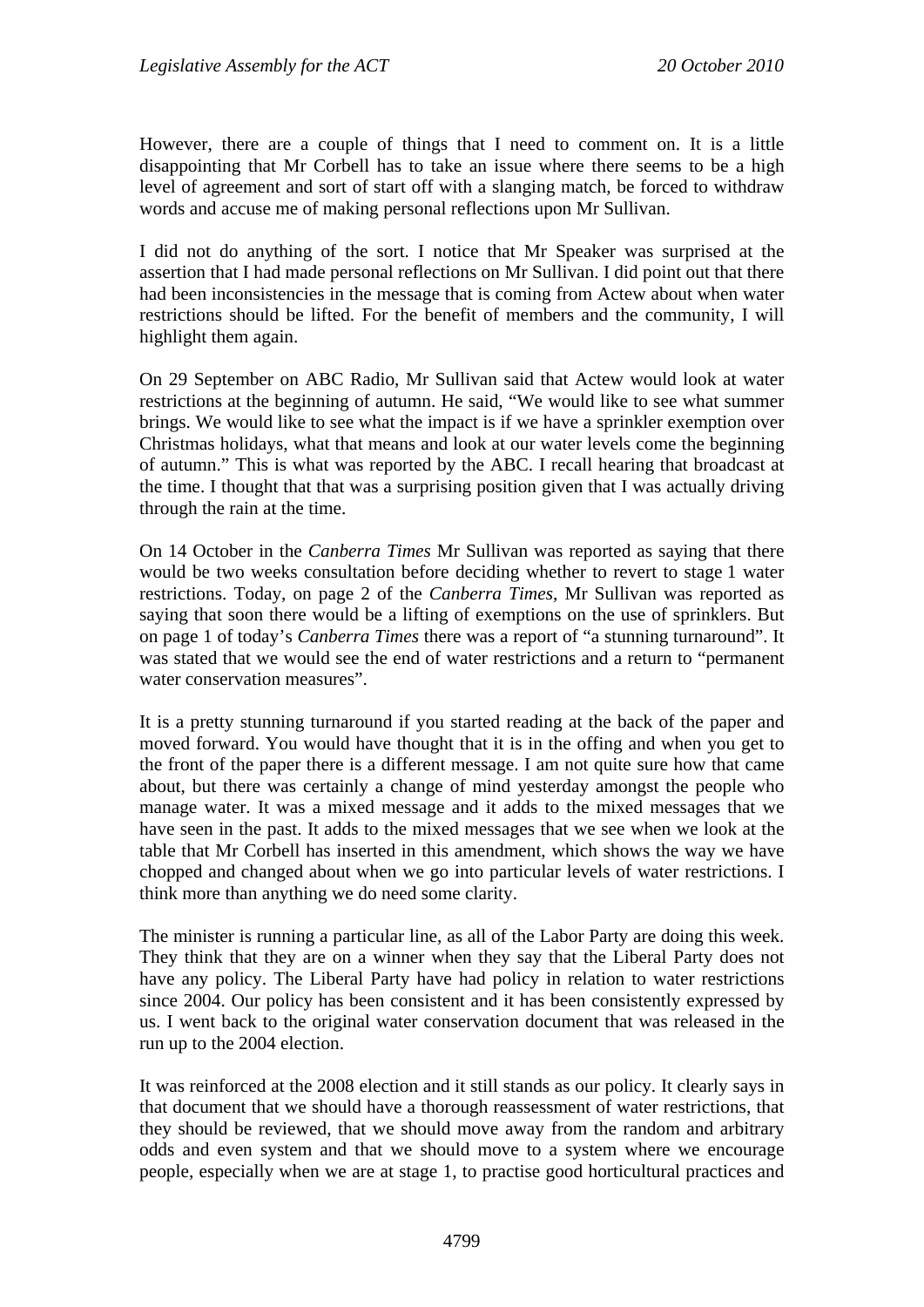water their gardens infrequently but well, rather than superficially and often. That will have a whole lot of benefits. We would use less water and we would get better growth for it.

Mr Corbell might want to sling off at people and say that Mrs Dunne is setting herself up as an expert. This is not the view that I have determined by myself. This is the constant advice that we have received from horticulturists. It is pleasing to see that there has been much progress. The community, Actew and other organisations have been looking at better ways to do that. That is bought out by the article on page 2 in today's paper.

I recall my former colleague Mr Stefaniak, as the shadow minister for sport, making suggestions rather like the initiative that was launched at Rosary primary school yesterday. He was saying that we need to find the right sort of grasses that do not use as much water, but which are still not too hard on the kids. We need to cultivate them. Mr Stefaniak said that in and out of season for years and years. There is a clear position.

Mr Corbell can use the current playbook phrases if he likes, but he cannot deny the fact that the Canberra Liberals have consistently and over a long period of time called for a more rational approach to water restriction, a more rational approach to permanent conservation measures. Mr Rattenbury was asked today whether he thought that the permanent conservation measures were too generous. I think he said that the Greens did, and I agree with him. We should not be encouraging people to water their lawns every day. It is not good. It is not good for their lawns and it is not good for our water supply.

As Mr Seselja said that we are not proposing a willy-nilly return to the old days. I have been very careful in the words that I have used. People have said to me, "Do you want to go back to no restrictions?" I have actually called for an easing of restrictions, not an abolition of restrictions. I think that there is general agreement that there will always be some level of restriction. We do not want to call it a restriction because that is punitive. It will be a permanent conservation measure. People in the community need to own those permanent conservation measures, understand them and embrace them because it is for them to implement that policy.

I think it is unfortunate that the minister should respond in that way. It is still disappointing. The permanent conservation measures have always since they were first introduced in about 2004 had the same major tenet: we can use sprinklers every day between 7 am and 10 am—whatever times they are. There are two times twice a day and that particular tenet has always been there. There has been no modification. I have been calling for a modification to that measure since 2004. It has been embedded in our policy since 2004. It remains our policy and it is part of the motivation of why we are here today.

Generally speaking, Madam Assistant Speaker, I thank members for the spirit of this debate and I thank members for their generosity in allowing us to manoeuvre our way through a range of amendments. It could have been quite messy. It did take some thought and some consideration. I think it was done with generosity. I thank members for their support of this very important issue.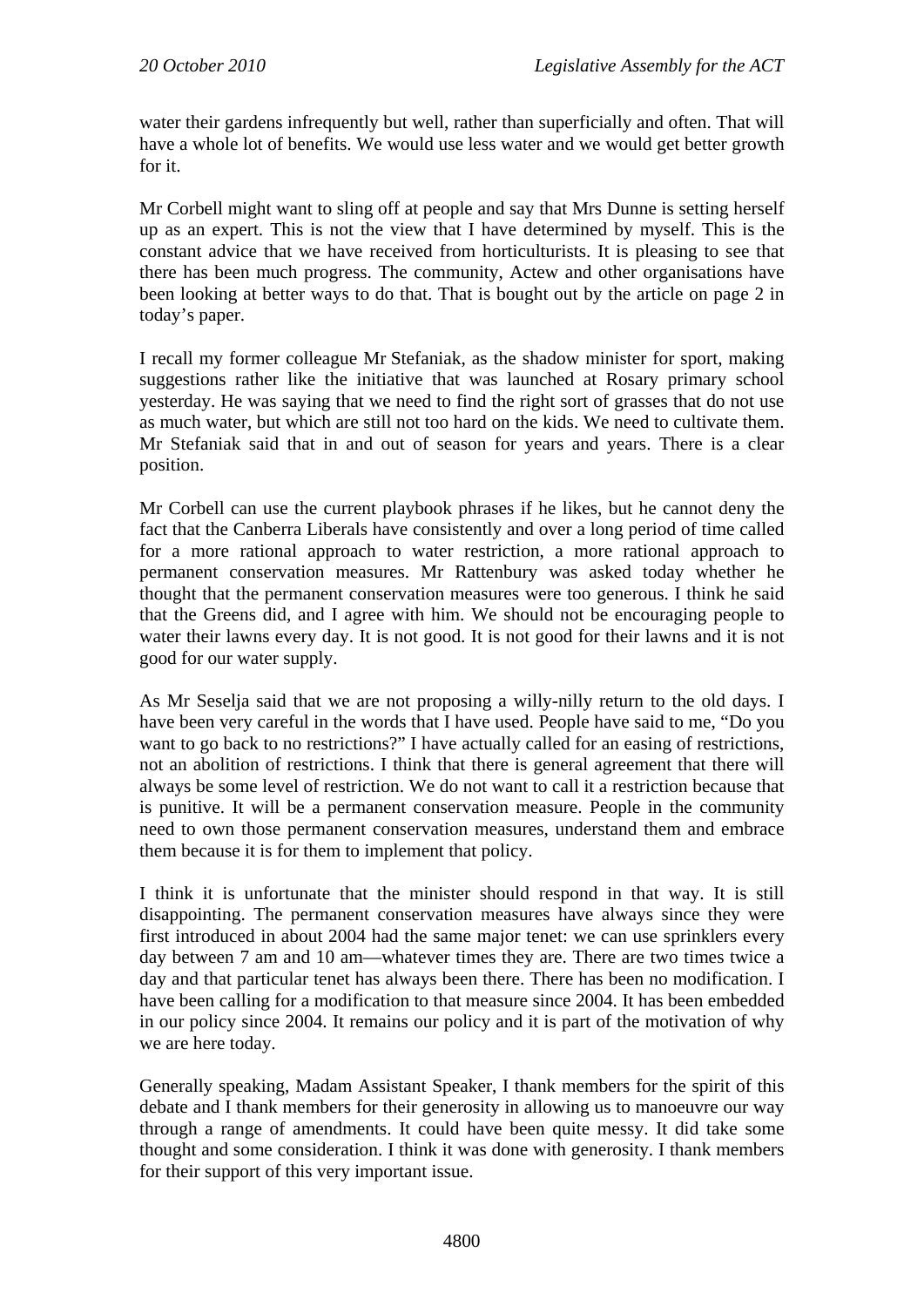Motion, as amended, agreed to.

# **Housing—affordability**

#### **MS BRESNAN** (Brindabella) (8:08): I move:

That this Assembly:

- (1) is concerned about the lack of affordable housing available to households earning below the median income;
- (2) notes that the:
	- (a) ACT Government will conduct a review of its Affordable Housing Action Plan before the end of 2010;
	- (b) Affordable Housing Action Plan and its progress reports lack clear definitions and measures of affordable housing; and
	- (c) ACT Government has publicly been using terminology and measures which fail to reflect what is affordable for households that earn below the median income, including the costs of running a house; and
- (3) calls on the ACT Government to:
	- (a) commit to using affordable housing related terminology and measures which reflect the position of those households that earn below the median income; and
	- (b) include in its *Affordable Housing Action Plan* review:
		- (i) a definition for "affordable housing", which incorporates running costs such as utilities bills; and
		- (ii) assessments against measures, such as the 30/40 rule as used by the Australian Housing and Urban Research Institute and National Centre for Social and Economic Modelling, that provide a more accurate reflection of housing stress and housing affordability in the ACT.

Over the last 10 years there has been a growing problem with housing affordability in the ACT. House prices and rents have increased at high rates leaving many people, especially those who earn below the median income, in difficult positions. We have also seen over the last 10 years an ongoing discourse about housing affordability and the strategies that should be used to assist in overcoming the market values that exist.

Today I move a motion that seeks to address one of the latest problems we have been seeing in the affordable housing debate—that is, the terminology and measures which are referred to the government in public discourse. The Greens are concerned, as are others, that the government's understanding of what constitutes affordable housing no longer reflects that which has been felt by those in the community who suffer the highest levels of housing stress.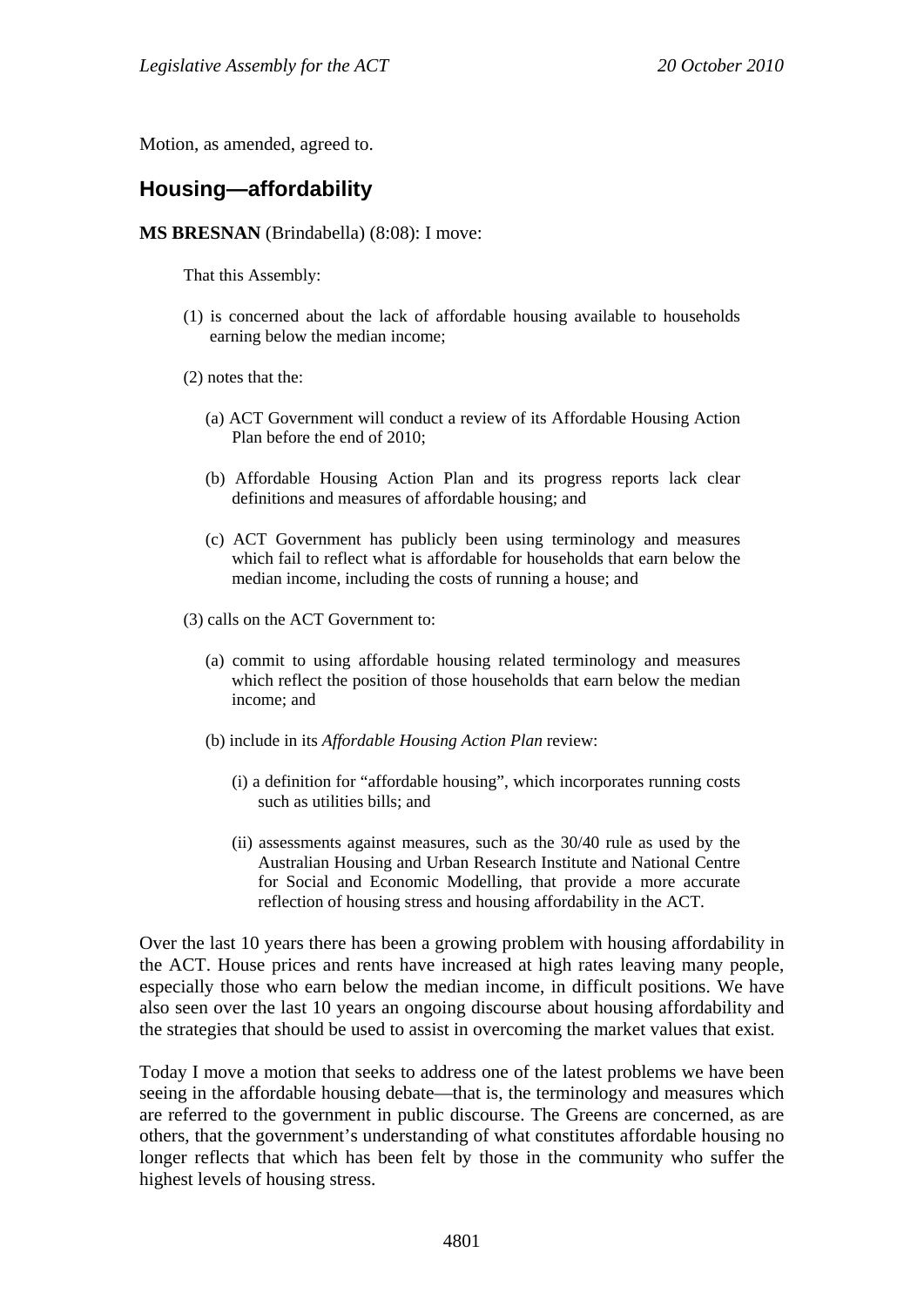I believe that if we in our community are to have a strong, accurate, informed debate about the state of affordable housing in the ACT, we must call on the government to develop and use more accurate terminology. Government's choice of language is important, because it can influence people's understanding of a problem and possible solutions to it. The choice of language can also guide where the government chooses to invest significant resources in addressing the problem.

One of the central tenets of this motion and the government work in this area is the affordable housing action plan from 2007. I note that the Greens first called on the government to develop an affordable housing action plan back in 2005 through a motion in this chamber, as Canberra was already exhibiting strong signs of difficulty in the housing market. Unfortunately, the government rejected the motion at the time but did eventually release the action plan in 2007.

Three years on and many people, including government members, are reflecting on what has and has not been achieved. Change does take time, but it is fair to say that, in three years, we have seen some of the impact the action plan is having and can begin to make some strong comments. The comments we have and are receiving is that the government's commentary on affordable housing is missing the mark and it does not represent what constituents and housing consumers are experiencing.

I wish to make it very clear to both the government and the opposition that my motion is focused on the terminology and measures we use in the affordable housing debate. We cannot debate strategies when there is such a high degree of misrepresentative language being used. The doublespeak needs to end before we can have a clear discourse with the public on this subject. For that reason, developing an accurate definition is imperative.

This is also very much about the demand side of the housing equation. Since the affordable housing action plan was launched in 2007, we have heard the Chief Minister many times refer to housing in the ACT as the most affordable in Australia. This analysis is based on whether households earning median incomes can afford median house prices, including rentals. Such commentaries are inaccurate because, as the government well knows, having a high median income means that people earning lower incomes are further behind. When the government talks about housing affordability, it should really be talking about those families in the most housing stress rather than how households and many incomes are travelling. In fact, many people in the lower median income bracket would also be struggling under current rent and house prices.

The government has indicated that it plans to conduct a full review of the affordable housing action plan prior to end of the year. This review appears to have been kicked off by the slum housing that was discovered several months ago. The Greens support the government's decision to renew and reinvigorate the affordable housing action plan, and we are moving this motion today to ensure that the government's understanding of affordable housing reflects the policy development of those bodies which are leading the way, such as the Australian Housing and Urban Research Institute, known as AHURI, and the National Centre for Social Economic Modelling, or NATSEM.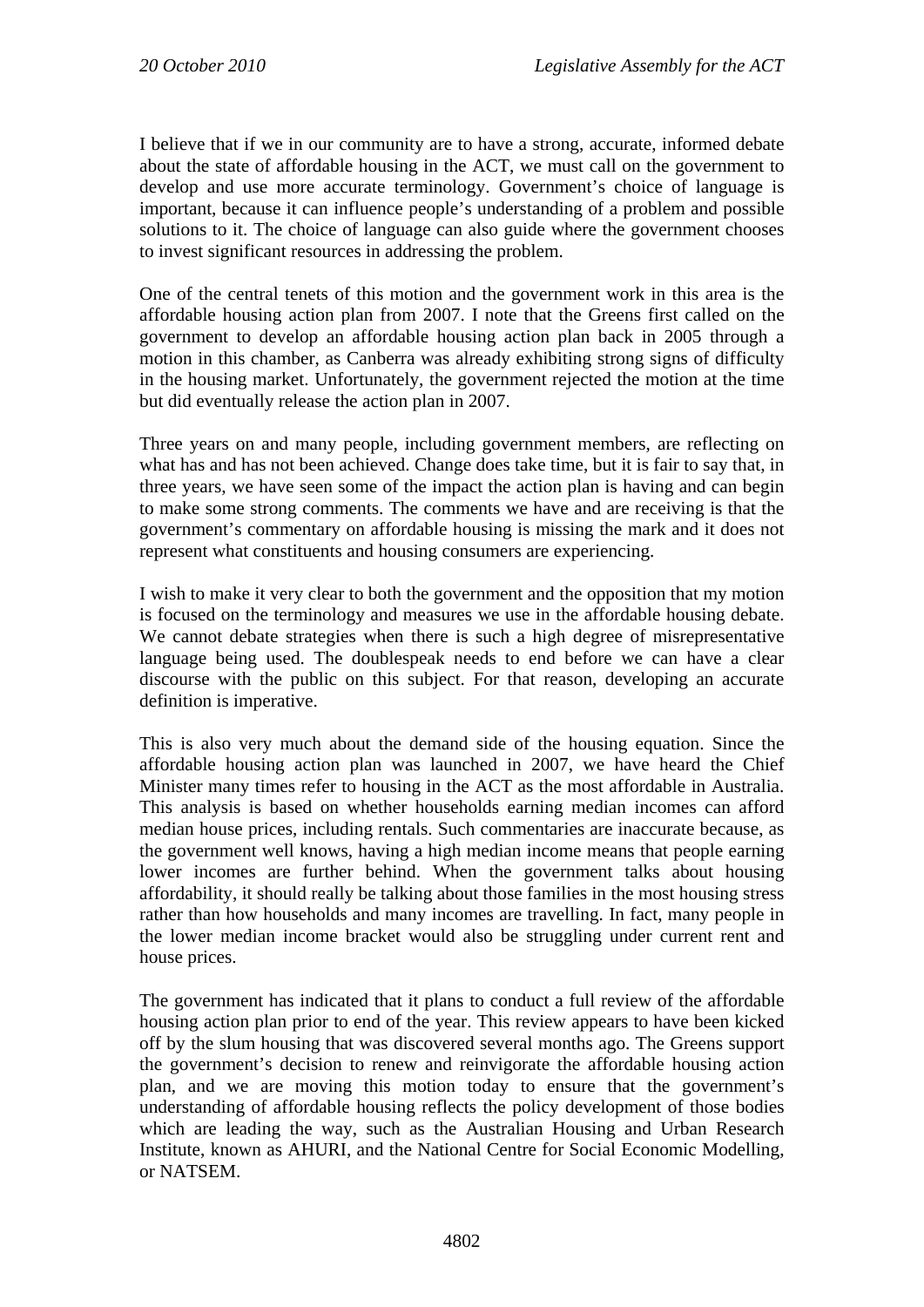We also want to ensure that the government's review reflects the comments that have been made by the community. One of the major comments the Greens are hearing is about who the government is talking about when it promotes its affordable housing programs. Is it really developing products that are aimed at those people in the most housing stress? This is where terminology and measures become important as they can assist in ensuring the government is hitting the target, something we do not believe has been consistently occurring.

The government's actions on affordable housing appear to have been focusing on those households that have two adults who earn a moderate income and wish to buy a house. But work done by groups like AHURI show that low income renters are the largest group of households experiencing an affordability problem, and for 70 per cent of them home ownership is not something they see as likely.

AHURI has also found that the polarised housing market is likely to worsen across Australia and there will be growing reliance on private rentals into the future. In the ACT, rents have risen over 10 per cent in the last year compared to a national average of 2.8 per cent, and recent commentary on the market has signalled that rental prices here are likely to continue to increase.

Looking at what is currently available for rent in Canberra, there are few one-bedroom dwellings available for less than \$300 a week, and \$300 is the cheapest available for two bedrooms. For a three-bedroom house, the lowest rent listed is \$350 a week. If we were to use a strict 30 per cent rule where a household is classified as being in housing stress if it spends more than 30 per cent of its gross income on rent, a single parent with two children living in a two-bedroom flat would have to be earning at least \$47,000 a year, something I expect would be quite difficult for many single parents.

With the government's 2007 affordable housing action plan and subsequent progress reports, I note there is an absence of definitions of "affordable housing" and how it is measured. A previous report provided by the affordable housing steering group to inform the action plan had limited discussion of theoretical definitions and measures, and I note that the paper states that the report focuses on providing policy responses rather than analysis of the housing market. So while some analysis was conducted, it was not extensive and it appears little work was done to ensure the government's actions were evidence based and well targeted.

This omission may not have been seen to be a serious issue at the time, but three years later we are now noticing this. For example, the government has used a range of figures publicly when referring to what constitutes affordable housing. In the case of purchasers, it refers to \$322,000 for a property, and for rentals it uses a calculation of 74.9 per cent of market rent. But the questions remain: who can afford these prices and who is being targeted?

Both these reference points—\$322,000 for a dwelling or 74.9 per cent of market rent—imply that the government is using definitions derived from the supply of housing. \$322,000 is something the government and developers can or want to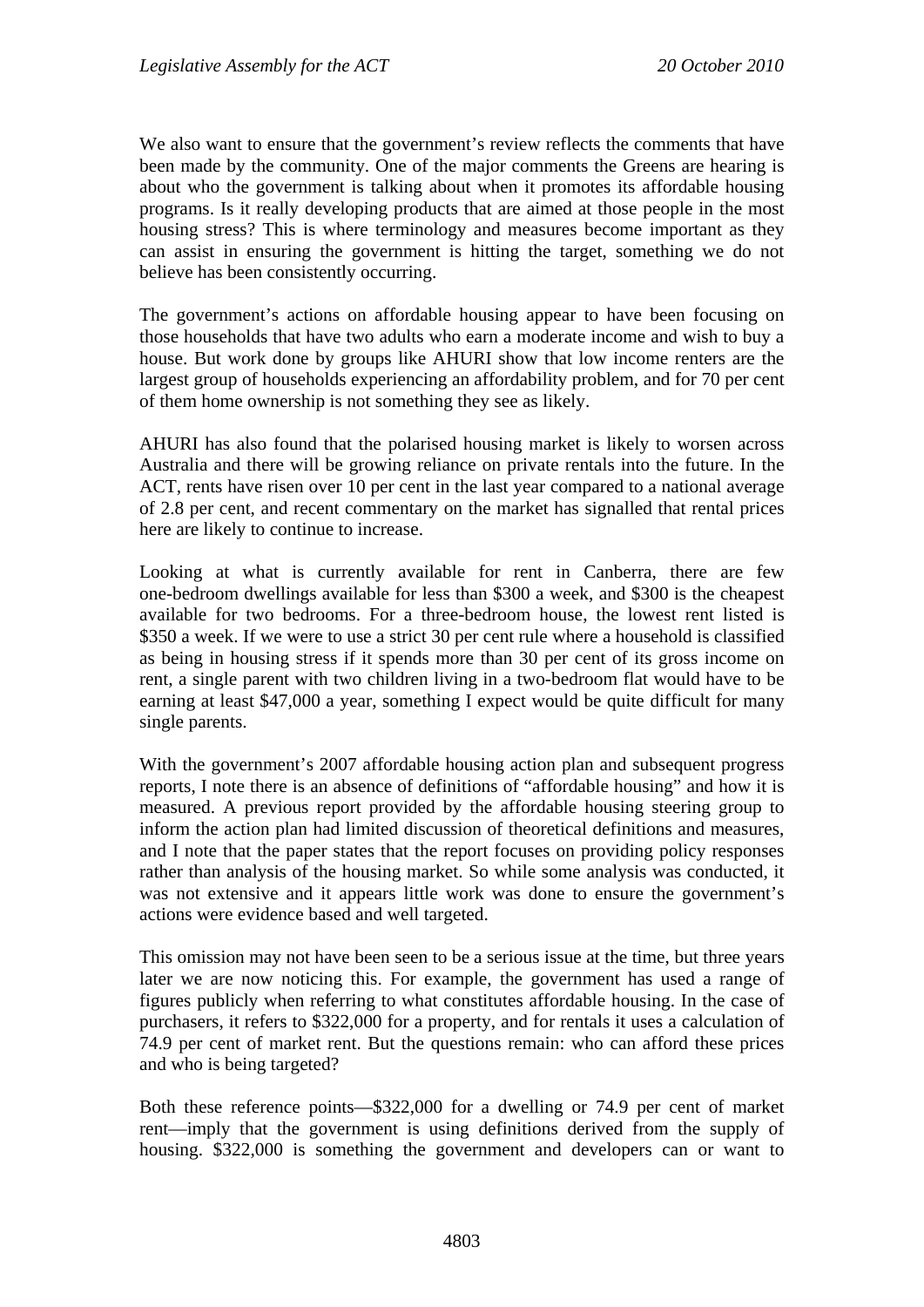provide, and 74.9 per cent is based on a figure brought about by commonwealth tax concessions for not-for-profit housing. Such measures do not, however, reflect what is affordable for the consumer and where it needs to be put into reflecting what is affordable from the demand side of the market.

Earlier this year I was contacted by a couple who were in their 30s with a new-born child. The couple were interested in the OwnPlace and land rent scheme. The government used a cut-off point of around \$75,000 per annum earnings for a household to determine eligibility for these schemes. Although the family earned a small amount above this, they found that they were likely to be paying above 50 per cent of their disposable income on housing costs and, as such, could not afford the scheme. It seems a household has to be earning closer to \$100,000 a year to be able to afford the scheme, some 30 per cent higher than the \$75,000 measure. Looking yesterday at the OwnPlace website, I see the eligibility criteria are currently under review, and I wonder if the government has received significant comment on the criteria from the community.

With regard to the rental market, the government committed to incorporate around five per cent of affordable housing in City West as the area was redeveloped. Yet several years later, the government is stating that student housing in City West that costs about \$400 a week is delivering affordable housing. Because \$400 a week is considered 74.9 per cent of market rent, it is quoted as being affordable. It is fair to say that some of us were amazed that the government had the confidence to quote such a figure as being affordable when it is clearly out of the realms of many students and others.

I asked the Chief Minister to clarify his definition of "affordable housing". There was some improvement on the City West example, as the Chief Minister replied that the government defines "affordable housing" as housing that is safe, appropriate and accessible and where housing services are purchased for 30 per cent or less of household gross income.

We are calling on the government today to develop a more accurate definition of "affordable housing", as we have recently heard of cases or comments where the government has ignored the affordability of running a house. We have been told that large families at risk of homelessness have been placed in houses which have large utilities bills and that the Chief Minister would choose to avoid solar access in pursuit of cheaper construction options.

This is not an either/or debate. Utility costs are integral to the running and affordability of a home. There is no point in constructing cheap houses if people cannot afford the bills that come with the house. It is a known fact that building more efficient homes and providing houses with high energy efficiency levels are much cheaper to live in, have very low energy bills and are more comfortable to live in.

Looking to New South Wales as an example, its office of affordable housing defines "affordable housing" as housing that is appropriate to the needs of a household and is within their means to pay. The means or capacity of a household to pay for their housing depends on three primary factors: the income of the household, the cost of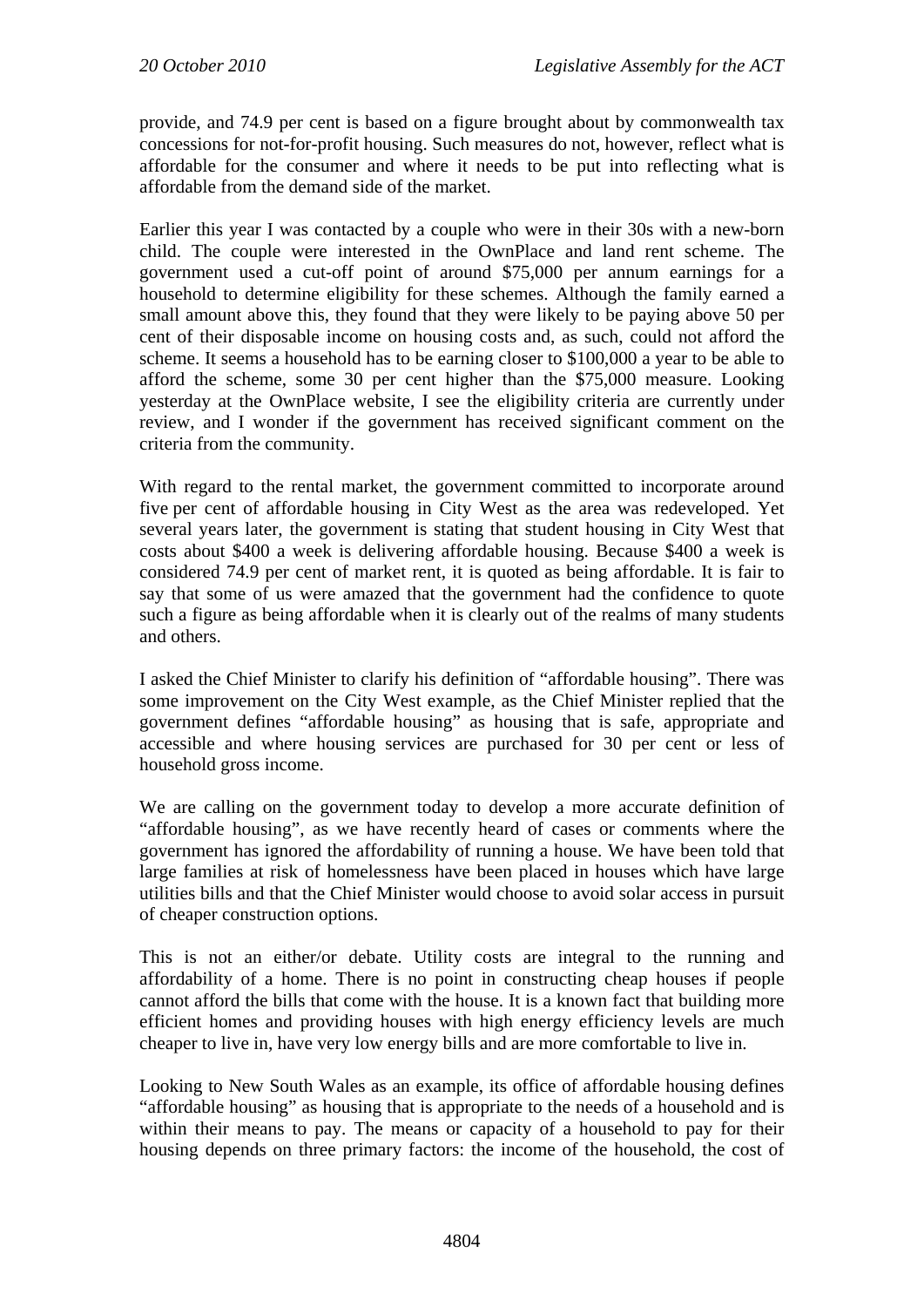appropriate housing and the cost of other essential living costs to be met by the household, such as food and household goods, transport, education and health care.

I also wish to draw on the work undertaken by ACTCOSS and ACT Shelter specifically from their 2006 report, *The wealth of home,* which provides a very strong discussion of the issues of terminology and measures. The report noted that we should not use just one definition for "affordable housing"; rather, we should use a series of concepts and measures in unison, for any one measure by itself cannot capture the diverse nature of what constitutes affordable housing.

*The wealth of home* also suggests that measures of affordable housing should be changed so that they are based more on who needs to receive affordable housing. That will mean that we apply tests of affordability to those people who are in the most housing stress, nominally people who earn below the median income.

Looking at work undertaken by AHURI and the National Centre for Social and Economic Modelling, they have used the 34-40 principle, which focuses on those households spending more than 30 per cent of their income on housing while earning in the bottom 40 per cent of the income range. Work by NATSEM using such principles shows that housing stress is hitting people in Australia disproportionately. It is most affecting those who earn a low income, the unemployed, sole-parent families, first homebuyers and young people.

NATSEM notes that young people and first homebuyers have a long-term potential to work themselves out of housing stress. The AHURI report entitled *Approaches to evaluation of affordable housing initiatives in Australia* notes that the use of evaluation processes remain undeveloped in Australia with regard to housing and that there is a tendency to avoid evaluation of major programs. This carries some weight when we look at the ACT example, because all too often we will see reports that focus on managerial site outputs and supply measures but not on outcomes which focused on demand.

In closing, I hope the government and opposition will support my motion—although it does not seem that is going to happen—as what I am asking for is not just about language and calculation but, most essentially, evidence-based policy. If we do not develop and use an accurate definition of what is affordable housing, then we will not get the type of plan that is needed for the Canberra community, and a significant proportion of the population will be left out of the debate.

**MS GALLAGHER** (Molonglo—Deputy Chief Minister, Treasurer, Minister for Health and Minister for Industrial Relations) (8:21): The government welcomes the opportunity to debate affordable housing in the Assembly this evening. Indeed, Ms Bresnan, whilst the government will be opposing this motion tonight, we are not opposing the sentiment of the motion. We could not agree with some of the wording in the motion, and efforts have been made today to try and reconcile those differences—without success, as is going to happen in this place from time to time. We have a pretty good rate of agreement around amendments most of the time, but today that was not to be delivered. But the government accepts what you are asking it to do in your motion and will consider it as part of the review.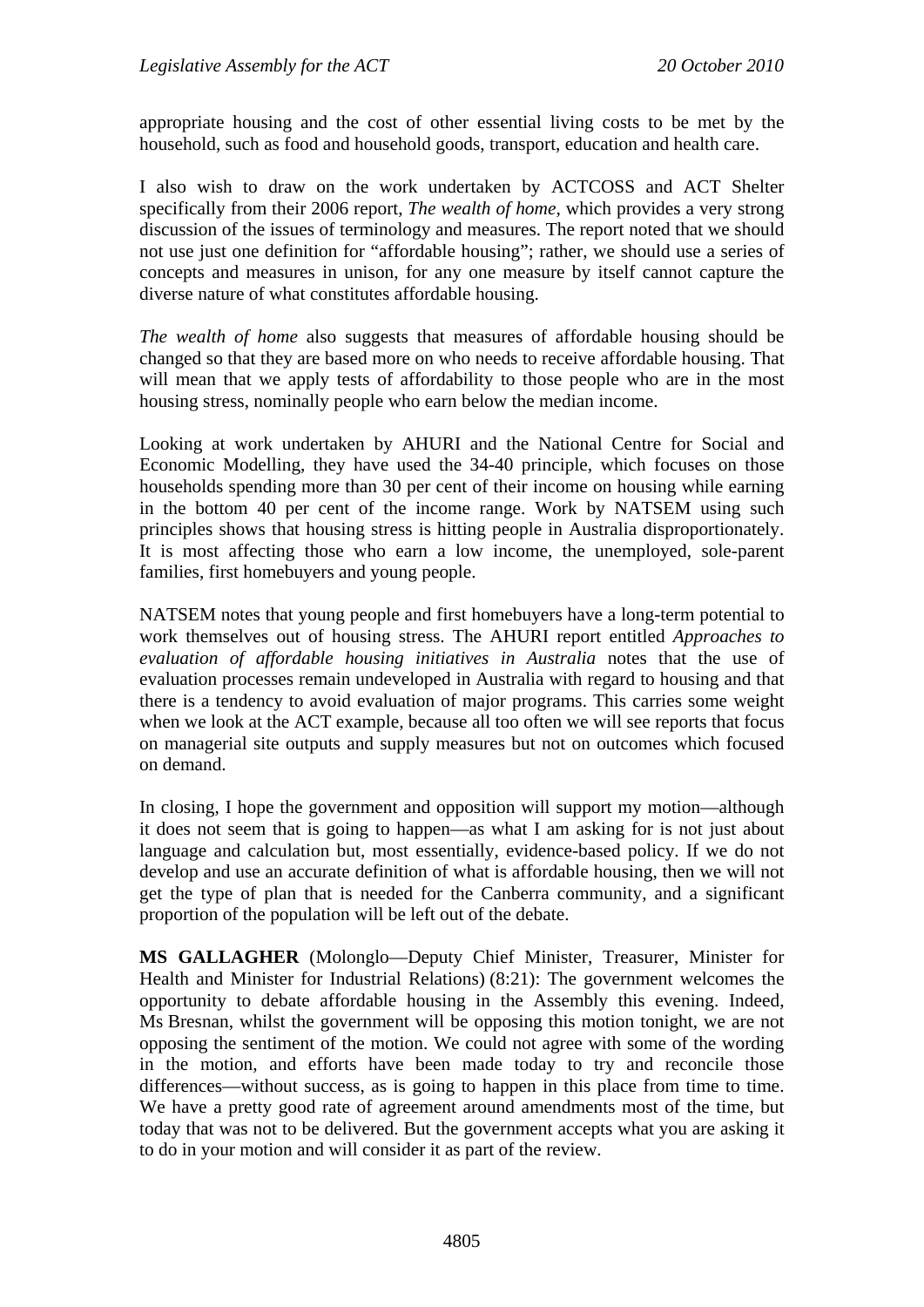I am unclear as to what the Liberal Party are doing on this motion. We expected some amendments from them, but I have not seen any amendments. Our amendments were unacceptable, as far as I understood it, but I am not sure what their position is. If this motion does pass tonight along the lines of what you are calling on the government to do, it will be incorporated into the review, whatever the outcome of this evening's debate is.

The government do have a sound record in responding to the challenge of housing affordability, but we also acknowledge that we need to maintain a level of vigilance as economic and social issues continue to emerge. It needs to be recognised that housing affordability is a long-term challenge that requires long-term and comprehensive solutions. That is why, a couple of years ago, we did release a comprehensive plan to tackle the barriers to affordability through a housing continuum that caters for the needs of Canberrans at every stage of their lives.

The government's action plan addresses all aspects of affordable housing, including planning reform, land release, public and community housing, aged persons housing and homelessness. It has been carefully calibrated to tackle issues of housing affordability and homelessness on all levels. The government continues to refine its affordable housing initiatives to ensure that the policy outcomes are well targeted.

Whilst it is a commendable contribution to the debate on housing affordability, I doubt that the Greens' motion today to redefine affordable housing will have any practical impact on access to affordable, appropriate and safe housing in the ACT. The issues around the definition of affordable housing are legitimate, but a definitional change does not deliver one extra rental property or one more social housing property. A definitional change would not affect waiting times for public housing or change the number of people looking for housing who are homeless in the ACT.

On the issue of definitions—and Ms Bresnan did go to this—in the *Wealth of home*  report, ACTCOSS and ACT Shelter agreed that there is no single adequate measure of housing affordability and that virtually all indicators can produce a number of methodological or classification problems. The current definition of housing affordability used by the ACT government is consistent with the 30-40 rule recommended by the Greens and used by the Australian Housing and Urban Research Institute. The rule considers the bottom 40 per cent of income earners who are paying more than 30 per cent of income on housing. The ACT government's definition, however, goes further and expands on the Australian Housing and Urban Research Institute definition by acknowledging that for households on higher incomes a figure of 40 per cent of gross income is considered reasonable.

These clearly stated definitions are contained within the Affordable Housing Steering Group report, which is available on the government's affordable housing website. These definitions adopted by the government have been used since 2007 to frame the objectives within the affordable housing action plan and aim to provide a mix of housing types across different income ranges.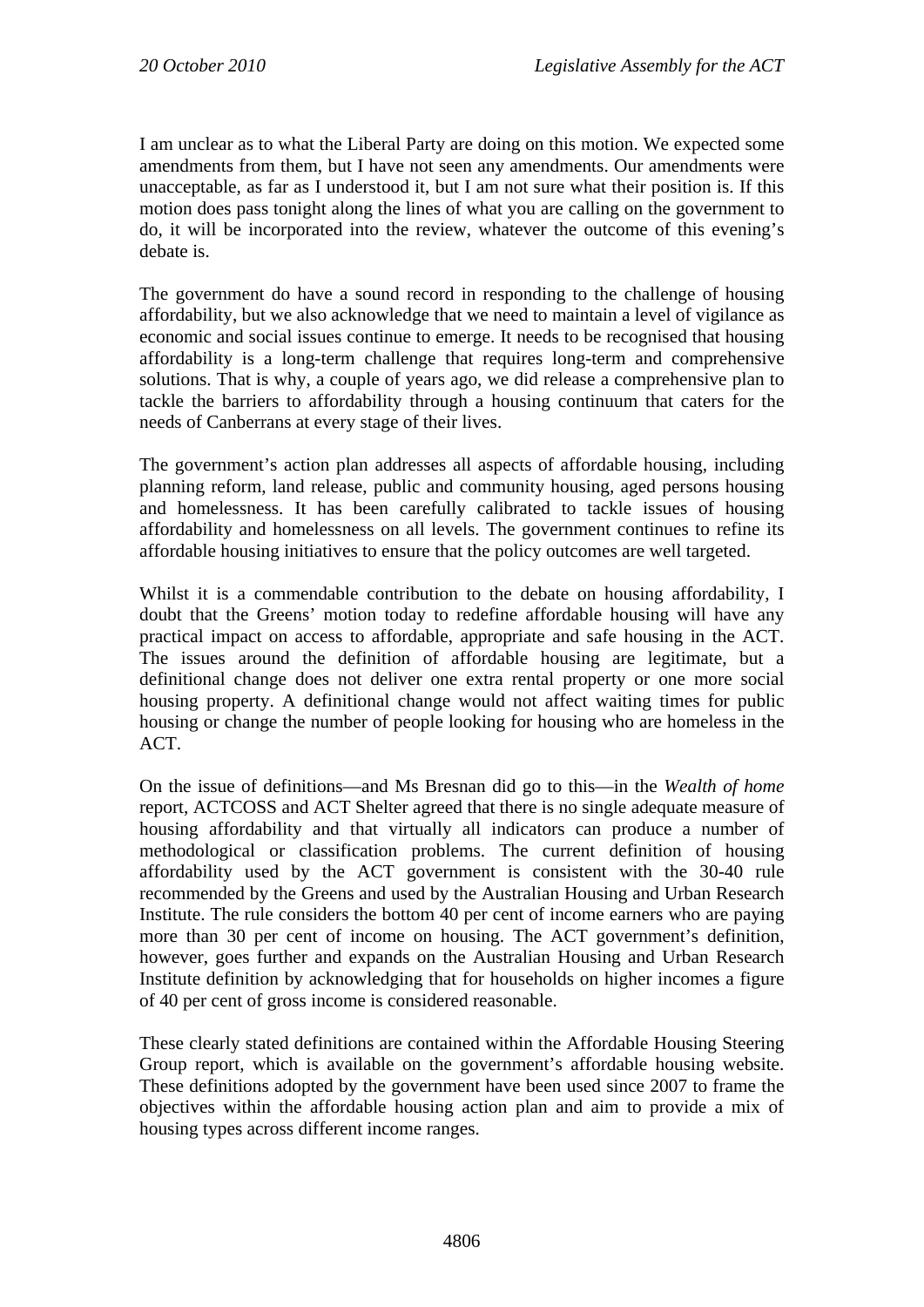The motion calling for a review to incorporate running costs such as utilities bills when measuring housing affordability is a departure from the standard definition used by the Australian Housing and Urban Research Institute, which refers to absolute residual income once housing costs have been met or a ratio measure specifying the acceptable proportion to be spent on housing. Utilities can vary considerably from household to household, depending on a range of influences. The most obvious of course, is household structure. It is for this practical reason that the modelling of individual living costs across a range of incomes and housing types has not been undertaken by the ACT or any other jurisdiction in Australia. However, we are mindful of the impact of essential non-housing costs, particularly on those on lower incomes, and we have introduced a range of measures to ensure that those on low incomes receive appropriate assistance.

For example, in the 2007-08 budget, the government committed \$20 million for energy efficient measures in public housing, and improvements to 2,424 properties have been undertaken. The work done under this plan includes wall and ceiling insulation, draught seals and high-efficiency hot-water systems for new and existing dwellings. Pelmets and curtain rods are being installed in all houses as they become vacant from August 2010 onwards. A photovoltaic electricity generation system has been installed at two apartment complexes. The hot-water systems being installed, where suitable, are five-star gas, electric-boosted solar hot-water systems or electric heat pumps. The hot-water systems are being installed upon failure of the existing systems.

The government also provides a range of concessions to low income earners in the ACT. In the last budget we funded an increase of \$20 in energy concessions, with a maximum annual rebate of \$214.87.

In terms of the \$328,000 affordable home purchase initiative, this is just one part of the affordable housing action plan, which contains 84 objectives across a range of policy areas which include planning reform, land release, public and community house, aged persons housing and homelessness. The affordable home purchase initiative is just one of those 84 objectives within the plan and is aimed at singles and couples on median incomes aspiring to home purchase. To isolate this objective as the government's only measure of housing affordability for all ACT households is both incorrect and misleading. There are other important thresholds which exist within the action plan for those on lower incomes. These include the entry point to public housing and the entry point into community housing. In both instances, pathways to home purchase from these entry points are either in place or being developed.

We are also working closely with the federal government to increase the ACT social housing stock to 12,000 by mid-2011, and scoping has commenced for the redevelopment of Allawah flats, Bega flats and the Currong apartments.

And let me give an update on the land rent scheme as well. As part of the housing affordability action plan, the ACT government's land rent scheme is designed for a person or family on a low income in the ACT so that they can purchase a home. The land rent scheme does enable families and singles on lower than average incomes to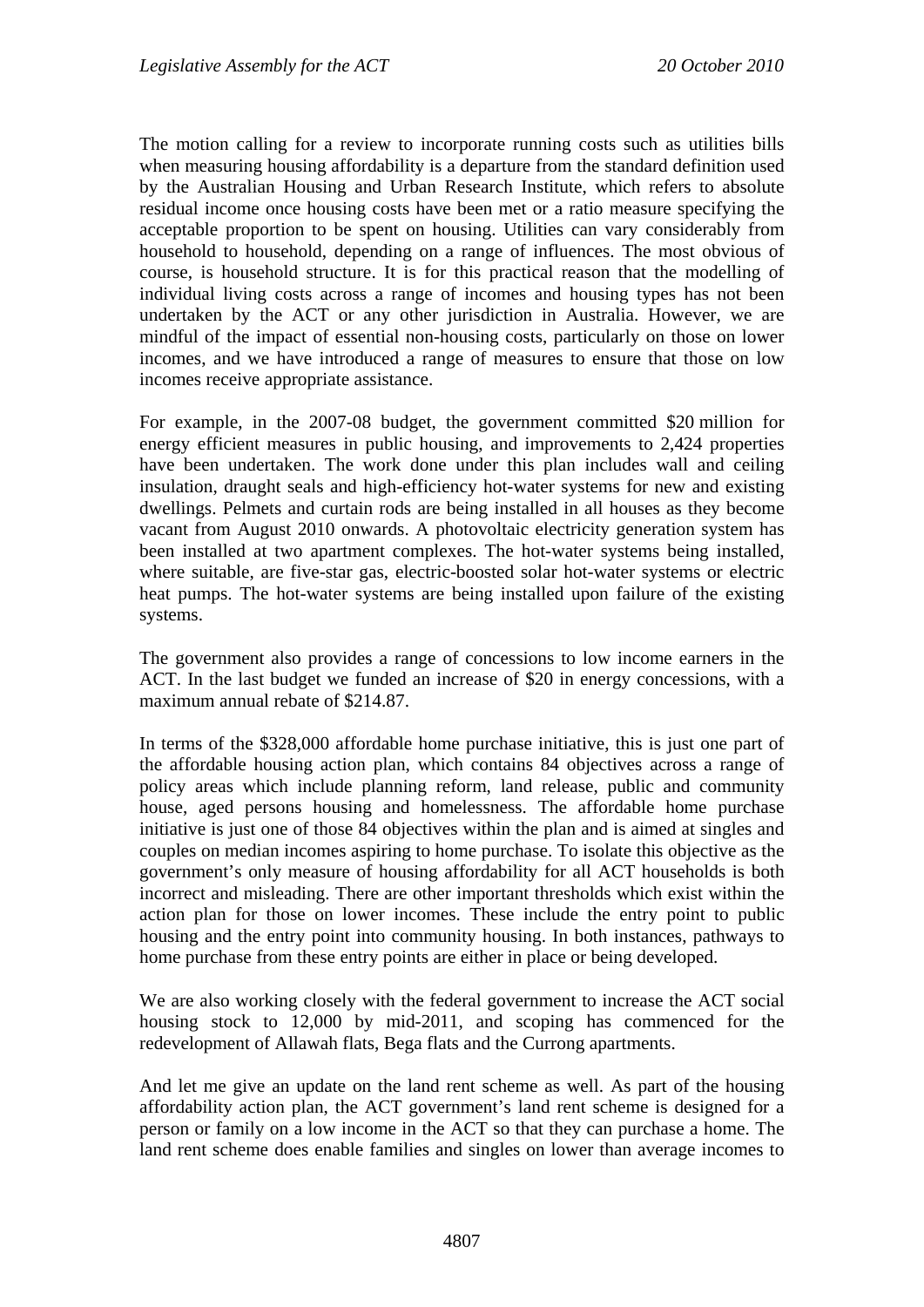get their foot on the first step towards home ownership. For a typical three-bedroom home valued at \$328,000, mortgage repayments are reduced from around \$523 per week to \$317 per week by utilising the land rent scheme. The land rent scheme is increasingly popular; more than 100 affordable land rent blocks have been settled and 404 blocks have been exchanged and are awaiting settlement.

Other initiatives already in place or being developed for households of the lowest 40 per cent of income earners include the availability of shared equity schemes for tenants in public and community housing to enable affordable and progressive home purchase and the provision of a \$50 million loan facility to CHC Affordable Housing for the delivery of affordable rental and for sale dwellings. To date, the first 200 community housing dwellings delivered by CHC in partnership with the government have welcomed new tenants or owners, and another 365 dwellings have been put out to the market.

There is also the introduction, through Communities@Work, of a home share program to provide accommodation for low income singles or students and support older people to remain in their homes, and conveyance duty and land payment deferral for first homebuyers. Housing ACT is undergoing a stock restructuring program to increase the proportion of two-bedroom dwellings, including the purchase of new stand-alone house and land packages. Also, there are accommodation options to accommodate workers on a short-term basis and to respond to peaks in industry demand. There are supported accommodation services for the elderly or frail homeless or older people at risk of homelessness; the development of options to implement a program to increase tenancy and clinical support for tenants with a mental illness; and the introduction of a youth foyer model in the territory, linking youth housing with opportunities for employment and training.

In addressing the complexities of housing affordability, the government is tackling the wider issues, which include land release, the land supply pipe line, and planning and building regulation. Significant progress has been made against these objectives, including more than 13,500 residential dwelling sites being released since 2006-07, including the first sites in the new estate of Molonglo. There is a commitment to releasing another 17,000 dwelling sites over the next four years, with 20 per cent of blocks, houses and units in every new estate now reserved for affordable housing.

In addition to the already substantial expenditure on land by the Land Development Agency, over \$70 million in capital and \$15 million in recurrent funding has been committed through the last budget to support the release of land. The first proud homeowners have moved into 106 affordable dwellings delivered under the OwnPlace initiative and another 141 are under construction.

In conclusion, let me say that the government agrees with the Greens around the importance of affordable housing as a major issue for governments across Australia and for the ACT. We did recognise this issue at an early stage, and we responded with wide-ranging policy action which has delivered, and will continue to deliver, real housing outcomes for hundreds of Canberra families.

There are 84 initiatives across the affordable housing action plan, and the government does not intend to stop there. We are reviewing and monitoring the plan, and we are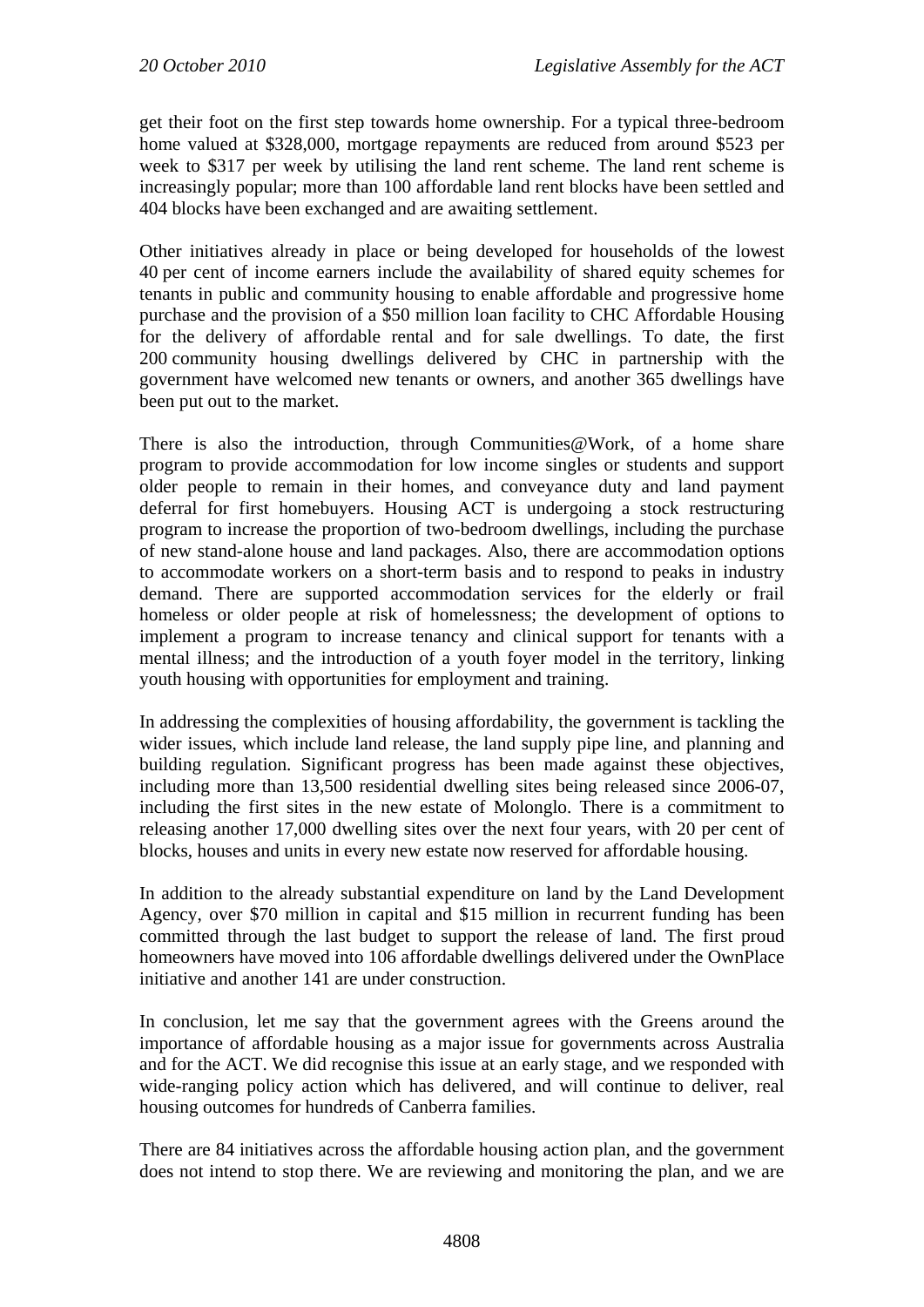willing to consider new ideas from whatever source. But the ideas need to build on the foundation of the initiatives in place since 2007. The Chief Minister continues to meet with the industry and community sectors to identify possible refinements or new initiatives that could be incorporated into the ACT's affordable housing action plan. We recognise that social and economic trends change, that new data becomes available. The government will respond in any way it can to improve access to affordable housing for young families and other Canberrans seeking to enter the housing market.

In conclusion, I repeat that we agree wholeheartedly with the sentiment of the motion. Difficulties around trying to sort out appropriate wording have meant that we are unable to support the motion today, but I will make sure that issues raised in this debate are part of the review of the affordable housing action plan, including whether there needs to be some clarity around the appropriate definition—or should I say definitions?—used for affordable housing to make sure that it is clear which target groups each initiative is aimed at.

**MR SESELJA** (Molonglo—Leader of the Opposition) (8:34): I would like to start by saying that we did circulate an amendment some time ago to both the Greens' offices and the government. We were asked by the Chief Minister's office, because we did not know who would be dealing with this, and we provided them, I understand, with the amendment which I will be moving. So that has been provided to both other parties in the Assembly.

The Liberal Party will not be supporting this motion today, and there are a number of reasons for that. We agree that housing affordability is a critical issue and is of critical importance to the people of the ACT. There is no doubt that under this government housing has become far less affordable. It has become more and more difficult for first homebuyers in the ACT over the last several years, and particularly over the last nine years of this government, to purchase a home.

It is worth going through some of the numbers and looking at the stark price increases and the difficulties that I think young families now face in purchasing a home. There are a number of ways you can look at this. One is the median price, which does not give you necessarily a complete picture of affordability but gives you a bit of an indication. There are also reports like the HIA-Commonwealth Bank report, which looked very closely at how first homebuyers fare in terms of purchase. I think that always continues to need to be the target because first homebuyers and renters are the people who are made vulnerable in this equation rather than people buying their second or third home or in other situations.

If you look at the median house price, in March 2002 the median house price, according to the ABS, in the ACT was \$245,000. In the December quarter of 2009, it was \$525,000. So we have gone from—

**Ms Gallagher**: Can we get your amendment?

**MR SESELJA**: Sure; I am happy to circulate it.

**MR SPEAKER**: I do not think the Clerk has your amendment either, Mr Seselja.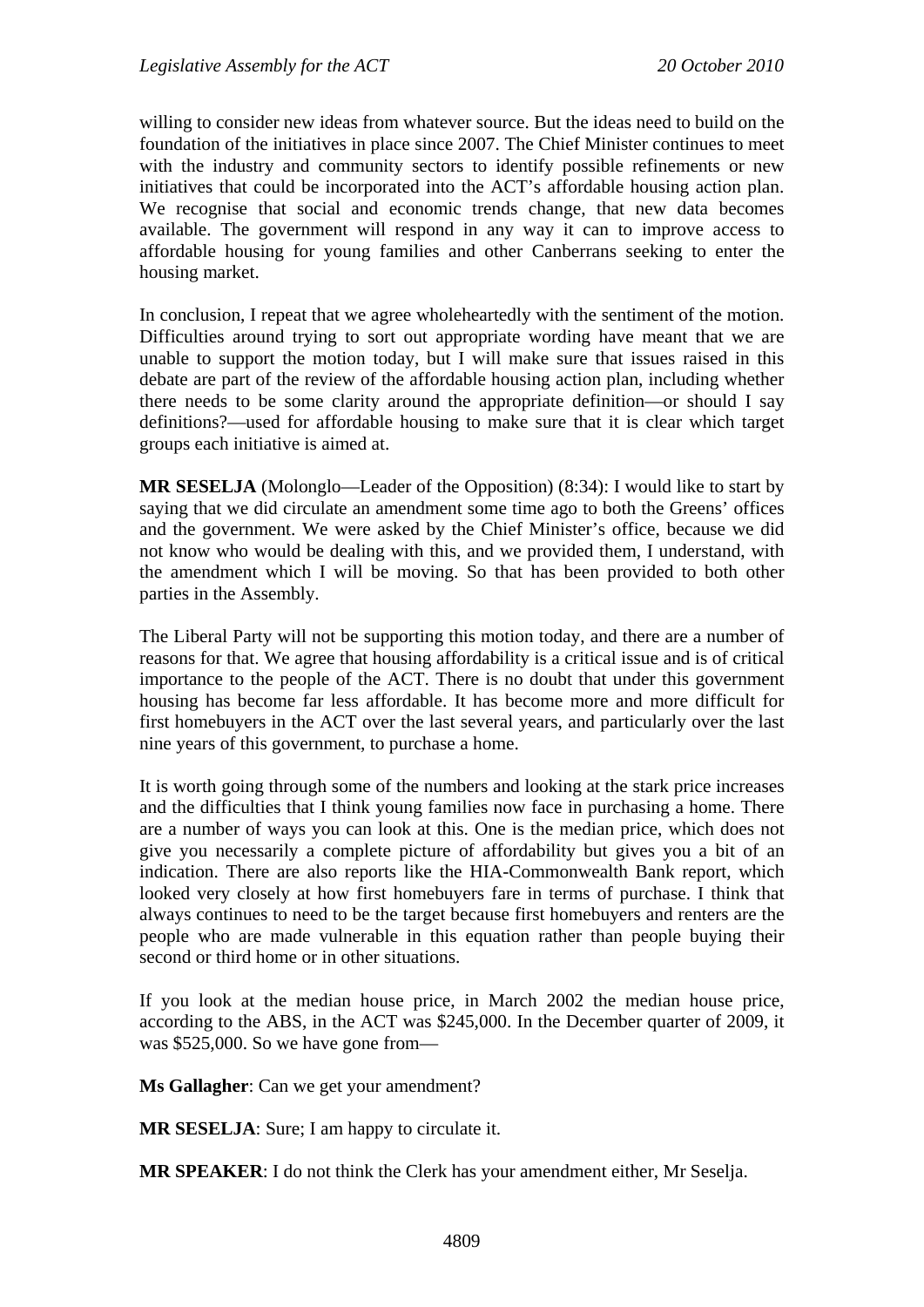**MR SESELJA**: Sorry, my apologies. I did provide it to each of the offices.

**MR SPEAKER**: If you could hand it over now, that would be good.

**MR SELSEJA**: Yes, I am happy to hand it over and I will be happy to move it in a moment. But it can be circulated.

So the median house price went from, in 2002, \$245,000 to \$525,000 in 2009. I think that gives some indication of just how things have changed in the Canberra market and the difficulties that many people face in purchasing in those circumstances. With that more than doubling of the median price, there is no doubt that, in those 7½ years from March 2002 to December 2009, wages have not doubled and that the cost of living of other things has also gone up. So the burden of purchasing a house now for a first homebuyer in that kind of environment is far greater than it was. We need to look at some of the reasons for that.

Before we look at some of those reasons, it is worth looking at the most recent land release from the government, which is in Molonglo. We asked some questions about this, about the cost per square metre of a block in Molonglo. We asked this question and had this answer: with respect to the average sale price for a block sold in Molonglo, the average sale price per square metre was \$701. That is a significant amount of money. To put that into context, that would mean a 500-metre block would be roughly \$350,000. In anyone's language, that is a significant investment. If you talk about the main land release now in the south of Canberra, and the only land release now in the south of Canberra, you are talking about paying \$700 per square metre if you want to purchase a block of land in that area.

The HIA-Commonwealth Bank figures show that, in fact, affordability continues to be a problem in the ACT, that over the past year, on the latest figures, there was a 14.7 per cent deterioration in affordability and that families now purchasing a home need about \$3,000 a month in order to service the average mortgage. Three thousand dollars a month just in mortgage repayments is something that most people on an average income are not going to be able to service—or, if they are, it is going to be with a significant degree of difficulty.

That is the scale of the problem. There is no doubt that if you are a young family now, unless you are on a particularly high income, and even those on good incomes, on what we would consider to be medium to high incomes, will struggle with those kinds of numbers. That is the feedback that I get from the community, and I think the numbers and the statistics bear that out.

The question is: why has it become so? And there are a number of reasons. But there are a lot of things that the government contributes to. The government is not responsible for all of this, but for the government in the ACT, I think it would be difficult to argue against the fact that the ACT government would be the government that has the most ability to influence prices of any jurisdiction. I think it is fair to say that, given our unique system here in the ACT, where you have the government owning all of the unleased land, the government, as the largest landowner and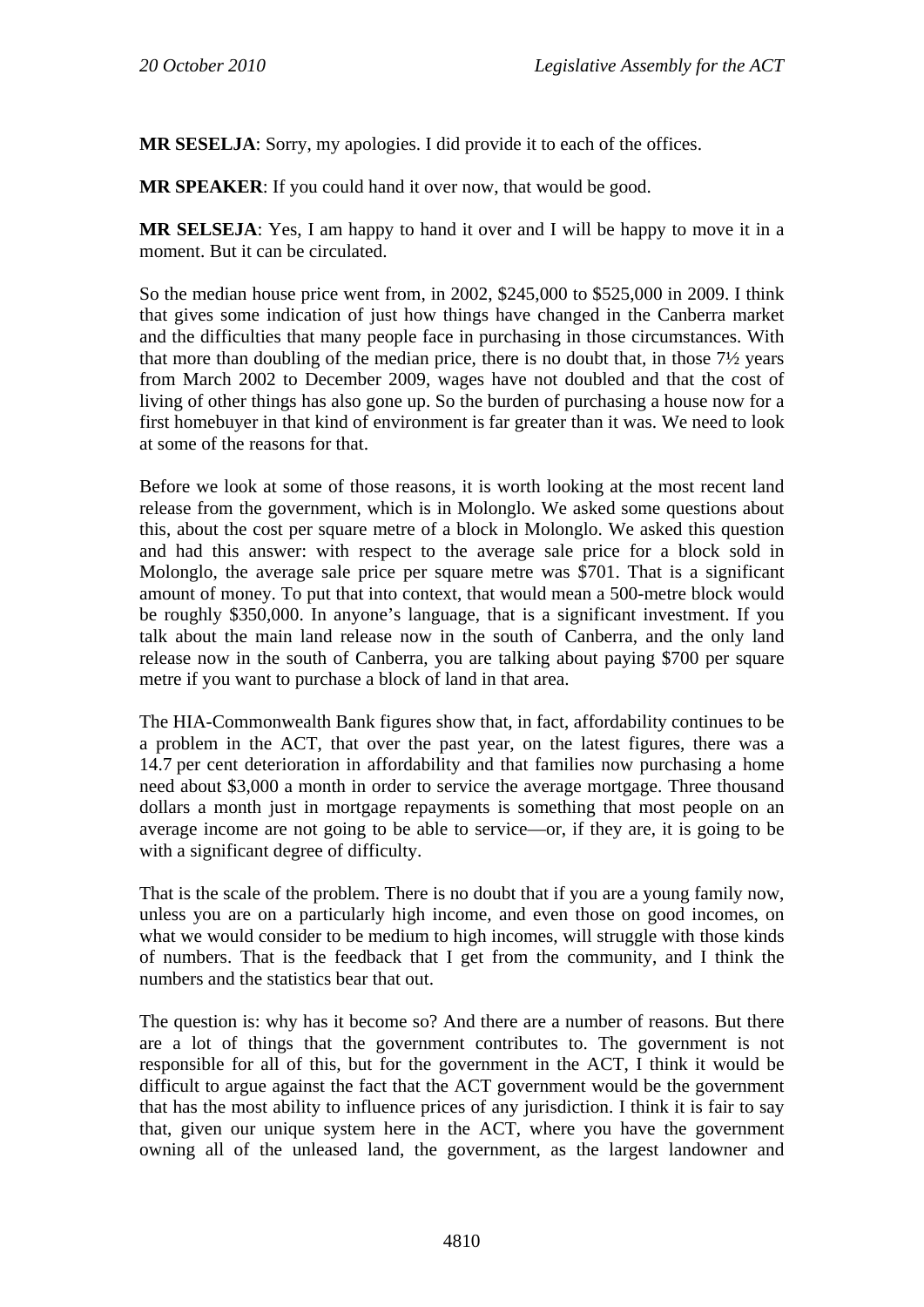responsible for virtually all of the greenfields release in the territory, has a significant responsibility and plays a significant role in the kind of cost burdens that there are for Canberrans.

If you look back at the ABS figures in terms of those median prices, we saw this massive hike from March 2002 to March 2003 to March 2004. We saw the median price go from \$245,000 to \$300,000 to \$372,000 in the space of just two years, so going up by roughly 50 per cent in two years, and we also saw a very slow land release around the same period. So we had a government that was actively restricting land release at a time when the commonwealth public service was growing significantly in the ACT. The combination of those two things, a combination of strong employment growth during that time and land shortage created by the ACT government, pushed those prices up in a very steep manner, and ACT first homeowners have never quite recovered from that.

Not only do the ACT government control land release, but of course they are also a developer. In fact, for a significant period they were the only developer of residential land in the territory, of greenfields residential sites. They were either doing them in their own right or they were doing them as joint ventures. Since then they have gone to a partial privatisation where they will do about one-third of land release as an englobo, but there seem to be moves by the ACT government to move away from that and to do more of it themselves.

The other thing that I think has been a really important contributor is the slow rollout of infrastructure. One of the things that really slow these land releases is infrastructure and the provision of infrastructure to these subdivisions. We see in the answer to the question on notice on Molonglo, when asked when construction of homes on these blocks will be able to commence, that the answer was mid-2011. Of course, I do not recall the government ever meeting one of these targets, yet we are talking about people who paid \$700 per square metre for blocks in Molonglo some time ago and who are looking to, at the very earliest, one would say, mid-2011, and more likely, on recent form, late 2011 or some time into 2012, before they actually get to start building on these blocks.

With those kinds of numbers, you can understand why we do not see the kind of land release that the government touts making a real difference to affordability, because there is such a lag time on actually bringing these blocks to market. There has been that stifling of competition that we have seen, and the stifling of competition has come about through the preponderance of the Land Development Agency, through the way that this government has conducted land release. That has not helped.

So we have the issues about land release, about the speed of land release, about the government developing the land. We have problems with the provision of infrastructure. We have planning problems in ACTPLA and how much that slows things down. And now we also have this issue around the government actually looking to make things worse. I now move the amendment circulated in my name:

Omit all words after "income" in paragraph (1), substitute:

"(2) notes: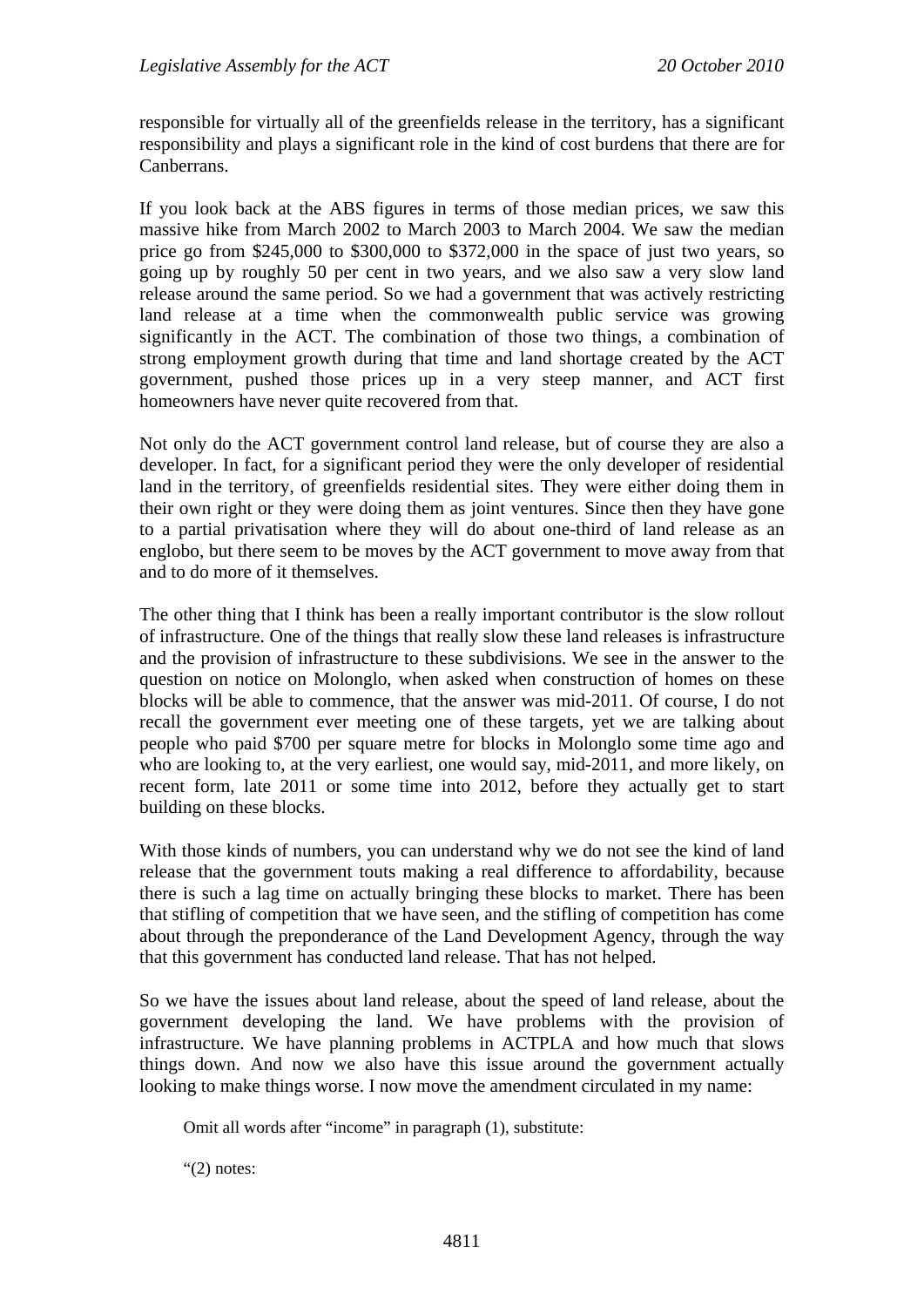- (a) that first homeowners in the ACT are disproportionately affected by rising home prices;
- (b) that, according to the Australian Bureau of Statistics, the median house price in Canberra in March 2002 was \$245,000 but by December 2009 it was \$525,000;
- (c) that the Housing Industry Association—Commonwealth Bank survey shows that the ACT is one of the least affordable jurisdictions for first home owners, with the most recent report on the June quarter showing that housing affordability for first home owners has fallen by 14.7 per cent in annual terms;
- (d) the Labor Government constraints on the housing market which put significant pressure on house prices, including:
	- (i) lack of competition in land development;
	- (ii) slow land release programs;
	- (iii) bureaucratic and slow planning processes;
	- (iv) the slow roll out of infrastructure in greenfields developments;
	- (v) the significantly increased change of use charge, which is a tax on units and urban infill; and
	- (vi) the continued imposition of stamp duty;
- (e) the Greens Party policies that put further significant pressure on the cost of a home, including support for the increased change of use charge, an impediment for apartments and infill; and
- (3) calls on the Government to immediately address the issues in (2)(d) in order to have a genuine impact on housing affordability in the ACT.".

My amendment goes to some of these issues. It is all well and good for the Greens to say, "What we'll do is we'll reclassify this," but I do agree to an extent with what Katy Gallagher had to say in her speech, which is that simply reclassifying is not likely to actually deliver more affordable housing to the people of the ACT.

When you actually look at the policies of this government, which include massively increasing the tax on homes, these are all putting upward pressure on prices. We had, I think, the completely incredible answer from the Treasurer today in question time, saying that apparently it will have no impact on rents. That is not what anyone in industry believes. You cannot get anyone to back up that claim that you can see taxes go up to \$50,000 for a unit in Braddon—\$50,000 per unit—and that is somehow going to have no impact on rents. It is absurd. If that was the case, you could make it \$100,000, you could make it \$150,000 or \$200,000 and apparently it would have no impact. Of course it will have an impact. It is a significant tax. It is therefore a significant cost.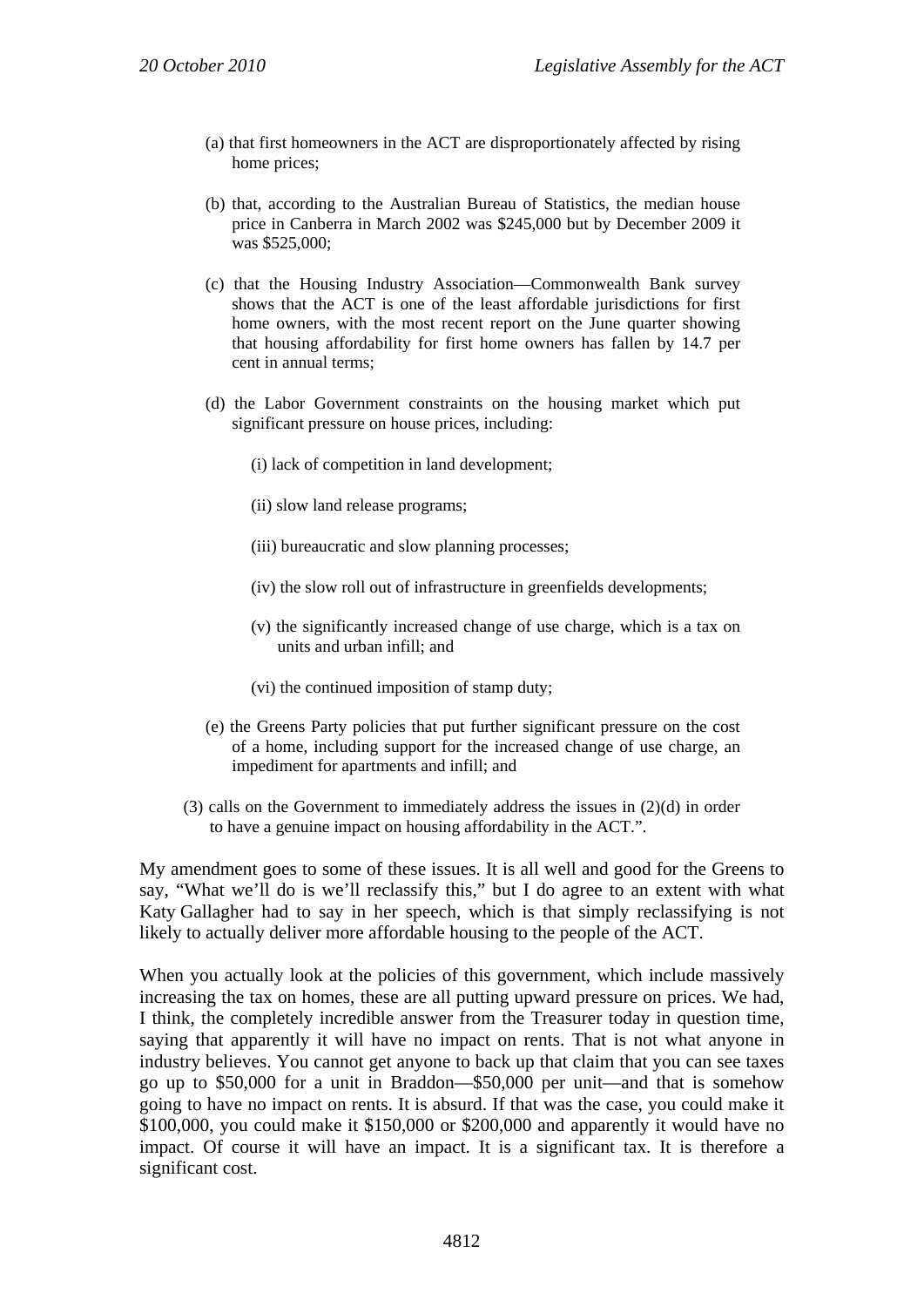Either that will make some developments uneconomic, in which case they do not go ahead, and so we see a stifling of supply, or they will go ahead and they will seek to pass that on. People do not develop land so that they cannot make money out of it. There is a profit motive, and they will make those decisions. But if they make decisions not to go ahead with that development then there is less supply, and that will create further pressures. Quite apart from the issues around seeking to have more urban infill, we will see a situation where that will be discouraged and prices will be pushed up—prices for rents and prices for buying. So there is a whole range of things where the government has contributed to this situation.

The Greens actually—and it is mentioned in my amendment—support this tax. So the question for them is: do they actually buy the government's analysis, which no-one else does, that apparently you can put a massive tax on and it will have no impact? We have seen this in the submission to Treasury from the Independent Property Group:

The logic to determine these numbers—

in terms of the codification—

appears to fail simple mathematics, and appears not to have taken into consideration the significant costs and lengthy delays a developer does ordinarily experience as they negotiate the planning system, public consultation and a possible ACAT appeals process.

The HIA says:

The fees are generally too high, and in many instances excessive, and will prevent development and redevelopment from occurring …

All of these industry groups have made compelling cases as to how this will play out, yet this government wants to push ahead with it. This government, and this alliance between the Labor Party and the Greens, wants to push ahead with a tax which is sure to create a greater burden on Canberra families. It is sure to create a burden on purchasers and a burden on renters. Anyone who tries to argue that putting a \$50,000 tax on a unit will have no impact simply does not understand how the market works. Even the Treasury acknowledged that it would likely be borne across the board, which means that developers might take a bit of a hit on their profits, sellers of land might take a bit of a hit, and buyers and renters might take a bit of a hit. You would argue that the chances are that it will be all three. It is very unlikely that the developer is going to take the whole hit, and that is what the government appears to be arguing.

In conclusion, the government's record on this is demonstrated in the figures. They can talk about all the schemes that they have, but they have a significant amount of control and under them they have made things far worse. The Greens' motion does not seek to address that, and in fact simply seeks to reclassify words, and I do not believe it will have that kind of impact. I think these policies, and some of the policy changes that are set out in the amendment, would be a far greater contribution. They would make a far more significant contribution to making housing more affordable.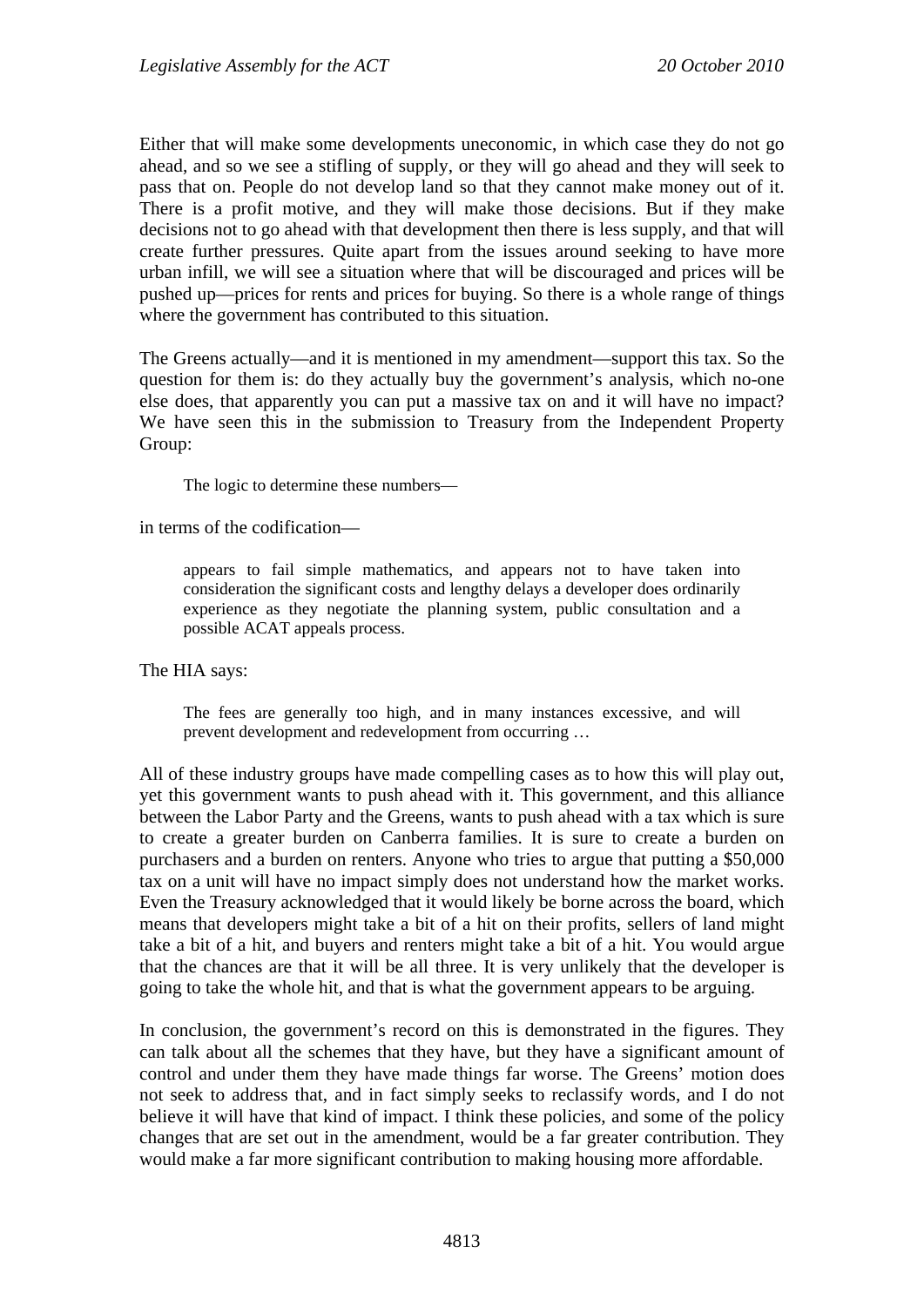**MS BRESNAN** (Brindabella) (8.49): While I do support some of the statements in Mr Seselja's amendment, we will not be supporting the amendment. For example, paragraphs  $(2)(b)$  and  $(c)$  support the sentiment of the motion, but paragraph  $(2)(a)$ misses the point in that it is private renters, especially those who are just outside the public housing eligibility criteria, that are facing the most housing stress. We know that through the research which has been done by a number of groups. Even if the market was, say, flooded tomorrow with land sales, those people still would not be able to afford to buy homes, and they are the ones that are suffering the most right now, and we know that. My motion is very much about the demand side, and that is the point we have been trying to make today. If we do not get that right, many people in Canberra will be left out of the equation.

I will go to paragraph (2)(e) of Mr Sesleja's amendment, which refers to the Greens. I would just like to point out that, as Mr Seselja should be aware, we had a flat fee change of use charge for many years with dual occupancies as an example, and the prices did not go down. In fact, they kept going up. So subparagraph (e) has absolutely no factual basis at all, and that is something Mr Seselja should know.

I would also like to refer to the 30 June debate on Mr Seselja's motion on change of use. The Greens, through Ms Hunter, put forward amendments to that to have an evaluation of the impacts of the change of use charge and that this be undertaken as part of the codification of the change of use charge process to ensure that it does not create an unreasonable barrier to urban densification. Further to that, the government has agreed to provide a full evaluation of the impacts of the codification of the change of use charge, including an assessment of the impacts on urban densification, a cost-benefit analysis and a regulatory impact statement. I just wanted to point that out.

My motion is calling for evidence-based policy. That is something we do not believe we have with the 2007 action plan and something we certainly do not get with Mr Seselja's amendment.

**MS LE COUTEUR** (Molonglo) (8.52): I would like to speak briefly, largely on the amendment but, first, on the substance of the motion that Ms Bresnan has moved. I think it is very important to actually define what we mean by "affordable", because otherwise we can say that every house in Canberra is affordable. Someone in Canberra is going to buy it, therefore someone can afford it. We need to have some more useful definition of "affordable housing", and Ms Bresnan has made a very positive contribution to getting a definition of "affordable" which would align with the sorts of things that the people of Canberra think is affordable, not the definitions that the government is currently using.

But I mainly wanted to talk about Mr Seselja's amendment, specifically paragraph (2)(e). Ms Bresnan has spoken about the change of use charge, but I would also like to point out that the Greens have been doing a lot of work around the issues of long-term housing affordability, which relate not just to the initial cost of the house but to the cost of living in the house afterwards. I will look at a number of things.

This morning the Liberal and Labor parties combined to stop debate on the subject of solar access and passive solar design. Passive solar design and solar access are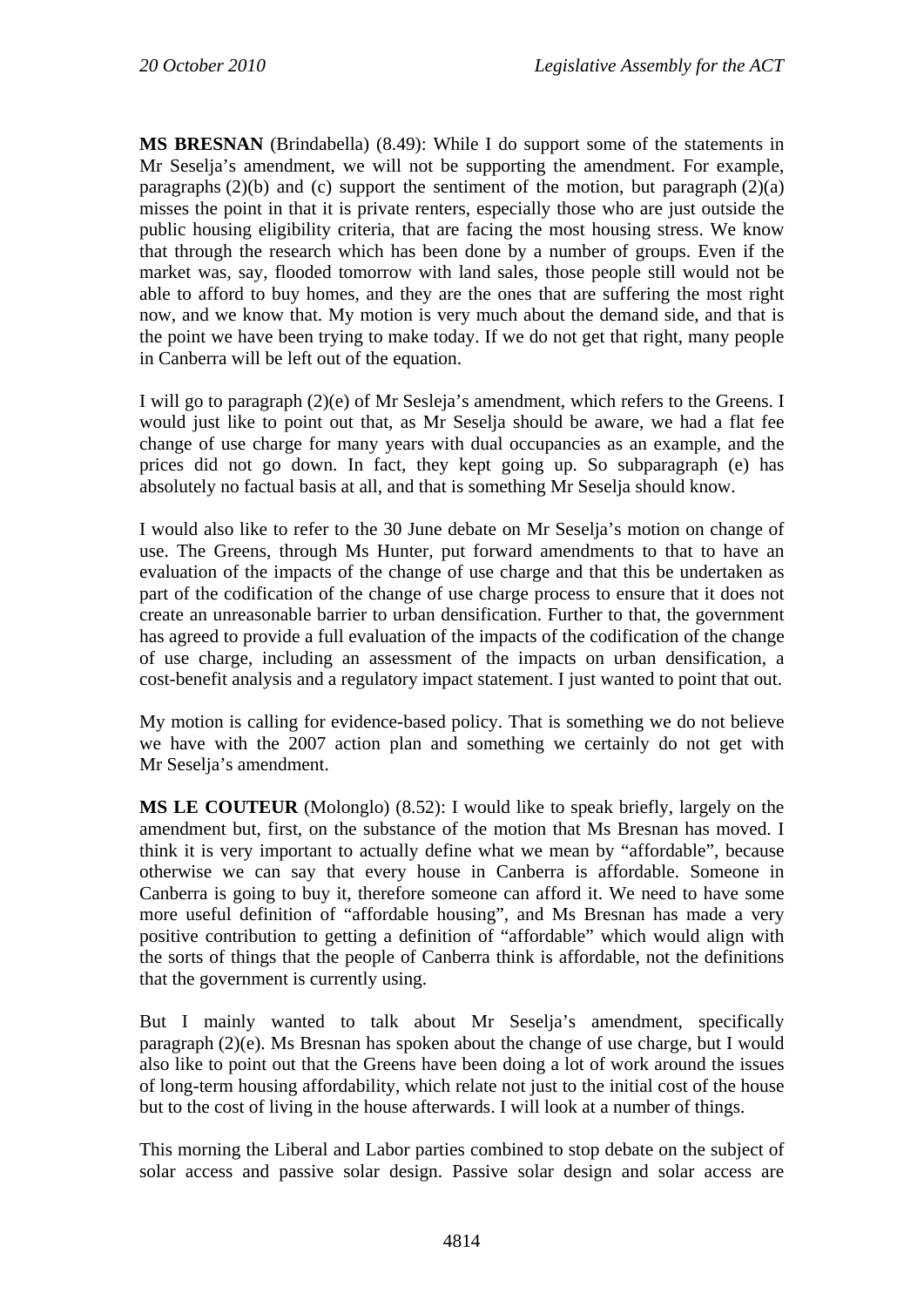designed to reduce the long-term costs of heating and cooling in houses. This is the sort of direction the Greens think we should be going in. It was very disappointing to find that that was not the direction the rest of the Assembly thought we should be going in.

Water is another significant cost and is another item which we have been debating in this Assembly today. This is an area where Mr Rattenbury, in particular, has been doing a lot of work. In Molonglo we have been attempting to get grey water provision from the beginning and, again, this is proving to be an uphill battle.

Transport is an area where both Ms Bresnan and I have been working. Mr Seselja has talked about Molonglo a lot, and one of the things in our agreement with the Labor Party was to have public transport in Molonglo at the same time as the people arrive. We want families all through Canberra to be in the position where they do not have to have two cars because the public transport and the active transport system is so bad. We want families in Canberra to be in the position where they can do what they need to do as a one-car family or a no-car family.

As members will appreciate, owning a car is quite expensive. It costs at least \$5,000 a year to own a car. If we build Canberra with a good public transport system, with good cycleways, with good footpaths, we will save money for people in the long run. This is what makes housing actually affordable. This is what makes the difference between people finding themselves in a house that is possibly cheaper to buy in the suburbs but one where the running costs become impossible. With transport, as well as being more affordable in terms of running costs, it also becomes a lot more affordable in terms of health costs as people in Canberra have some exercise with walking and riding. Given the time, I will not speak any longer, but I just wanted to make it clear that the Greens are the party working to make the long-term costs of ownership affordable.

**MS GALLAGHER** (Molonglo—Deputy Chief Minister, Treasurer, Minister for Health and Minister for Industrial Relations) (8:56): I will be brief because we are adjourning in a couple of minutes. The government will not be supporting this amendment. It really shows the short-sightedness of the Liberal Party that they would circulate an amendment at 8 o'clock after we have spent the whole day trying to negotiate with them around suitable amendments. They circulated it at 8 o'clock, five minutes before we started the debate, but we still did not get the final amendment until about 8.30, whilst we were debating it.

There are elements of Mr Seselja's amendment you could support and where you think, "Oh yes," but then it gets nasty. Paragraphs (2)(d) and (e) are the usual Liberal strategy of wrecking and spoiling and making something that other parties in this place cannot agree to. That is the strategy you guys have employed, and I wonder at what point in the four-year cycle you will realise that it is just not working and that you are not actually changing the debate or influencing the debate at all. That is why the government will not be supporting the amendment today.

Question put:

That **Mr Seselja's** amendment be agreed to.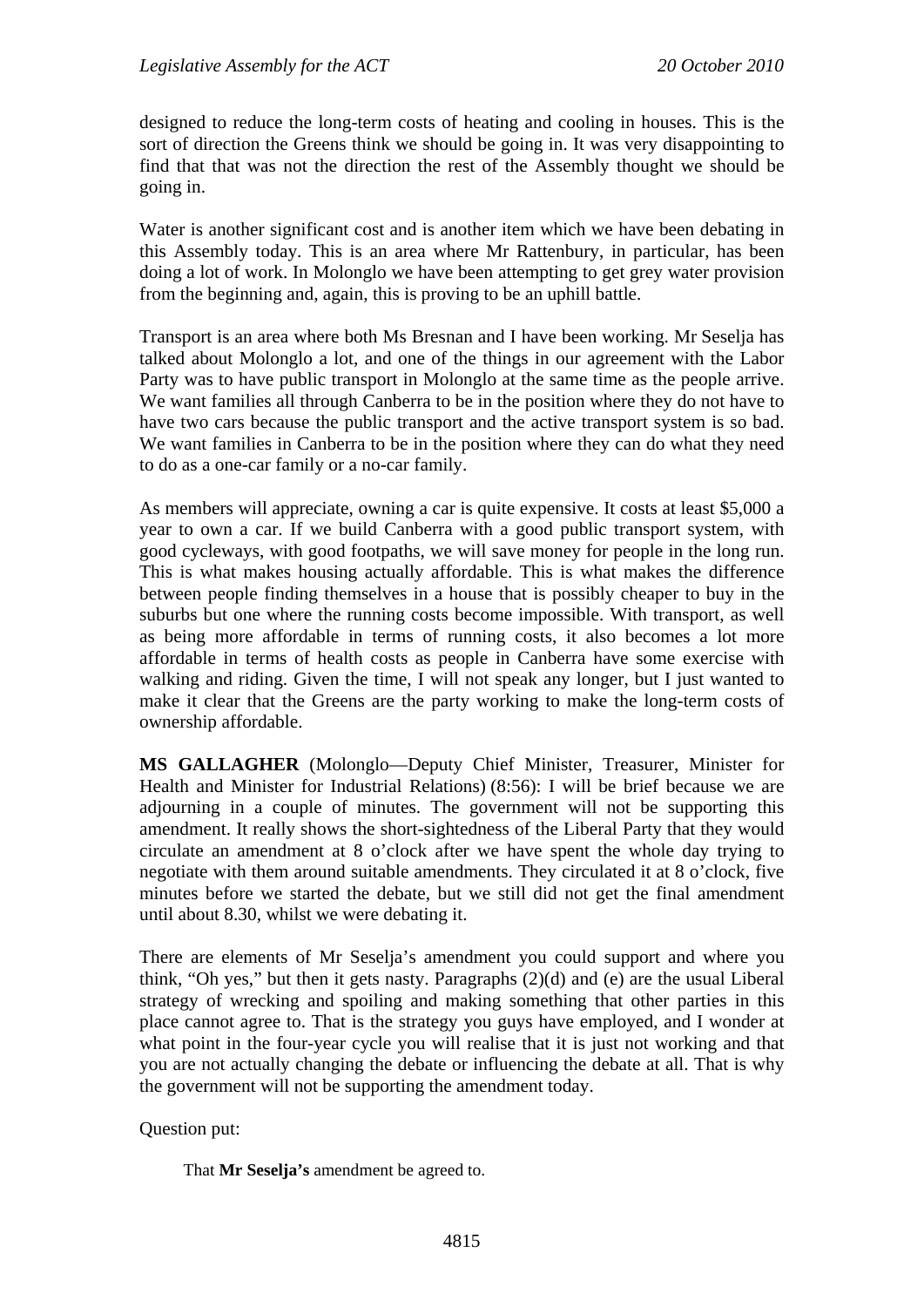The Assembly voted—

| Ayes 6                                                       |          | Noes $10$                                                       |                                                                           |
|--------------------------------------------------------------|----------|-----------------------------------------------------------------|---------------------------------------------------------------------------|
| Mr Coe<br>Mr Doszpot<br>Mrs Dunne<br>Mr Hanson<br>Mr Seselja | Mr Smyth | Mr Barr<br>Ms Bresnan<br>Ms Burch<br>Mr Corbell<br>Ms Gallagher | Mr Hargreaves<br>Ms Hunter<br>Ms Le Couteur<br>Ms Porter<br>Mr Rattenbury |
|                                                              |          |                                                                 |                                                                           |

Question so resolved in the negative.

Amendment negatived.

**MS BRESNAN** (Brindabella) (9.00): I will be very quick, because I know it is late. I just wanted to say it is a shame that this motion is going to go down today because I think it would have made a very positive contribution to the whole debate. What a definitional change will do is ensure people on lower incomes, including those in the lower medium income bracket, are accounted for. The anecdotes I provided in my speech, including that of the family interested—

**Mr Hanson**: On a point of order, Mr Speaker, there is an agreement between the three parties in this place that the Assembly will adjourn at 9 o'clock. I call for you to ask that the question be put immediately, Mr Speaker.

**MR SPEAKER**: Mr Hanson, there is nothing in the standing orders that can require me to do that, so there is no point of order.

**MS BRESNAN**: I am just wrapping up, Mr Speaker. I did say I would be quick. We have 10 minutes. The anecdotes I provided in my speech, including that of the family interested in the land rent scheme and OwnPlace, show that there are a significant number of people who do not qualify for these programs, who cannot afford to purchase a home in the general market and who also do not qualify for public housing. The Acting Chief Minister said a change of definition will not increase the number of properties, but I will say again that, in order to consider the ongoing affordability of a home, we need to consider who are the people in danger of being in housing stress and not being able to make rent or mortgage payments and also pay bills and meet the daily costs of living.

I will note again that other jurisdictions, primarily New South Wales and Queensland, are including running costs as a basic policy principle. If we do not adopt an accurate definition of what actually is affordable then properties might increase regardless of what the definition is, but we will continue to have properties that will be unaffordable for people to live in.

Question put:

That the motion be agreed to.

The Assembly voted—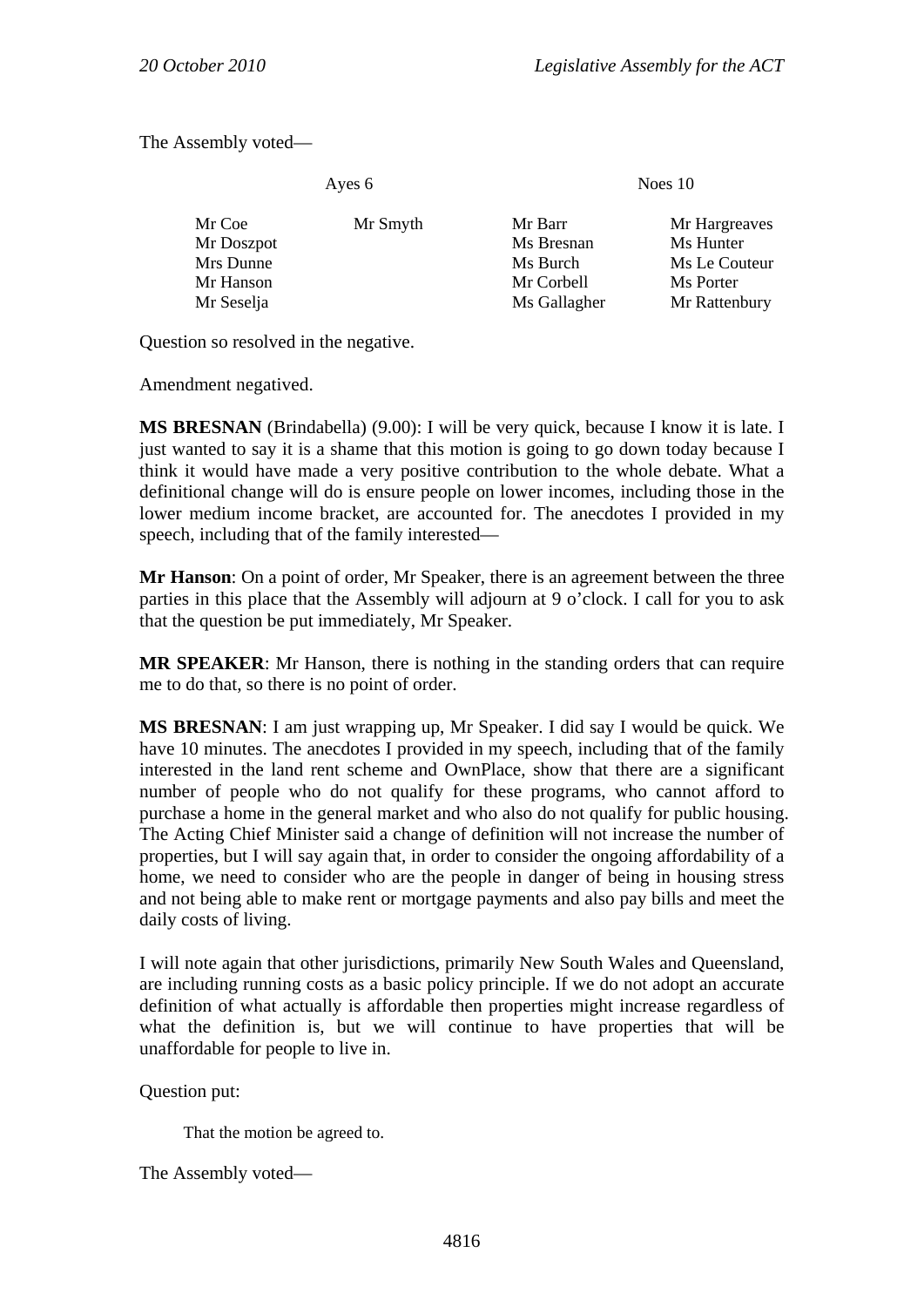Ayes 4 Noes 12

| Ms Bresnan | Ms Le Couteur | Mr Barr    | Ms Gallagher  |
|------------|---------------|------------|---------------|
| Ms Hunter  | Mr Rattenbury | Ms Burch   | Mr Hanson     |
|            |               | Mr Coe     | Mr Hargreaves |
|            |               | Mr Corbell | Ms Porter     |
|            |               | Mr Doszpot | Mr Seselja    |
|            |               | Mrs Dunne  | Mr Smyth      |

Question so resolved in the negative.

Motion negatived.

# **Adjournment**

Motion by **Mr Corbell** proposed:

That the Assembly do now adjourn.

### **Self Help Organisations United Together open day Women's Royal Australian Naval Service Association**

**MR HANSON** (Molonglo) (9.05): Mr Speaker—

**Mr Barr**: You've been to an event?

**MR HANSON**: I have been to many events. I do not simply go to events where there are media opportunities. Often I will go to events that do not suit. You probably would not understand that.

I recently had the opportunity to attend a Self Help Organisations United Together open day, that is, a SHOUT open day, and pay a visit to their facility in Pearce. The open day that they held was at the Weston Creek Community Centre and the awareness day was an opportunity for the self-help and support groups to showcase and celebrate the valuable and indispensable work that they conduct for the wellbeing of the community.

Margaret Reid, former senator for the ACT, spoke, and the 2010 edition of the ACT directory of self-help support groups and community services was launched. Copies were made available free on the day. Twenty-two groups were present and I had the chance to meet all of the groups. I must say that I was very impressed with what I saw and with the people I met—people out in the community helping each other in the most commendable way.

The groups represented included the ACT Down Syndrome Association, the ACT Myalgic Encephalomyelitis and Chronic Fatigue Syndrome Society, the Asthma Foundation of the ACT, the Arthritis Association of the ACT, Autism Asperger ACT, Better Hearing Australia Canberra Support Group, Bosom Buddies, the Canberra/Queanbeyan ADD Support Group, Friends of Brain Injured Children, Heart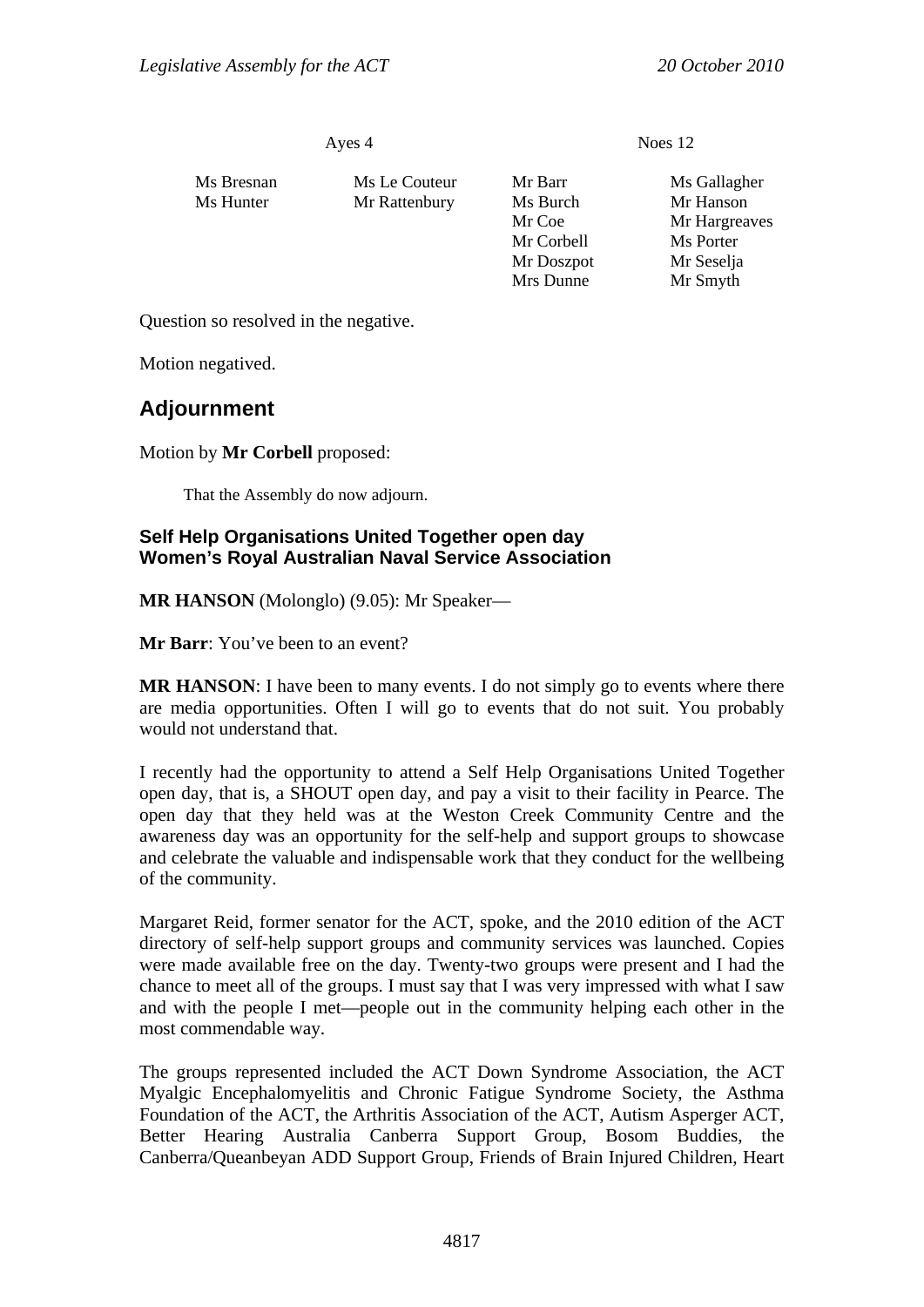Support ACT, Health Care Consumers Association of the ACT, Lung Life Support Group, MS Australia, Parkinsons ACT, People with Disabilities ACT, Prostate Cancer Support Group, RSI and Overuse Injury Association of the ACT, Sleep Apnoea Association, Solace Association ACT, Stroke Association of the ACT, Alzheimers Association ACT and the ACT Hepatitis Resource Centre.

I would like to say well done to all of the organisations that form SHOUT and that put on the awareness day. To Amanda and all the other staff, well done. SHOUT certainly is a great organisation and it allows small self-help groups who form its membership to punch well above their weight in our community.

I also visited the headquarters in Pearce, as I said, and was very impressed with the operations that they run there in support of all the organisations they support. And they do so on the smallest amount of funding. It is characteristic of the small volunteer-based groups that they do provide a tremendous amount of support to the people in the community that they represent on the smallest amount of money.

I also recently, on Saturday, 16 October, attended the Women's Royal Australian Naval Service Association of the ACT memorial service at HMAS *Harman*. This annual event recognises the service of women who served in the RAN. I would like to commend this small but dedicated group of women and their supporters for remembering the important service rendered by all WRANS over the years.

The naval personnel who attended and the cadets are to be commended for their participation and stoicism in what, I think, can be best described as inclement conditions. I am not sure whether it was hail, snow or sleet but we were wiping ice off ourselves throughout the event. It is characteristic of Canberra's peculiar weather at this time of year that at the same event last year it was incredibly hot.

But well done to the president of the WRANS Association, Keryn Northrope, and all the members on, again, holding a successful memorial service and keeping alive the memory of the great service that WRANS contributed in the service of our nation.

#### **Anti-Poverty Week**

**MS HUNTER** (Ginninderra—Parliamentary Convenor, ACT Greens) (9:09): I am rising tonight to acknowledge that this week is Anti-Poverty Week. It runs from 17 to 23 October each year and does have a national steering committee and an ACT committee. That committee at the moment is co-chaired by Hilary Martin from Marymead and Di Jay from the Red Cross. And the committee has put together a fantastic week of events. Seventeen events in all will be running in the next few days.

To go back to the purpose of Anti-Poverty Week, it is about strengthening public understanding of the causes and consequences of poverty and hardship around the world and in Australia. It also encourages research, discussion and action to address these problems, including action by individuals, communities, organisations and governments.

This is a fantastic initiative that has been up and running for some years now across Australia. I had the privilege of being the co-chair of Anti-Poverty Week for two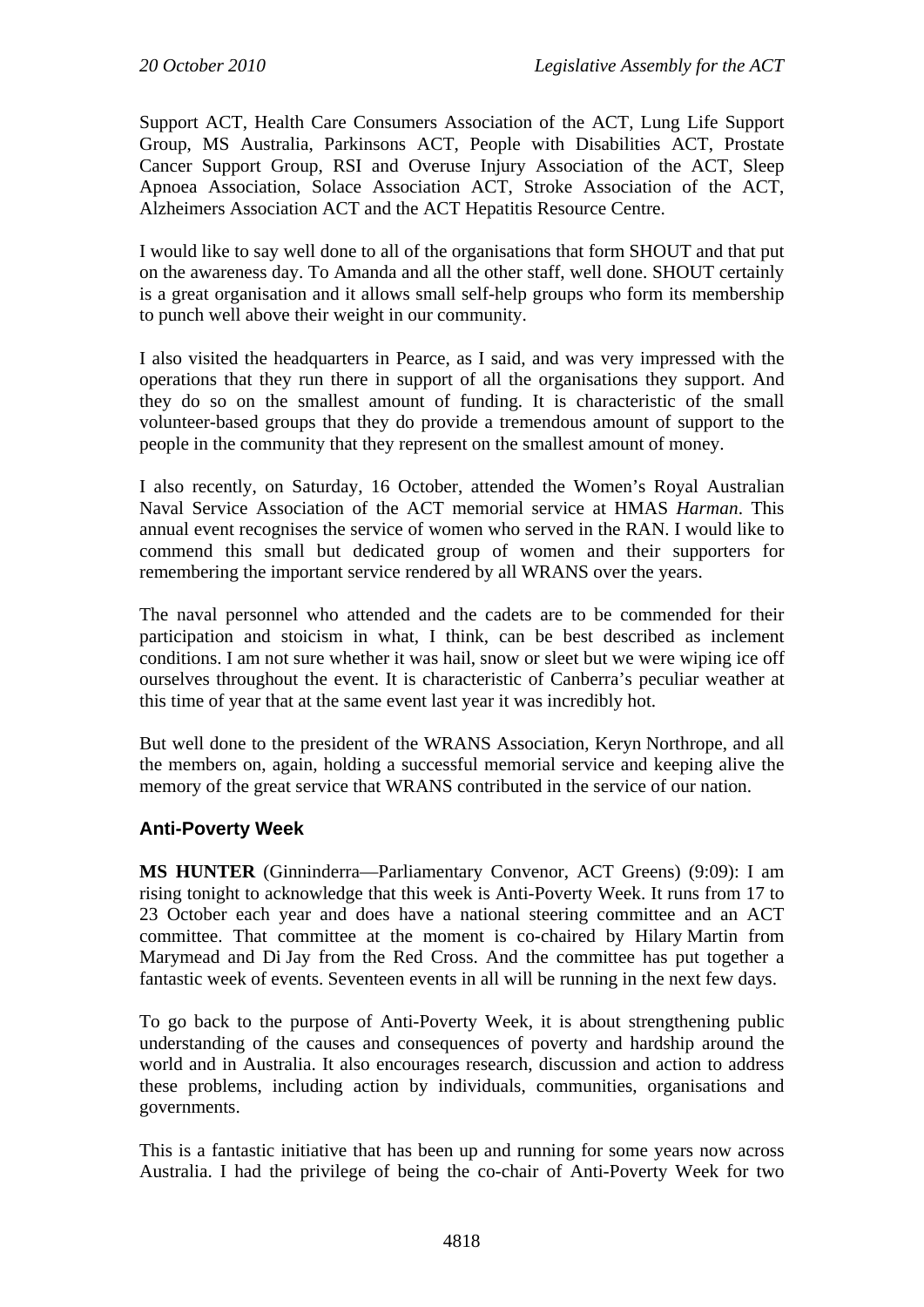years running, and it really is an important event for many of us to realise and understand the impact of poverty but also, regardless of the fact that we live in a city that is quite well off by many standards, one in 10 of us in this community are experiencing poverty, are experiencing tough times, hard times. And we always need to ensure that those vulnerable people are given the opportunities that others in our community, the rest of us, enjoy.

I hosted on Monday the launch of Anti-Poverty Week at the Legislative Assembly. It was a fantastic morning that involved a couple of guest speakers, including Dr Helen Watchirs, who of course, we know, is the Commissioner for Human Rights and Discrimination. She also happens to be the patron of Anti-Poverty Week this year. Helen gave a very moving address looking at the issues of poverty.

We also had the director of the Australia Institute, Dr Richard Denniss. Richard focused on some research that the Australia Institute has recently completed, and that research focuses on the number of people in Australia who are entitled to certain benefits and who are missing out on those benefits because they are not applying for them. This is for many reasons, including lack of awareness. It is about stigma. It is about, I guess, the obstacles and difficulties people have in filling out forms and accessing those payments.

There was something like \$658 million a year of unclaimed or unpaid benefits that really should be accessed by people who may be carers. It could be a parenting allowance, a disability allowance, a bereavement allowance. They were the four that this research particularly focused on. But it just goes to show that we need to also play our part in ensuring that those people who are living on the margins, who do have extremely low incomes, who are facing these issues of poverty, are supported to access the entitlements. That is right: they are entitlements. They need to be able to access those in order to be able to get by. As I said, I was very pleased to have hosted that event.

I congratulate all of those who are involved in organising the 17 events, everything from displays about poverty and hardship to food drives. There are displays and donations. There are discussions. There was a family picnic day for tenants of the housing support unit, who met for lunch and games at Weston Park. I believe that was on yesterday. I do encourage people to go to the Anti-Poverty Week website to have a look at the list of activities, to see whether you are able to support or attend the rest of the activities that will be conducted throughout this week.

#### **Migrant and Refugee Settlement Services Sailability Australia**

**MR DOSZPOT** (Brindabella) (9.14): A few weeks ago I attended the AGM of Migrant and Refugee Settlement Services of the ACT, in company with Ms Amanda Bresnan. I would like to congratulate the chair, Mr Jim Andriopoulos, and his board, as well as manager, Dewani Bakkum, and all the employees and volunteers and pay tribute to their dedication and loyalty to MARSS. They are a topclass team with a great record of providing settlement and other essential services to migrant, refugee and humanitarian entrants. Their efforts have not gone unnoticed and are obviously greatly appreciated.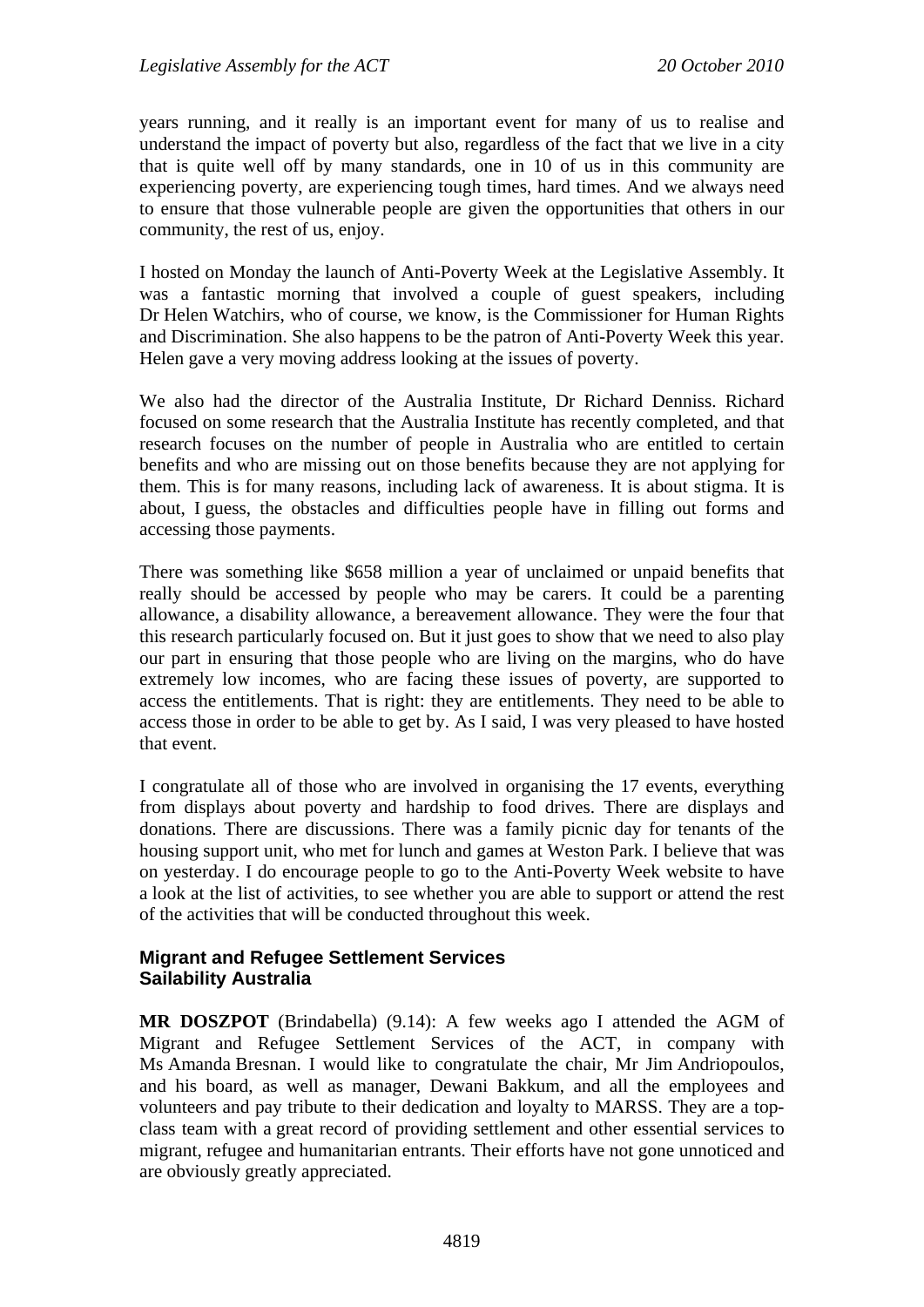I understand that it has been customary over the years that the multicultural minister of the day says a few words at the AGM. In Minister Burch's absence, I was given the opportunity, as shadow multicultural minister, to say a few words. I would like to reiterate that—

**Ms Burch**: If you could share them with me, Steve?

**MR DOSZPOT**: Thank you. I wish you would give me some citizenships as well, thank you. We will talk about that later. I would like to reiterate what I said on the night. I think Mr Andriopoulos and his board deserve our thanks for the work that they do.

I would like to mention that the board is comprised of a number of very long-serving individuals. One of them did not renominate this time. Raewyn Bastion did not renominate. Jim Andriopoulos paid tribute on the night to the work that Raewyn has contributed over the years. I would also like to second that sentiment. I think she has been a great contributor and I think she will be sorely missed. I am sure that she will still play a part in MARSS activities.

Other members of the board of management are John Owusu, Nim Osborne, Adrian Arulanandam, David Ng, Frank Pangallo and Simon Ng. I would also like to congratulate Mr Adrian Arulanandam for being elected to the position of deputy chair of Migrant and Refugee Settlement Services.

On 26 September, I attended another AGM. This time it was the AGM of Sailability. On a beautiful sunny Canberra Sunday morning, the AGM saw the re-election of most of the board, with a new vice-chairman and a new committee member also joining the board. I would like to congratulate the chairperson, Mr Peter Brown, and his committee for their contributions to a very positive 2009-2010. The committee of management includes Mr Peter Brown, Mr Gerard Meli, Ms Gerda Lambeck, Mr Bob Woodman, Ms Stephanie Brown, Mr Steven Lomasney and Ms Bronwyn Ibbotson.

I would also like to quote from the AGM document that was put out. It talks about the vision of Sailability. The vision is:

To Provide people of the greater Canberra region, access to the experience of the joy of sailing in safety, regardless of ability, and to further our aspirations to provide members and visitors with the feeling of; 'Freedom on the water regardless of ability'

I was also very much taken with a brief poem, which was very heartfelt, from the person who wrote it, who is wheelchair bound, and I would like to finish my adjournment speech tonight about Sailability with this brief poem:

When I sit in a sailboat I'm no longer wheelchair bound. I use my knowledge and skill to deflect the wind to propel me where I want to go. There is a rhythm to the wind and waves that stays with me for hours after I return my boat to its berth and my body to the wheelchair.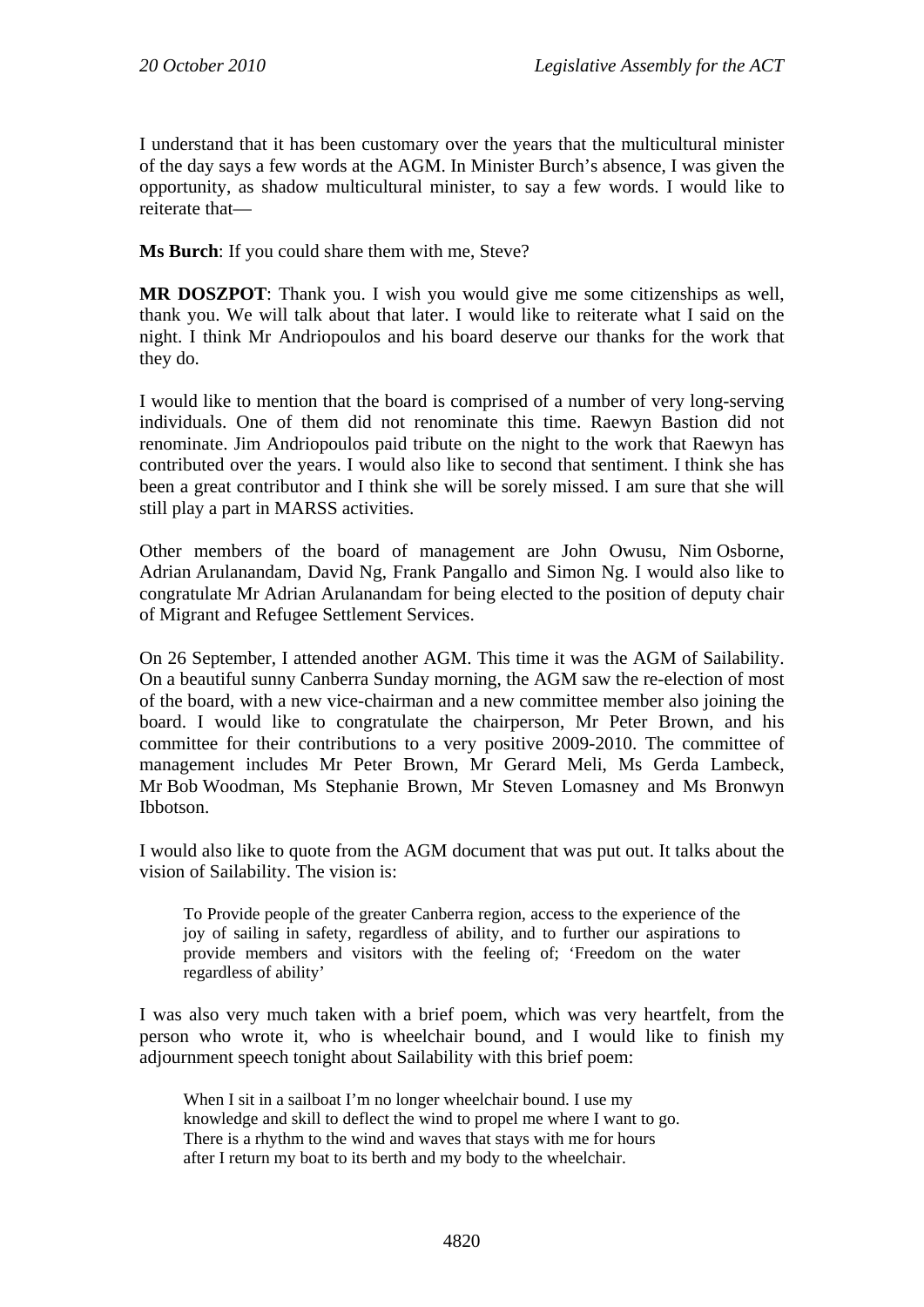That is by Zoltan Pegan and is a wonderful poem.

I would like to extend my congratulations once again for the work that Sailability provides to the Canberra community. It provides a quality grassroots sailing program for all members of the community regardless of age, gender, race, socioeconomic status, ability or disability. It undertakes, as a primary function, the provision of programs for people with a disability. Members of Sailability Australia work towards fostering and maintaining within Sailability ACT resources, strong ties with like organisations through support, recognition, assistance and promotion.

Sailability ACT endeavours to nurture those sailors who may choose to progress further in the sport at a more competitive level, while continuing to support its members at their new-found level of sailing skills at club level. I commend all involved with Sailability.

#### **Cranleigh school**

**MR COE** (Ginninderra) (9.20): Indeed it is a pleasure this evening to rise to put on the record my admiration for the staff, families, children and friends of the Cranleigh school in my electorate of Ginninderra. Cranleigh is an amazing place, a place which is indicative of just how good a place Canberra is. It is a school I know my colleagues, especially Steve Doszpot, also have great respect for. Cranleigh provides wonderful opportunities for students to the age of 12 who have moderate to severe intellectual disabilities, including students with physical and complex issues.

Whilst tax dollars can do a lot in providing resources, the entire school community is dependent upon the generosity, patience and commitment of the wonderful staff led by the principal, Karin Wetselaar, and the deputy principal, Sue Roche.

I also thank and commend the Parents and Citizens Association and the officer bearers: Sheree Henley, the president; Anne Dunstan, the vice-president; Karna O'Dea, the secretary; and Greg Sydney-Smith, the treasurer. I think the way the school community extends beyond the staff, families and students to businesses, community groups and other schools is a wonderful demonstration of how all schools should operate.

I would like to acknowledge the great partnership Cranleigh has with Radford college. This partnership is one where students from Radford assist with different activities at the school, which I know is of great benefit to all involved. Such activities include the walkathon, hydrotherapy, smart board activities, water play day, drama productions and more. I know Cranleigh also has strong relationships with Belconnen high school, Mount Rogers primary school and other schools.

Cranleigh is also well known for its annual art show. The show is a great demonstration of the creativity of the students and the talent of local artists. It facilitates the coming together of the broader school community. It raises awareness of the school and the facilities and is also a good fundraising event for the P&C. The 2010 show was held last weekend, 15 to 17 October. I would like to commend the art show committee for making the event happen. They are Sheree Henley, the